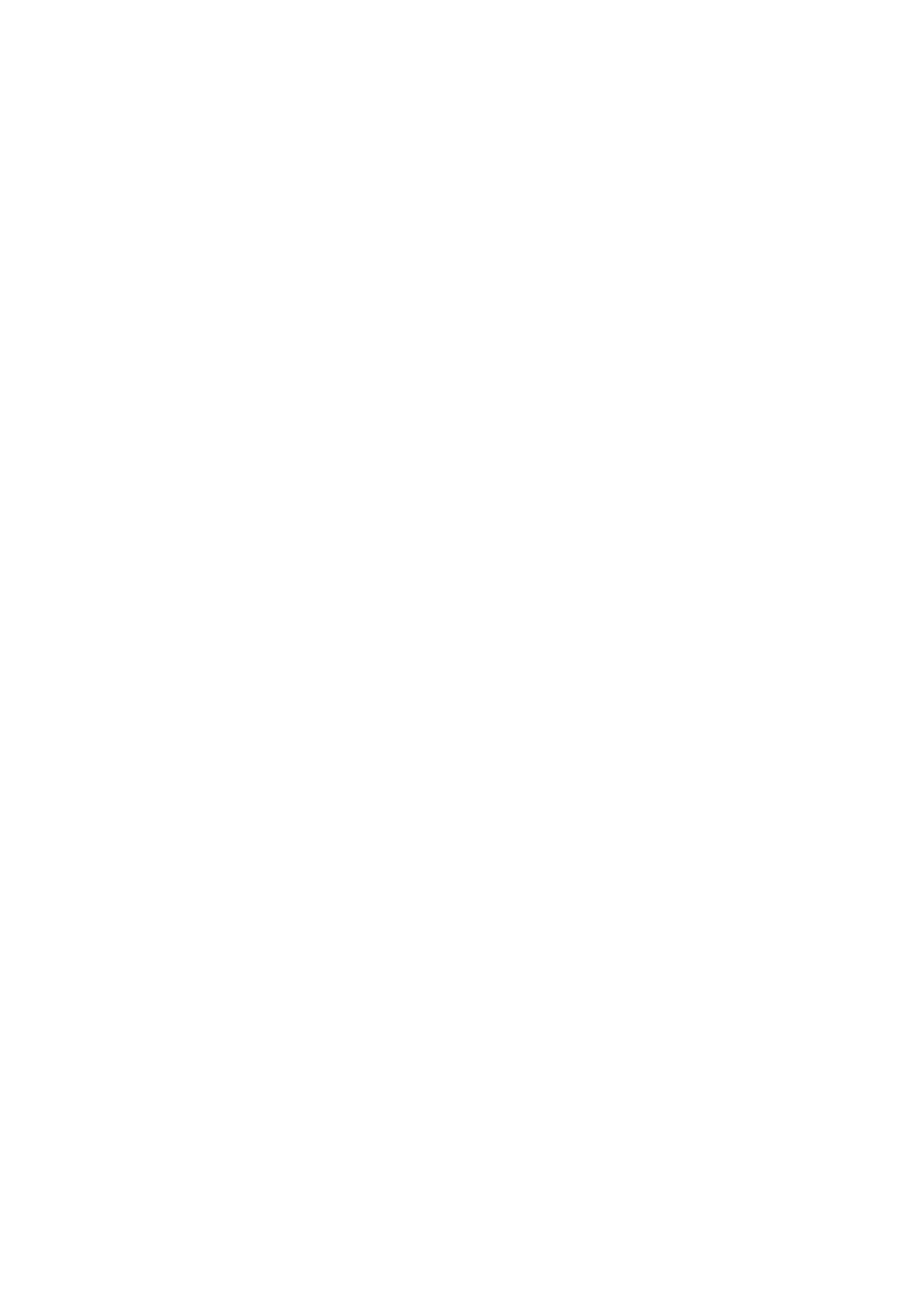

# Deregulation Act 2015

### **CHAPTER 20**

### **CONTENTS**

#### *Measures affecting the workplace: general*

- 1 Health and safety at work: general duty of self-employed persons
- 2 Removal of employment tribunals' power to make wider recommendations
- 3 Apprenticeships: simplification
- 4 English apprenticeships: funding arrangements
- 5 English apprenticeships: disclosure of information
- 6 Requirements to wear safety helmets: exemption for Sikhs
- 7 Requirements to wear safety helmets: exemption for Sikhs: Northern Ireland

#### *Measures affecting business: particular areas*

- 8 Driving instructors
- 9 Motor insurers
- 10 Taxis and private hire vehicles: duration of licences
- 11 Private hire vehicles: sub-contracting
- 12 Space activity: limit on indemnity required
- 13 Agricultural Holdings Act 1986: resolution of disputes by third party determination
- 14 Shippers etc of gas
- 15 Suppliers of fuel and fireplaces
- 16 Sellers of knitting yarn

#### *Companies and insolvency*

- 17 Authorisation of insolvency practitioners
- 18 Auditors ceasing to hold office
- 19 Insolvency and company law: miscellaneous

#### *Use of land*

- 20 Recorded rights of way: additional protection
- 21 Unrecorded rights of way: protection from extinguishment
- 22 Conversion of public rights of way to private rights of way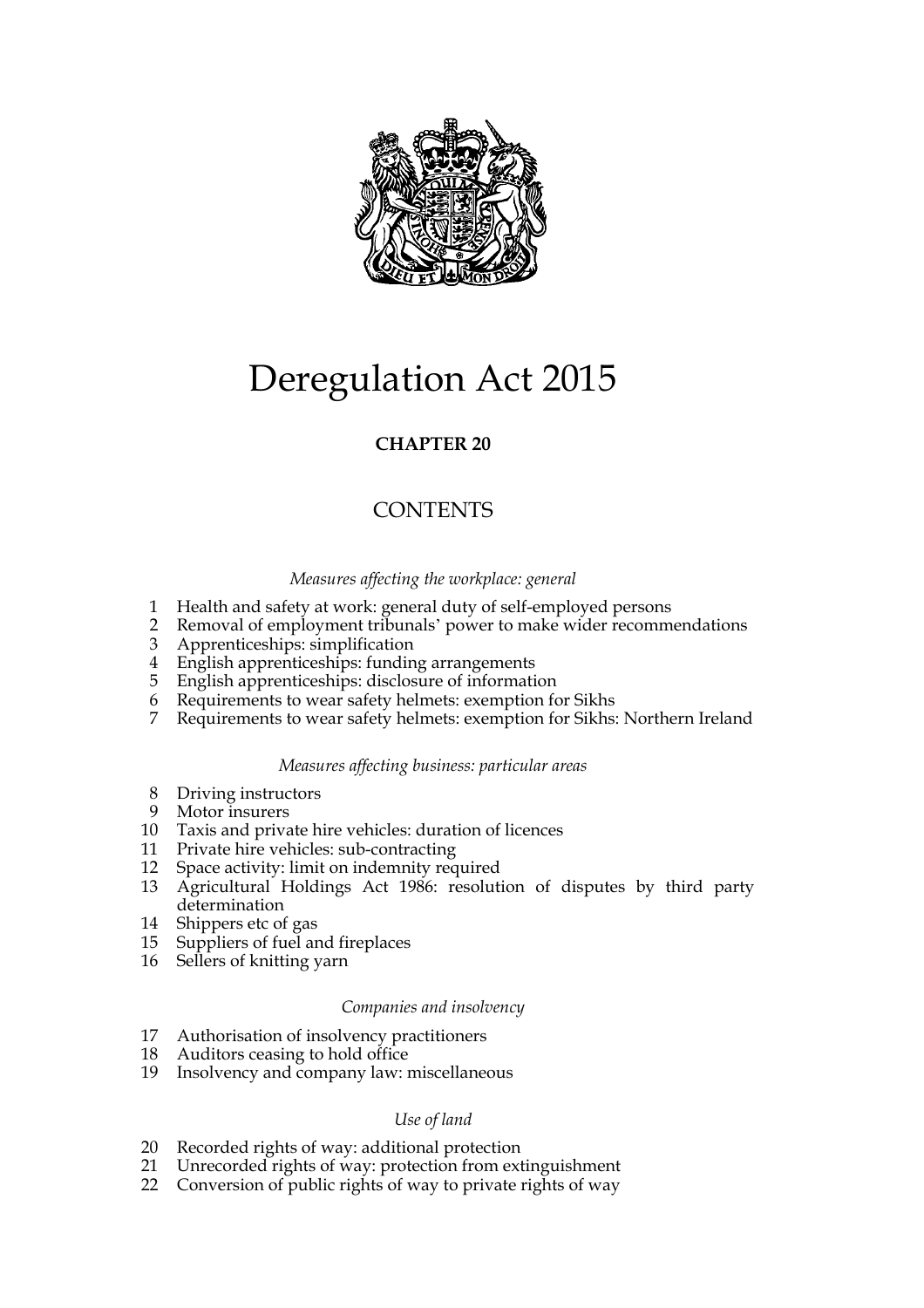- 23 Applications by owners etc for public path orders
- 24 Extension of powers to authorise erection of gates at owner's request
- 25 Applications for certain orders under Highways Act 1980: cost recovery
- 26 Public rights of way: procedure
- 27 Erection of public statues (London): removal of consent requirement

#### *Housing and development*

- 28 Reduction of qualifying period for right to buy
- 29 Removal of power to require preparation of housing strategies
- 30 Tenancy deposits: provision of information by agents
- 31 Tenancy deposits: non-compliance with requirements<br>32 Tenancy deposits: deemed compliance with requirements
- 32 Tenancy deposits: deemed compliance with requirements<br>33 Preventing retaliatory eviction
- 33 Preventing retaliatory eviction
- 34 Further exemptions to section 33
- 35 Notice to be provided in relation to periodic assured shorthold tenancies
- 36 Time limits in relation to section 21 notices and proceedings
- 37 Prescribed form of section 21 notices
- 38 Compliance with prescribed legal requirements
- 39 Requirement for landlord to provide prescribed information
- 40 Repayment of rent where tenancy ends before end of a period
- 41 Application of sections 33 to 40
- 42 Optional building requirements
- 43 Amendment of Planning and Energy Act 2008
- 44 Short-term use of London accommodation: relaxation of restrictions
- 45 Short-term use of London accommodation: power to relax restrictions
- 46 Designation of urban development areas: procedure
- Establishment of urban development corporations: procedure
- 48 Provision of advice etc about residential licences

#### *Transport*

- 49 Removal of restrictions on provision of passenger rail services
- 50 Road traffic legislation: use of vehicles in emergency response by NHS
- 51 Reduction of burdens relating to the use of roads and railways
- 52 Reduction of burdens relating to enforcement of transport legislation
- 53 Civil penalties for parking contraventions: enforcement
- 54 Removal of restriction on investigation of tramway accidents in Scotland by RAIB
- 55 Removal of duty to order re-hearing of marine accident investigations

#### *Communications*

56 Repeal of power to make provision for blocking injunctions

#### *The environment etc*

- 57 Reduction of duties relating to energy and climate change
- 58 Household waste: de-criminalisation
- 59 Other measures relating to animals, food and the environment

#### *Regulation of child trust funds*

60 Management of child trust funds: looked after children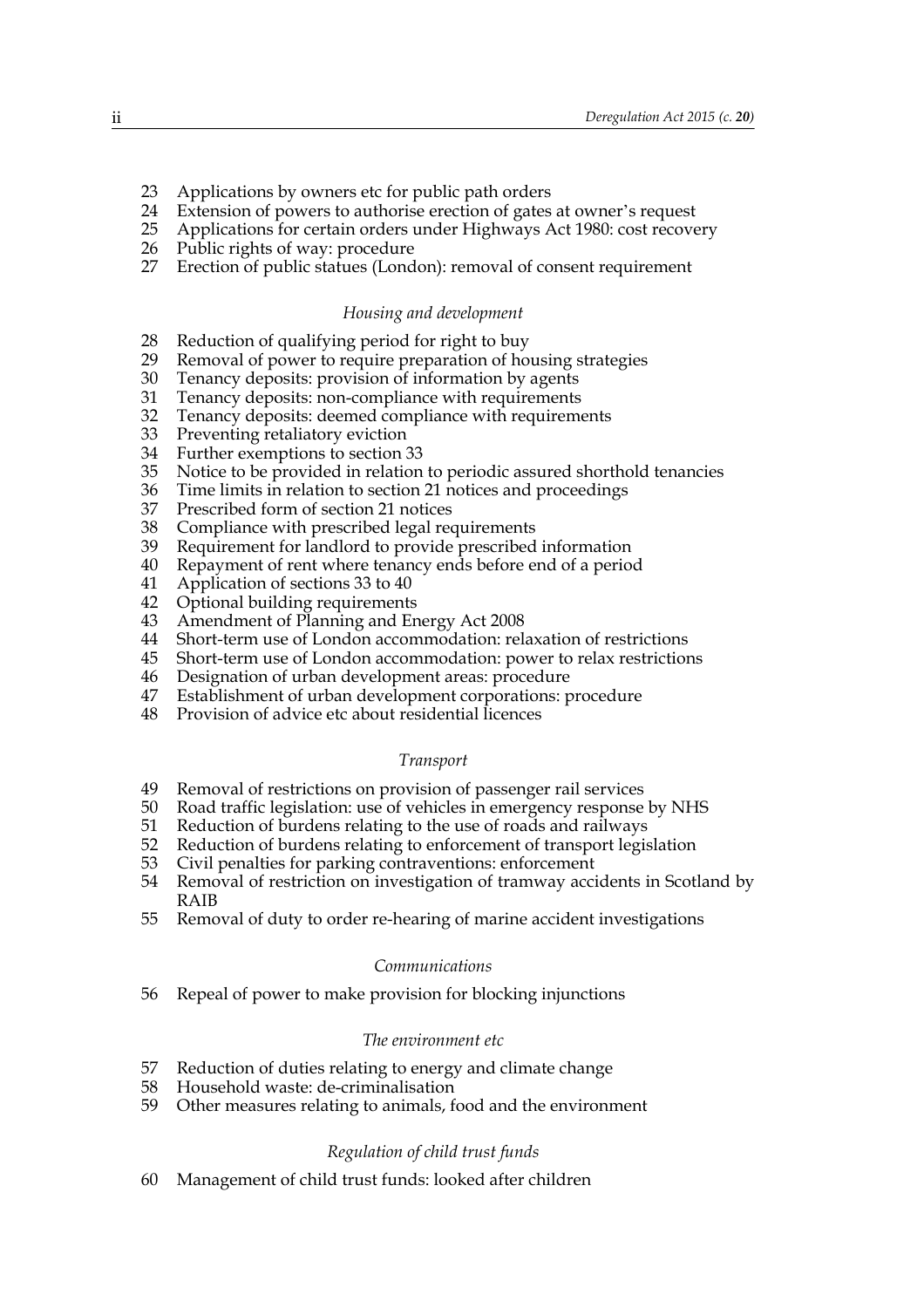- 61 Management of child trust funds: children 16 or over
- 62 Child trust funds: transfers
- 63 Child trust funds: safeguards for children's interests

#### *Education and training*

- 64 Abolition of office of Chief Executive of Skills Funding
- 65 Further and higher education sectors: reduction of burdens
- 66 Schools: reduction of burdens

#### *Alcohol, sport and entertainment*

- 67 Sale of alcohol: community events etc and ancillary business sales
- 68 Temporary event notices: increase in maximum number of events per year
- 69 Personal licences: no requirement to renew
- 70 Sale of liqueur confectionery to children under 16: abolition of offence
- Late night refreshment
- 72 Removal of requirement to report loss or theft of licence etc to police
- 73 Motor racing on public roads: general
- 74 Motor racing: road closures<br>75 Motor racing: consequential
- Motor racing: consequential amendments
- 76 Exhibition of films in community premises
- 77 TV licensing: duty to review sanctions
- 78 TV licensing: alternatives to criminal sanctions

#### *Administration of justice*

- 79 Repeal of Senior President of Tribunals' duty to report on standards
- 80 Criminal procedure: written witness statements
- 81 Criminal procedure: written guilty pleas<br>82 Criminal procedure: powers to make Cri
- 82 Criminal procedure: powers to make Criminal Procedure Rules
- 83 "MAPPA arrangements" to cease to apply to certain offenders
- 84 Removal of requirement that prison closures be made by order
- 85 Power of HMRC to disclose information for purposes of certain litigation
- 86 CLC practitioner services bodies
- 87 Licensed CLC practitioners
- 88 CLC practitioner services: consequential amendments
- 89 The Council for Licensed Conveyancers: other amendments

#### *Other measures to reduce burdens on public authorities*

- 90 Poisons and explosives precursors
- 91 London street trading appeals: removal of role of Secretary of State in appeals<br>92 Gangmasters (Licensing) Act 2004: enforcement
- 92 Gangmasters (Licensing) Act 2004: enforcement<br>93 Reduction in regulation of providers of social wo
- 93 Reduction in regulation of providers of social work services<br>94 Electoral Commission: changes to facilitate efficient adminis
- 94 Electoral Commission: changes to facilitate efficient administration<br>95 LGBC for England: changes to facilitate efficient administration
- LGBC for England: changes to facilitate efficient administration
- 96 NHS foundation trusts and NHS trusts: acquisitions and dissolutions etc
- 97 Access to registers kept by Gas and Electricity Markets Authority
- 98 Information contained in entries of births and deaths<br>99 Information contained in entries of marriages and civ
- Information contained in entries of marriages and civil partnerships
- 100 Repeal of duty to prepare sustainable community strategy
- 101 Repeal of duties relating to local area agreements
- 102 Repeal of provisions relating to multi-area agreements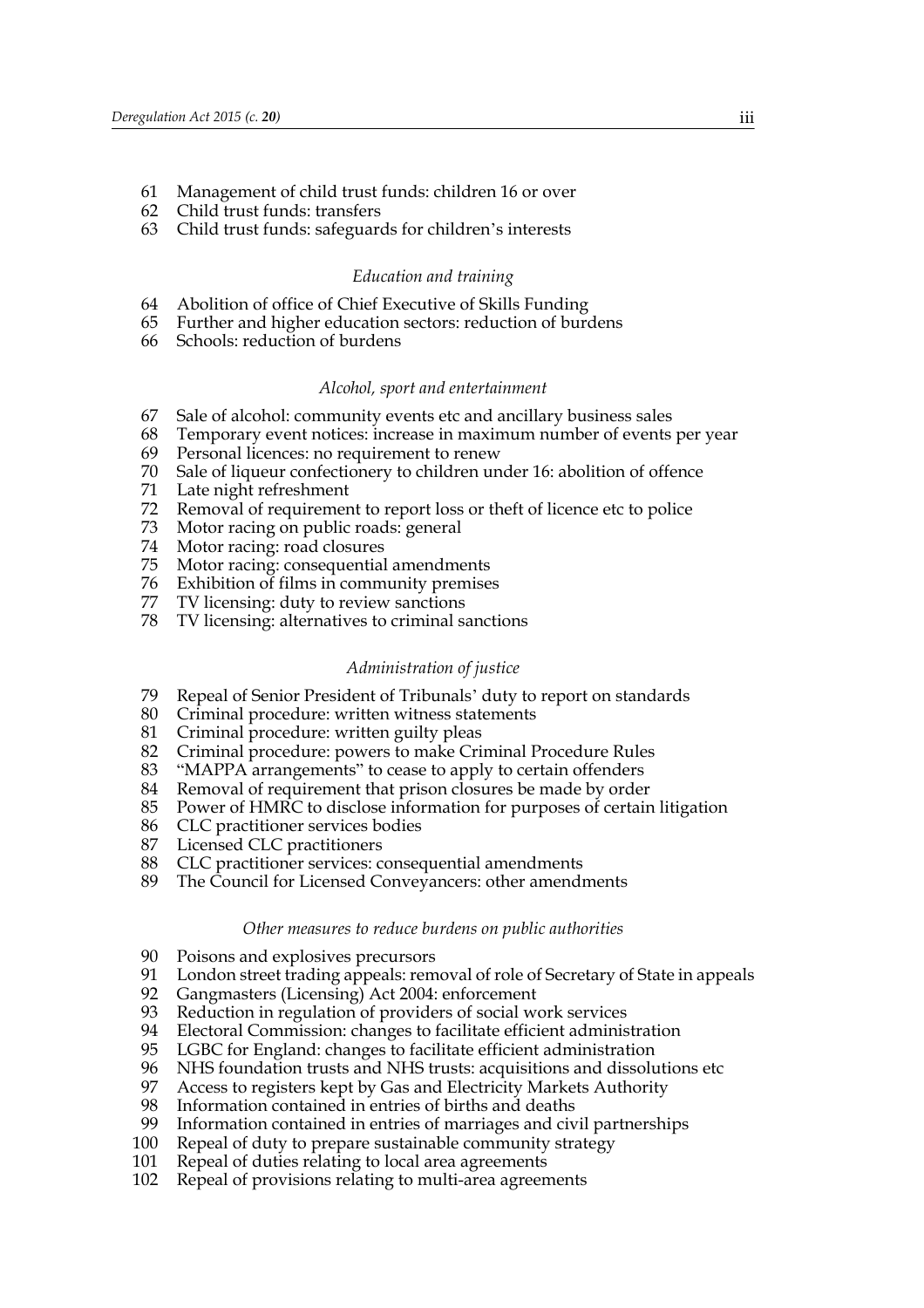#### 103 Repeal of duties relating to consultation or involvement

#### *Legislative reform*

- 104 Power to spell out dates described in legislation
- 105 Combining different forms of subordinate legislation
- 106 Ambulatory references to international shipping instruments

#### *Legislation no longer of practical use*

107 Legislation no longer of practical use

#### *Exercise of regulatory functions*

- 108 Exercise of regulatory functions: economic growth
- 109 Functions to which section 108 applies
- 110 Guidance on duty under section 108
- 111 Sections 108 to 110: interpretation

#### *General*

- 112 Consequential amendments, repeals and revocations
- 113 Financial provision
- 114 Extent
- 115 Commencement
- 116 Short title
	- Schedule 1 Approved English apprenticeships
		- Part 1 Main amendments
		- Part 2 Consequential amendments
		- Part 3 Apprenticeships: Wales
		- Part 4 Transitional provision

Schedule 2 — Driving instructors

- Part 1 Amendments of Part 5 RTA 1988 (as amended by RSA 2006)
- Part 2 Transitory amendments of Part 5 RTA 1988 (before amendment by RSA 2006)
- Part 3 Consequential and related amendments
- Schedule 3 Motor insurance industry: certificates of insurance
- Schedule 4 Agricultural Holdings Act 1986: resolution of disputes by third party determination
- Schedule  $5 -$  Auditors ceasing to hold office
	- Part 1 Notification requirements
	- Part 2 Miscellaneous

Schedule 6 — Insolvency and company law

- Part 1 Deeds of arrangement
- Part 2 Administration of companies
- Part 3 Winding up of companies
- Part 4 Disqualification of unfit directors of insolvent companies
- Part 5 Bankruptcy
- Part 6 Authorisation of insolvency practitioners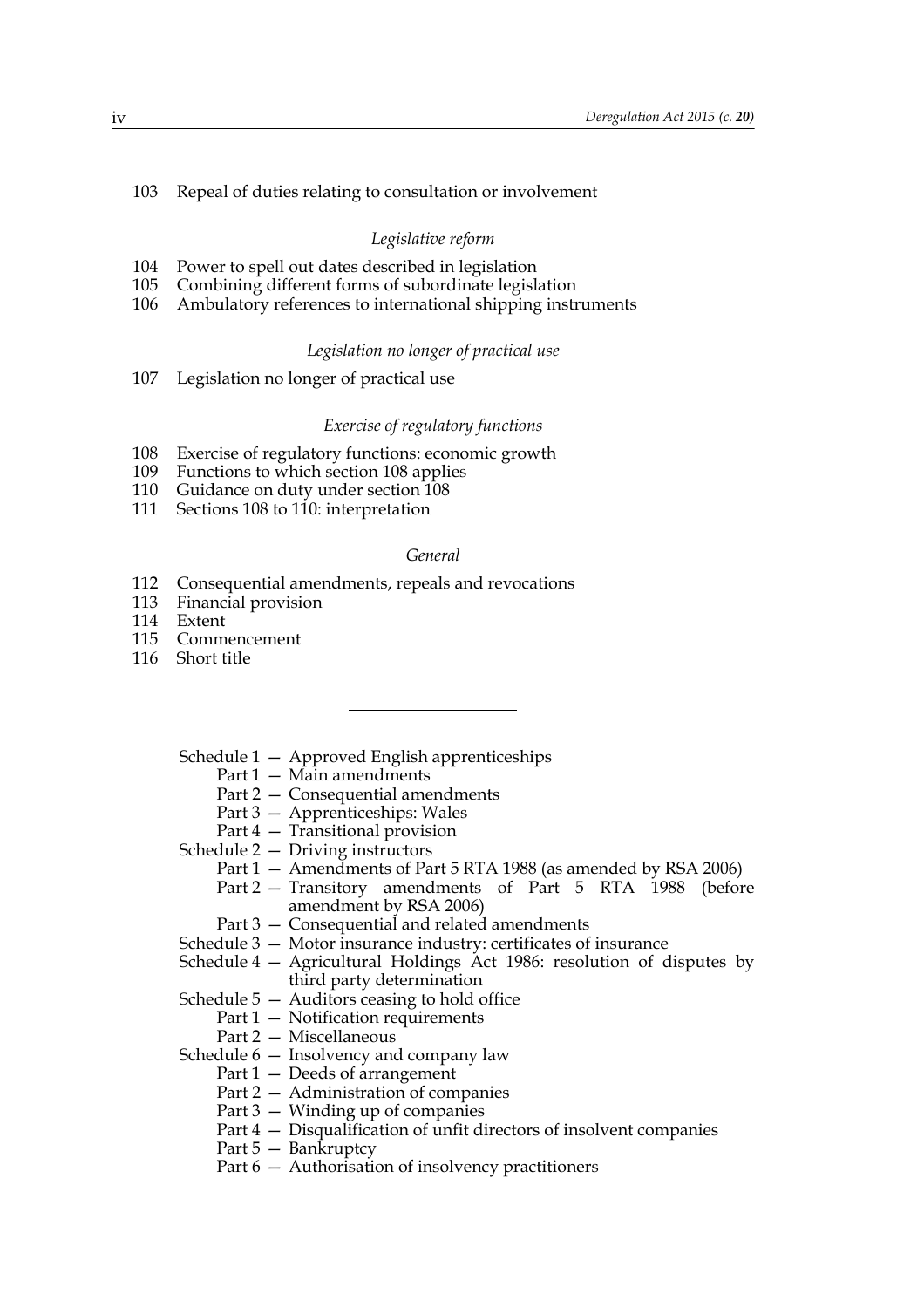- Part 7 Liabilities of administrators and administrative receivers of companies and preferential debts of companies and individuals
- Part 8 Requirements of company law: proxies
- Schedule 7 Ascertainment of rights of way
	- Part 1 Wildlife and Countryside Act 1981
	- Part 2 New Schedule 13A to the 1981 Act
	- Part 3 New Schedule 14A to the 1981 Act
	- Part 4 Highways Act 1980
	- Part 5 Consequential amendments
- Schedule 8 Provision of passenger rail services
- Schedule 9 Road traffic legislation: use of vehicles in emergency response by NHS
- Schedule  $10 -$  Regulation of the use of roads and railways
	- Part 1 Duration of driving licences to be granted to drivers with relevant or prospective disabilities
	- Part 2 Permit schemes: removal of requirement for Secretary of State approval
	- Part 3 Road humps
	- Part 4 Pedestrian crossings: removal of requirement to inform Secretary of State
	- Part 5 Off-road motoring events
	- Part 6 Testing of vehicles
	- Part 7 Rail vehicle accessibility regulations: exemption orders
- Schedule 11 Enforcement of transport legislation
	- Part 1 Drink and drug driving offences
	- Part 2 Bus lane contraventions
- Schedule 12 Household waste: London
- Schedule 13 Other measures relating to animals, food and the environment
	- Part 1 Destructive imported animals
		- Part 2 Farriers
		- Part  $3$  Joint waste authorities
		- Part  $4 Air$  quality
		- Part 5 Noise abatement zones
- Schedule 14 Abolition of office of the Chief Executive of Skills Funding
	- Part 1 Main amendments
	- Part 2 Consequential Amendments
- Schedule 15 Further and higher education: reduction of burdens
	- Part 1 Measures applying to England and Wales
	- Part 2 Measures applying to England only
- Schedule 16 Schools: reduction of burdens
- Schedule 17 Part to be inserted as Part 5A of the Licensing Act 2003
- Schedule 18 Amendments consequential on section 69
- Schedule 19 CLC practitioner services: consequential amendments
- Schedule 20 The Council for Licensed Conveyancers: other amendments
- Schedule 21 Poisons and explosives precursors
- Schedule 22 Removal of consultation requirements
	- Part 1 Measures affecting England only
	- Part 2 Measures affecting England and Wales
- Schedule 23 Legislation no longer of practical use
	- Part 1 Companies
	- Part 2 Industry
	- Part 3 Energy
	- Part 4 Transport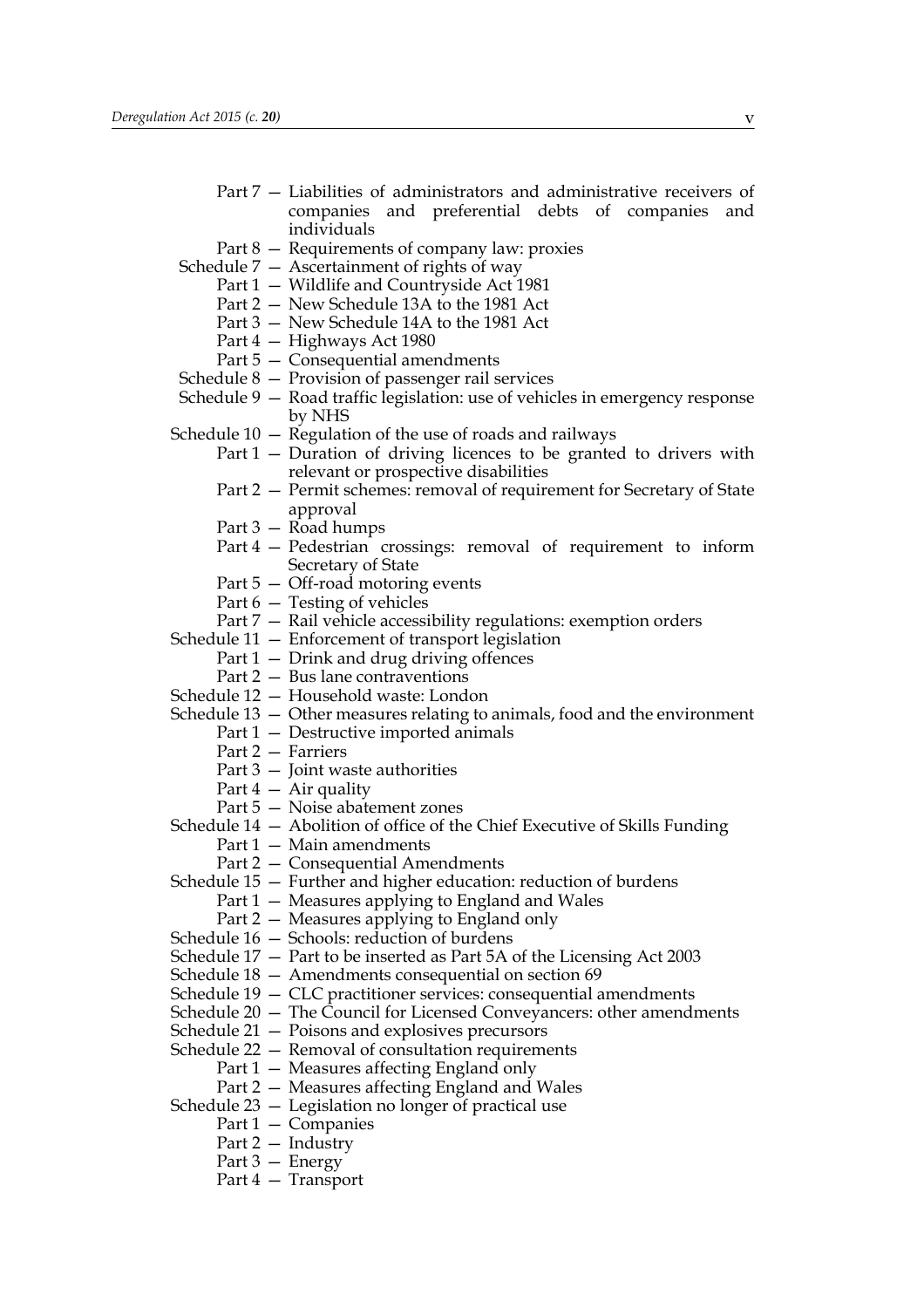- Part 5 Environment
- Part 6 Animals and Food
- Part 7 Education
- Part 8 Civil law
- Part 9 Criminal law Part 10 — Housing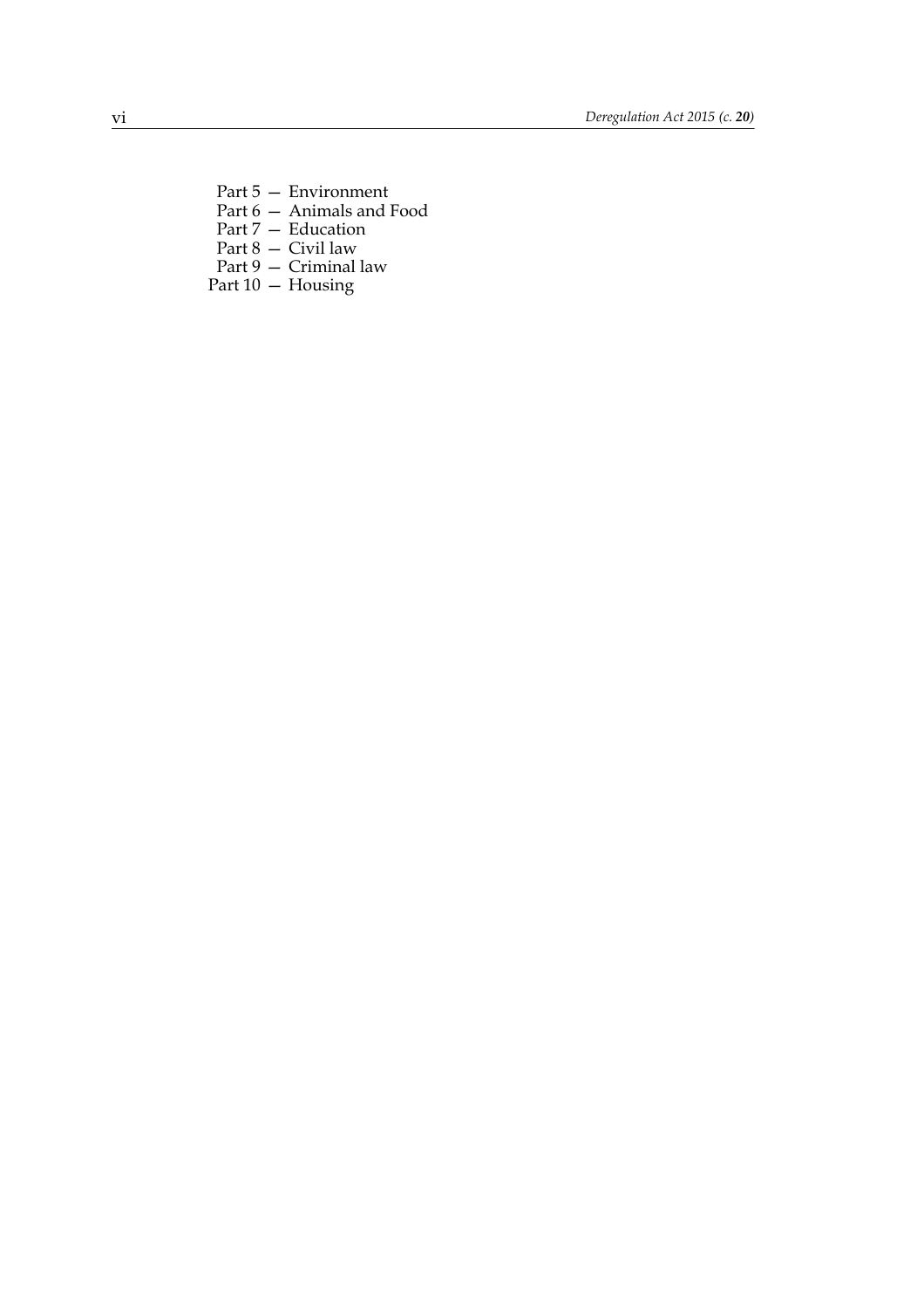

## Deregulation Act 2015

#### **2015 CHAPTER 20**

An Act to make provision for the reduction of burdens resulting from legislation for businesses or other organisations or for individuals; make provision for the repeal of legislation which no longer has practical use; make provision about the exercise of regulatory functions; and for connected purposes. [26th March 2015]

E IT ENACTED by the Queen's most Excellent Majesty, by and with the advice and consent of the Lords Spiritual and Temporal, and Commons, in this present **B** E IT ENACTED by the Queen's most Excellent Majesty, by and with consent of the Lords Spiritual and Temporal, and Commons, Parliament assembled, and by the authority of the same, as follows:  $-$ 

*Measures affecting the workplace: general*

#### **1 Health and safety at work: general duty of self-employed persons**

- (1) Section 3 of the Health and Safety at Work etc. Act 1974 (general duty of employers and self-employed to persons other than their employees) is amended in accordance with subsections (2) and (3).
- (2) In subsection (2) (which imposes a general duty with respect to health and safety on self-employed persons)—
	- (a) after "self-employed person" insert "who conducts an undertaking of a prescribed description";
	- (b) for "his undertaking" substitute "the undertaking".
- (3) After subsection (2) insert—
	- "(2A) A description of undertaking included in regulations under subsection (2) may be framed by reference to  $-$ 
		- (a) the type of activities carried out by the undertaking, where those activities are carried out or any other feature of the undertaking;
		- (b) whether persons who may be affected by the conduct of the undertaking, other than the self-employed person (or his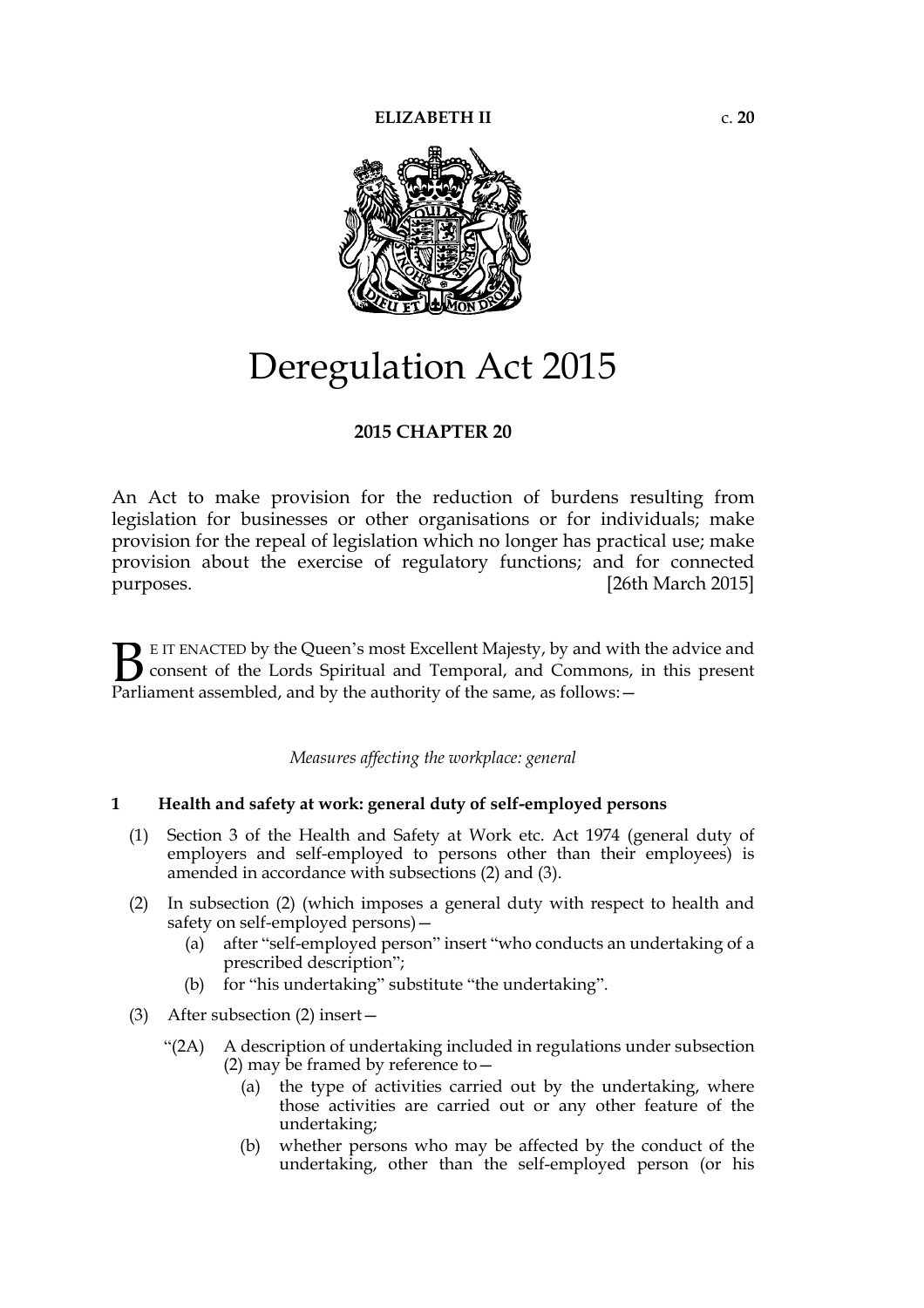employees), may thereby be exposed to risks to their health or safety."

- (4) In section 11 of that Act (functions of the Executive), after subsection (4A) insert—
	- "(4AA) Subsection  $(4)(b)(i)$  does not apply in relation to the making of regulations under section 3(2) for the railway safety purposes (and, accordingly, the Executive shall submit under subsection (3) such proposals as the Executive considers appropriate for the making of regulations under section 3(2) for those purposes)."
- (5) In section 82 of that Act (general provisions as to interpretation and regulations)—
	- (a) in subsection (3)(b) for "subsection (3A) or (4)" substitute "subsection  $(3A)$ ,  $(3B)$  or  $(4)$ ";
	- (b) after subsection (3A) insert—
		- "(3B) Regulations under section 3(2) shall not be made unless a draft has been laid before and approved by resolution of each House of Parliament."
- (6) Where this section comes into force at a time when there is in force an Order in Council made under section 84(3) of the Health and Safety at Work etc. Act 1974 that applies section 3 or 11 of that Act to matters outside Great Britain, that Order is to be taken as applying that section as amended by this section.

#### **2 Removal of employment tribunals' power to make wider recommendations**

- (1) In section 124 of the Equality Act 2010 (remedies available to an employment tribunal in discrimination cases etc), in subsection (3) (which describes the recommendations that an employment tribunal may make)—
	- (a) in the opening words, after "adverse effect" insert "on the complainant";
	- (b) omit paragraphs (a) and (b).
- (2) In consequence of subsection  $(1)$ 
	- (a) in section 124(7) of that Act omit "in so far as it relates to the complainant";
	- (b) omit section 125 of that Act (remedies: national security).

#### **3 Apprenticeships: simplification**

- (1) Schedule 1 makes provision about apprenticeships.
- (2) Part 1 of the Schedule amends Part 1 of the Apprenticeships, Skills, Children and Learning Act 2009 ("the 2009 Act") so as to simplify the provision made by that Part about English apprenticeships.
- (3) Part 2 of the Schedule contains further amendments of the 2009 Act in consequence of the amendments made by Part 1.
- (4) Part 3 of the Schedule contains minor amendments of the provision made by Part 1 of the 2009 Act about Welsh apprenticeships.
- (5) Part 4 of the Schedule contains transitional provision.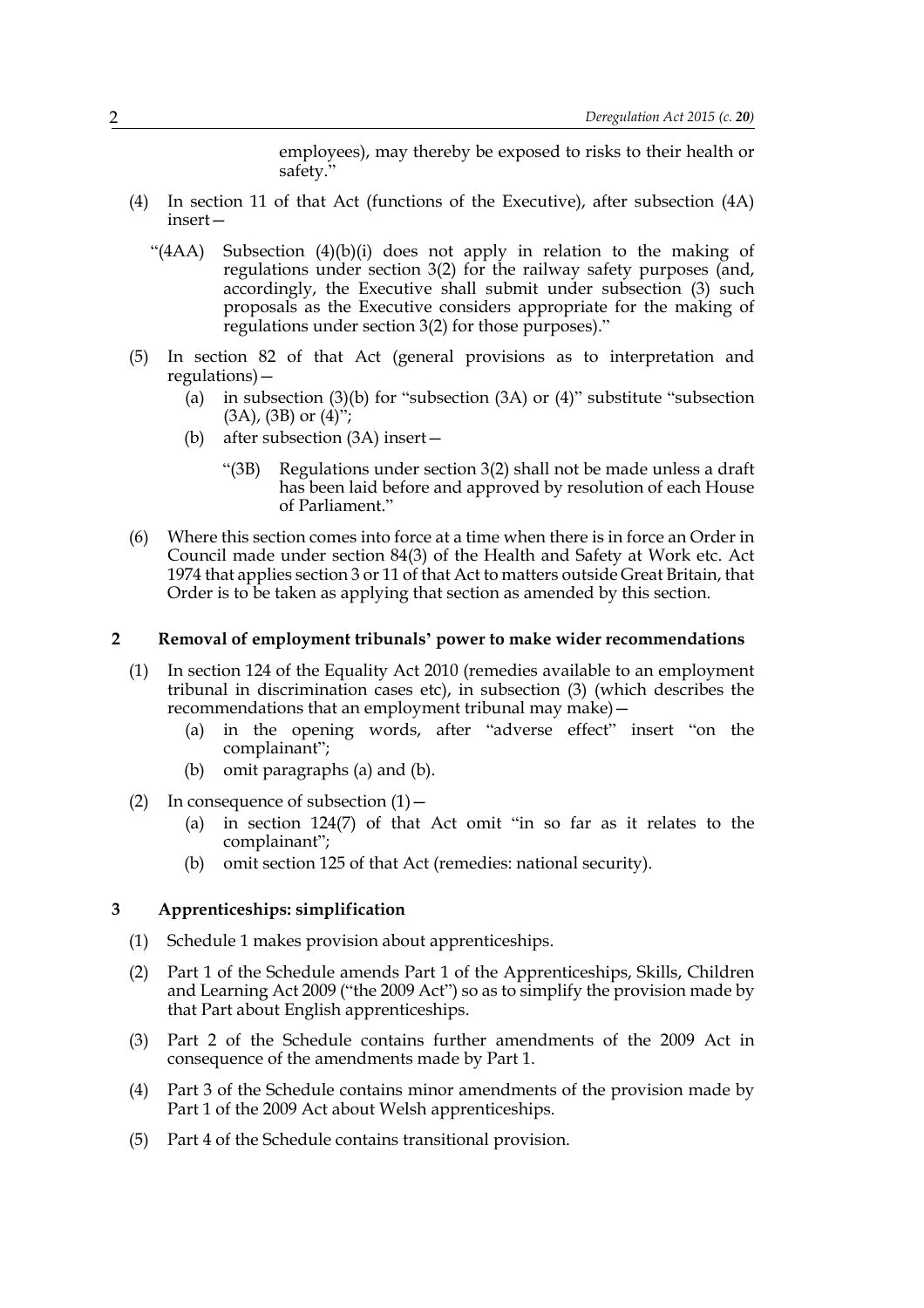#### **4 English apprenticeships: funding arrangements**

- (1) The Secretary of State may make arrangements with the Commissioners for Her Majesty's Revenue and Customs under which the Commissioners are responsible for the administration of apprenticeship payments.
- (2) "Apprenticeship payments" are payments that may be made by the Secretary of State to any person—
	- (a) for the purpose of encouraging the provision of opportunities for individuals to complete approved English apprenticeships or to undertake work following the completion of such apprenticeships, or
	- (b) otherwise in connection with approved English apprenticeships.
- (3) The arrangements that may be made under subsection (1) include arrangements under which the Commissioners are responsible for recovery where an apprenticeship payment is made but the whole or any part of it is (for whatever reason) recoverable by the Secretary of State.
- (4) The Commissioners may by regulations make provision as to the administration of payments where arrangements are made under subsection (1).
- (5) The regulations may, in particular, provide that the Commissioners may, instead of making payments to persons of a description specified in the regulations—
	- (a) permit them to deduct equivalent amounts from payments that they are required to make to the Commissioners and that are of a kind specified in the regulations;
	- (b) provide them with vouchers of equivalent amounts which may be used by them in connection with approved English apprenticeships.
- (6) The regulations may, in particular, also provide that, where the Commissioners are responsible for recovering the whole or any part of an apprenticeship payment from a person of a description specified in the regulations, they may do so by deducting the amount from any payments that they would otherwise be required to make to that person and that are of a kind specified in the regulations.
- (7) The regulations may make different provision for different cases.
- (8) Regulations under this section may be made only with the consent of the Secretary of State.
- (9) Regulations under this section must be made by statutory instrument.
- (10) A statutory instrument containing regulations under this section is subject to annulment in pursuance of a resolution of either House of Parliament.
- (11) In this section "approved English apprenticeship" has the same meaning as in Chapter A1 of the Apprenticeships, Skills, Children and Learning Act 2009 (see Schedule 1).

#### **5 English apprenticeships: disclosure of information**

(1) The Commissioners may disclose information held by them to the Secretary of State, or to a person providing services to the Secretary of State, for the purpose of the Secretary of State's functions in relation to approved English apprenticeships.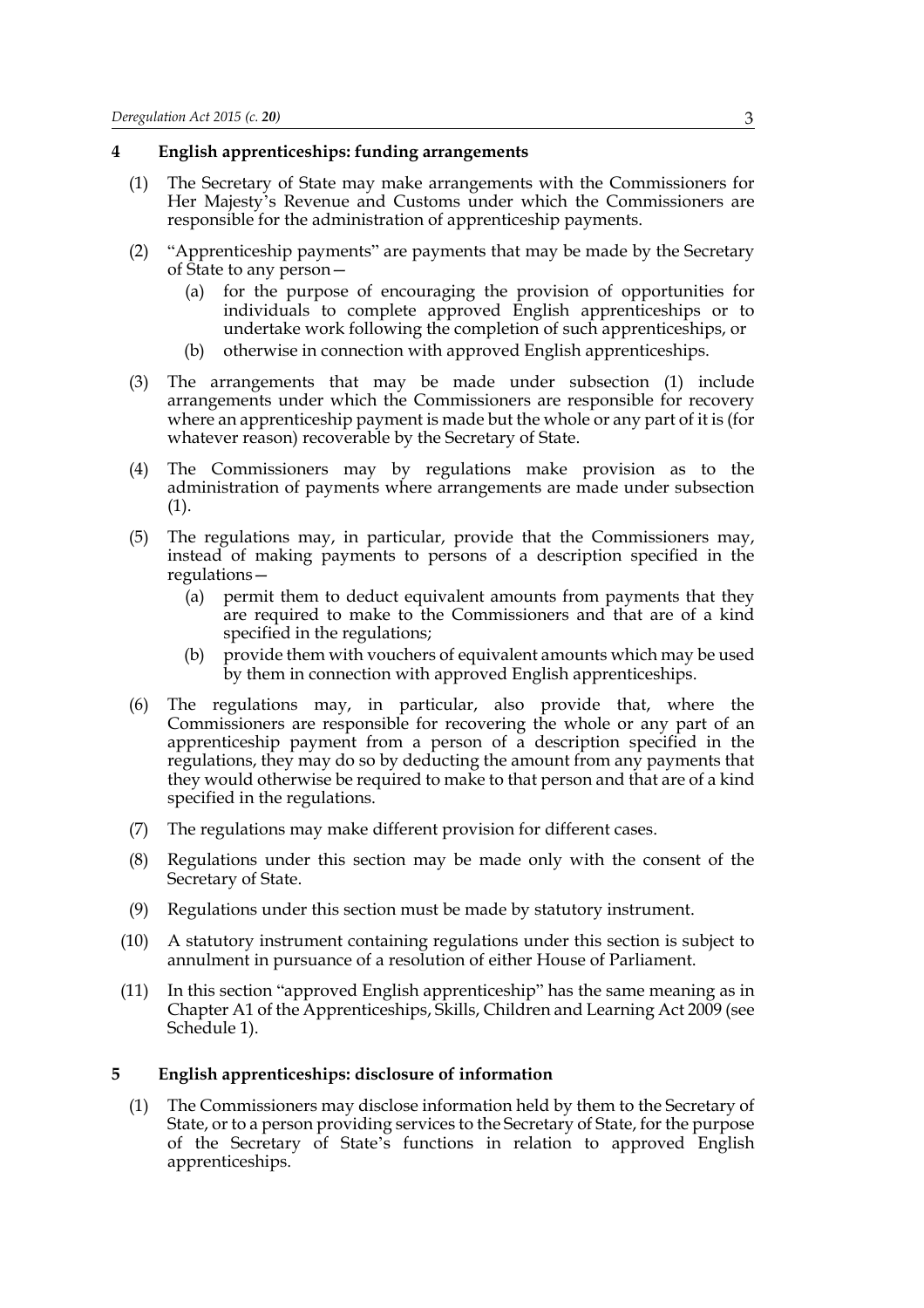- (2) The Secretary of State, or a person providing services to the Secretary of State, may disclose information to the Commissioners, or to a person providing services to them, for the purpose of arrangements made under section 4(1) or for the purpose of requesting the Commissioners to disclose information under subsection (1) of this section.
- (3) Information disclosed under subsection (1) may not be disclosed by the recipient of the information to any other person without the consent of the Commissioners.
- (4) If a person discloses, in contravention of subsection (3), any revenue and customs information relating to a person whose identity—
	- (a) is specified in the disclosure, or
	- (b) can be deduced from it,

section 19 of the Commissioners for Revenue and Customs Act 2005 (wrongful disclosure) applies in relation to that disclosure as it applies in relation to a disclosure of such information in contravention of section 20(9) of that Act.

- (5) In this section—
	- "approved English apprenticeship" has the same meaning as in Chapter A1 of the Apprenticeships, Skills, Children and Learning Act 2009 (see Schedule 1);
	- "revenue and customs information relating to a person" has the same meaning as in section 19 of the Commissioners for Revenue and Customs Act 2005 (see section 19(2) of that Act).

#### **6 Requirements to wear safety helmets: exemption for Sikhs**

- (1) Section 11 of the Employment Act 1989 (exemption of Sikhs from requirements as to wearing of safety helmets on construction sites) is amended in accordance with subsections (2) to (10).
- (2) In subsection (1), for "on a construction site" substitute "at a workplace".
- (3) In subsection (2), in paragraph (a), for "on a construction site" substitute "at a workplace".
- (4) In subsection (5), in the opening words, for "on a construction site" substitute "at a workplace".
- (5) After subsection (6) insert—
	- "(6A) This section does not apply to a Sikh who—
		- (a) works, or is training to work, in an occupation that involves (to any extent) providing an urgent response to fire, riot or other hazardous situations, and
		- (b) is at the workplace—
			- (i) to provide such a response in circumstances where the wearing of a safety helmet is necessary to protect the Sikh from a risk of injury, or
			- (ii) to receive training in how to provide such a response in circumstances of that kind.
		- (6B) This section also does not apply to a Sikh who—
			- (a) is a member of Her Majesty's forces or a person providing support to Her Majesty's forces, and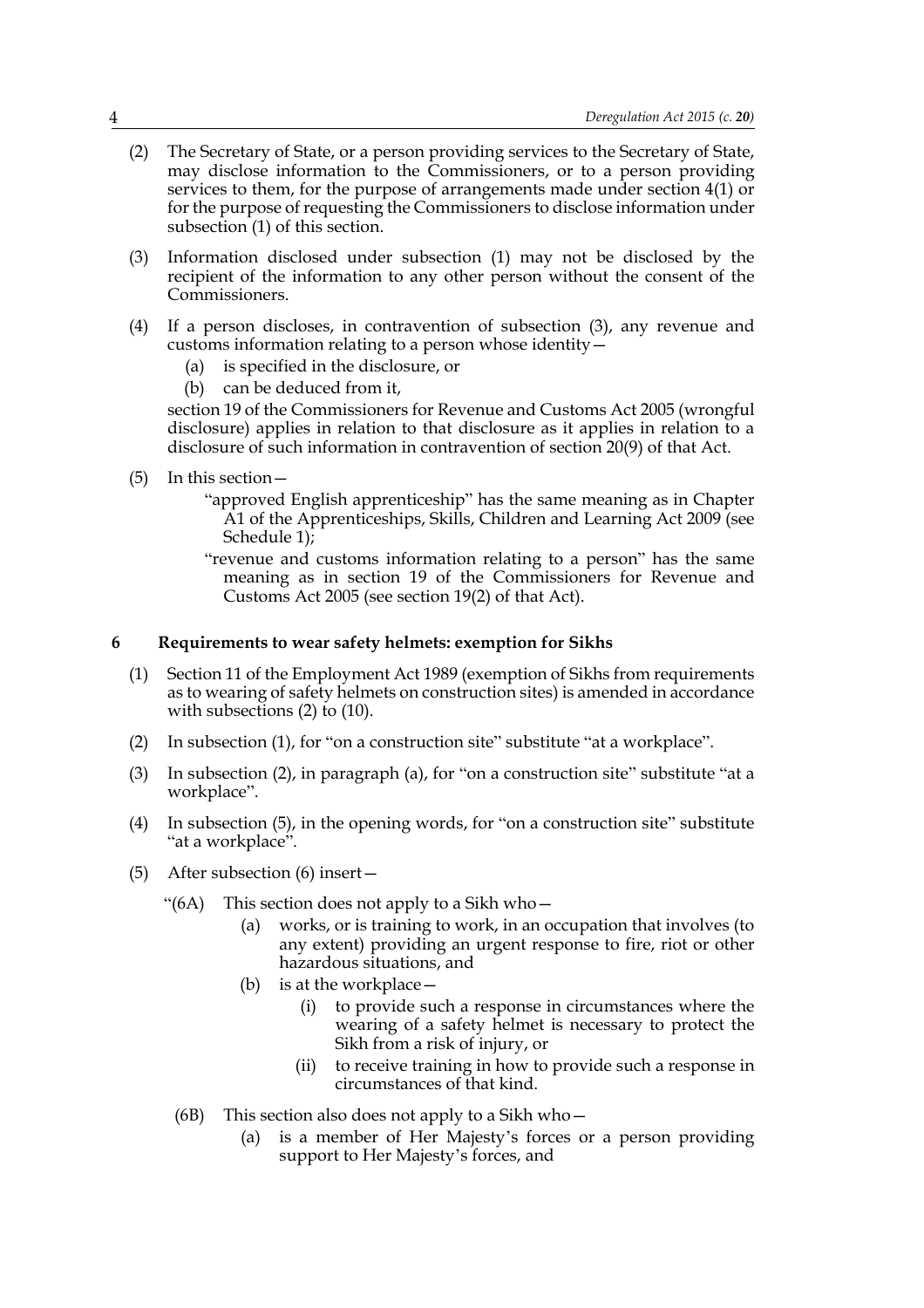- (b) is at the workplace—
	- (i) to take part in a military operation in circumstances where the wearing of a safety helmet is necessary to protect the Sikh from a risk of injury, or
	- (ii) to receive training in how to take part in such an operation in circumstances of that kind."
- (6) In subsection  $(7)$  -
	- (a) omit the definitions of "building operations", "works of engineering construction" and "construction site";
	- (b) before the definition of "injury", insert—
		- ""Her Majesty's forces" has the same meaning as in the Armed Forces Act 2006;";
	- (c) at the end insert—
		- ""workplace" means any premises where work is being undertaken, including premises occupied or normally occupied as a private dwelling; and "premises" includes any place and, in particular, includes—
			- (a) any vehicle, vessel, aircraft or hovercraft,
			- (b) any installation (including a floating installation or one resting on the seabed or its subsoil or on other land covered with water or its subsoil), and
			- (c) any tent or moveable structure."
- (7) In subsection (8), in paragraph (b), for "on a construction site" substitute "at a workplace".
- (8) In subsection  $(9)$ 
	- (a) for "relevant construction site" substitute "relevant workplace";
	- (b) for "construction site" (in the second place where it occurs) substitute "workplace".
- (9) In subsection (10), for the words from ""relevant construction site" to the end of the subsection substitute ""relevant workplace" means any workplace where work is being undertaken if the premises and the activities being undertaken there are premises and activities to which the Health and Safety at Work etc. Act 1974 applies by virtue of the Health and Safety at Work etc. Act 1974 (Application outside Great Britain) Order 2013."
- (10) In the sidenote, for "on construction sites" substitute "at workplaces".
- (11) Section 12 of that Act (protection of Sikhs from racial discrimination in connection with requirements as to wearing of safety helmets) is amended as follows.
- $(12)$  In subsection  $(1)$ 
	- (a) in paragraph (a), for "on a construction site" substitute "at a workplace";
	- (b) in paragraph (b), for "on such a site" substitute "at such a workplace".
- (13) In subsection (3), for "Subsections (7) to (10)" substitute "Subsections (6A) to  $(10)$ ".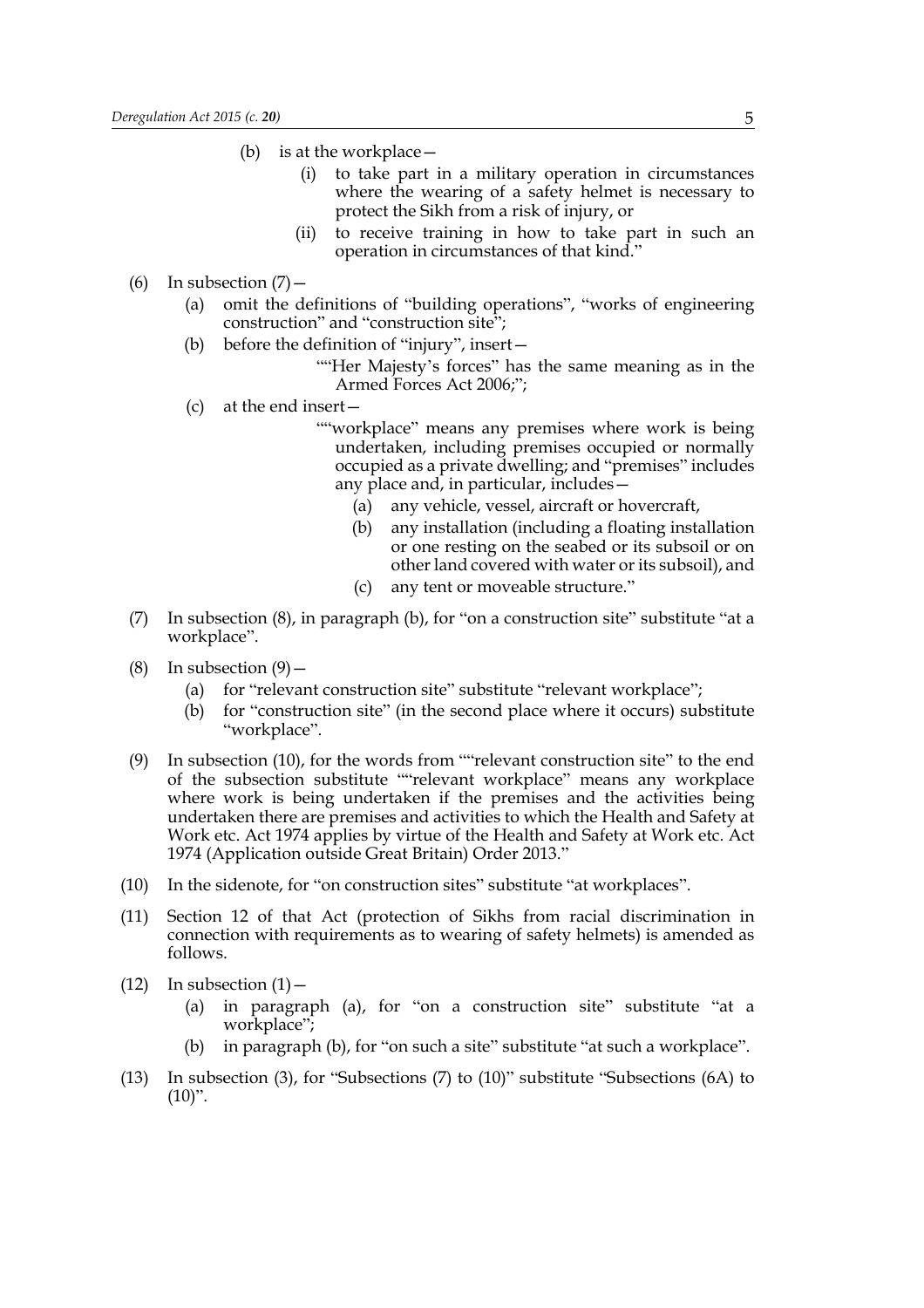#### **7 Requirements to wear safety helmets: exemption for Sikhs: Northern Ireland**

- (1) Article 13 of the Employment (Miscellaneous Provisions) (Northern Ireland) Order 1990 (S.I. 1990  $/246$ ) is amended in accordance with subsections (2) to (8).
- (2) In paragraph (1), for "on a construction site" substitute "at a workplace".
- (3) In paragraph (2), in sub-paragraph (a), for "on a construction site" substitute "at a workplace".
- (4) In paragraph (5), in the opening words, for "on a construction site" substitute "at a workplace".
- (5) After paragraph (6) insert—
	- "(6A) This Article does not apply to a Sikh who $-$ 
		- (a) works, or is training to work, in an occupation that involves (to any extent) providing an urgent response to fire, riot or other hazardous situations, and
		- (b) is at the workplace—
			- (i) to provide such a response in circumstances where the wearing of a safety helmet is necessary to protect the Sikh from a risk of injury, or
			- (ii) to receive training in how to provide such a response in circumstances of that kind.
	- (6B) This Article also does not apply to a Sikh who—
		- (a) is a member of Her Majesty's forces or a person providing support to Her Majesty's forces, and
		- (b) is at the workplace—
			- (i) to take part in a military operation in circumstances where the wearing of a safety helmet is necessary to protect the Sikh from a risk of injury, or
			- (ii) to receive training in how to take part in such an operation in circumstances of that kind."
- (6) In paragraph  $(7)$ 
	- (a) omit the definitions of "building operations", "works of engineering construction" and "construction site";
	- (b) before the definition of "injury", insert—
		- ""Her Majesty's forces" has the same meaning as in the Armed Forces Act 2006;";
	- (c) at the end insert—
		- ""workplace" means any premises where work is being undertaken, including premises occupied or normally occupied as a private dwelling; and "premises" includes any place and, in particular, includes—
			- (a) any vehicle, vessel, aircraft or hovercraft,
			- (b) any installation (including a floating installation or one resting on the seabed or its subsoil or on other land covered with water or its subsoil), and
			- (c) any tent or moveable structure."
- (7) In paragraph (8), in sub-paragraph (b), for "on a construction site" substitute "at a workplace".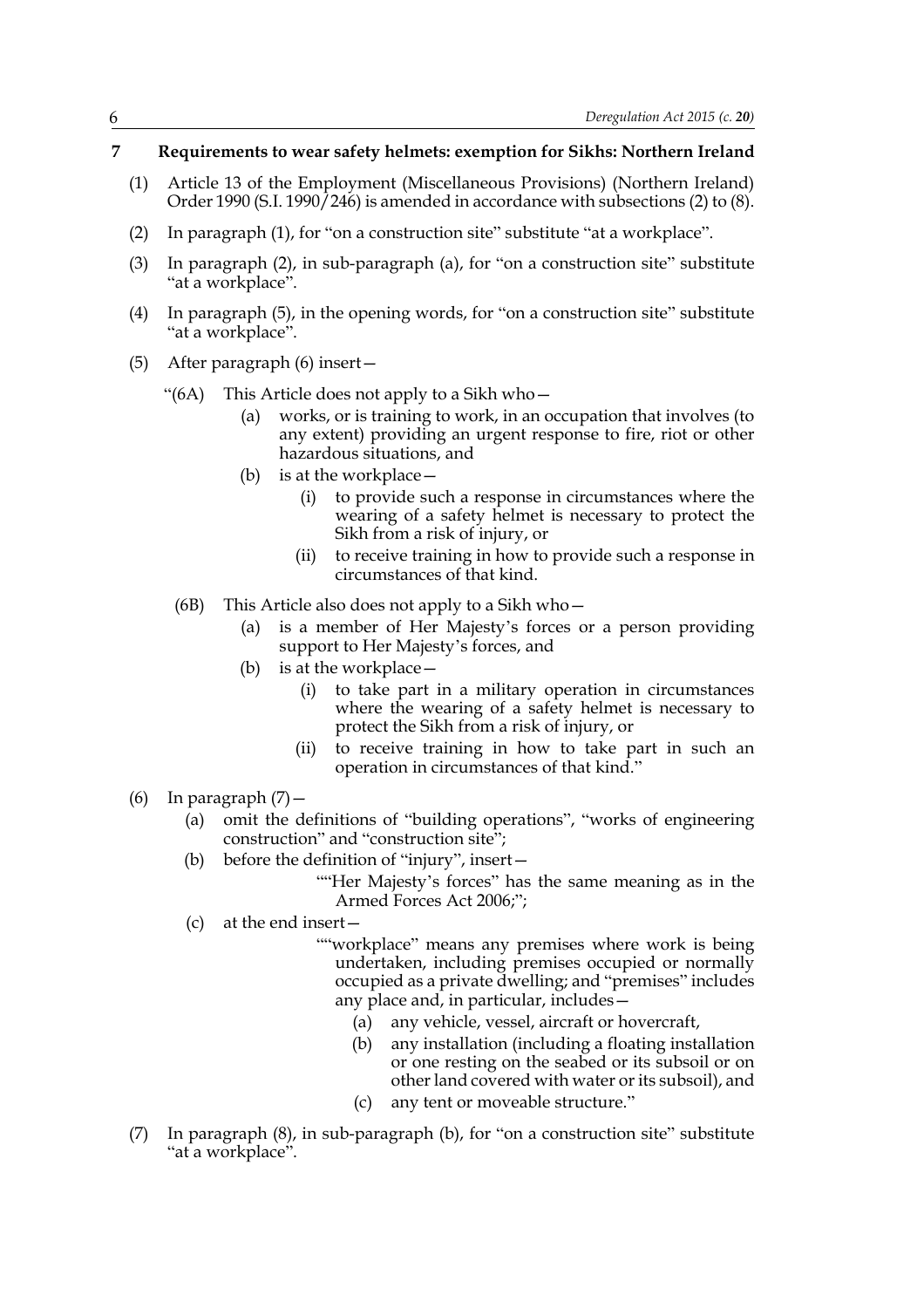- (8) In the heading, for "on construction sites" substitute "at workplaces".
- (9) Article 13A of that Order (protection of Sikhs from racial discrimination in connection with requirements as to wearing of safety helmets) is amended as follows.
- $(10)$  In paragraph  $(1)$ 
	- (a) in sub-paragraph (a), for "on a construction site" substitute "at a workplace";
	- (b) in sub-paragraph (b), for "on such a site" substitute "at such a workplace".
- (11) In paragraph (3), for "Paragraphs (7) and (8)" substitute "Paragraphs (6A) to  $(8)^{3}$ .

*Measures affecting business: particular areas*

#### **8 Driving instructors**

- (1) Schedule 2 makes provision to simplify the regulation of driving instructors by removing the separate system for the registration of disabled instructors.
- (2) Part 1 of the Schedule contains amendments of Part 5 of the Road Traffic Act 1988 as amended by Schedule 6 to the Road Safety Act 2006.
- (3) Part 2 of the Schedule contains transitory amendments of Part 5 of the Road Traffic Act 1988 which have effect before the commencement of Schedule 6 to the Road Safety Act 2006.
- (4) Part 3 of the Schedule contains consequential and related amendments.

#### **9 Motor insurers**

- (1) In Part 6 of the Road Traffic Act 1988 (compulsory insurance or security against third-party risks), section 147 (issue and surrender of certificates of insurance and of security) is amended as follows.
- (2) In subsection (1), for "A policy of insurance shall be of no effect for the purposes of this Part of this Act unless and until there is delivered by the insurer" substitute "An insurer issuing a policy of insurance for the purposes of this Part of this Act must deliver".
- (3) In subsection (2), for "A security shall be of no effect for the purposes of this Part of this Act unless and until there is delivered by the person giving the security" substitute "A person giving a security for the purposes of this Part of this Act must deliver".
- (4) Omit subsections (4) to (5) (obligation to surrender certificate following cancellation of policy of insurance or security).
- (5) Schedule 3 makes amendments in consequence of this section.

#### **10 Taxis and private hire vehicles: duration of licences**

(1) The Local Government (Miscellaneous Provisions) Act 1976 is amended as follows.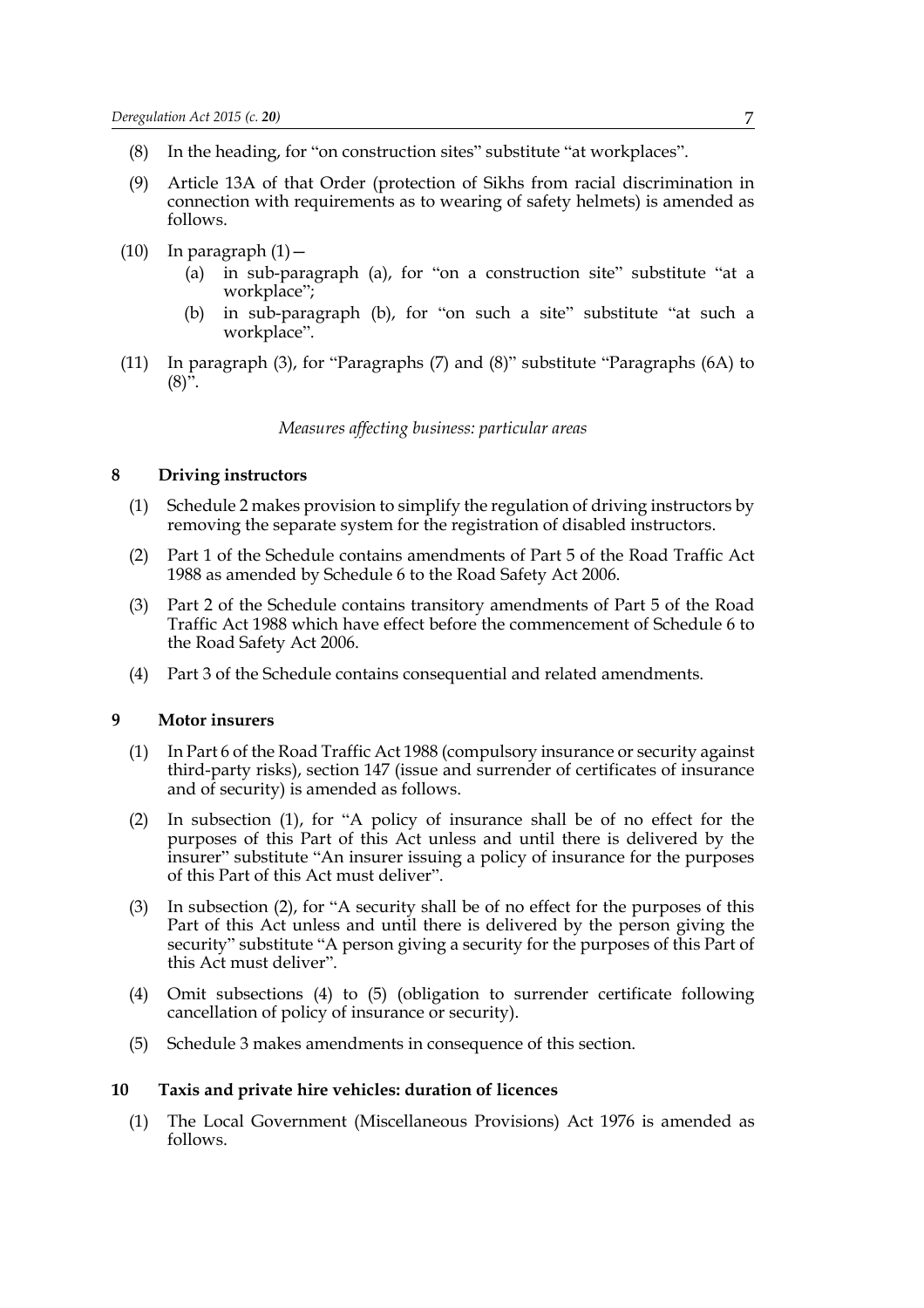- (2) In section 53 (drivers' licences for hackney carriages and private hire vehicles)—
	- (a) in subsection (1)(a), for "for such lesser period as the district council may specify in such licence" substitute "for such lesser period, specified in the licence, as the district council think appropriate in the circumstances of the case";
	- (b) in subsection (1)(b), for "for such lesser period as they may specify in such licence" substitute "for such lesser period, specified in the licence, as the district council think appropriate in the circumstances of the case".
- (3) In section 55 (licensing of operators of private hire vehicles), for subsection (2) substitute—
	- "(2) Every licence granted under this section shall remain in force for five years or for such lesser period, specified in the licence, as the district council think appropriate in the circumstances of the case."

#### **11 Private hire vehicles: sub-contracting**

In the Local Government (Miscellaneous Provisions) Act 1976, after section 55 insert—

#### **"55A Sub-contracting by operators**

- (1) A person licensed under section 55 who has in a controlled district accepted a booking for a private hire vehicle may arrange for another person to provide a vehicle to carry out the booking if—
	- (a) the other person is licensed under section 55 in respect of the same controlled district and the sub-contracted booking is accepted in that district;
	- (b) the other person is licensed under section 55 in respect of another controlled district and the sub-contracted booking is accepted in that district;
	- (c) the other person is a London PHV operator and the subcontracted booking is accepted at an operating centre in London; or
	- (d) the other person accepts the sub-contracted booking in Scotland.
- (2) It is immaterial for the purposes of subsection (1) whether or not subcontracting is permitted by the contract between the person licensed under section 55 who accepted the booking and the person who made the booking.
- (3) Where a person licensed under section 55 in respect of a controlled district is also licensed under that section in respect of another controlled district, subsection (1) (so far as relating to paragraph (b) of that subsection) and section  $55B(1)$  and  $(2)$  apply as if each licence were held by a separate person.
- (4) Where a person licensed under section 55 in respect of a controlled district is also a London PHV operator, subsection  $(1)$  (so far as relating to paragraph (c) of that subsection) and section 55B(1) and (2) apply as if the person holding the licence under section 55 and the London PHV operator were separate persons.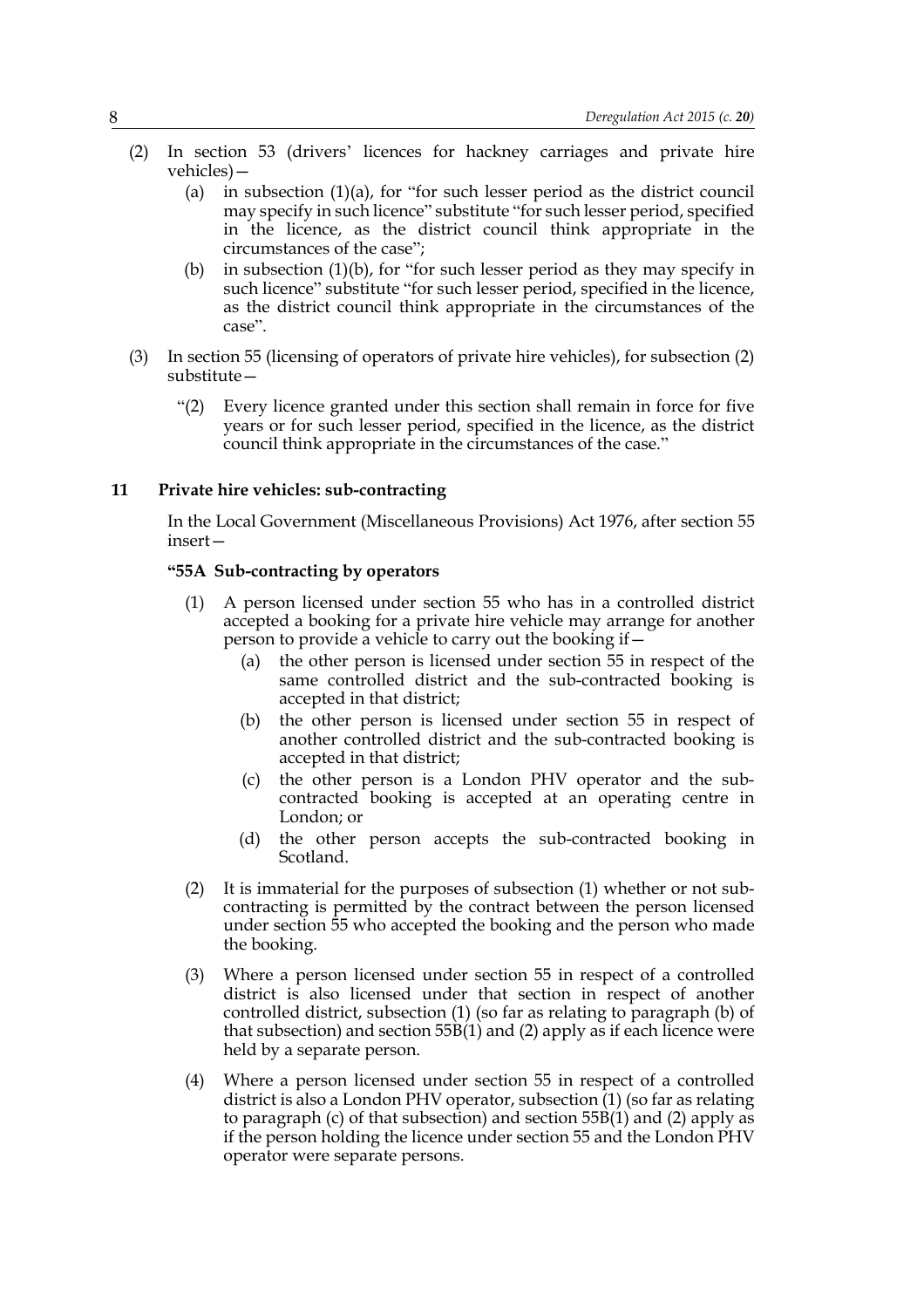(5) Where a person licensed under section 55 in respect of a controlled district also makes provision in the course of a business for the invitation or acceptance of bookings for a private hire car or taxi in Scotland, subsection (1) (so far as relating to paragraph (d) of that subsection) and section 55B(1) and (2) apply as if the person holding the licence under section 55 and the person making the provision in Scotland were separate persons.

In this subsection, "private hire car" and "taxi" have the same meaning as in sections 10 to 22 of the Civic Government (Scotland) Act 1982.

(6) In this section, "London PHV operator" and "operating centre" have the same meaning as in the Private Hire Vehicles (London) Act 1998.

#### **55B Sub-contracting by operators: criminal liability**

- (1) In this section—
	- "the first operator" means a person licensed under section 55 who has in a controlled district accepted a booking for a private hire vehicle and then made arrangements for another person to provide a vehicle to carry out the booking in accordance with section 55A(1);
	- "the second operator" means the person with whom the first operator made the arrangements (and, accordingly, the person who accepted the sub-contracted booking).
- (2) The first operator is not to be treated for the purposes of section  $46(1)(e)$ as operating a private hire vehicle by virtue of having invited or accepted the booking.
- (3) The first operator is guilty of an offence if  $-$ 
	- (a) the second operator is a person mentioned in section  $55A(1)(a)$ or  $(b)$ ,
	- (b) the second operator contravenes section  $46(1)(e)$  in respect of the sub-contracted booking, and
	- (c) the first operator knew that the second operator would contravene section  $46(1)(e)$  in respect of the booking."

#### **12 Space activity: limit on indemnity required**

- (1) The Outer Space Act 1986 is amended as follows.
- (2) In section 3 (prohibition of unlicensed activities), after subsection (3) insert—
	- "(3A) An order under subsection (3) may—
		- (a) provide that section 10(1) does not apply to a person to the extent that the person is carrying on activities that do not require a licence by virtue of the order;
		- (b) specify the maximum amount of a person's liability under section 10(1) so far as the liability relates to the carrying on of activities that do not require a licence by virtue of the order."
- (3) In section 5 (terms of licence), after subsection (2) insert—
	- "(3) A licence must specify the maximum amount of the licensee's liability to indemnify Her Majesty's government in the United Kingdom under section 10 in respect of activities authorised by the licence."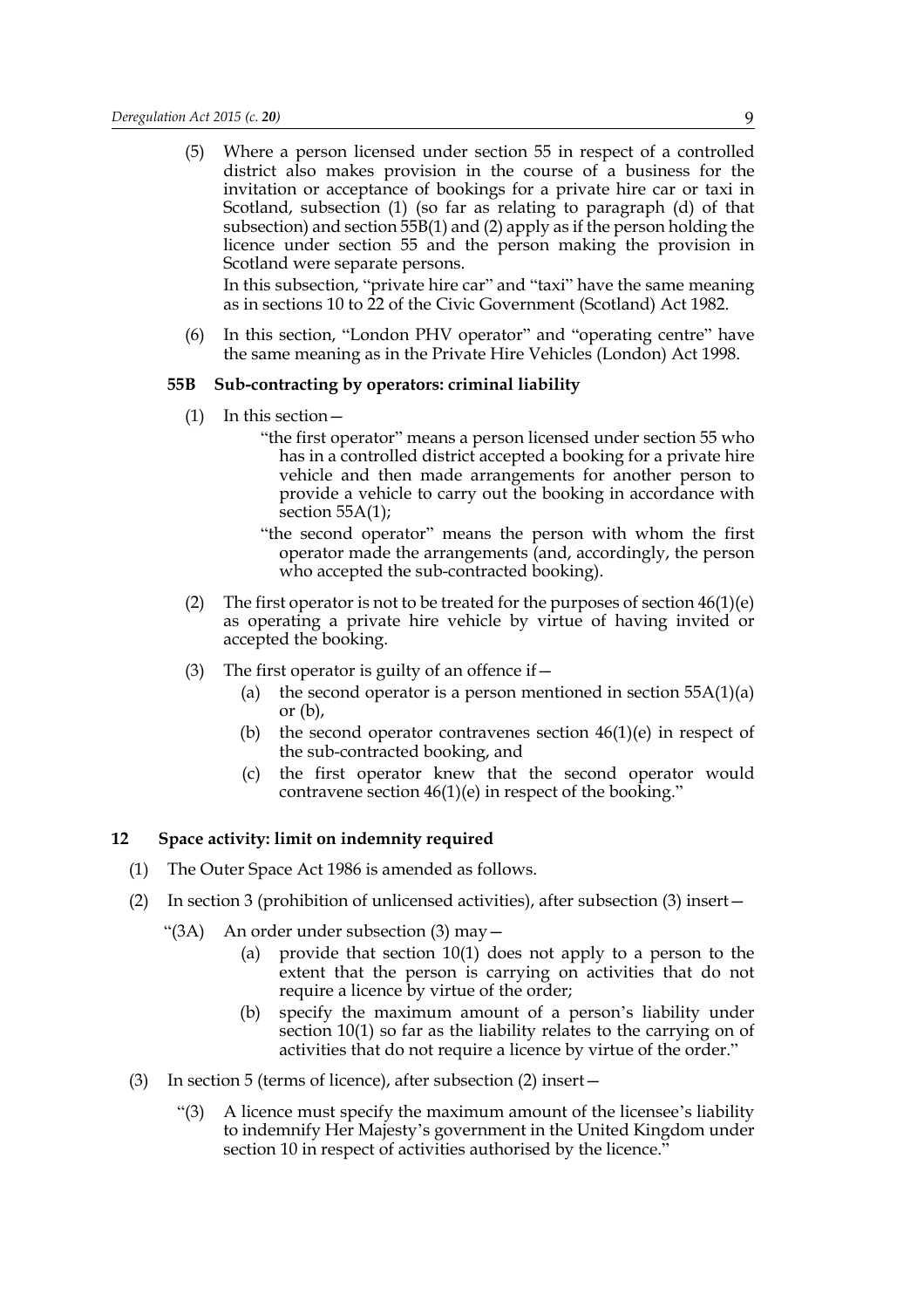(4) In section 10 (obligation to indemnify government against claims), after subsection (1) insert—

"(1A) Subsection (1) is subject to  $-$ 

- (a) any limit on the amount of a person's liability that is specified in a licence, and
- (b) any order made under section 3(3)."
- (5) The Secretary of State may vary any licence under section 4 of the 1986 Act that is held at the time when this section comes into force so as to specify the maximum amount of the licensee's liability under section 10 of that Act.
- (6) A variation under subsection (5) is to be made by giving notice in writing to the licensee.
- (7) The power under section 15(6) of the 1986 Act may be exercised so as to extend to any of the Channel Islands, the Isle of Man or any British overseas territory any provision made by this section (subject to any specified exceptions or modifications).

#### **13 Agricultural Holdings Act 1986: resolution of disputes by third party determination**

Schedule 4 amends the Agricultural Holdings Act 1986 to provide for certain matters arising under the Act to be capable of third party determination.

#### **14 Shippers etc of gas**

(1) In Part 1 of the Energy Act 2008 (gas importation and storage), after section 3 insert—

#### **"3A Exception for unloading to an installation in certain circumstances**

The prohibition in section 2(1) does not apply to a person ("A") who uses a controlled place for the unloading of gas to an installation if  $-$ 

- (a) the installation is maintained by another person ("B") who has a licence in respect of the maintenance of the installation and the use of a controlled place for the unloading of gas to it, and
- (b) B consents to the use by A of the controlled place for the unloading of gas to the installation."
- (2) In consequence of subsection (1), in section 2(2) of the 2008 Act, for "section 3" substitute "sections 3 and 3A".

#### **15 Suppliers of fuel and fireplaces**

- (1) Part 3 of the Clean Air Act 1993 (smoke control areas) is amended as follows.
- (2) In section 20 (offence of emitting smoke in smoke control area where emission caused by use of fuel other than authorised fuel), after subsection (5) insert—
	- "(5ZA) In the application of this Part to England, "authorised fuel" means a fuel included in a list of authorised fuels kept by the Secretary of State for the purposes of this Part.
		- (5ZB) The Secretary of State must—
			- (a) publish the list of authorised fuels, and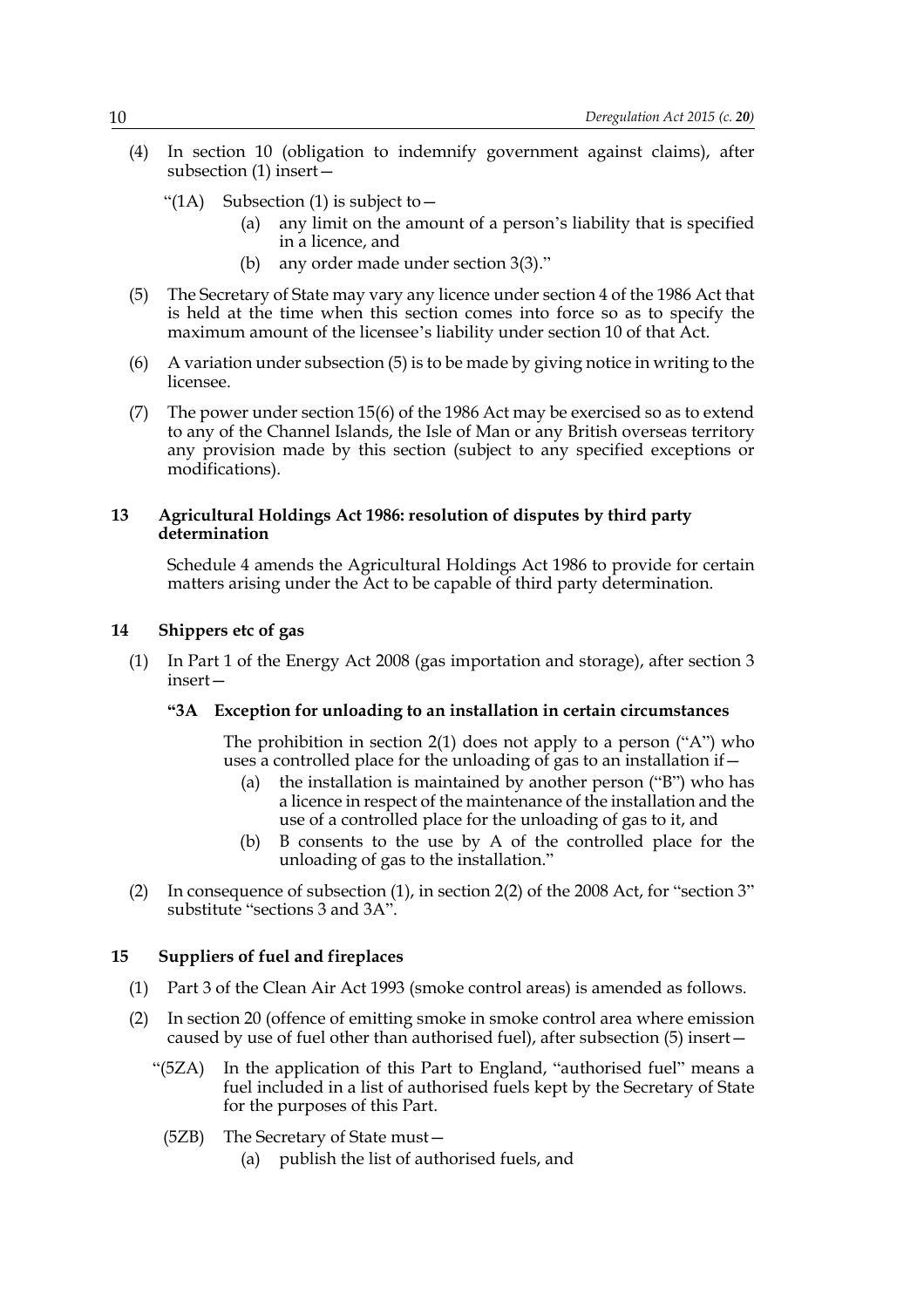- (b) publish a revised copy of the list as soon as is reasonably practicable after any change is made to it.
- (5ZC) The list must be published in such manner as the Secretary of State considers appropriate."
- (3) In that section, in subsection (6) as it applies in relation to England and Wales (definition of "authorised fuel"), for "In" substitute "Except as provided by subsection (5ZA), in".
- (4) In section 21 (power by order to exempt certain fireplaces), at the beginning insert—
	- "(A1) For the purposes of the application of this Part to England, the Secretary of State may exempt any class of fireplace from the provisions of section 20 (prohibition of smoke emissions in smoke control area) if he is satisfied that such fireplaces can be used for burning fuel other than authorised fuels without producing any smoke or a substantial quantity of smoke.
	- (A2) An exemption under subsection (A1) may be made subject to such conditions as the Secretary of State considers appropriate.
	- (A3) The Secretary of State must—
		- (a) publish a list of those classes of fireplace that are exempt under subsection (A1) including details of any conditions to which an exemption is subject;
		- (b) publish a revised copy of the list as soon as is reasonably practicable after any change is made to the classes of fireplace that are so exempt or to the conditions to which an exemption is subject.
	- (A4) The list must be published in such manner as the Secretary of State considers appropriate."
- (5) In that section as it applies in relation to England and Wales, the existing text becomes subsection (5) and in that subsection, for "The" substitute "Except where subsection (A1) applies, the".
- (6) In the sidenote to that section, omit "by order".
- (7) In section 29 (interpretation of Part 3), in the definition of "authorised fuel", for " $20(6)$ " substitute  $-20$ ".

#### **16 Sellers of knitting yarn**

- (1) The Weights and Measures (Knitting Yarns) Order 1988 (S.I. 1988/895) (quantities in which yarn is to be sold) is revoked.
- (2) In consequence of subsection (1), in the Weights and Measures (Specified Quantities) (Pre-packed Products) Regulations 2009 (S.I. 2009/663), omit regulation 3.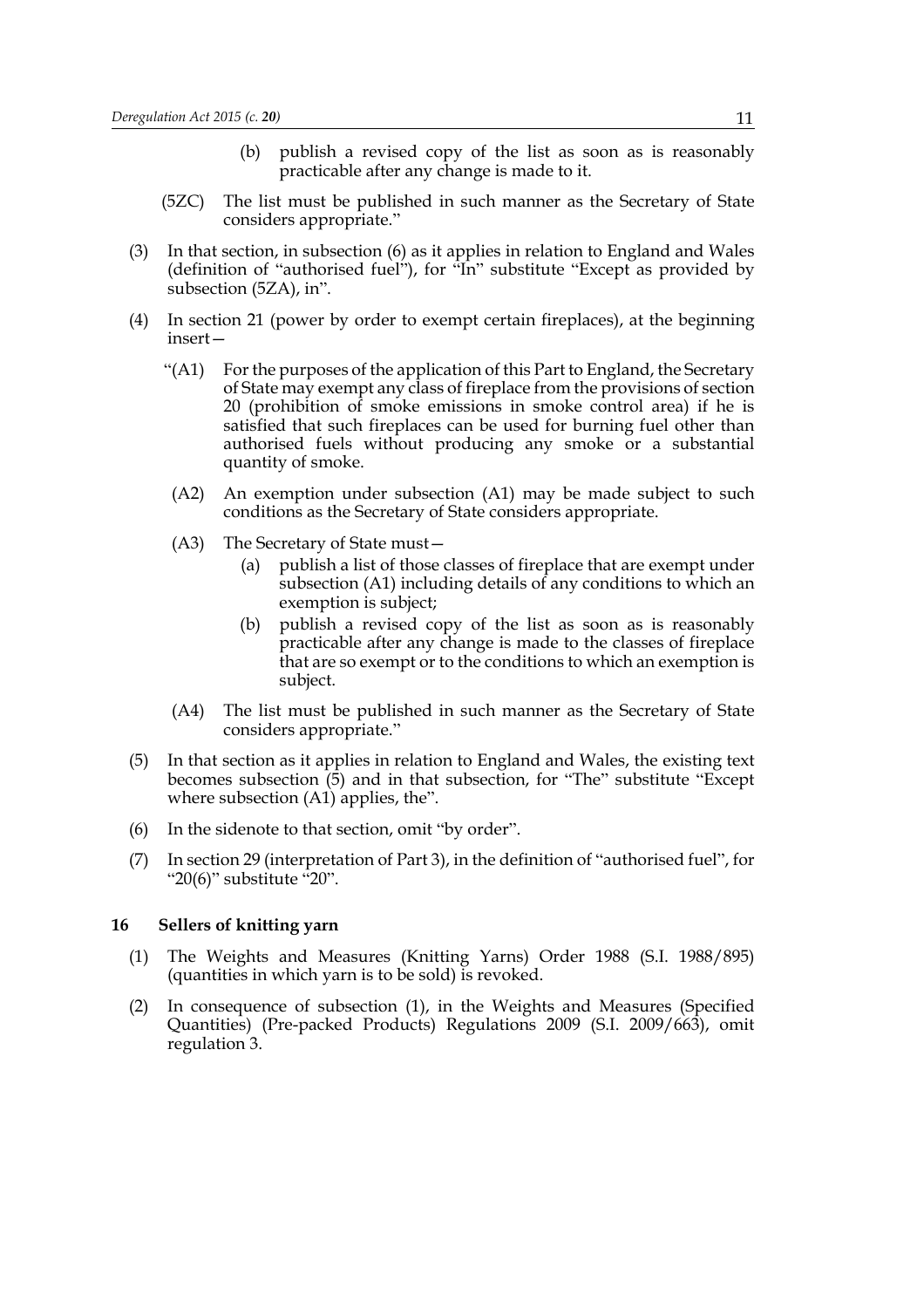*Companies and insolvency*

#### **17 Authorisation of insolvency practitioners**

- (1) Part 13 of the Insolvency Act 1986 (insolvency practitioners and their qualification) is amended in accordance with subsections (2) to (4).
- (2) In section 390 (persons not qualified to act as insolvency practitioners), for subsection (2) substitute—
	- "(2) A person is not qualified to act as an insolvency practitioner at any time unless at that time the person is appropriately authorised under section 390A."
- (3) After section 390 insert—

#### **"390A Authorisation**

- (1) In this Part—
	- "partial authorisation" means authorisation to act as an insolvency practitioner—
		- (a) only in relation to companies, or
		- (b) only in relation to individuals;
	- "full authorisation" means authorisation to act as an insolvency practitioner in relation to companies, individuals and insolvent partnerships;
	- "partially authorised" and "fully authorised" are to be construed accordingly.
- (2) A person is fully authorised under this section to act as an insolvency practitioner—
	- (a) by virtue of being a member of a professional body recognised under section 391(1) and being permitted to act as an insolvency practitioner for all purposes by or under the rules of that body, or
	- (b) by holding an authorisation granted by the Department of Enterprise, Trade and Investment in Northern Ireland under Article 352 of the Insolvency (Northern Ireland) Order 1989.
- (3) A person is partially authorised under this section to act as an insolvency practitioner—
	- (a) by virtue of being a member of a professional body recognised under section 391(1) and being permitted to act as an insolvency practitioner in relation only to companies or only to individuals by or under the rules of that body, or
	- (b) by virtue of being a member of a professional body recognised under section 391(2) and being permitted to act as an insolvency practitioner by or under the rules of that body.

#### **390B Partial authorisation: acting in relation to partnerships**

- (1) A person who is partially authorised to act as an insolvency practitioner in relation to companies may nonetheless not accept an appointment to act in relation to a company if at the time of the appointment the person is aware that the company—
	- (a) is or was a member of a partnership, and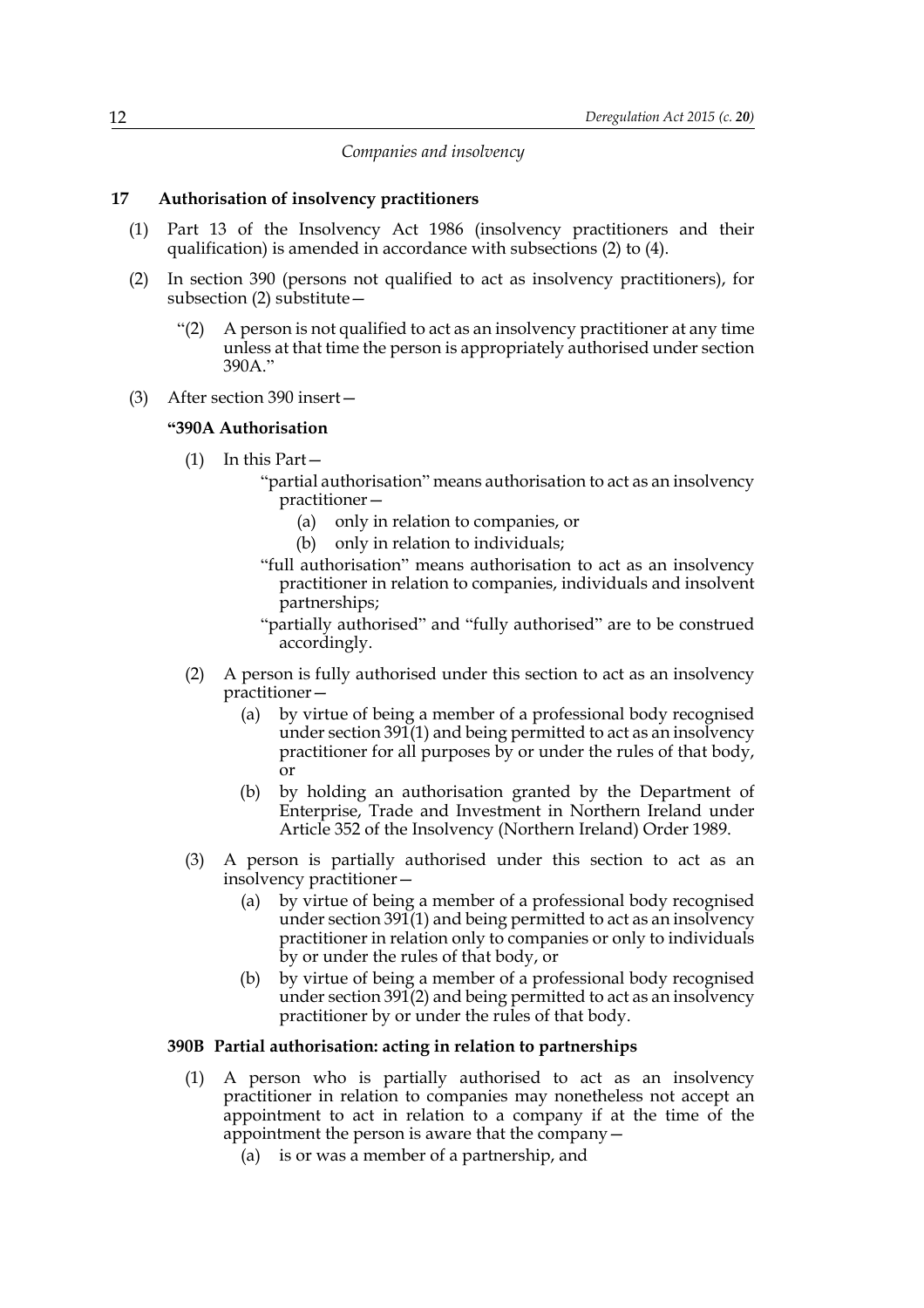- (b) has outstanding liabilities in relation to the partnership.
- (2) A person who is partially authorised to act as an insolvency practitioner in relation to individuals may nonetheless not accept an appointment to act in relation to an individual if at the time of the appointment the person is aware that the individual—
	- (a) is or was a member of a partnership other than a Scottish partnership, and
	- (b) has outstanding liabilities in relation to the partnership.
- (3) Subject to subsection (9), a person who is partially authorised to act as an insolvency practitioner in relation to companies may nonetheless not continue to act in relation to a company if the person becomes aware that the company—
	- (a) is or was a member of a partnership, and
	- (b) has outstanding liabilities in relation to the partnership,

unless the person is granted permission to continue to act by the court.

- (4) Subject to subsection (9), a person who is partially authorised to act as an insolvency practitioner in relation to individuals may nonetheless not continue to act in relation to an individual if the person becomes aware that the individual—
	- (a) is or was a member of a partnership other than a Scottish partnership, and
	- (b) has outstanding liabilities in relation to the partnership,

unless the person is granted permission to continue to act by the court.

- (5) The court may grant a person permission to continue to act for the purposes of subsection  $(3)$  or  $(4)$  if it is satisfied that the person is competent to do so.
- (6) A person who is partially authorised and becomes aware as mentioned in subsection (3) or (4) may alternatively apply to the court for an order (a "replacement order") appointing in his or her place a person who is fully authorised to act as an insolvency practitioner in relation to the company or (as the case may be) the individual.
- (7) A person may apply to the court for permission to continue to act or for a replacement order under—
	- (a) where acting in relation to a company, this section or, if it applies, section 168(5B) (member of insolvent partnership: England and Wales);
	- (b) where acting in relation to an individual, this section or, if it applies, section 303(2C) (member of insolvent partnership: England and Wales).
- (8) A person who acts as an insolvency practitioner in contravention of any of subsections (1) to (4) is guilty of an offence under section 389 (acting without qualification).
- (9) A person does not contravene subsection (3) or (4) by continuing to act as an insolvency practitioner during the permitted period if, within the period of 7 business days beginning with the day after the day on which the person becomes aware as mentioned in the subsection, the person—
	- (a) applies to the court for permission to continue to act, or
	- (b) applies to the court for a replacement order.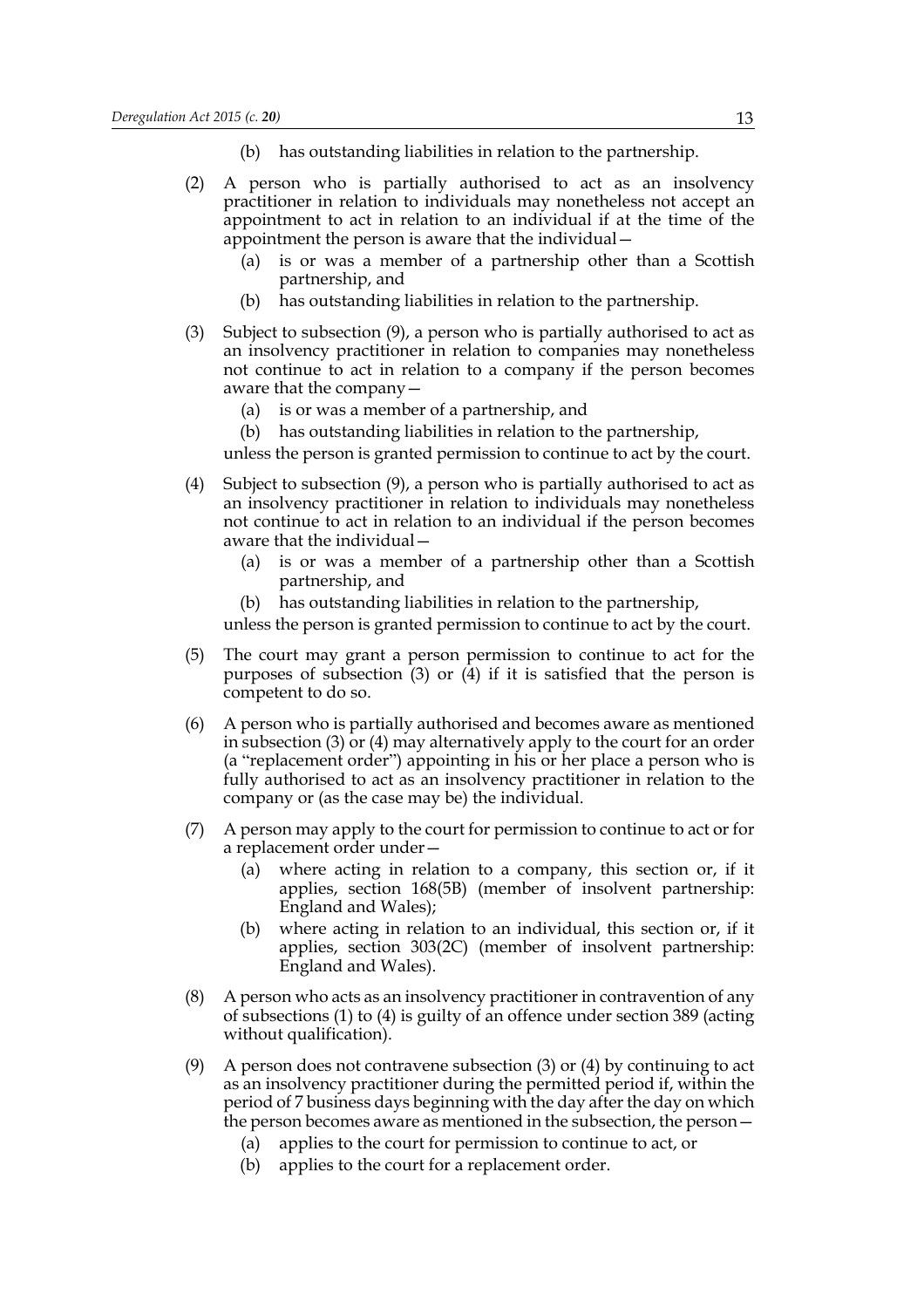- (10) For the purposes of subsection  $(9)$ 
	- "business day" means any day other than a Saturday, a Sunday, Christmas Day, Good Friday or a day which is a bank holiday in any part of Great Britain;
	- "permitted period" means the period beginning with the day on which the person became aware as mentioned in subsection (3) or (4) and ending on the earlier of—
		- (a) the expiry of the period of 6 weeks beginning with the day on which the person applies to the court as mentioned in subsection  $(9)(a)$  or  $(b)$ , and
		- (b) the day on which the court disposes of the application (by granting or refusing it);

"replacement order" has the meaning given by subsection (6)."

(4) For section 391 (recognised professional bodies) substitute—

#### **"391 Recognised professional bodies**

- (1) The Secretary of State may by order declare a body which appears to the Secretary of State to meet the requirements of subsection (4) to be a recognised professional body which is capable of providing its insolvency specialist members with full authorisation or partial authorisation.
- (2) The Secretary of State may by order declare a body which appears to the Secretary of State to meet the requirements of subsection  $\overline{(4)}$  to be a recognised professional body which is capable of providing its insolvency specialist members with partial authorisation only.
- (3) An order under subsection (2) must state whether the partial authorisation relates to companies or to individuals.
- (4) The requirements are that the body  $-$ 
	- (a) regulates the practice of a profession, and
	- (b) maintains and enforces rules for securing that its insolvency specialist members—
		- (i) are fit and proper persons to act as insolvency practitioners, and
		- (ii) meet acceptable requirements as to education and practical training and experience.
- (5) The Secretary of State may make an order revoking an order under subsection (1) or (2) in relation to a professional body if it appears to the Secretary of State that the body no longer meets the requirements of subsection (4).
- (6) The Secretary of State may make an order revoking an order under subsection (1) and replacing it with an order under subsection (2) in relation to a professional body if it appears to the Secretary of State that the body is capable of providing its insolvency specialist members with partial authorisation only.
- (7) An order of the Secretary of State under this section has effect from such date as is specified in the order.
- (8) An order revoking an order made under subsection (1) or (2) may make provision whereby members of the body in question continue to be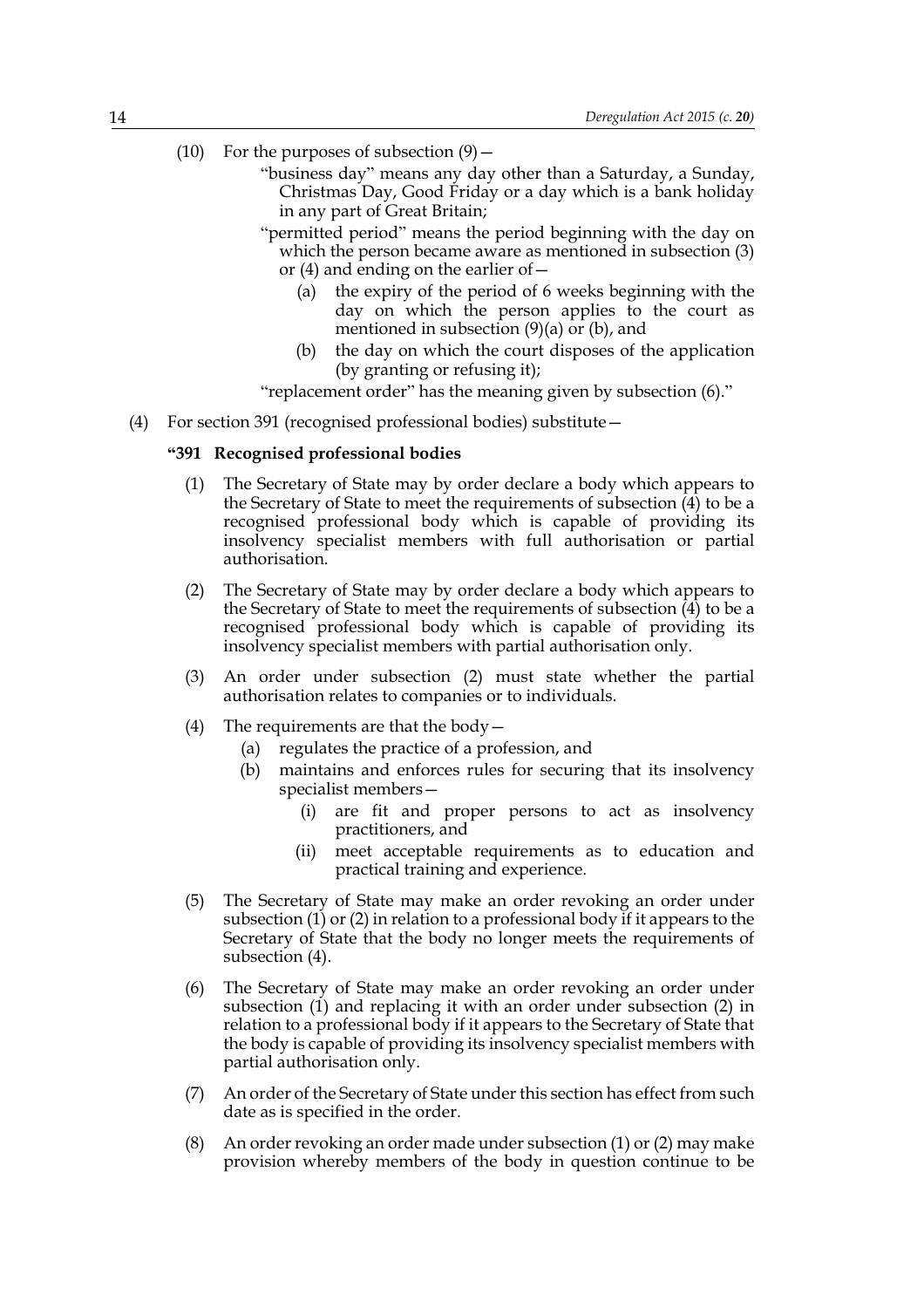treated as fully or partially authorised to act as insolvency practitioners (as the case may be) for a specified period after the revocation takes effect.

- (9) In this section—
	- (a) references to members of a recognised professional body are to persons who, whether members of that body or not, are subject to its rules in the practice of the profession in question (and the references in section 390A to members of a recognised professional body are to be read accordingly);
	- (b) references to insolvency specialist members of a professional body are to members who are permitted by or under the rules of the body to act as insolvency practitioners."
- (5) In section 415A of the Insolvency Act 1986 (fees orders (general))—
	- (a) in subsection (1) (fees for grant or maintenance of recognition of professional body), in paragraph (b) (power to refuse recognition, or revoke order of recognition, where fee not paid), after "391(1)" insert " $or (2)$ ";
	- (b) after subsection (1) (fees for grant or maintenance of recognition of professional body) insert—
		- "(1A) Fees under subsection (1) may vary according to whether the body is recognised under section 391(1) (body providing full and partial authorisation) or under section 391(2) (body providing partial authorisation)."
- (6) An order under section 391(1) of the Insolvency Act 1986 (recognised professional bodies) made before the coming into force of this section is, following the coming into force of this section, to be treated as if it were made under section 391(1) as substituted by subsection (4) of this section.

#### **18 Auditors ceasing to hold office**

- (1) Chapter 4 of Part 16 of the Companies Act 2006 (audit: removal, resignation, etc of auditors) is amended as follows.
- (2) In section 519 (statement by auditor to be deposited with company on ceasing to hold office), for subsections  $(1)$  to  $(3)$  substitute  $-$ 
	- "(1) An auditor of a public interest company who is ceasing to hold office (at any time and for any reason) must send to the company a statement of the reasons for doing so.
	- (2) An auditor ("A") of a non-public interest company who is ceasing to hold office must send to the company a statement of the reasons for doing so unless A satisfies the first or second condition.
	- (2A) The first condition is that A is ceasing to hold office  $-$ 
		- (a) in the case of a private company, at the end of a period for appointing auditors;
		- (b) in the case of a public company, at the end of an accounts meeting.
	- (2B) The second condition is that—
		- (a) A's reasons for ceasing to hold office are all exempt reasons (as to which see section 519A(3)), and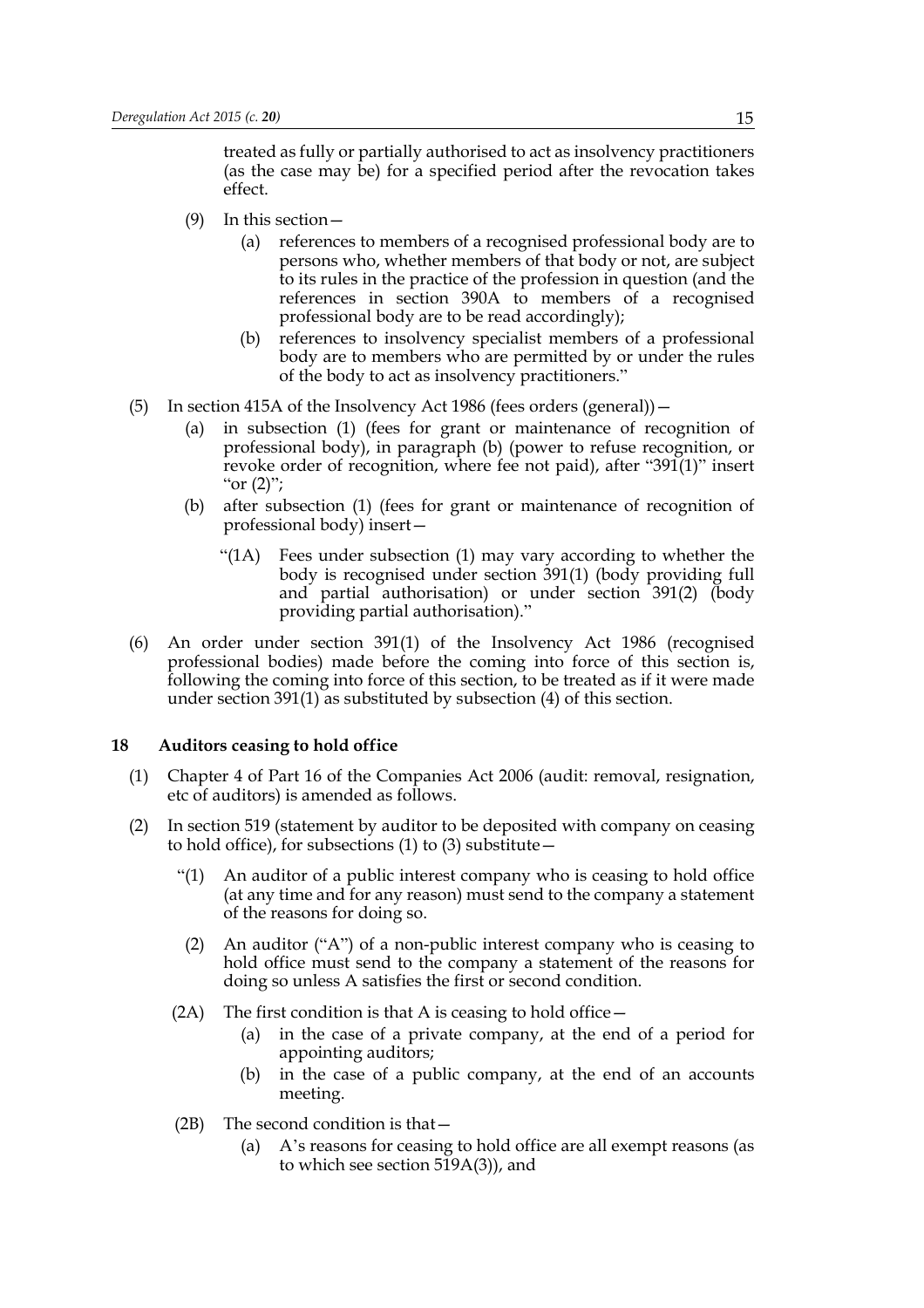- (b) there are no matters connected with A's ceasing to hold office that A considers need to be brought to the attention of members or creditors of the company.
- (3) A statement under this section must include—
	- (a) the auditor's name and address;
	- (b) the number allocated to the auditor on being entered in the register of auditors kept under section 1239;
	- (c) the company's name and registered number.
- (3A) Where there are matters connected with an auditor's ceasing to hold office that the auditor considers need to be brought to the attention of members or creditors of the company, the statement under this section must include details of those matters.
- (3B) Where—
	- (a) an auditor ("A") of a non-public interest company is required by subsection (2) to send a statement, and
	- (b) A considers that none of the reasons for A's ceasing to hold office, and no matters (if any) connected with A's ceasing to hold office, need to be brought to the attention of members or creditors of the company,

A's statement under this section must include a statement to that effect."

(3) After section 519 insert—

#### **"519A Meaning of "public interest company", "non-public interest company" and "exempt reasons"**

(1) In this Chapter—

"public interest company" means a company—

- any of whose transferable securities are included in the official list (within the meaning of Part 6 of the Financial Services and Markets Act 2000), or
- (b) any of whose equity share capital is officially listed in an EEA state;
- "non-public interest company" means a company that is not a public interest company.
- (2) For the purposes of the definition of "public interest company", "transferable securities" means anything which is a transferable security for the purposes of Directive 2004/39/EC of the European Parliament and of the Council on markets in financial instruments.
- (3) In the application of this Chapter to an auditor ("A") of a company ceasing to hold office, the following are "exempt reasons"—
	- (a) A is no longer to carry out statutory audit work within the meaning of Part 42 (see section 1210(1));
	- (b) the company is, or is to become, exempt from audit under section 477, 479A or 480, or from the requirements of this Part under section 482, and intends to include in its balance sheet a statement of the type described in section 475(2);
	- (c) the company is a subsidiary undertaking of a parent undertaking that is incorporated in the United Kingdom and—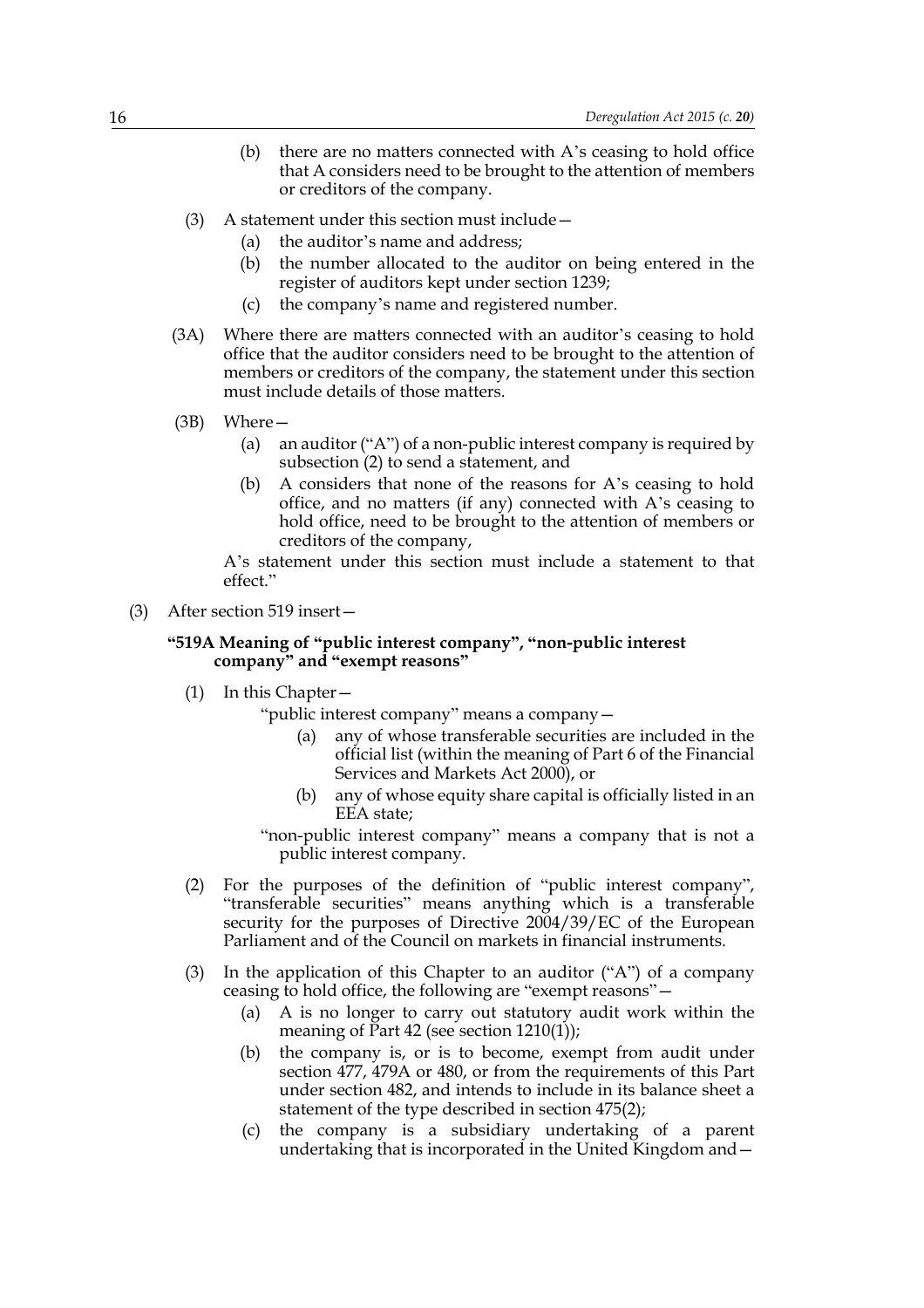- (i) the parent undertaking prepares group accounts, and
- (ii) A is being replaced as auditor of the company by the auditor who is conducting, or is to conduct, an audit of the group accounts;
- (d) the company is being wound up under Part 4 of the Insolvency Act 1986 or Part 5 of the Insolvency (Northern Ireland) Order 1989 (S.I. 1989/2405 (N.I. 19)), whether voluntarily or by the court, or a petition under Part 4 of that Act or Part 5 of that Order for the winding up of the company has been presented and not finally dealt with or withdrawn.
- (4) But the reason described in subsection  $(3)(c)$  is only an exempt reason if the auditor who is conducting, or is to conduct, an audit of the group accounts is also conducting, or is also to conduct, the audit (if any) of the accounts of each of the subsidiary undertakings (of the parent undertaking) that is incorporated in the United Kingdom and included in the consolidation.
- (5) The Secretary of State may by order amend the definition of "public interest company" in subsection (1).
- (6) An order under subsection (5) is subject to negative resolution procedure."
- (4) In section 523 (duty of company to notify appropriate audit authority), for subsections (1) to (3) substitute  $-$ 
	- "(1) This section applies if an auditor is ceasing to hold office  $-$ 
		- (a) in the case of a private company, at any time other than at the end of a period for appointing auditors;
		- (b) in the case of a public company, at any time other than at the end of an accounts meeting.
	- (1A) But this section does not apply if the company reasonably believes that the only reasons for the auditor's ceasing to hold office are exempt reasons (as to which see section 519A(3)).
		- (2) Where this section applies, the company must give notice to the appropriate audit authority that the auditor is ceasing to hold office.
	- (2A) The notice is to take the form of a statement by the company of what the company believes to be the reasons for the auditor's ceasing to hold office and must include the information listed in section 519(3). This is subject to subsection (2C).
	- (2B) Subsection (2C) applies where—
		- (a) the company receives a statement from the auditor under section 519,
		- (b) the statement is sent at the time required by section 519(4), and
		- (c) the company agrees with the contents of the statement.
	- (2C) Where this subsection applies, the notice may instead take the form of a copy of the statement endorsed by the company to the effect that it agrees with the contents of the statement.
		- (3) A notice under this section must be given within the period of 28 days beginning with the day on which the auditor ceases to hold office."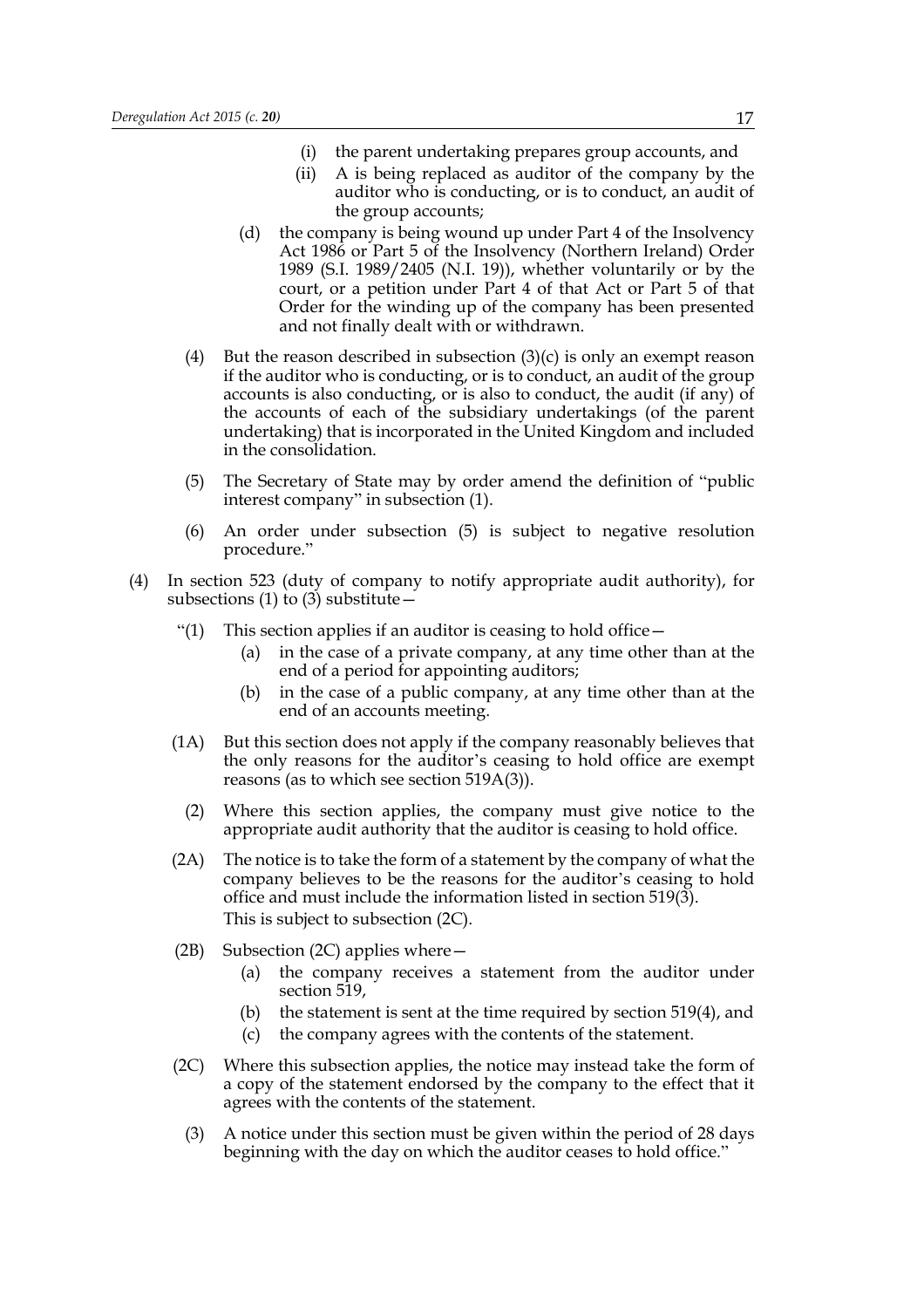- (5) Schedule 5 (auditors ceasing to hold office) makes provision about the following matters—
	- (a) the notification requirements that apply on an auditor ceasing to hold office;
	- (b) the requirements that apply if there is a failure to re-appoint an auditor;
	- (c) the replacement of references to documents being deposited at a company's registered office.

#### **19 Insolvency and company law: miscellaneous**

Schedule 6 makes provision about the following matters—

- (a) deeds of arrangement;
- (b) administration and winding up of companies;
- (c) disqualification of unfit directors of insolvent companies;
- (d) bankruptcy;
- (e) insolvency practitioners;
- (f) liabilities of administrators etc and preferential debts;
- (g) appointment of proxies under company law.

#### *Use of land*

#### **20 Recorded rights of way: additional protection**

In the Countryside and Rights of Way Act 2000, after section 55 (bridleway rights over ways shown as bridleways) insert—

#### **"55A Other protected rights: England**

- (1) A surveying authority in England may not, at any time after the cut-off date, make a modification to a definitive map and statement under section 53(2)(b) of the Wildlife and Countryside Act 1981 if—
	- (a) the modification might affect the exercise of a protected right of way, and
	- (b) the only basis for the authority considering that the modification is requisite is the discovery by the authority of evidence that the right of way did not exist before 1 January 1949.
- (2) In subsection (1), "protected right of way" means any right of way over land shown in the definitive map and statement on the cut-off date as a footpath, bridleway, restricted byway or byway open to all traffic.
- (3) In this section, "cut-off date" has the meaning given in section 56."

#### **21 Unrecorded rights of way: protection from extinguishment**

In the Countryside and Rights of Way Act 2000, after section 56 (cut-off date for extinguishment of certain unrecorded rights of way) insert—

#### **"56A Unrecorded rights of way: protection from extinguishment**

(1) The provision that may be made by regulations under section 56(2) by the Secretary of State includes—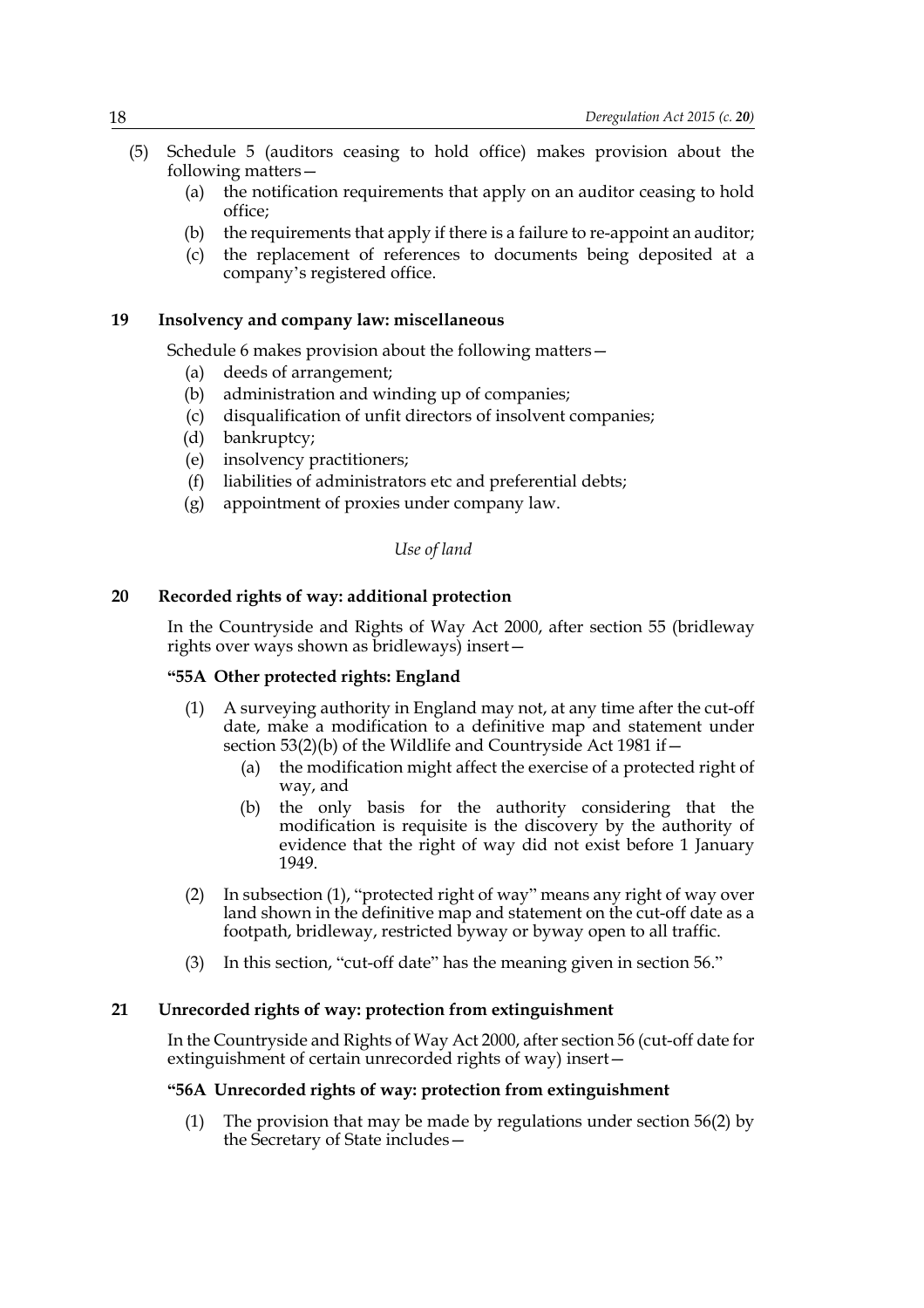- (a) provision enabling a surveying authority to designate, at any time during the period of one year beginning with the cut-off date, public rights of way in their area that were extinguished immediately after that date, subject to any conditions or exceptions specified in the regulations;
- (b) provision for a designated right of way to cease to be regarded as extinguished as from the time of the designation;
- (c) provision requiring a surveying authority to determine, within a period specified in the regulations, whether to make an order under section 53(2) of the 1981 Act making modifications to a definitive map and statement to show a designated right of way;
- (d) provision as to the procedure applicable in relation to such a determination, including provision for an application to be made to a magistrates' court where a surveying authority fails to make the determination within a period specified in the regulations;
- (e) provision for a designated right of way to be extinguished if a surveying authority determines not to make an order under section 53(2) of the 1981 Act or if such an order is made but is not confirmed or is quashed, subject to any exceptions specified in the regulations;
- (f) provision requiring a surveying authority to keep such information as may be specified in the regulations about designated rights of way in a separate part of the register maintained by them under section 53B of the 1981 Act.
- (2) The provision that may be made by virtue of subsection  $(1)(d)$  includes provision applying Schedule 14A to the 1981 Act, subject to such modifications as may be specified in the regulations.
- (3) Regulations under section 56(2) made by the Secretary of State may also provide—
	- (a) that an enactment specified in the regulations which would otherwise apply in relation to a designated right of way does not so apply, or so applies with modifications specified in the regulations, in relation to times during the designation period (see subsection (4) below);
	- (b) where an order under section 53(2) of the 1981 Act making modifications to a definitive map and statement to show a designated right of way takes effect, that the modifications are to be treated, for the purposes of section 55A, as having taken effect immediately before the cut-off date.
- (4) In subsection (3)(a), "the designation period" means the period which—
	- (a) begins when the right of way is designated, and
	- (b) ends when—
		- (i) an order under section 53(2) of the 1981 Act making modifications to a definitive map and statement to show the right of way takes effect, or
		- (ii) if no such order is made, the right of way is extinguished in accordance with the regulations.
- (5) In this section—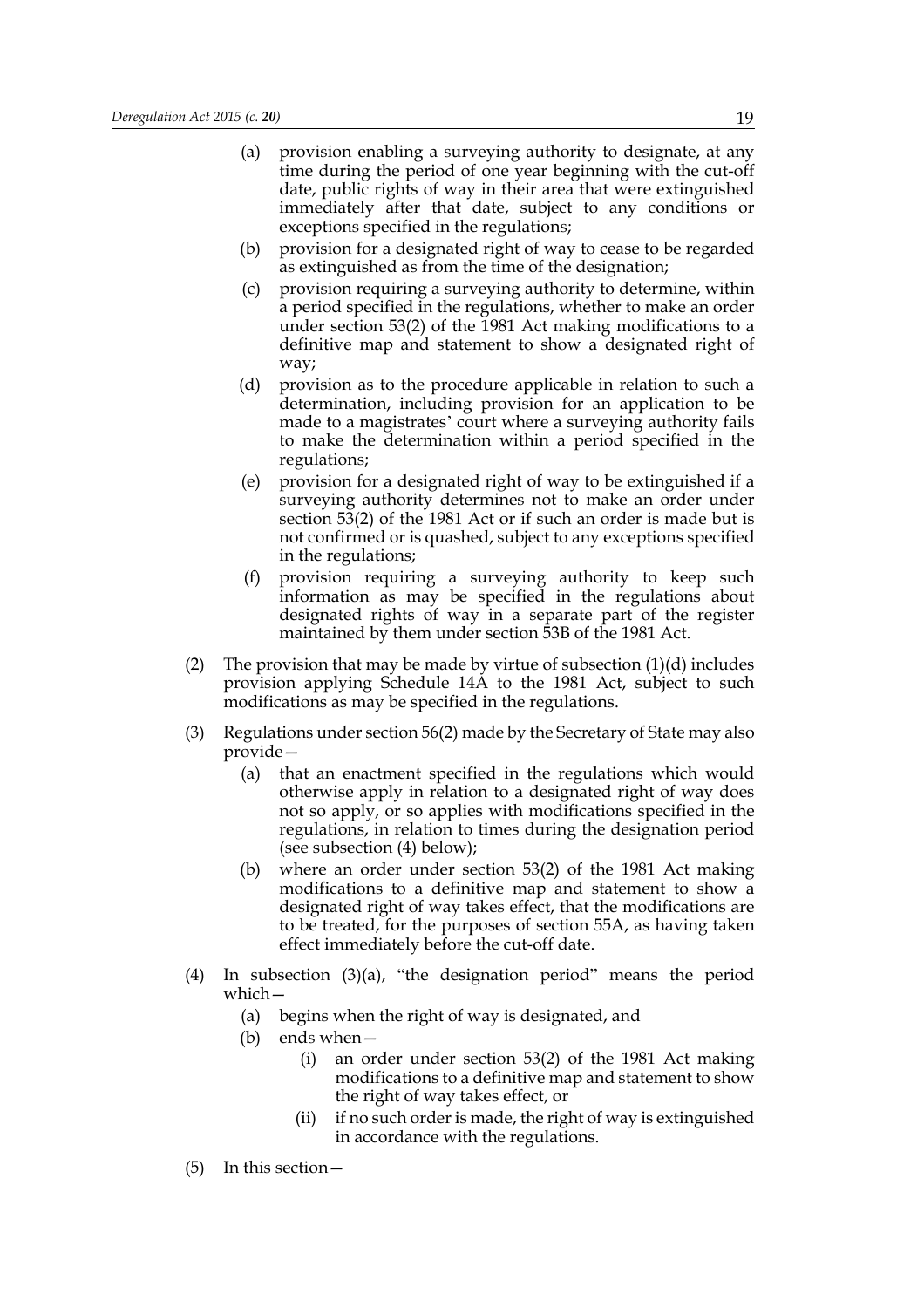"cut-off date" has the meaning given in section 56;

"enactment" means a provision of an Act or of subordinate legislation (within the meaning of the Interpretation Act 1978)."

#### **22 Conversion of public rights of way to private rights of way**

(1) In the Countryside and Rights of Way Act 2000, after section 56A (as inserted by section 21) insert—

#### **"56B Conversion of certain public rights of way to private rights of way**

- (1) This section applies where—
	- (a) a public right of way over land in England would be extinguished under section 53 immediately after the cut-off date, and
	- (b) on the cut-off date, the exercise of the right of way  $-$ 
		- (i) is reasonably necessary to enable a person with an interest in land to obtain access to it, or
		- (ii) would have been reasonably necessary to enable that person to obtain access to a part of that land if the person had an interest in that part only.
- (2) The public right of way becomes, immediately after the cut-off date, a private right of way of the same description for the benefit of the land or (as the case may be) the part of the land.
- (3) For the purposes of subsection (1)(b), it is irrelevant whether the person is, on the cut-off date, in fact—
	- (a) exercising the existing public right of way, or
	- (b) able to exercise it.
- (4) In this section, "cut-off date" has the meaning given in section 56."
- (2) In consequence of the amendments made by sections 20 and 21 and this section, in section 56 of the 2000 Act, in subsection (1), for "sections 53 and 55" substitute "sections 53, 55, 55A, 56A and 56B".

#### **23 Applications by owners etc for public path orders**

- (1) The Highways Act 1980 is amended as follows.
- (2) In section 118ZA(1) (which makes provision for owners, lessees or occupiers of certain land to be able to apply for a public path extinguishment order), after "horses" insert ", or of any land in England of a prescribed description,".
- (3) In section 119ZA(1) (which makes provision for owners, lessees or occupiers of certain land to be able to apply for a public path diversion order), after "horses" insert ", or of any land in England of a prescribed description,".
- (4) In section 121E(1) (which specifies the duties of the Secretary of State on certain appeals relating to the extinguishment or diversion of public paths), after "section  $121D(1)$ (a) above," insert "in relation to an application made under section 118C or 119C above or an application made under section 118ZA or 119ZA above to a council in Wales,".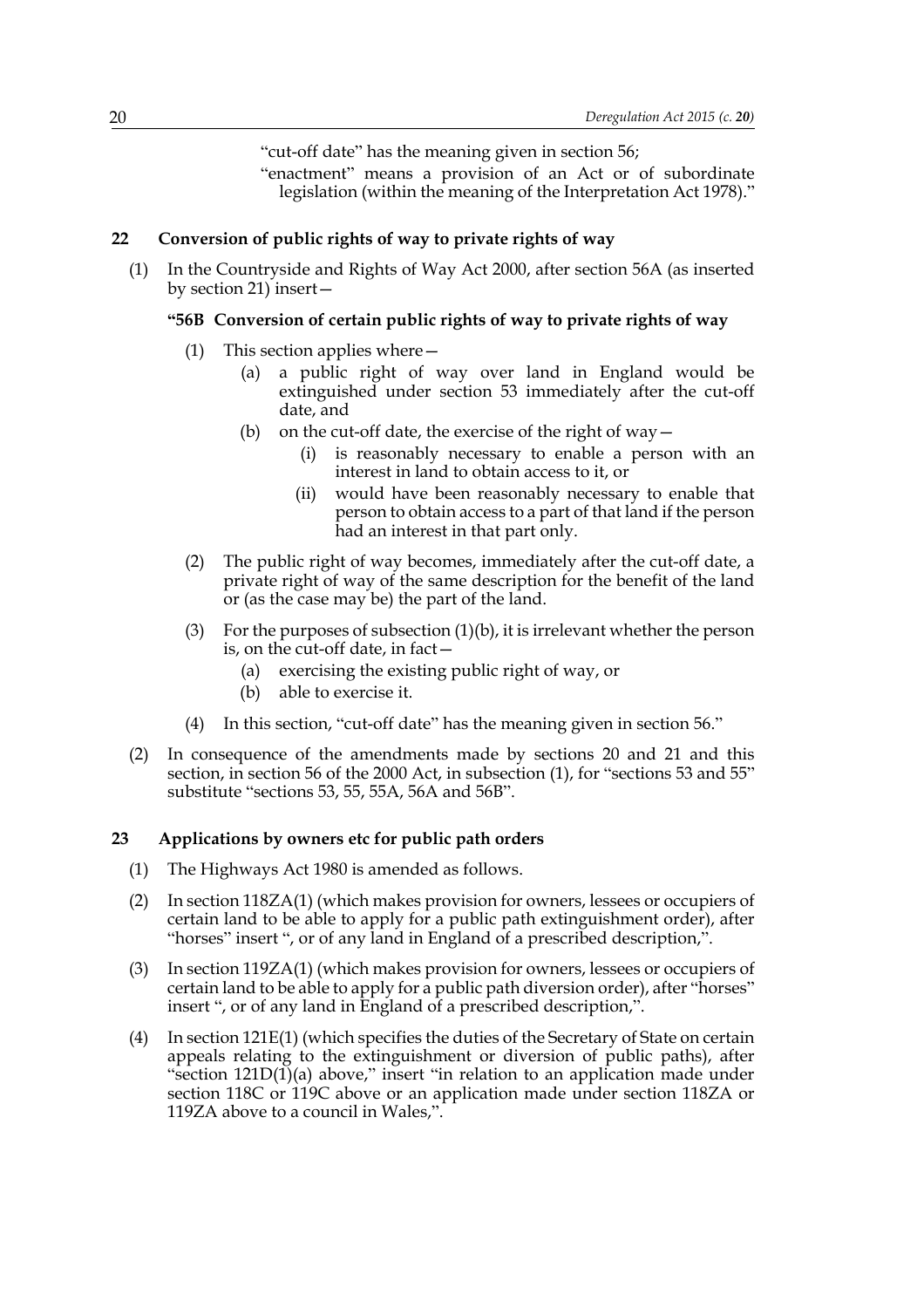- (5) After section 121E(1) insert—
	- "(1A) Where an appeal to the Secretary of State is brought under section 121D(1)(a) above, in relation to an application made under section 118ZA or 119ZA above to a council in England, the Secretary of State shall either—
		- (a) determine not to make an order on the application, or
		- (b) take the steps mentioned in subsection (1)(a) to (c).
		- (1B) Where the Secretary of State determines under subsection (1A)(a) not to make an order, the Secretary of State shall inform the applicant of the decision and the reasons for it."
- (6) In Schedule 6, in paragraph  $2A(1)(b)$ , after "section  $121E(1)(c)$ " insert "or  $(1A)(a)$ ".

#### **24 Extension of powers to authorise erection of gates at owner's request**

- (1) Section 147 of the Highways Act 1980 (which allows highway authorities etc to authorise the erection of stiles and gates etc on footpaths or bridleways crossing agricultural land) is amended as follows.
- (2) In subsection (1), after "For the purposes of this section" insert "as it applies in relation to footpaths or bridleways,".
- (3) After subsection (1) insert—
	- "(1A) The following provisions of this section, so far as relating to the erection of gates, also apply where the owner, lessee or occupier of agricultural land in England, or of land in England which is being brought into use for agriculture, represents to a competent authority in England, as respects a restricted byway or byway open to all traffic that crosses the land, that for securing that the use, or any particular use, of the land for agriculture shall be efficiently carried on, it is expedient that gates for preventing the ingress or egress of animals should be erected on the byway.

For the purposes of this section the following are competent authorities—

- (a) in the case of a restricted byway which is for the time being maintained by a non-metropolitan district council by virtue of section 42 above, that council and also the highway authority; and
- (b) in the case of any other restricted byway or in the case of a byway open to all traffic, the highway authority."
- (4) In subsection (3), for "footpath or bridleway" substitute "footpath, bridleway or byway".
- (5) After subsection (5) insert—
	- "(5A) In this section, "byway open to all traffic" has the same meaning as in Part 3 of the Wildlife and Countryside Act 1981 (see section 66(1) of that Act)."
- (6) In consequence of the amendments made by this section to section 147, section 146 of the 1980 Act is amended as follows—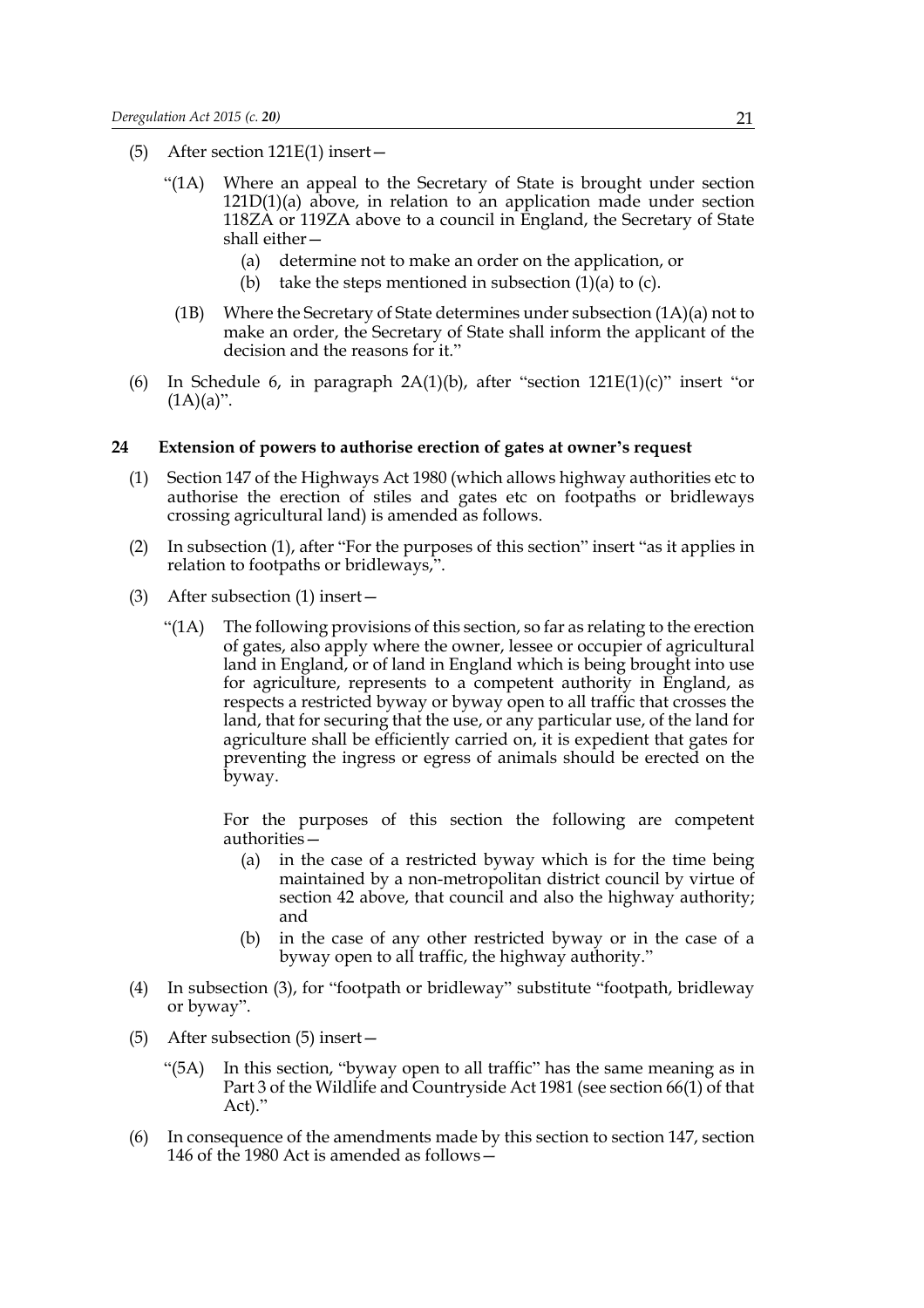- (a) in subsection (1), after "restricted byway" (in the first place it occurs) insert "or across a byway open to all traffic in England";
- (b) in that subsection, for "or restricted byway" (in the second place it occurs) substitute ", restricted byway or byway open to all traffic";
- (c) in subsection (2)(b), after "restricted byway" insert "or in the case of a byway open to all traffic";
- (d) after subsection (5) insert—
	- "(6) In this section, "byway open to all traffic" has the same meaning as in Part 3 of the Wildlife and Countryside Act 1981 (see section 66(1) of that Act).";
- (e) in the heading to the section, for "restricted byways" substitute "byways".

#### **25 Applications for certain orders under Highways Act 1980: cost recovery**

- (1) The Highways Act 1980 is amended as follows.
- (2) In section 118ZA(3) (which deals with the making of regulations imposing charges in connection with applications by owners etc for a public path extinguishment order), in paragraph (a), after "this section" insert "to a council in Wales".
- (3) In section 119ZA(5) (which deals with the making of regulations imposing charges in connection with applications by owners etc for a public path diversion order), in paragraph (a), after "this section" insert "to a council in Wales".
- (4) In section 121A(1) (which confers power to make regulations about applications for public path extinguishment and diversion orders), in paragraph (f), for "prescribed charge" substitute "charge prescribed under the section".
- (5) In section 121E(8) (which makes provision about what may be included in regulations about appeals under section  $121D(1)$ , in paragraph (j), for "prescribed charge" substitute "charge prescribed under section 118ZA(3) or  $119ZA(5)$ ".
- (6) In Part 1 of Schedule 6 (procedure for making and confirming certain orders relating to footpaths, bridleways and restricted byways), in paragraph 2B (which makes supplemental provision about hearings held under paragraph 2 of the Schedule), after sub-paragraph (3) insert—
	- "(4) For the purposes of sub-paragraph (1) as it applies in relation to section  $250(\overline{4})$  of the Local Government Act 1972, the consideration by a person appointed as mentioned in sub-paragraph (2)(b), (2A)(b),  $(3)(b)$  or  $(5)$  of paragraph 2 of any representations or objections about an order relating to land in England is to be treated as a hearing which the Secretary of State has caused to be held under that paragraph."

#### **26 Public rights of way: procedure**

(1) Schedule 7 makes changes to the law about the ascertainment of public rights of way in England and the making and confirmation of orders relating to such rights.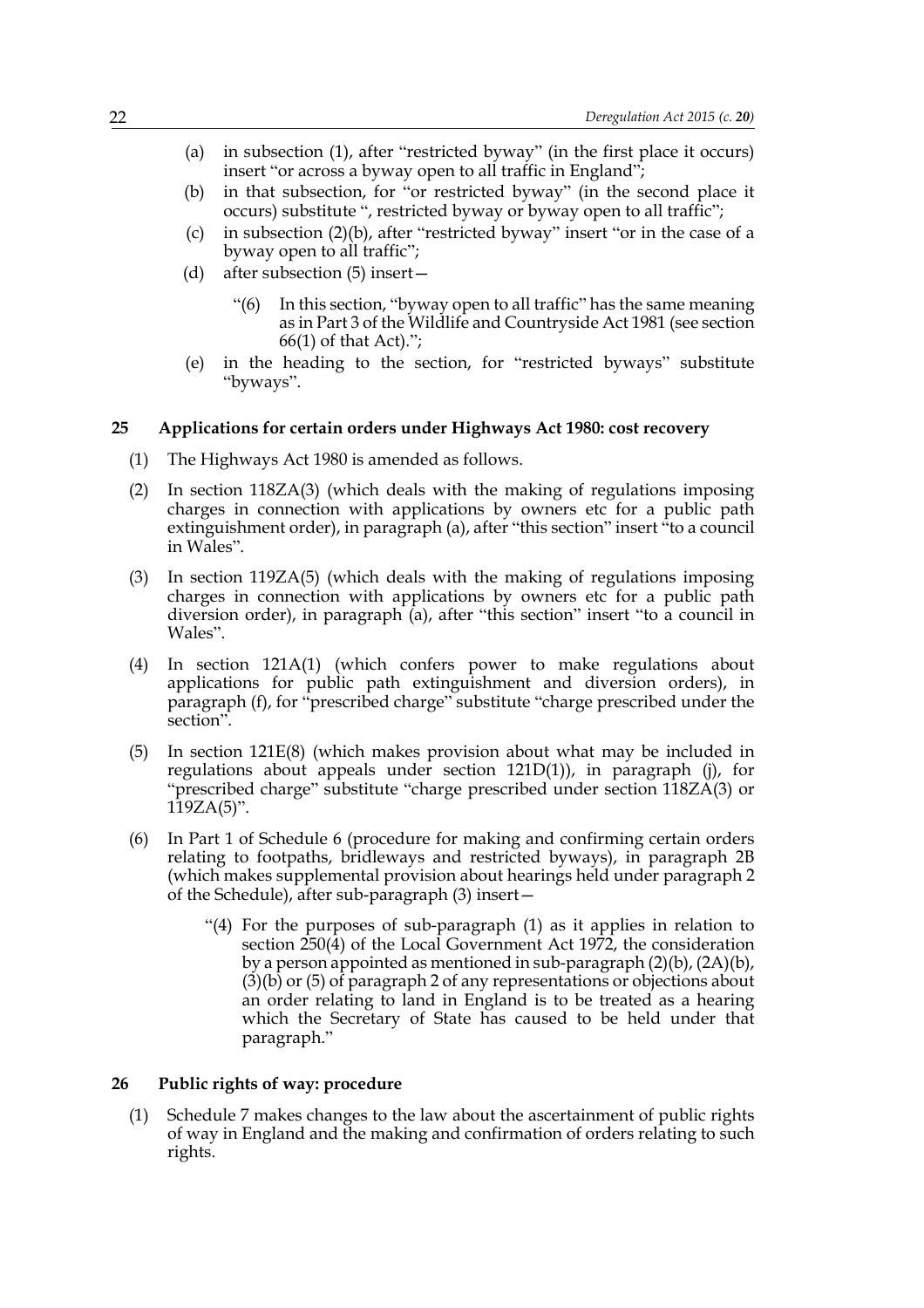- (2) Part 1 of the Schedule amends Part 3 of the Wildlife and Countryside Act 1981 ("the 1981 Act") so as to—
	- (a) alter the test that applies where a local authority is deciding whether to modify a definitive map and statement on the basis of evidence relating to the existence of a right of way not currently shown on the map;
	- (b) enable regulations to be made to simplify the procedure that applies where a modification of a definitive map and statement is needed because of an administrative error;
	- (c) enable regulations to be made so that applications made to a local authority seeking a modification of a definitive map and statement do not need to be included in the register of applications unless the authority have given notice that there is a reasonable basis for the applicant's belief that the map should be modified;
	- (d) facilitate the making of modifications of a definitive map and statement by consent in cases based on documentary evidence of the existence of a right of way before 1949.
- (3) Part 2 of the Schedule inserts a new Schedule 13A in Part 3 of the 1981 Act, which sets out an amended procedure that applies in relation to the making and determination of applications to a local authority in England for a modification of a definitive map and statement.
- (4) Part 3 of the Schedule inserts a new Schedule 14A in Part 3 of the 1981 Act, which sets out an amended procedure that applies in relation to the making and confirmation of orders making modifications of a definitive map and statement.
- (5) Part 4 of the Schedule amends Schedule 6 to the Highways Act 1980 so as to make changes to the procedure for the making and confirmation of public path creation orders and certain other orders relating to public paths in England.
- (6) Part 5 of the Schedule makes amendments that are consequential on the other Parts.
- (7) The Secretary of State may by regulations make provision for an amendment made by paragraph 5 of Part 1 or by Part 2 or 3 of Schedule 7 to apply, in relation to applications for an order under section 53(2) of the 1981 Act that are made before the amendment comes into force, with modifications specified in the regulations.
- (8) Regulations under subsection (7) may make different provision for different purposes.
- (9) Regulations under subsection (7) must be made by statutory instrument.
- (10) A statutory instrument containing regulations under subsection (7) is subject to annulment in pursuance of a resolution of either House of Parliament.

#### **27 Erection of public statues (London): removal of consent requirement**

In the Public Statues (Metropolis) Act 1854, omit section 5 (which requires the consent of the Secretary of State to the erection of public statues in London).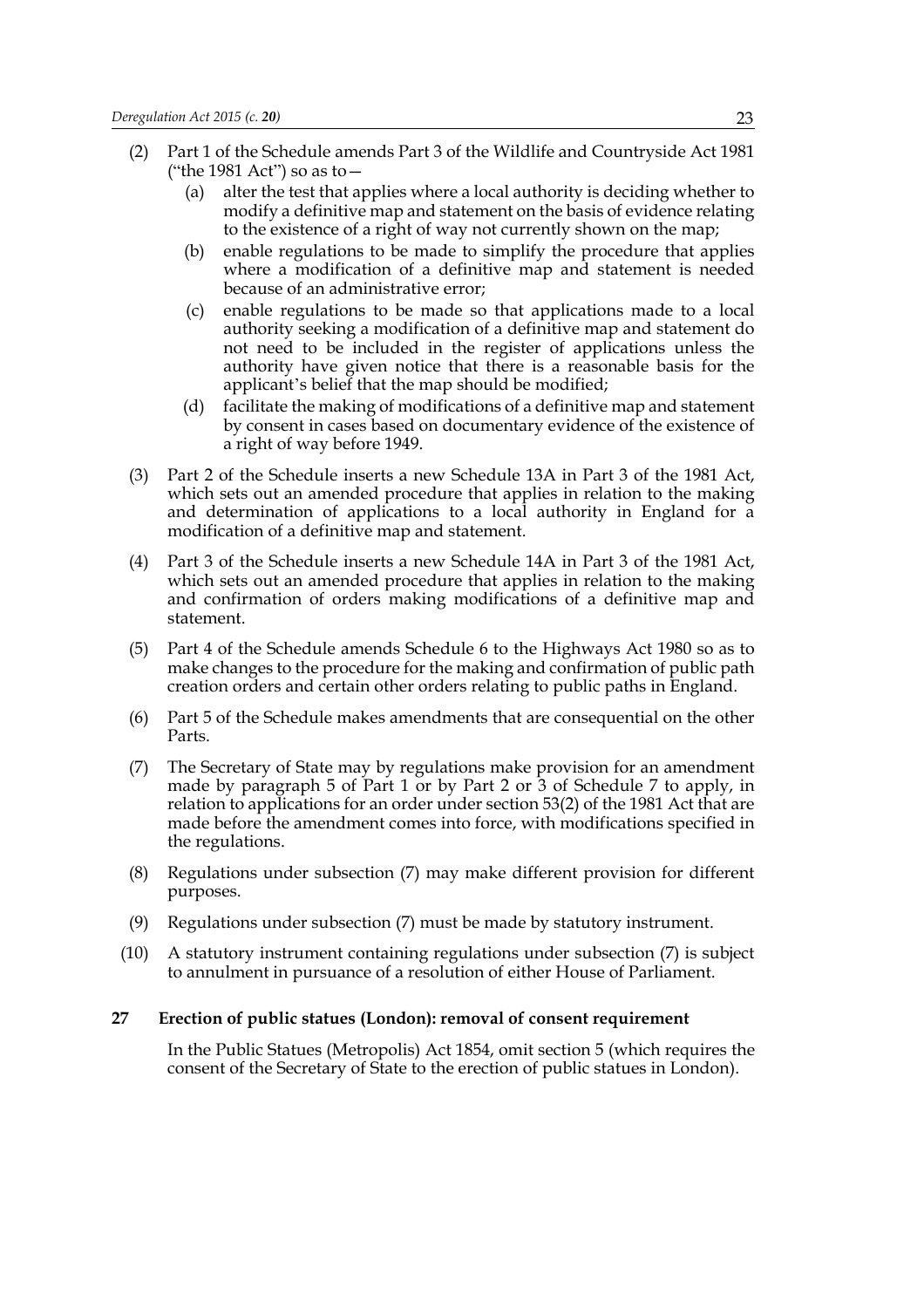#### *Housing and development*

#### **28 Reduction of qualifying period for right to buy**

- (1) The Housing Act 1985 is amended as follows.
- (2) In section 119 (which sets out the qualifying period for the right to buy), before subsection (1) insert—
	- "(A1) In the application of this Part to England, the right to buy does not arise unless the period which, in accordance with Schedule 4, is to be taken into account for the purposes of this section is at least three years."
- (3) In subsection (1), at the beginning insert "In the application of this Part to Wales,".
- (4) In subsection (2), after "subsection" insert "(A1) or".

#### **29 Removal of power to require preparation of housing strategies**

- (1) Section 87 of the Local Government Act 2003 (which confers power on the Secretary of State, in relation to England, and the Welsh Ministers, in relation to Wales, to require local housing authorities to have housing strategies and to prepare housing statements) ceases to have effect in relation to England.
- (2) Accordingly, that section is amended as follows.
- (3) In subsection  $(1)$ 
	- (a) in the opening words, for "The appropriate person" substitute "The Welsh Ministers";
	- (b) in paragraph (a)—
		- (i) after "a local housing authority" insert "in Wales";
		- (ii) for "the appropriate person" substitute "the Welsh Ministers".
- (4) In subsection  $(2)$  -
	- (a) for "The appropriate person" substitute "The Welsh Ministers";
	- (b) after "a local housing authority" insert "in Wales";
	- (c) for "the appropriate person" (in each place where it occurs) substitute "the Welsh Ministers".
- $(5)$  In subsection  $(3)$ 
	- (a) in the opening words, for "The appropriate person" substitute "The Welsh Ministers";
	- (b) in paragraph (c), for "the appropriate person" substitute "the Welsh Ministers".
- (6) In consequence of the amendments made by this section to section 87 of the 2003 Act—
	- (a) in section 88(2) of that Act, in paragraph (a), after "an authority" insert "in Wales";
	- (b) in section 333D(3) of the Greater London Authority Act 1999, in the definition of "local housing strategy"—
		- (i) omit paragraph (a);
		- (ii) in paragraph (b), omit "other".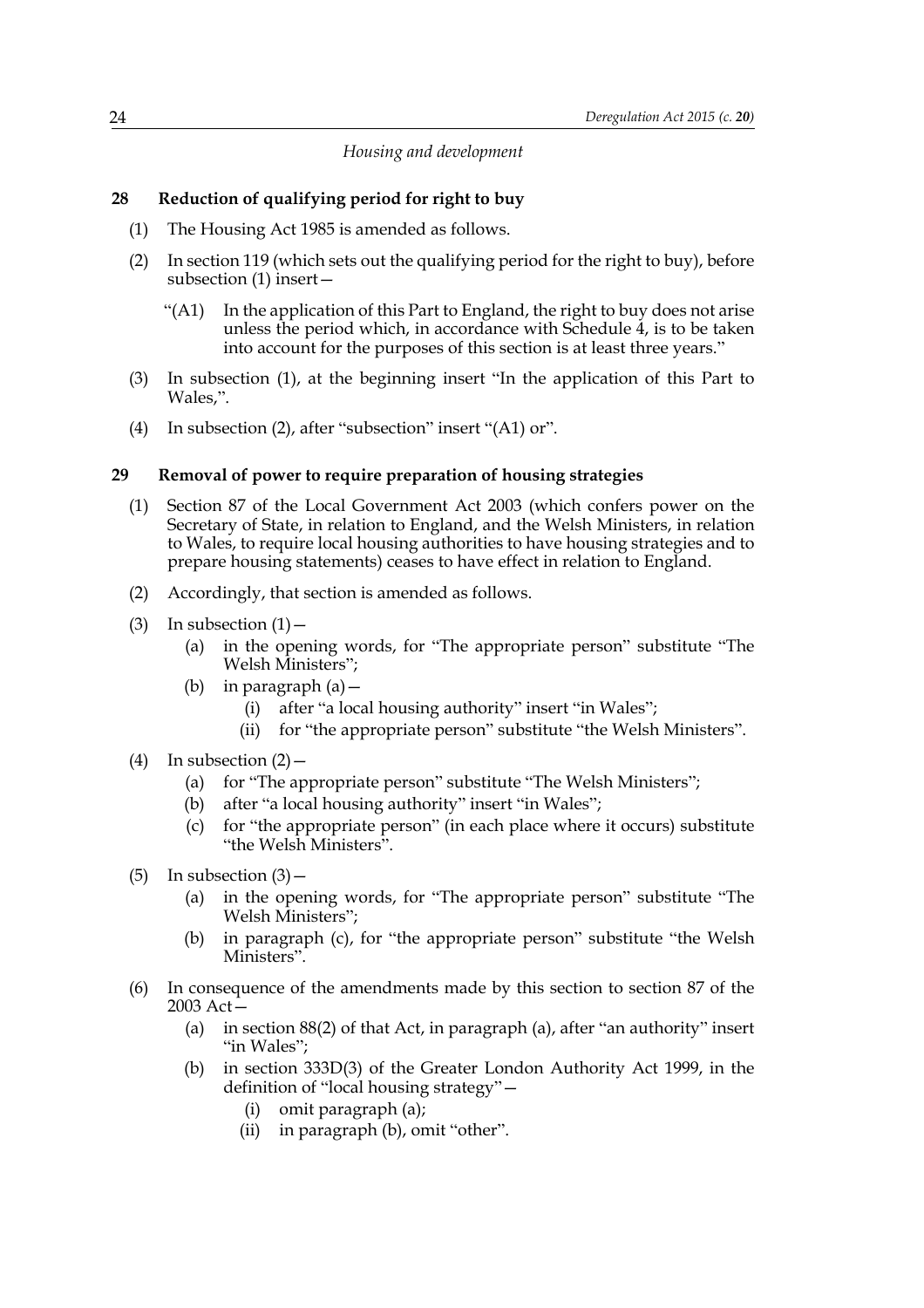#### **30 Tenancy deposits: provision of information by agents**

- (1) The Housing (Tenancy Deposits) (Prescribed Information) Order 2007 (S.I. 2007/797) is amended as follows.
- (2) In article 2 (prescribed information relating to tenancy deposits), after paragraph (2) insert—
	- "(3) In a case where the initial requirements of an authorised scheme have been complied with in relation to the deposit by a person ("the initial agent") acting on the landlord's behalf in relation to the tenancy—
		- (a) references in paragraph  $(1)(b)$ ,  $(g)(iii)$  and  $(vii)$  to the landlord are to be read as references to either the landlord or the initial agent;
		- (b) references in paragraphs  $(1)(d)$ ,  $(e)$ ,  $(g)(iv)$  and  $(vi)$  and  $(2)$  to the landlord are to be read as references to either the landlord or a person who acts on the landlord's behalf in relation to the tenancy.
		- (4) In any other case, references in paragraphs  $(1)(d)$ , (e),  $(g)(iv)$  and (vi) and (2) to the landlord are to be read as references to either the landlord or a person who acts on the landlord's behalf in relation to the tenancy.
	- (5) Section 212(9)(a) of the Act (references to landlord include persons acting on landlord's behalf) does not apply for the purposes of this article."
- (3) After article 2 insert—

#### **"3 Article 2(3) to (5): transitional provisions**

- (1) Paragraphs (3) to (5) of article 2 are treated as having had effect since 6th April 2007, subject to the following provisions of this article.
- (2) Paragraphs (3) to (5) of article 2 do not have effect in relation to  $-$ 
	- (a) a claim under section 214 of the Act or section 21 of the Housing Act 1988 in respect of a tenancy which is settled before the commencement date (whether or not proceedings in relation to the claim have been instituted), or
	- (b) proceedings under either of those sections in respect of a tenancy which have been finally determined before the commencement date.
- (3) Paragraph (5) applies in respect of a tenancy if  $-$ 
	- (a) proceedings under section 214 of the Act in respect of the tenancy have been instituted before the commencement date but have not been settled or finally determined before that date, and
	- (b) because of paragraphs (3) to (5) of article 2, the court decides—
		- (i) not to make an order under section 214(4) of that Act in respect of the tenancy, or
		- (ii) to allow an appeal by the landlord against such an order.
- (4) Paragraph (5) also applies in respect of a tenancy if  $-$ 
	- (a) proceedings for possession under section 21 of the Housing Act 1988 in respect of the tenancy have been instituted before the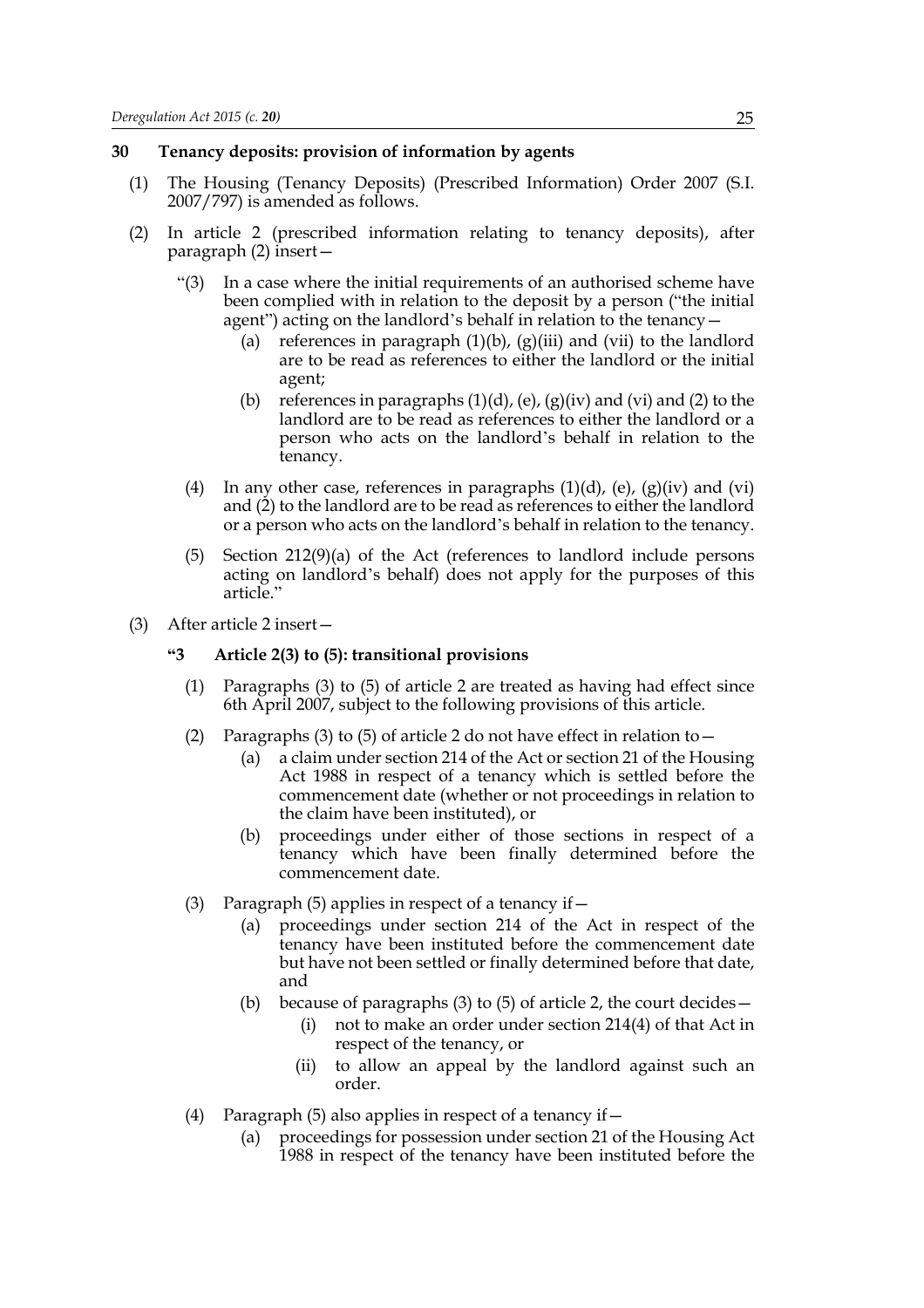commencement date but have not been settled or finally determined before that date, and

- (b) because of paragraphs (3) to (5) of article 2, the court decides
	- to make an order for possession under that section in respect of the tenancy, or
	- (ii) to allow an appeal by the landlord against a refusal to make such an order.
- (5) Where this paragraph applies, the court must not order the tenant or any relevant person (as defined by section 213(10) of the Act) to pay the landlord's costs, to the extent that the court reasonably considers those costs are attributable to the proceedings under section 214 of the Act or (as the case may be) section 21 of the Housing Act 1988.
- (6) Proceedings have been "finally determined" for the purposes of this article if—
	- (a) they have been determined by a court, and
	- (b) there is no further right to appeal against the determination.
- (7) There is no further right to appeal against a court determination if there is no right to appeal against the determination, or there is such a right but—
	- (a) the time limit for making an appeal has expired without an appeal being brought, or
	- (b) an appeal brought within that time limit has been withdrawn.
- (8) In this article "the commencement date" means the date on which the Deregulation Act 2015 is passed."
- (4) The amendments made by this section to the Housing (Tenancy Deposits) (Prescribed Information) Order 2007 (S.I. 2007/797) do not affect a power to use subordinate legislation to amend or revoke that Order.
- (5) In subsection (4), "subordinate legislation" has the same meaning as in the Interpretation Act 1978.

#### **31 Tenancy deposits: non-compliance with requirements**

- (1) Chapter 4 of Part 6 of the Housing Act 2004 (Tenancy Deposit Schemes) is amended as follows.
- (2) In section 214 (proceedings relating to tenancy deposits), in subsection (1), after "shorthold tenancy" insert "on or after 6 April 2007".
- (3) In section 215 (sanctions for non-compliance)—
	- (a) for subsection  $(1)$  substitute  $-$ 
		- "(1) Subject to subsection (2A), if (whether before, on or after 6 April 2007) a tenancy deposit has been paid in connection with a shorthold tenancy, no section 21 notice may be given in relation to the tenancy at a time when the deposit is not being held in accordance with an authorised scheme.
		- (1A) Subject to subsection (2A), if a tenancy deposit has been paid in connection with a shorthold tenancy on or after 6 April 2007, no section 21 notice may be given in relation to the tenancy at a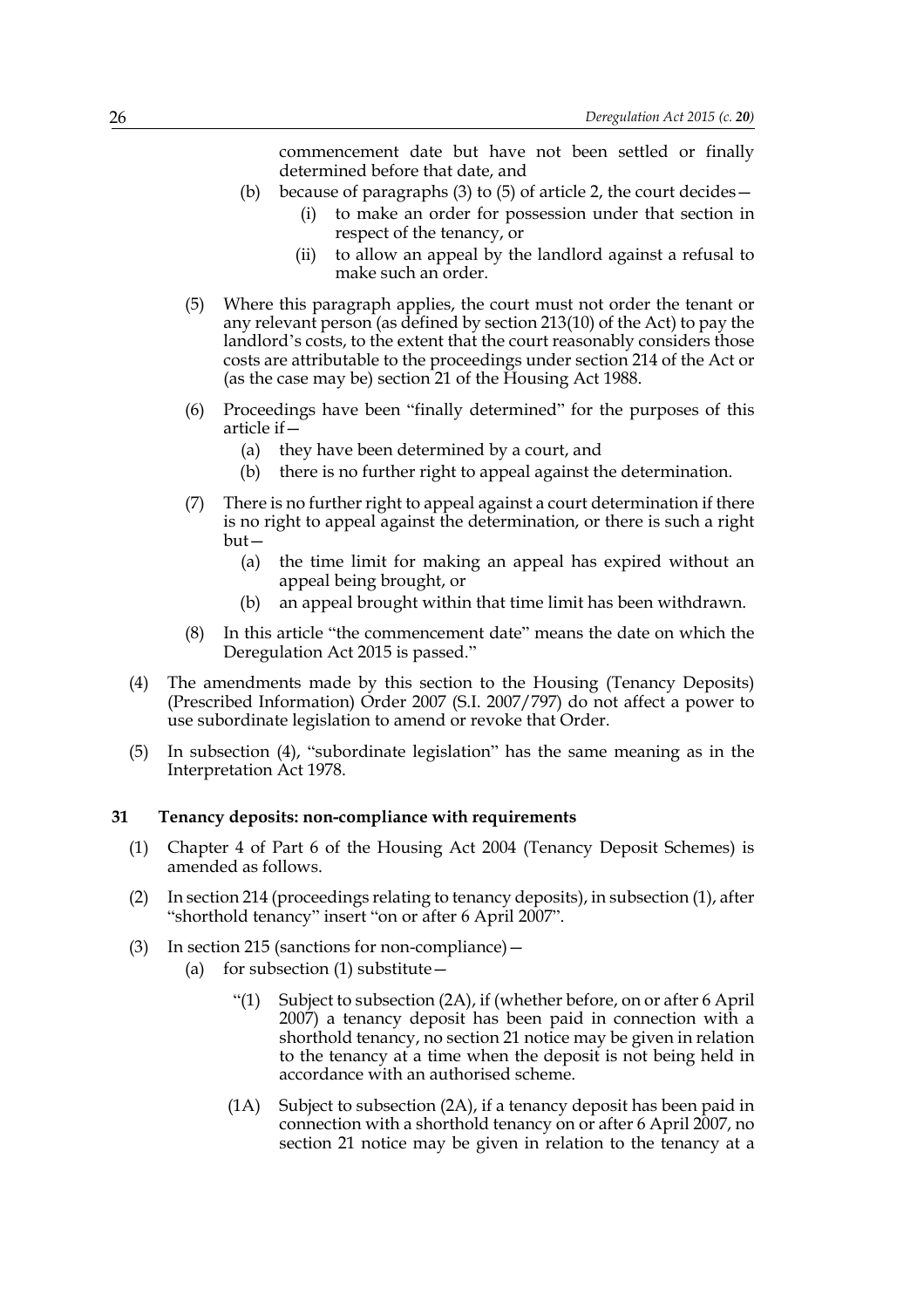time when section 213(3) has not been complied with in relation to the deposit.";

(b) in subsection (2A), after "Subsections (1)" insert ", (1A)".

#### **32 Tenancy deposits: deemed compliance with requirements**

In Chapter 4 of Part 6 of the Housing Act 2004 (Tenancy Deposit Schemes), after section 215 insert—

#### **"215A Statutory periodic tenancies: deposit received before 6 April 2007**

- (1) This section applies where—
	- (a) before 6 April 2007, a tenancy deposit has been received by a landlord in connection with a fixed term shorthold tenancy,
	- (b) on or after that date, a periodic shorthold tenancy is deemed to arise under section 5 of the Housing Act 1988 on the coming to an end of the fixed term tenancy,
	- (c) on the coming to an end of the fixed term tenancy, all or part of the deposit paid in connection with the fixed term tenancy is held in connection with the periodic tenancy, and
	- (d) the requirements of section 213(3), (5) and (6) have not been complied with by the landlord in relation to the deposit held in connection with the periodic tenancy.
- (2) If, on the commencement date—
	- (a) the periodic tenancy is in existence, and
	- (b) all or part of the deposit paid in connection with the fixed term tenancy continues to be held in connection with the periodic tenancy,

section 213 applies in respect of the deposit that continues to be held in connection with the periodic tenancy, and any additional deposit held in connection with that tenancy, with the modifications set out in subsection (3).

- (3) The modifications are that, instead of the things referred to in section 213(3) and (5) being required to be done within the time periods set out in section 213(3) and (6)(b), those things are required to be done  $-$ 
	- (a) before the end of the period of 90 days beginning with the commencement date, or
	- (b) (if earlier) before the first day after the commencement date on which a court does any of the following in respect of the periodic tenancy—
		- (i) determines an application under section 214 or decides an appeal against a determination under that section;
		- (ii) makes a determination as to whether to make an order for possession in proceedings under section 21 of the Housing Act 1988 or decides an appeal against such a determination.
- (4) If, on the commencement date—
	- (a) the periodic tenancy is no longer in existence, or
	- (b) no deposit continues to be held in connection with the periodic tenancy,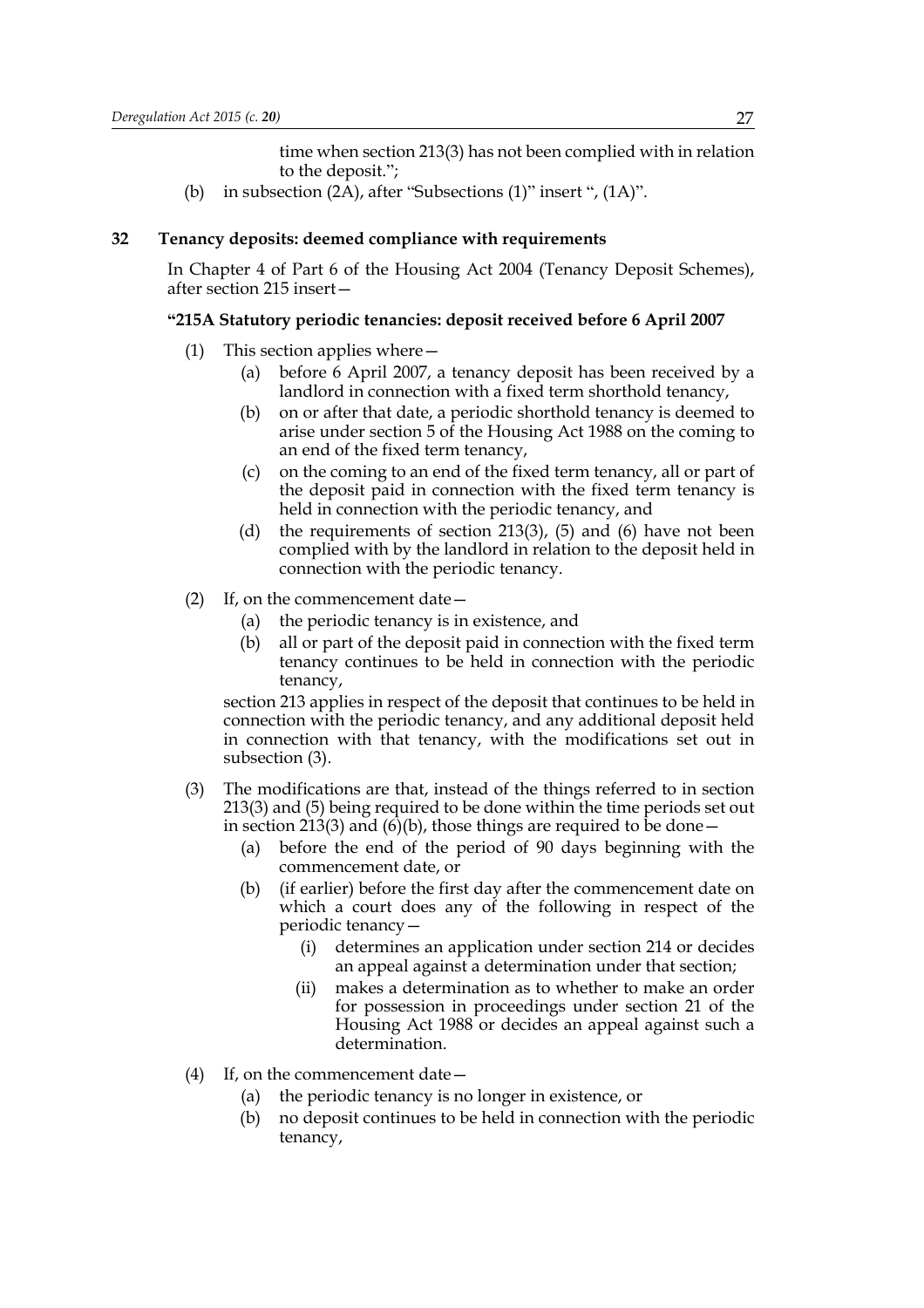the requirements of section 213(3), (5) and (6) are treated as if they had been complied with by the landlord in relation to any deposit that was held in connection with the periodic tenancy.

(5) In this section "the commencement date" means the date on which the Deregulation Act 2015 is passed.

#### **215B Shorthold tenancies: deposit received on or after 6 April 2007**

- (1) This section applies where—
	- (a) on or after 6 April 2007, a tenancy deposit has been received by a landlord in connection with a shorthold tenancy ("the original tenancy"),
	- (b) the initial requirements of an authorised scheme have been complied with by the landlord in relation to the deposit (ignoring any requirement to take particular steps within any specified period),
	- (c) the requirements of section  $213(5)$  and  $(6)(a)$  have been complied with by the landlord in relation to the deposit when it is held in connection with the original tenancy (ignoring any deemed compliance under section 215A(4)),
	- (d) a new shorthold tenancy comes into being on the coming to an end of the original tenancy or a tenancy that replaces the original tenancy (directly or indirectly),
	- (e) the new tenancy replaces the original tenancy (directly or indirectly), and
	- (f) when the new tenancy comes into being, the deposit continues to be held in connection with the new tenancy, in accordance with the same authorised scheme as when the requirements of section 213(5) and (6)(a) were last complied with by the landlord in relation to the deposit.
- (2) In their application to the new tenancy, the requirements of section 213(3), (5) and (6) are treated as if they had been complied with by the landlord in relation to the deposit.
- (3) The condition in subsection  $(1)(a)$  may be met in respect of a tenancy even if the tenancy deposit was first received in connection with an earlier tenancy (including where it was first received before 6 April 2007).
- (4) For the purposes of this section, a tenancy replaces an earlier tenancy  $if -$ 
	- (a) the landlord and tenant immediately before the coming to an end of the earlier tenancy are the same as the landlord and tenant at the start of the new tenancy, and
	- (b) the premises let under both tenancies are the same or substantially the same.

#### **215C Sections 215A and 215B: transitional provisions**

- (1) Sections 215A and 215B are treated as having had effect since 6 April 2007, subject to the following provisions of this section.
- (2) Sections 215A and 215B do not have effect in relation to—
	- (a) a claim under section 214 of this Act or section 21 of the Housing Act 1988 in respect of a tenancy which is settled before the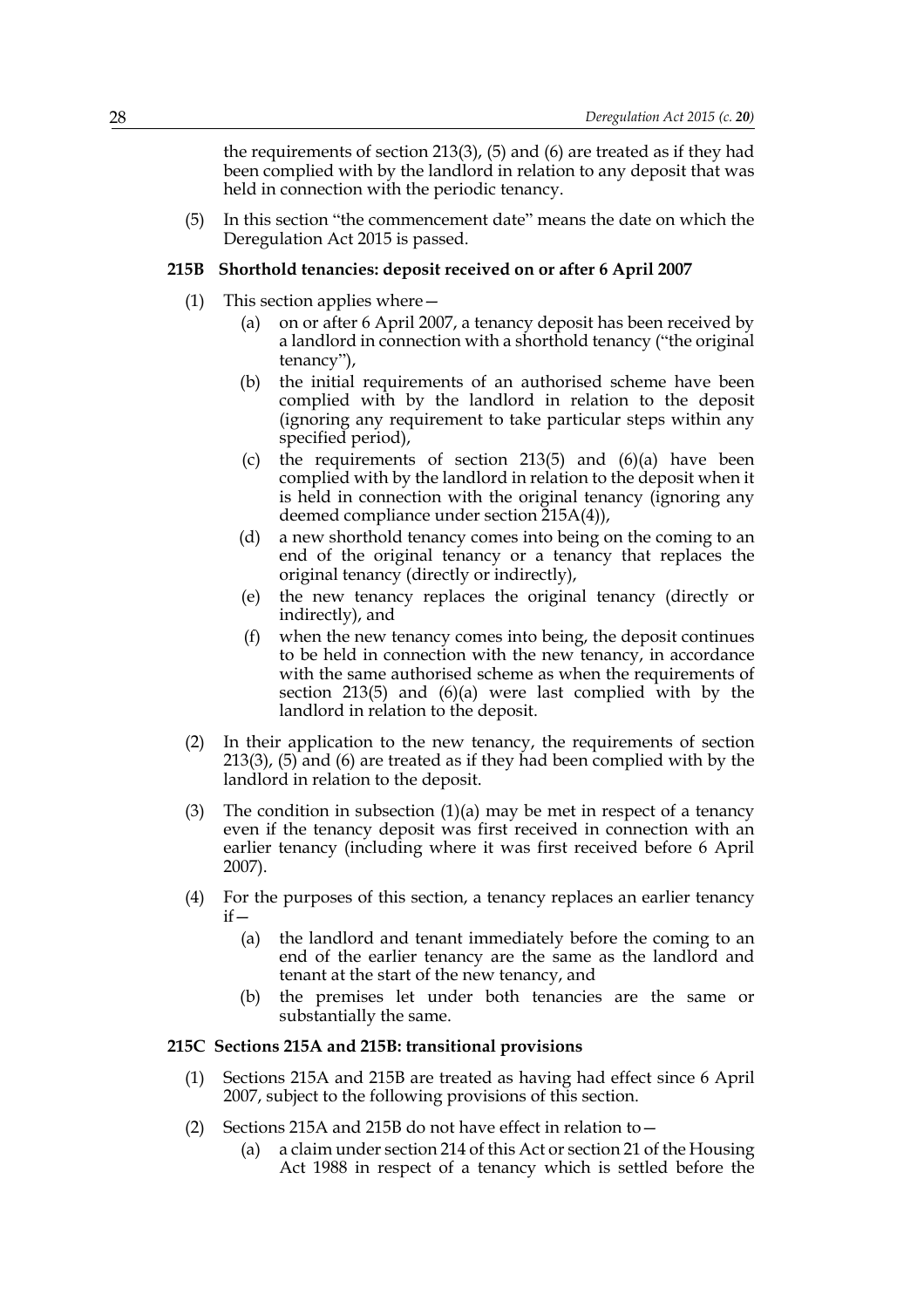commencement date (whether or not proceedings in relation to the claim have been instituted), or

- (b) proceedings under either of those sections in respect of a tenancy which have been finally determined before the commencement date.
- (3) Subsection (5) applies in respect of a tenancy if—
	- (a) proceedings under section 214 in respect of the tenancy have been instituted before the commencement date but have not been settled or finally determined before that date, and
	- (b) because of section 215A(4) or 215B(2), the court decides  $-$ 
		- (i) not to make an order under section 214(4) in respect of the tenancy, or
		- (ii) to allow an appeal by the landlord against such an order.
- (4) Subsection (5) also applies in respect of a tenancy if  $-$ 
	- (a) proceedings for possession under section 21 of the Housing Act 1988 in respect of the tenancy have been instituted before the commencement date but have not been settled or finally determined before that date, and
	- (b) because of section  $215A(4)$  or  $215B(2)$ , the court decides -
		- (i) to make an order for possession under that section in respect of the tenancy, or
		- (ii) to allow an appeal by the landlord against a refusal to make such an order.
- (5) Where this subsection applies, the court must not order the tenant or any relevant person (as defined by section 213(10)) to pay the landlord's costs, to the extent that the court reasonably considers those costs are attributable to the proceedings under section 214 of this Act or (as the case may be) section 21 of the Housing Act 1988.
- (6) Proceedings have been "finally determined" for the purposes of this section if —
	- (a) they have been determined by a court, and
	- (b) there is no further right to appeal against the determination.
- (7) There is no further right to appeal against a court determination if there is no right to appeal against the determination, or there is such a right but—
	- (a) the time limit for making an appeal has expired without an appeal being brought, or
	- (b) an appeal brought within that time limit has been withdrawn.
- (8) In this section "the commencement date" means the date on which the Deregulation Act 2015 is passed."

#### **33 Preventing retaliatory eviction**

- (1) Where a relevant notice is served in relation to a dwelling-house in England, a section 21 notice may not be given in relation to an assured shorthold tenancy of the dwelling-house—
	- (a) within six months beginning with the day of service of the relevant notice, or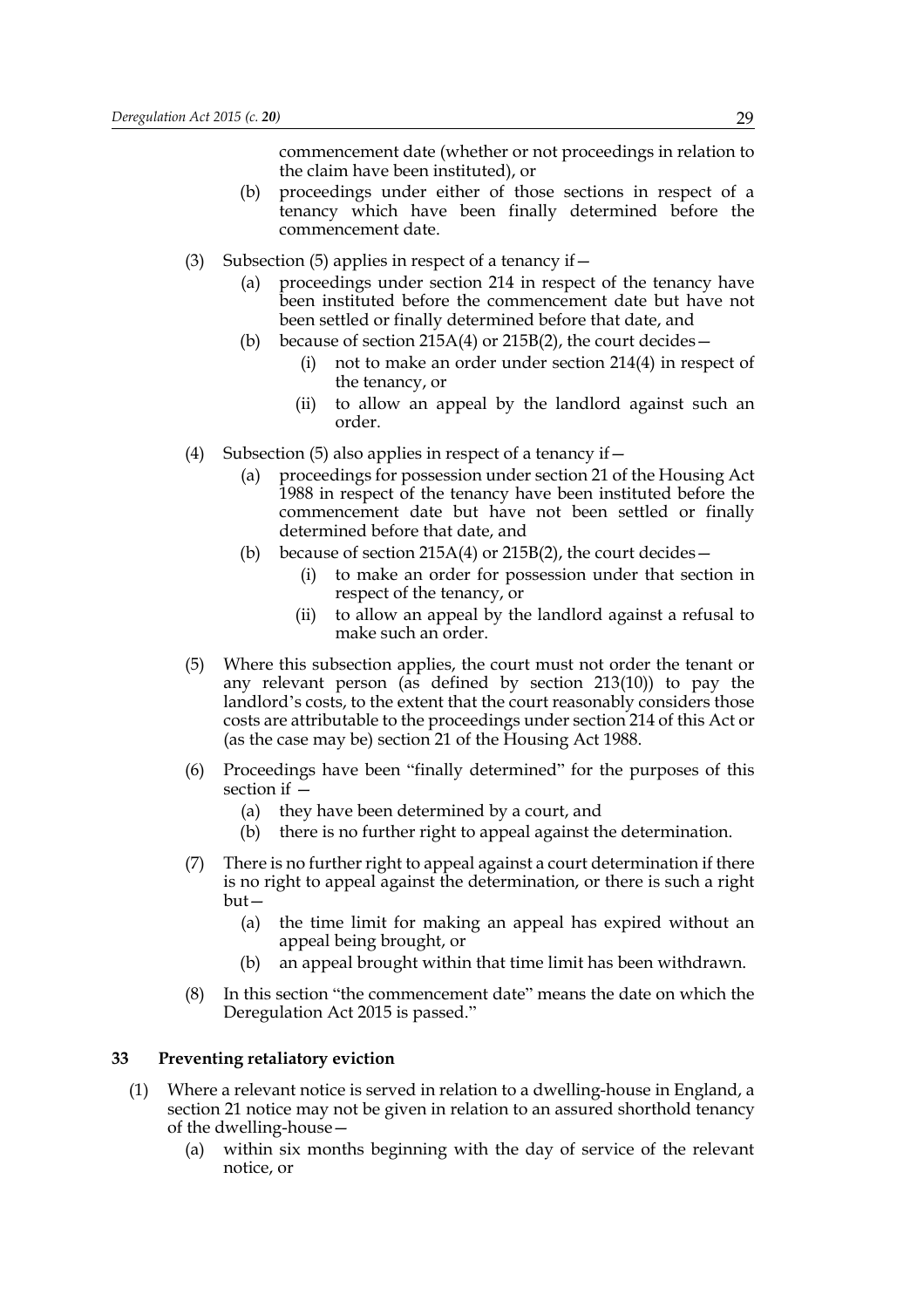- (b) where the operation of the relevant notice has been suspended, within six months beginning with the day on which the suspension ends.
- (2) A section 21 notice given in relation to an assured shorthold tenancy of a dwelling-house in England is invalid where—
	- (a) before the section 21 notice was given, the tenant made a complaint in writing to the landlord regarding the condition of the dwelling-house at the time of the complaint,
	- (b) the landlord—
		- (i) did not provide a response to the complaint within 14 days beginning with the day on which the complaint was given,
		- (ii) provided a response to the complaint that was not an adequate response, or
		- (iii) gave a section 21 notice in relation to the dwelling-house following the complaint,
	- (c) the tenant then made a complaint to the relevant local housing authority about the same, or substantially the same, subject matter as the complaint to the landlord,
	- (d) the relevant local housing authority served a relevant notice in relation to the dwelling-house in response to the complaint, and
	- (e) if the section 21 notice was not given before the tenant's complaint to the local housing authority, it was given before the service of the relevant notice.
- (3) The reference in subsection (2) to an adequate response by the landlord is to a response in writing which—
	- (a) provides a description of the action that the landlord proposes to take to address the complaint, and
	- (b) sets out a reasonable timescale within which that action will be taken.
- (4) Subsection (2) applies despite the requirement in paragraph (a) for a complaint to be in writing not having been met where the tenant does not know the landlord's postal or e-mail address.
- (5) Subsection (2) applies despite the requirements in paragraphs (a) and (b) not having been met where the tenant made reasonable efforts to contact the landlord to complain about the condition of the dwelling-house but was unable to do so.
- (6) The court must strike out proceedings for an order for possession under section 21 of the Housing Act 1988 in relation to a dwelling-house in England if, before the order is made, the section 21 notice that would otherwise require the court to make an order for possession in relation to the dwelling-house has become invalid under subsection (2).
- (7) An order for possession of a dwelling-house in England made under section 21 of the Housing Act 1988 must not be set aside on the ground that a relevant notice was served in relation to the dwelling-house after the order for possession was made.
- (8) Subsection (1) does not apply where the section 21 notice is given after—
	- (a) the relevant notice has been wholly revoked under section 16 of the Housing Act 2004 as a result of the notice having been served in error,
	- (b) the relevant notice has been quashed under paragraph 15 of Schedule 1 to that Act,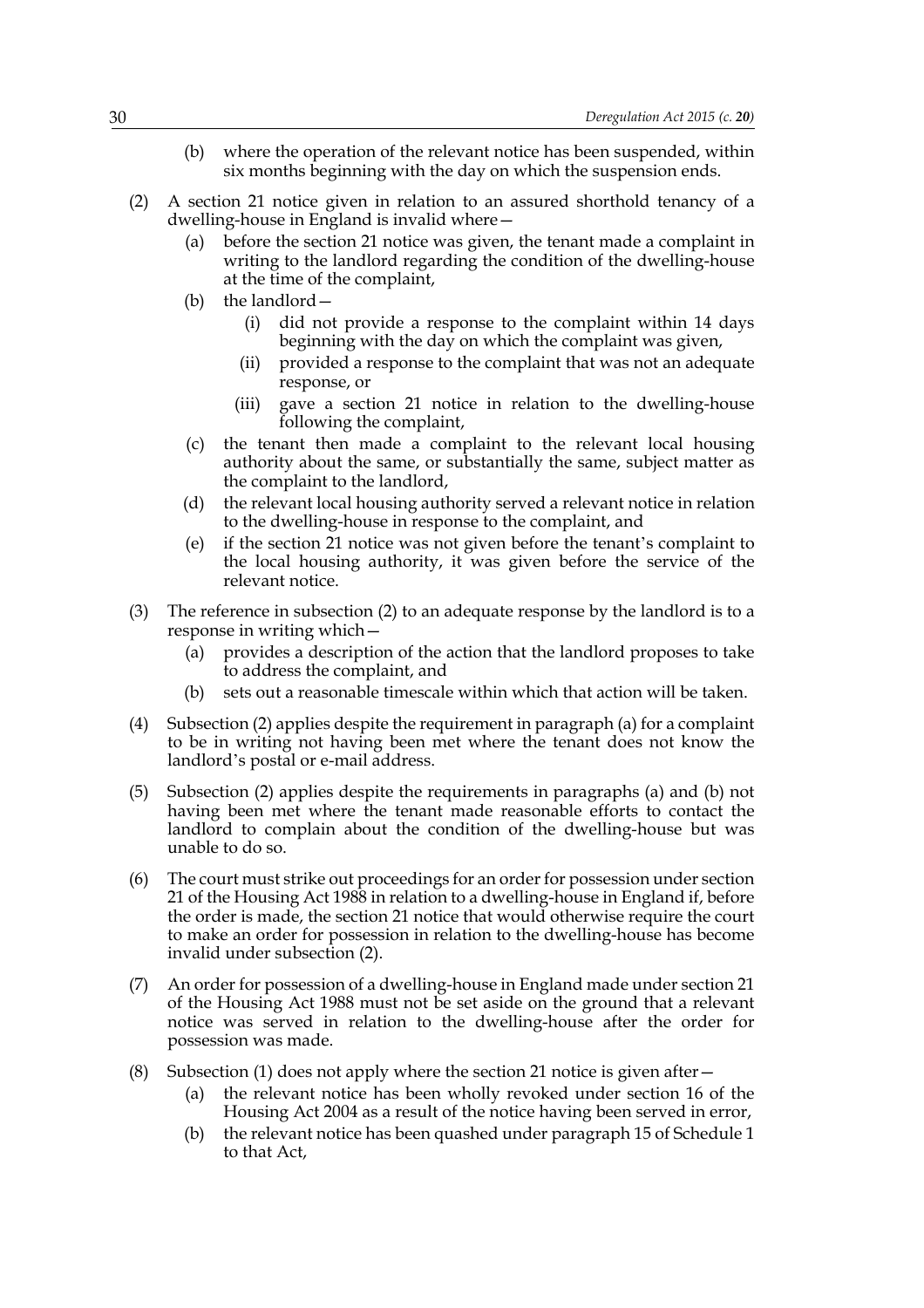- (c) a decision of the relevant local housing authority to refuse to revoke the relevant notice has been reversed under paragraph 18 of Schedule 1 to that Act, or
- (d) a decision of the relevant local housing authority to take the action to which the relevant notice relates has been reversed under section 45 of that Act.
- (9) Subsection (2) does not apply where the operation of the relevant notice has been suspended.
- (10) References in this section and section 34 to a relevant notice served, or complaint made, in relation to a dwelling-house include a relevant notice served, or complaint made, in relation to any common parts of the building of which the dwelling-house forms a part.
- (11) But subsection (10) applies only if  $-$ 
	- (a) the landlord has a controlling interest in the common parts in question, and
	- (b) the condition of those common parts is such as to affect the tenant's enjoyment of the dwelling-house or of any common parts which the tenant is entitled to use.
- (12) In this section and section 34 a reference to a complaint to a landlord includes a complaint made to a person acting on behalf of the landlord in relation to the tenancy.
- (13) In this section and section 34—

"assured shorthold tenancy" means a tenancy within section 19A or 20 of the Housing Act 1988;

"common parts", in relation to a building, includes—

- (a) the structure and exterior of the building, and
- (b) common facilities provided (whether or not in the building) for persons who include one or more of the occupiers of the building;
- "controlling interest" means an interest which is such as to entitle the landlord to decide whether action is taken in relation to a complaint within this section or a relevant notice;
- "dwelling-house" has the meaning given by section 45 of the Housing Act 1988;

"relevant local housing authority", in relation to a dwelling-house, means the local housing authority as defined in section 261(2) and (3) of the Housing Act 2004 within whose area the dwelling-house is located;

"relevant notice" means—

- (a) a notice served under section 11 of the Housing Act 2004 (improvement notices relating to category 1 hazards),
- (b) a notice served under section 12 of that Act (improvement notices relating to category 2 hazards), or
- (c) a notice served under section 40(7) of that Act (emergency remedial action);
- "section 21 notice" means a notice given under section  $21(1)(b)$  or  $(4)(a)$  of the Housing Act 1988 (recovery of possession on termination of shorthold tenancy).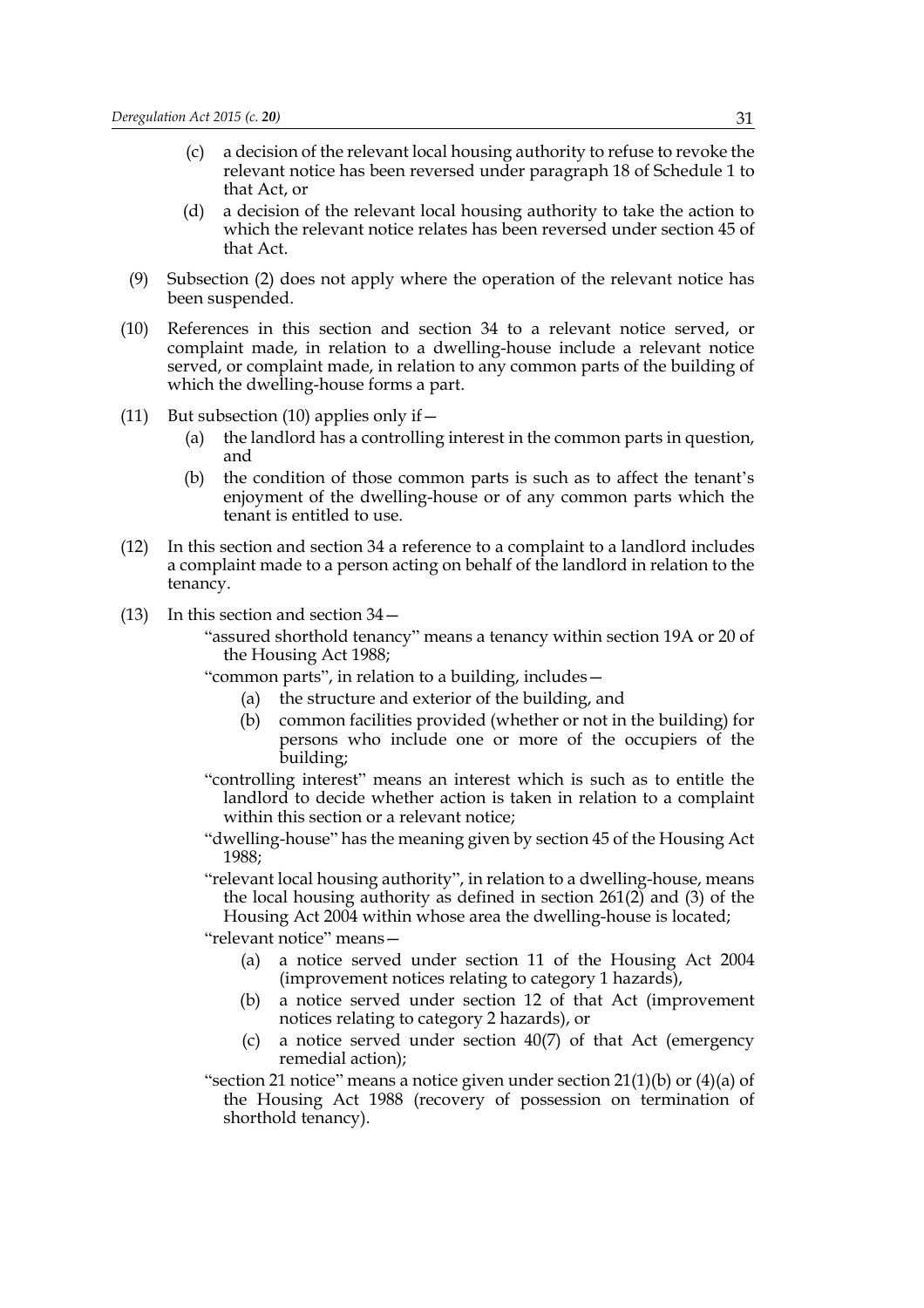## **34 Further exemptions to section 33**

- (1) Subsections (1) and (2) of section 33 do not apply where the condition of the dwelling-house or common parts that gave rise to the service of the relevant notice is due to a breach by the tenant of—
	- (a) the duty to use the dwelling-house in a tenant-like manner, or
	- (b) an express term of the tenancy to the same effect.
- (2) Subsections (1) and (2) of section 33 do not apply where at the time the section 21 notice is given the dwelling-house is genuinely on the market for sale.
- (3) For the purposes of subsection (2), a dwelling-house is not genuinely on the market for sale if, in particular, the landlord intends to sell the landlord's interest in the dwelling-house to—
	- (a) a person associated with the landlord,
	- (b) a business partner of the landlord,
	- (c) a person associated with a business partner of the landlord, or
	- (d) a business partner of a person associated with the landlord.
- (4) In subsection (3), references to a person who is associated with another person are to be read in accordance with section 178 of the Housing Act 1996.
- (5) For the purposes of subsection (3), a business partner of a person ("P") is a person who is—
	- (a) a director, secretary or other officer of a company of which P is also a director, secretary or other officer,
	- (b) a director, secretary or other officer of a company in which P has a shareholding or other financial interest,
	- (c) a person who has a shareholding or other financial interest in a company of which P is a director, secretary or other officer,
	- (d) an employee of P,
	- (e) a person by whom P is employed, or
	- (f) a partner of a partnership of which P is also a partner.
- (6) Subsections (1) and (2) of section 33 do not apply where the landlord is a private registered provider of social housing.
- (7) Subsections (1) and (2) of section 33 do not apply where—
	- (a) the dwelling-house is subject to a mortgage granted before the beginning of the tenancy,
	- (b) the mortgagee is entitled to exercise a power of sale conferred on the mortgagee by the mortgage or by section 101 of the Law of Property Act 1925, and
	- (c) at the time the section 21 notice is given the mortgagee requires possession of the dwelling-house for the purpose of disposing of it with vacant possession in exercise of that power.
- (8) In subsection  $(7)$ 
	- (a) "mortgage" includes a charge, and
	- (b) "mortgagee" includes a receiver appointed by the mortgagee under the terms of the mortgage or in accordance with the Law of Property Act 1925.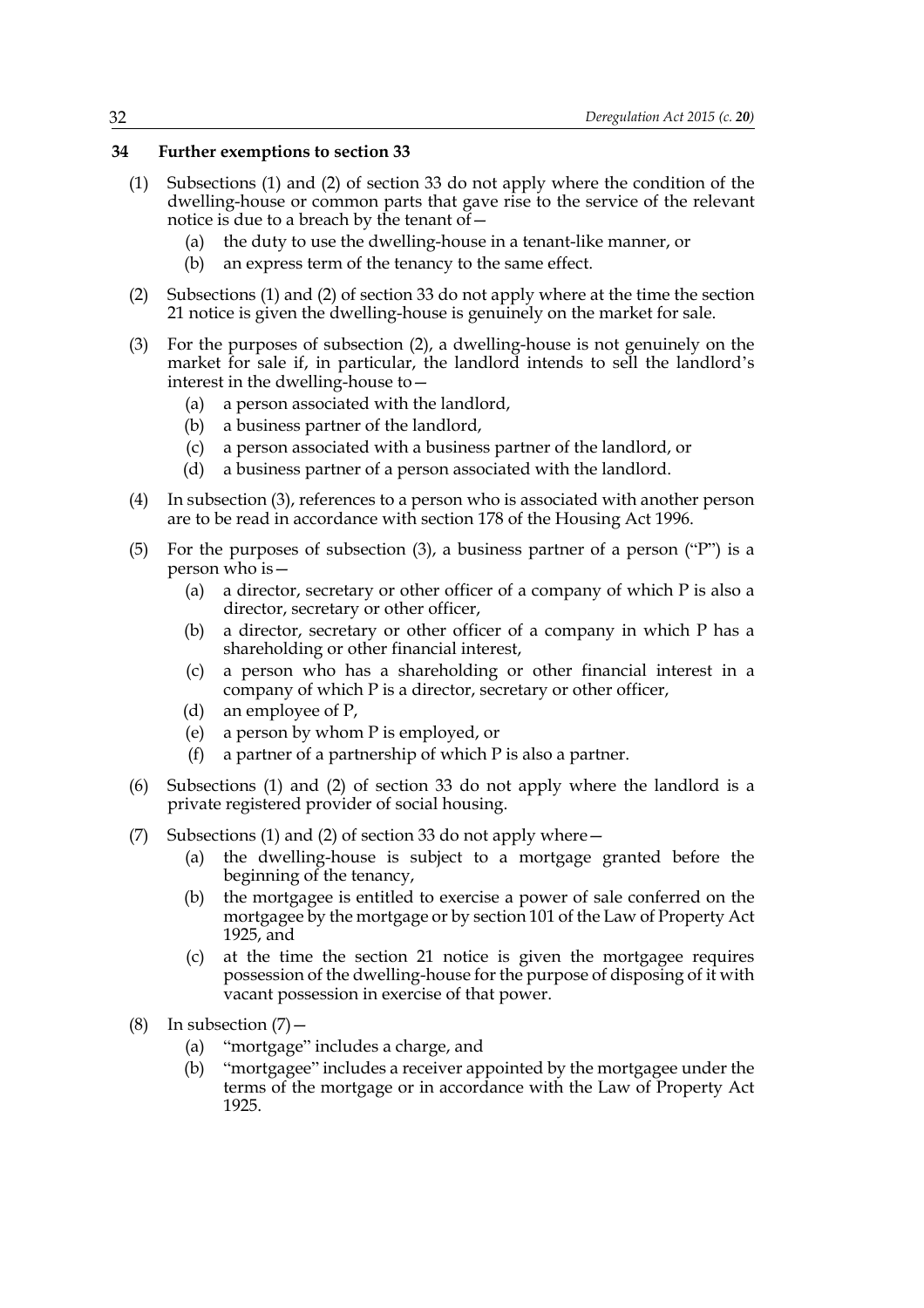### **35 Notice to be provided in relation to periodic assured shorthold tenancies**

In section 21 of the Housing Act 1988 (recovery of possession on termination of shorthold tenancy), after subsection (4) insert—

"( $4ZA$ ) In the case of a dwelling-house in England, subsection  $(4)(a)$  above has effect with the omission of the requirement for the date specified in the notice to be the last day of a period of the tenancy."

### **36 Time limits in relation to section 21 notices and proceedings**

- (1) Section 21 of the Housing Act 1988 is amended as follows.
- (2) After subsection (4A) insert—
	- "(4B) A notice under subsection (1) or (4) may not be given in relation to an assured shorthold tenancy of a dwelling-house in England—
		- (a) in the case of a tenancy which is not a replacement tenancy, within the period of four months beginning with the day on which the tenancy began, and
		- (b) in the case of a replacement tenancy, within the period of four months beginning with the day on which the original tenancy began.
	- (4C) Subsection (4B) does not apply where the tenancy has arisen due to section 5(2).
	- (4D) Subject to subsection (4E), proceedings for an order for possession under this section in relation to a dwelling-house in England may not be begun after the end of the period of six months beginning with the date on which the notice was given under subsection (1) or (4).
	- (4E) Where—
		- (a) a notice under subsection (4) has been given in relation to a dwelling-house in England, and
		- (b) paragraph (b) of that subsection requires the date specified in the notice to be more than two months after the date the notice was given,

proceedings for an order for possession under this section may not be begun after the end of the period of four months beginning with the date specified in the notice."

(3) In subsection (6), for "subsection" substitute "subsections (4B)(b) and".

### **37 Prescribed form of section 21 notices**

In section 21 of the Housing Act 1988, after subsection (7) insert—

- "(8) The Secretary of State may by regulations made by statutory instrument prescribe the form of a notice under subsection (1) or (4) given in relation to an assured shorthold tenancy of a dwelling-house in England.
- (9) A statutory instrument containing regulations made under subsection (8) is subject to annulment in pursuance of a resolution of either House of Parliament."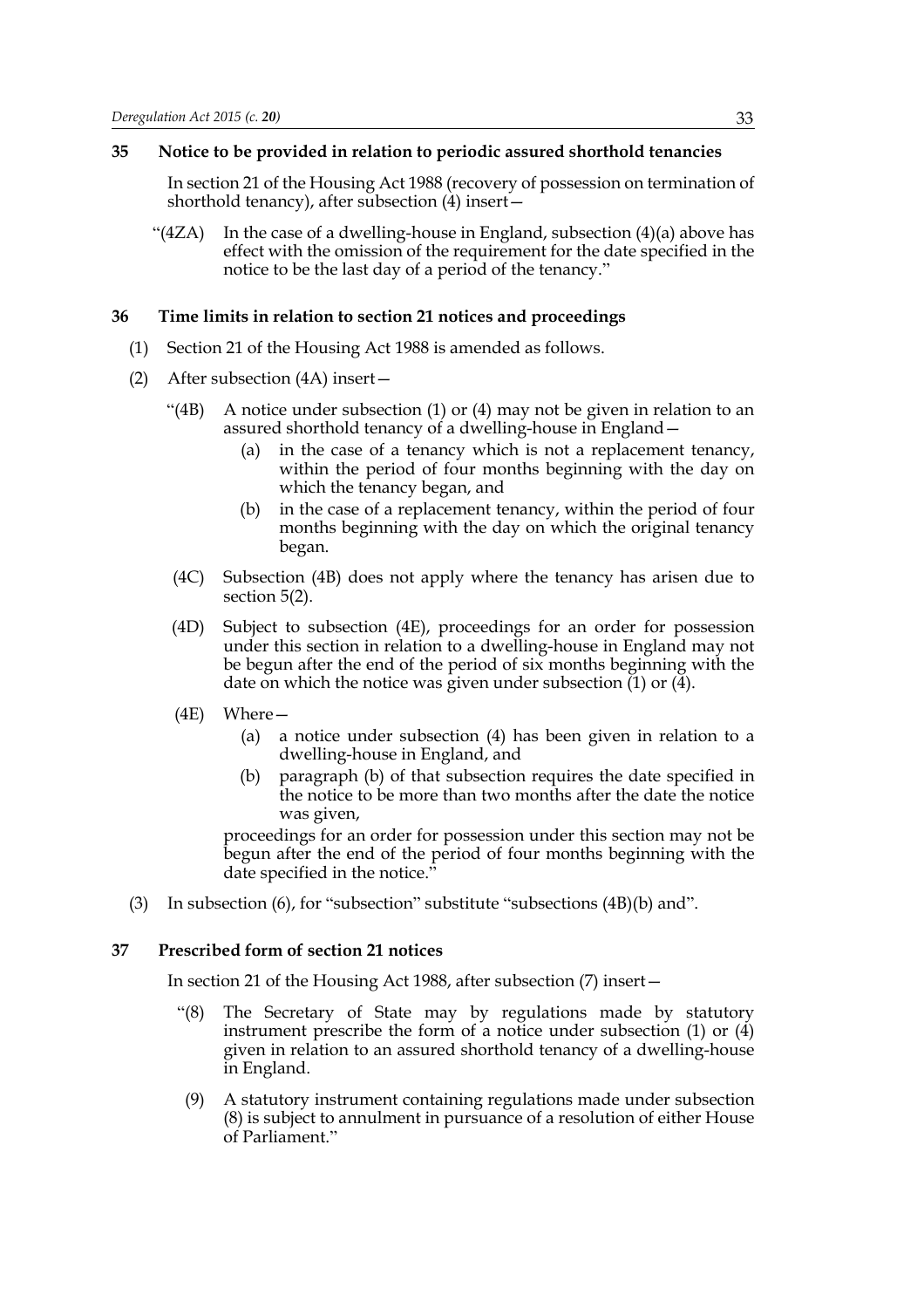# **38 Compliance with prescribed legal requirements**

After section 21 of the Housing Act 1988 insert—

# **"21A Compliance with prescribed legal requirements**

- (1) A notice under subsection (1) or (4) of section 21 may not be given in relation to an assured shorthold tenancy of a dwelling-house in England at a time when the landlord is in breach of a prescribed requirement.
- (2) The requirements that may be prescribed are requirements imposed on landlords by any enactment and which relate to—
	- (a) the condition of dwelling-houses or their common parts,
	- (b) the health and safety of occupiers of dwelling-houses, or
	- (c) the energy performance of dwelling-houses.
- (3) In subsection (2) "enactment" includes an enactment contained in subordinate legislation within the meaning of the Interpretation Act 1978.
- (4) For the purposes of subsection (2)(a) "common parts" has the same meaning as in Ground 13 in Part 2 of Schedule 2.
- (5) A statutory instrument containing regulations made under this section is subject to annulment in pursuance of a resolution of either House of Parliament."

## **39 Requirement for landlord to provide prescribed information**

After section 21A of the Housing Act 1988 insert—

## **"21B Requirement for landlord to provide prescribed information**

- (1) The Secretary of State may by regulations require information about the rights and responsibilities of a landlord and a tenant under an assured shorthold tenancy of a dwelling-house in England (or any related matters) to be given by a landlord under such a tenancy, or a person acting on behalf of such a landlord, to the tenant under such a tenancy.
- (2) Regulations under subsection  $(1)$  may  $-$ 
	- (a) require the information to be given in the form of a document produced by the Secretary of State or another person,
	- (b) provide that the document to be given is the version that has effect at the time the requirement applies, and
	- (c) specify cases where the requirement does not apply.
- (3) A notice under subsection (1) or (4) of section 21 may not be given in relation to an assured shorthold tenancy of a dwelling-house in England at a time when the landlord is in breach of a requirement imposed by regulations under subsection (1).
- (4) A statutory instrument containing regulations made under subsection (1) is subject to annulment in pursuance of a resolution of either House of Parliament."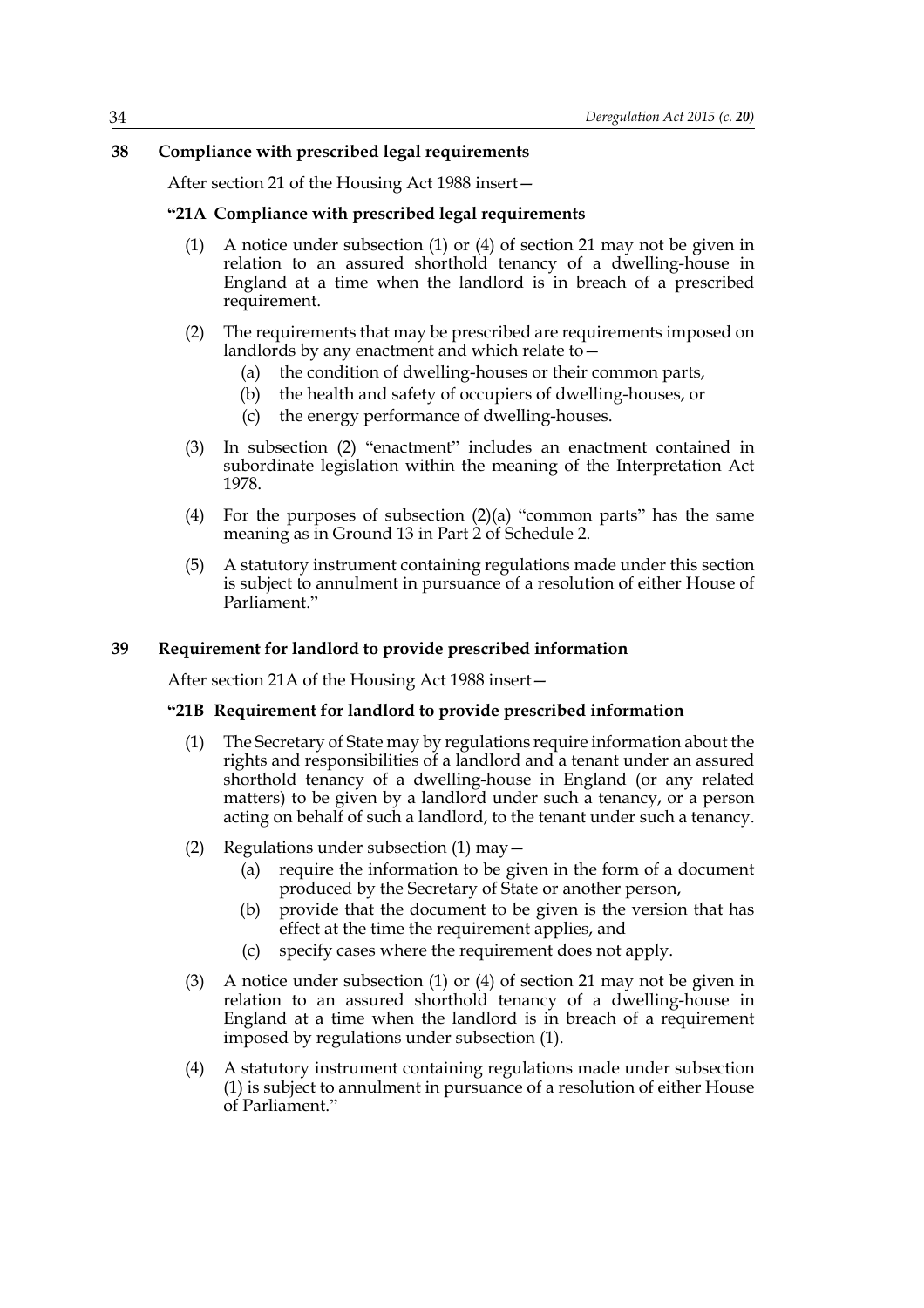### **40 Repayment of rent where tenancy ends before end of a period**

After section 21B of the Housing Act 1988 insert—

### **"21C Repayment of rent where tenancy ends before end of a period**

- (1) A tenant under an assured shorthold tenancy of a dwelling-house in England is entitled to a repayment of rent from the landlord where—
	- (a) as a result of the service of a notice under section 21 the tenancy is brought to an end before the end of a period of the tenancy,
	- (b) the tenant has paid rent in advance for that period, and
	- (c) the tenant was not in occupation of the dwelling-house for one or more whole days of that period.
- (2) The amount of repayment to which a tenant is entitled under subsection (1) is to be calculated in accordance with the following formula—

$$
R \times \frac{D}{P}
$$

where—

R is the rent paid for the final period;

- D is the number of whole days of the final period for which the tenant was not in occupation of the dwelling-house; and P is the number of whole days in that period.
- (3) If the repayment of rent described in subsections (1) and (2) has not been made when the court makes an order for possession under section 21, the court must order the landlord to repay the amount of rent to which the tenant is entitled.
- (4) Nothing in this section affects any other right of the tenant to a repayment of rent from the landlord."

### **41 Application of sections 33 to 40**

- (1) Subject to subsections (2) and (3), a provision of sections 33 to 40 applies only to an assured shorthold tenancy of a dwelling-house in England granted on or after the day on which the provision comes into force.
- (2) Subject to subsection (3), a provision of sections 33 to 40 does not apply to an assured shorthold tenancy that came into being under section 5(2) of the Housing Act 1988 after the commencement of that provision and on the coming to an end of an assured shorthold tenancy that was granted before the commencement of that provision.
- (3) At the end of the period of three years beginning with the coming into force of a provision of sections 33 to 38 or section 40, that provision also applies to any assured shorthold tenancy of a dwelling-house in England—
	- (a) which is in existence at that time, and
	- (b) to which that provision does not otherwise apply by virtue of subsection  $(1)$  or  $(2)$ .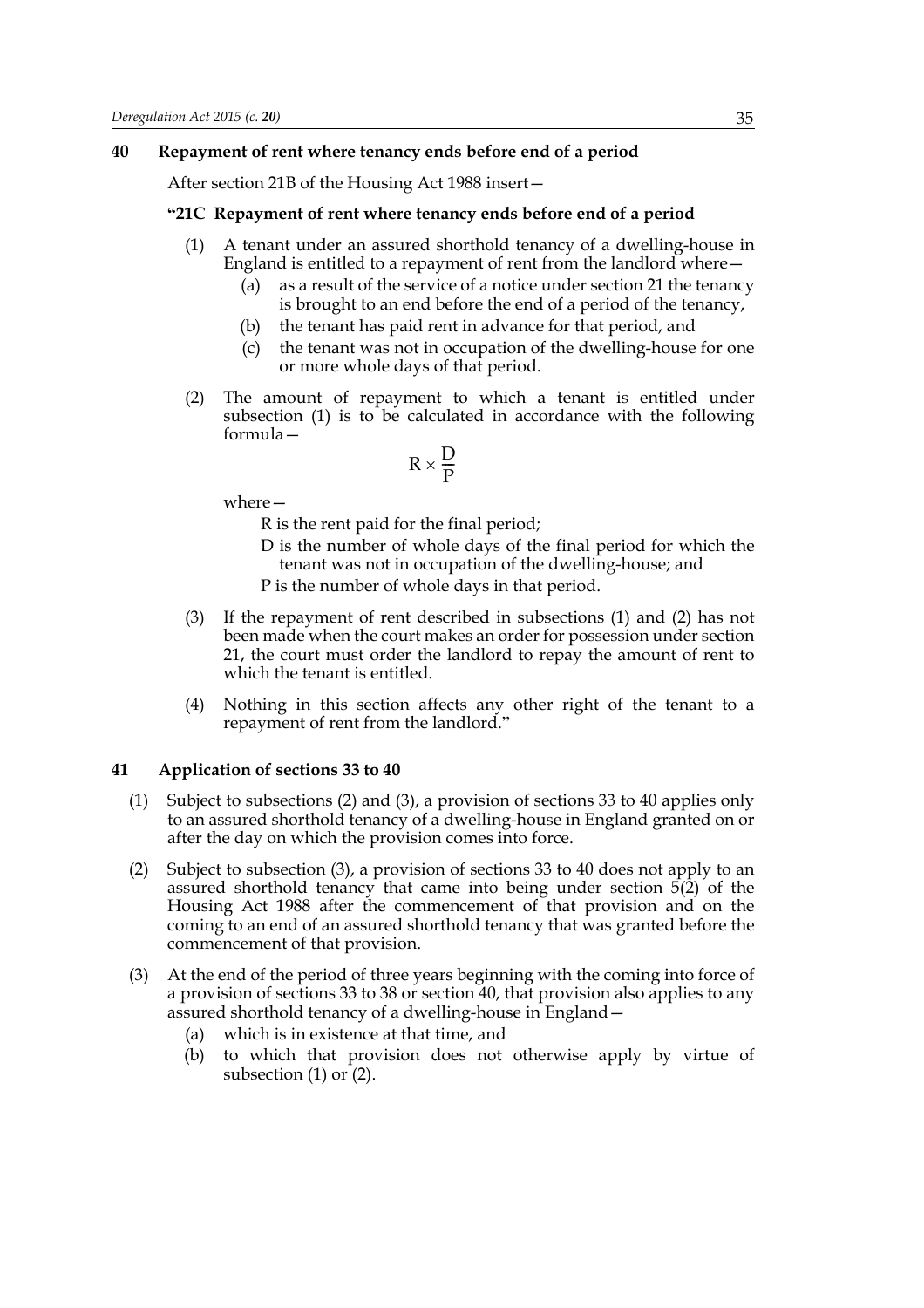## **42 Optional building requirements**

After section 2A of the Building Act 1984 insert—

# **"2B Optional requirements**

- (1) Building regulations made by the Secretary of State in relation to England may include a requirement that applies only where a planning authority makes compliance with the requirement a condition of a grant of planning permission.
- (2) In the following provisions of this section, a requirement included in building regulations by virtue of subsection  $(1)$  is referred to as an "optional requirement".
- (3) Building regulations may specify that an optional requirement is capable of applying only in respect of development of a kind described in the regulations.
- (4) Building regulations may specify conditions that must be satisfied before a planning authority may make compliance with an optional requirement a condition of the grant of planning permission.
- (5) Building regulations may specify the steps that a planning authority must take to inform a person subject to an optional requirement of the requirement.
- (6) Where building regulations include an optional requirement that would (to any extent) be inconsistent with another requirement imposed by the regulations, the building regulations must provide—
	- (a) that the other requirement does not apply in any case where the optional requirement applies, or
	- (b) that the other requirement applies in any such case with modifications specified in the regulations.
- (7) In this section
	- "development" has the same meaning as in the Town and Country Planning Act 1990 (see section 55 of that Act);
	- "planning authority" means—
		- (a) a local planning authority within the meaning of that Act (see section 336(1));
		- (b) the Secretary of State (in the exercise of functions of granting planning permission);
	- "planning permission" has the same meaning as in that Act (see section  $336(1)$ ."

#### **43 Amendment of Planning and Energy Act 2008**

In the Planning and Energy Act 2008, in section 1 (energy policies), after subsection (1) insert—

"(1A) Subsection (1)(c) does not apply to development in England that consists of the construction or adaptation of buildings to provide dwellings or the carrying out of any work on dwellings."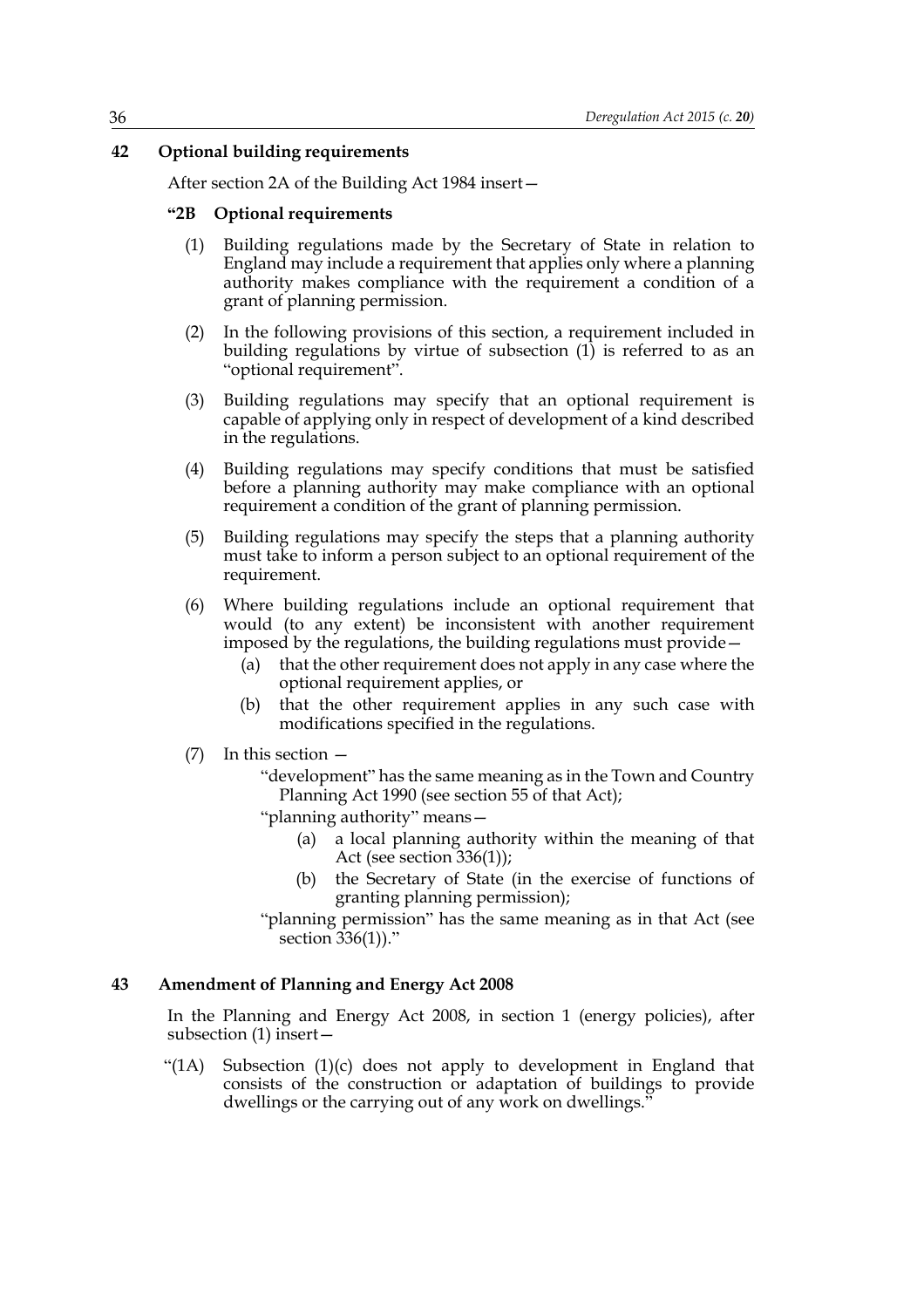# **44 Short-term use of London accommodation: relaxation of restrictions**

- (1) The Greater London Council (General Powers) Act 1973 is amended as follows.
- (2) In section 25 (provision of temporary sleeping accommodation to constitute material change of use), after subsection (1) insert—
	- "(1A) Subsection (1) is subject to section 25A."
- (3) After section 25 insert—

# **"25A Exception to section 25**

- (1) Despite section 25(1), the use as temporary sleeping accommodation of any residential premises in Greater London does not involve a material change of use if two conditions are met.
- (2) The first is that the sum of  $-$ 
	- (a) the number of nights of use as temporary sleeping accommodation, and
	- (b) the number of nights (if any) of each previous use of the premises as temporary sleeping accommodation in the same calendar year,

does not exceed ninety.

- (3) The second is that, in respect of each night which falls to be counted under subsection  $(2)(a)$  –
	- (a) the person who provided the sleeping accommodation for the night was liable to pay council tax under Part 1 of the Local Government Finance Act 1992 in respect of the premises, or
	- (b) where more than one person provided the sleeping accommodation for the night, at least one of those persons was liable to pay council tax under Part 1 of that Act in respect of the premises.
- (4) For the purposes of subsection  $(2)(b)$ , it does not matter whether any previous use was by the same person."
- (4) After section 25A (inserted by subsection (3) above) insert—

# **"25B Further provision about section 25A**

- (1) The local planning authority or the Secretary of State may direct that section 25A is not to apply—
	- (a) to particular residential premises specified in the direction;
	- (b) to residential premises situated in a particular area specified in the direction.
- (2) A direction under subsection (1) may be given only if the local planning authority or (as the case may be) the Secretary of State considers that it is necessary to protect the amenity of the locality.
- (3) The local planning authority may give a direction under subsection (1) only with the consent of the Secretary of State.
- (4) A direction under subsection (1) may be revoked by the person who gave it, whether or not an application is made for the revocation.
- (5) The Secretary of State may—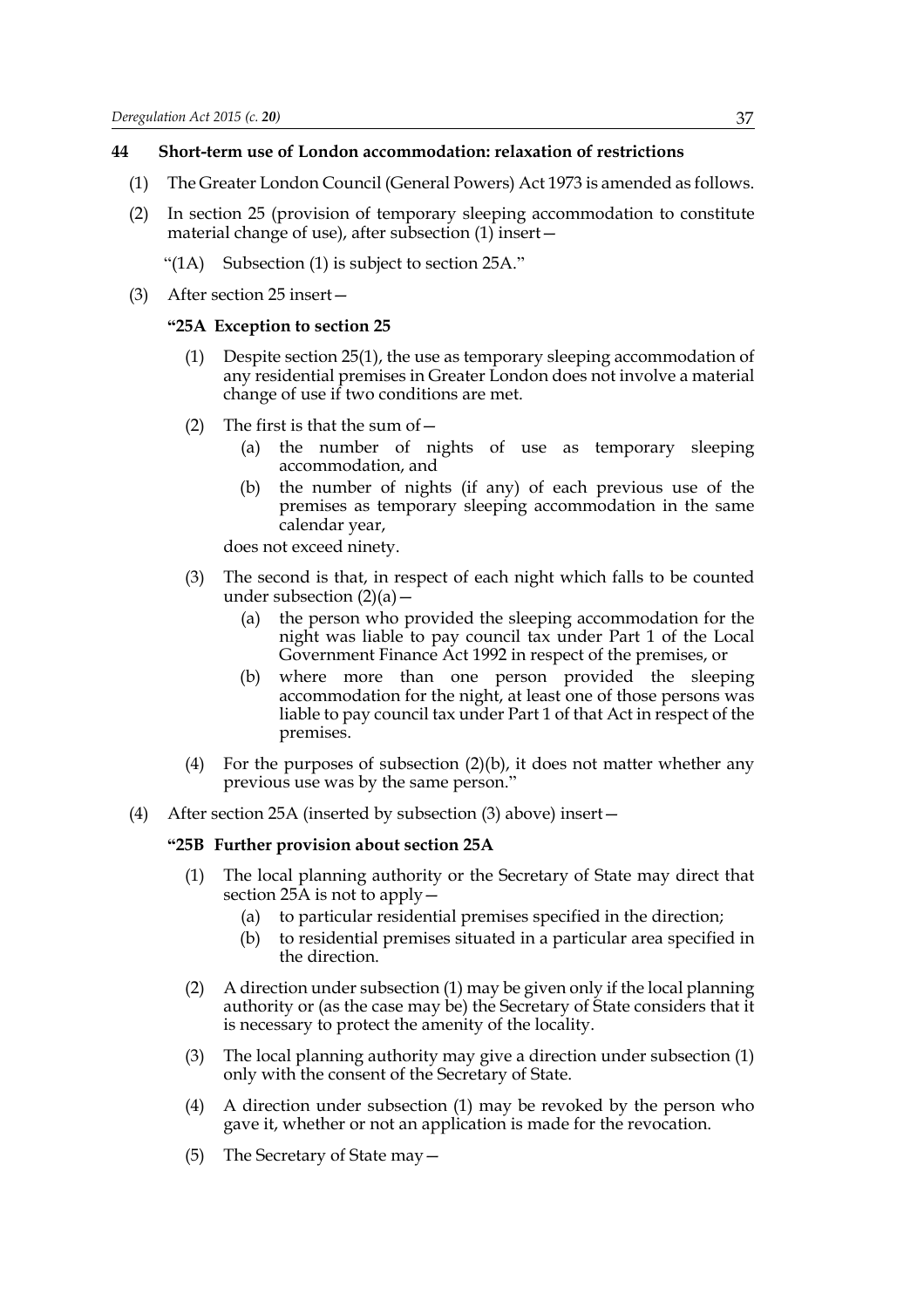- (a) delegate the functions of the Secretary of State under subsection (1) or (4) to the local planning authority;
- (b) direct that a local planning authority may give directions under this section without the consent of the Secretary of State.
- (6) The Secretary of State may revoke a delegation under subsection (5)(a) or a direction under subsection (5)(b).
- (7) The Secretary of State may by regulations made by statutory instrument make provision—
	- (a) as to the procedure which must be followed in connection with the giving of a direction under subsection (1) or in connection with the revocation of such a direction under subsection  $(4)$ ;
	- (b) as to the information which must be provided where the local planning authority seeks the consent of the Secretary of State to the giving of a direction under subsection (1).
- (8) A statutory instrument containing regulations under subsection (7) is subject to annulment in pursuance of a resolution of either House of Parliament.
- (9) In this section, "local planning authority" has the same meaning as in the Town and Country Planning Act 1990 (see section 336(1) of that Act)."

#### **45 Short-term use of London accommodation: power to relax restrictions**

- (1) The Secretary of State may by regulations made by statutory instrument provide that section 25(1) of the Greater London Council (General Powers) Act 1973 does not apply if conditions specified by the regulations are met.
- (2) Regulations under subsection (1) must include provision corresponding to section 25B of that Act.
- (3) Regulations under this section may amend the Greater London Council (General Powers) Act 1973.
- (4) Regulations under this section may—
	- (a) make different provision for different purposes;
	- (b) include incidental, supplementary, consequential, transitional, transitory or saving provision.
- (5) A statutory instrument containing regulations under this section may not be made unless a draft of the instrument has been laid before, and approved by a resolution of, each House of Parliament.

### **46 Designation of urban development areas: procedure**

(1) Section 134 of the Local Government, Planning and Land Act 1980 (urban development areas) is modified as follows in relation to an order under subsection (1) of that section designating any area of land in England as an urban development area that is contained in an instrument laid before Parliament on or before 31 March 2016.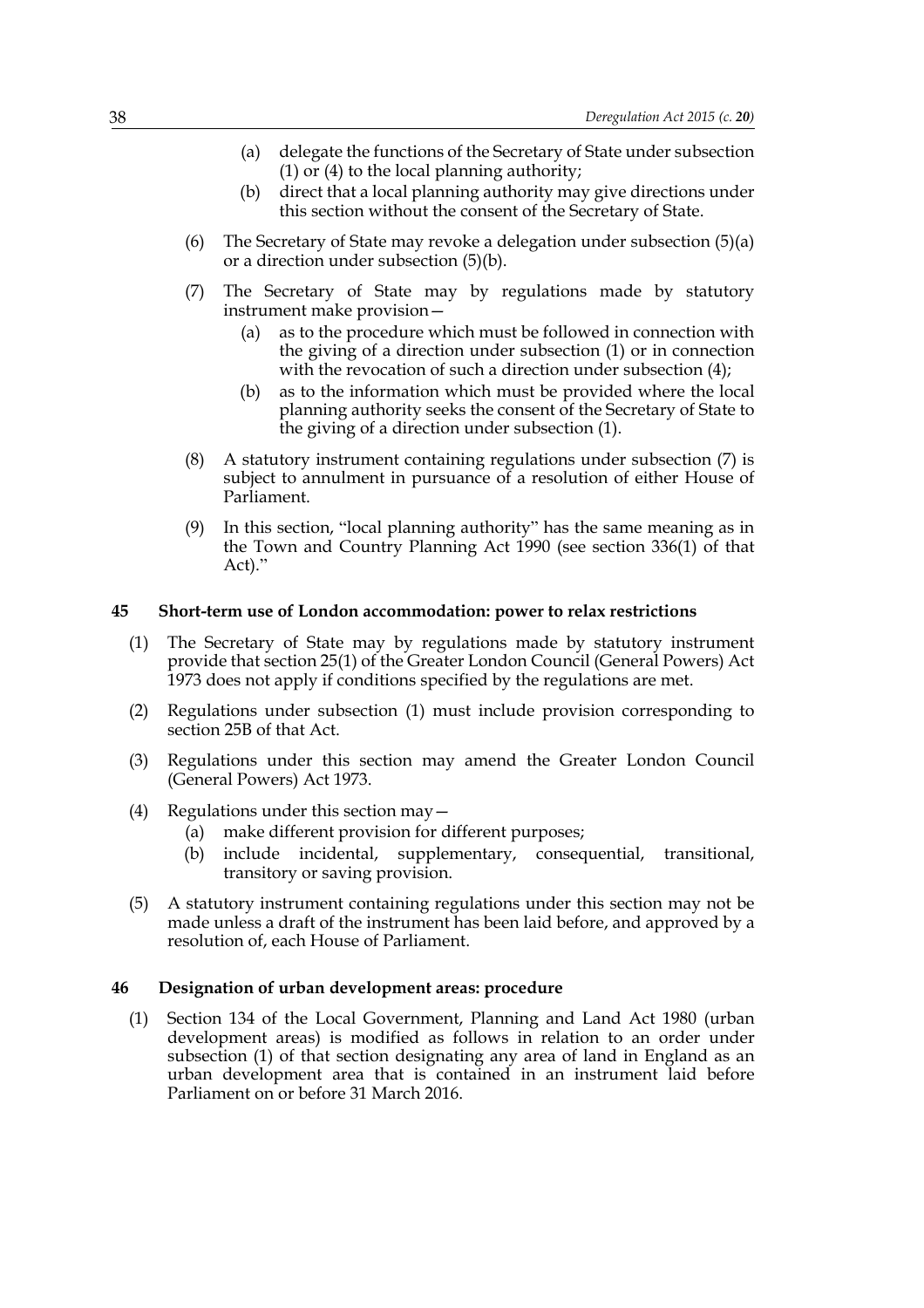- (2) The section has effect as if after subsection (1) there were inserted—
	- "(1A) Before making an order under subsection (1), the Secretary of State must consult the following persons—
		- (a) persons who appear to the Secretary of State to represent those living within, or in the vicinity of, the proposed urban development area;
		- (b) persons who appear to the Secretary of State to represent businesses with any premises within, or in the vicinity of, the proposed urban development area;
		- (c) each local authority for an area which falls wholly or partly within the proposed urban development area; and
		- (d) any other person whom the Secretary of State considers it appropriate to consult."
- (3) The section has effect as if for subsection (4) there were substituted—
	- "(4) A statutory instrument containing an order under subsection (1) is subject to annulment in pursuance of a resolution of either House of Parliament."
- (4) The duty to consult under section 134(1A) of the Local Government, Planning and Land Act 1980 (inserted by subsection (2) above) may be satisfied by consultation before this section comes into force.

### **47 Establishment of urban development corporations: procedure**

- (1) Section 135 of the Local Government, Planning and Land Act 1980 (urban development corporations) is modified as follows in relation to an order under that section establishing an urban development corporation for an urban development area in England that is contained in an instrument laid before Parliament on or before 31 March 2016.
- (2) The section has effect as if after subsection (1) there were inserted—
	- "(1A) Before making an order under this section, the Secretary of State must consult the following persons—
		- (a) persons who appear to the Secretary of State to represent those living within, or in the vicinity of, the urban development area;
		- (b) persons who appear to the Secretary of State to represent businesses with any premises within, or in the vicinity of, the urban development area;
		- (c) each local authority for an area which falls wholly or partly within the urban development area; and
		- (d) any other person whom the Secretary of State considers it appropriate to consult."
- (3) The section has effect as if for subsection (3) there were substituted—
	- "(3) A statutory instrument containing an order under this section is subject to annulment in pursuance of a resolution of either House of Parliament."
- (4) The duty to consult under section 135(1A) of the Local Government, Planning and Land Act 1980 (inserted by subsection (2) above) may be satisfied by consultation before this section comes into force.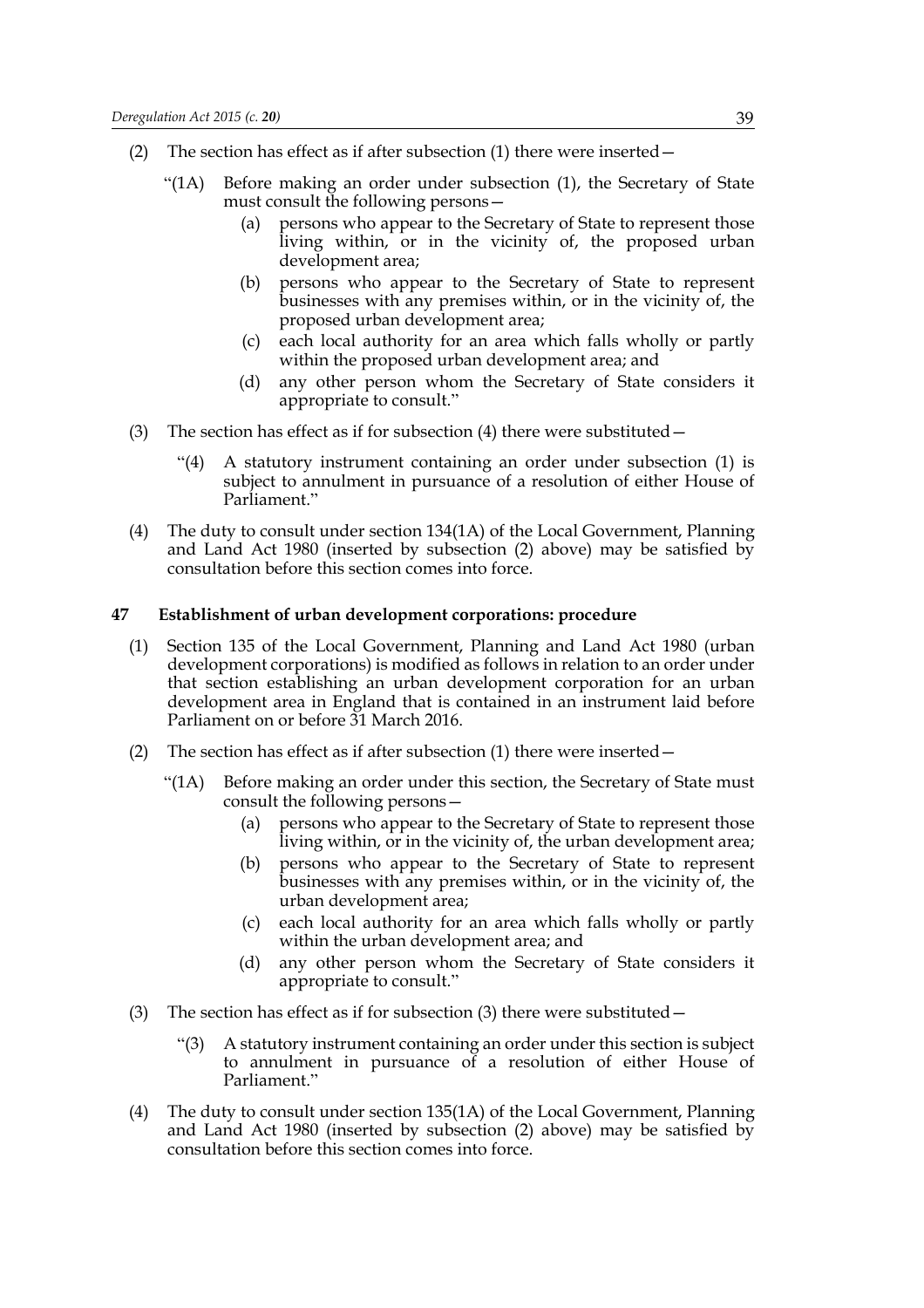# **48 Provision of advice etc about residential licences**

In the Housing Act 1996, after section 220 insert—

# **"220A Provision of general advice etc about residential licences: England**

- (1) The Secretary of State may give financial assistance to any person in relation to the provision by that person of—
	- (a) information, training or general advice about any matter relating to residential licences in England, or
	- (b) a dispute resolution service in connection with any matter relating to residential licences in England.
- (2) Financial assistance under this section may be given in such form and on such terms as the Secretary of State considers appropriate.
- (3) The terms on which financial assistance under this section may be given may, in particular, include provision as to the circumstances in which the assistance must be repaid or otherwise made good to the Secretary of State and the manner in which that is to be done."

### *Transport*

# **49 Removal of restrictions on provision of passenger rail services**

- (1) In Part 2 of the Transport Act 1968 (integrated transport areas and passenger transport areas), in section 10(1) (general powers of Executive)  $-$ 
	- (a) before paragraph (ii) insert—
		- "(ia) to carry passengers by railway—
			- (a) where that area is in England, between places in that area, between such places and any place in Great Britain which is outside that area, or between places in Great Britain which are outside that area, or
			- (b) where that area is in Wales or Scotland, between places in that area or between such places and any place outside that area but within the permitted distance, that is to say, the distance of twenty-five miles from the nearest point on the boundary of that area;";
	- (b) in paragraph (ii), for "other form of land transport" substitute "form of land transport other than road or railway".
- (2) Schedule 8 contains—
	- (a) amendments in consequence of subsection (1), and
	- (b) further amendments in connection with the provision of passenger rail services.

# **50 Road traffic legislation: use of vehicles in emergency response by NHS**

- (1) Section 87 of the Road Traffic Regulation Act 1984 (exemptions from speed limits), as substituted by section 19 of the Road Safety Act 2006, is amended in accordance with subsections (2) and (3).
- (2) In subsection  $(1)$  -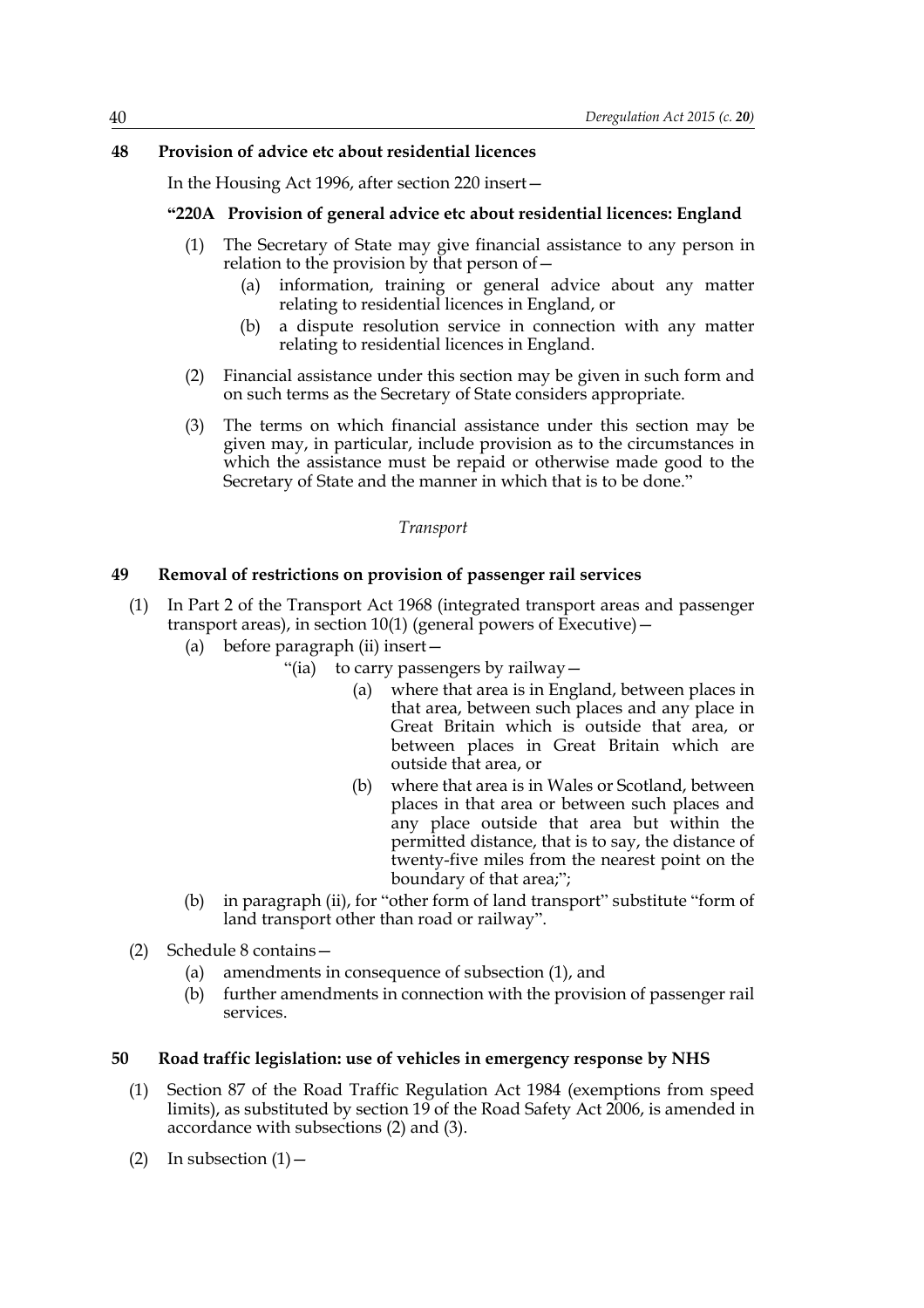- (a) in paragraph (a), omit ", for ambulance purposes";
- (b) after paragraph (a) insert—
	- "(aa) it is being used for ambulance purposes or for the purpose of providing a response to an emergency at the request of an NHS ambulance service";
- (c) in paragraph (c), after "paragraph (a)" insert ", (aa)".
- (3) After subsection (1) insert—
	- "(1A) In subsection (1)(aa), "an NHS ambulance service" means $-$ 
		- (a) an NHS trust or NHS foundation trust established under the National Health Service Act 2006 which has a function of providing ambulance services;
		- (b) an NHS trust established under the National Health Service (Wales) Act 2006 which has a function of providing ambulance services;
		- (c) the Scottish Ambulance Service Board."
- (4) If this section comes into force before section 19 of the Road Safety Act 2006, section 87 of the Road Traffic Regulation Act 1984 (as it has effect until section 19 comes into force) is amended as follows.
- (5) After subsection (1) insert—
	- "(1A) Subsection (1) above applies in relation to a vehicle that, although not being used for ambulance purposes, is being used for the purpose of providing a response to an emergency at the request of an NHS ambulance service.
		- (1B) In subsection (1A), "an NHS ambulance service" means—
			- (a) an NHS trust or NHS foundation trust established under the National Health Service Act 2006 which has a function of providing ambulance services;
			- (b) an NHS trust established under the National Health Service (Wales) Act 2006 which has a function of providing ambulance services;
			- (c) the Scottish Ambulance Service Board."
- (6) Schedule 9 makes further amendments to road traffic legislation in connection with the use of vehicles in the provision of an emergency response by the NHS.

## **51 Reduction of burdens relating to the use of roads and railways**

Schedule 10 makes provision about the following matters—

- (a) the duration of driving licences to be granted to drivers with relevant or prospective disabilities;
- (b) permit schemes;
- (c) road humps;
- (d) pedestrian crossings;
- (e) off-road motoring events;
- (f) testing of vehicles;
- (g) rail vehicle accessibility regulations: exemption orders.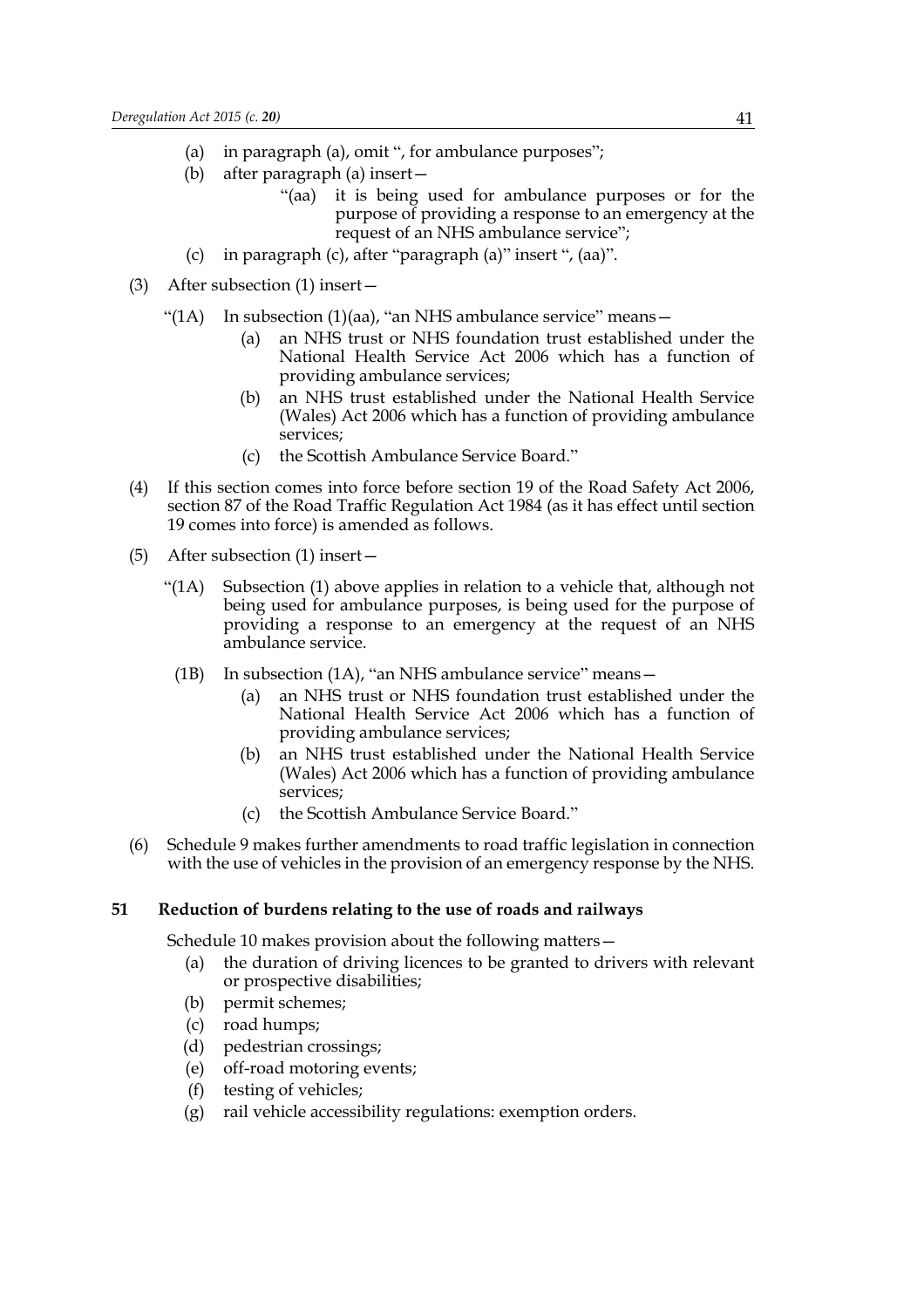# **52 Reduction of burdens relating to enforcement of transport legislation**

Schedule 11 makes provision about the following matters—

- (a) drink and drug driving offences;
- (b) bus lane contraventions.

# **53 Civil penalties for parking contraventions: enforcement**

- (1) Part 6 of the Traffic Management Act 2004 (civil enforcement of traffic contraventions) is amended as follows.
- (2) After section 78 (notification of penalty charge) insert—

## **"78A Notification of penalty charge: parking contraventions in England**

- (1) Regulations under section 78 must include provision requiring notification of a penalty charge to be given by a notice affixed to the vehicle where the charge is in respect of a parking contravention on a road in a civil enforcement area in England.
- (2) The regulations may, however, provide that the requirement does not apply in circumstances specified in the regulations (which may be framed by reference to the type of contravention, the circumstances in which a contravention occurs or in any other way) and, where the regulations so provide, they may make any such alternative provision for notification as is authorised by section 78."
- (3) After section 87 insert—

## **"87A Power to prohibit use of devices etc: parking contraventions in England**

- (1) The Secretary of State may by regulations make provision to prohibit the use by civil enforcement officers of a device of a description specified in the regulations, or of records produced by such a device, in connection with the enforcement of parking contraventions on a road in a civil enforcement area in England.
- (2) The prohibition may be  $-$ 
	- (a) general, or
	- (b) limited to particular uses specified in the regulations.
- (3) The regulations may provide that a general or limited prohibition does not apply in circumstances specified in the regulations (which may be framed by reference to the type of contravention, the circumstances in which a contravention occurs or in any other way).
- (4) Regulations under this section may amend this Part or any provision made under it."

# **54 Removal of restriction on investigation of tramway accidents in Scotland by RAIB**

- (1) The Railways and Transport Safety Act 2003 is amended as follows.
- (2) In section 14 (extent of Part 1: investigation of railway accidents by Rail Accident Investigation Branch), omit subsection (2) (which prevents the Part from applying to tramways in Scotland).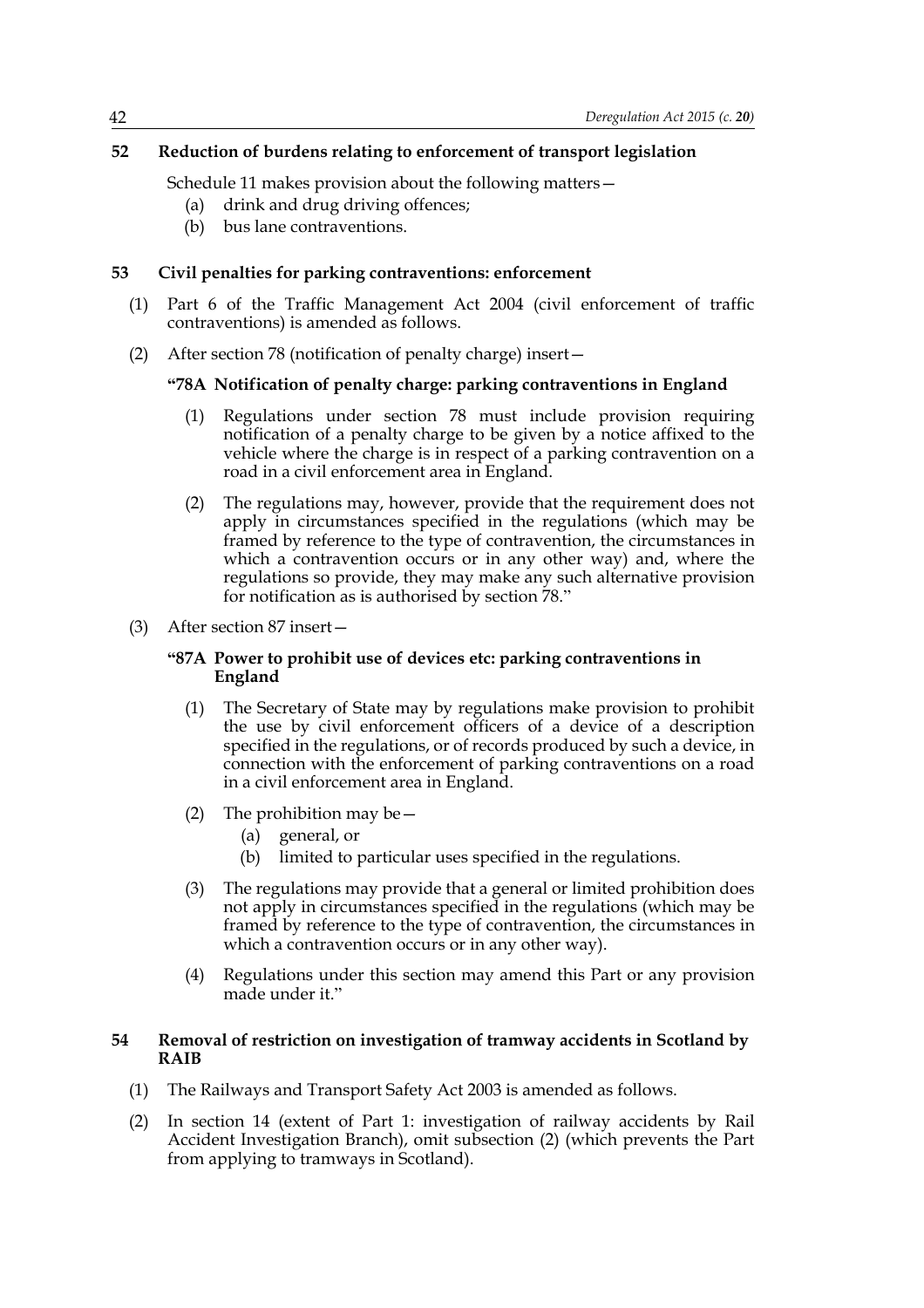### (3) In consequence of subsection (2), omit section 1(3).

# **55 Removal of duty to order re-hearing of marine accident investigations**

In section 269(1) of the Merchant Shipping Act 1995 (power to order re-hearing of investigation into marine accident and duty to do so in certain cases)—

- (a) omit paragraph (a) (duty to order re-hearing where new and important evidence discovered), and the "or" following it;
- (b) in paragraph (b), omit "other".

### *Communications*

# **56 Repeal of power to make provision for blocking injunctions**

In the Digital Economy Act 2010, omit sections 17 and 18 (which confer power on the Secretary of State to make regulations about the granting by courts of injunctions requiring the blocking of websites that infringe copyright).

### *The environment etc*

### **57 Reduction of duties relating to energy and climate change**

- (1) In the Climate Change and Sustainable Energy Act 2006, omit the following—
	- (a) section 3 (which imposes a duty on local authorities to have regard to energy measure reports published by the Secretary of State);
	- (b) sections 4 and 5 (which confer functions on the Secretary of State with respect to the setting of national targets for microgeneration etc);
	- (c) sections 7(1) to (6) and 8 (which confer functions on the Secretary of State for the purpose of increasing the sale of electricity generated by microgeneration);
	- (d) section 10 (which confers functions on the Secretary of State with respect to the review of development orders to facilitate the installation in dwelling-houses of equipment etc for microgeneration);
	- (e) section 12 (which is spent);
	- (f) section 21 (which imposes a duty on the Secretary of State with respect to promoting the use of heat produced from renewable sources).
- (2) Section 14 of that Act (which confers functions on the Secretary of State and Welsh Ministers with respect to the laying of reports before Parliament or (as the case may be) the National Assembly for Wales about steps taken to secure greater compliance with building regulations made for energy conservation related purposes etc) ceases to apply in relation to England.
- (3) In consequence of subsection  $(1)$ 
	- (a) in the Taxation of Chargeable Gains Act 1992, in section 263AZA(2), for the definition of "microgeneration system" substitute—
		- ""microgeneration system" means any plant (including any equipment, apparatus or appliance) or system of plant for generating electricity or producing heat—
			- (a) which, in generating electricity or (as the case may be) producing heat, relies wholly or mainly on a source of energy or a technology mentioned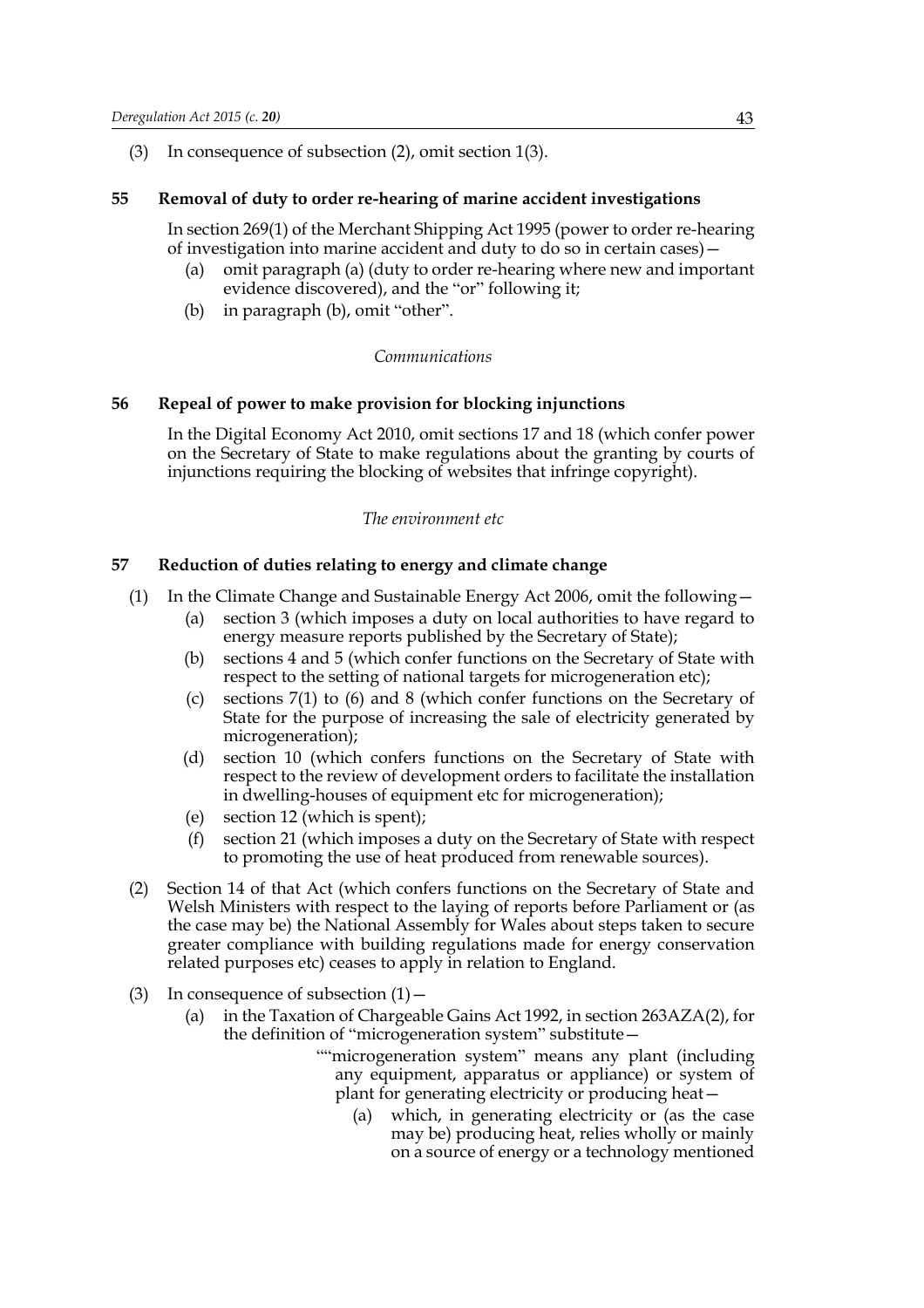in subsection (7) of section 82 of the Energy Act 2004, and

- (b) whose capacity to generate electricity or (as the case may be) to produce heat does not exceed the capacity mentioned in subsection (8) of that section,";
- (b) in the Income Tax (Trading and Other Income) Act 2005, in section 782A(2), for the definition of "microgeneration system" substitute—
	- ""microgeneration system" has the same meaning as in section 263AZA of the Taxation of Chargeable Gains Act 1992."
- (4) In consequence of subsection  $(1)$ 
	- (a) in the Sustainable Energy Act 2003, omit section 1(1A)(bb);
	- (b) in the Climate Change Act 2008, omit section 81(3);
	- (c) in the Energy Act 2008, omit section 87(2).
- (5) The repeal made by subsection  $(1)(c)$  does not affect the operation of section 33(1)(c) of the Utilities Act 2000 in relation to times after the repeal comes into force; and, accordingly, modifications of standard conditions made under section 7 of the Climate Change and Sustainable Energy Act 2006 before the day on which the repeal comes into force continue to have effect on or after that day for the purposes of section 33(1) of that Act of 2000.

## **58 Household waste: de-criminalisation**

- (1) Part 2 of the Environmental Protection Act 1990 (waste on land) is amended in accordance with subsections (2) to (5).
- (2) In section 46 (receptacles for household waste), in subsection (6) (offence of failing to comply with requirements relating to receptacles), after "requirements imposed" insert "by a waste collection authority in Scotland or Wales".
- (3) After section 46 insert—

## **"46A Written warnings and penalties for failure to comply with requirements relating to household waste receptacles: England**

- (1) This section applies where an authorised officer of a waste collection authority in England is satisfied that—
	- (a) a person has failed without reasonable excuse to comply with a requirement imposed by the authority under section 46(1),  $(3)(c)$  or  $(d)$  or  $(4)$  (a "section 46 requirement"), and
	- (b) the person's failure to comply  $-$ 
		- (i) has caused, or is or was likely to cause, a nuisance, or
		- (ii) has been, or is or was likely to be, detrimental to any amenities of the locality.
- (2) Where this section applies, the authorised officer may give a written warning to the person.
- (3) A written warning must—
	- (a) identify the section 46 requirement with which the person has failed to comply,
	- (b) explain the nature of the failure to comply,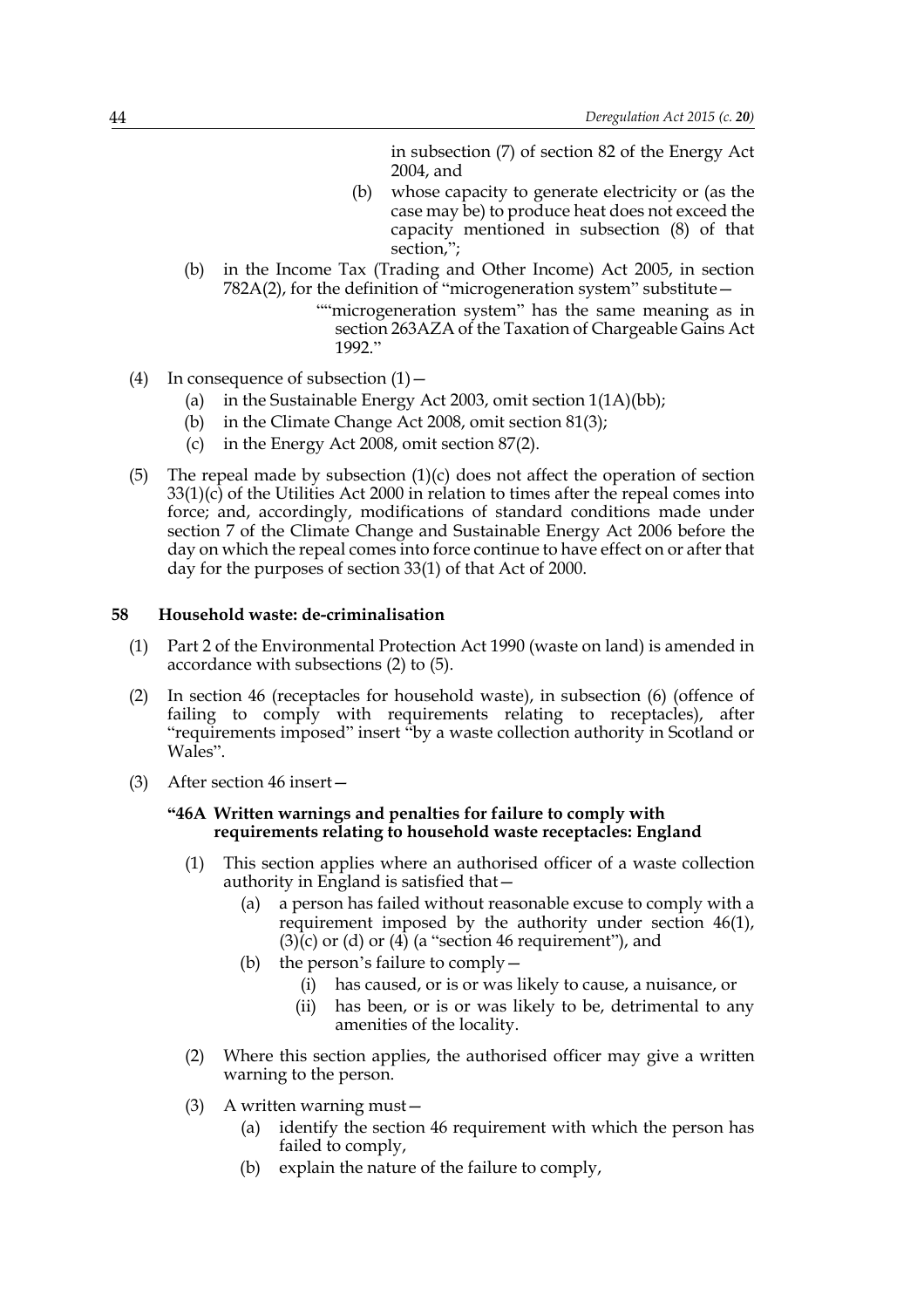- (c) explain how the failure to comply has had, or is or was likely to have, the effect described in subsection (1)(b),
- (d) if the failure to comply is continuing, specify the period within which the requirement must be complied with and explain the consequences of the requirement not being complied with within that period, and
- (e) whether or not the failure to comply is continuing, explain the consequences of the person subsequently failing to comply with the same or a similar section 46 requirement.
- (4) Where a written warning has been given in respect of a failure to comply that is continuing, an authorised officer of the waste collection authority may require the person to whom the written warning was given to pay a fixed penalty to the authority if satisfied that the person has failed to comply with the section 46 requirement identified in the warning within the period specified by virtue of subsection (3)(d).
- (5) Where a person has been required to pay a fixed penalty under subsection (4) and that requirement has not been withdrawn on appeal, an authorised officer of the authority may require the person to pay a further fixed penalty to the authority if satisfied that the failure to comply is still continuing at the end of a relevant period which falls within the period of one year beginning with the day the written warning was given.
- (6) For the purposes of subsection  $(5)$ 
	- (a) a "relevant period" is a period beginning with the day a final notice is served on the person under section 46C(5) in respect of the failure to comply that is continuing and ending with—
		- (i) where the person appeals against the requirement to pay a fixed penalty imposed by the final notice, the day on which the appeal that is the final appeal made by the person against the requirement is dismissed or withdrawn;
		- (ii) where the person does not appeal, the day on which the period for appealing expires;
	- (b) there is no relevant period where the person appeals as mentioned in paragraph (a)(i) and the requirement to pay the fixed penalty is withdrawn on appeal.
- (7) Where a written warning has been given, whether or not in respect of a failure to comply that is continuing, an authorised officer of the waste collection authority may require the person to whom the written warning was given to pay a fixed penalty to the authority if satisfied that, within the period of one year beginning with the day the written warning was given —
	- (a) the person has again failed without reasonable excuse to comply with the section 46 requirement identified in the warning and the person's failure to comply has had, or is or was likely to have, the effect described in subsection (1)(b), or
	- (b) the person has failed without reasonable excuse to comply with a section 46 requirement that is similar to the one identified in the warning and the person's failure to comply has had, or is or was likely to have, the effect described in subsection (1)(b).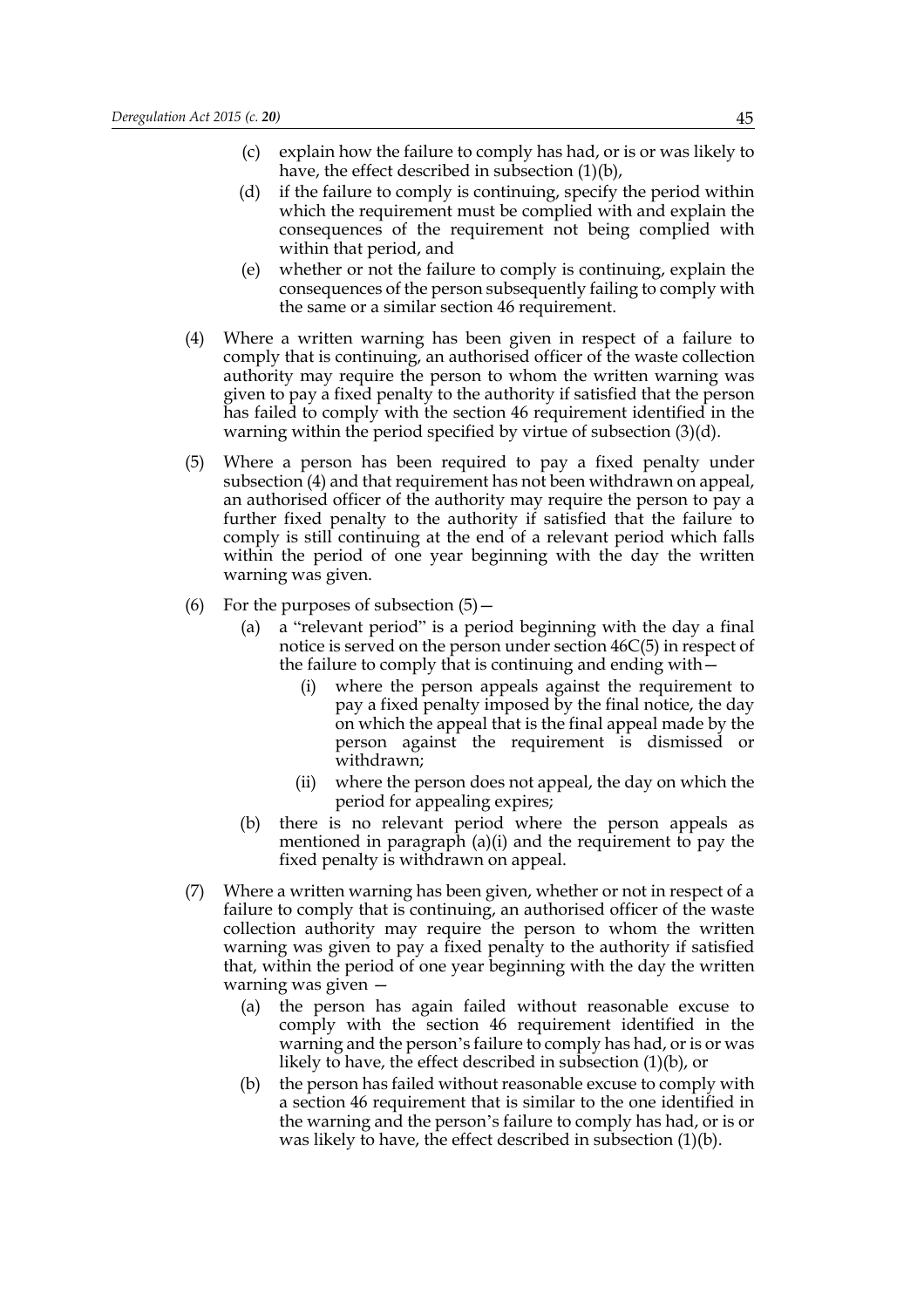- (8) An authorised officer may require a person to pay a fixed penalty under subsection (5) or (7) each time that the authorised officer is satisfied of the matters mentioned in the subsection.
- (9) An authorised officer imposing a requirement to pay a fixed penalty under subsection (4), (5) or (7) must act in accordance with section 46C.
- (10) A "fixed penalty" means a monetary penalty of an amount determined in accordance with section 46B.
- (11) An "authorised officer", in relation to a waste collection authority, means—
	- (a) an employee of the authority who is authorised in writing by the authority for the purpose of giving written warnings and requiring payment of fixed penalties under this section;
	- (b) any person who, under arrangements made with the authority, has the function of giving such warnings and requiring such payments and is authorised in writing by the authority to perform that function;
	- (c) any employee of such a person who is authorised in writing by the authority for the purpose of giving such warnings and requiring such payments.

#### **46B Amount of penalty under section 46A and recovery of penalty**

- (1) The amount of the monetary penalty that a person may be required to pay to a waste collection authority under section 46A is—
	- (a) the amount specified by the waste collection authority in relation to the authority's area, or
	- (b) if no amount is so specified,  $£60$ .
- (2) A waste collection authority may make provision for treating a fixed penalty under section 46A as having been paid if a lesser amount is paid before the end of a period specified by the authority.
- (3) The Secretary of State may by regulations make provision in connection with the powers conferred on waste collection authorities in England under subsections  $(1)(a)$  and  $(2)$ .
- (4) Regulations under subsection (3) may (in particular)—
	- (a) require an amount specified under subsection (1)(a) to fall within a range prescribed in the regulations;
	- (b) restrict the extent to which, and the circumstances in which, a waste collection authority may make provision under subsection (2).
- (5) The Secretary of State may by order substitute a different amount for the amount for the time being specified in subsection (1)(b).
- (6) A fixed penalty under section 46A—
	- (a) is recoverable summarily as a civil debt;
	- (b) is recoverable as if it were payable under an order of the High Court or the county court, if the court in question so orders.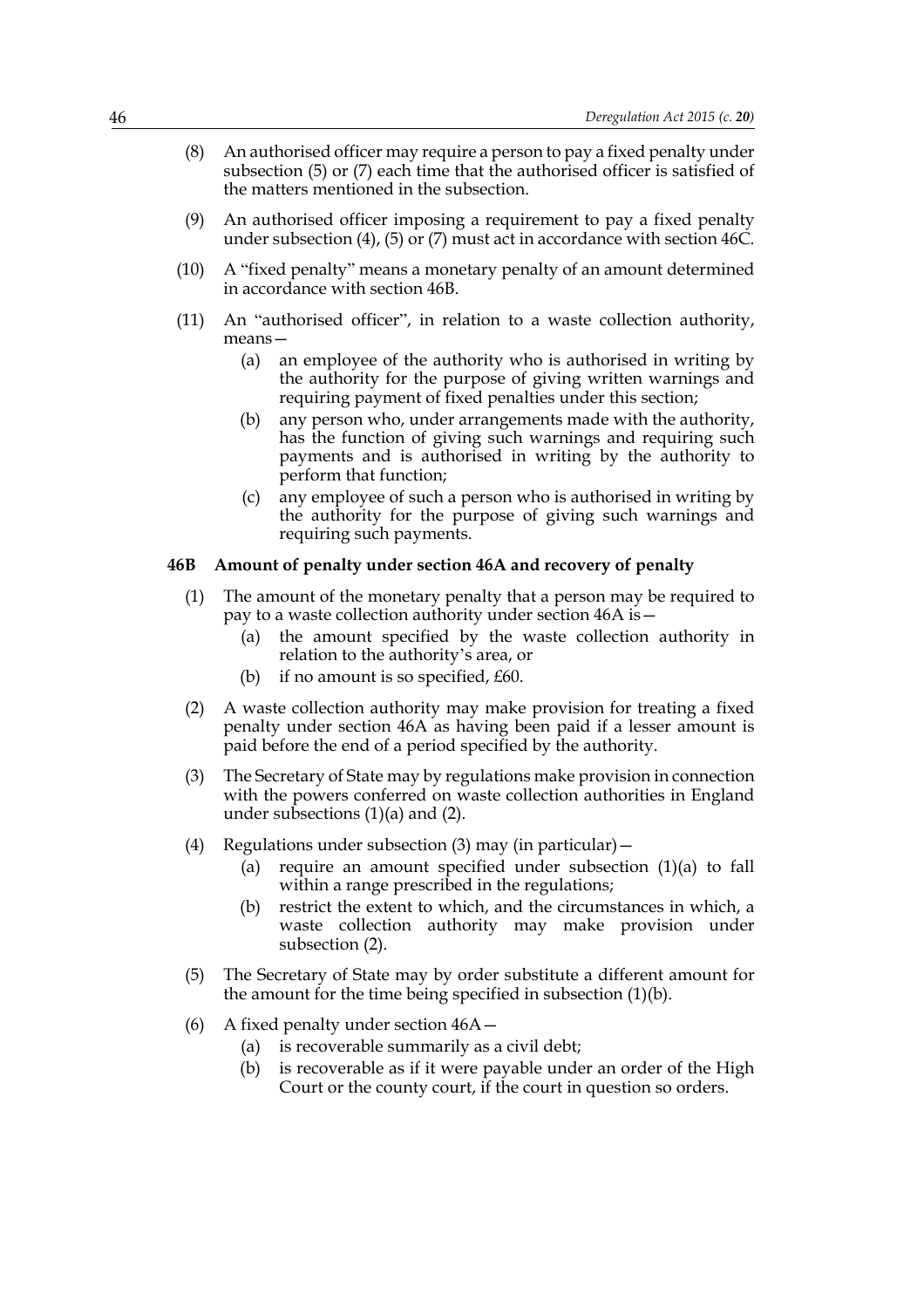## **46C Penalties under section 46A: procedure regarding notices of intent and final notices**

- (1) Before requiring a person to pay a fixed penalty under section 46A, an authorised officer must serve on the person notice of intention to do so (a "notice of intent") in accordance with subsections (2) to (4).
- (2) A notice of intent must contain information about—
	- (a) the grounds for proposing to require payment of a fixed penalty,
	- (b) the amount of the penalty that the person would be required to pay, and
	- (c) the right to make representations under subsection (3).
- (3) A person on whom a notice of intent is served may make representations to the authorised officer as to why payment of a fixed penalty should not be required.
- (4) Representations under subsection (3) must be made within the period of 28 days beginning with the day service of the notice of intent is effected.
- (5) In order to require a person to pay a fixed penalty under section 46A, an authorised officer must serve on the person a further notice (the "final notice") in accordance with subsections (6) to (8).
- (6) A final notice may not be served on a person by an authorised officer before the expiry of the period of 28 days beginning with the day service of the notice of intent on the person was effected.
- (7) Before serving a final notice on a person, an authorised officer must consider any representations made by the person under subsection (3).
- (8) The final notice must contain information about—
	- (a) the grounds for requiring payment of a fixed penalty,
	- (b) the amount of the penalty,
	- (c) how payment may be made,
	- (d) the period within which payment is required to be made (which must not be less than the period of 28 days beginning with the day service of the final notice is effected),
	- (e) any provision giving a discount for early payment made by virtue of section 46B(2),
	- (f) the right to appeal under section 46D, and
	- (g) the consequences of not paying the penalty.

### **46D Appeals against penalties under section 46A**

- (1) A person on whom a final notice is served under section 46C may appeal to the First-tier Tribunal against the decision to require payment of a fixed penalty.
- (2) On an appeal under this section the First-tier Tribunal may withdraw or confirm the requirement to pay the fixed penalty.
- (3) The requirement to pay the fixed penalty is suspended pending the determination or withdrawal of the appeal that is the final appeal made by the person against the decision to require payment of the penalty.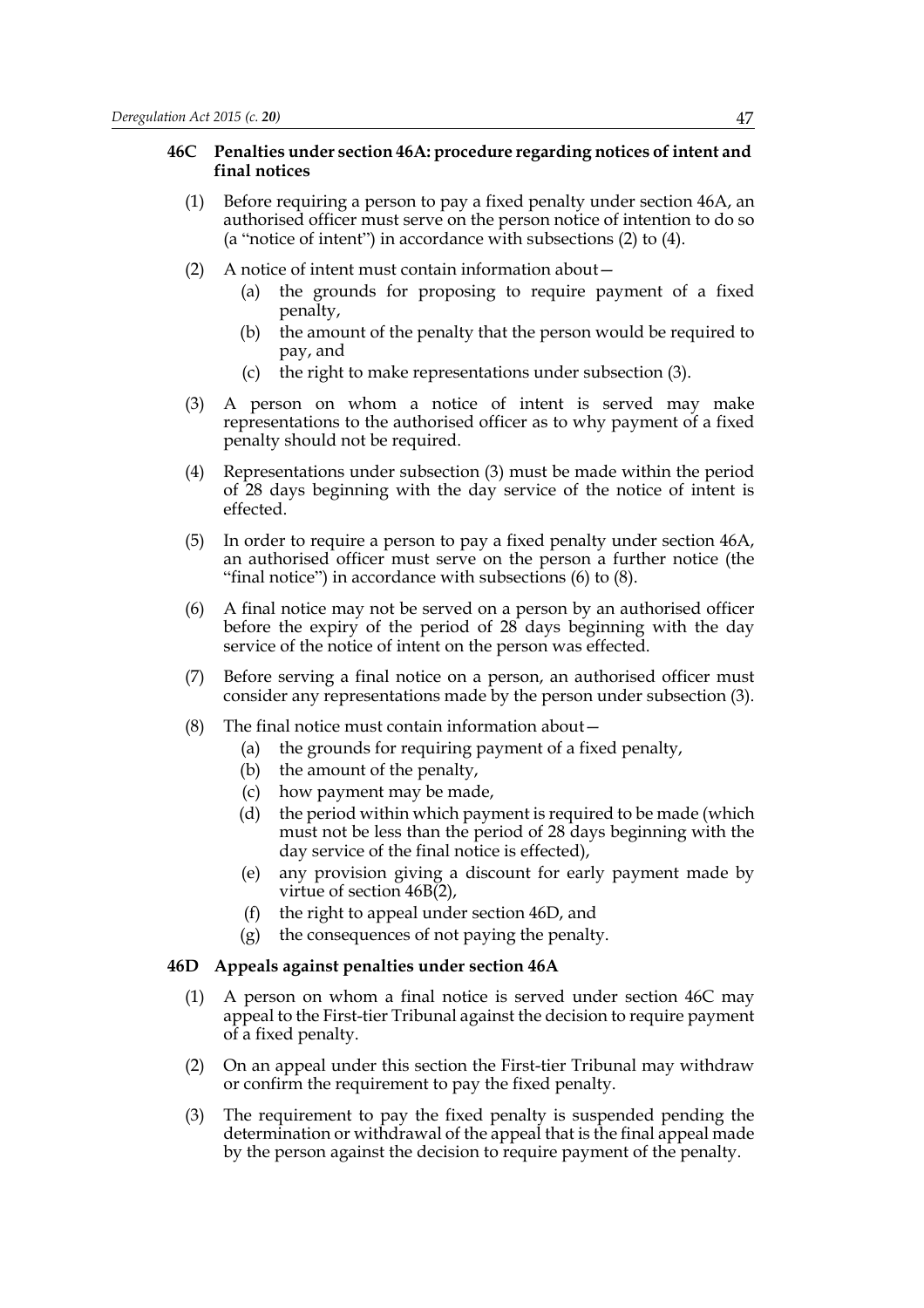(This is subject to subsection (4).)

- (4) Where the requirement to pay the fixed penalty is confirmed at any stage in the proceedings on appeal, payment must be made before the end of the period of 28 days beginning with the day on which the requirement is so confirmed unless the person makes a further appeal before the end of that period.
- (5) The reference in subsection (4) to the requirement to pay the fixed penalty being confirmed on appeal includes a reference to an appeal decision confirming the requirement to pay the fixed penalty being upheld on a further appeal."
- (4) In consequence of subsection (2), in section 47ZB(2)(b) (amount of fixed penalty for offence)—
	- (a) omit sub-paragraph (i), and the "and" following it;
	- (b) in sub-paragraph (ii), omit "in any other case,".
- (5) In section 73A (use of fixed penalty receipts), in subsection (2) (power for waste collection authority to use fixed penalty receipts for purposes of its functions under Part 2 and other functions specified in regulations), after "34A" insert ", 46A".
- (6) Schedule 12 makes amendments to the London Local Authorities Act 2007 that correspond to those made by subsection (3).

## **59 Other measures relating to animals, food and the environment**

Schedule 13 makes provision about the following matters—

- (a) destructive imported animals;
- (b) the Farriers Registration Council;
- (c) joint waste authorities;
- (d) air quality assessments;
- (e) noise abatement zones.

# *Regulation of child trust funds*

# **60 Management of child trust funds: looked after children**

- (1) The Child Trust Funds Act 2004 is amended as follows.
- (2) In section 3 (requirements to be satisfied in relation to child trust funds), in subsection (10) (which provides for the making of regulations authorising the Official Solicitor or, in Scotland, the Accountant of Court to manage child trust funds) for the words from "is to be" to the end of the subsection substitute "is to be a person appointed by the Treasury or by the Secretary of State."
- (3) In that section, after subsection (11) insert—
	- "(11A) Regulations under subsection (10) may provide that, where the terms on which a person is appointed by the Treasury or by the Secretary of State include provision for payment to the person, the payment must be made by a government department specified in the regulations (instead of by the person making the appointment).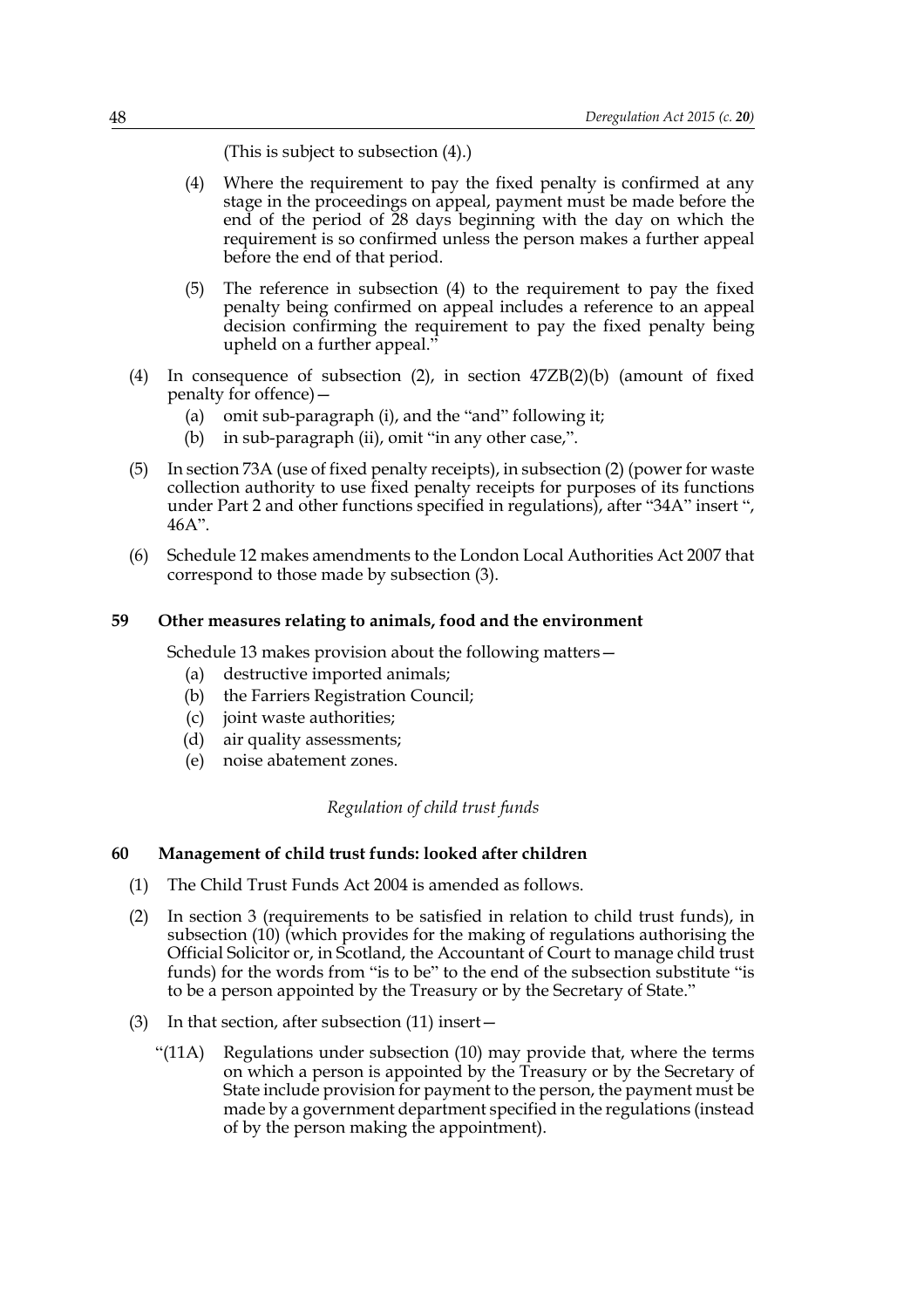- (11B) Regulations may provide that, where a person authorised to manage a child trust fund by virtue of subsection (10) ceases to be so authorised, the person must provide any information held by that person in connection with the management of the fund to the person (if any) who becomes authorised by virtue of that subsection to manage the trust fund instead."
- (4) In section 16 (information about children in care of authority), in subsection  $(1)$  —
	- (a) at the end of paragraph (a) (before ", or"), insert "or by a person appointed under regulations under section 3(10)";
	- (b) in paragraph (b), before "any information" insert "or to such a person";
	- (c) in the words following paragraph (b), before "may require" insert "or (as the case may be) the person".

#### **61 Management of child trust funds: children 16 or over**

- (1) Section 3 of the Child Trust Funds Act 2004 (requirements to be satisfied) is amended as follows.
- (2) In subsection (6), for paragraphs (a) and (b) substitute  $-$ 
	- "(a) if the child is 16 or over and has elected to manage the child trust fund, is the child;
	- (b) in any other case, is the person who has that authority by virtue of subsection (7) (but subject to subsection (10))."
- (3) In subsection (8), omit "under 16" (where it first occurs).
- (4) In subsection (10), omit "under 16".

# **62 Child trust funds: transfers**

- (1) The Child Trust Funds Act 2004 is amended as follows.
- (2) After section 7 insert—

# **"7A Transfers to other accounts for children**

- (1) Regulations may make provision requiring an account provider, at the request of a person who has the authority to manage a child trust fund,  $\overline{t}$ 
	- (a) transfer all the investments under the fund, or an amount representing their value in cash, to a protected child account that is provided by a person chosen by the person making the request, and
	- (b) when all the investments have been transferred, close the child trust fund.
- (2) An account is a protected child account if  $-$ 
	- (a) there is relief from income tax and capital gains tax in respect of investments under it,
	- (b) it may be held only by a child, and
	- (c) it satisfies any other conditions prescribed in regulations under this section."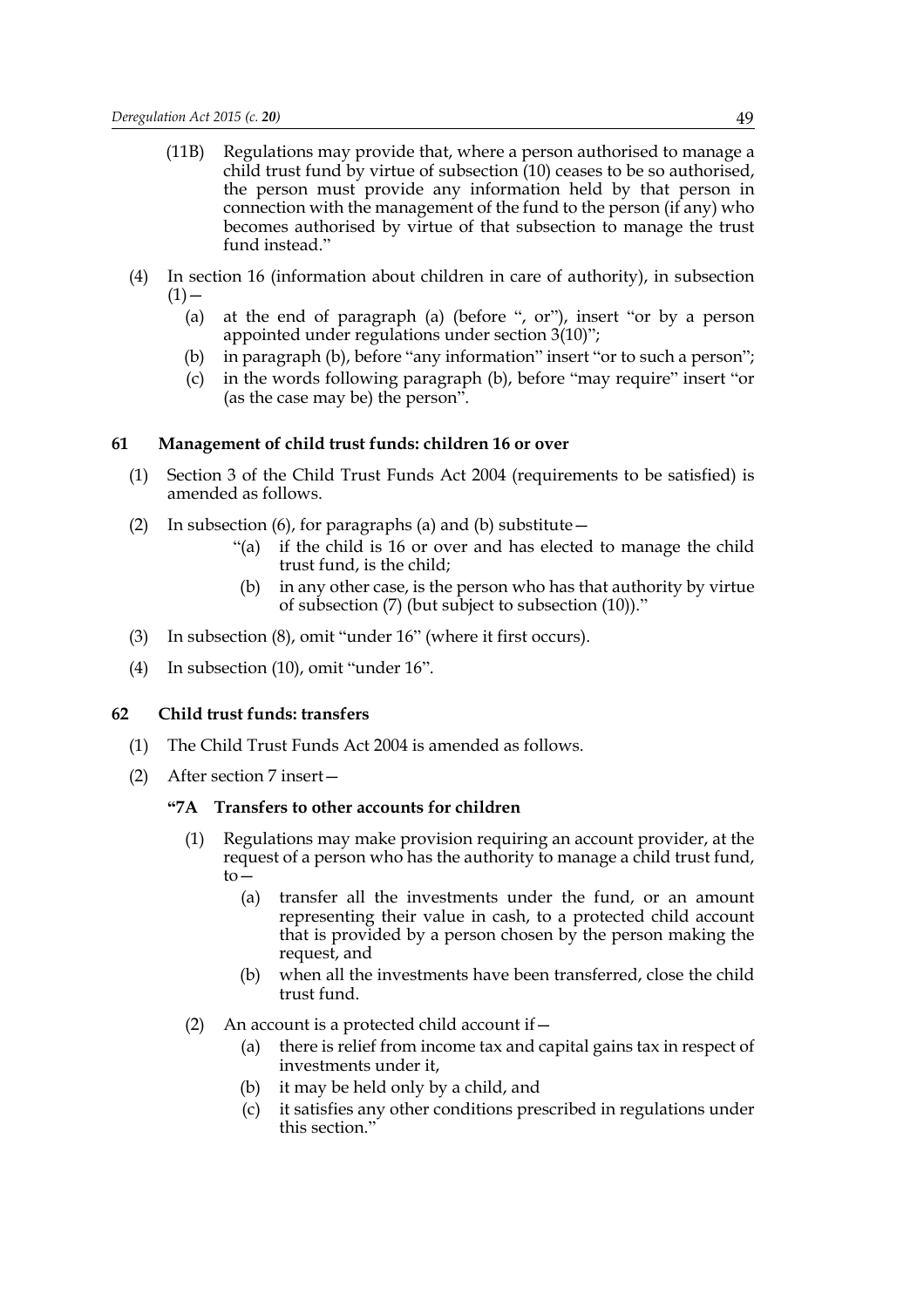(3) After section 7A (as inserted by subsection (2)) insert—

### **"7B Transfers on child reaching 18**

- (1) Regulations may make provision requiring an account provider to transfer all the investments under a child trust fund held by a person immediately before his or her 18th birthday to a protected account of a description prescribed in the regulations.
- (2) Regulations under subsection (1) must include provision that the requirement does not apply if the person gives instructions, in accordance with the regulations, to the account provider as to what is to be done with the investments.
- (3) An account is a protected account if  $-$ 
	- (a) there is relief from income tax and capital gains tax in respect of investments under it, and
	- (b) it satisfies any other conditions prescribed in regulations under this section."
- (4) In section 3 (requirements to be satisfied), in subsection (4)(d), after "regulations" insert "under this section or any other provision of this Act".
- (5) In section 20 (penalties), in subsection (7)(b), after "7" insert ", 7A, 7B".

### **63 Child trust funds: safeguards for children's interests**

After section 7B of the Child Trust Funds Act 2004 (as inserted by section 62) insert—

### *"Powers to safeguard interests of children*

## **7C Powers to safeguard interests of children**

- (1) The Treasury may make regulations under this section if the Treasury think it appropriate to do so for the purpose of safeguarding the financial interests of children, or any group of children, who hold child trust funds.
- (2) The regulations may authorise the Treasury to permit withdrawals from—
	- (a) any child trust funds;
	- (b) any child trust funds held with an account provider that is prescribed, or of a description prescribed, in the regulations.
- (3) The regulations may authorise the Treasury to require any account provider or any account provider that is prescribed, or of a description prescribed, in the regulations to take one or more of the following steps in relation to every child trust fund held with it—
	- (a) to seek to transfer the fund to another account provider;
	- (b) to seek to transfer all the investments under the fund to a protected child account that can be used for investments of that kind and is provided by a person chosen by the account provider;
	- (c) to seek to transfer an amount in cash representing the value of all the investments under the fund (whether consisting of cash or stocks and shares) to a protected child account that can be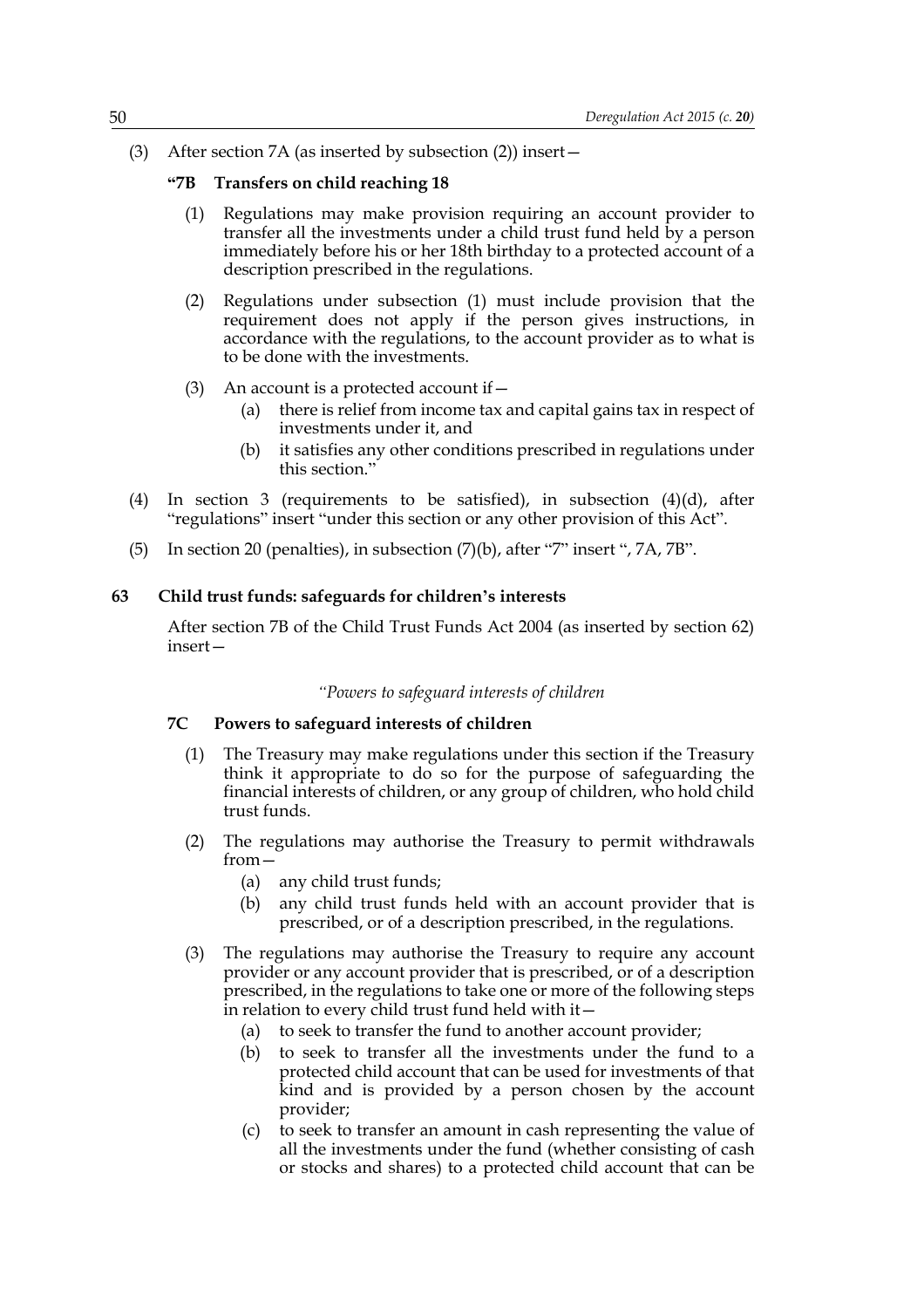used for investments in cash and is provided by a person chosen by the account provider;

- (d) to transfer an amount in cash representing the value of all the investments under the fund (whether consisting of cash or stocks and shares) to a protected child account that can be used for investments in cash and is provided by a person specified by the Treasury.
- (4) The regulations may provide—
	- (a) that child trust funds held with an account provider that is prescribed, or of a description prescribed, in the regulations are to be treated for all purposes as if they were protected child accounts of a description so prescribed;
	- (b) that, where child trust funds are (under the regulations) to be treated as protected child accounts of a particular description, the account provider is to be treated, for such purposes as may be prescribed in the regulations, as a person who lawfully provides protected child accounts of that description.
- (5) If the regulations authorise the Treasury to require that one or more of the steps mentioned in subsection  $(3)(b)$  to  $(d)$  be taken, the regulations may also authorise the Treasury to require an account provider who, in pursuance of such a requirement, transfers all the investments under a child trust fund, or an amount representing the value of all the investments, to close the child trust fund.
- (6) If the regulations authorise the Treasury to require an account provider to take more than one of the steps mentioned in subsection (3), the regulations must also—
	- (a) authorise the Treasury to specify the order in which the steps are to be taken, and
	- (b) provide that if (as a result of complying with a requirement to take a particular step) an account holder no longer holds investments under any child trust fund, any requirement imposed on that provider to take another step lapses.
- (7) The Treasury is not liable in respect of
	- (a) the selection by an account provider of a person to whom to make a transfer in response to a requirement of a kind mentioned in subsection  $(3)(a)$  to  $(c)$ , or
	- (b) a decision made by it as to the person to be specified in a requirement of a kind mentioned in subsection (3)(d).
- (8) In this section, "protected child account" means an account which is a protected child account for the purposes of section 7A."

### *Education and training*

## **64 Abolition of office of Chief Executive of Skills Funding**

- (1) The office of the Chief Executive of Skills Funding (established by Part 4 of the Apprenticeships, Skills, Children and Learning Act 2009) is abolished.
- (2) The property, rights and liabilities of the Chief Executive of Skills Funding are transferred to the Secretary of State.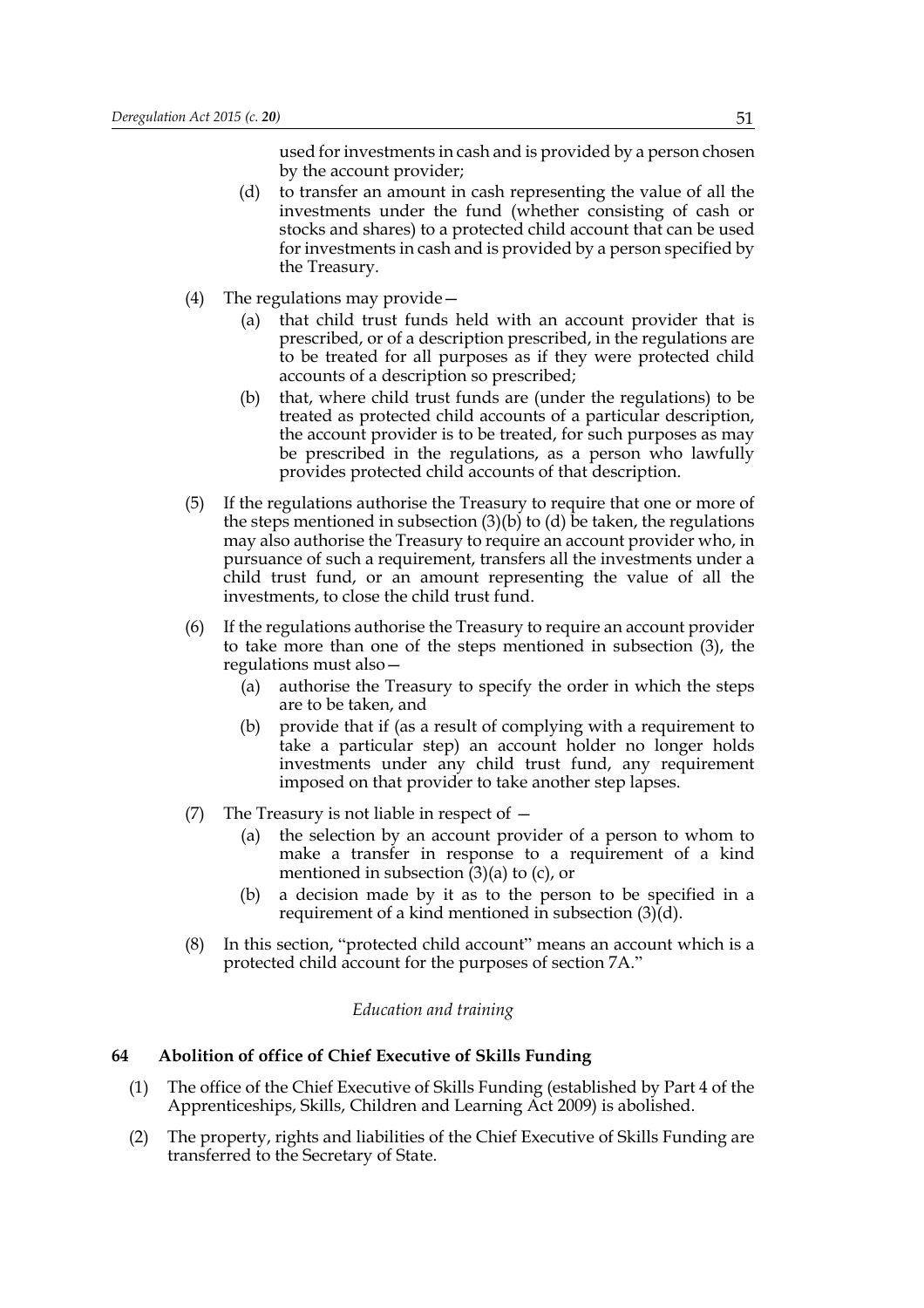(3) Schedule 14 makes amendments to Part 4 of the Apprenticeships, Skills, Children and Learning Act 2009 in consequence of the abolition of the office of the Chief Executive of Skills Funding.

# **65 Further and higher education sectors: reduction of burdens**

Schedule 15 makes provision for the reduction of burdens in the further and higher education sectors.

# **66 Schools: reduction of burdens**

- (1) Section 19 of the Education Act 1997 (which confers power on the Secretary of State and Welsh Ministers to make regulations requiring governing bodies of maintained schools to set school performance targets) ceases to have effect in relation to schools in England.
- (2) Accordingly, in subsection (1) of that section—
	- (a) for "The Secretary of State" substitute "The Welsh Ministers";
	- (b) for "the Secretary of State considers" substitute "the Welsh Ministers consider";
	- (c) after "maintained schools" insert "in Wales".
- (3) Omit section 102 of the Education Act 2005 (which confers power on the Secretary of State to make regulations requiring local authorities in England to set annual targets in respect of educational performance at schools maintained by them etc).
- (4) In consequence of subsection (3), omit section 122(3)(c) of that Act of 2005.
- (5) Schedule 16 makes further provision for the reduction of burdens relating to schools in England.

# *Alcohol, sport and entertainment*

# **67 Sale of alcohol: community events etc and ancillary business sales**

- (1) In section 2 of the Licensing Act 2003 (authorisation for licensable activities etc), after subsection (1) insert—
	- "(1A) The licensable activity of selling alcohol by retail may be carried on if each sale is a permitted sale by virtue of Part 5A."
- (2) After Part 5 of that Act, insert the Part set out in Schedule 17 to this Act.
- (3) In section 136 of that Act (unauthorised licensable activities), at the end of subsection (5) insert—

 "In addition, for the purposes of this Part the licensable activity of selling alcohol by retail is under and in accordance with an authorisation if each sale is a permitted sale by virtue of Part 5A."

- (4) In section 140 of that Act (allowing disorderly conduct on licensed premises etc)—
	- (a) omit the "and" before subsection  $(2)(d)$ ;
	- (b) after that paragraph insert ", and
		- (e) in the case of premises specified in a Part 5A notice, to the person who gave the notice."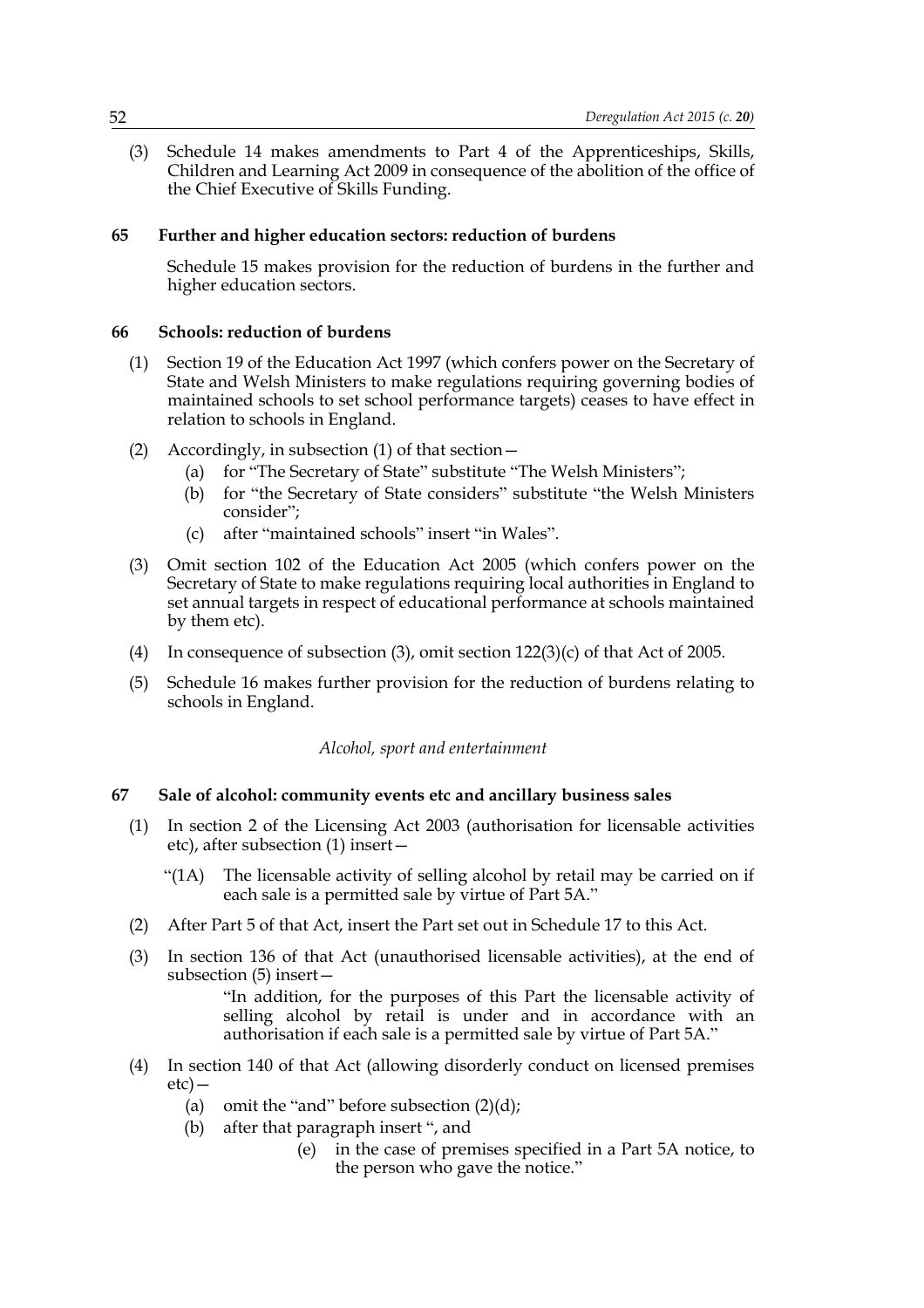- (5) In section 141 of that Act (sale of alcohol to a person who is drunk)—
	- (a) omit the "and" before subsection  $(2)(d)$ ;
	- (b) after that paragraph insert ", and
		- (e) in the case of premises specified in a Part 5A notice, to the person who gave the notice.";
	- (c) in subsection (3), after "This section" insert "(except subsection  $(2)(e)$ )".
- (6) In section 143 of that Act (failure to leave licensed premises  $etc$ )
	- (a) omit the "and" before subsection  $(2)(d)$ ;
	- (b) after that paragraph insert ", and
		- (e) in the case of premises specified in a Part 5A notice, to the person who gave the notice."
- (7) In section 144 of that Act (keeping of smuggled goods)—
	- (a) omit the "and" before subsection  $(2)(d)$ ;
	- (b) after that paragraph insert ", and
		- (e) in the case of premises specified in a Part 5A notice, to the person who gave the notice."
- (8) In section 147A of that Act (persistently selling alcohol to children)—
	- (a) in subsection (1)(b), for the words from "either" to "Part 5" substitute "licensed premises, premises authorised to be used for a permitted temporary activity by virtue of Part 5 or premises specified in a Part 5A notice";
	- (b) in subsection (4), after paragraph (b) insert "; or
		- (c) the person or one of the persons who gave a Part 5A notice in respect of the premises."
- (9) In section 153 of that Act (prohibition of unsupervised sales by children)—
	- (a) omit the "and" before subsection  $(4)(c)$ ;
	- (b) after that paragraph insert ", and
		- (d) in relation to a sale by retail that is a permitted sale by virtue of Part 5A—
			- (i) the person who gave the Part 5A notice, or
			- (ii) any individual aged 18 or over who is authorised for the purposes of this section by that person."
- (10) In section 159 of that Act (interpretation of Part 7), at the end of the definition of "relevant premises" insert ", or
	- (d) except in sections 145 and 152, premises that (by reason of being specified in a Part 5A notice) are premises on which a sale by retail of alcohol is capable of being a permitted sale by virtue of Part 5A;".
- (11) In section 194 of that Act (index of defined expressions) insert the following entries at the appropriate places—

| "Part 5A notice                           | section $110A(2)$ "   |
|-------------------------------------------|-----------------------|
| relevant licensing authority, in Part 5A" | section 110N"         |
| "relevant person, in Part 5A              | section $110D(11)$ ". |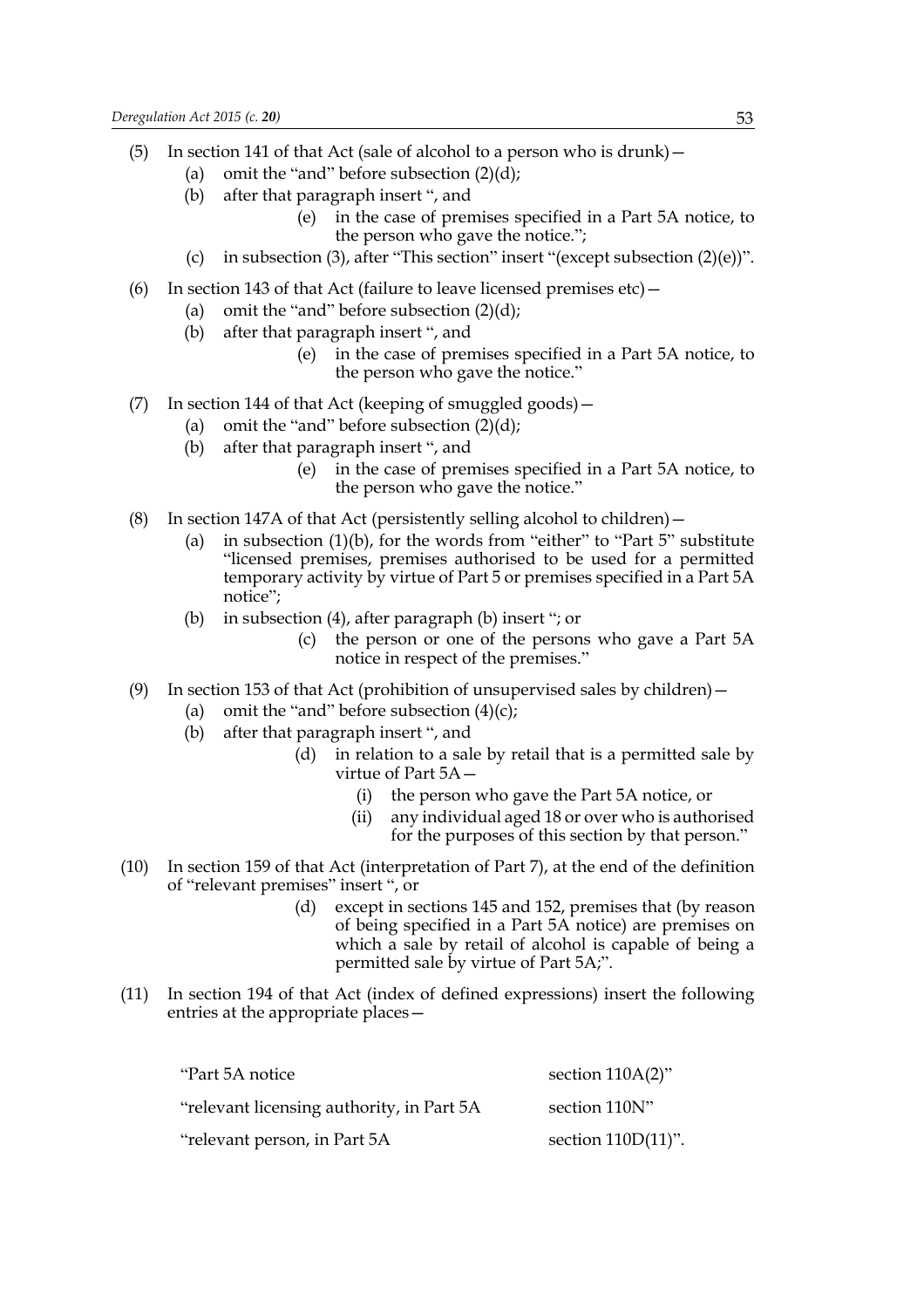- (12) In section 197 of that Act (regulations and orders)—
	- (a) in subsection (3) (which lists exceptions to the use of the negative procedure), after paragraph (c) insert—
		- "(cza) regulations under section  $110B(2)$ , (3) or (7) or  $110C(2)$ , (3), (5) or (6) (regulations relating to sales of alcohol permitted by virtue of Part 5A),";
	- (b) in subsection (4) (which specifies when the affirmative procedure is required)—
		- (i) after "or (g)" insert "or regulations within subsection  $(3)(cza)$ ";
		- (ii) after "the order" insert "or regulations".

#### **68 Temporary event notices: increase in maximum number of events per year**

- (1) In section 107 of the Licensing Act 2003 (counter notice where permitted limits exceeded), in subsection (4) (maximum number of events per year), for "12" substitute "15".
- (2) The amendment made by this section has effect for the year 2016 and subsequent years.

#### **69 Personal licences: no requirement to renew**

- (1) In section 115 of the Licensing Act 2003 (period of validity of personal licence), in subsection (1), for the words after "A personal licence" substitute "has effect indefinitely."
- (2) The amendment made by subsection (1), and the consequential amendments made by Schedule 18, apply in relation to—
	- (a) a personal licence granted under section 120 of the Licensing Act 2003 on or after the day on which this section comes into force;
	- (b) a personal licence granted under section 120 of that Act before that day, or renewed under section 121 of that Act before that day, for a period expiring on or after that day.
- (3) Accordingly, any term in a personal licence granted as mentioned in subsection (2)(b) which provides for it to have effect only for a particular period has no effect on or after the day on which this section comes into force.

## **70 Sale of liqueur confectionery to children under 16: abolition of offence**

Section 148 of the Licensing Act 2003 (sale of liqueur confectionery to children under 16) is repealed.

### **71 Late night refreshment**

- (1) Schedule 2 to the Licensing Act 2003 (provision of late night refreshment) is amended as follows.
- (2) In paragraph 1(1) (definition of "provides late night refreshment"), in the words after paragraph (b), after "paragraph" insert "2A,".
- (3) After paragraph 2 insert—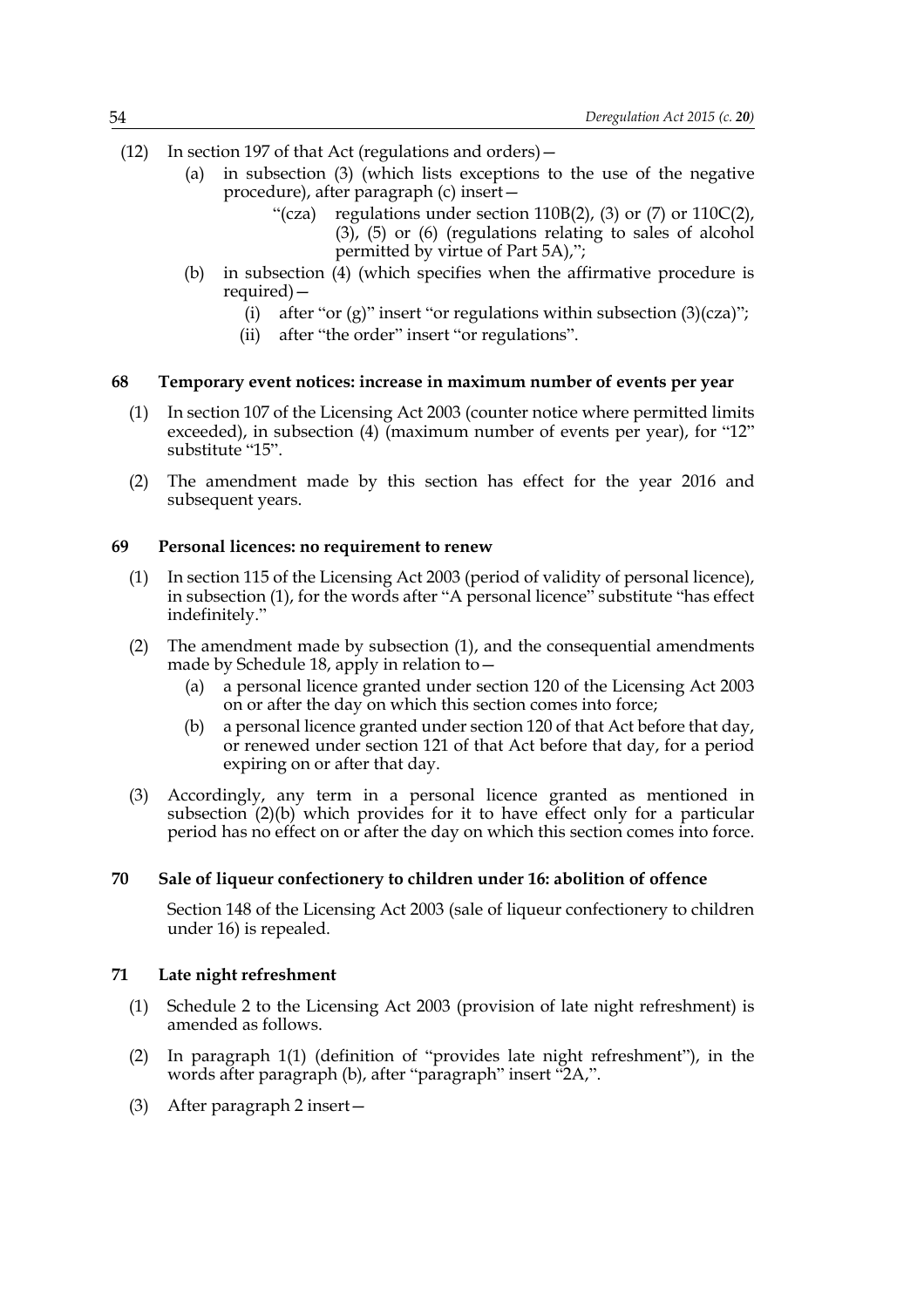*"Exempt supplies: designated areas, descriptions of premises and times*

- 2A (1) The supply of hot food or hot drink is an exempt supply for the purposes of paragraph 1(1) if it takes place—
	- (a) on or from premises which are wholly situated in an area designated by the relevant licensing authority;
	- (b) on or from premises which are of a description designated by the relevant licensing authority; or
	- (c) during a period (beginning no earlier than 11.00 p.m. and ending no later than 5.00 a.m.) designated by the relevant licensing authority.
	- (2) A licensing authority may designate a description of premises under sub-paragraph (1)(b) only if the description is one that is prescribed by regulations.
	- (3) A designation under sub-paragraph (1) may be varied or revoked by the licensing authority that made it.
	- (4) A licensing authority that makes, varies or revokes a designation under sub-paragraph (1) must publish the designation, variation or revocation.
	- (5) In sub-paragraph (1) references to the "relevant licensing authority", in relation to a supply of hot food or hot drink, are references to—
		- (a) the licensing authority in whose area the premises on or from which the food or drink is supplied are situated, or
		- (b) where those premises are situated in the areas of two or more licensing authorities, any of those authorities."

## **72 Removal of requirement to report loss or theft of licence etc to police**

In the Licensing Act 2003, omit the following provisions (which impose requirements for the loss or theft of certain documents to be reported to the police before copies may be issued)—

- (a) in section 25 (premises licence or summary), subsection (3)(b), and the "and" before it;
- (b) in section 79 (club premises certificate or summary), subsection (3)(b), and the "and" before it;
- (c) in section 110 (temporary event notice), subsection (4)(b), and the "and" before it;
- (d) in section 126 (theft, loss, etc of personal licence), subsection (3)(b), and the "and" before it.

### **73 Motor racing on public roads: general**

- (1) The Road Traffic Act 1988 is amended as follows.
- (2) In section 12 (motor racing on public ways), after subsection (1) insert—
	- "(1A) Subsection (1) is subject to  $-$ 
		- (a) in relation to England and Wales, sections 12A to 12F (which make provision to allow the holding of races or trials of speed between motor vehicles on public ways in England and Wales);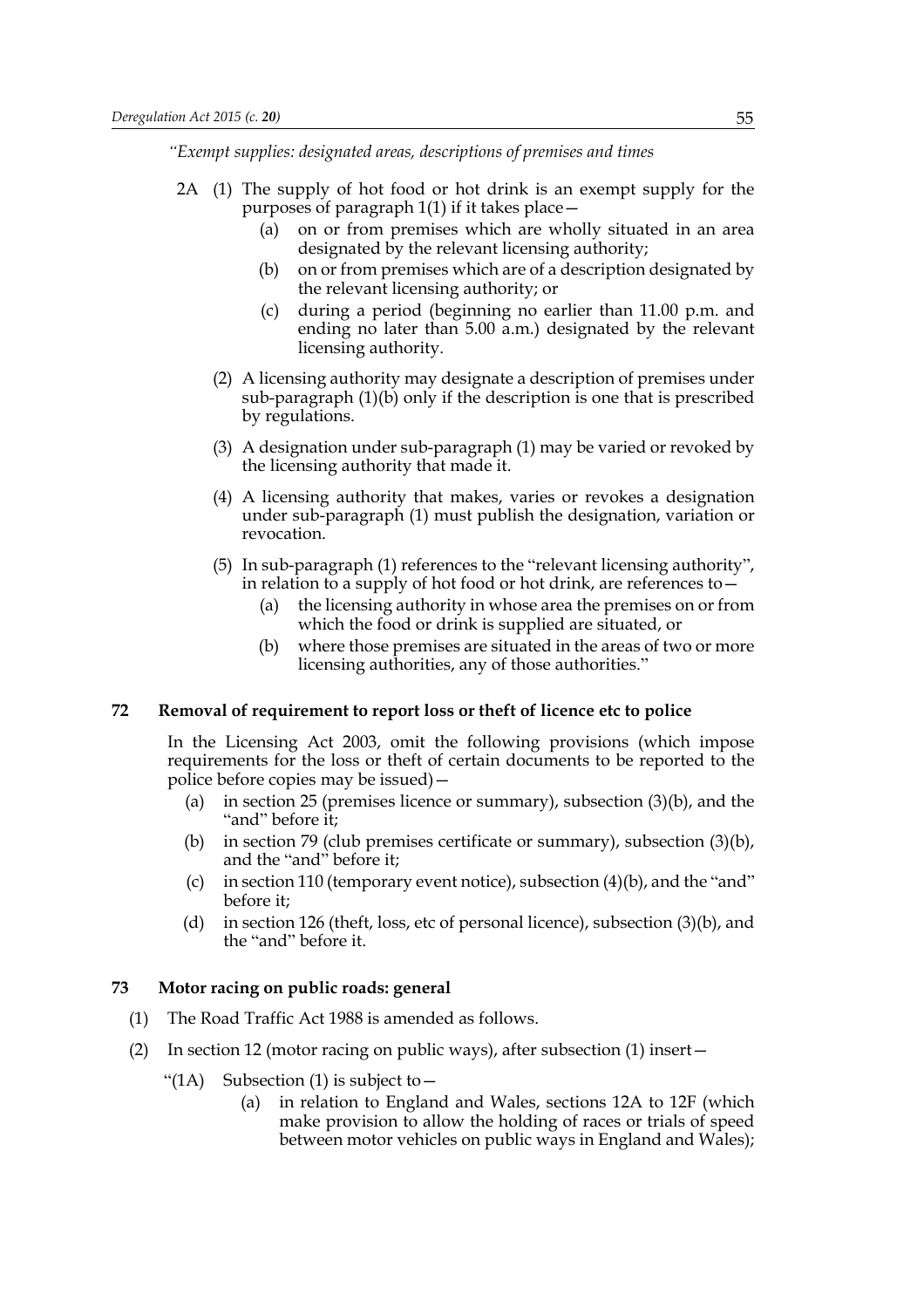- (b) in relation to Scotland, sections 12G to 12I (which make provision to allow the holding of races or trials of speed between motor vehicles on public ways in Scotland)."
- (3) After section 12 insert—

#### **"12A Motor race orders: England and Wales: overview**

- (1) Sections 12A to 12F allow highway authorities to make orders relating to the holding of a race or trial of speed between motor vehicles on a highway in England and Wales ("motor race orders").
- (2) A motor race order is made on the application of the person promoting the event, with the permission of a motor sport governing body (see sections 12B to 12D).
- (3) The effect of a motor race order is set out in section 12E.

### **12B Permission to apply for motor race order**

- (1) A person who wishes to promote a race or trial of speed between motor vehicles on a highway in England and Wales may apply for a permit to a motor sport governing body authorised by regulations made by the appropriate national authority to issue permits in respect of a race or trial of speed of that kind.
- (2) Before issuing a permit, the motor sport governing body must consult—
	- (a) the highway authority for each area in which the event is to take place or which is otherwise likely to be significantly affected by the event,
	- (b) the local authority for each such area,
	- (c) the police authority for each such area,
	- (d) in the case of an event that is to take place in Greater London, the Greater London Authority,
	- (e) each person who has given the motor sport governing body written notice within the previous 12 months that the person wishes to be consulted about applications under this section, and
	- (f) such other persons as the motor sport governing body thinks appropriate.
- (3) The motor sport governing body must issue the permit if satisfied that—
	- (a) the applicant intends to promote the proposed event,
	- (b) the applicant has the necessary financial and other resources to make appropriate arrangements for the event,
	- (c) the applicant has arranged or will arrange appropriate insurance cover in connection with the event, in accordance with guidance issued by the motor sport governing body, and
	- (d) the application includes all necessary details of the safety and other arrangements proposed for the event.
- (4) A permit must specify—
	- (a) any route to be followed in the course of the event;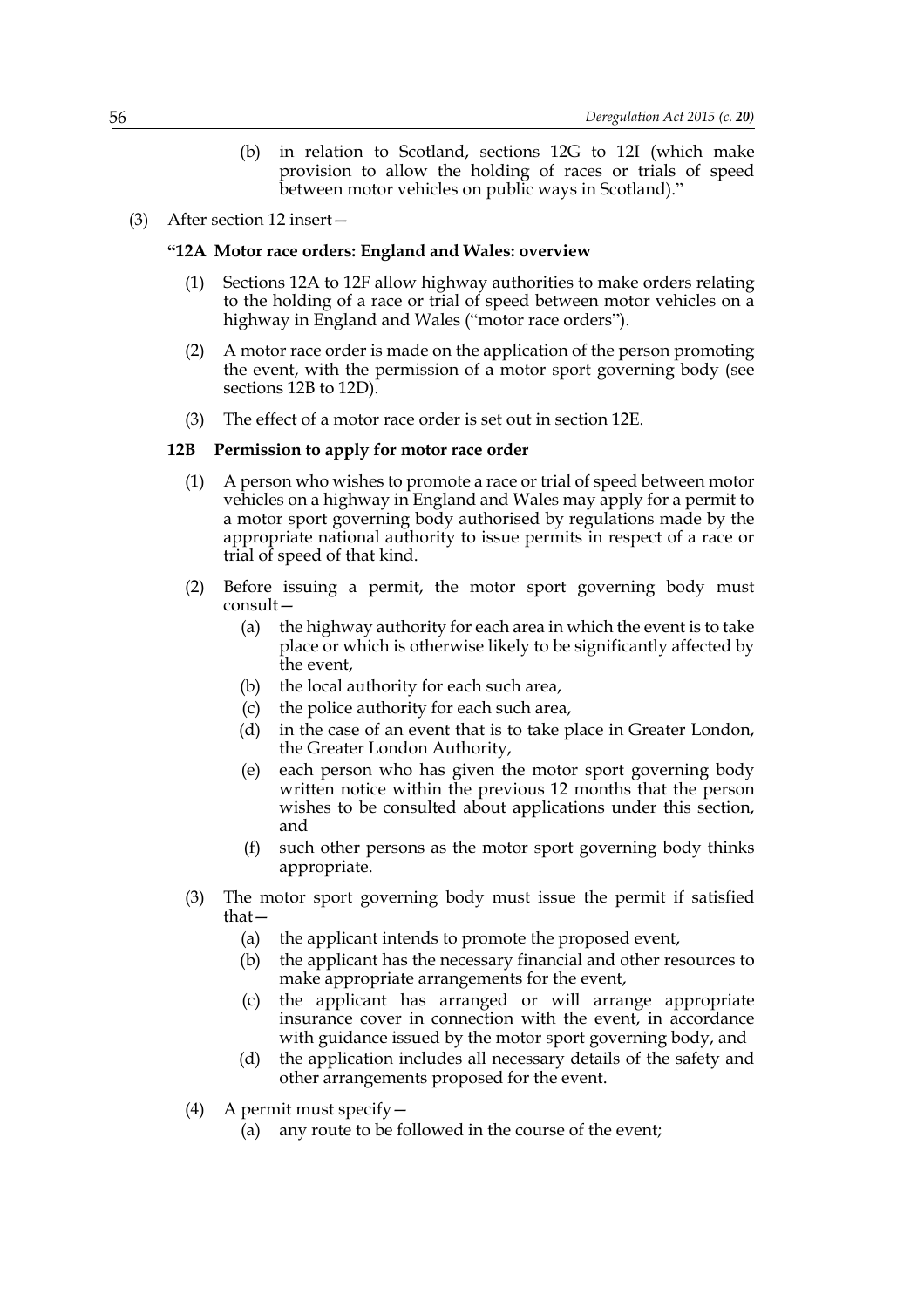- (b) arrangements for the approval by the motor sport governing body of drivers participating in the event;
- (c) arrangements for the approval by the motor sport governing body of vehicles to be used in the course of the event;
- (d) arrangements made or to be made for insurance in connection with the event.
- (5) A permit may set out conditions that the motor sport governing body thinks should be included in any motor race order made in relation to the event.
- (6) The appropriate national authority must by regulations list motor sport governing bodies that are authorised to issue permits for the purposes of this section.
- (7) The regulations may specify the kinds of races or trials of speed between motor vehicles on a highway in respect of which each listed governing body may issue permits.
- (8) The regulations may provide that a listed motor sport governing body ceases to be authorised to issue permits if the rules of the governing body—
	- (a) include provision of a kind specified in the regulations;
	- (b) do not include provision of a kind so specified.
- (9) In this section—
	- "the appropriate national authority" means—
		- (a) in relation to England, the Secretary of State;
		- (b) in relation to Wales, the Welsh Ministers;
	- "local authority" means
		- (a) a county or district council in England;
		- (b) a parish council in England;
		- (c) a London borough council;
		- (d) the Common Council of the City of London in its capacity as a local authority;
		- (e) the Council of the Isles of Scilly;
		- (f) a county or county borough council in Wales.

#### **12C Application for motor race order**

- (1) A motor race order may only be made on an application under this section.
- (2) An application may be made only by a person who—
	- (a) wishes to promote a race or trial of speed between motor vehicles on a highway in England and Wales, and
	- (b) has a permit issued in accordance with section 12B in relation to the event.
- (3) The application must be made to the highway authority for the area in which the event is to take place (and, where the event is to take place in the area of more than one highway authority, separate applications must be made under this section to each authority).
- (4) The application must be made not less than 6 months before the event.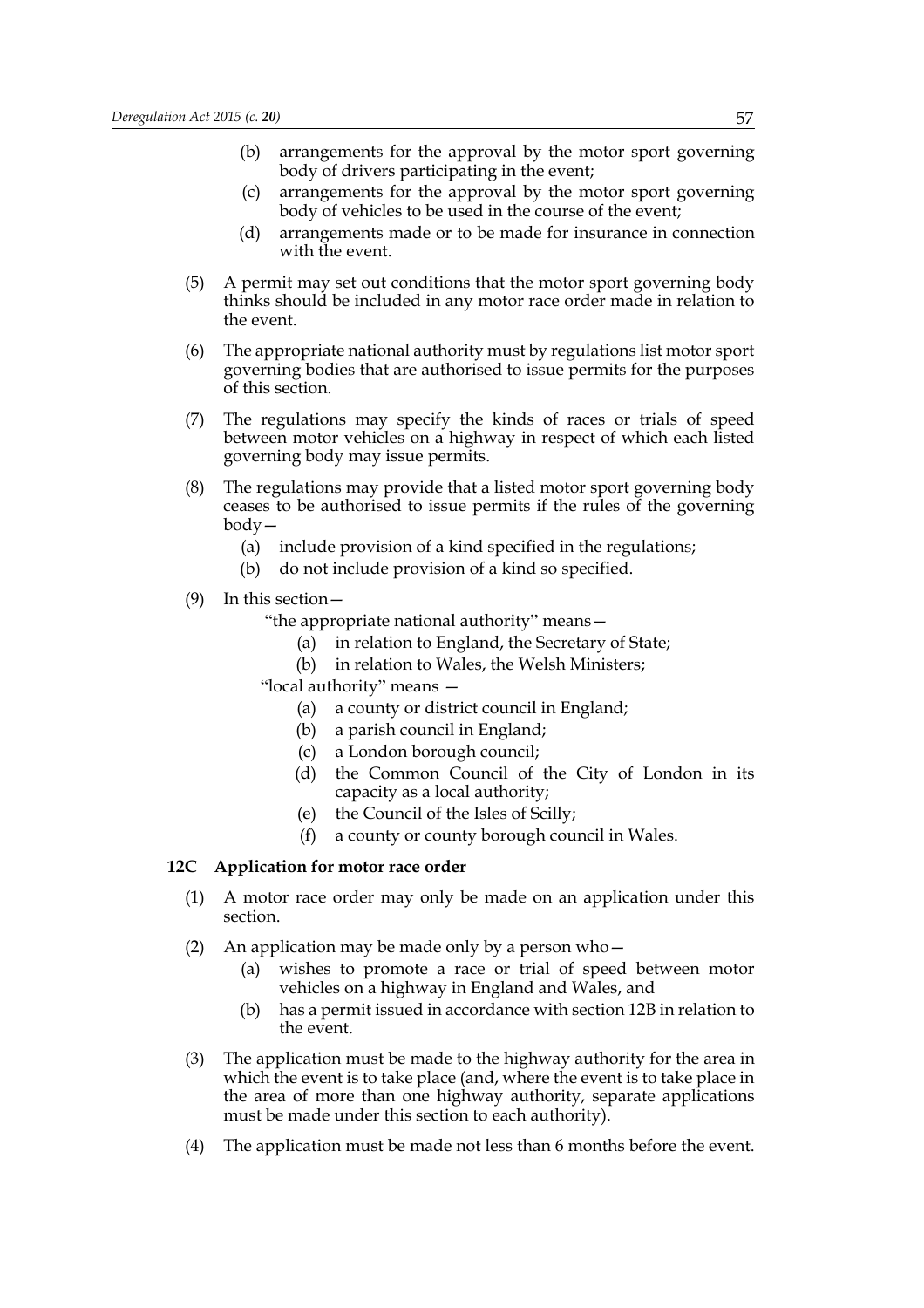- (5) The application must be accompanied by  $-$ 
	- (a) the permit issued in accordance with section 12B;
	- (b) details of any orders under section 16A of the Road Traffic Regulation Act 1984 (prohibition or restriction on roads in connection with certain events), and of any other orders, regulations or other legislative instruments, that will be needed in connection with the event;
	- (c) a risk assessment in such form as the highway authority may specify;
	- (d) such fee as the highway authority may specify.

### **12D Determination of applications for motor race orders**

- (1) Before determining whether to make a motor race order, a highway authority must consider—
	- (a) the likely impact of the event on the local community,
	- (b) the potential local economic and other benefits (in respect of tourism or otherwise), and
	- (c) any other local considerations that the authority thinks relevant.
- (2) The highway authority may make the motor race order if satisfied that—
	- (a) adequate arrangements have been made to allow the views of the local community to be taken into account,
	- (b) the person proposing to promote the event has shown that the event is commercially viable, and
	- (c) effective arrangements have been made to involve local residents, the police and other emergency services in the planning and implementation of the event.
- (3) A motor race order must—
	- (a) specify the event to which it relates, including the date or (in the case of an event that is to take place on more than one day) the dates on which it is to take place,
	- (b) include a map of the area to be used for the event (showing, in particular, the roads which participants will use, and areas which will be available for occupation by spectators), and
	- (c) include any other information specified by the appropriate national authority by regulations.
- (4) A motor race order may include conditions which must be satisfied before, during or after the event.
- (5) A motor race order may, in particular, include conditions designed to ensure that the arrangements mentioned in subsection (2)(c) continue throughout the planning and implementation of the event.
- (6) In this section, "the appropriate national authority" means—
	- (a) in relation to England, the Secretary of State;
	- (b) in relation to Wales, the Welsh Ministers.

# **12E Effect of motor race order**

(1) A motor race order made under section 12D has the effect described in this section.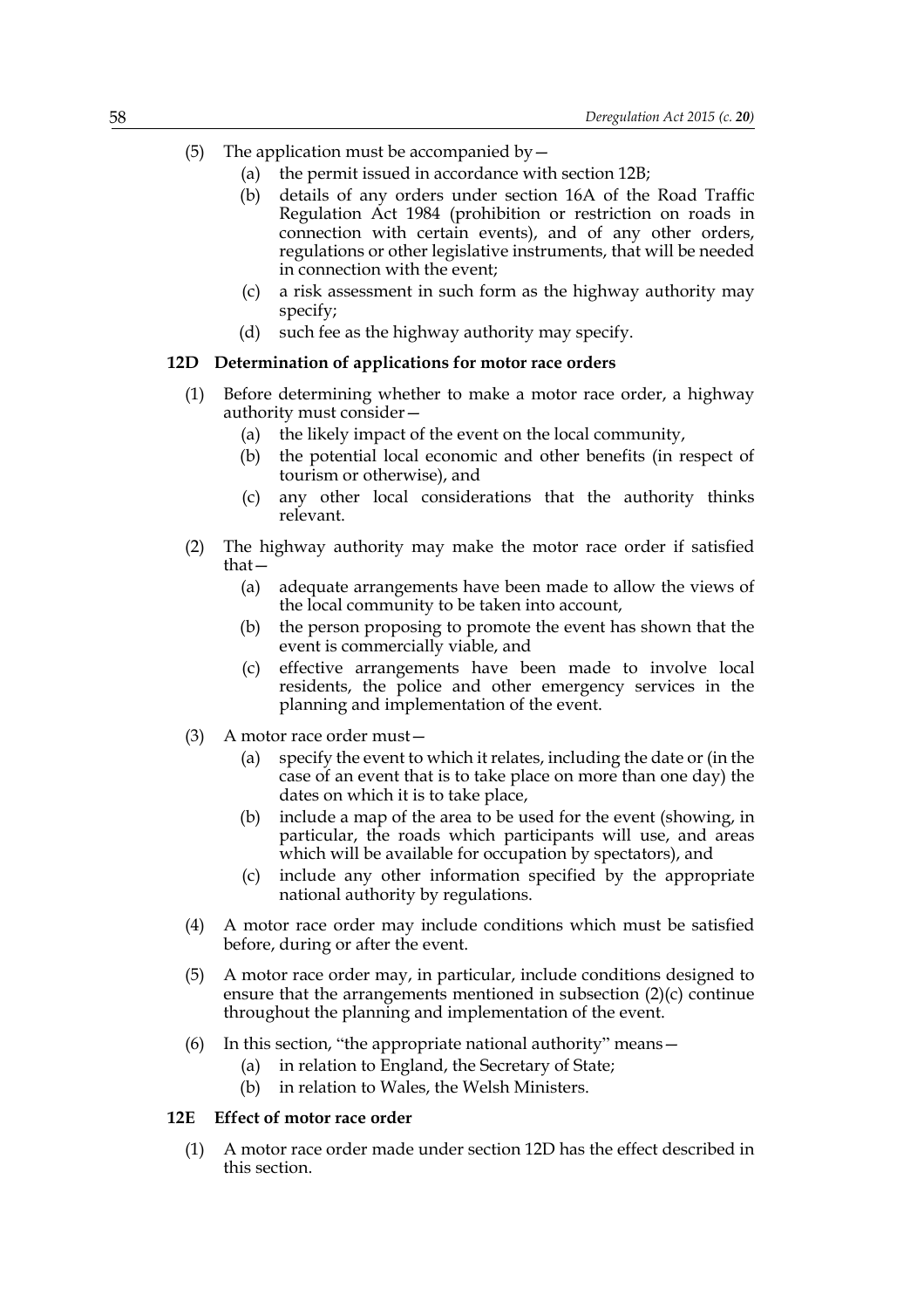- (2) Section 12(1) does not apply to the promoter of the event if that person—
	- (a) promotes the event in accordance with any conditions imposed on the promoter by the motor race order, and
	- (b) takes reasonable steps to ensure that any other conditions specified in the motor race order are met.
- (3) The provisions listed in the Table do not apply in relation to a participant or an official or (as the case may be) in relation to a vehicle used by a participant or an official provided that—
	- (a) the participant has been approved by the motor sport governing body that issued a permit in respect of the event or (as the case may be) the official has been authorised by the promoter,
	- (b) the participant or official complies with any conditions specified in the motor race order that apply to participants or (as the case may be) officials, and
	- (c) the participant or official also complies with any conditions imposed on him or her by the promoter.

| Provision                                                                                                                      | Topic                                                                                |
|--------------------------------------------------------------------------------------------------------------------------------|--------------------------------------------------------------------------------------|
| <b>Road Traffic Regulation Act</b><br>1984                                                                                     |                                                                                      |
| Section 18(3)                                                                                                                  | Contravention of order<br>relating to one-way traffic on<br>trunk roads              |
| Section 20(5)                                                                                                                  | Contravention of order<br>relating to use on roads of<br>vehicles of certain classes |
| Section $81(1)$ , an order under<br>section $84(1)$ , section $86(1)$ ,<br>an order under section 88(1)<br>and section $89(1)$ | Speed limits                                                                         |
| Regulations under section 99                                                                                                   | Removal of vehicles illegally<br>parked etc                                          |
| Section $104(1)$                                                                                                               | Immobilisation of vehicles<br>illegally parked                                       |
| Road Traffic Act 1988                                                                                                          |                                                                                      |
| Section 1                                                                                                                      | Causing death by dangerous<br>driving                                                |
| Section 1A                                                                                                                     | Causing serious injury by<br>dangerous driving                                       |
| Section 2                                                                                                                      | Dangerous driving                                                                    |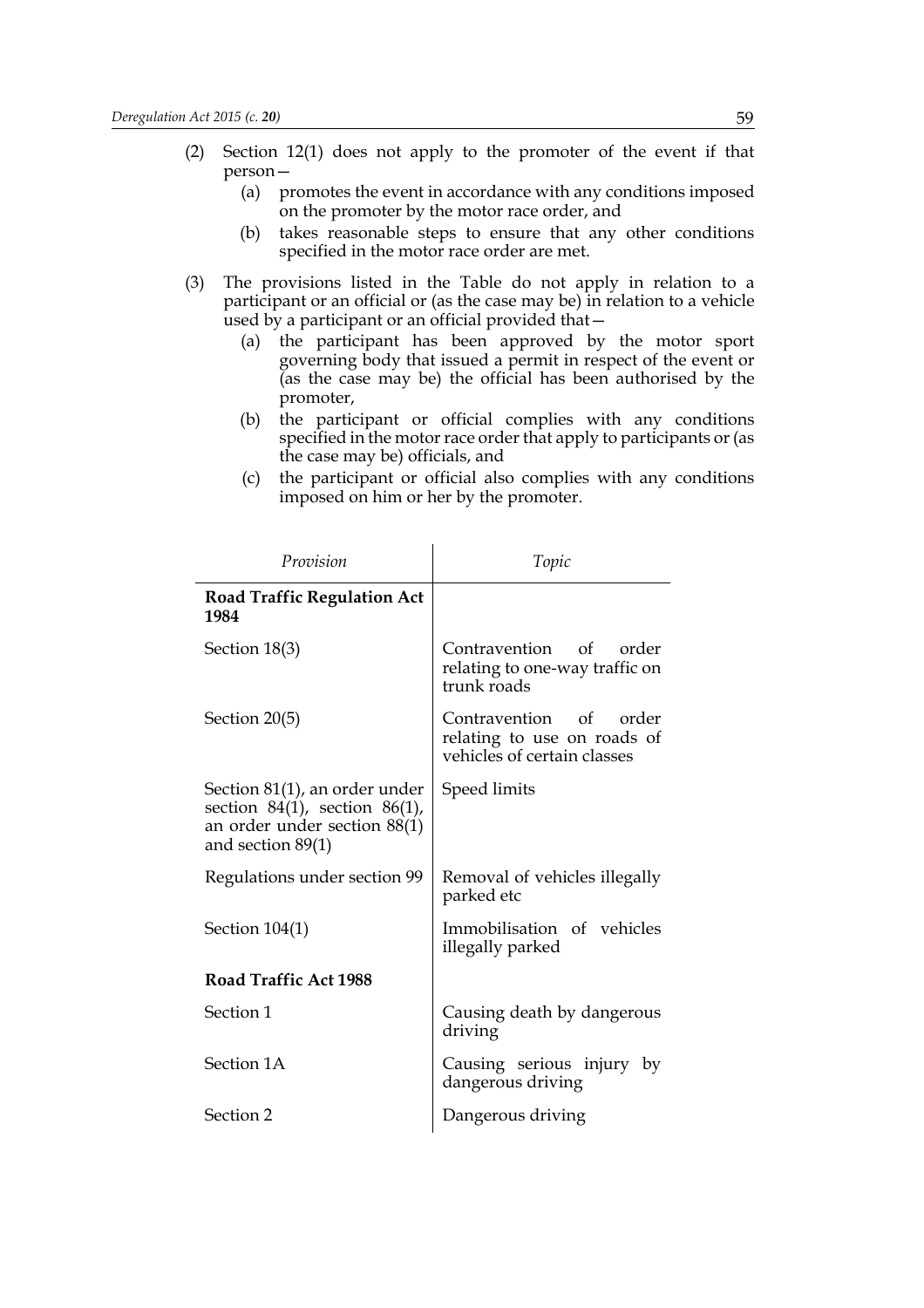| Provision                                              | Topic                                                                            |
|--------------------------------------------------------|----------------------------------------------------------------------------------|
| Section 2B                                             | Causing death by careless, or<br>inconsiderate, driving                          |
| Section 3                                              | Careless, and inconsiderate,<br>driving                                          |
| Section 3ZB                                            | Causing death by driving:<br>unlicensed, disqualified or<br>uninsured drivers    |
| Section $12(1)$                                        | Motor racing on public ways                                                      |
| Section $21(1)$                                        | Prohibition of driving<br>or<br>parking on cycle tracks                          |
| Section 22                                             | vehicles<br>Leaving<br>in<br>dangerous positions                                 |
| Section 22A                                            | Causing danger to road-<br>users                                                 |
| Section $36(1)$                                        | comply with<br>Drivers to<br>traffic signs                                       |
| The Highway Code, as it has<br>effect under section 38 |                                                                                  |
| Section 40A                                            | Using vehicle in dangerous<br>condition etc                                      |
| Regulations under section 41                           | Regulation of construction,<br>weight, equipment and use<br>of vehicles          |
| Section 41A                                            | Breach of requirement as to<br>brakes, steering-gear or tyres                    |
| Section 41C                                            | Breach of requirement as to<br>speed assessment equipment<br>detection devices   |
| Section 42                                             | Breach of other construction<br>and use requirements                             |
| Section $47(1)$                                        | Obligatory test certificates                                                     |
| Section $87(1)$                                        | Drivers of motor vehicles to<br>have driving licences                            |
| Section $103(1)(b)$                                    | Driving while disqualified                                                       |
| Section 143(1) and (2)                                 | Users of motor vehicles to be<br>insured or secured against<br>third-party risks |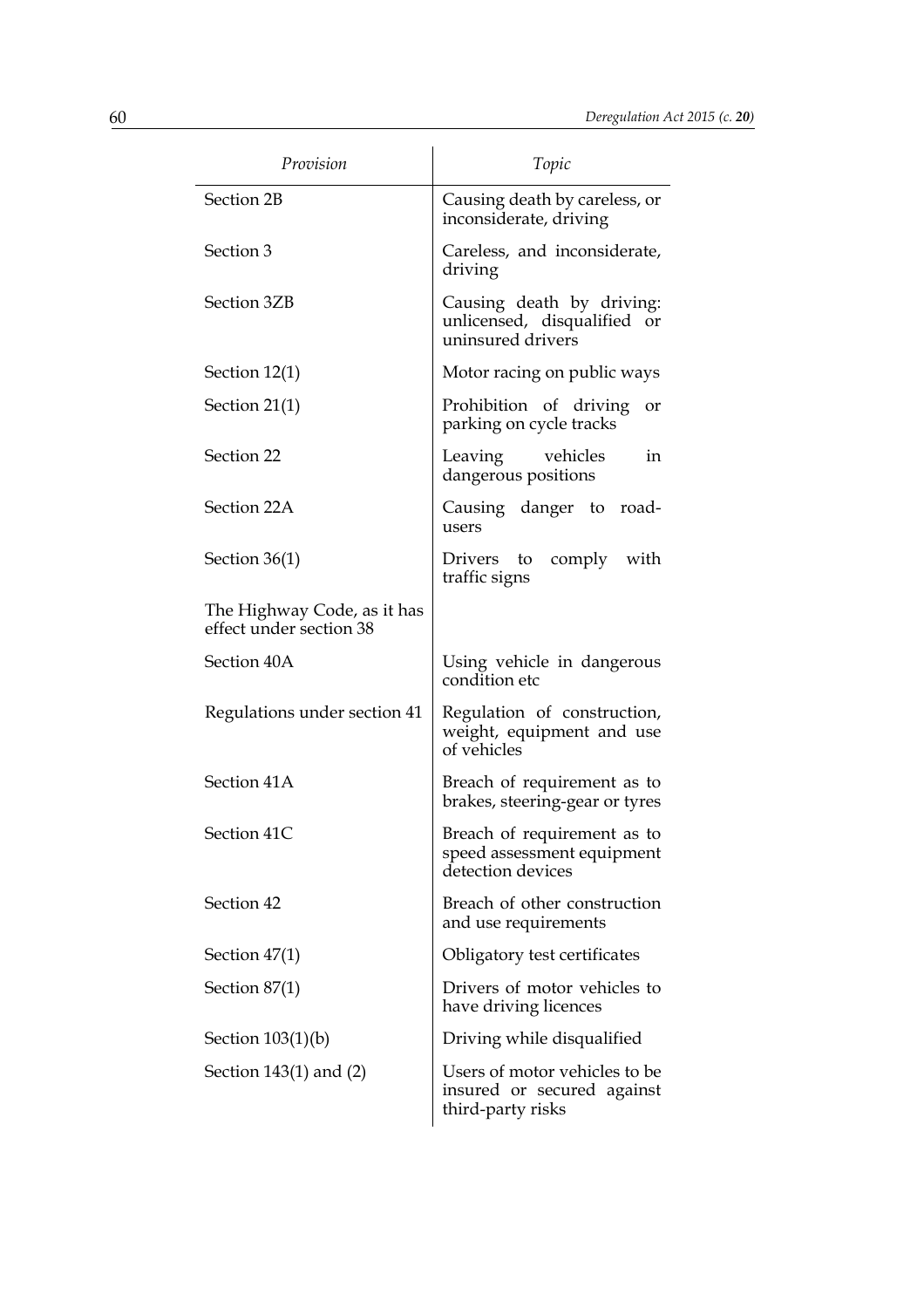| Provision                                             | Topic                                                                                                                   |
|-------------------------------------------------------|-------------------------------------------------------------------------------------------------------------------------|
| Sections 164 and 165                                  | Powers of constables to<br>require production of<br>driving licence, obtain<br>information etc                          |
| Section 165A                                          | Power to seize vehicles<br>driven without licence or<br>insurance                                                       |
| Section 170                                           | Duty of driver to stop, report<br>accident and give<br>information or documents                                         |
| Vehicle Excise<br>and<br><b>Registration Act 1994</b> |                                                                                                                         |
| Section $1(1)(b)$                                     | Circumstances in which<br>vehicle excise duty<br>1S<br>chargeable on unregistered<br>mechanically propelled<br>vehicles |
| Section $29(1)$                                       | Offence of using or keeping<br>an unlicensed vehicle                                                                    |

- (4) The appropriate national authority may by regulations amend this section so as to—
	- (a) add or omit an entry in the Table in subsection (3);
	- (b) provide that subsection (3) applies in relation to a provision for the time being included in the Table only for purposes specified in the regulations;
	- (c) provide that subsection (3) applies in relation to a provision for the time being included in the Table only if a condition specified in the regulations is included in the motor race order.
- (5) However, regulations under subsection (4) may not add any provision of sections 3A to 11 of this Act (motor vehicles: drink and drugs) to the Table in subsection (3).
- (6) The promoter of an event in respect of which a motor race order has been made is liable in damages if personal injury or damage to property is caused by anything done—
	- (a) by or on behalf of the promoter in connection with the event, or (b) by or on behalf of a participant or an official,

unless it is proved that the promoter took reasonable steps to prevent the injury or damage occurring.

- (7) For the purposes of the Law Reform (Contributory Negligence) Act 1945, the Fatal Accidents Act 1976 and the Limitation Act 1980 any injury or damage for which a person is liable under subsection (6) is to be treated as due to the fault of that person.
- (8) In this section—

"the appropriate national authority" means—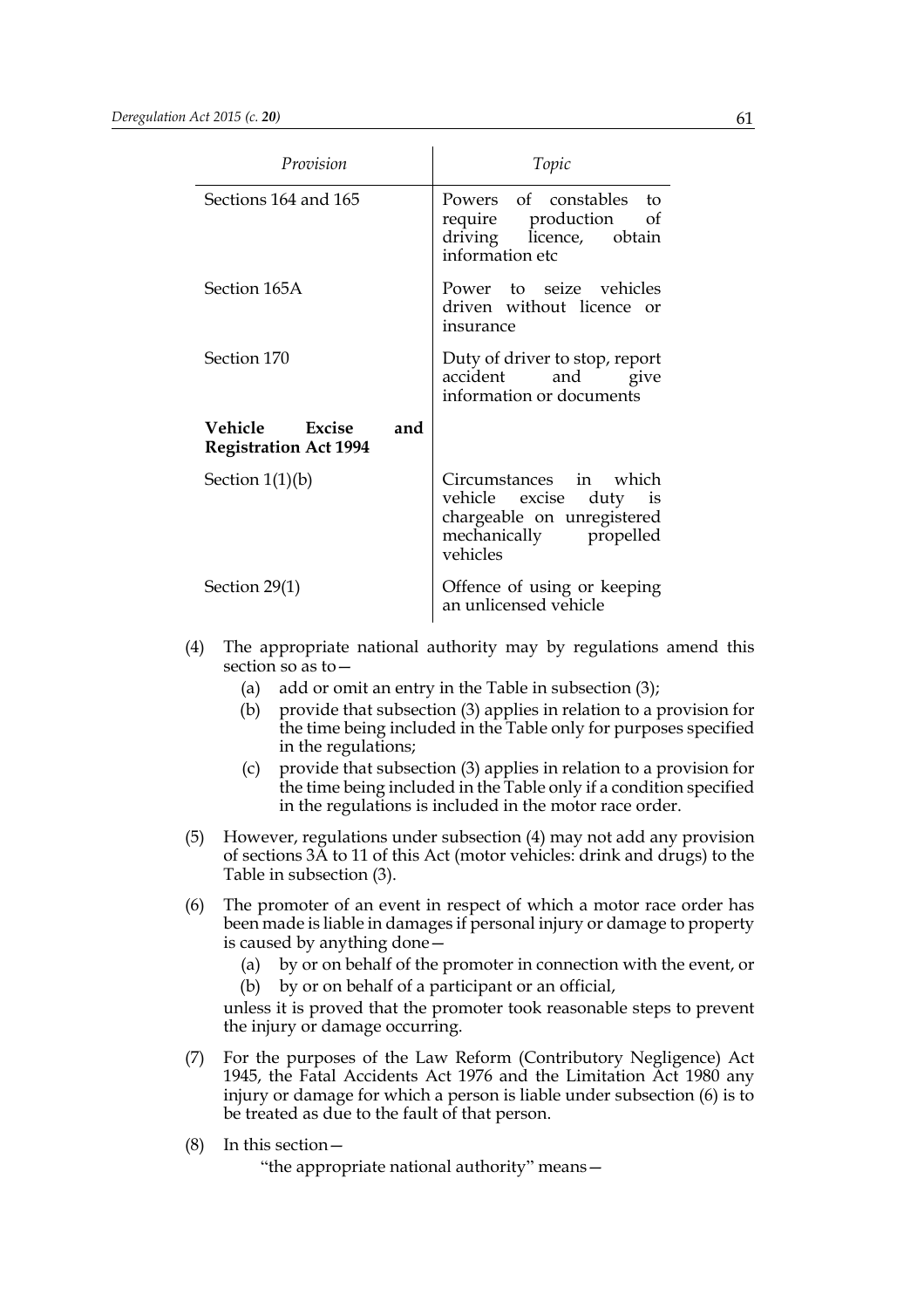- (a) in relation to England, the Secretary of State;
- (b) in relation to Wales, the Welsh Ministers;
- "official" means a person who facilitates the holding of a race or trial of speed.

### **12F Regulations by appropriate national authority: procedure**

- (1) A power to make regulations conferred on the Secretary of State or the Welsh Ministers by section 12B(6), 12D(3)(c) or 12E(4) is exercisable by statutory instrument.
- (2) A statutory instrument containing regulations made by the Secretary of State under section 12E(4) (whether alone or with other provision) may not be made unless a draft of the instrument has been laid before, and approved by a resolution of, each House of Parliament.
- (3) A statutory instrument containing regulations made by the Secretary of State under section 12B(6) or  $12D(3)(c)$  (other than regulations to which subsection (2) applies) is subject to annulment in pursuance of a resolution of either House of Parliament.
- (4) A statutory instrument containing regulations made by the Welsh Ministers under section 12E(4) (whether alone or with other provision) may not be made unless a draft of the instrument has been laid before, and approved by a resolution of, the National Assembly for Wales.
- (5) A statutory instrument containing regulations made by the Welsh Ministers under section 12B(6) or 12D(3)(c) (other than regulations to which subsection (4) applies) is subject to annulment in pursuance of a resolution of the National Assembly for Wales.

## **12G Authorisation of races and trials of speed in Scotland**

- (1) The Scottish Ministers may by regulations authorise, or make provision for authorising, the holding of races or trials of speed on public roads in Scotland.
- (2) Regulations under this section may in particular—
	- (a) specify the persons by whom authorisations may be given;
	- (b) limit the circumstances in which, and the places in respect of which, authorisations may be given;
	- (c) provide for authorisations to be subject to conditions imposed by or under the regulations;
	- (d) provide for authorisations to cease to have effect in circumstances specified in the regulations;
	- (e) provide for the procedure to be followed, the particulars to be given, and the amount (or the persons who are to determine the amount) of any fees to be paid, in connection with applications for authorisations.
- (3) Regulations under this section may make different provision for different cases.

#### **12H Races and trials of speed in Scotland: further provision**

(1) Section 12(1) does not apply to the promoter of an event that has been authorised by or under regulations under section 12G if that person—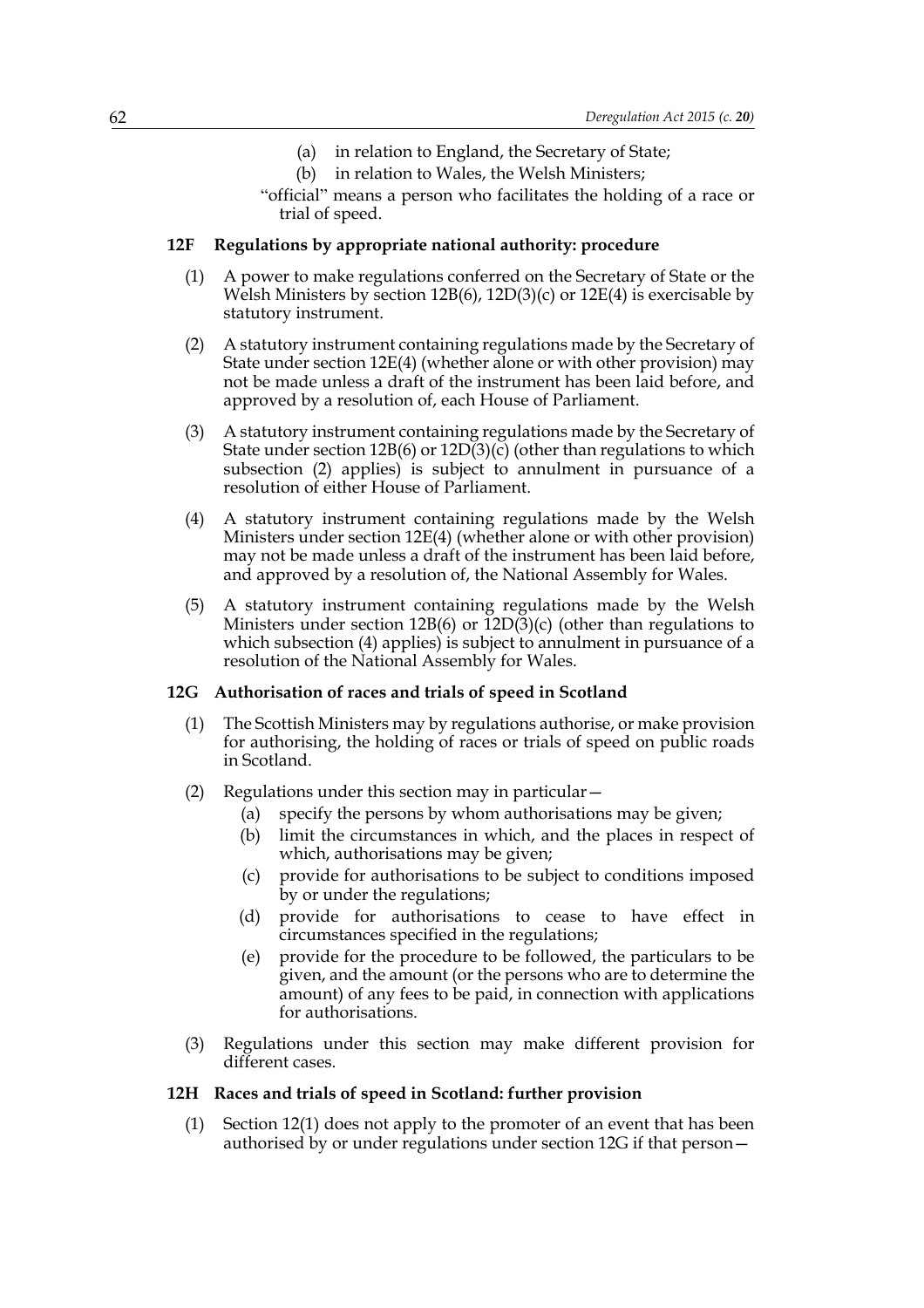- (a) promotes the event in accordance with any conditions imposed on the promoter by or under the regulations, and
- (b) takes reasonable steps to ensure that any other conditions imposed by or under the regulations are met.
- (2) Section 12(1) does not apply to a participant in an event that has been authorised by or under regulations under section 12G, provided that the participant complies with any conditions imposed on participants by or under the regulations.
- (3) Sections 1, 1A, 2, 2B and 3 do not apply to a participant in an event that has been authorised by or under regulations under section 12G or to any other person of a description specified in regulations made by the Scottish Ministers, provided that the participant or other person complies with any conditions imposed on participants or on persons of that description by or under regulations under section 12G.
- (4) The Scottish Ministers may by regulations make provision for specified provisions of legislation of a kind mentioned in subsection (5)—
	- (a) not to apply in relation to participants in events authorised by or under regulations under section 12G or (as appropriate) in relation to vehicles used by such persons;
	- (b) to apply in relation to such persons or vehicles subject to modifications specified in the regulations;
	- (c) not to apply in relation to persons of a description specified in regulations under this subsection or (as appropriate) in relation to vehicles used by such persons;
	- (d) to apply in relation to such persons or vehicles subject to modifications specified in the regulations.
- (5) The kinds of legislation are—
	- (a) legislation restricting the speed of vehicles or otherwise regulating the use of vehicles on a public road;
	- (b) legislation regulating the construction, maintenance or lighting of vehicles;
	- (c) legislation requiring a policy of insurance or security to be in force in relation to the use of any vehicle;
	- (d) legislation relating to the duty chargeable on, or the licensing and registration of, vehicles;
	- (e) legislation requiring the driver of a vehicle to hold a licence to drive it;
	- (f) legislation relating to the enforcement of any legislation mentioned in paragraphs (a) to (e).
- (6) However, regulations under subsection (4) may not disapply, or otherwise alter the application of, sections 3A to 11 of this Act (motor vehicles: drink and drugs).
- (7) The Scottish Ministers may by regulations amend section 16A of the Road Traffic Regulation Act 1984 so as to enable orders under that section that are made for the purposes of an event authorised by or under regulations under section 12G to suspend statutory provisions in addition to those specified in section 16A(11).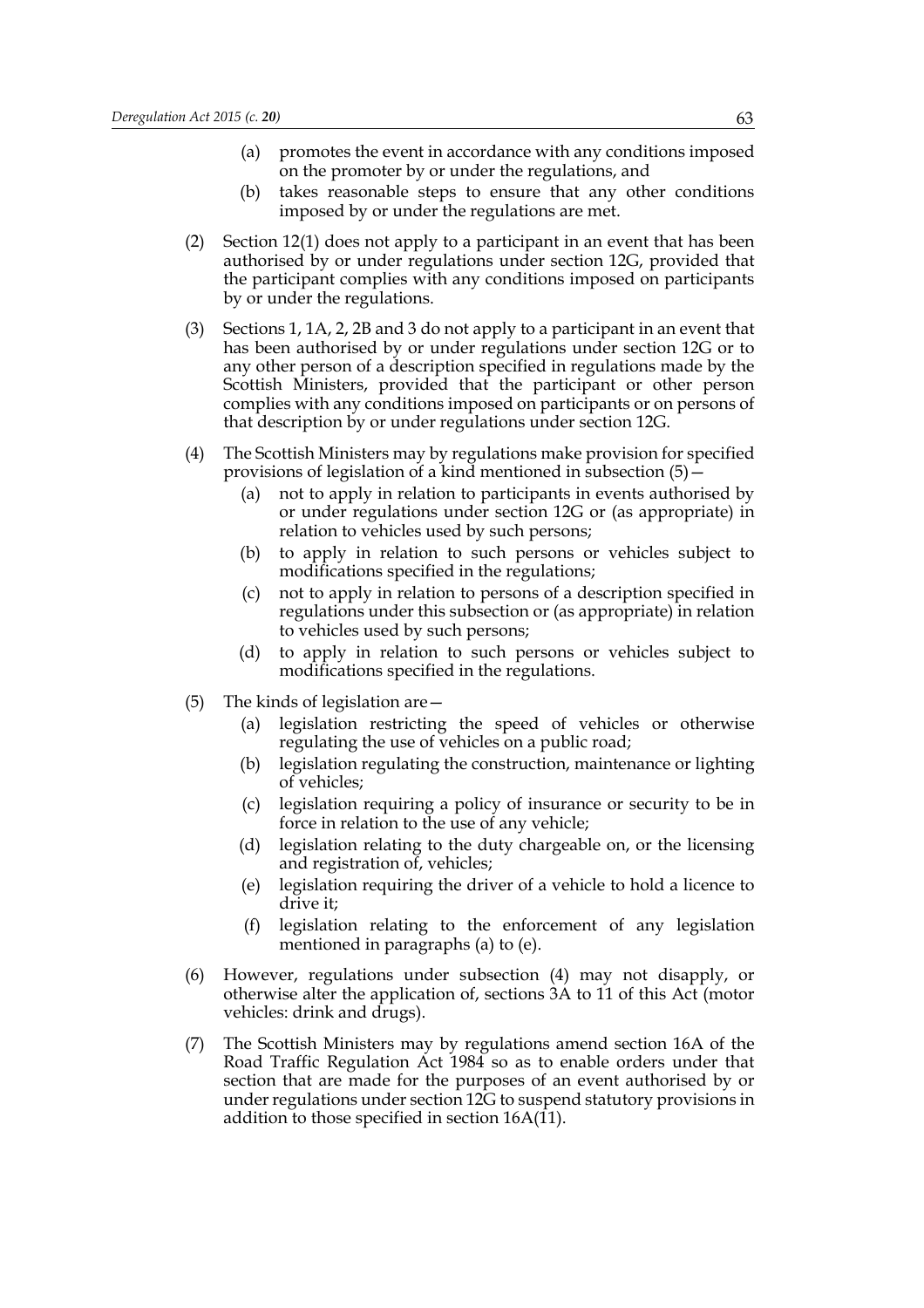- (8) The promoter of an event that has been authorised by or under regulations under section 12G is liable in damages if personal injury or damage to property is caused by anything done—
	- (a) by or on behalf of the promoter in connection with the event,
	- (b) by or on behalf of a participant, or
	- (c) by or on behalf of a person of a description specified in regulations made by the Scottish Ministers,

unless it is proved that the promoter took reasonable steps to prevent the injury or damage occurring.

- (9) For the purposes of the Law Reform (Contributory Negligence) Act 1945, any injury or damage for which a person is liable under subsection (8) is to be treated as due to the fault of that person.
- (10) In this section, "legislation" means—
	- (a) an Act or subordinate legislation (within the meaning of the Interpretation Act 1978);
	- (b) an Act of the Scottish Parliament or an instrument made under an Act of the Scottish Parliament.

# **12I Regulations under section 12G or 12H: procedure**

- (1) Before making regulations under section 12H(3), (4), (7) or (8), the Scottish Ministers must consult such persons as they consider appropriate.
- (2) Regulations under section 12G are subject to the negative procedure.
- (3) Regulations under section  $12H(3)$ , (4), (7) or (8) are subject to the affirmative procedure."

### **74 Motor racing: road closures**

- (1) Section 16A of the Road Traffic Regulation Act 1984 (which allows a traffic authority to impose by order restrictions or temporary prohibitions on the use of roads in connection with certain events) is amended as follows.
- (2) In subsection (4), in paragraph (a), after "(motor racing on public ways)" insert "unless a motor race order under section 12D of that Act is made in relation to the race or trial or it is authorised by or under regulations under section 12G of that Act".
- (3) After subsection (11) insert—
	- "(12) An order under this section that is made for the purposes of a race or trial of speed in relation to which a motor race order under section 12D of the Road Traffic Act 1988 has been made may also suspend—
		- (a) regulations under section 25(1);
		- (b) section 28(1);
		- (c) an order under section 29(1);
		- (d) byelaws under section 31(1);
		- (e) any provision made by or under Part 4."

# **75 Motor racing: consequential amendments**

(1) The Road Traffic Act 1988 is amended in accordance with subsections (2) to (5).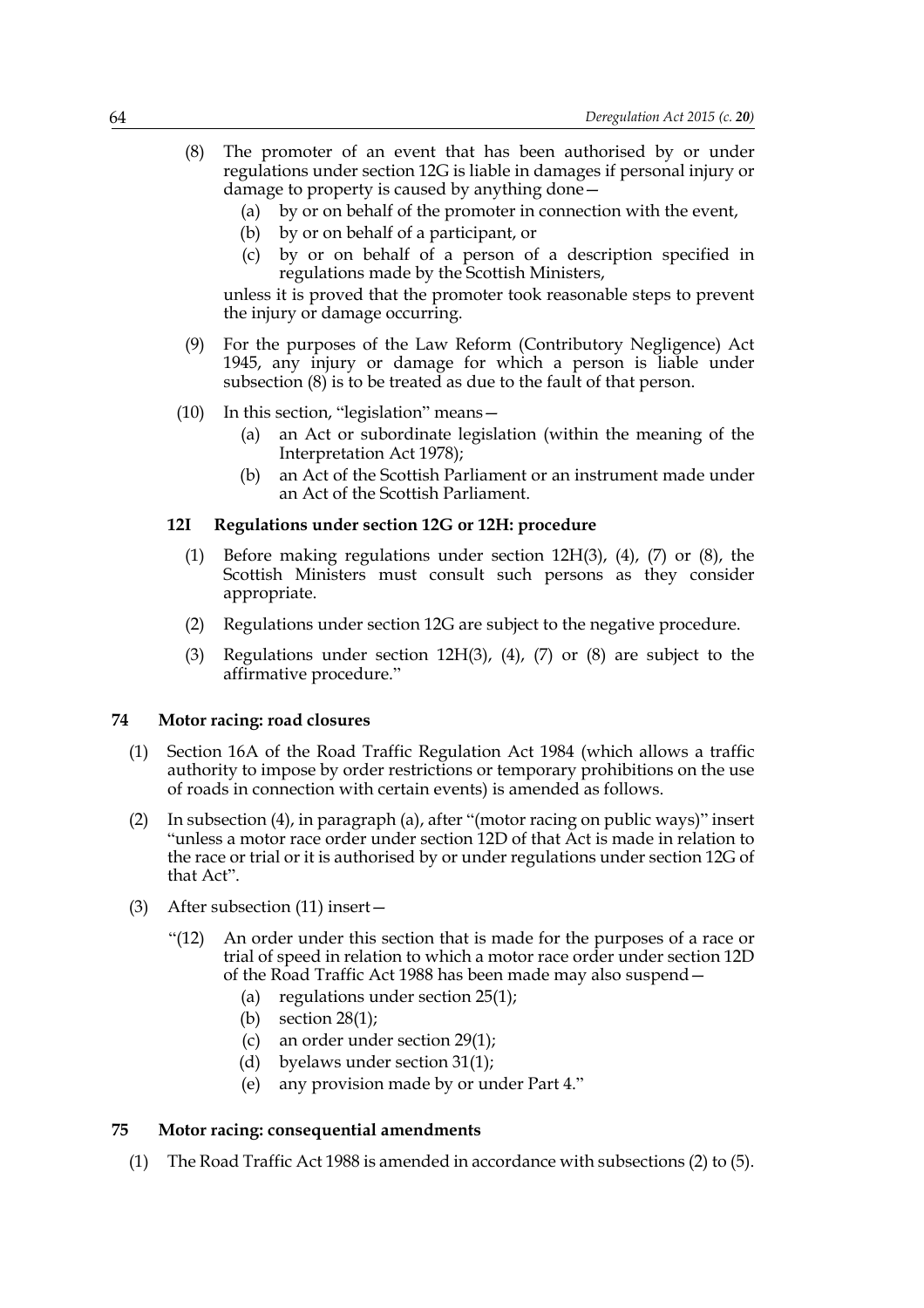- (2) For the italic cross-heading before section 12 substitute "Motor racing on public ways".
- (3) Before section 13 insert the italic cross-heading "Other motor events".
- (4) In section 193A (tramcars and trolley vehicles), after subsection (3) insert—

"(3A) Sections 12A to 12I do not apply to tramcars or to trolley vehicles."

- (5) In section 195 (provisions as to regulations), after subsection (5) insert—
	- "(6) This section does not apply in relation to regulations under section  $12B(6)$ ,  $12D(3)(c)$  or  $12E(4)$  (provision as to which is made by section 12F) or regulations under section 12G or 12H(3), (4), (7) or (8) (provision as to which is made by section 12I)."
- (6) The Secretary of State may by regulations made by statutory instrument repeal any local Act passed before this Act which makes provision for authorising races or trials of speed between motor vehicles on highways in England and Wales (and, for this purpose, "highway" has the same meaning as in the Road Traffic Act 1988).
- (7) Regulations under subsection (6) may include transitional, transitory or saving provision.
- (8) Before making regulations under subsection (6), the Secretary of State must consult such persons as the Secretary of State considers appropriate.
- (9) A statutory instrument containing regulations under subsection (6) is subject to annulment in pursuance of a resolution of either House of Parliament.
- (10) The Scottish Ministers may by regulations repeal any local Act passed before this Act which makes provision for authorising races or trials of speed between motor vehicles on public roads in Scotland (and, for this purpose, "public road" has the same meaning as in the Road Traffic Act 1988).
- (11) Regulations under subsection (10) may include transitional, transitory or saving provision.
- (12) Before making regulations under subsection (10), the Scottish Ministers must consult such persons as they consider appropriate.
- (13) Regulations under subsection (10) are subject to the negative procedure.

### **76 Exhibition of films in community premises**

In the Licensing Act 2003, in Schedule 1 (provision of regulated entertainment), in Part 2 (exemptions), after paragraph 6 insert—

#### *"Film exhibitions: community premises*

- 6A (1) The provision of entertainment consisting of the exhibition of a film at community premises is not to be regarded as the provision of regulated entertainment for the purposes of this Act if the following conditions are satisfied.
	- (2) The first condition is that prior written consent for the entertainment to take place at the community premises has been obtained, by or on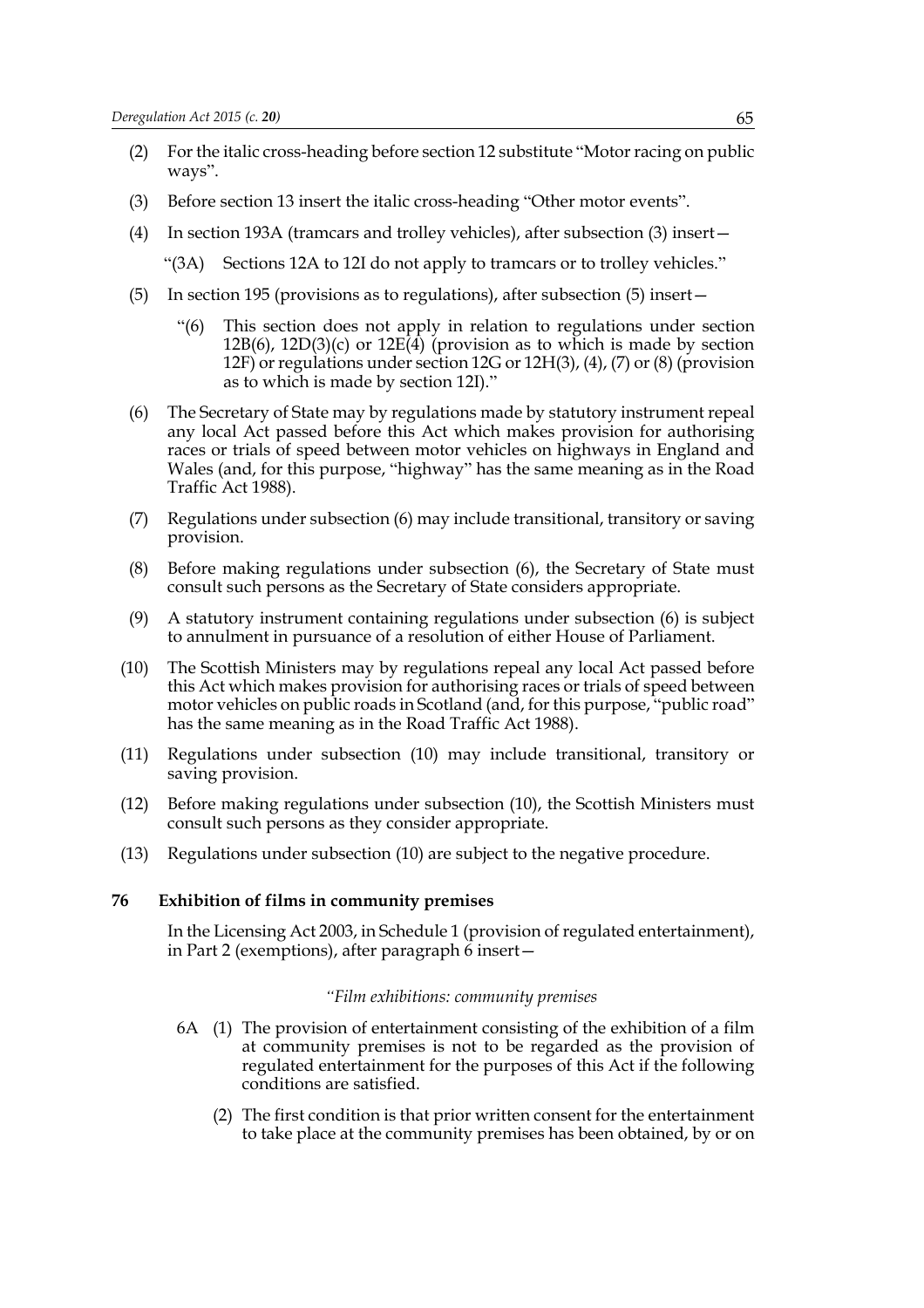behalf of a person concerned in the organisation or management of the entertainment—

- (a) from the management committee of the community premises, or
- (b) where there is no management committee, from—
	- (i) a person who has control of the community premises (as occupier or otherwise) in connection with the carrying on by that person of a trade, business or other undertaking (for profit or not), or
	- (ii) where there is no such person, an owner of the community premises.
- (3) The second condition is that the entertainment is not provided with a view to profit.
- (4) The third condition is that the entertainment takes place in the presence of an audience of no more than 500 persons.
- (5) The fourth condition is that the entertainment takes place between 8am and 11pm on the same day.
- (6) The fifth condition is that the film classification body or the relevant licensing authority has made a recommendation concerning the admission of children to an exhibition of the film and—
	- (a) where a recommendation has been made only by the film classification body, the admission of children is subject to such restrictions (if any) as are necessary to comply with the recommendation of that body;
	- (b) where a recommendation has been made only by the relevant licensing authority, the admission of children is subject to such restrictions (if any) as are necessary to comply with the recommendation of that authority;
	- (c) where recommendations have been made both by the film classification body and the relevant licensing authority, the admission of children is subject to such restrictions (if any) as are necessary to comply with the recommendation of the relevant licensing authority.
- (7) In sub-paragraph (6) the reference to the "relevant licensing authority", in relation to the exhibition of a film at particular community premises, is a reference to—
	- (a) the licensing authority in whose area the premises are situated, or
	- (b) where the premises are situated in the areas of two or more licensing authorities, those authorities or (as the context requires) such of those authorities as have made a recommendation.
- (8) In this paragraph—
	- "children" and "film classification body" have the same meaning as in section 20;
	- "owner", in relation to community premises, means—
		- (a) a person who is for the time being entitled to dispose of the fee simple in the premises, whether in possession or in reversion, or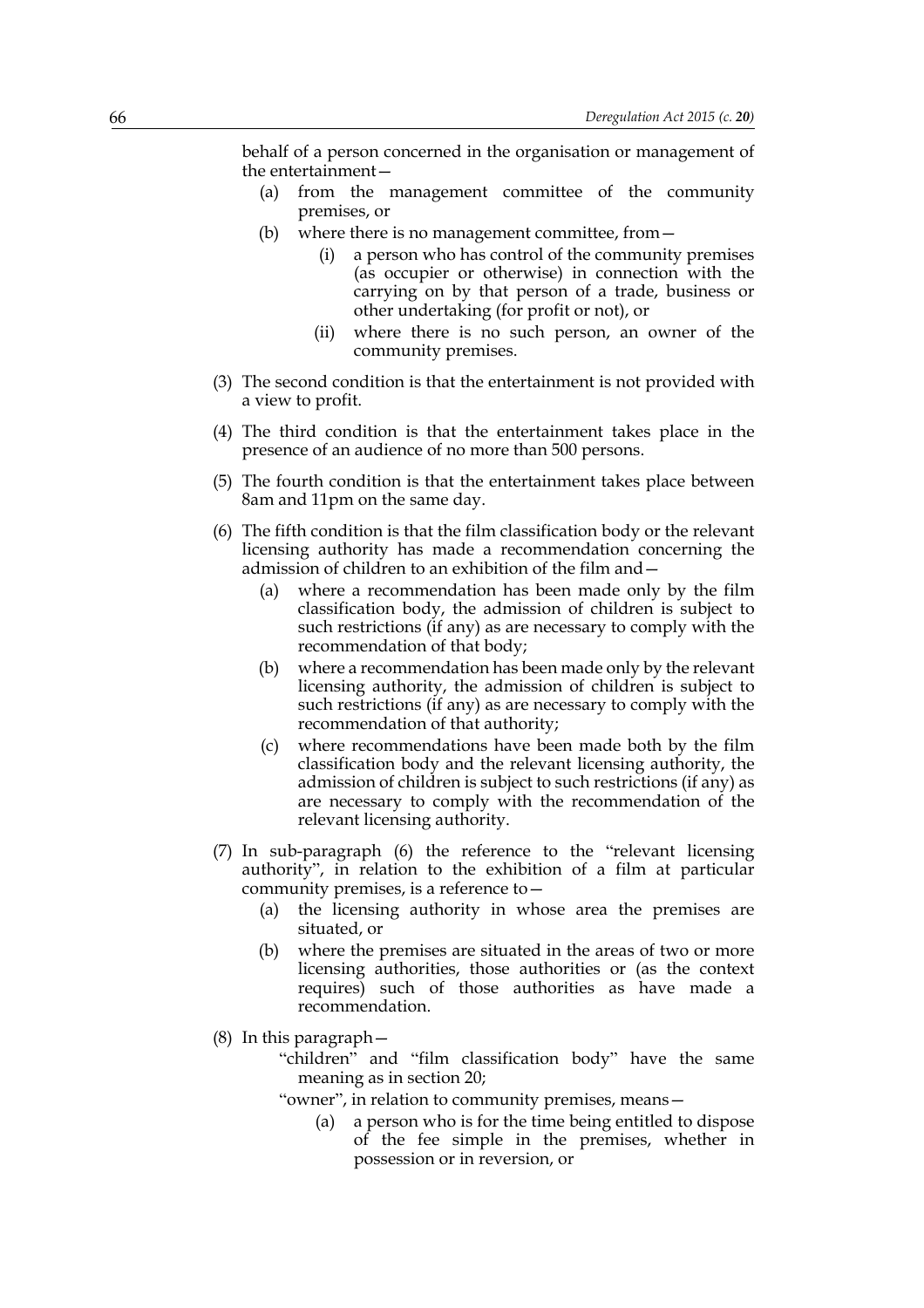(b) a person who holds or is entitled to the rents and profits of the premises under a lease which (when granted) was for a term of not less than 3 years."

#### **77 TV licensing: duty to review sanctions**

- (1) The Secretary of State must carry out a review of the sanctions that are appropriate in respect of contraventions of section 363 of the Communications Act 2003 (licence required for installation or use of television receiver).
- (2) A review under subsection (1) must—
	- (a) examine proposals for decriminalisation of offences under section 363 of the Communications Act 2003;
	- (b) begin before the end of the period of 3 months beginning with the day on which this Act is passed;
	- (c) be completed no later than 12 months after the day on which it begins; and
	- (d) be laid before both Houses of Parliament by the Secretary of State on completion and be presented to the BBC Trust.
- (3) The Secretary of State must, before the end of the period of 3 months beginning with the day on which the review is completed, lay before both Houses of Parliament a report setting out the Secretary of State's response to the review which must include—
	- (a) a statement as to whether the Secretary of State proposes to exercise the power to make regulations under section 78(1)(a) or (b), and
	- (b) if the Secretary of State proposes to do so, an outline of the steps that the Secretary of State proposes to take in consequence and when those steps will be taken.

### **78 TV licensing: alternatives to criminal sanctions**

- (1) The Secretary of State may by regulations made by statutory instrument—
	- (a) replace the TV licensing offences with civil monetary penalties payable to the BBC, or
	- (b) amend Part 3 of the Regulatory Enforcement and Sanctions Act 2008 so as to enable an order to be made under section 36 of that Act conferring power on the BBC to impose in relation to a TV licensing offence—
		- (i) a fixed monetary penalty (within the meaning of that Part);
		- (ii) a variable monetary penalty (within the meaning of that Part).
- (2) Regulations under subsection  $(1)(a)$  may provide for the amount of a monetary penalty to be—
	- (a) a fixed amount specified in, or determined in accordance with, the regulations, or
	- (b) such amount, not exceeding a maximum amount specified in the regulations, as may be determined by a body so specified.
- (3) Regulations under subsection  $(1)(a)$  must
	- (a) make provision as to the steps that must be taken before a monetary penalty is imposed;
	- (b) make provision conferring rights to appeal against the imposition of a monetary penalty.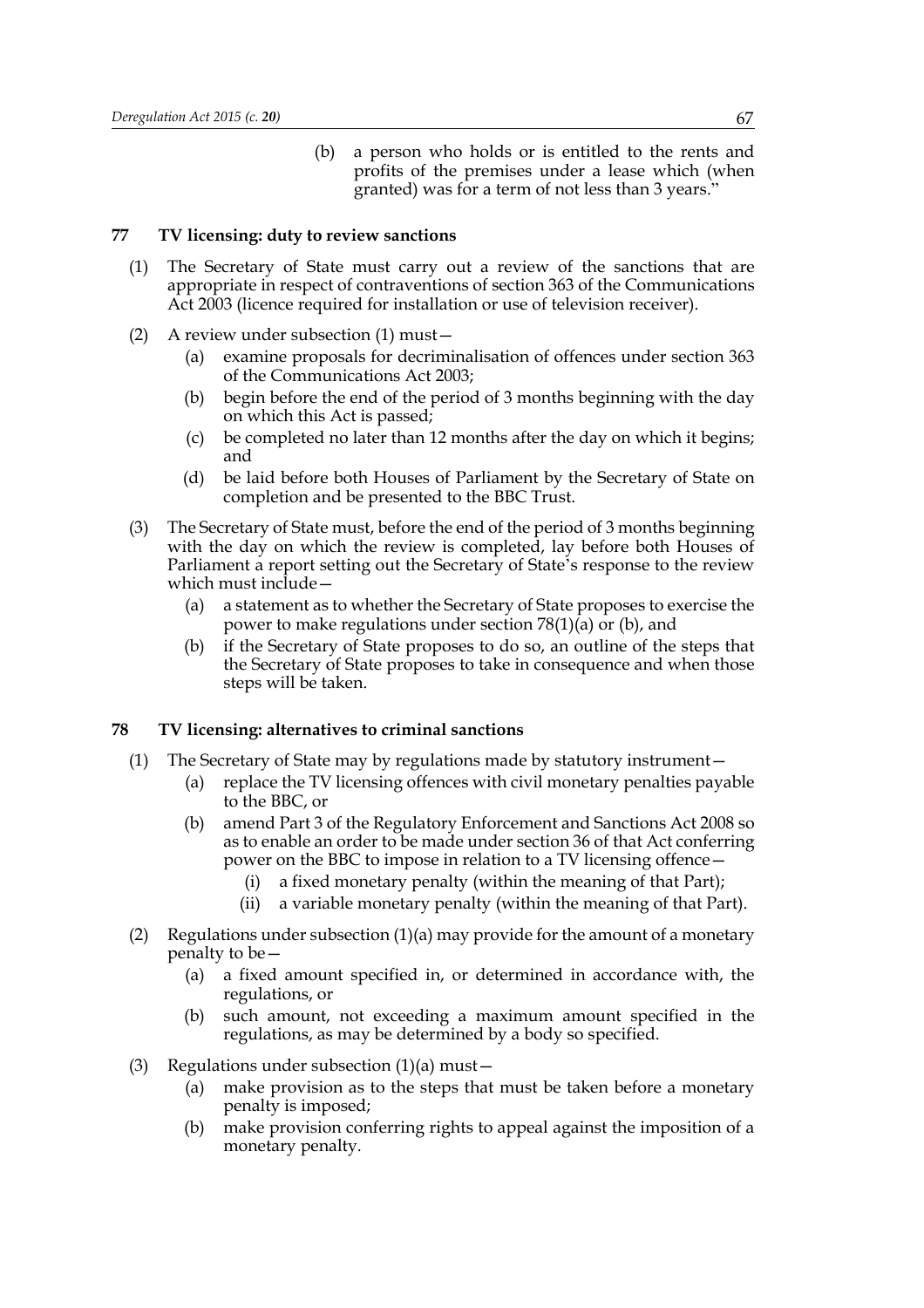- (4) Regulations under subsection  $(1)(a)$  may make provision corresponding to any provision that could be included in an order under Part 3 of the Regulatory Enforcement and Sanctions Act 2008 by virtue of section 52 of that Act (early payment discounts, late payment and enforcement).
- (5) Regulations under subsection  $(1)(a)$  may  $-$ 
	- (a) confer powers to obtain information for the purpose of determining whether to impose a monetary penalty;
	- (b) confer powers of entry, search or seizure for that purpose.
- (6) Regulations under subsection (1)(a) may repeal or otherwise amend any provision of Part 4 of the Communications Act 2003.
- (7) Any sums received by the BBC by virtue of regulations under this section must be paid into the Consolidated Fund.
- (8) Regulations under this section may include—
	- (a) consequential provision, or
	- (b) transitional, transitory or saving provision,

and any such provision may be made by repealing, revoking or otherwise amending or modifying legislation.

- (9) Regulations under this section may make different provision for different purposes or areas.
- (10) A statutory instrument containing regulations under this section may not be made unless a draft has been laid before, and approved by a resolution of, each House of Parliament.
- (11) Regulations under subsection (1) may not be made so as to come into force before 1 April 2017.
- (12) Unless the power conferred by subsection (1) is exercised before the end of the period of 24 months beginning with the day on which the review required by section 77 is completed, this section expires at the end of that period.
- (13) "The TV licensing offences" are  $-$ 
	- (a) the offence under section 363(2) of the Communications Act 2003 (installing or using a television receiver without a licence), and
	- (b) the offence under section 363(3) of that Act (having a receiver in a person's possession intending to install or use it without a licence etc).
- (14) In this section—

"the BBC" means the British Broadcasting Corporation;

- "legislation" means—
	- (a) an Act or subordinate legislation (within the meaning of the Interpretation Act 1978);
	- (b) an Act of the Scottish Parliament or an instrument made under an Act of the Scottish Parliament;
	- (c) a Measure or Act of the National Assembly for Wales or an instrument made under a Measure or Act of that Assembly; and
	- (d) Northern Ireland legislation or an instrument made under Northern Ireland legislation.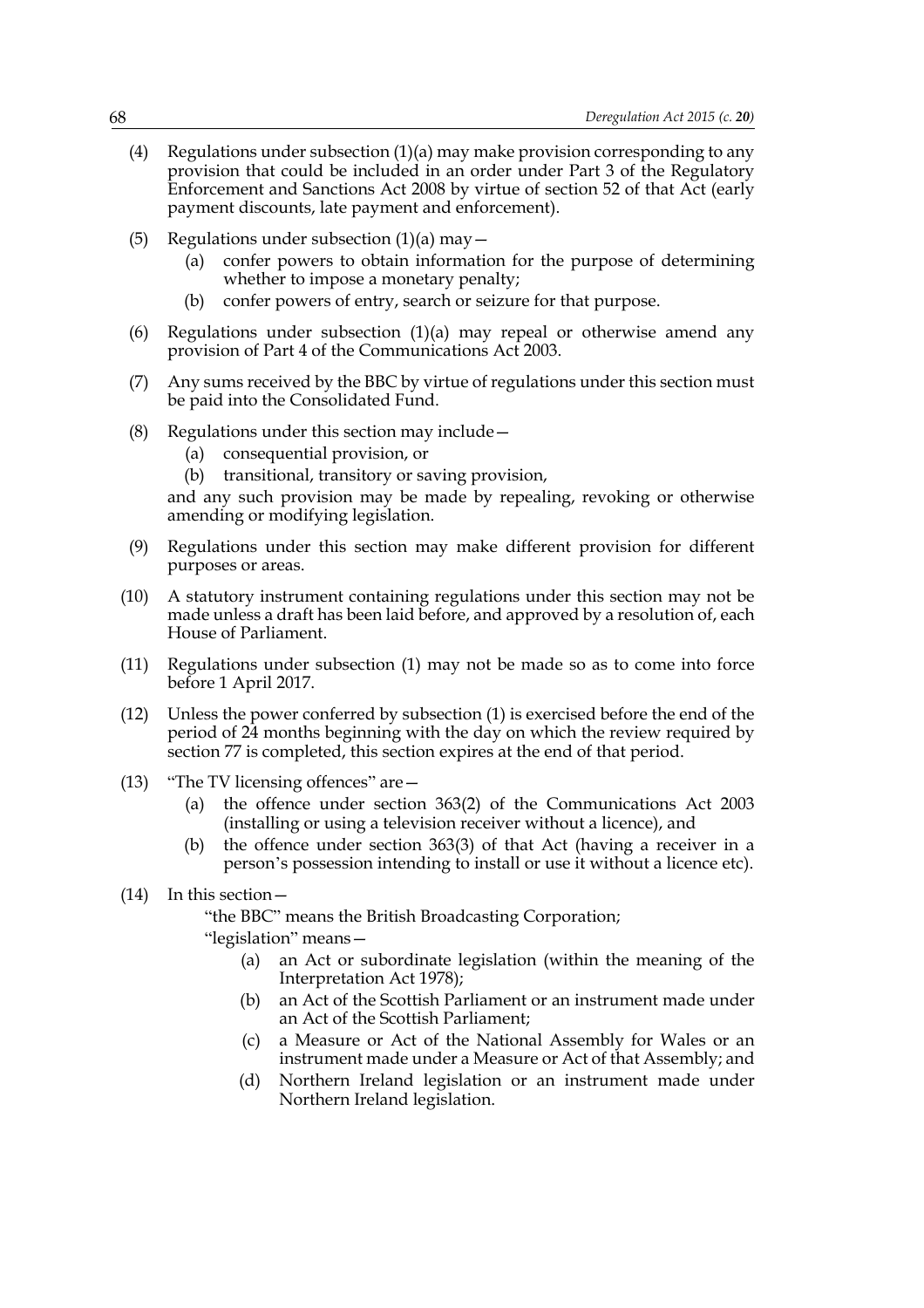### *Administration of justice*

### **79 Repeal of Senior President of Tribunals' duty to report on standards**

In section 15A of the Social Security Act 1998 (functions of Senior President of Tribunals), omit subsections (2) and (3) (which require the preparation and publication of an annual report on standards of decision-making in the making of certain decisions of the Secretary of State against which an appeal lies to the First-tier Tribunal).

### **80 Criminal procedure: written witness statements**

- (1) Section 9 of the Criminal Justice Act 1967 (proof by written statement) is amended as follows.
- (2) In subsection (2)(d) (objections to the tendering of written statements), for "within seven days from the service of the copy of the statement" substitute "within the relevant period".
- (3) After subsection (2) insert—
	- "(2A) For the purposes of subsection  $(2)(d)$ , "the relevant period" is  $-$ 
		- (a) such number of days, which may not be less than seven, from the service of the copy of the statement as may be prescribed by Criminal Procedure Rules, or
		- (b) if no such number is prescribed, seven days from the service of the copy of the statement."
- (4) Omit the following—
	- (a) subsections  $(3)$  and  $(3A)$  (which make provision about the content of written statements etc);
	- (b) subsection (6) (which provides for written statements to be read aloud unless the court otherwise directs);
	- (c) subsection (8) (which deals with the service of documents).
- (5) In consequence of subsections (2) and (3), paragraph 10 of Schedule 4 to the Wireless Telegraphy Act 2006 is amended as follows—
	- (a) after sub-paragraph (2) insert—
		- "(2A) The statement is to be treated as properly served for the purposes of section 9 of the Criminal Justice Act 1967 (proof by written statement), even though the manner of service is not authorised by Criminal Procedure Rules.";
	- (b) in sub-paragraph  $(3)$  -
		- (i) omit paragraph (a) and the "and" following it;
		- (ii) in the closing words, for "either of those sections" substitute "that section";
	- (c) after sub-paragraph (5) insert—
		- "(5A) If the alleged offender makes a request to be tried, section 9(2A) of the Criminal Justice Act 1967 (time for objection) is to apply—
			- (a) with the substitution for the reference in paragraph (a) to such number of days, which may not be less than seven, from the service of the copy of the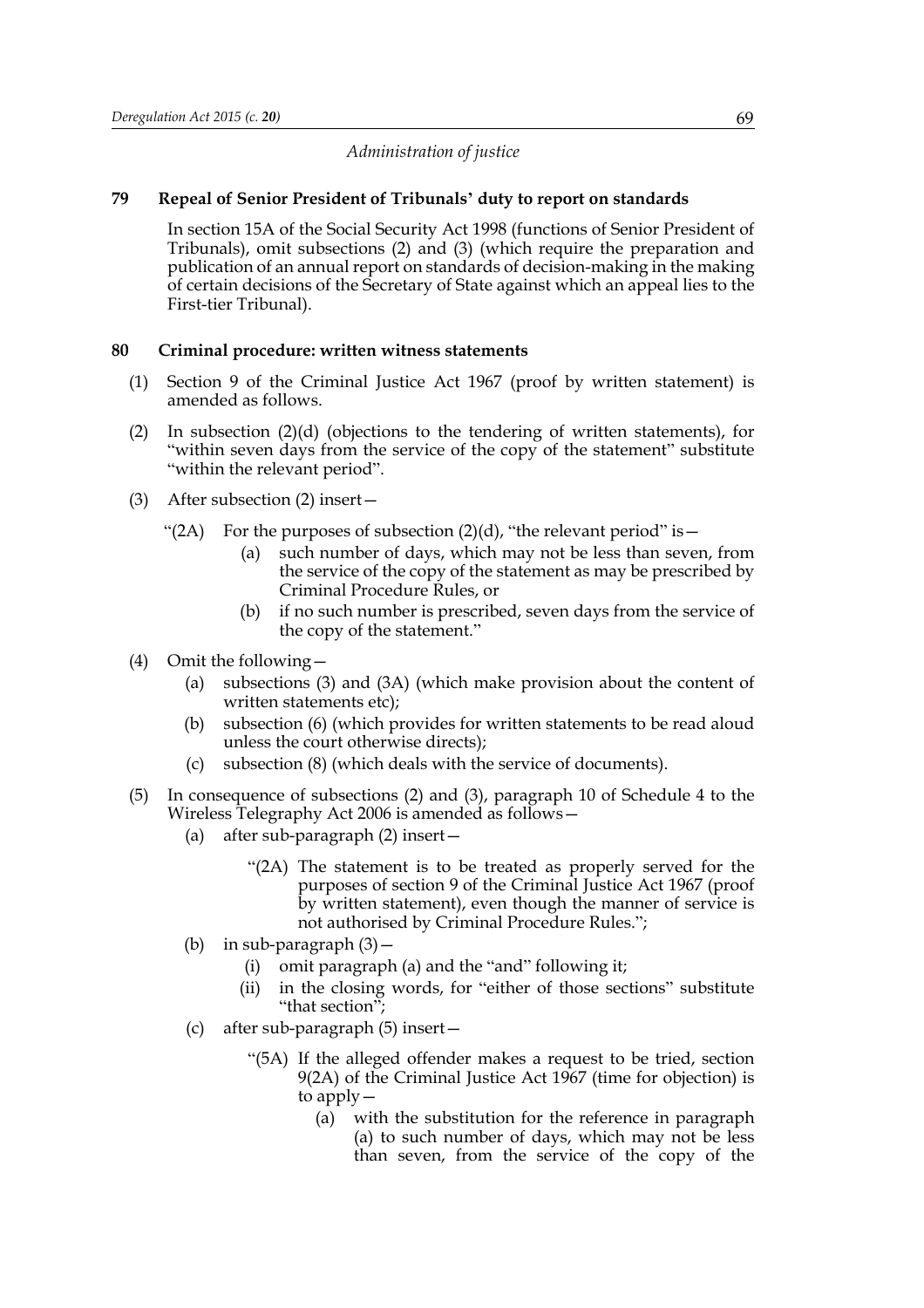statement of a reference to such number of days, which may not be less than seven, beginning with the day after the one on which the request to be tried was made, and

- (b) with the substitution for the reference in paragraph (b) to seven days from the service of the copy of the statement of a reference to seven days beginning with the day after the one on which the request to be tried was made.";
- (d) in sub-paragraph  $(6)$  -
	- (i) omit paragraph (a) and the "and" following it;
	- (ii) in the closing words, for "are to apply" substitute "is to apply".
- (6) In consequence of subsection  $(4)$  -
	- (a) in the Magistrates' Courts Act 1980, in section  $12(3)(b)(ii)$ , for "subsections  $(2)(a)$  and  $(b)$  and  $(3)$ " substitute "subsection  $(2)(a)$  and  $(b)$ ";
	- (b) in the Road Traffic Offenders Act 1988, in section 79(4), for "subsection (8) of that section" substitute "Criminal Procedure Rules";
	- (c) in the Criminal Justice and Public Order Act 1994, in Schedule 9, omit paragraph 6(1);
	- (d) in the Criminal Procedure and Investigations Act 1996, omit section 69.

## **81 Criminal procedure: written guilty pleas**

- (1) Section 12 of the Magistrates' Courts Act 1980 (non-appearance of accused: plea of guilty) is amended as follows.
- (2) In subsection (7), after "shall" insert ", subject to rules of court made under subsection (7ZA),".
- (3) After subsection (7) insert—
	- "(7ZA) Rules of court may—
		- (a) specify which of paragraphs (a) to (d) of subsection  $(7)$  (if any) are to apply;
		- (b) provide that any such paragraph is to apply only in circumstances specified in the rules.
		- (7ZB) Where rules of court are made under subsection (7ZA), subsection (7) applies only to the extent provided for by the rules."

### **82 Criminal procedure: powers to make Criminal Procedure Rules**

- (1) In the Administration of Justice (Miscellaneous Provisions) Act 1933, in section 2 (procedure for indictment of offenders)—
	- (a) in subsection (6), for "Rules" substitute "Criminal Procedure Rules";
	- (b) omit subsection (6A).
- (2) In that section, in subsection (2), in paragraph (i) of the proviso, for "section 57D(1)" substitute "section 51D(1)".
- (3) In the Police and Criminal Evidence Act 1984, in Schedule 1 (making of orders and issue of warrants in respect of excluded or special procedure material)—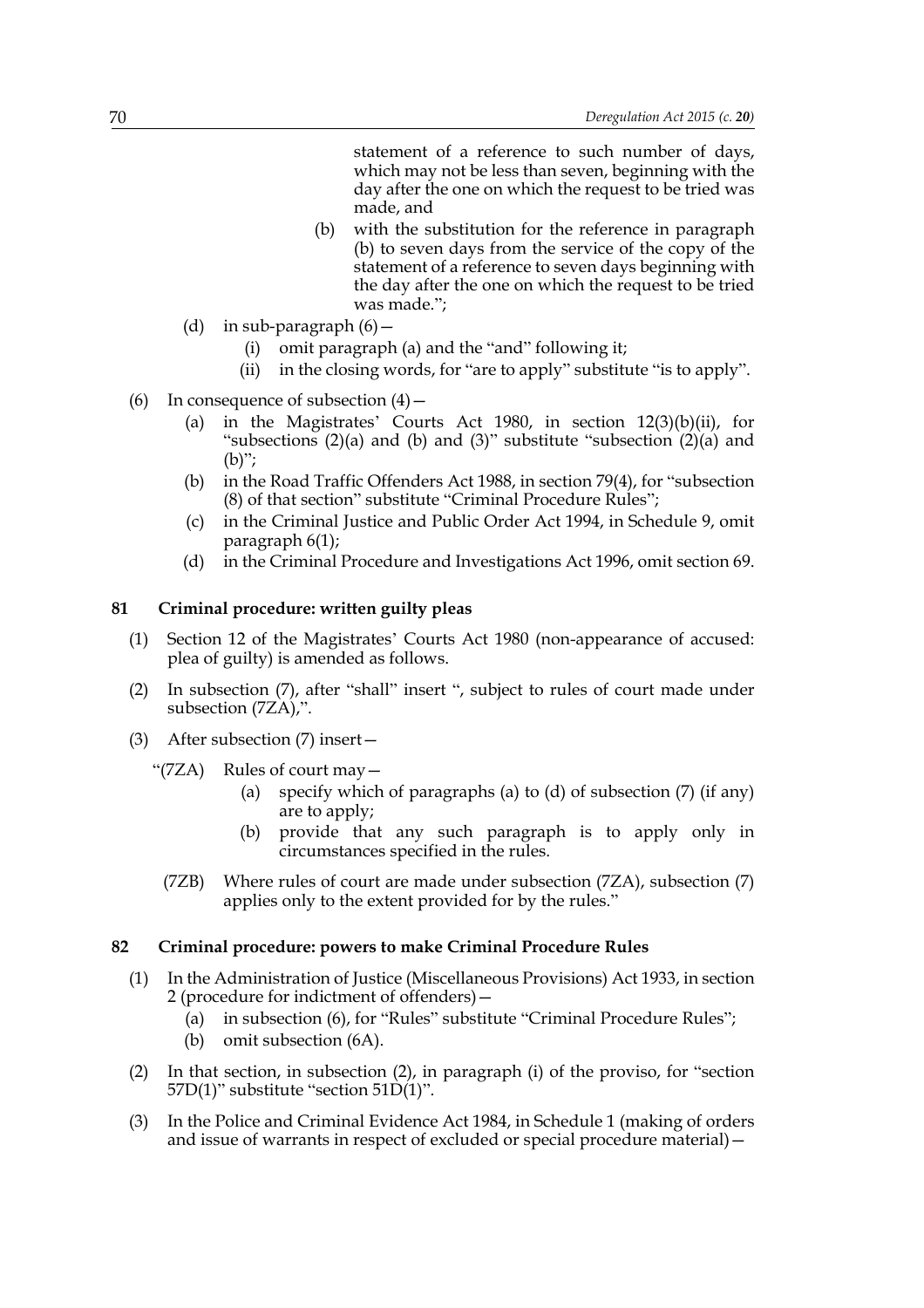- (a) in paragraph 7, after "paragraph 4 above" insert "that relates to material that consists of or includes journalistic material";
- (b) in paragraph 8, for "such an order" substitute "an order under paragraph 4 above that relates to material that consists of or includes journalistic material";
- (c) in paragraph 9, for "Such a notice" substitute "Notice of an application for an order under paragraph 4 above that relates to material that consists of or includes journalistic material";
- (d) in paragraph 10, for "this Schedule" (in each place where it occurs) substitute "paragraph 8";
- (e) after paragraph 15 insert—

*"Procedural rules*

- 15A Criminal Procedure Rules may make provision about proceedings under this Schedule, other than proceedings for an order under paragraph 4 above that relates to material that consists of or includes journalistic material."
- (4) In the Terrorism Act 2000, in Part 1 of Schedule 5 (making of orders and issue of warrants in respect of obtaining information in terrorist investigations: England and Wales and Northern Ireland), in paragraph 11 (which deals with the issue of warrants in respect of excluded or special procedure material), after sub-paragraph (4) insert—
	- "(5) Criminal Procedure Rules may make provision about proceedings relating to a warrant under this paragraph."
- (5) In the Criminal Justice and Police Act 2001, in section 59 (applications for the return of seized property etc), after subsection (12) insert—
	- "(13) Criminal Procedure Rules may make provision about proceedings under this section on an application to a judge of the Crown Court in England and Wales."
- (6) In the Proceeds of Crime Act 2002, in section 352 (applications for search and seizure warrants), after subsection (7) insert—
	- "(8) Criminal Procedure Rules may make provision about proceedings under this section on an application to a judge entitled to exercise the jurisdiction of the Crown Court in England and Wales."

### **83 "MAPPA arrangements" to cease to apply to certain offenders**

- (1) Section 327 of the Criminal Justice Act 2003 (which makes provision about the offenders in respect of whom multi-agency public protection arrangements sometimes referred to as "MAPPA arrangements" - must be made) is amended as follows.
- (2) In subsection (1), for "subsections (2) to (5)" substitute "subsections (2) to (4)".
- (3) In subsection (3), in paragraph (a), after "Schedule 15" insert "or in subsection (4A) below".
- (4) In subsection (4), in paragraph (a), after "Schedule 15" insert "or in subsection (4A) below".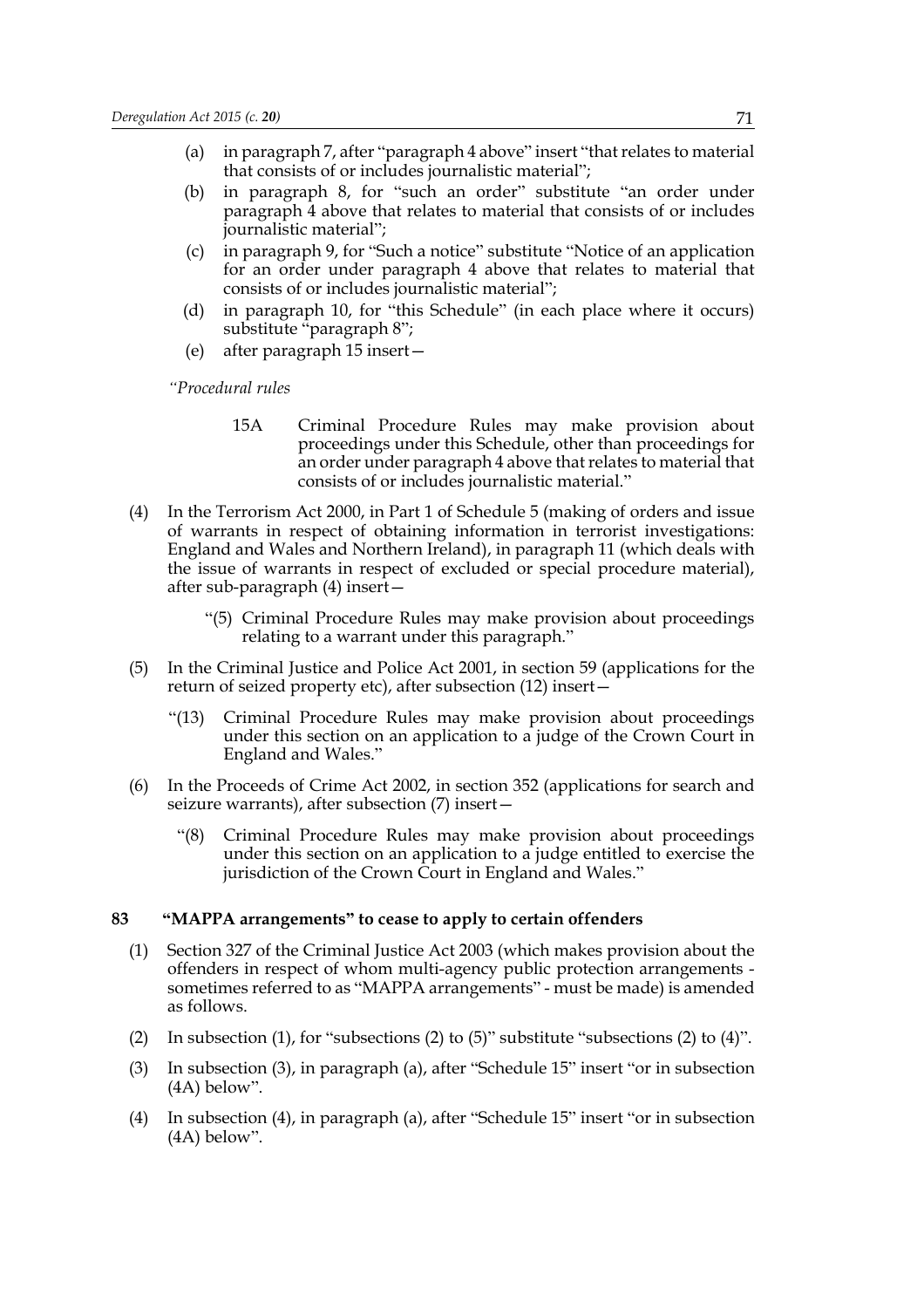- (5) After subsection (4) insert—
	- "(4A) The offences specified in this subsection are  $-$ 
		- (a) an offence under section 1 of the Child Abduction Act 1984 (abduction of child by parent);
		- (b) an offence under section 4 of the Asylum and Immigration (Treatment of Claimants, etc) Act 2004 (trafficking people for exploitation), where the offence is committed against a child;
		- (c) an offence under section 4(3) of the Misuse of Drugs Act 1971 where the offence is committed by  $-$ 
			- (i) supplying or offering to supply a Class A drug to a child,
			- (ii) being concerned in the supplying of such a drug to a child, or
			- (iii) being concerned in the making to a child of an offer to supply such a drug;
		- (d) an offence of aiding, abetting, counselling, procuring or inciting the commission of an offence specified in this subsection;
		- (e) an offence of conspiring to commit an offence so specified;
		- (f) an offence of attempting to commit an offence so specified."
- (6) Omit subsection (5).
- (7) In subsection (6), after "In this section" insert "— "child" means a person under 18;".

### **84 Removal of requirement that prison closures be made by order**

- (1) The Prison Act 1952 is amended as follows.
- (2) In section 37 (closing of prisons)—
	- (a) in subsection  $(1)$  -
		- (i) omit "Subject to the next following subsection,";
		- (ii) omit "by order";
	- (b) omit subsections (2) and (3).
- (3) In section 43 (remand centres and young offender institutions), as it has effect on and after the day on which section 38 of the Criminal Justice and Courts Act 2015 comes into force, in the Table in subsection  $(4)$  –
	- (a) in the entry for "Young offender institutions", in the second column, for "Sections 28 and 37(2)" substitute "Section 28";
	- (b) in the entry for "Secure training centres or secure colleges", in the second column, for ", 28 and  $37(2)$ " substitute "and 28".
- (4) Until section 38 of the Criminal Justice and Courts Act 2015 comes into force, in section 43 (remand centres and young offender institutions)—
	- (a) in subsection (5), for "sections 28 and 37(2)" substitute "section 28";
	- (b) in subsection (5A), for "28 and 37(2) and (3)" substitute "and 28".
- (5) In section 52 (exercise of power to make orders, rules and regulations)—
	- (a) in subsection  $(1)$ , omit ", 37";
	- (b) in subsection (2), omit "or an order made under section thirty-seven of this Act,".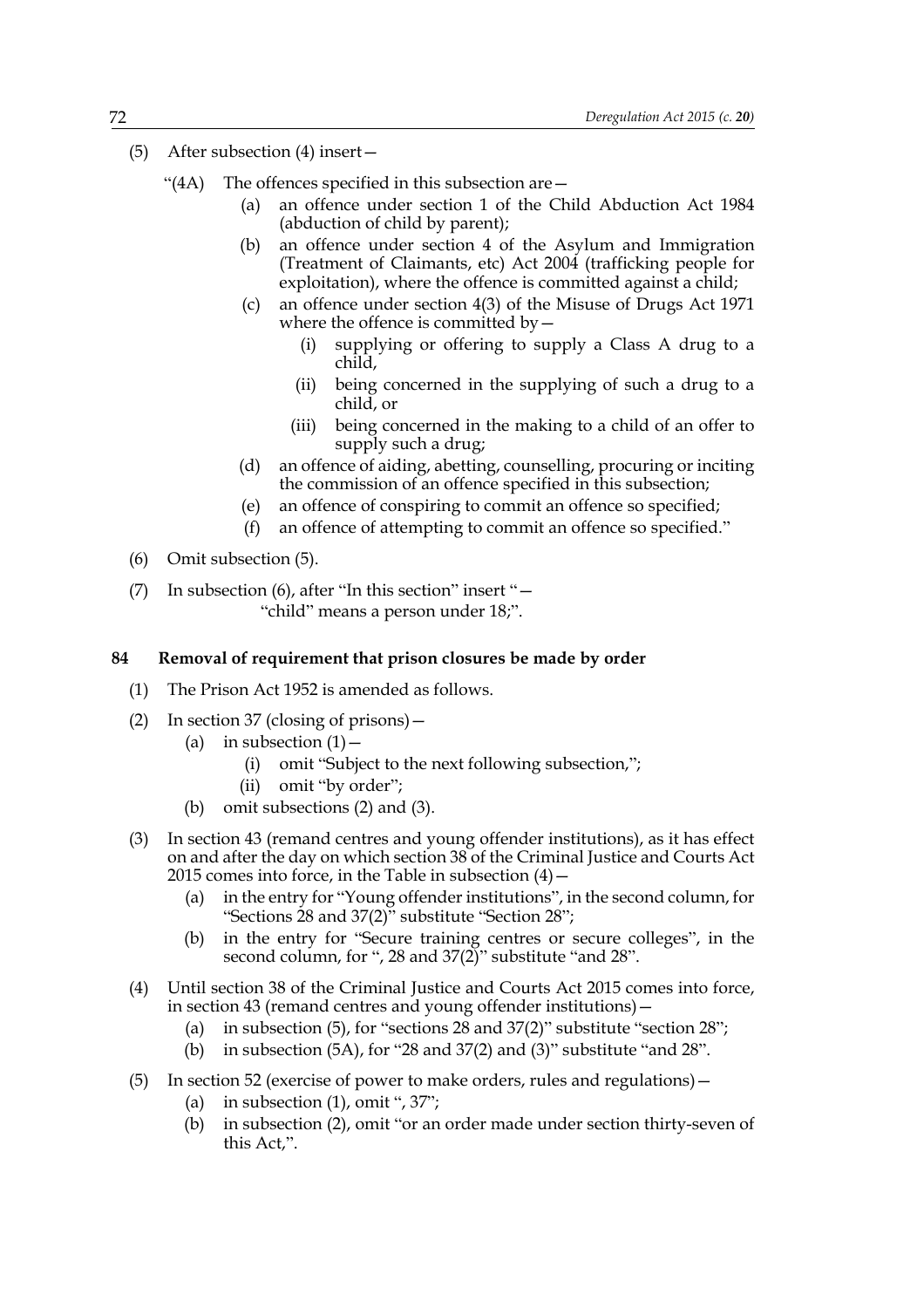### **85 Power of HMRC to disclose information for purposes of certain litigation**

- (1) The Commissioners for Her Majesty's Revenue and Customs may disclose information held by them—
	- (a) to a person who is entitled to bring proceedings under the fatal accidents legislation or for whose benefit such proceedings may be brought, for use in connection with the proceedings or in reaching a settlement without the need to bring proceedings;
	- (b) to a person who is entitled to bring proceedings for damages for personal injury for the benefit of the estate of a deceased person, for use in connection with the proceedings or in reaching a settlement without the need to bring proceedings;
	- (c) to a person who has made or who wishes to make an application for a payment under the Diffuse Mesothelioma Payment Scheme on the basis that he or she is eligible for such a payment under section 3 of the Mesothelioma Act 2014 (eligibility of dependants for payments under the Scheme), for use in connection with the application.
- (2) "The fatal accidents legislation" means—
	- (a) the Fatal Accidents Act 1976;
	- (b) the Fatal Accidents (Northern Ireland) Order 1977 (S.I. 1977/1251 (N.I. 18));
	- (c) section 4 of the Damages (Scotland) Act 2011.

### **86 CLC practitioner services bodies**

- (1) Section 32 of the Administration of Justice Act 1985 (provision of conveyancing services by recognised bodies) is amended as follows.
- (2) In the heading, after "conveyancing" insert "or other".
- $(3)$  In subsection  $(1)$ 
	- (a) in paragraph (a), after "bodies" insert "or CLC practitioner services bodies";
	- (b) in paragraph (b), for "such bodies" substitute "conveyancing services bodies";
	- (c) in paragraph (b), for the words from "undertake" to the end substitute "undertake—
		- (i) the provision of conveyancing services,
		- (ii) the exercise of a right of audience,
		- (iii) the conduct of litigation,
		- (iv) probate activities,
		- (v) the administration of oaths, or
		- (vi) the provision of relevant legal services not covered by sub-paragraphs (i) to  $(v)$ ;";
	- (d) after paragraph (b) insert—
		- "(bza) prescribing the circumstances in which CLC practitioner services bodies may be recognised by the Council as being suitable bodies to undertake—
			- (i) the exercise of a right of audience,
			- (ii) the conduct of litigation,
			- (iii) probate activities,
			- (iv) the administration of oaths, or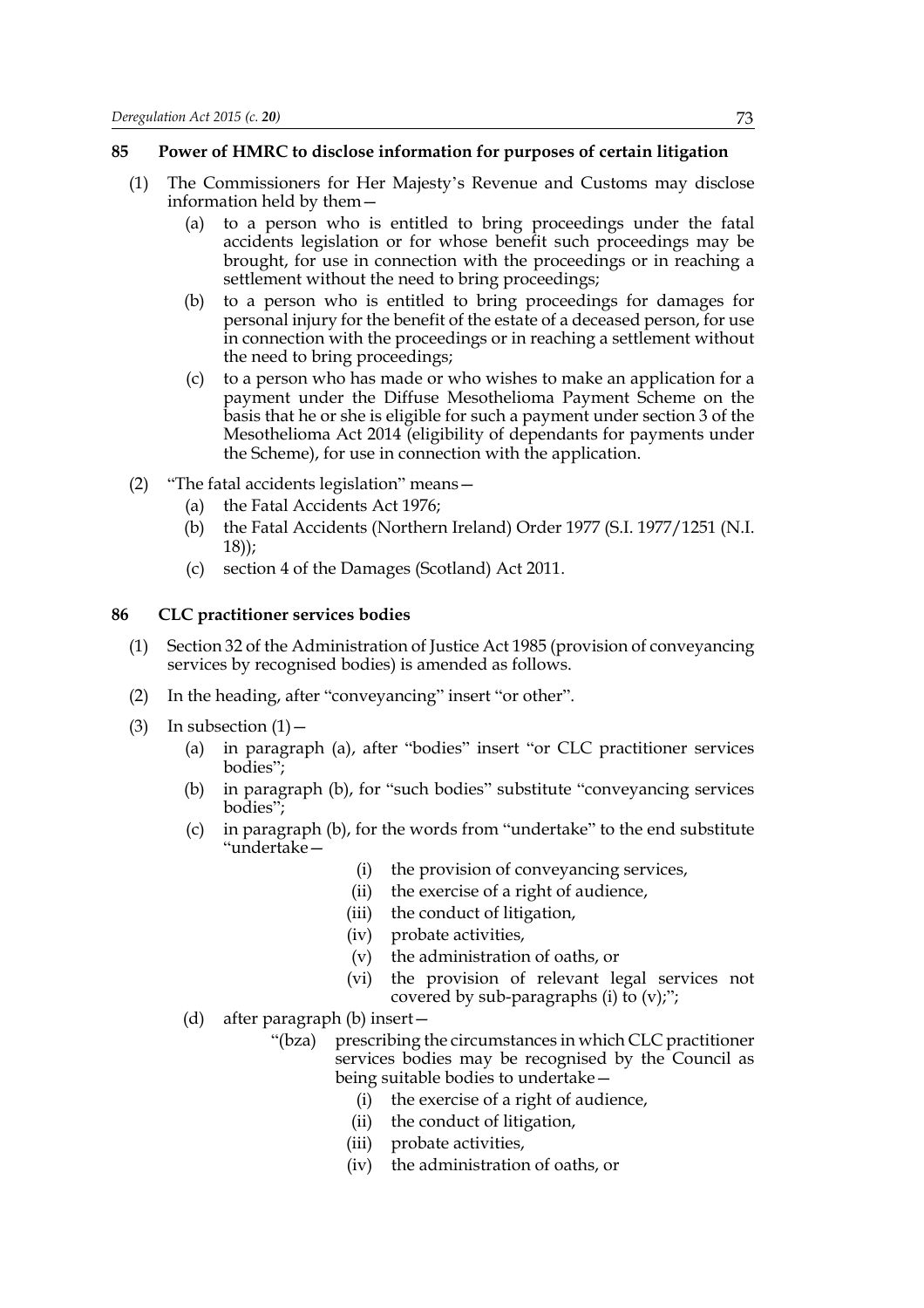- (v) the provision of relevant legal services not covered by sub-paragraphs (i) to (iv);";
- (e) in paragraph (ba), for the words from "bodies" to the end substitute "bodies to carry on—
	- (i) the exercise of a right of audience,
	- (ii) the conduct of litigation,
	- (iii) reserved instrument activities, where the recognised body is a conveyancing services body,
	- (iv) probate activities, or
	- (v) the administration of oaths;";
- (f) in paragraph (c), after "requirements" insert ", including requirements about the carrying on of activities which are not reserved legal activities,".
- (4) In subsection (3)(e), after "those bodies" insert "(including information about disciplinary measures taken)".
- (5) In subsection (3C), after paragraph (a) insert—
	- "(aa) conditions restricting the kinds of CLC practitioner services that may be provided by the body;".
- (6) For subsection  $(8)$  substitute  $-$ 
	- "(8) In this section—
		- "administration of oaths" has the same meaning as in the Legal Services Act 2007 (see section 12 of, and Schedule 2 to, that Act); "CLC practitioner services" has the meaning given by section 32B; "CLC practitioner services body" has the meaning given by section 32B;

"conduct of litigation" has the same meaning as in the Legal Services Act 2007 (see section 12 of, and Schedule 2 to, that Act);

"conveyancing services body" has the meaning given by section 32A;

"probate activities" has the same meaning as in the Legal Services Act 2007 (see section 12 of, and Schedule 2 to, that Act);

"relevant legal services"—

- (a) in relation to a conveyancing services body, has the meaning given by section 32A; and
- (b) in relation to a CLC practitioner services body, has the meaning given by section 32B;
- "reserved instrument activities" has the same meaning as in the Legal Services Act 2007 (see section 12 of, and Schedule 2 to, that Act);

"right of audience" has the same meaning as in the Legal Services Act 2007 (see section 12 of, and Schedule 2 to, that Act)."

- (7) After subsection (8) insert—
	- "(8A) Nothing in this section affects section 13 of the Legal Services Act 2007 (entitlement to carry on a reserved legal activity).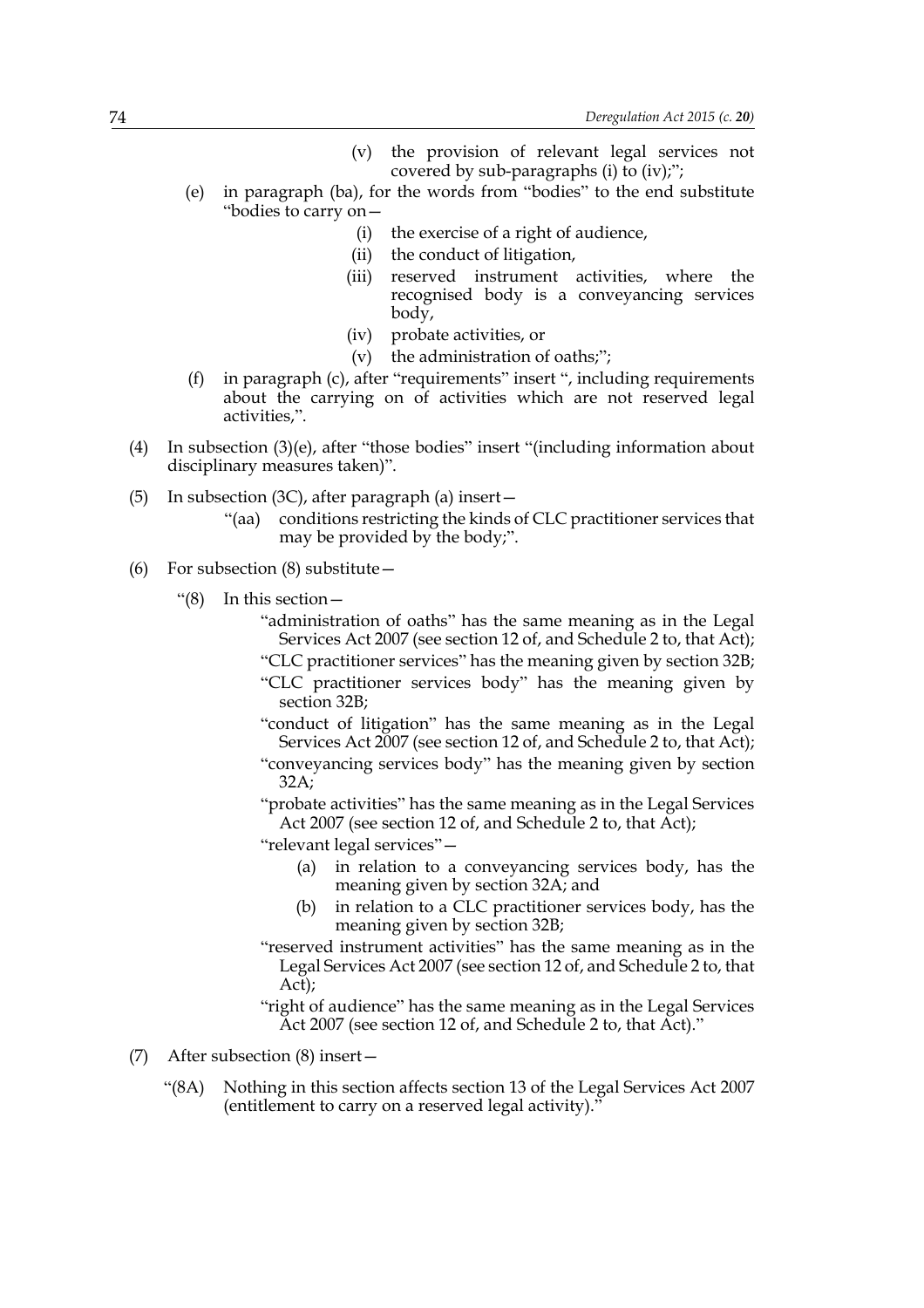(8) After section 32A (definition of "conveyancing services body") insert—

### **"32B CLC practitioner services bodies**

- (1) For the purposes of section 32 a "CLC practitioner services body" means a body (corporate or unincorporate) in respect of which—
	- (a) the management and control condition,
	- (b) the services condition, and
	- (c) the authorised person condition,

are satisfied.

- (2) The management and control condition is satisfied in the case of a partnership if at least one of the partners is a licensed conveyancer or a licensed CLC practitioner.
- (3) The management and control condition is satisfied in the case of an unincorporated body (other than a partnership), or a body corporate which is managed by its members, if at least one of those members is a licensed conveyancer or a licensed CLC practitioner.
- (4) The management and control condition is satisfied in the case of any other body corporate if at least one director of the body is a licensed conveyancer or a licensed CLC practitioner.
- (5) The services condition is satisfied in respect of a body if  $-$ 
	- (a) the body is carrying on a business consisting of the provision of—
		- (i) CLC practitioner services; or
		- (ii) CLC practitioner services and other relevant legal services; and
	- (b) the body does not provide conveyancing services.
- (6) The authorised person condition is satisfied if the licensed conveyancer or licensed CLC practitioner by reference to whom the management and control condition is satisfied, or one of the persons by reference to whom that condition is satisfied, is an authorised person in relation to any reserved legal activity involved in the CLC practitioner services that are provided by the body.
- (7) For the purposes of this section—
	- (a) a reference to CLC practitioner services is a reference to services involving the carrying on of such of the following as are reserved legal activities in relation to which the Council is designated as an approved regulator—
		- (i) the exercise of a right of audience;
		- (ii) the conduct of litigation;
		- (iii) probate activities;
		- (iv) the administration of oaths;
	- (b) a reference to designation as an approved regulator is a reference to designation as an approved regulator—
		- (i) by Part 1 of Schedule 4 to the Legal Services Act 2007, or
		- (ii) under Part 2 of Schedule 4 to that Act;
	- (c) a person has an interest in a body if the person has an interest in the body within the meaning of Part 5 of the Legal Services Act 2007 (see sections 72 and 109 of that Act).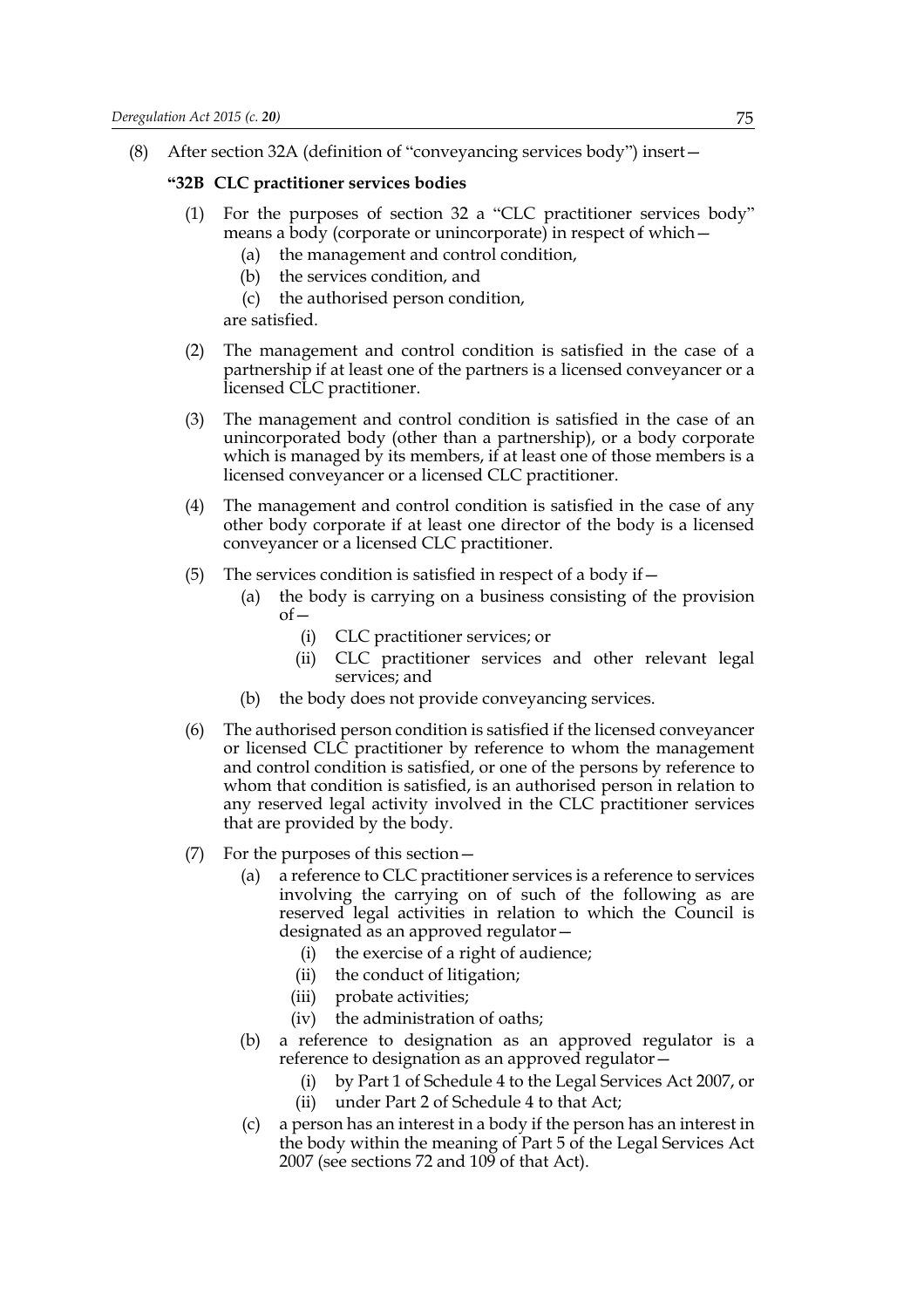# (8) In this section—

- "administration of oaths" has the same meaning as in the Legal Services Act 2007 (see section 12 of, and Schedule 2 to, that Act);
- "authorised person" means an authorised person in relation to an activity which is a reserved legal activity (within the meaning of the Legal Services Act 2007);
- "conduct of litigation" has the same meaning as in the Legal Services Act 2007 (see section 12 of, and Schedule 2 to, that Act);
- "probate activities" has the same meaning as in the Legal Services Act 2007 (see section 12 of, and Schedule 2 to, that Act);
- "relevant legal services", in relation to a body, means—
	- (a) CLC practitioner services, and
	- (b) where authorised persons are managers or employees of, or have an interest in, the body, services such as are provided by individuals practising as such authorised persons (whether or not those services involve the carrying on of reserved legal activities), except for conveyancing services;
- "reserved legal activity" has the same meaning as in the Legal Services Act 2007 (see section 12 of, and Schedule 2 to, that Act); "right of audience" has the same meaning as in the Legal Services Act 2007 (see section 12 of, and Schedule 2 to, that Act)."

#### **87 Licensed CLC practitioners**

- (1) Section 53 of the Courts and Legal Services Act 1990 (the Council for Licensed Conveyancers: authorisation of individuals to carry on reserved legal activities) is amended as follows.
- (2) In subsection (2), omit "only if the person is a licensed conveyancer".
- (3) In subsection  $(3)$ 
	- (a) for "a licensed conveyancer" substitute "a person";
	- (b) for "the licensed conveyancer" substitute "the person in respect of that activity".
- (4) In subsection (4), for "Any such" substitute "If the person granted a licence under this section is a licensed conveyancer, the".
- (5) After subsection (4) insert—
	- "(4A) If the person granted a licence under this section is not a licensed conveyancer, the licence may be granted as a separate licence or as part of a composite licence comprising that and any other licence under this section which the Council may grant to the person.
	- (4B) A licence under this section granted to a person who is not a licensed conveyancer ceases to have effect if the person becomes a licensed conveyancer."
- (6) In subsection  $(9)$ 
	- (a) in the opening words, after "respect to" insert "persons who apply for, or hold, an advocacy, litigation or probate licence and";
	- (b) in paragraph (c), for "licensed conveyancer" substitute "person";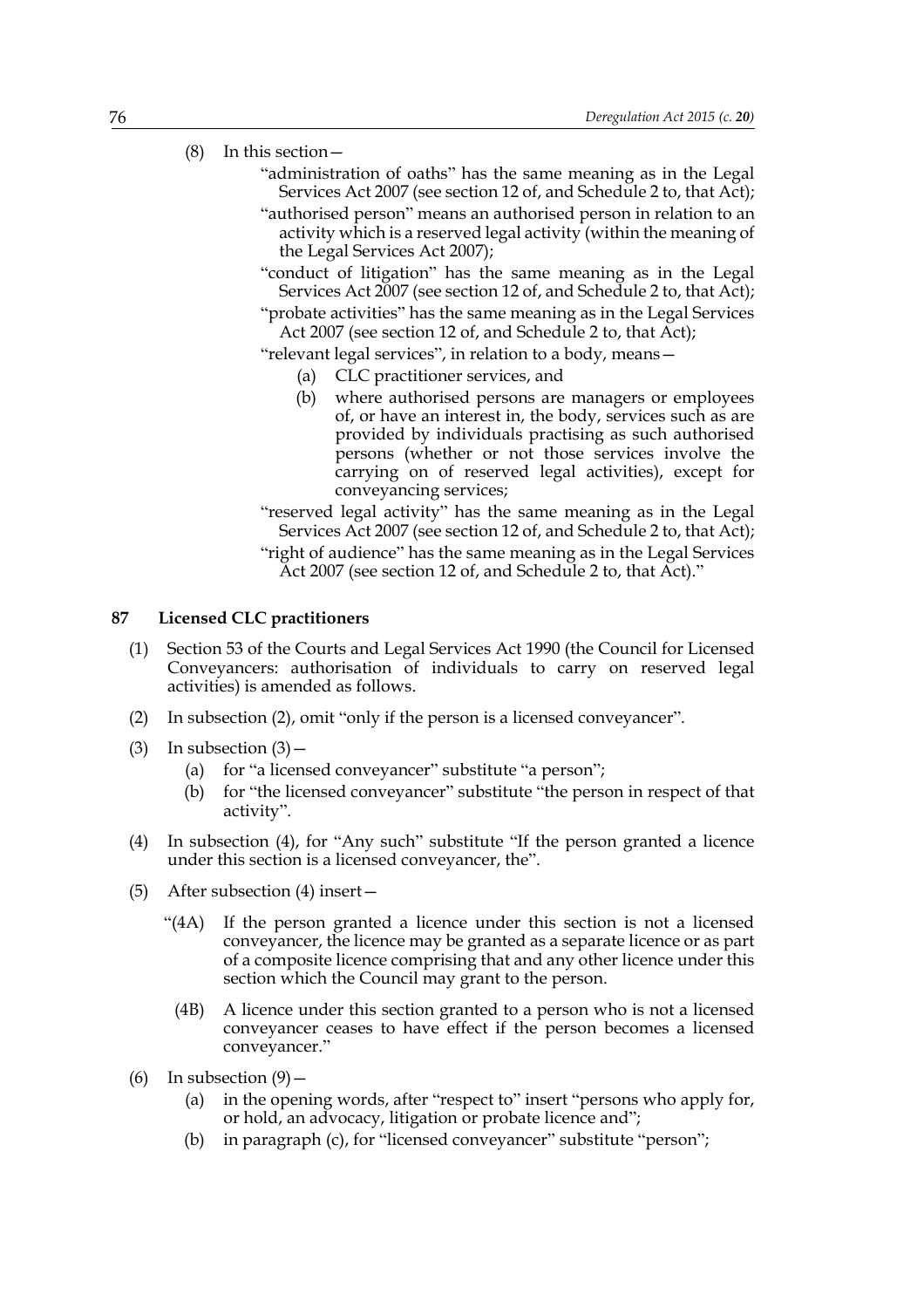- (c) after paragraph (d) insert—
	- "(da) any case of an individual who describes himself or herself, or holds himself or herself out, as a licensed CLC practitioner without holding a licence in force under this section;";
- (d) in the words following paragraph (f), after "respect to" insert "persons who apply for, or hold, a licence under Part 2 of the Act of 1985 and".
- (7) After subsection (9) insert—
	- "(9A) The modifications mentioned in subsection (9) may differ depending on whether the person applying for, or holding, an advocacy, litigation or probate licence is or is not a licensed conveyancer.
	- (9B) Subsection (9) does not apply to section 34 of the Act of 1985 (modification of existing enactments relating to conveyancing etc)."
- (8) After subsection (10) insert—
	- "(11) In this section—
		- "advocacy licence" means a licence issued under this section by which the Council authorises the person concerned to exercise a right of audience;
		- "CLC practitioner services" has the same meaning as in section 32B of the Act of 1985;
		- "licensed CLC practitioner" means a person, other than a licensed conveyancer, who holds a licence under this section;
		- "litigation licence" means a licence issued under this section by which the Council authorises the person concerned to carry on activities which constitute the conduct of litigation;
		- "the practice of a licensed CLC practitioner" means the provision by a person, as the holder of a licence under this section, of CLC practitioner services in accordance with the licence; and
		- "probate licence" means a licence issued under this section by which the Council authorises the person concerned to carry on activities that constitute probate activities."
- (9) In the italic heading preceding section 53, after "*conveyancers*" insert "*and licensed CLC practitioners*".

#### **88 CLC practitioner services: consequential amendments**

Schedule 19 contains consequential amendments relating to sections 86 and 87.

### **89 The Council for Licensed Conveyancers: other amendments**

Schedule 20 contains other amendments relating to the Council for Licensed Conveyancers.

*Other measures to reduce burdens on public authorities*

### **90 Poisons and explosives precursors**

Schedule 21 introduces a common system for regulating the possession etc of non-medicinal poisons and explosives precursors.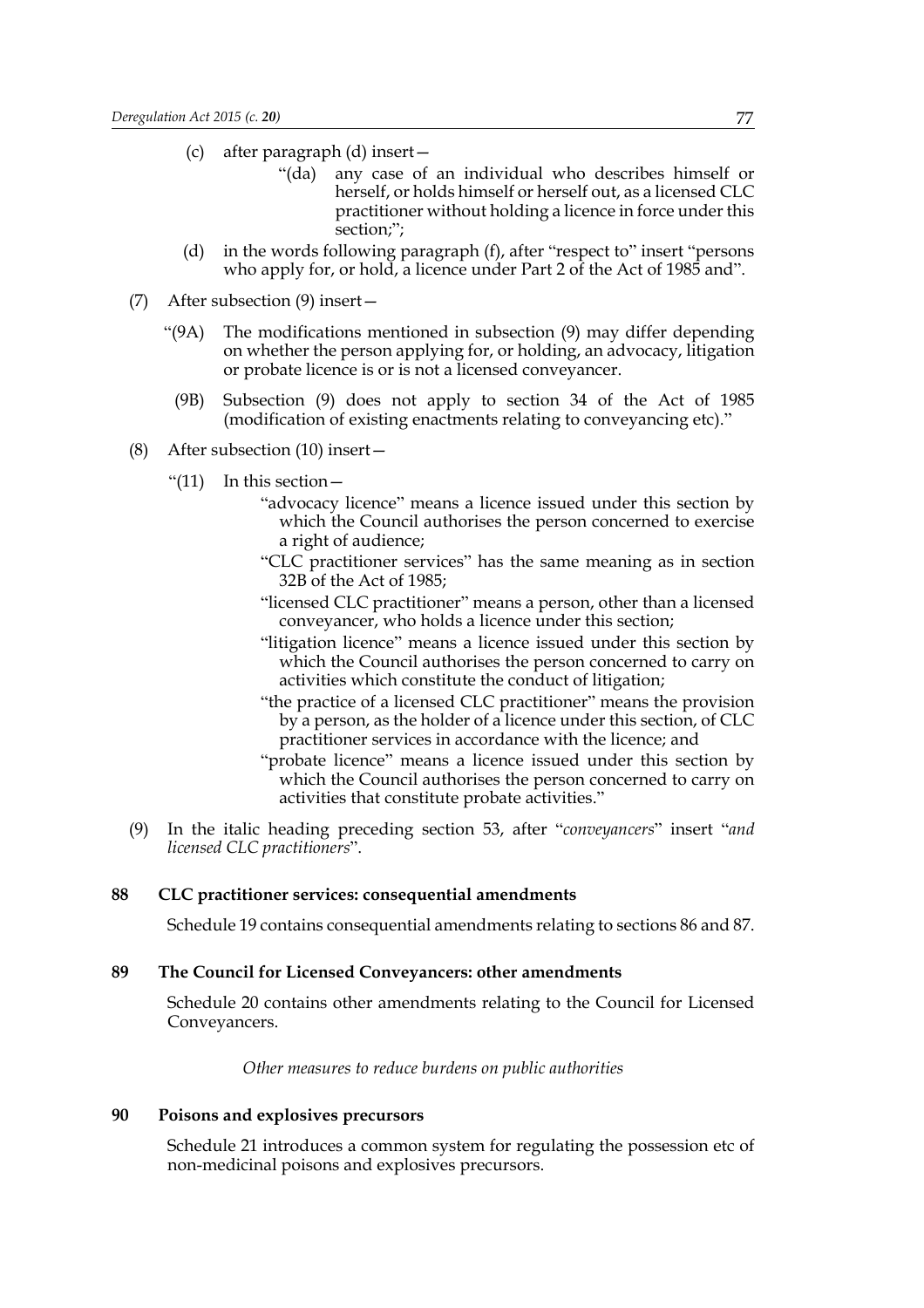### **91 London street trading appeals: removal of role of Secretary of State in appeals**

- (1) The London Local Authorities Act 1990 is amended in accordance with subsections (2) and (3).
- (2) After section 30 insert—

### **"30A Other Part III appeals**

- (1) Any person aggrieved—
	- (a) by a resolution rescinding or varying a designating resolution;
	- (b) by a resolution under subsection (1)(b) of section 24 (Designation of licence streets) of this Act;
	- (c) by a standard condition prescribed by regulations under subsection (3) of section 27 (Conditions of street trading licences) of this Act; or
	- (d) by the amount of a fee or charge under section 32 (Fees and charges) of this Act;

may appeal to a magistrates' court acting for the area of the borough council which passed the resolution, prescribed the condition or determined the amount of the fee or charge (as the case may be).

- (2) An appeal under subsection (1) may be brought—
	- (a) in the case of an appeal under paragraph (a) or (b) of that subsection, at any time before the expiration of the period of three months beginning with the date on which notice of the passing of the resolution is published for the second time in accordance with subsection (10) of section 24 (Designation of licence streets) of this Act;
	- (b) in the case of an appeal under paragraph (c) of that subsection, at any time before the expiration of the period of three months beginning with the date upon which the licence holders or a body or bodies representative of them were notified of the making of the regulations;
	- (c) in the case of an appeal under paragraph (d) of that subsection—
		- (i) if it relates to the amount of a fee payable under subsection (1) of section 32 (Fees and charges) of this Act, at any time before the expiration of the period of three months beginning with the date on which the fee payable is notified to the licence holders or a body or bodies representative of them;
		- (ii) if it relates to the amount of a charge under subsection (2) of section 32 (Fees and charges) of this Act, at any time before the expiration of the period of three months beginning with the date on which notice of the determination of the charge has been given to the licence holders or a body or bodies representative of them.
- (3) A person desiring to appeal under subsection (1) shall give written notice to the magistrates' court and to the borough council specifying the matter about which the person is aggrieved and the grounds upon which the appeal is made.
- (4) On an appeal to a magistrates' court under this section, the court may make such order as it thinks fit."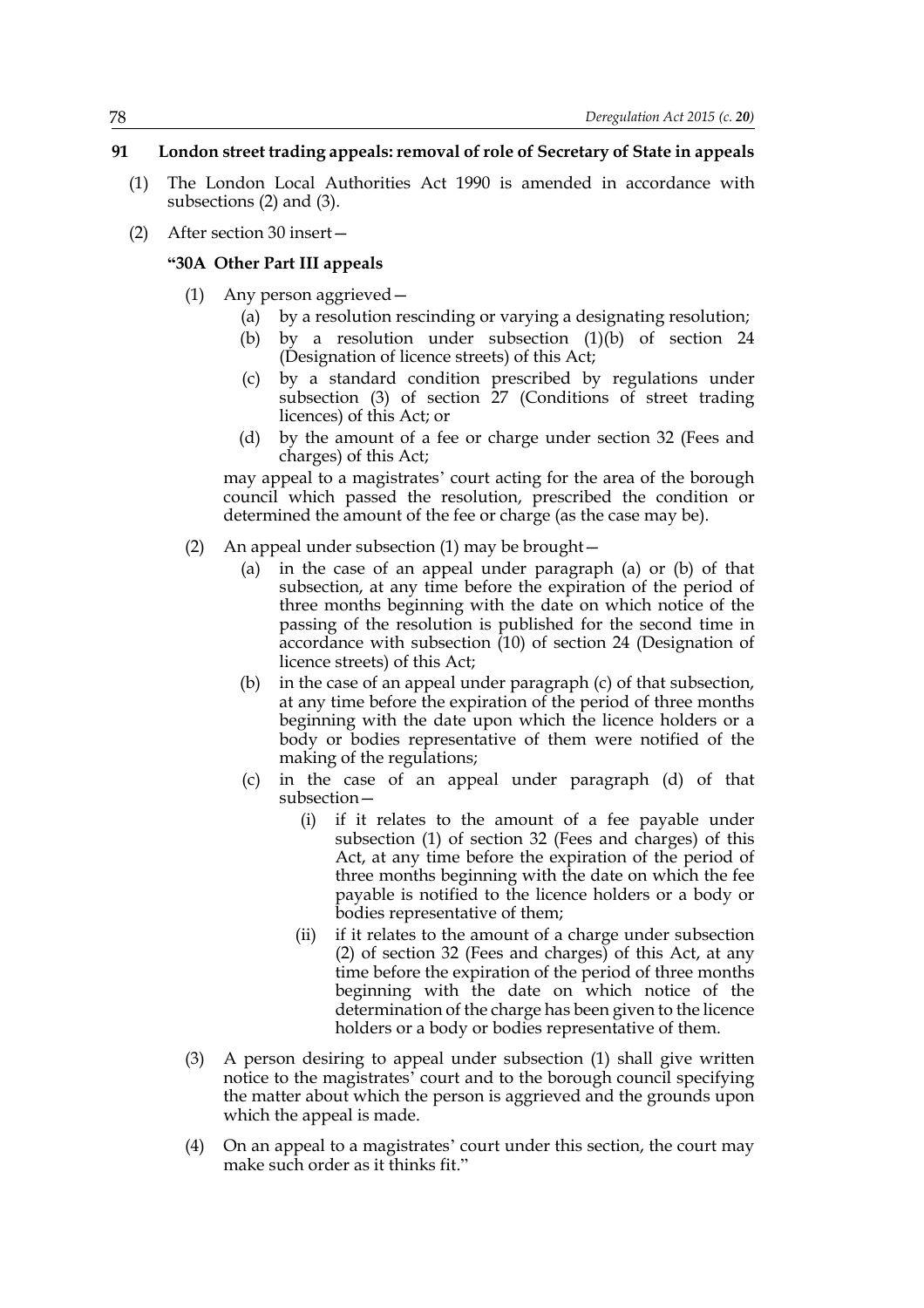- (3) In section 30—
	- (a) omit subsections (11) and (12);
	- (b) in the sidenote, after "Part III appeals" insert ": refusal to grant a licence etc.".
- (4) Section 19 of the City of Westminster Act 1999 is amended as follows.
- (5) In subsection (1), for the words from "the Secretary of State" to the end of the subsection substitute "a magistrates' court acting for the area of the council".
- (6) After subsection (2) insert—
	- A person desiring to appeal under subsection (1) shall give written notice to the magistrates' court and to the council specifying the matter about which the person is aggrieved and the grounds upon which the appeal is made.
	- (4) On an appeal to a magistrates' court under this section, the court may make such order as it thinks fit."
- (7) For the sidenote substitute "Appeals to a magistrates' court".

### **92 Gangmasters (Licensing) Act 2004: enforcement**

In section 15 of the Gangmasters (Licensing) Act 2004 (enforcement and compliance officers), after subsection (6) insert—

"(7) This section does not prevent the Secretary of State from making arrangements for ensuring that functions relating to the institution or conduct of proceedings in England and Wales for an offence under this Act are carried out by the Director of Public Prosecutions and, accordingly, the terms of appointments under subsection (1), or arrangements under subsection (2), may include provision, or be modified so as to include provision, for enforcement officers not to carry out such functions at any time when they are being carried out by the Director."

### **93 Reduction in regulation of providers of social work services**

- (1) In the Care Standards Act 2000, omit section 4(10) (which provides for the Act to apply to a provider of social work services as it applies to an agency to which that Act applies).
- (2) In consequence of subsection  $(1)$  -
	- (a) in that Act, omit—
		- (i) section  $5(1A)(f)$ , and the "and" before it;
		- (ii) section  $30A(6)(f)$ ;
		- $(iii)$  section 121(4A);
	- (b) in the Children and Young Persons Act 2008, omit section 4.

### **94 Electoral Commission: changes to facilitate efficient administration**

- (1) Schedule 1 to the Political Parties, Elections and Referendums Act 2000 (the Electoral Commission) is amended as follows.
- (2) Paragraph 15 (five-year plan) is amended as set out in subsections (3) and (4).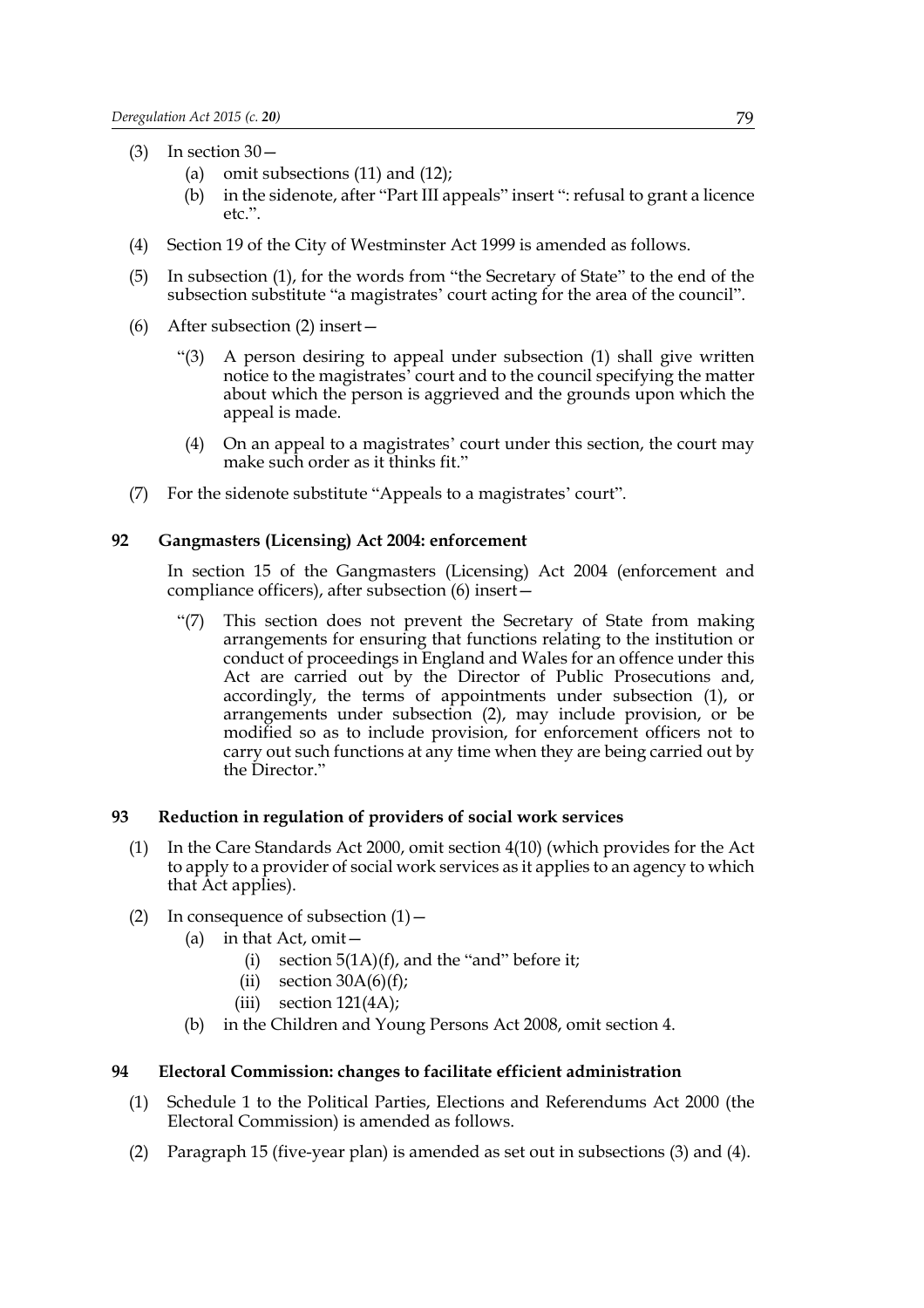- (3) In sub-paragraph (1), after "paragraph 14" insert "in respect of the first financial year to begin after the day on which Parliament meets for the first time following a parliamentary general election,".
- (4) After that sub-paragraph insert—
	- "(1A) The Speaker's Committee may require the Commission to submit a plan under sub-paragraph (1) when the Commission submit such an estimate as is mentioned in paragraph 14 in respect of a financial year other than one mentioned in that sub-paragraph."
- (5) In paragraph 16 (annual examination of Commission by Comptroller and Auditor General), in sub-paragraph (1)—
	- (a) after "paragraphs 14 and 15" insert "in respect of any year when both an estimate under paragraph 14 and a five-year plan under paragraph 15 are submitted to them,";
	- (b) for "in each year" substitute "before the Committee consider the estimate and plan".
- (6) In the cross-heading preceding paragraph 16, for "Annual examination" substitute "Examination".

### **95 LGBC for England: changes to facilitate efficient administration**

- (1) Schedule 1 to the Local Democracy, Economic Development and Construction Act 2009 (Local Government Boundary Commission for England) is amended as follows.
- (2) In paragraph 5 (committees), for sub-paragraph (3) substitute—
	- "(3) A committee established under this paragraph to review the economy, efficiency or effectiveness with which the Commission has used its resources, or any sub-committee of such a committee, may include up to two people who are not also members of the Commission ("independent members").
	- (4) The Commission may not appoint as an independent member anyone who would be ineligible for appointment as a member of the Commission because of paragraph 1(3).
	- (5) An independent member must be appointed on such terms and conditions, including terms and conditions as to remuneration, as the Commission may determine.
	- (6) Except as provided by sub-paragraph (3), only a member of the Commission may be a member of one of its committees or subcommittees."
- (3) Paragraph 12 (five-year plan) is amended as set out in subsections (4) and (5).
- (4) In sub-paragraph (1), after "paragraph 11" insert "in respect of the first financial year to begin after the day on which Parliament meets for the first time following a parliamentary general election".
- (5) After that sub-paragraph insert—
	- "(1A) The Speaker's Committee may require the Commission to submit a plan under sub-paragraph (1) when the Commission submits such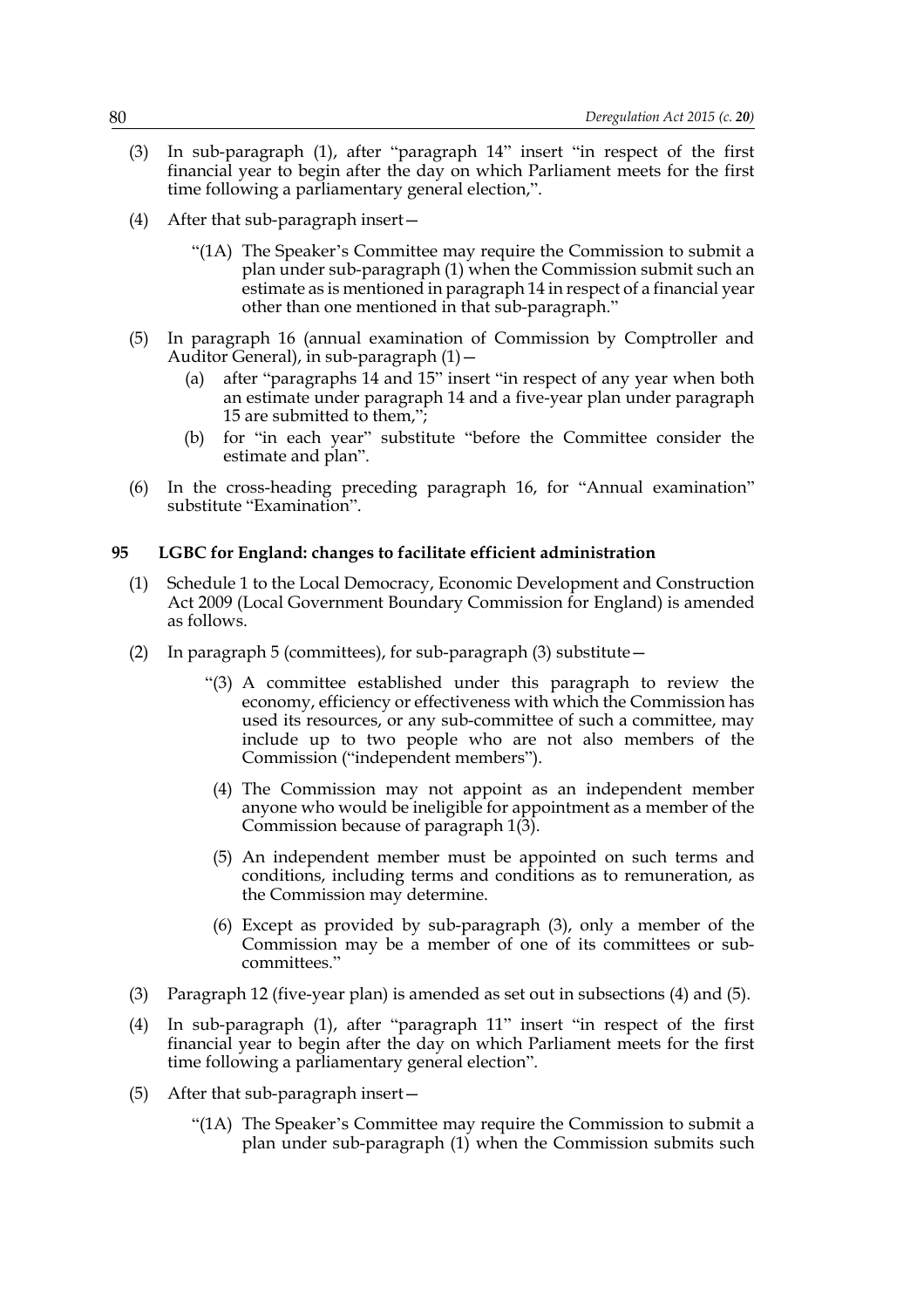an estimate as is mentioned in paragraph 11 in respect of a financial year other than one mentioned in that sub-paragraph."

- (6) In paragraph 13 (annual examination by Comptroller and Auditor General), in sub-paragraph (1)—
	- (a) for "For the purposes of paragraphs 11 and 12" substitute "For the purpose of assisting the Speaker's Committee to discharge their functions under paragraphs 11 and 12 in respect of any year when both an estimate under paragraph 11 and a five-year plan under paragraph 12 are submitted to them,";
	- (b) for "in each year" substitute "before the Committee consider the estimate and plan".
- (7) In the cross-heading preceding paragraph 13, for "Annual examination" substitute "Examination".

### **96 NHS foundation trusts and NHS trusts: acquisitions and dissolutions etc**

- (1) The National Health Service Act 2006 is amended as follows.
- (2) In section 56A (acquisitions), after subsection (4) insert—
	- "(4A) Where the regulator proposes to grant the application, it may by order make provision for the transfer of employees of B to A on the grant of the application."
- (3) After section 56A insert—

#### **"56AA Acquisitions under section 56A: supplementary**

- (1) On the grant of an application under section  $56A -$ 
	- (a) any order made by the regulator under section 56A(4A) takes effect,
	- (b) the property and liabilities of the acquired NHS foundation trust or NHS trust are transferred to the acquiring NHS foundation trust (other than rights and liabilities which may be dealt with by order under section 56A(4A)),
	- (c) the acquired NHS foundation trust or NHS trust is dissolved, and
	- (d) where the acquired trust is an NHS trust, the NHS trust order establishing it is revoked.
- (2) So far as may be necessary for the purposes of subsection  $(1)(b)$ 
	- (a) anything done before the grant of the application by or in relation to the acquired trust is to be treated (on and after the grant) as having been done by or in relation to the acquiring trust;
	- (b) any reference in a document to the acquired trust is to be read as a reference to the acquiring trust.
- (3) Anything (including legal proceedings) that, immediately before the grant of the application, is in the process of being done by or in relation to the acquired trust may continue to be done afterwards by or in relation to the acquiring trust.
- $(4)$  In subsection  $(1)$ 
	- (a) "liabilities" includes criminal liabilities;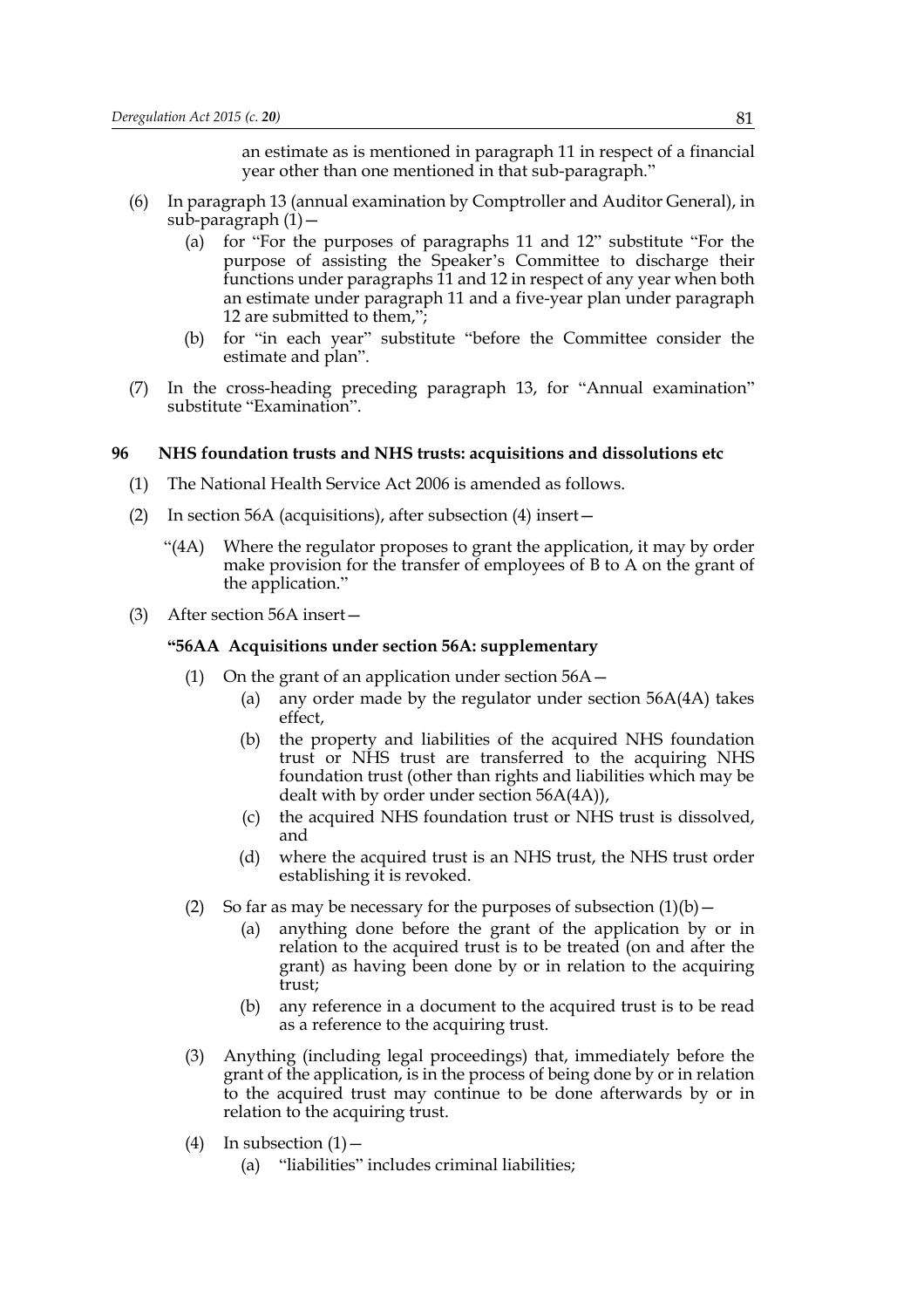- (b) "property" includes trust property."
- (4) In section 57 (sections 56 to 56B: supplementary), after subsection (3) insert—
	- "(3A) The order may include provision for the transfer of employees of the trust or trusts dissolved by the order."
- (5) In section 64 (orders and regulations under this Chapter)—
	- (a) in subsection (4), before paragraph (c) insert—
		- "(ba) section  $56A(4A)$ ";
	- (b) in subsection (4A), after "section" insert "56A(4A),".
- (6) In section 65LA (trusts to be dissolved), in subsection  $(3)(b)$ , for the words following "trust" to the end substitute "—
	- (i) to an NHS body;
	- (ii) to the Secretary of State;
	- (iii) between more than one NHS body or between one or more NHS bodies and the Secretary of State."
- (7) In that section, in subsection (5), for "to an NHS foundation trust" substitute "to an NHS body".
- (8) In paragraph 31 of Schedule 4 (NHS trusts established under section 25), as it has effect until its repeal by section 179(2) of the Health and Social Care Act 2012, at the beginning insert "Subject to section 56AA,".

### **97 Access to registers kept by Gas and Electricity Markets Authority**

- (1) Section 36 of the Gas Act 1986 (keeping of register under Part 1 of that Act: gas supply) is amended in accordance with subsections (2) to (4).
- (2) In subsection (1) (duty on Authority to maintain register), omit "at such premises and".
- (3) For subsection  $(4)$  substitute  $-$ 
	- "(4) The contents of the register must be shown on the Authority's website."
- (4) In consequence of the amendment made by subsection (3) of this section, in subsection (5), for "so made" substitute "made by the Secretary of State".
- (5) Section 49 of the Electricity Act 1989 (keeping of register under Part 1 of that Act: electricity supply) is amended in accordance with subsections (6) to (8).
- (6) In subsection (1) (duty on Authority to maintain register), omit "at such premises and".
- (7) For subsection (5) substitute—
	- "(5) The contents of the register must be shown on the Authority's website."
- (8) In consequence of the amendment made by subsection (7) of this section, in subsection (6), for "so made" substitute "made by the Secretary of State".

### **98 Information contained in entries of births and deaths**

(1) The Births and Deaths Registration Act 1953 is amended as follows.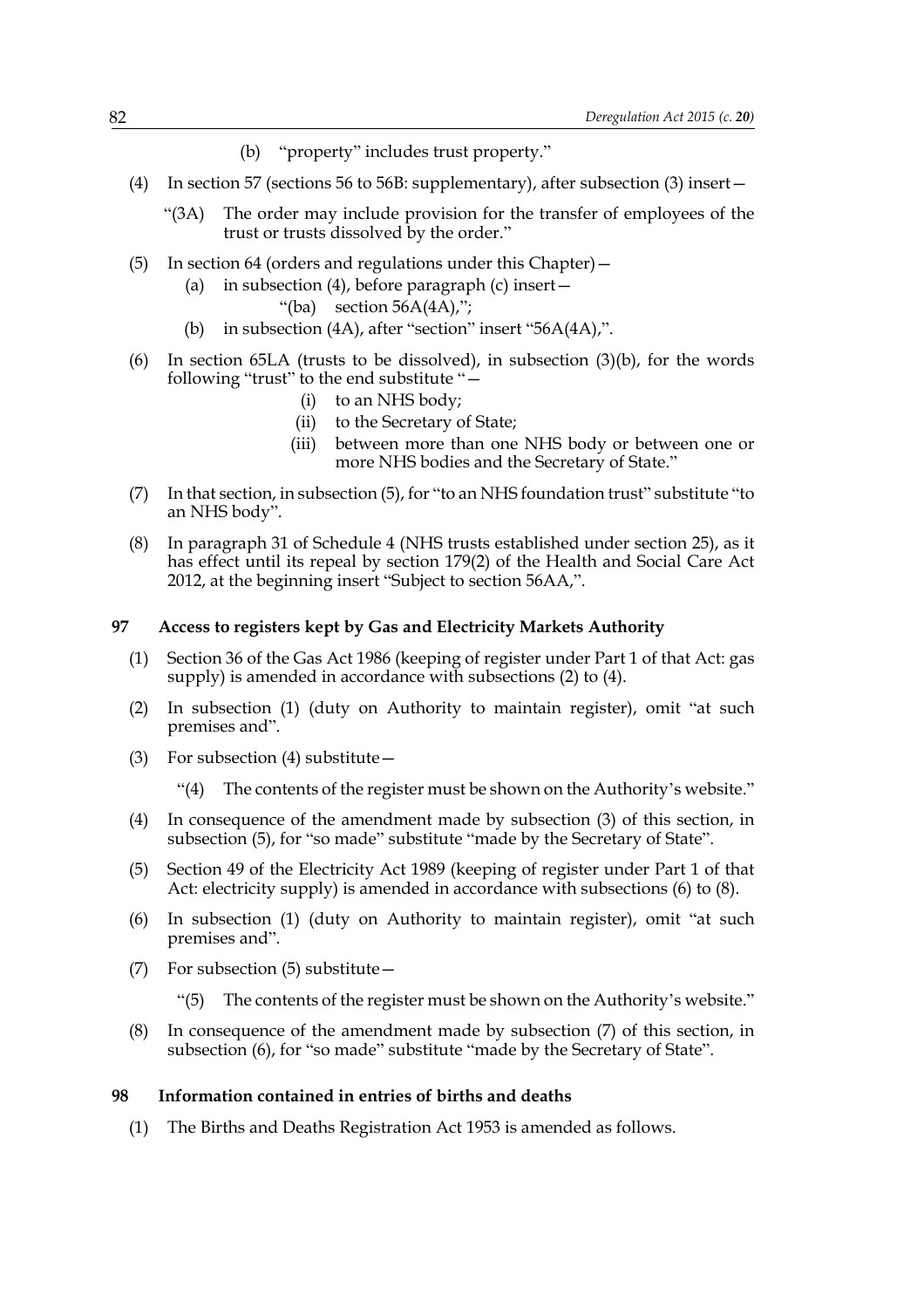(2) After section 34 (entry in register as evidence of birth or death) insert—

### **"34A Searches and records of information: additional provision**

- (1) The Minister may make regulations for the purpose of enabling the Registrar General—
	- (a) to carry out, on request, a search to find out whether the Registrar General's certified copies contain a particular entry;
	- (b) to provide, on request, a record of information contained in an entry in the Registrar General's certified copies, otherwise than in the form of a certified copy.
- (2) The regulations may authorise or require the Registrar General to charge a fee of an amount specified in the regulations for carrying out a search or providing a record.
- (3) The regulations may make provision—
	- (a) as to how a request for a search or a record may be made;
	- (b) as to the forms in which a record may be provided.
- (4) The provision that may be made in the regulations includes provision for a record to be provided in a form that does not include all of the information contained in an entry.
- (5) This section does not affect the entitlement under this Act of any person to a certified copy of an entry in the Registrar General's certified copies.
- (6) In this section, "the Registrar General's certified copies" means the certified copies of entries in registers sent to the Registrar General under this Act or under any enactment repealed by this Act and kept in the General Register Office.
- (7) Section 30(4) applies for the purposes of this section as it applies for the purposes of section 30."
- (3) In section 39 (regulations), in paragraph (a), for "and 10C" substitute ", 10C and 34A".
- (4) In section 39A (regulations made by the Minister: further provisions), in subsection (5), for "and 10C" substitute ", 10C and 34A".

### **99 Information contained in entries of marriages and civil partnerships**

(1) After section 65 of the Marriage Act 1949 (searches of indexes kept by Registrar General) insert—

### **"65A Searches and records of information: additional provision**

- (1) The Secretary of State may make regulations for the purpose of enabling the Registrar General—
	- (a) to carry out, on request, a search to find out whether the Registrar General's certified copies contain a particular entry;
	- (b) to provide, on request, a record of information contained in an entry in the Registrar General's certified copies, otherwise than in the form of a certified copy.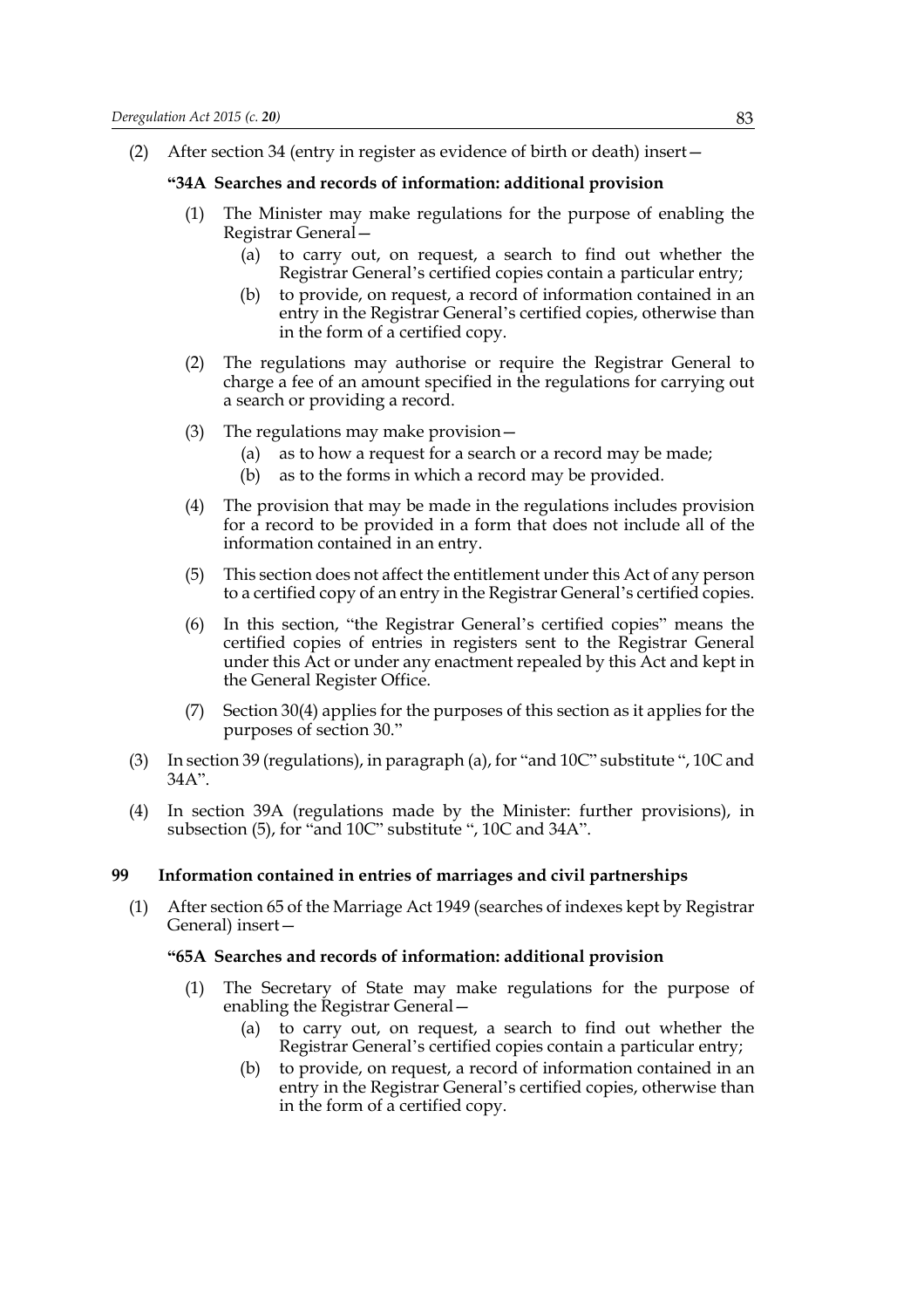- (2) The regulations may authorise or require the Registrar General to charge a fee of an amount specified in the regulations for carrying out a search or providing a record.
- (3) The regulations may make provision—
	- (a) as to how a request for a search or a record may be made;
	- (b) as to the forms in which a record may be provided.
- (4) The provision that may be made in the regulations includes provision for a record to be provided in a form that does not include all of the information contained in an entry.
- (5) Before making regulations under this section, the Secretary of State must consult the Registrar General.
- (6) Regulations under this section are to be made by statutory instrument.
- (7) A statutory instrument containing regulations under this section is subject to annulment in pursuance of a resolution of either House of Parliament.
- (8) This section does not affect the entitlement of any person to a certified copy of an entry in the Registrar General's certified copies.
- (9) In this section, "the Registrar General's certified copies" means the certified copies of entries in marriage register books sent to the Registrar General under this Part of this Act and kept in the General Register Office."
- (2) In section 36 of the Civil Partnership Act 2004 (regulations and orders), in subsection (2), after paragraph (f) insert—
	- "(g) for the carrying out by the Registrar General, on request, of searches of entries in the register and the provision, on request, of information contained in the entries (otherwise than in the form of certified copies)."
- (3) In section 9 of the Marriage (Same Sex Couples) Act 2013 (conversion of civil partnership into marriage), in subsection (5), after paragraph (b) insert—
	- "(ba) the carrying out, on request, of searches of any information recorded and the provision, on request, of records of any information recorded (otherwise than in the form of certified copies);".

#### **100 Repeal of duty to prepare sustainable community strategy**

- (1) In the Local Government Act 2000, omit section 4 (which requires local authorities in England to prepare sustainable community strategies).
- (2) In consequence of subsection (1), omit the following provisions—
	- (a) in that Act of 2000, section 4A;
	- (b) in the Planning and Compulsory Purchase Act 2004, section 19(2)(f) and  $(g)$  and  $(7)$ ;
	- (c) in the Sustainable Communities Act 2007, section 7;
	- (d) in the Local Government and Public Involvement in Health Act 2007, sections 78, 106(2)(c)(i), 111(4)(c)(i) and 114;
	- (e) in the Housing and Regeneration Act 2008, section 126;
	- (f) in the Child Poverty Act 2010, section 24;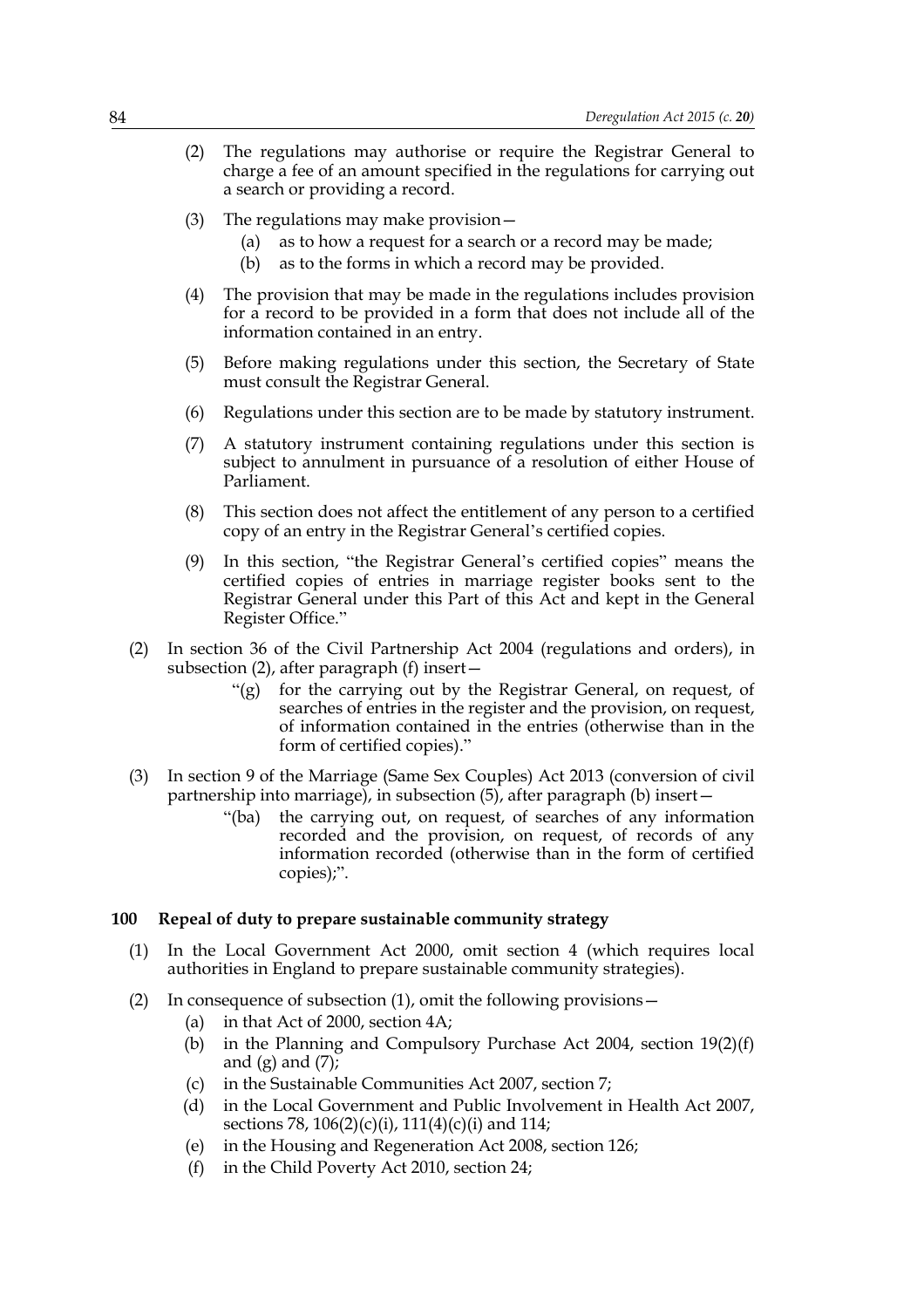- (g) in the Equality Act 2010, section  $1(4)$  and  $(5)$ ;
- (h) in the Local Government (Wales) Measure 2009, in Schedule 2, paragraph 3.

### **101 Repeal of duties relating to local area agreements**

- (1) In Chapter 1 of Part 5 of the Local Government and Public Involvement in Health Act 2007—
	- (a) omit sections 105 to 113 (which impose duties on local authorities in England to make local area agreements specifying local improvement targets if so directed by the Secretary of State);
	- (b) in section 117—
		- (i) omit the definitions of "designated target", "local area agreement", "local improvement target" and "revision proposal";
		- (ii) in the definition of "responsible local authority" omit the words from "and "the responsible local authority", in relation to a local area agreement" to the end of the definition;
	- (c) omit section 118(1) and (2) (which make transitional provision in relation to local area agreements).
- (2) In consequence of subsection (1), in the heading of the Chapter, omit "Local Area Agreements and".

### **102 Repeal of provisions relating to multi-area agreements**

- (1) Omit Part 7 of the Local Democracy, Economic Development and Construction Act 2009 (which makes provision for the approval by the Secretary of State of multi-area agreements prepared by local authorities in England and for the effect of such approval etc).
- (2) In consequence of subsection  $(1)$ 
	- (a) in the Police Reform and Social Responsibility Act 2011, in Schedule 16, omit paragraph 377;
	- (b) in the Education Act 2011, in Schedule 16, omit paragraph 45;
	- (c) in the Health and Social Care Act 2012, in Schedule 5, omit paragraph 172.

### **103 Repeal of duties relating to consultation or involvement**

- (1) In the Local Government Act 1999, omit section 3A (which makes provision for best value authorities to involve local representatives in the exercise of their functions).
- (2) In consequence of subsection  $(1)$ 
	- (a) in the Local Government Act 1999, in section 28(2), omit "3A,";
	- (b) in the Local Government and Public Involvement in Health Act 2007, omit section 138;
	- (c) in the Police Reform and Social Responsibility Act 2011, in Schedule 16, omit paragraph 243.
- (3) Schedule 22 makes provision for disapplying certain other requirements about consultation etc imposed on public bodies.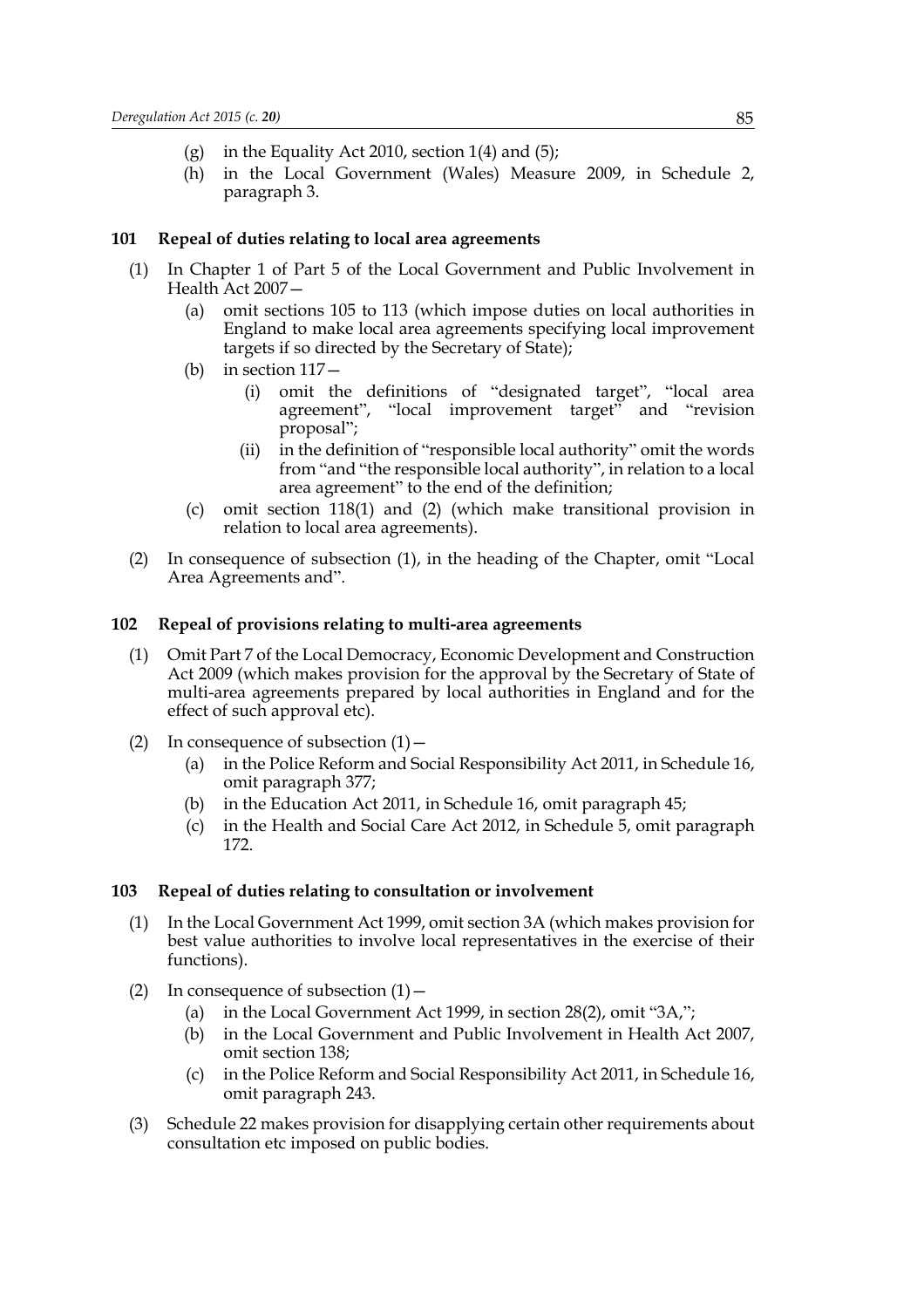### *Legislative reform*

### **104 Power to spell out dates described in legislation**

- (1) A Minister of the Crown may by order made by statutory instrument—
	- (a) replace a reference in legislation to the commencement of a provision with a reference to the actual date on which the provision comes into force;
	- (b) replace a reference in legislation to the date on which any other event occurs with a reference to the actual date on which that event occurs.
- (2) An order under subsection (1) may amend the legislation to include an explanation of the date and may make other consequential amendments to legislation.
- (3) An order under this section may not amend subordinate legislation made by the Welsh Ministers or by the National Assembly for Wales constituted by the Government of Wales Act 1998.
- (4) An order under this section may not amend provision that would be within the legislative competence of the Scottish Parliament if it were contained in an Act of that Parliament.
- (5) An order under this section may not amend provision that would be within the legislative competence of the Northern Ireland Assembly if it were contained in an Act of that Assembly, unless—
	- (a) a Bill for an Act of that Assembly containing the provision would require the consent of the Secretary of State under section 8 of the Northern Ireland Act 1998, and
	- (b) the provision does not affect, other than incidentally, a transferred matter (within the meaning of that Act).
- (6) In this section—
	- "Minister of the Crown" has the same meaning as in the Ministers of the Crown Act 1975;
	- "legislation" means an Act or subordinate legislation;
	- "subordinate legislation" has the same meaning as in the Interpretation Act 1978.

#### **105 Combining different forms of subordinate legislation**

- (1) Any provision that may be made by order, regulations or rules made by statutory instrument may be made by any other of those forms of legislation made by statutory instrument.
- (2) Subsection (1) does not affect the procedure for making the instrument.
- (3) A reference in any enactment or other instrument to an order, regulations or rules under an enactment (however expressed) includes a reference to provision made under it because of subsection (1).
- (4) Subsection (1) does not apply in relation to any power of the Welsh Ministers to make provision by statutory instrument.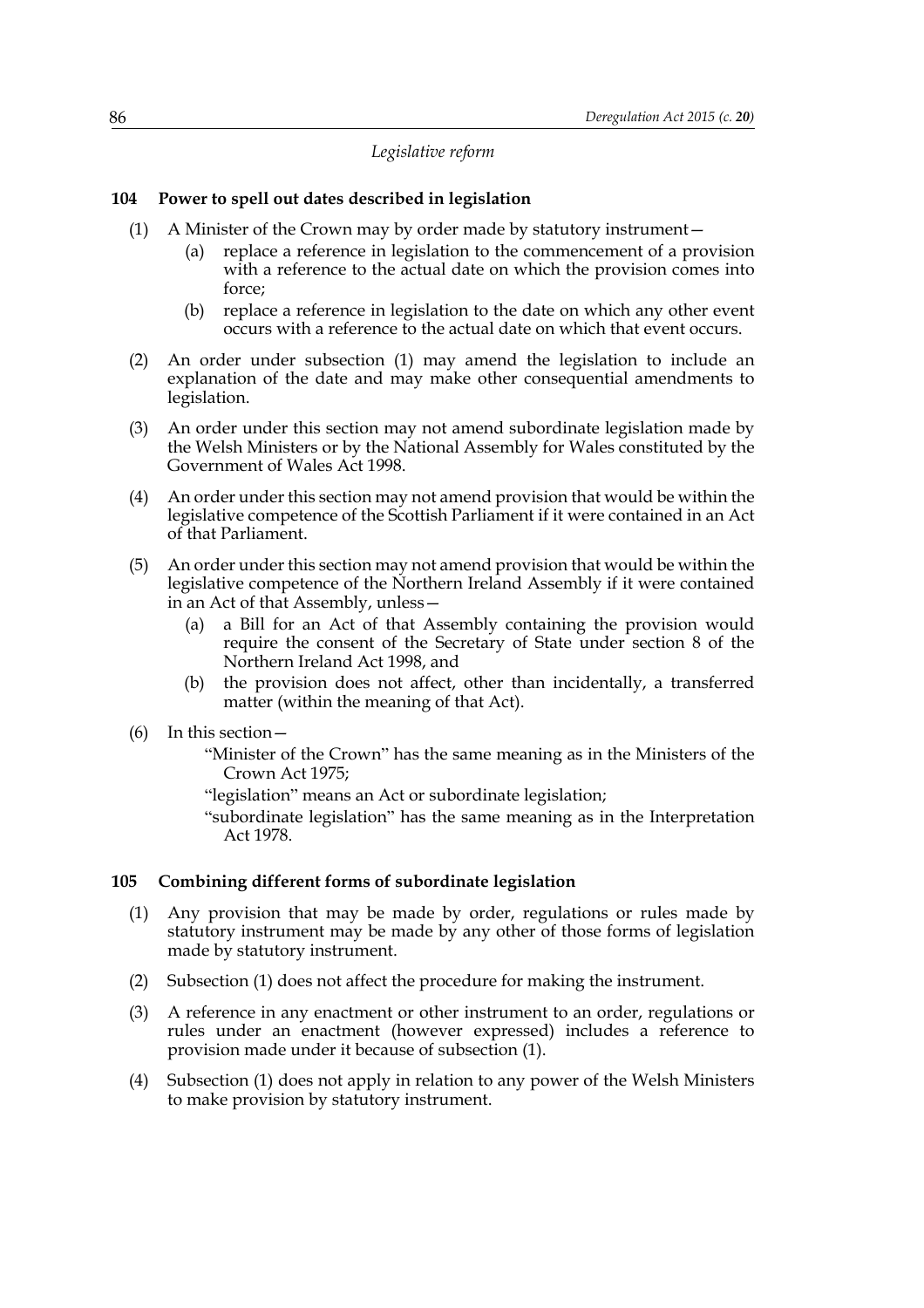#### **106 Ambulatory references to international shipping instruments**

After section 306 of the Merchant Shipping Act 1995 insert—

#### **"306A Power to make ambulatory references to international instruments**

- (1) This section applies where—
	- (a) a person has power under this Act to make subordinate legislation, and
	- (b) the person proposes to exercise that power to make subordinate legislation which refers to an international instrument.
- (2) The power may be exercised so as to have the effect that the reference to the instrument is construed—
	- (a) as a reference to the instrument as modified from time to time;
	- (b) if the instrument is replaced by another instrument, as a reference to that other instrument.
- (3) For the purposes of subsection  $(2)(a)$ , an instrument is modified if  $-$ 
	- (a) omissions, additions or other alterations to the text of the instrument take effect, or
	- (b) supplementary provision made under the instrument takes effect.
- (4) In this section, provision included in subordinate legislation by virtue of subsection (2) is referred to as ambulatory provision.
- (5) Subordinate legislation which makes ambulatory provision may make provision as to—
	- (a) when a modification of an international instrument is to be treated as taking effect for the purposes of subsection (2)(a) (read with subsection (3));
	- (b) when an international instrument is to be treated as having been replaced by another instrument for the purposes of subsection  $(2)$ <sub>(b)</sub>.
- (6) In this section—
	- (a) "international instrument" means an international convention or treaty or an instrument made under such a convention or treaty except that "international instrument" does not include an EU instrument;
	- (b) "subordinate legislation" has the same meaning as in the Interpretation Act 1978."

*Legislation no longer of practical use*

### **107 Legislation no longer of practical use**

Schedule 23 makes provision for legislation which is no longer of practical use to cease to apply.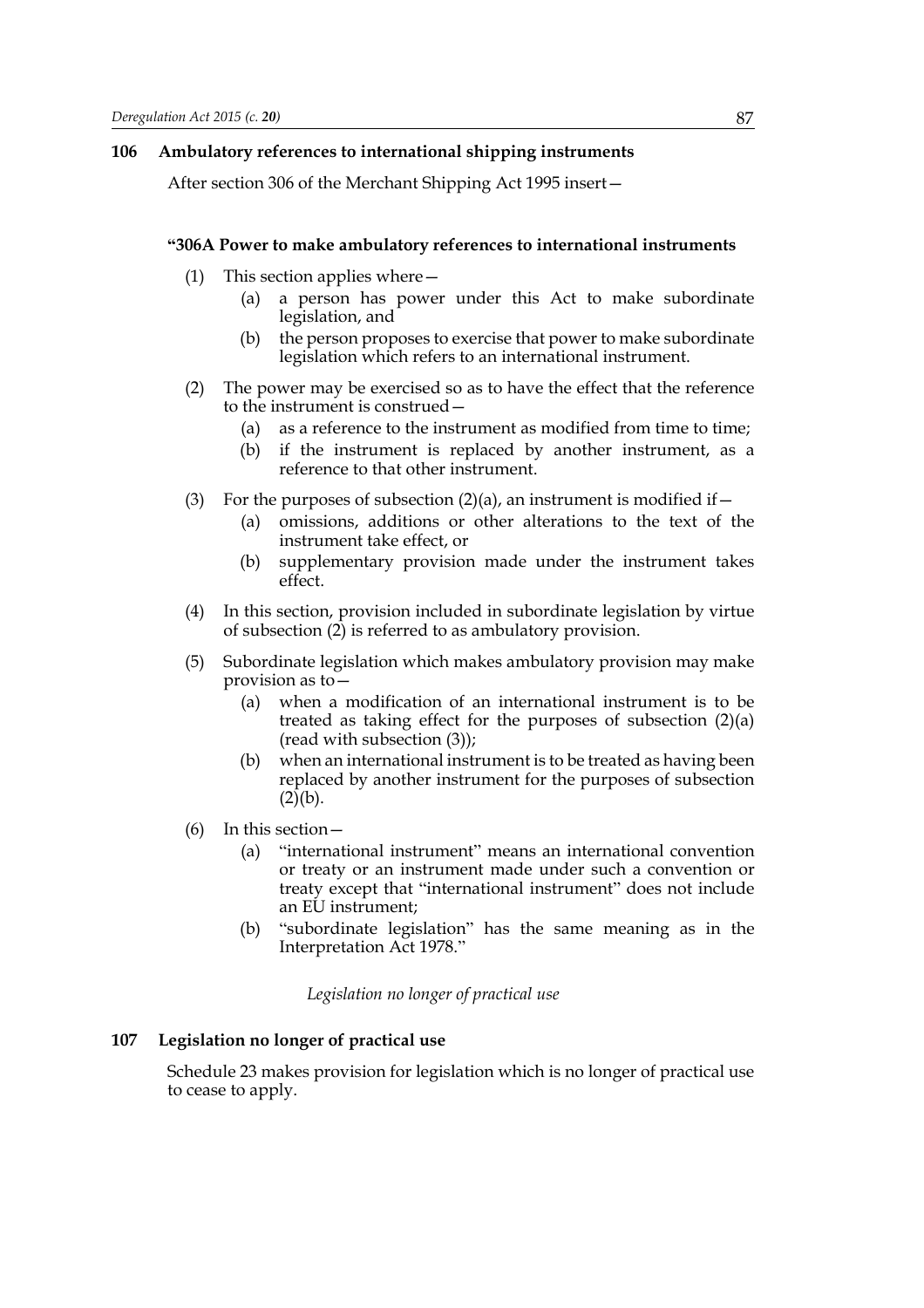### *Exercise of regulatory functions*

### **108 Exercise of regulatory functions: economic growth**

- (1) A person exercising a regulatory function to which this section applies must, in the exercise of the function, have regard to the desirability of promoting economic growth.
- (2) In performing the duty under subsection (1), the person must, in particular, consider the importance for the promotion of economic growth of exercising the regulatory function in a way which ensures that—
	- (a) regulatory action is taken only when it is needed, and
	- (b) any action taken is proportionate.

#### **109 Functions to which section 108 applies**

- (1) A Minister of the Crown may by order specify the regulatory functions to which section 108 applies.
- (2) Before making an order under subsection (1), the Minister must consult—
	- (a) any person exercising functions to be specified in the order, and
	- (b) such other persons as the Minister considers appropriate.
- (3) An order under this section may not specify—
	- (a) a regulatory function so far as exercisable in Scotland, if or to the extent that the function relates to matters which are not reserved matters;
	- (b) a regulatory function so far as exercisable in Northern Ireland, if or to the extent that the function relates to matters which are transferred matters;
	- (c) a regulatory function so far as exercisable in Wales, if or to the extent that the function relates to matters which are devolved Welsh matters.
- (4) An order under this section must be made by statutory instrument.
- (5) A statutory instrument containing an order under this section may not be made unless a draft has been laid before, and approved by a resolution of, each House of Parliament.
- (6) In this section—
	- "devolved Welsh matter" means a matter within the legislative competence of the National Assembly for Wales;
	- "reserved matter" and "Scotland" have the same meanings as in the Scotland Act 1998;
	- "transferred matter" and "Northern Ireland" have the same meanings as in the Northern Ireland Act 1998;
	- "Wales" has the same meaning as in the Government of Wales Act 2006.

#### **110 Guidance on duty under section 108**

- (1) A Minister of the Crown may from time to time issue guidance as to the performance of the duty under section 108(1).
- (2) The guidance may include guidance—
	- (a) as to the ways in which regulatory functions may be exercised so as to promote economic growth;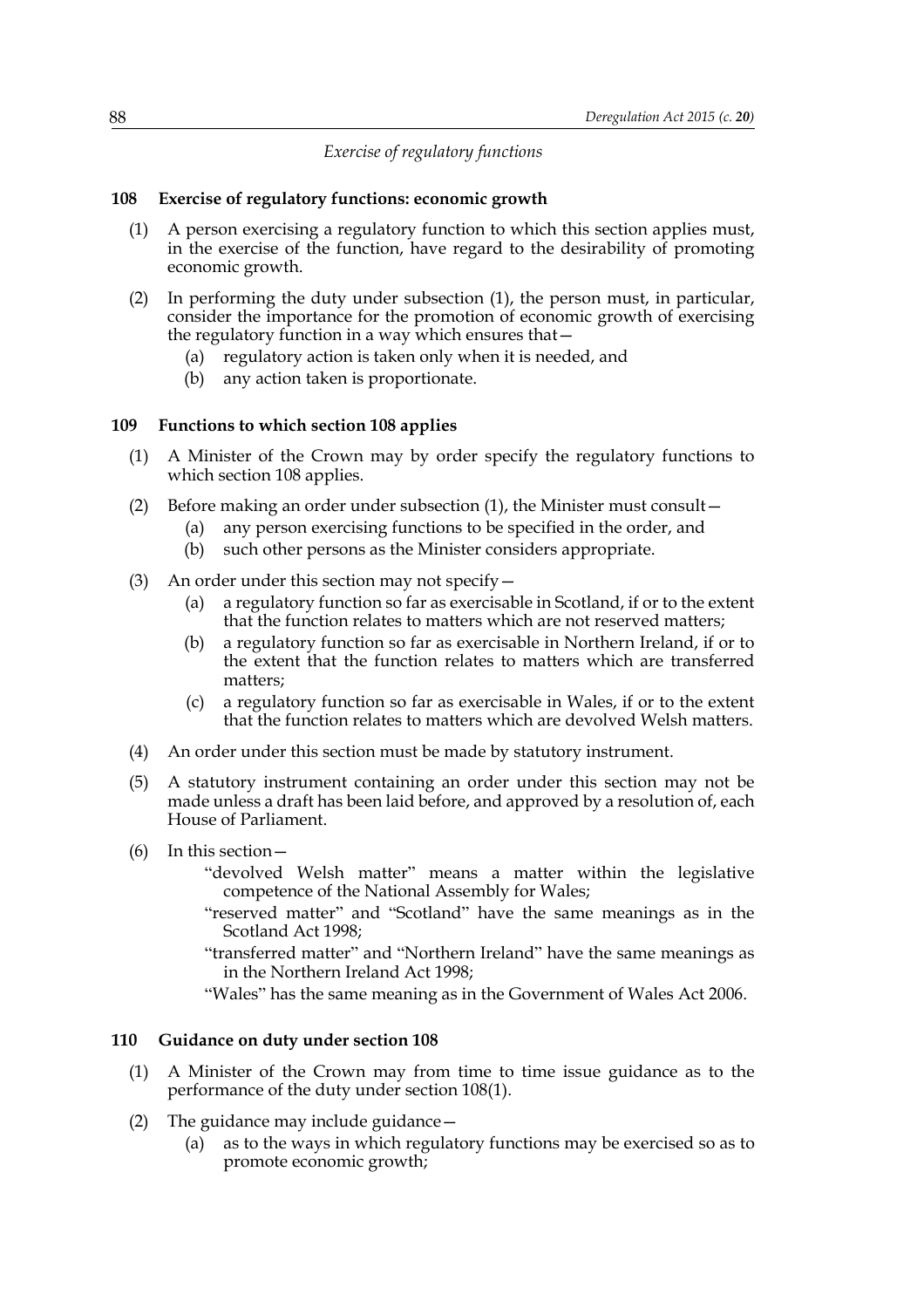- (b) as to how persons who have the duty may demonstrate, in a way that is transparent and accountable, that they are complying with it.
- (3) A person who has a duty under section 108(1) must have regard to any guidance issued under subsection (1).
- (4) Before issuing guidance under subsection (1), the Minister must prepare a draft of the guidance.
- (5) The Minister must then consult the following about the draft—
	- (a) persons who appear to be representative of persons who have a duty under section 108;
	- (b) such other persons as the Minister considers appropriate.
- (6) If the Minister decides to proceed with issuing the guidance (either in its original form or with modifications), the Minister must lay the draft before Parliament.
- (7) Where the draft is approved by a resolution of each House of Parliament, the Minister may issue the guidance.
- (8) Guidance issued under subsection (1) is to come into force on such date as the Minister may by order made by statutory instrument appoint.

### **111 Sections 108 to 110: interpretation**

- (1) In sections 108 to 110, "regulatory function" means—
	- (a) a function under or by virtue of an Act or subordinate legislation of imposing requirements, restrictions or conditions, or setting standards or giving guidance, in relation to an activity, or
	- (b) a function which relates to the securing of compliance with, or the enforcement of, requirements, restrictions, conditions, standards or guidance which, under or by virtue of an Act or subordinate legislation, relate to an activity.
- (2) In subsection  $(1)(a)$  and  $(b)$  the references to a function  $-$ 
	- (a) include a function exercisable by or on behalf of the Crown;
	- (b) do not include—
		- (i) a function of instituting or conducting criminal proceedings;
		- (ii) a function of conducting civil proceedings.
- (3) In subsection  $(1)(a)$  and  $(b)$  the references to an activity include
	- (a) providing goods and services, and
	- (b) employing or offering employment to a person.
- (4) In sections 109 and 110, "Minister of the Crown" has the same meaning as in the Ministers of the Crown Act 1975.
- (5) In this section, "subordinate legislation" has the same meaning as in the Interpretation Act 1978.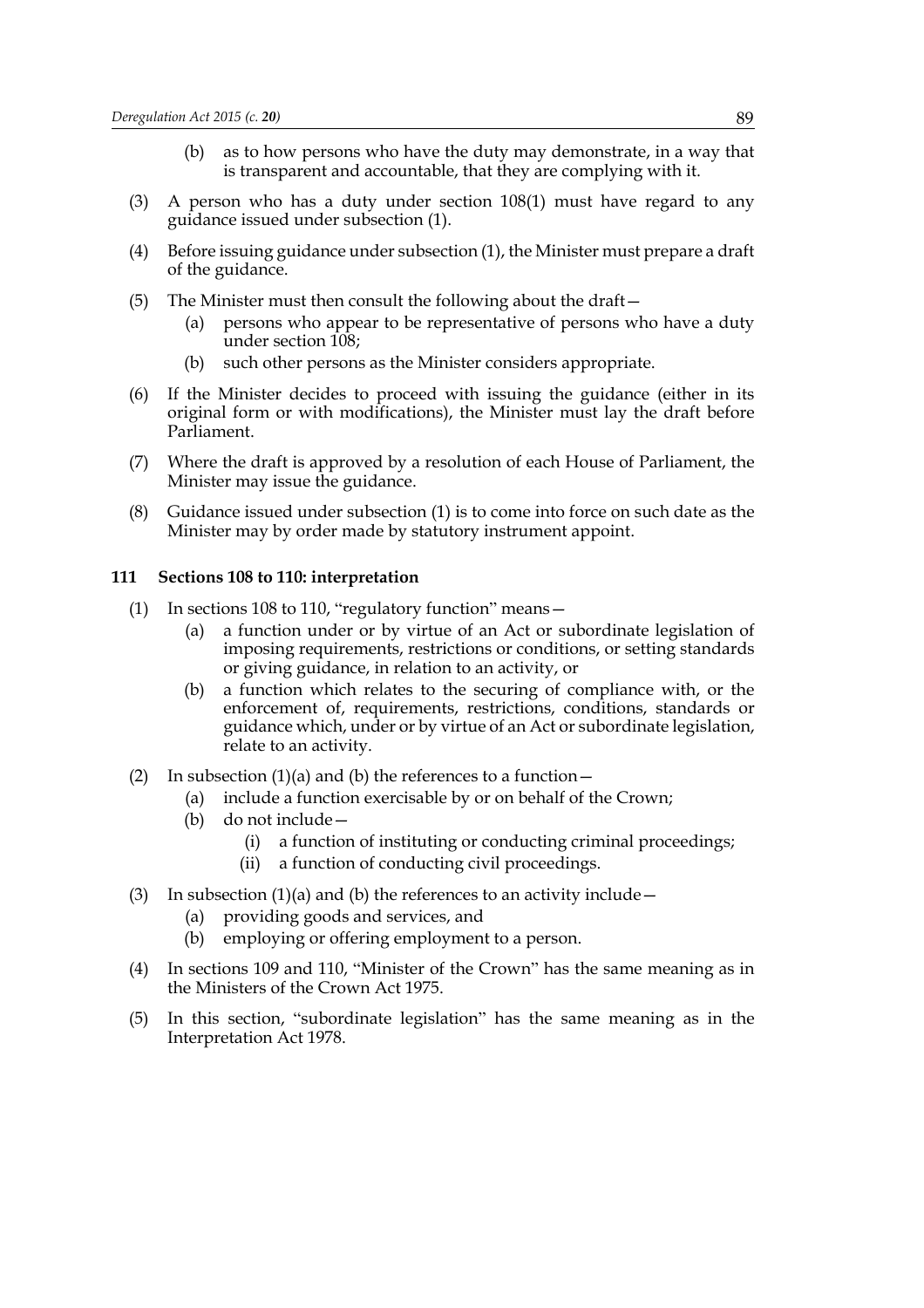*General*

### **112 Consequential amendments, repeals and revocations**

- (1) The Secretary of State may by order made by statutory instrument make such provision as the Secretary of State considers appropriate in consequence of this Act.
- (2) An order under subsection  $(1)$ 
	- (a) may include transitional, transitory or saving provision;
	- (b) may repeal, revoke or otherwise amend or modify any provision of primary or subordinate legislation (including legislation passed or made in the same Session as this Act).
- (3) A statutory instrument containing (whether alone or with other provision) an order under this section which repeals, revokes or otherwise amends or modifies any provision of primary legislation is not to be made unless a draft of the instrument has been laid before, and approved by a resolution of, each House of Parliament.
- (4) A statutory instrument containing an order under this section which does not repeal, revoke or otherwise amend or modify any provision of primary legislation is subject to annulment in pursuance of a resolution of either House of Parliament.
- (5) In this section—

"primary legislation" means—

- (a) an Act;
- (b) an Act of the Scottish Parliament;
- (c) a Measure or Act of the National Assembly for Wales;
- (d) Northern Ireland legislation;

"subordinate legislation" means—

- (a) subordinate legislation within the meaning of the Interpretation Act 1978;
- (b) an instrument made under an Act of the Scottish Parliament;
- (c) an instrument made under a Measure or Act of the National Assembly for Wales;
- (d) an instrument made under Northern Ireland legislation.

### **113 Financial provision**

There is to be paid out of money provided by Parliament any increase attributable to this Act in the sums payable under any other Act out of money so provided.

### **114 Extent**

- (1) Except as provided by subsections (2) and (3), a repeal, revocation or other amendment or modification made by this Act has the same extent as the provision repealed, revoked or otherwise amended or modified.
- (2) Paragraphs 4, 31(b) and (c), 32(2), 32(3) so far as relating to paragraphs 9 and 68 of Schedule 13 to the Merchant Shipping Act 1995, 32(4) and (5) and 39 of Schedule 23 extend only to England and Wales and Northern Ireland.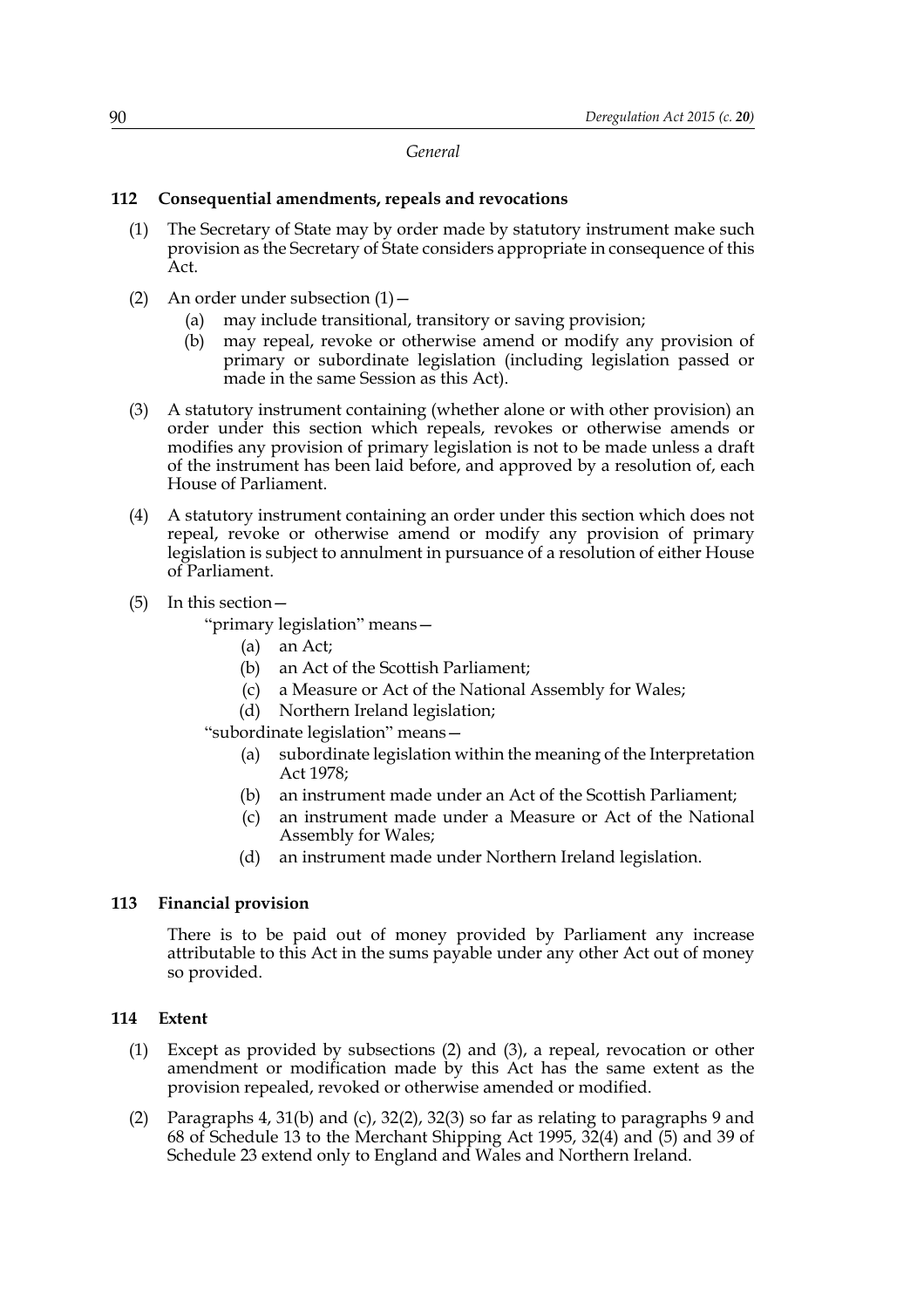- (3) Section 15, Parts 4 and 5 of Schedule 13 and paragraphs 5, 35, 36, 41, 42 and 45 of Schedule 23 extend only to England and Wales.
- (4) Sections 4, 5, 26(7) to (10), 33, 34, 41, 45, 64(1) and (2) and 75(6) to (9) extend only to England and Wales.
- (5) Section 75(10) to (13) extends only to Scotland.
- (6) Sections 77, 78, 85, 104, 105 and 108 to 113, this section and sections 115 and 116 extend to England and Wales, Scotland and Northern Ireland.
- (7) Her Majesty may by Order in Council provide for any of the provisions of section 78 to extend, with or without modifications, to any of the Channel Islands or the Isle of Man.

### **115 Commencement**

- (1) The following provisions come into force on the day on which this Act is passed—
	- (a) sections 30 to 32;
	- (b) section 42;
	- (c) sections 46 and 47;
	- (d) section 85;
	- (e) sections 109, 110(1), (2) and (4) to (8) and 111;
	- (f) sections 112 to 114, this section and section 116.
- (2) The following provisions also come into force on the day on which this Act is passed but only so far as is necessary for enabling the exercise on or after that day of any power to make provision by an order or regulations made by statutory instrument—
	- (a) section 1;
	- (b) section 53;
	- (c) section 58 and Schedule 12;
	- (d) sections 62 and 63;
	- (e) Parts 1 and 4 of Schedule 1, Schedules 2, 4 and 8, Parts 2 and 6 of Schedule 10 and Schedule 21 (and the sections to which those Schedules relate).
- (3) The following provisions come into force at the end of the period of 2 months beginning with the day on which this Act is passed—
	- (a) section 13 and Schedule 4 (so far as not already in force by virtue of subsection (2));
	- (b) section 16;
	- (c) section 27 to 29;
	- (d) section 50 and Schedule 9;
	- (e) sections 54 to 57;
	- (f) sections 60 and 61;
	- (g) section 64 and Schedule 14;
	- (h) section 65 and Schedule 15;
	- (i) section 79;
	- (j) sections 83 and 84;
	- (k) section 97 to 102;
	- (l) section 103 and Schedule 22;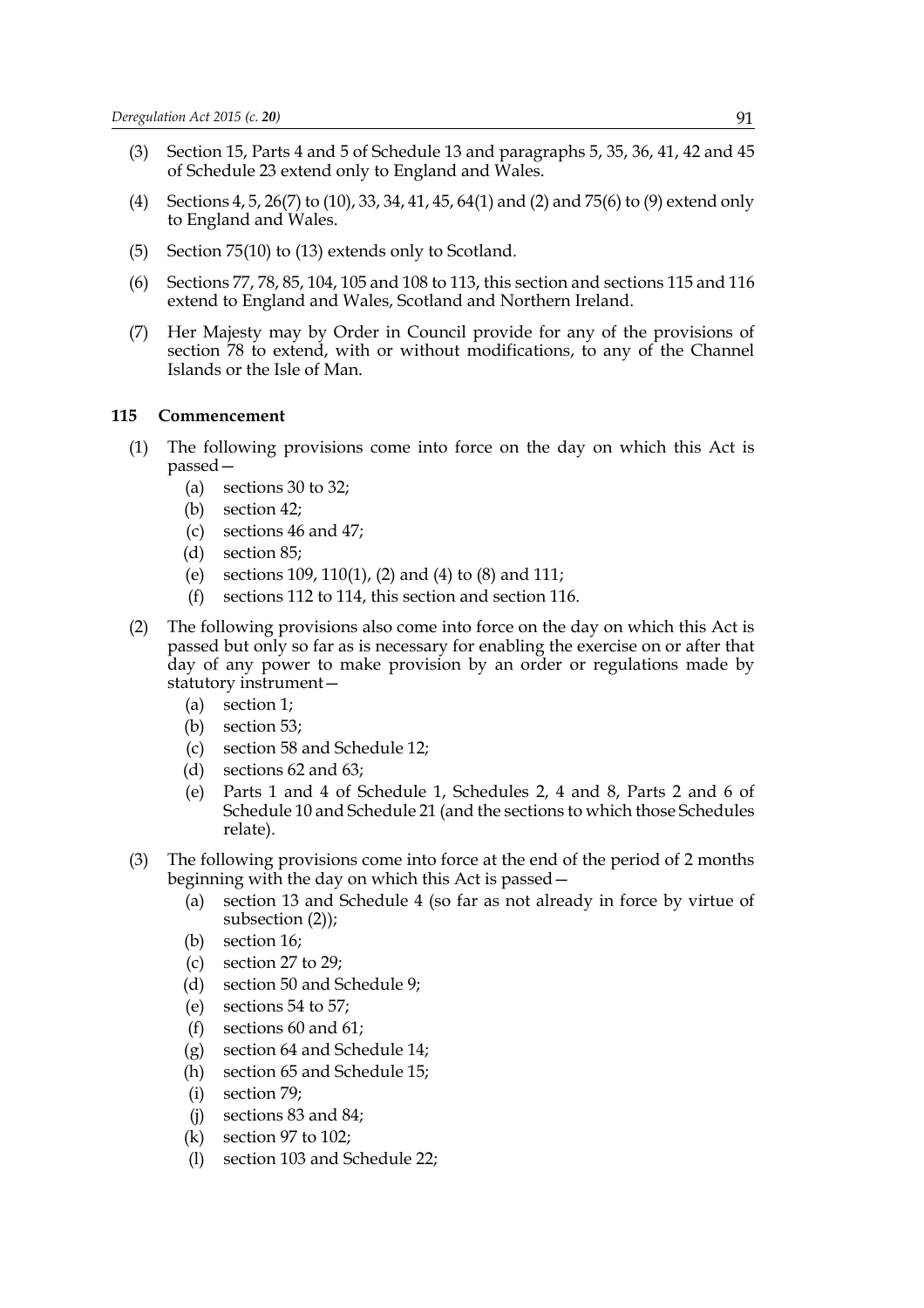- (m) sections 104 to 106;
- (n) in Schedule 6, paragraph 5 and Parts 7 and 8;
- (o) in Schedule 10, Parts 1, 4 and 5;
- (p) in Schedule 11, Part 2;
- (q) in Schedule 13, Parts 1, 2 and 4;
- (r) Schedule 23 other than paragraphs 35, 36 and 41 of that Schedule.
- (4) Part 3 of Schedule 1 and, as respects Wales, paragraphs 35, 36 and 41 of Schedule 23 come into force on such day as the Welsh Ministers may by order made by statutory instrument appoint.
- (5) Where a provision of a Schedule comes into force in accordance with subsection  $(3)(n)$  to  $(r)$  or  $(4)$ , the section to which that Schedule relates comes into force (so far as relating to that provision) at the same time.
- (6) The following provisions come into force on such day as the Lord Chancellor may by order made by statutory instrument appoint—
	- (a) sections 86 and 87;
	- (b) section 88 and Schedule 19;
	- (c) section 89 and Schedule 20.
- (7) Except as provided by subsections (1) to (6), the provisions of this Act come into force on such day as the Secretary of State may by order made by statutory instrument appoint.
- (8) The Welsh Ministers may by order made by statutory instrument make such transitional, transitory or saving provision as they consider appropriate in connection with the coming into force of Part 3 of Schedule 1 or, as respects Wales, paragraphs 35, 36 and 41 of Schedule 23.
- (9) The Secretary of State may by order made by statutory instrument make such transitional, transitory or saving provision as the Secretary of State considers appropriate in connection with the coming into force of any provision of this Act (other than transitional, transitory or saving provision that the Welsh Ministers have power to make under subsection  $(\breve{8})$ .
- (10) The Lord Chancellor may by order made by statutory instrument make such transitional, transitory or saving provision as the Lord Chancellor considers appropriate in connection with the coming into force of sections 86 to 89 and Schedules 19 and 20.
- (11) Any power to make an order under subsections (4) and (6) to (10) includes power to make different provision for different purposes.

### **116 Short title**

This Act may be cited as the Deregulation Act 2015.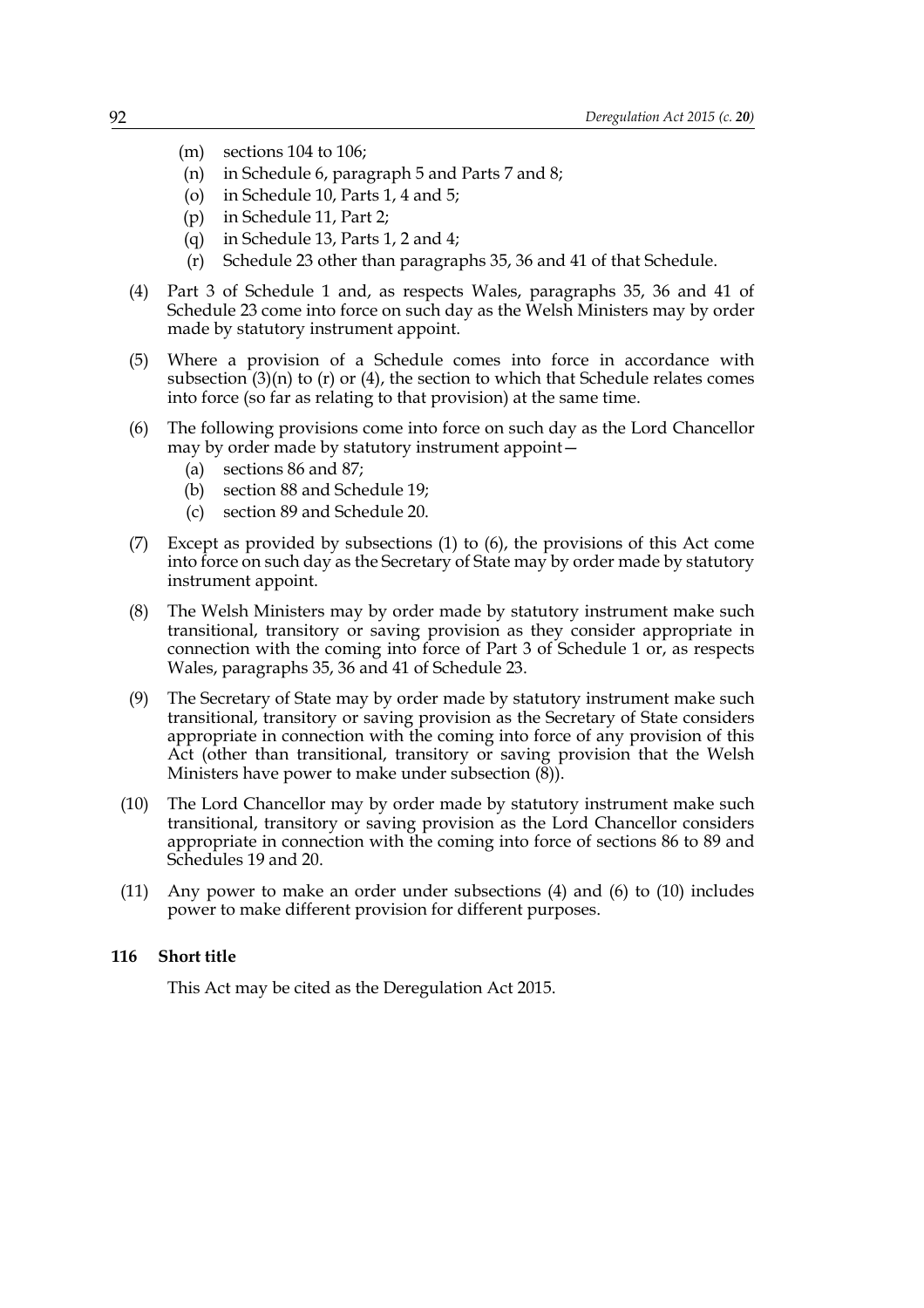# SCHEDULES

### SCHEDULE 1 Section 3

### APPROVED ENGLISH APPRENTICESHIPS

#### PART 1

#### MAIN AMENDMENTS

1 In Part 1 of the Apprenticeships, Skills, Children and Learning Act 2009 (apprenticeships, study and training), before Chapter 1 insert—

#### **"CHAPTER A1**

#### APPRENTICESHIPS: ENGLAND

### **A1 Meaning of "approved English apprenticeship" etc**

- (1) This section applies for the purposes of this Chapter.
- (2) An approved English apprenticeship is an arrangement which—
	- (a) takes place under an approved English apprenticeship agreement, or
	- (b) is an alternative English apprenticeship,

and, in either case, satisfies any conditions specified in regulations made by the Secretary of State.

- (3) An approved English apprenticeship agreement is an agreement which—
	- (a) provides for a person ("the apprentice") to work for another person for reward in a sector for which the Secretary of State has published an approved apprenticeship standard under section A2,
	- (b) provides for the apprentice to receive training in order to assist the apprentice to achieve the approved apprenticeship standard in the work done under the agreement, and
	- (c) satisfies any other conditions specified in regulations made by the Secretary of State.
- (4) An alternative English apprenticeship is an arrangement, under which a person works, which is of a kind described in regulations made by the Secretary of State.
- (5) Regulations under subsection (4) may, for example, describe arrangements which relate to cases where a person—
	- (a) works otherwise than for another person;
	- (b) works otherwise than for reward.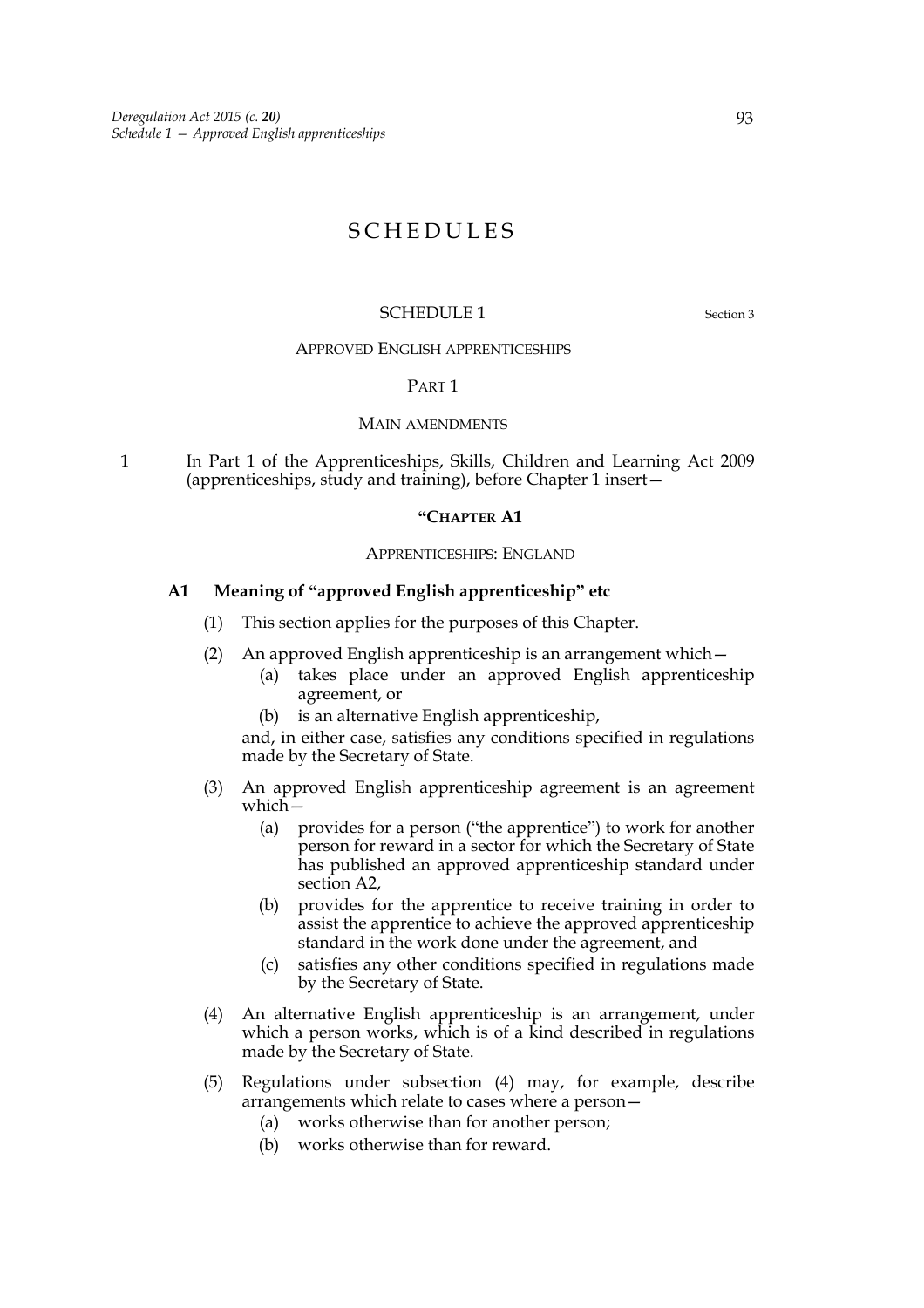- (6) A person completes an approved English apprenticeship if the person achieves the approved apprenticeship standard while doing an approved English apprenticeship.
- (7) The "approved apprenticeship standard", in relation to an approved English apprenticeship, means the standard which applies in relation to the work to be done under the apprenticeship (see section A2).

# **A2 Approved apprenticeship standards**

- (1) The Secretary of State must publish standards for such sectors of work as the Secretary of State thinks appropriate for the purposes of this Chapter.
- (2) Each standard must be—
	- (a) prepared by the Secretary of State, or
	- (b) prepared by another person and approved by the Secretary of State.
- (3) Each standard must—
	- (a) describe the sector of work to which it relates, and
	- (b) if there is more than one standard for that sector, describe the kind of work within that sector to which it relates.
- (4) Each standard must set out the outcomes that persons seeking to complete an approved English apprenticeship are expected to achieve.
- (5) The Secretary of State may—
	- (a) publish a revised version of a standard, or
	- (b) withdraw a standard (with or without publishing another in its place).
- (6) Revisions of a standard may be  $-$ 
	- (a) prepared by the Secretary of State, or
	- (b) prepared by another person and approved by the Secretary of State.

# **A3 Power to issue apprenticeship certificate**

- (1) The Secretary of State may issue a certificate ("an apprenticeship certificate") to a person who applies for it if it appears to the Secretary of State that the person has completed an approved English apprenticeship.
- (2) The Secretary of State may by regulations make provision about—
	- (a) the manner in which applications under subsection (1) must be made;
	- (b) the supply by the Secretary of State of copies of apprenticeship certificates issued under that subsection to persons to whom they were issued.
- (3) The Secretary of State may charge a fee for issuing an apprenticeship certificate or supplying a copy only if, and to the extent that, the charging of the fee is authorised by regulations.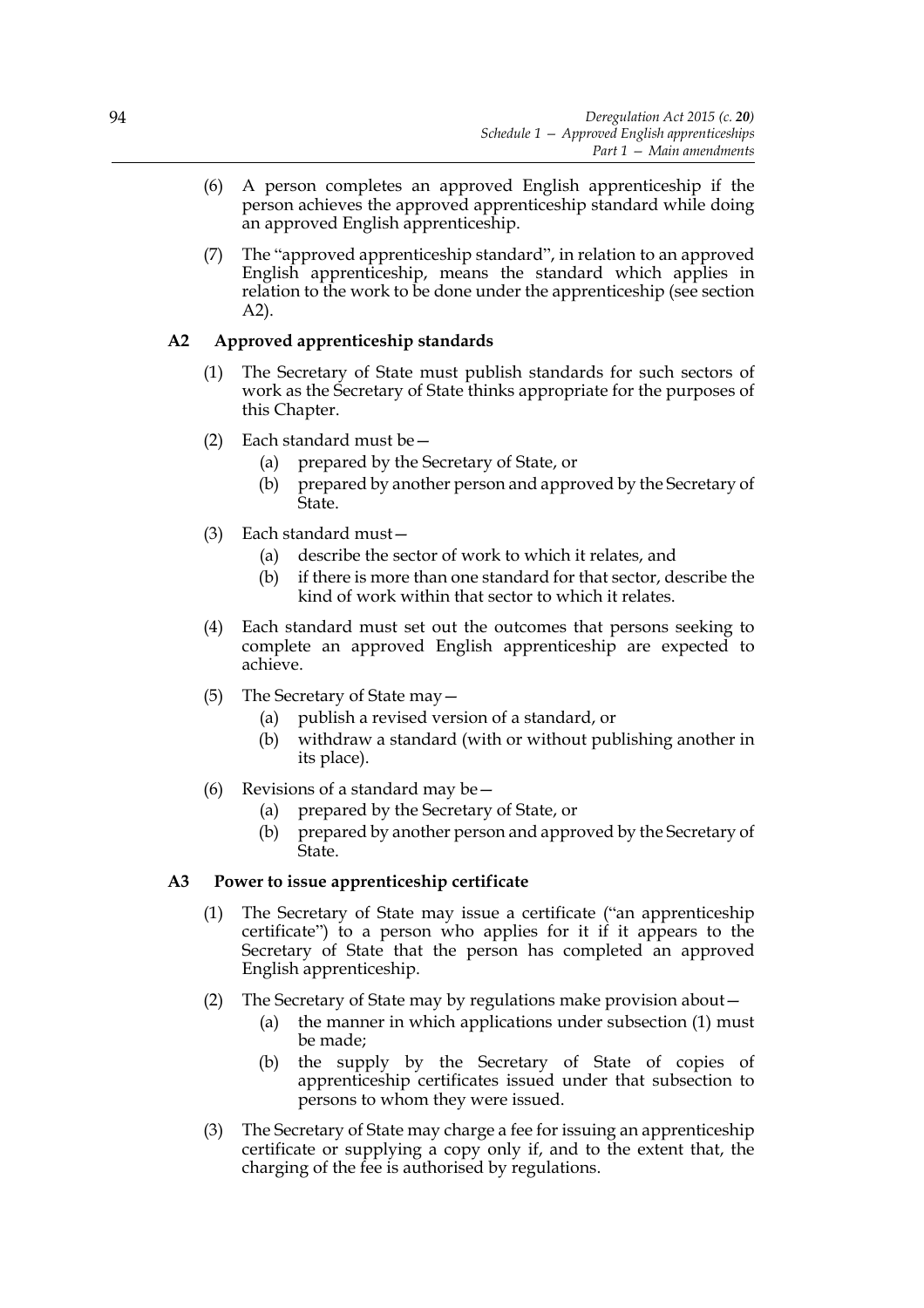### **A4 Delegation**

- (1) Any function of the Secretary of State under this Chapter may be carried out by a person designated by the Secretary of State.
- (2) Subsection (1) does not apply to any power of the Secretary of State to make regulations.
- (3) A person designated under this section must—
	- (a) comply with directions given by the Secretary of State, and
	- (b) have regard to guidance given by the Secretary of State.
- (4) A designation under this section may be revoked.

### **A5 English apprenticeship agreements: status**

- (1) To the extent that it would otherwise be treated as being a contract of apprenticeship, an approved English apprenticeship agreement is to be treated as not being a contract of apprenticeship.
- (2) To the extent that it would not otherwise be treated as being a contract of service, an approved English apprenticeship agreement is to be treated as being a contract of service.
- (3) This section applies for the purposes of any enactment or rule of law.

### **A6 English apprenticeship agreements: supplementary provision**

- (1) If an agreement—
	- (a) contains provision which satisfies the conditions mentioned in section  $A1(3)(a)$  to (c), but
	- (b) also contains other provision which is inconsistent with those conditions,

the other provision is to be treated as having no effect.

- (2) Before an agreement which satisfies the conditions mentioned in section  $A1(3)$ (a) to (c) is varied in such a way that it no longer satisfies one or more of those conditions, the person for whom the apprentice is working must give the apprentice a written notice.
- (3) The written notice must explain that, if the variation takes effect, the agreement will cease to be an approved English apprenticeship agreement.
- (4) If an agreement is varied in breach of the requirement under subsection (2), the variation has no effect.

### **A7 Crown servants and parliamentary staff**

- (1) Section A1(3) applies in relation to  $-$ 
	- (a) an agreement under which a person undertakes Crown employment,
	- (b) an agreement under which a person undertakes service as a member of the naval, military or air forces of the Crown, and
	- (c) an agreement under which a person undertakes employment as—
		- (i) a relevant member of the House of Lords staff, or
		- (ii) a relevant member of the House of Commons staff,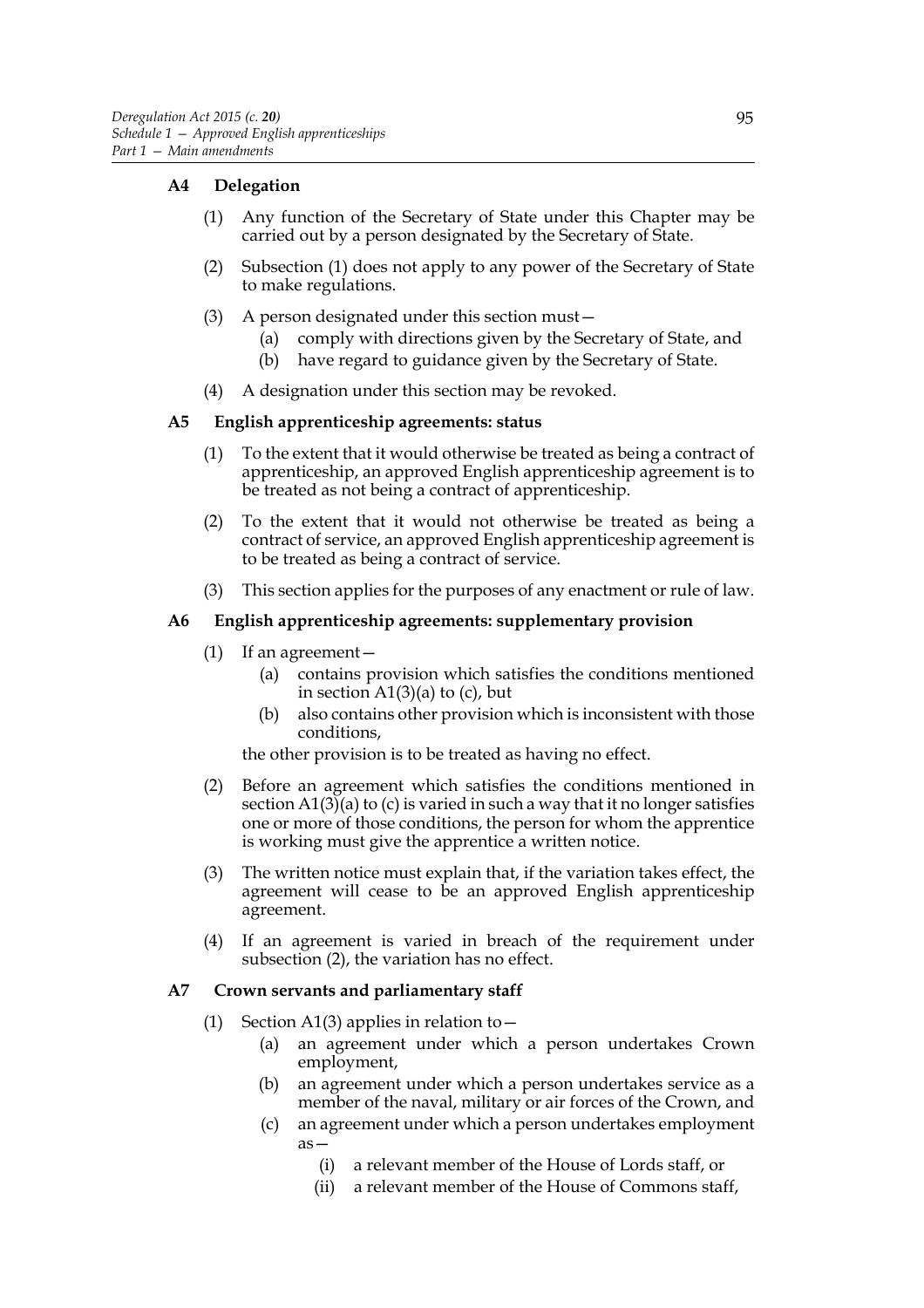as it applies in relation to any other agreement under which a person is to work for another (and this Chapter applies accordingly).

- (2) Subsection (1) is subject to subsection (3) and to any modifications which may be prescribed under subsection (5).
- (3) Section A5(2) does not apply in relation to an approved English apprenticeship agreement that is an agreement within paragraph (a), (b) or (c) of subsection (1).
- (4) Without prejudice to section 262(3), the power conferred by section A1(3)(c) may be exercised, in particular, to make provision in relation to an agreement within any of paragraphs (a), (b) and (c) of subsection (1) that differs from provision made in relation to other agreements under which a person is to work for another.
- (5) The Secretary of State may by regulations provide for any provision of this Chapter to apply with modifications in relation to—
	- (a) an agreement within paragraph (a), (b) or (c) of subsection (1), or
	- (b) a person working, or proposing to work, under such an agreement.
- (6) In subsection  $(1)$ 
	- "Crown employment" means employment under or for the purposes of a government department or an officer or body exercising on behalf of the Crown functions conferred by a statutory provision (but does not include service as a member of the naval, military or air forces of the Crown);
	- "relevant member of the House of Commons staff" has the meaning given by section 195(5) of the Employment Rights Act 1996;
	- "relevant member of the House of Lords staff" has the meaning given by section 194(6) of that Act."
- 2 (1) Section 100 of the Apprenticeships, Skills, Children and Learning Act 2009 (provision of financial resources) is amended as follows.
	- (2) In subsection (1), after "financial resources" insert "under this subsection".
	- (3) After subsection (1) insert—
		- "(1A) The Secretary of State may secure the provision of financial resources to any person under this subsection (whether or not the resources could be secured under subsection  $(1)$ ) –
			- (a) for the purpose of encouraging the provision of opportunities for individuals to complete approved English apprenticeships or to undertake work following the completion of such apprenticeships, or
			- (b) otherwise in connection with approved English apprenticeships."
	- (4) In subsection (3), after "subsection (1)" insert "or (1A)".
	- (5) In subsection (4), after "subsection  $(1)(c)$ " insert "or  $(1A)$ ".
- 3 (1) Section 101 of that Act (financial resources: conditions) is amended as follows.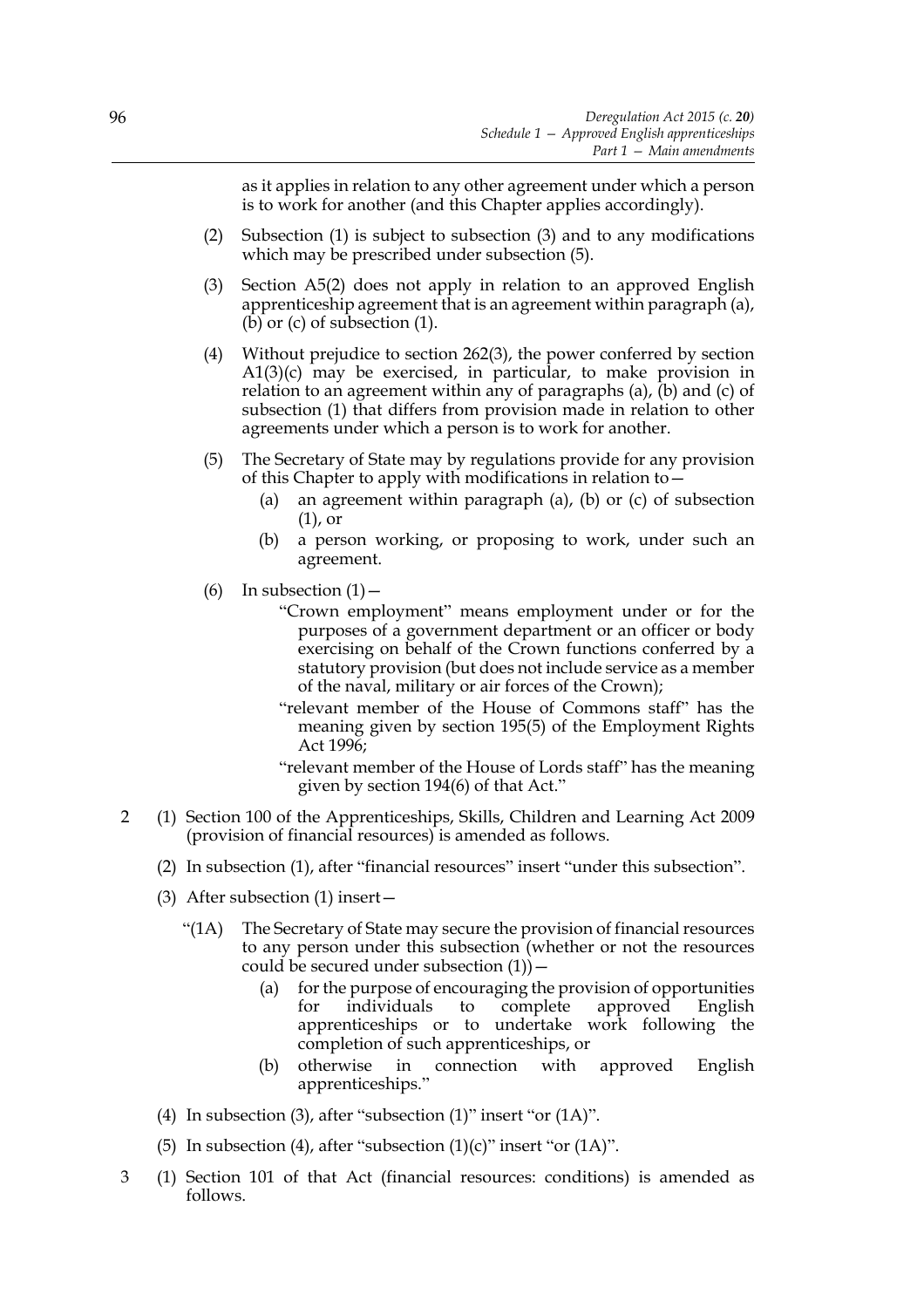- (2) In subsection  $(2)$ 
	- (a) after "may" insert "(among other things)";
	- (b) omit paragraph (b).
- (3) Omit subsections (4) and (5).
- 4 In section 103 of that Act (means tests), in subsection (1) (as amended by paragraph 16 of Schedule 14), after "section 100(1)(c), (d) or (e)" insert "or  $(1A)^{5}$ .

### PART 2

### CONSEQUENTIAL AMENDMENTS

5 In consequence of the amendments made by Part 1 of this Schedule, the Apprenticeships, Skills, Children and Learning Act 2009 is further amended as follows.

### *Amendments of Part 1*

- 6 For the title of Chapter 1, substitute "Apprenticeships: Wales".
- 7 Omit section 1, and the italic cross-heading before it.
- 8 Omit sections 3 to 6, and the italic cross-heading before them.
- 9 In section 11—
	- (a) in subsection (2), for "the appropriate national authority" substitute "the Welsh Ministers";
	- (b) omit subsection (3);
	- (c) in the italic cross-heading before that section, omit "England and".
- 10 In section 12—
	- (a) omit subsection (3);
	- (b) in the italic cross-heading before that section, omit "England and".
- 11 Omit sections 13 to 17, and the italic cross-heading before them.
- 12 Omit sections 23 to 27, and the italic cross-heading before them.
- 13 In the italic cross-heading before section 32, omit "England and".
- 14 In section 32, omit subsection (6)(a), and the "or" following it.
- 15 In section 38—
	- (a) in subsection (1), for "The Secretary of State" substitute "The Welsh Ministers";
	- (b) in subsection (2), for "the Secretary of State" substitute "the Welsh Ministers".
- 16 In section 39, in subsection  $(1)$ 
	- (a) in the definition of "apprenticeship certificate", omit "3, 4,";
	- (b) omit the definitions of "English certifying authority", "English issuing authority", "recognised English framework" and "the specification of apprenticeship standards for England".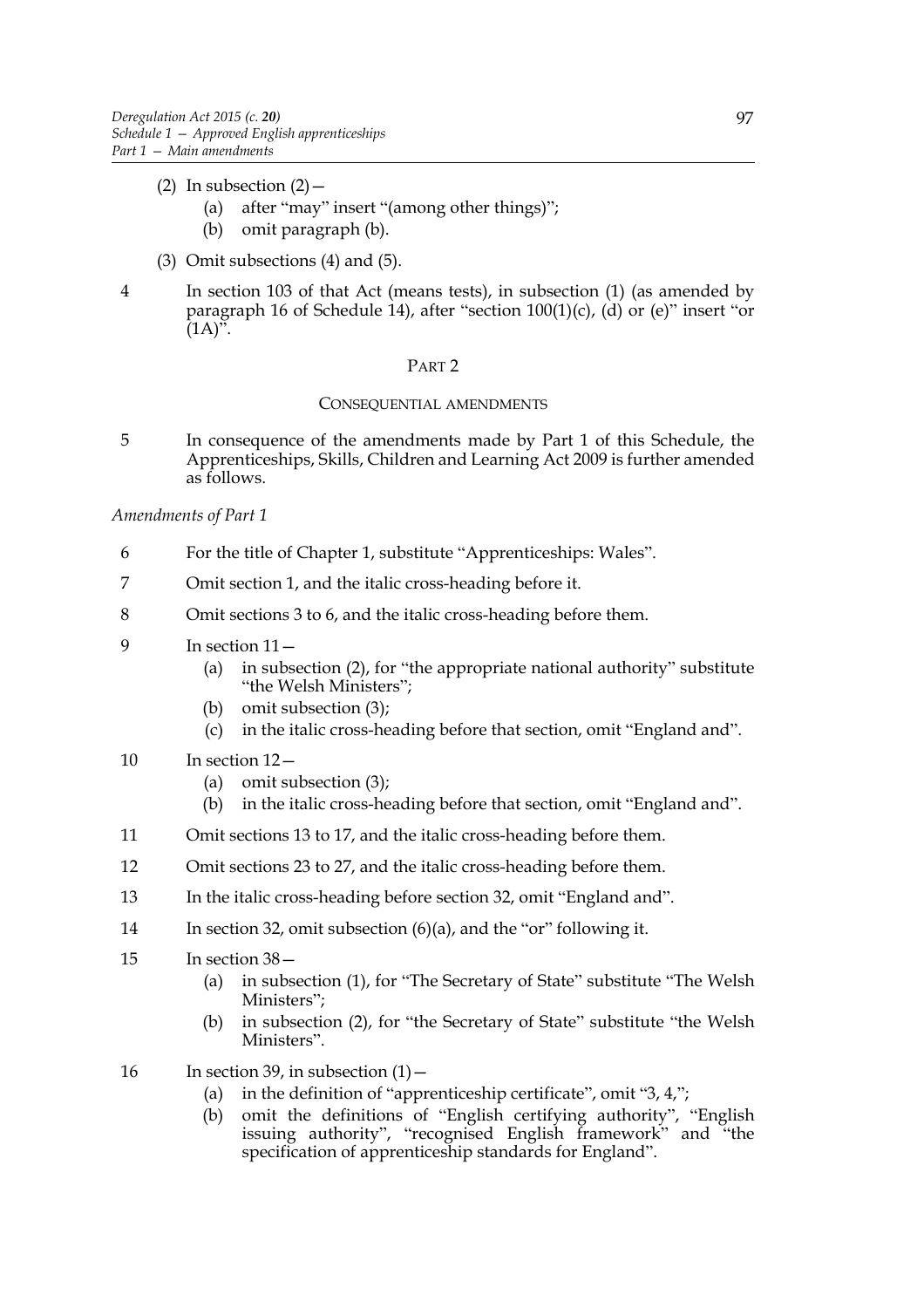*Other amendments of the 2009 Act*

- 17 In section 83, in subsection (5), for paragraphs (a) to (c) substitute
	- "(a) an approved English apprenticeship, or
	- (b) any contract of service (other than an approved English apprenticeship agreement) or contract of apprenticeship."
- 18 In section 83A—
	- (a) in subsection (3), for the words from "opportunity to" to the end of the subsection substitute "opportunity to enter into an approved English apprenticeship.";
	- (b) omit subsection (11).
- 19 (1) Section 83B is amended as follows.
	- (2) In subsection (1), for the words from "at a particular level" to the end of the subsection substitute "for the purpose of assisting a person to achieve a particular approved apprenticeship standard if the person—
		- (a) has already completed an approved English apprenticeship by achieving that standard,
		- (b) has already completed an approved English apprenticeship by achieving another standard and, in doing so, appears to the Secretary of State to have demonstrated a comparable level of achievement (whether or not in the same sector of work), or
		- (c) has worked under another arrangement and, in doing so, appears to the Secretary of State to have demonstrated a comparable level of achievement (whether or not in the same sector of work)."
	- (3) After that subsection insert—
		- "(1A) Section A1(6) and (7) (which make provision about when a person completes an approved English apprenticeship and about the meaning of "approved apprenticeship standard") apply for the purposes of subsection (1)."
	- (4) Omit subsections (2) to (5).
- 20 In section 90, in subsection (2), for paragraphs (a) and (b) substitute—
	- "(a) an approved English apprenticeship, or
	- (b) any contract of employment (other than an approved English apprenticeship agreement) in connection with which training is provided."
- 21 Omit section 105.
- 22 In section 121, in subsection  $(1)$ 
	- (a) omit the definition of "apprenticeship agreement";
	- (b) after the definition of "apprenticeship training" insert—
		- ""approved English apprenticeship" has the meaning given by section A1(2);".
- 23 In section 267, in subsection (2), for "Chapter 1" substitute "Chapter A1".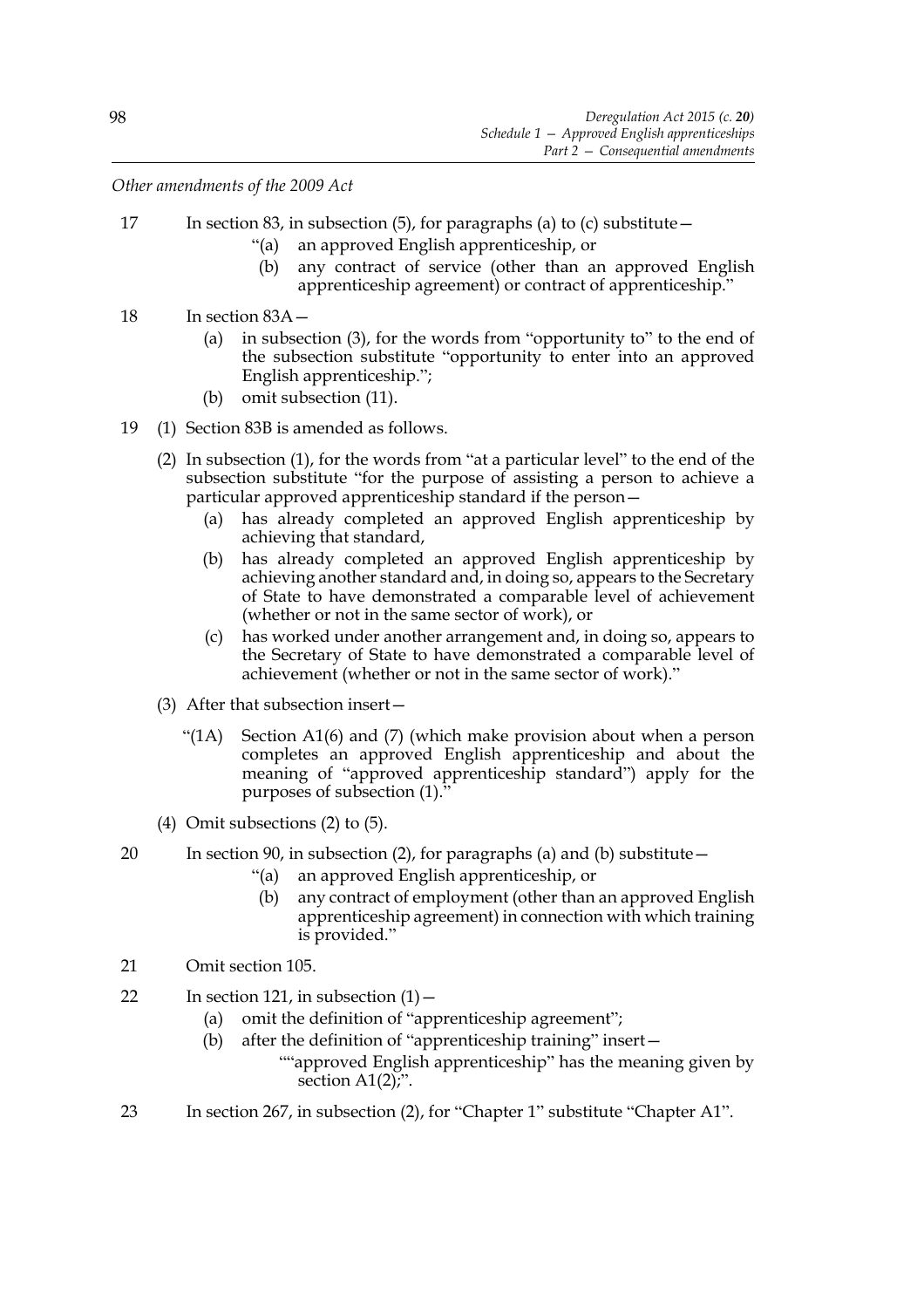#### PART 3

#### APPRENTICESHIPS: WALES

- 24 Part 1 of the Apprenticeships, Skills, Children and Learning Act 2009 is amended as follows.
- 25 (1) Section 18 (Welsh issuing authority) is amended as follows.
	- (2) For subsection (2) substitute—
		- "(2) The power to designate conferred by this section may not be exercised in such a way that there is at any time more than one person designated to issue apprenticeship frameworks relating to a particular apprenticeship sector."
	- (3) For subsection (5) substitute—
		- "(5) In this Chapter, the "Welsh issuing authority", in relation to an apprenticeship framework, means—
			- (a) the person (if any) designated under this section to issue frameworks of that description;
			- (b) if there is no-one so designated, the Welsh Ministers."
- 26 In section 19 (issue: Wales), in subsection (2)—
	- (a) after "withdrawn" insert "by the Welsh issuing authority";
	- (b) omit paragraphs (a) and (b).
- 27 (1) Section 20 (recognised Welsh frameworks: notification and publication) is amended as follows.
	- (2) In subsection (1)(b), at the beginning insert "if the issuing authority is not the Welsh Ministers,".
	- (3) In subsection  $(3)$  -
		- (a) for "A person who" substitute "A Welsh issuing authority which";
		- (b) in paragraph (b), for "in the case of withdrawal otherwise than by the Welsh Ministers," substitute "in the case where the issuing authority are not the Welsh Ministers,".

#### PART 4

### TRANSITIONAL PROVISION

- 28 The provision that may be included in an order under section 115(9) in connection with the coming into force of paragraph 1 of this Schedule includes provision—
	- (a) for work done by a person under an arrangement described in the order to be treated as work done under an approved English apprenticeship within the meaning of the Apprenticeships, Skills, Children and Learning Act 2009, where the person begins to work under the arrangement before the paragraph comes into force and continues to do so (for any period) afterwards;
	- (b) for a standard published by the Secretary of State before the paragraph comes into force, in connection with work that by virtue of provision made under paragraph (a) is treated as work done under an approved English apprenticeship, to be treated as if it were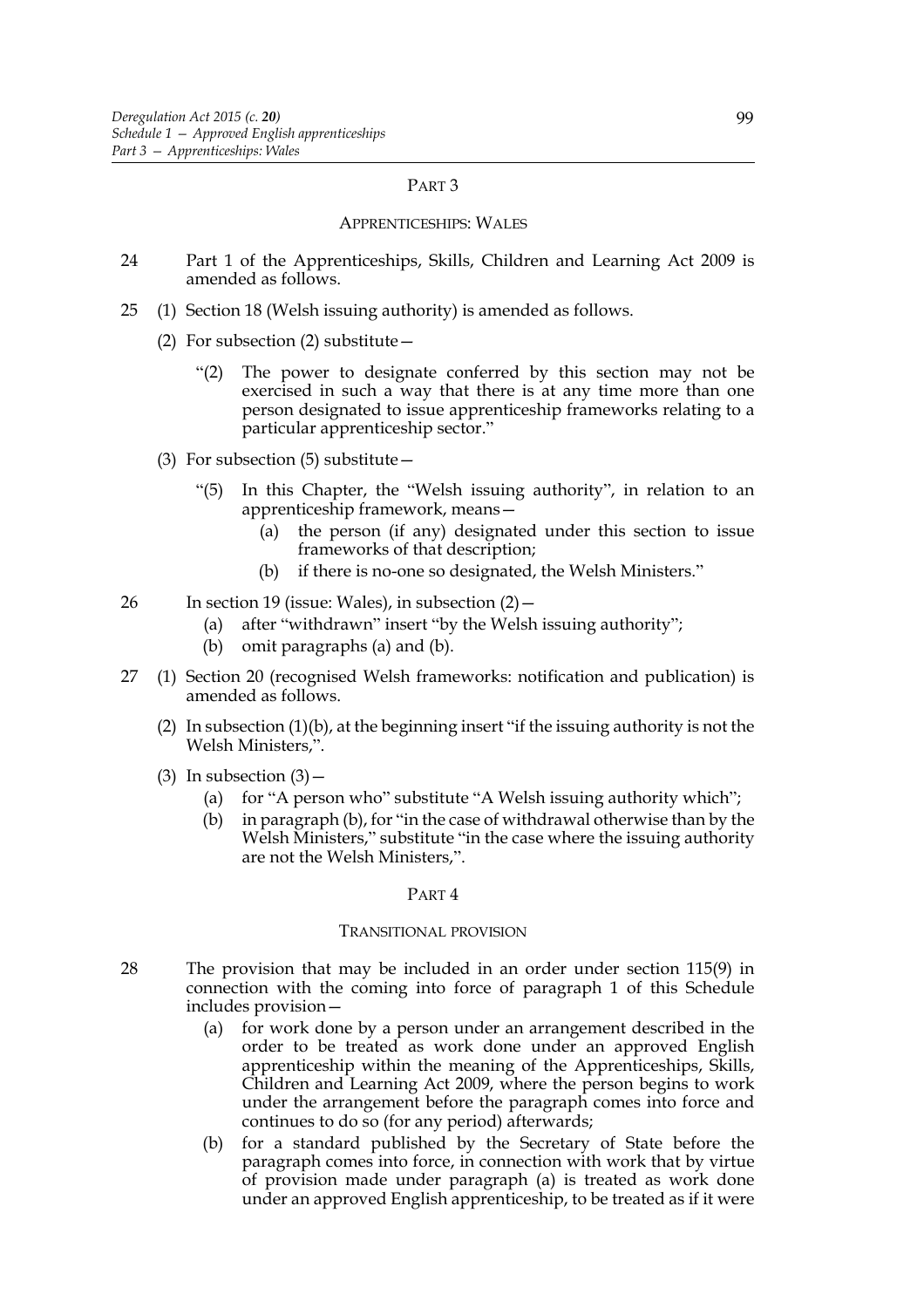an approved apprenticeship standard published under section A2 of the 2009 Act in relation to the approved English apprenticeship.

# SCHEDULE 2 Section 8

### DRIVING INSTRUCTORS

### PART 1

### AMENDMENTS OF PART 5 RTA 1988 (AS AMENDED BY RSA 2006)

- 1 Part 5 of the Road Traffic Act 1988 (driving instruction), as amended by Schedule 6 to the Road Safety Act 2006, is amended as follows.
- 2 In section 124 (exemption from prohibitions imposed by section 123)—
	- (a) in subsection (3), for "in particular, consist of" substitute "in particular—
		- (a) include the circumstance that a person holds a current emergency control certificate (and require the person to undergo an emergency control assessment for the purpose of obtaining such a certificate);
		- (b) consist of";
	- (b) after subsection (5) insert—
		- "(6) In this Part "emergency control assessment" and "emergency control certificate" mean an assessment and a certificate under section 133A of this Act."
- 3 (1) Section 125 (register) is amended as follows.
	- (2) After subsection (3) insert—
		- "(3A) If an applicant is aware that he is suffering from a relevant or prospective disability, his application under subsection (2) must be accompanied by written notification of the nature and extent of his disability.
			- (3B) Any person who fails without reasonable excuse to comply with the requirement imposed by subsection (3A) is guilty of an offence.
		- (3C) The Registrar may, in the circumstances mentioned in subsection (3D), require an applicant to submit himself for an emergency control assessment (whether or not the applicant already holds an emergency control certificate) in connection with his application under subsection (2).
		- (3D) Those circumstances are that the Registrar has reasonable grounds for believing that the person would be unable to take control of a motor vehicle of the class in which instruction is to be given if an emergency arose while he was giving driving instruction in such a motor vehicle."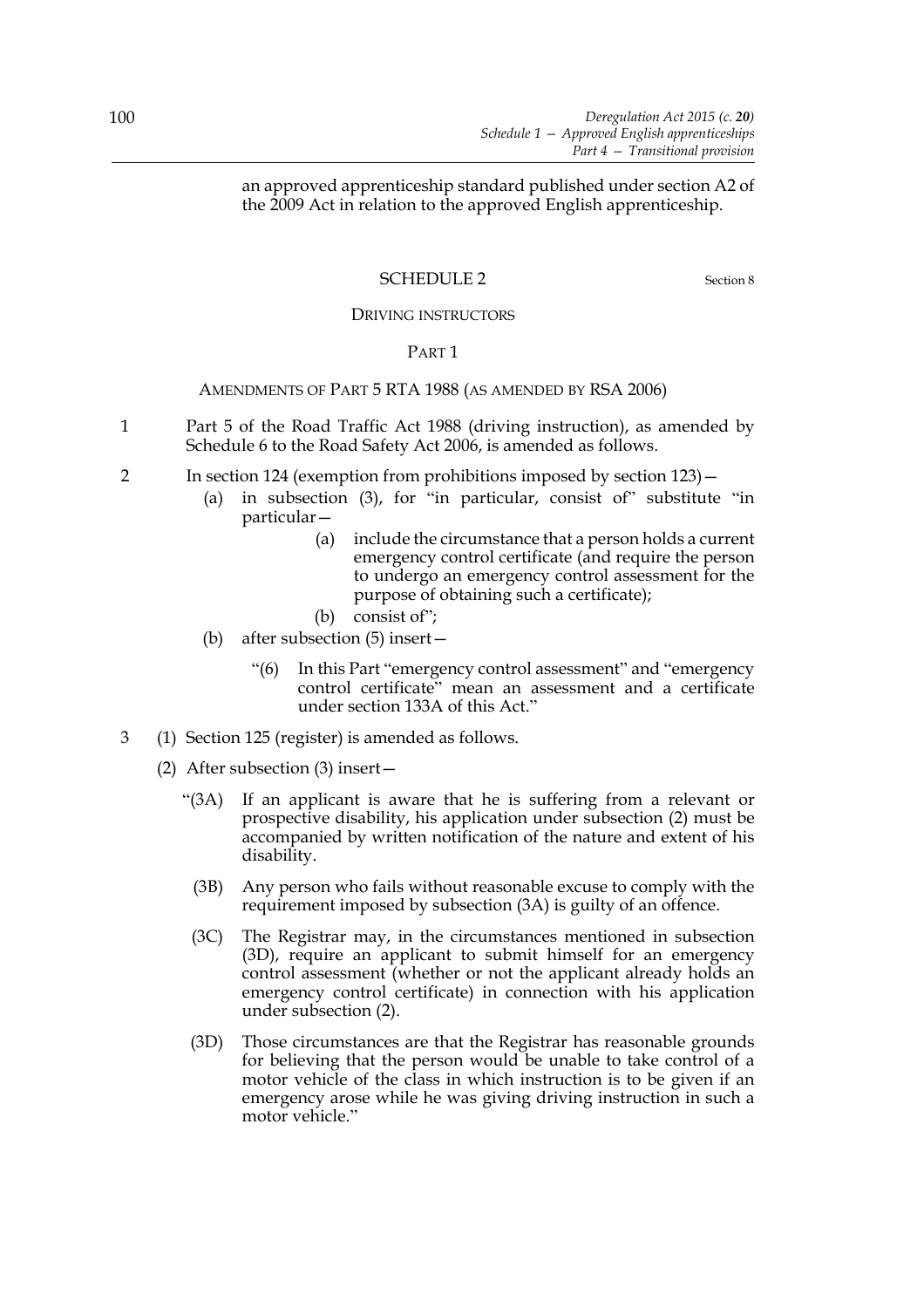- (3) After subsection (5) insert—
	- "(5A) In this Part "disability", in respect of motor vehicles of any description, means a want of physical ability affecting the driving of motor vehicles of that description; and
		- (a) "relevant disability", in relation to a person, means any prescribed disability or any other disability likely to cause the driving of a vehicle of the description in question by him to be a source of danger to the public;
		- (b) "prospective disability", in relation to a person, means any other disability which, at the material time, is not of such a kind that it is a relevant disability but, by virtue of the intermittent or progressive nature of the disability or otherwise, may become a relevant disability in the course of time."
- (4) Omit subsection (6).
- 4 (1) Section 125ZA (conditions of registration) is amended as follows.
	- (2) In subsection  $(2)$ 
		- (a) omit the "and" at the end of paragraph (b);
		- (b) after paragraph (c) insert ", and
			- (d) in the case of persons who have been required under section 125(3C) to submit themselves for emergency control assessments, conditions requiring the persons to hold current emergency control certificates."
	- (3) In subsection  $(4)$  -
		- (a) after paragraph (b) insert—
			- "(ba) conditions requiring the persons, if at any time required to do so by the Registrar in the circumstances mentioned in section 125(3D), to submit themselves for emergency control assessments (whether or not they already hold emergency control certificates) on such days (within such periods as may be prescribed) and at such places as may be specified by the Registrar,
			- (bb) conditions requiring the persons to hold an emergency control certificate following any such assessment,";
		- (b) in paragraph (c), for "and (c)" substitute ", (c) and  $(d)$ ";
		- (c) omit the "and" at the end of paragraph (c);
		- (d) after paragraph (c) insert—
			- "(ca) conditions requiring that, if instruction in the driving of a motor vehicle is to be given in circumstances where there is a reasonable expectation of an emergency arising which necessitates the instructor taking control of the vehicle, the persons will only give such instruction if they would be able to take control of the vehicle if such an emergency arose while giving the instruction, and".
- 5 Omit sections 125A and 125B (registration of disabled persons and supplementary provision).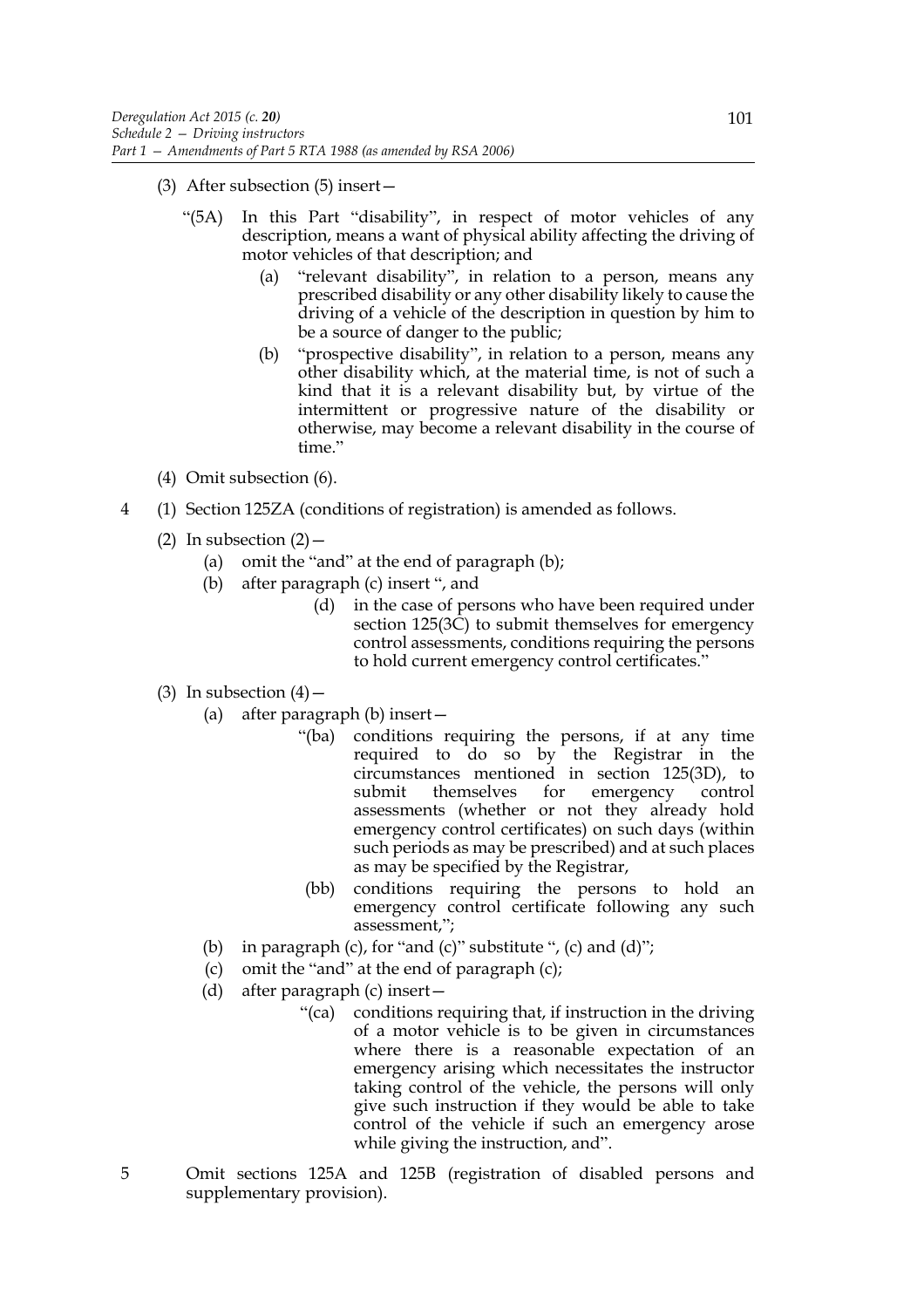- 6 In section 126 (duration of registration), omit subsection (5).
- 7 In section 127 (extension of duration of registration), in subsection (4)—
	- (a) omit paragraph (a) and the "and" following it;
	- (b) in paragraph (b), omit "in any other case,".

# 8 In section 128 (termination of registration by Registrar), in subsection (2)—

- (a) omit paragraph (a) and the "and" following it;
- (b) in paragraph (b), omit "in any other case,".
- 9 After section 128A insert—

# **"128B Direction to disregard emergency control assessment requirement**

- (1) This section applies where a person has been required under section 125(3C), or as mentioned in section 125ZA(4)(ba), to submit himself for an emergency control assessment.
- (2) At any time before the assessment takes place the Registrar may withdraw the requirement (in which case this Part applies as if the requirement had never been imposed).
- (3) At any time after the assessment takes place the Registrar may direct that the requirement is to be disregarded for the purposes of this Part (and accordingly any condition that the person holds an emergency certificate is to cease to apply).
- (4) Notice of—
	- (a) the withdrawal of a requirement under subsection (2), or
	- (b) a direction under subsection (3),

must be given to the person on whom the requirement was imposed."

- 10 In section 133 (review of examinations etc)
	- (a) in subsection  $(2)(a)$ , omit "or  $125A(6)(a)$ ";
		- (b) in subsection  $(2)(b)$ , omit "or  $125A(7A)(a)$ ".
- 11 (1) Section 133A (assessment of ability to control a motor car in an emergency) is amended as follows.
	- (2) In subsection  $(2)$ 
		- (a) in paragraph (a), for "class covered by his disabled person's driving licence" substitute "prescribed class";
		- (b) in paragraph (b), for "class covered by his disabled person's driving licence" substitute "prescribed class";
		- (c) in the closing words, for "an appropriate" substitute "a".
	- (3) In subsection  $(6)$ 
		- (a) in paragraph (a), for "class covered by his disabled person's limited driving licence" substitute "prescribed class";
		- (b) in paragraph (b), for "class covered by his disabled person's limited driving licence" substitute "prescribed class".
	- (4) In subsection (7)(a), omit "covered by his disabled person's limited driving licence".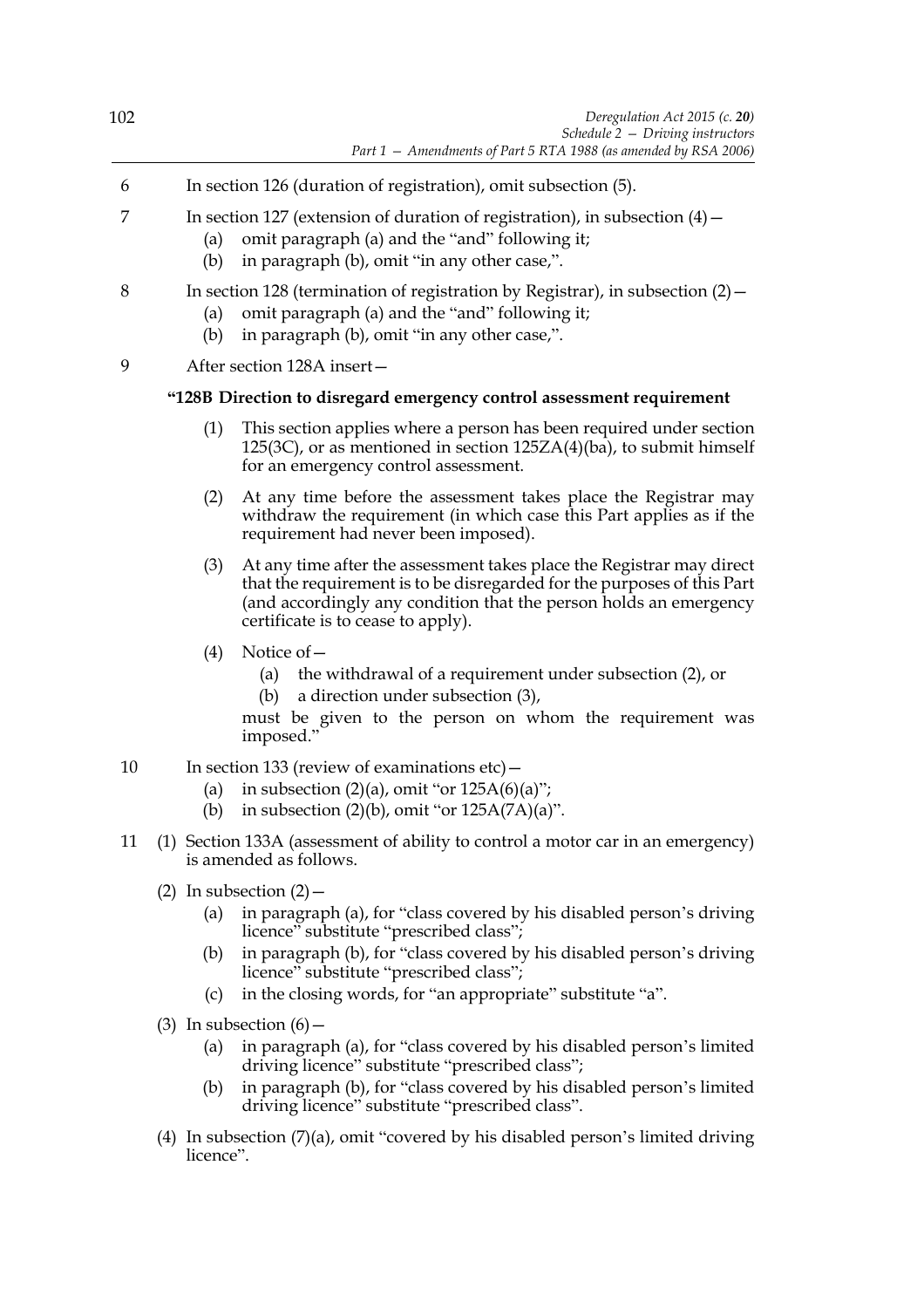- (5) After subsection (9) insert—
	- "(10) In this Part, "modifications", in relation to a motor vehicle, includes equipment."
- (6) In the heading, omit "disabled person's".
- (7) In the italic cross-heading before section 133A omit "Disabled Persons:".
- 12 (1) Section 133B (further assessments) is amended as follows.
	- (2) Omit subsection (1).
	- (3) After subsection (2) insert—
		- "(2A) A person may, for the purpose of obtaining an emergency control certificate, apply to undergo a further emergency control assessment  $if$ 
			- (a) he has been required to submit himself for an emergency control assessment under section 125(3C) or as mentioned in section 125ZA(4)(ba),
			- (b) on completing that assessment, the assessor refused to grant him an emergency control certificate, and
			- (c) the application for the further assessment is made in such circumstances as may be prescribed."
	- (4) Omit subsection (3).
	- (5) In subsection (4), for "subsection (1) above" substitute "subsection (5A)".
	- (6) After subsection (5) insert—
		- "(5A) A person may not apply to undergo a further emergency control assessment under subsection  $(4)$  until after the end of  $-$ 
			- (a) the period of six months beginning with the date of his most recent previous assessment, or
			- (b) such other period as may be prescribed by regulations, unless the Registrar considers it appropriate for the application to be made at such earlier time as may be specified by the Registrar."
- 13 In section 133C (duty to disclose further disability), in subsection  $(2)$  -
	- (a) in the opening words, omit "disabled";
	- (b) in paragraph (a), for " $125A(3)$ " substitute " $125(3A)$ ".
- 14 (1) Section 133D (offences relating to giving of paid driving instruction) is amended as follows.
	- (2) Before subsection (2) insert—
		- "(1A) This section applies to registered instructors who have undergone emergency control assessments in accordance with a requirement imposed under section 125(3C) or as mentioned in section  $125ZA(4)(ba)$ ."
	- (3) In subsections (2) and (3), for "registered disabled instructor" substitute "registered instructor to whom this section applies".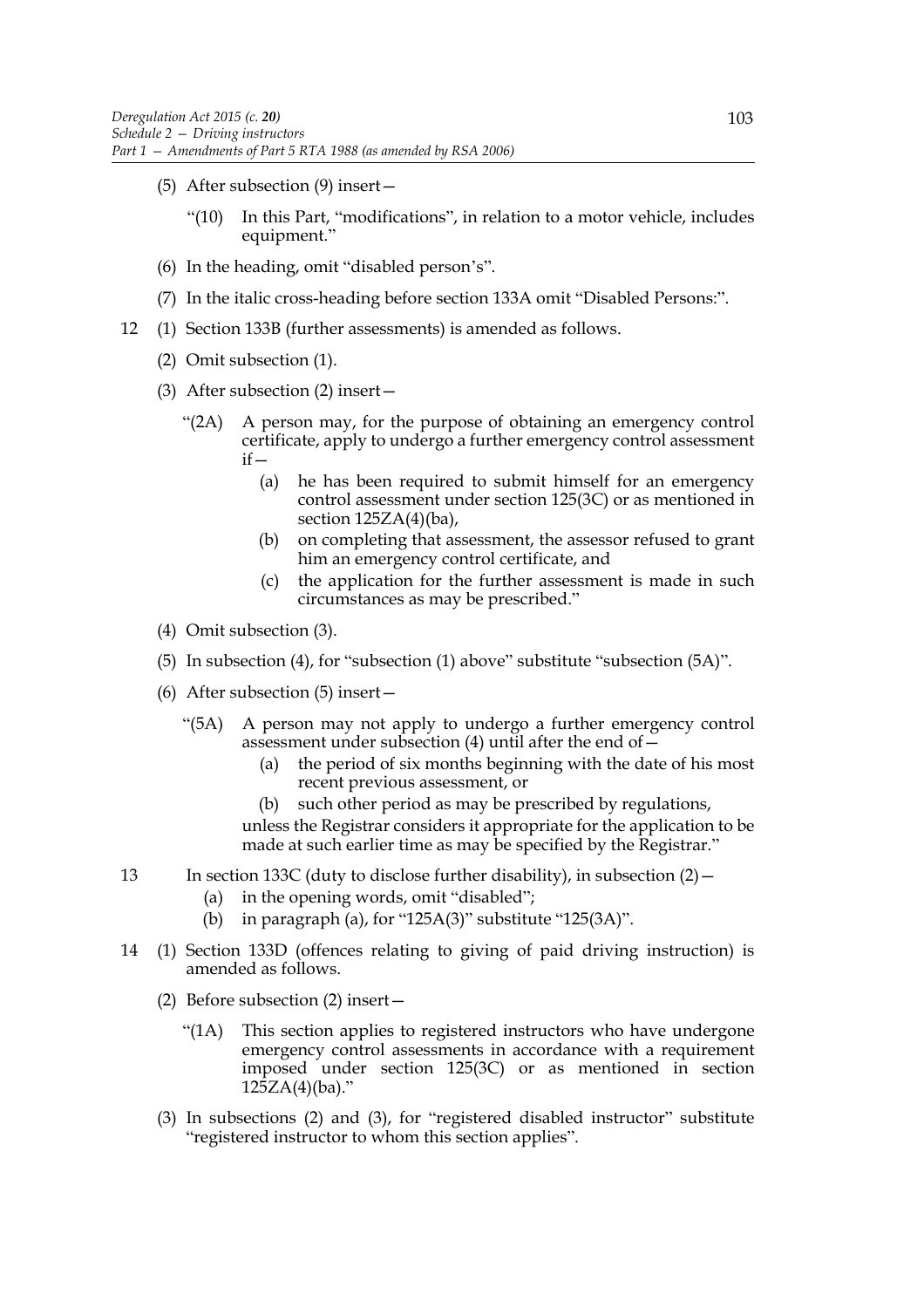- (4) After subsection (3) insert—
	- "(3A) Subsection (3) does not apply if the person to whom the instruction is given holds a full licence granted under Part 3 which is not limited by virtue of a notice served under section 92(5)(b)."
- (5) In subsection (4), in the opening words, for "registered disabled instructor" substitute "registered instructor to whom this section applies".
- (6) In the heading, omit "by disabled person".

15 In section 142 (index to Part 5), in the index—

(a) omit the following expressions and the corresponding relevant provisions—

> "Appropriate motor vehicle"; "Disabled person's limited driving licence"; "Registered disabled instructor";

- (b) in the entry for the expressions "disability, prospective disability and relevant disability", in the corresponding relevant provision, for "125A(8)" substitute "125(5A)";
- (c) in the entry for the expressions "emergency control assessment and emergency control certificate", in the corresponding relevant provision, for "125A(8)" substitute "124(6)";
- (d) in the entry for the expression "modifications, in relation to a motor vehicle", in the corresponding relevant provision, for "125A(8)" substitute "133A(10)".

PART 2

TRANSITORY AMENDMENTS OF PART 5 RTA 1988 (BEFORE AMENDMENT BY RSA 2006)

- 16 Until the commencement of Schedule 6 to the Road Safety Act 2006, Part 5 of the Road Traffic Act 1988 (driving instruction) has effect as if it were amended as follows.
- 17 (1) Section 125 (the register of approved instructors) has effect as if it were amended as follows.
	- (2) After subsection (2) insert—
		- "(2A) If an applicant is aware that he is suffering from a relevant or prospective disability, his application under subsection (2) must be accompanied by written notification of the nature and extent of his disability.
			- (2B) Any person who fails without reasonable excuse to comply with the requirement imposed by subsection (2A) is guilty of an offence.
		- (2C) The Registrar may, in the circumstances mentioned in subsection (2D), require an applicant to submit himself for an emergency control assessment (whether or not the applicant already holds an emergency control certificate) in connection with his application under subsection (2).
		- (2D) Those circumstances are that the Registrar has reasonable grounds for believing that the person would be unable to take control of a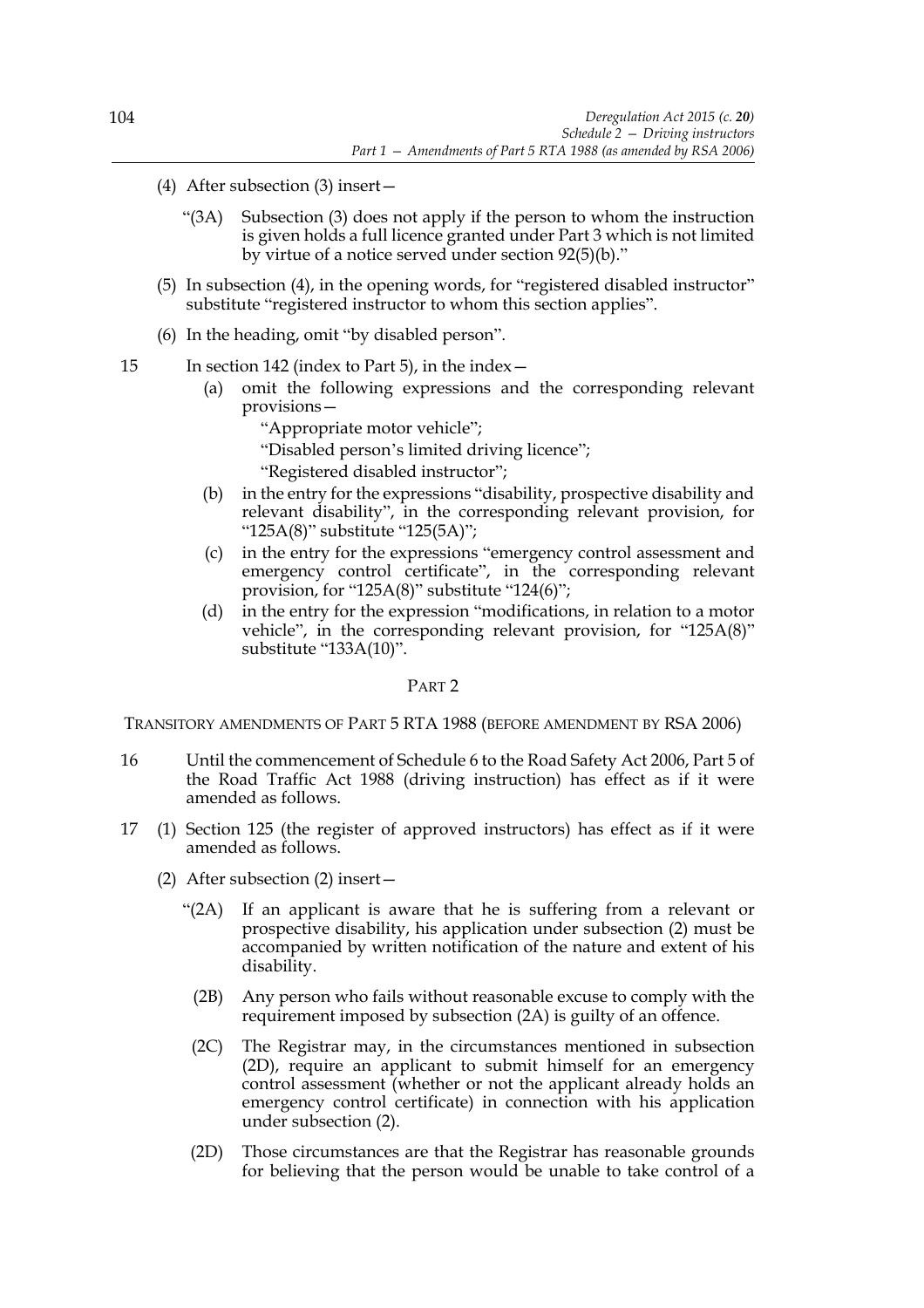motor car of a prescribed class if an emergency arose while he was giving driving instruction in such a motor car."

- (3) In subsection  $(3)$ 
	- (a) omit the "and" at the end of paragraph (d);
	- (b) after paragraph (d) insert—
		- "(da) in the case of an applicant who has been required under subsection (2C) to submit himself for an emergency control assessment, he holds a current emergency control certificate, and".
- (4) In subsection (5), for the words from "condition" to the end substitute "following conditions—
	- (a) that, so long as his name is on the register, the person will, if at any time required to do so by the Registrar, submit himself for—
		- (i) such test of continued ability and fitness to give instruction in the driving of motor cars (which may consist of practical and other means of assessment) as may be prescribed;
		- (ii) an emergency control assessment (whether or not the person already holds an emergency control certificate) on the day (within such period as may be prescribed) and at the place specified by the Registrar; and
	- (b) that, so long as his name is on the register, if instruction in the driving of a motor car is to be given in circumstances where there is a reasonable expectation of an emergency arising which necessitates the instructor taking control of the motor car, the person will only give such instruction if he would be able to take control of the motor car if such an emergency arose while he was giving the instruction."
- (5) After subsection (5) insert—
	- "(5A) The Registrar may impose a requirement as mentioned in subsection  $(5)(a)(ii)$  only in the circumstances mentioned in subsection  $(2D)$ ."
- (6) After subsection (7) insert—
	- "(7A) A person shall be exempt from the condition mentioned in subsection  $(3)(da)$  if  $-$ 
		- (a) the Secretary of State is satisfied that satisfactory provision is made by the law of Northern Ireland for purposes corresponding to section 133A, and
		- (b) the person satisfies the Registrar that he holds a current certificate granted under that law which corresponds to an emergency control certificate granted under section 133A."
- (7) After subsection (8) insert—
	- "(8A) Subsection (8B) applies if—
		- (a) a person undergoes an emergency control assessment in accordance with a requirement imposed under subsection  $(2C)$  or as mentioned in subsection  $(5)(a)(ii)$ ,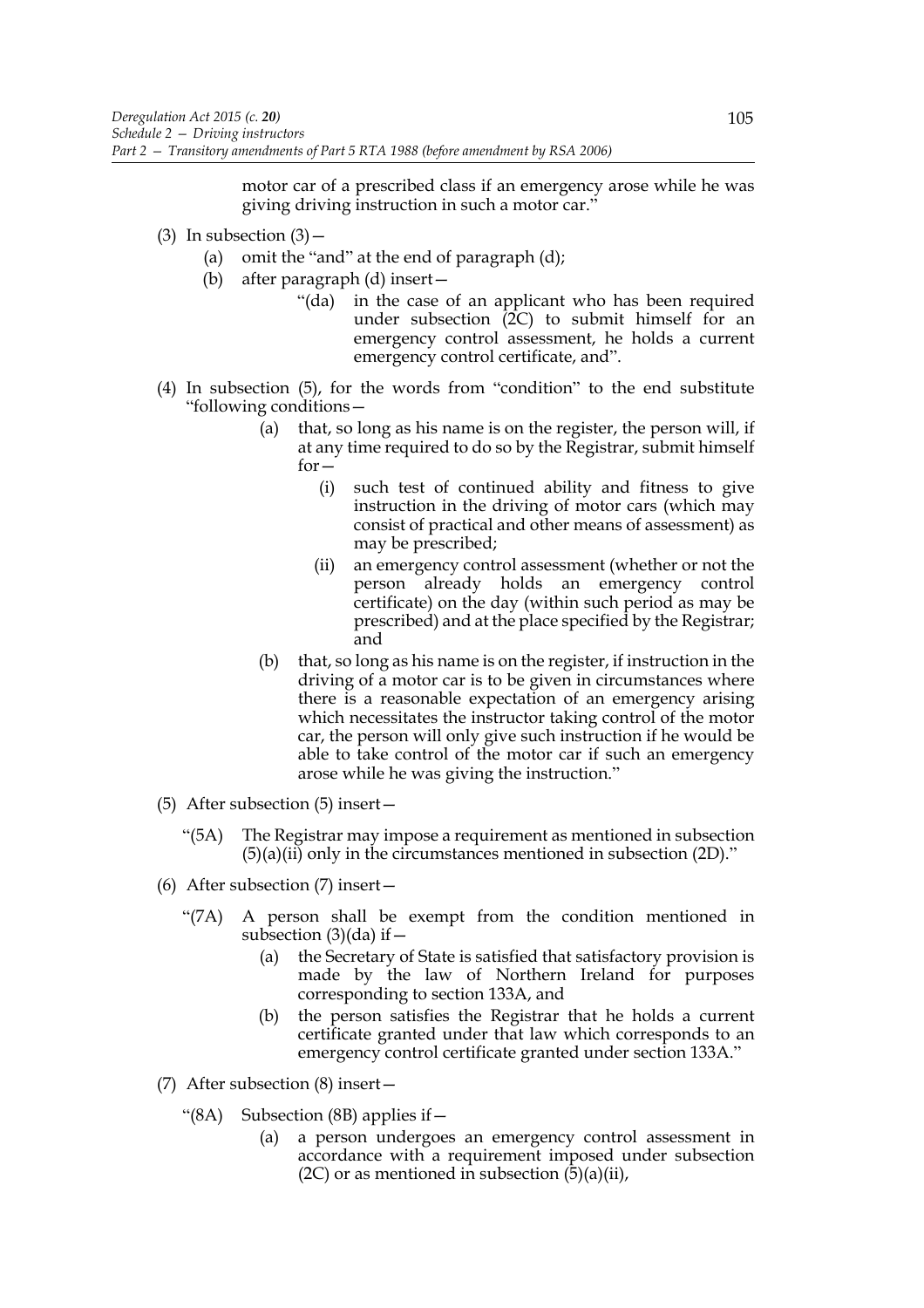- (b) the assessor refuses to grant the applicant an emergency control certificate, and
- (c) as a result the person is not registered, or the person's name is removed from the register (as the case may be).
- (8B) The person may not make a further application for registration before the end of—
	- (a) the period of 6 months beginning with the date of the emergency control assessment mentioned in subsection  $(8A)(a)$ , or
	- (b) such other period as may be prescribed,

unless the Registrar is satisfied that there is good reason for permitting such an application before the end of that period."

# (8) Omit subsection (9).

(9) In subsection (10), for the words after "In this Part of this Act" substitute " $-$ 

- "Community licence" has the same meaning as in Part 3 of this Act;
- "disability" means a want of physical ability affecting the driving of motor cars; and
	- (a) "relevant disability", in relation to a person, means any prescribed disability or any other disability likely to cause the driving of a motor car by him to be a source of danger to the public;
	- (b) "prospective disability", in relation to a person, means any other disability which, at the material time, is not of such a kind that it is a relevant disability but, by virtue of the intermittent or progressive nature of the disability or otherwise, may become a relevant disability in the course of time;

"emergency control assessment" and "emergency control certificate" mean an assessment and a certificate under section 133A."

- 18 Part 5 has effect as if sections 125A and 125B (registration of disabled persons and supplementary provision) were omitted.
- 19 Section 126 (duration of registration) has effect as if subsection (4) were omitted.
- 20 (1) Section 127 (extension of duration of registration) has effect as if it were amended as follows.
	- (2) In subsection  $(3)$  -
		- (a) in the opening words, omit "Except in the case of a registered disabled instructor,";
		- (b) in paragraph (a), for "such test as is mentioned in section 125(5)" substitute "such test or assessment as is mentioned in section  $125(5)(a)(i)$  or  $(ii)$ ";
		- (c) omit the "and" at the end of paragraph (d);
		- (d) after paragraph (d) insert—
			- "(da) that, in the case of a person who  $-$ 
				- (i) when he applied to be registered, was required under section 125(2C) to submit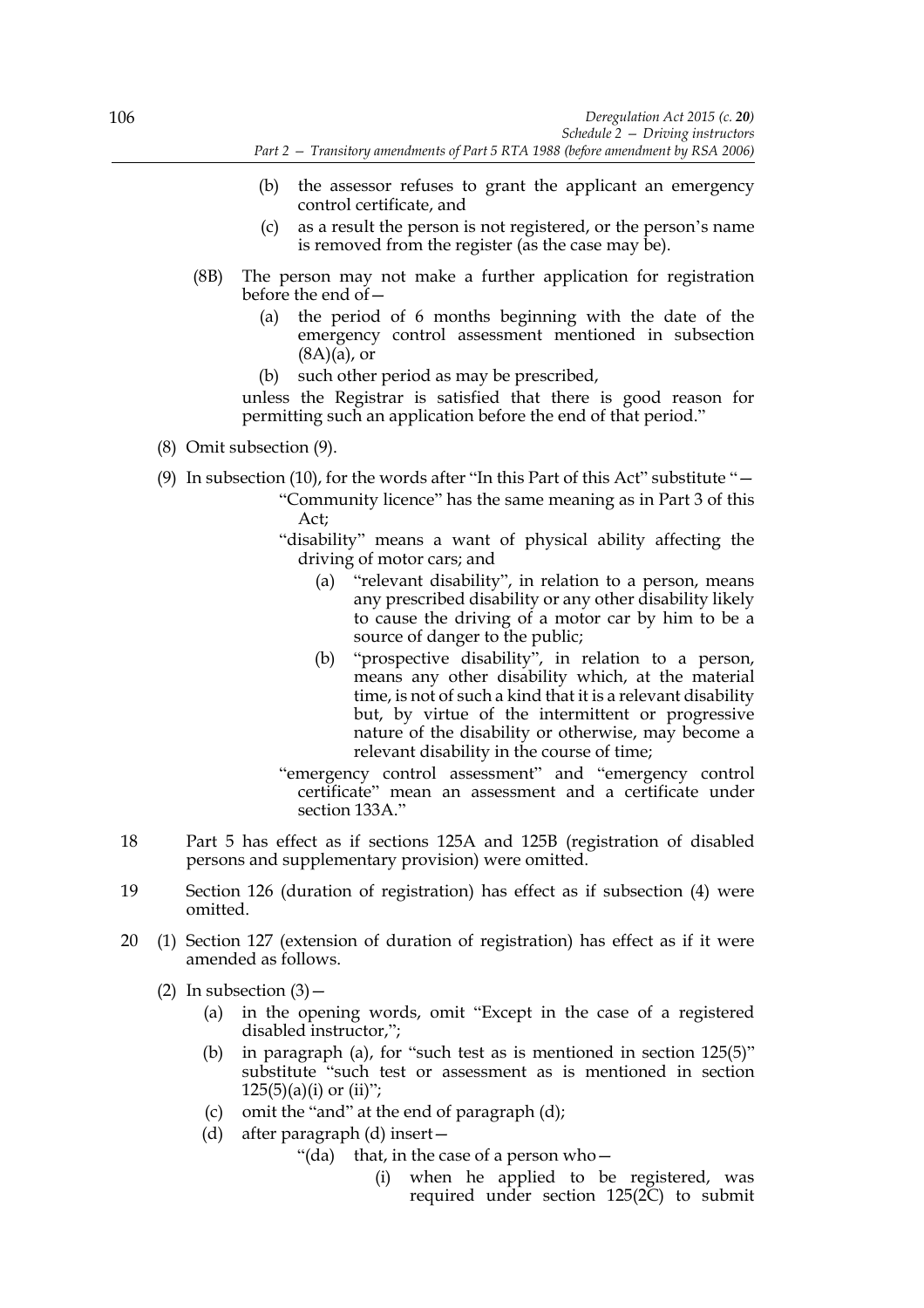himself for an emergency control assessment, or

(ii) at any time during the period mentioned in paragraph (a) was required as mentioned in section  $\hat{1}25(5)(a)(ii)$  to submit himself for such an assessment,

he holds a current emergency control certificate, and".

- (3) Omit subsection (3A).
- (4) In subsection  $(4)$ 
	- (a) in paragraph (a), omit "in the case of its retention by virtue of subsection (3) above,";
	- (b) in paragraph (a), for "condition" substitute "conditions";
	- (c) omit the "and" at the end of paragraph (a);
	- (d) omit paragraph (b).
- 21 (1) Section 128 (removal of names from register) has effect as if it were amended as follows.
	- (2) In subsection  $(2)$ 
		- (a) in the opening words, omit "Except in the case of a registered disabled instructor,";
		- (b) in paragraph (c), for "test such as is mentioned in section 125(5)" substitute "test or assessment such as is mentioned in section  $125(5)(a)(i)$  or  $(ii)$ ";
		- (c) after paragraph (d) insert—
			- "(da) that an assessor refused to grant him an emergency control certificate on completing an emergency control assessment of him following a requirement imposed as mentioned in section 125(5)(a)(ii),
			- (db) that he gave instruction in the driving of a motor car in breach of the condition in section 125(5)(b) (ability to take control of motor car in an emergency),".
	- (3) Omit subsection (2A).
	- (4) In subsection  $(8)(b)$ , for " $(5)$ " substitute " $(5)(a)(i)$ ".
	- (5) Omit subsection (9).
- 22 (1) Section 129 (licences for giving instruction so as to obtain practical experience) has effect as if it were amended as follows.
	- (2) In subsection (1), for the words from "either" to the end substitute "such part of the examination referred to in section 125(3)(a) as consists of a practical test of ability and fitness to instruct".
	- (3) After subsection (1) insert—
		- "(1A) An application for a licence to give paid instruction in the driving of a motor car must be made to the Registrar, in the manner determined by the Secretary of State, accompanied by particulars so determined.
			- (1B) The Registrar may, in the circumstances mentioned in subsection (1C), require the applicant to submit himself for an emergency control assessment in connection with the application.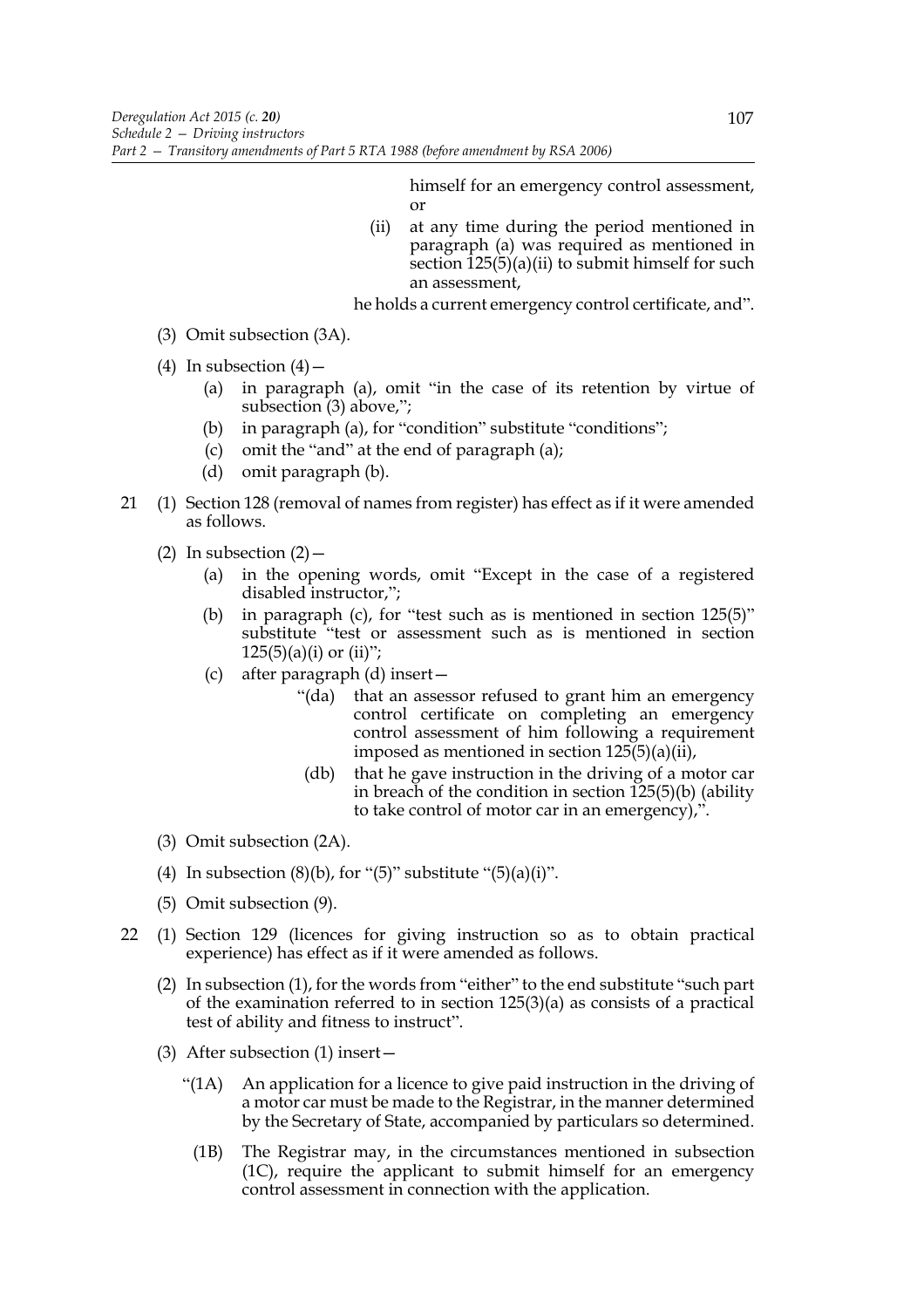- (1C) Those circumstances are that the Registrar has reasonable grounds for believing that the person in question would be unable to take control of a motor car of a prescribed class if an emergency arose while he was giving driving instruction in such a motor car."
- (4) For subsection (2) substitute—
	- "(2) Where a person duly applies for a licence, the Registrar must, on payment of such fee, if any, as may be prescribed, grant to the applicant a licence to give paid instruction in the driving of a motor car if the Registrar is satisfied—
		- (a) that the applicant has passed the other parts of the examination referred to in subsection (1),
		- (b) that the conditions set out in section  $125(3)(b)$ , (c), (d) and (e) are fulfilled in the applicant's case, and
		- (c) in the case of an applicant who has been required under subsection (1B) to submit himself for an emergency control assessment, he holds a current emergency control certificate."
- (5) In subsection (5), omit ", subject to subsection (5A) below,".
- (6) After subsection (5) insert—
	- "(5ZA) Those conditions may (in particular) include—
		- (a) a condition requiring the person to whom the licence was granted, if required to do so by the Registrar at any time when the circumstances mentioned in subsection (1C) apply, to submit himself for an emergency control assessment (whether or not the person already holds an emergency control certificate) on such day (within such period as may be prescribed) and at such place as may be specified by the Registrar;
		- (b) a condition requiring that, if instruction in the driving of a motor car is to be given in circumstances where there is a reasonable expectation of an emergency arising which necessitates the instructor taking control of the car, the person will only give such instruction if he would be able to take control of the car if such an emergency arose while giving the instruction."
- (7) Omit subsections (5A) and (5B).
- 23 (1) Section 130 (revocation of licence) has effect as if it were amended as follows.
	- (2) In subsection  $(2)$ 
		- (a) in the opening words omit "Except in the case of a licence granted by virtue of subsection (2)(b) of section 129 of this Act,";
		- (b) omit the "or" at the end of paragraphs (a) and (b);
		- (c) after paragraph (b) insert—
			- "(ba) that an assessor refused to grant him an emergency control certificate on completing an emergency control assessment of him following a requirement imposed as mentioned in section  $129(5ZA)(\bar{a})$ , or".
	- (3) Omit subsection (2A).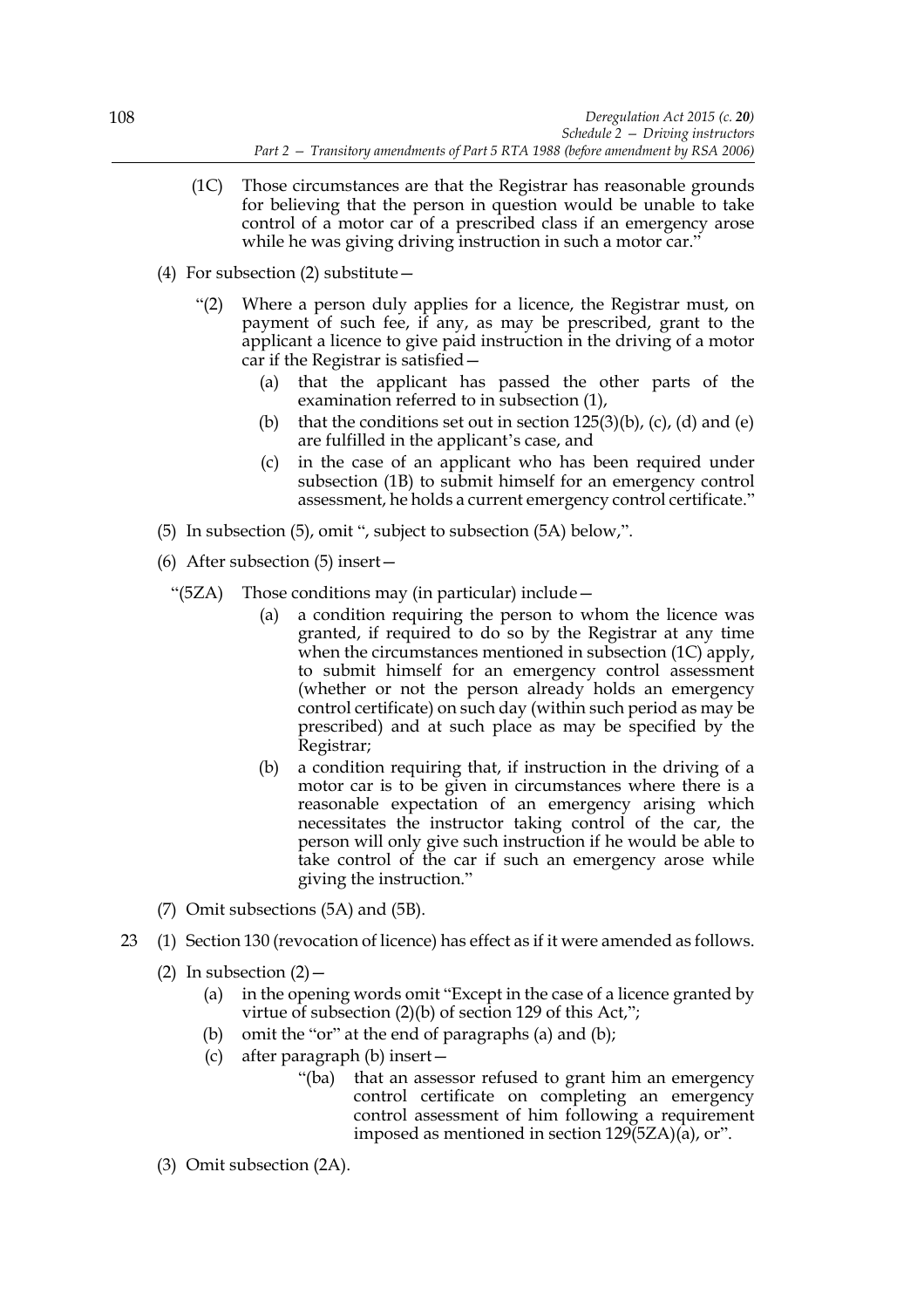- 24 (1) Section 133A (assessment of ability to control a motor car in an emergency) has effect as if it were amended as follows.
	- (2) In subsection  $(2)$  -
		- (a) in paragraph (a), for "class covered by his disabled person's driving licence" substitute "prescribed class";
		- (b) in paragraph (b), for "class covered by his disabled person's driving licence" substitute "prescribed class";
		- (c) in the closing words, for "an appropriate" substitute "a".
	- (3) In subsection  $(6)$ 
		- (a) in paragraph (a), for "class covered by his disabled person's limited driving licence" substitute "prescribed class";
		- (b) in paragraph (b), for "class covered by his disabled person's limited driving licence" substitute "prescribed class".
	- (4) In subsection (7)(a), omit "covered by his disabled person's limited driving licence".
	- (5) After subsection (9) insert—
		- "(10) In this Part, "modifications", in relation to a motor car, includes equipment."
	- (6) In the heading, omit "disabled person's".
	- (7) In the italic cross-heading before section 133A omit "Disabled Persons:".
- 25 (1) Section 133B (further assessments) has effect as if it were amended as follows.
	- (2) Omit subsection (1).
	- (3) After subsection (2) insert—
		- "(2A) A person may, for the purpose of obtaining an emergency control certificate, apply to undergo a further emergency control assessment  $if -$ 
			- (a) he has been required to submit himself for an emergency control assessment—
				- (i) under section 125(2C) or 129(1B), or
				- (ii) as mentioned in section  $125(5)(a)(ii)$  or  $129(5ZA)$ ,
			- (b) on completing that assessment, the assessor refused to grant him an emergency control certificate, and
			- (c) the application for the further assessment is made in such circumstances as may be prescribed."
	- (4) Omit subsection (3).
	- (5) In subsection (4), for "subsection (1) above" substitute "subsection (5A)".
	- (6) After subsection (5) insert—
		- "(5A) A person may not apply to undergo a further emergency control assessment under subsection  $(4)$  until after the end of  $-$ 
			- (a) the period of six months beginning with the date of his most recent previous assessment, or
			- (b) such other period as may be prescribed by regulations,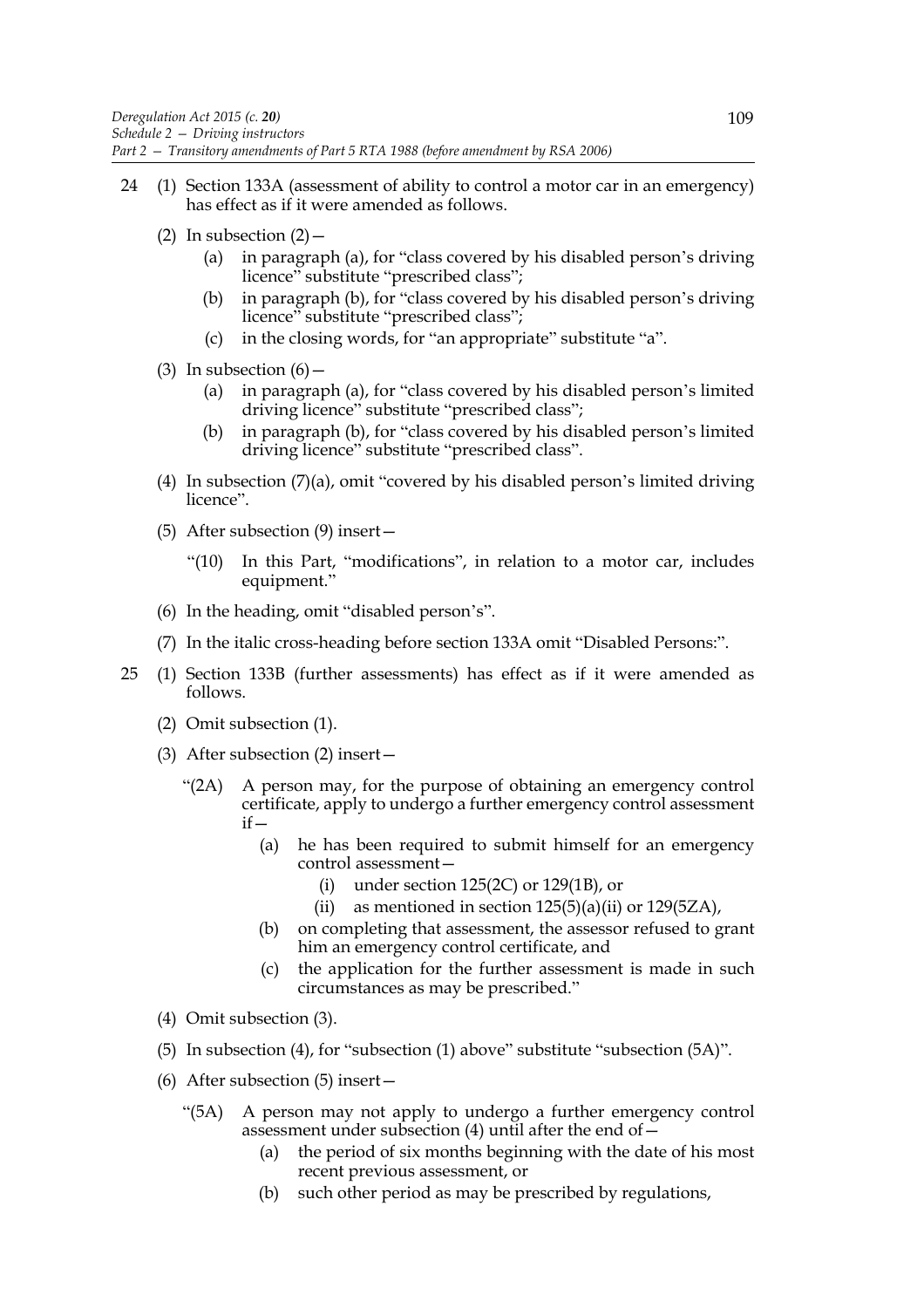unless the Registrar considers it appropriate for the application to be made at such earlier time as may be specified by the Registrar."

- 26 (1) Section 133C (duty to disclose further disability) has effect as if it were amended as follows.
	- (2) In subsection  $(1)$  -
		- (a) for paragraph (a) substitute  $-$ 
			- "(a) persons whose names are in the register, and";
		- (b) in paragraph (b), omit "granted by virtue of subsection (2)(b) of that section".
	- (3) In subsection (2)(a), for "125A(3)" substitute "125(2A), 129(1A)".
- 27 (1) Section 133D (offences relating to giving by disabled person of paid driving instruction) has effect as if it were amended as follows.
	- (2) For subsection (1) substitute  $-$ 
		- "(1) This section applies to  $-$ 
			- (a) persons whose names are in the register, and
			- (b) persons who hold licences under section 129 of this Act,

who have undergone emergency control assessments in accordance with a requirement imposed under section 125(2C) or 129(1B) or as mentioned in section  $125(5)(a)(ii)$  or  $129(5ZA)(a)$ ."

- (3) After subsection (3) insert—
	- "(3A) Subsection (3) does not apply if the person to whom the instruction is given holds a full licence granted under Part 3 which is not limited by virtue of a notice served under section 92(5)(b)."
- (4) In the heading, omit "by disabled person".
- 28 Part 5 has effect as if after section 133D there were inserted -

# **"133E Direction to disregard emergency control assessment requirement**

- (1) This section applies where a person has been required—
	- (a) under section 125(2C) or 129(1B), or
	- (b) as mentioned in section  $125(5)(a)(ii)$  or  $129(5ZA)$ ,

to submit himself for an emergency control assessment.

- (2) At any time before the assessment takes place the Registrar may withdraw the requirement (in which case this Part applies as if the requirement had never been imposed).
- (3) At any time after the assessment takes place the Registrar may direct that the requirement is to be disregarded for the purposes of this Part (and accordingly any condition that the person holds an emergency certificate is to cease to apply).
- (4) Notice of—
	- (a) the withdrawal of a requirement under subsection (2), or
	- (b) a direction under subsection (3),

must be given to the person on whom the requirement was imposed."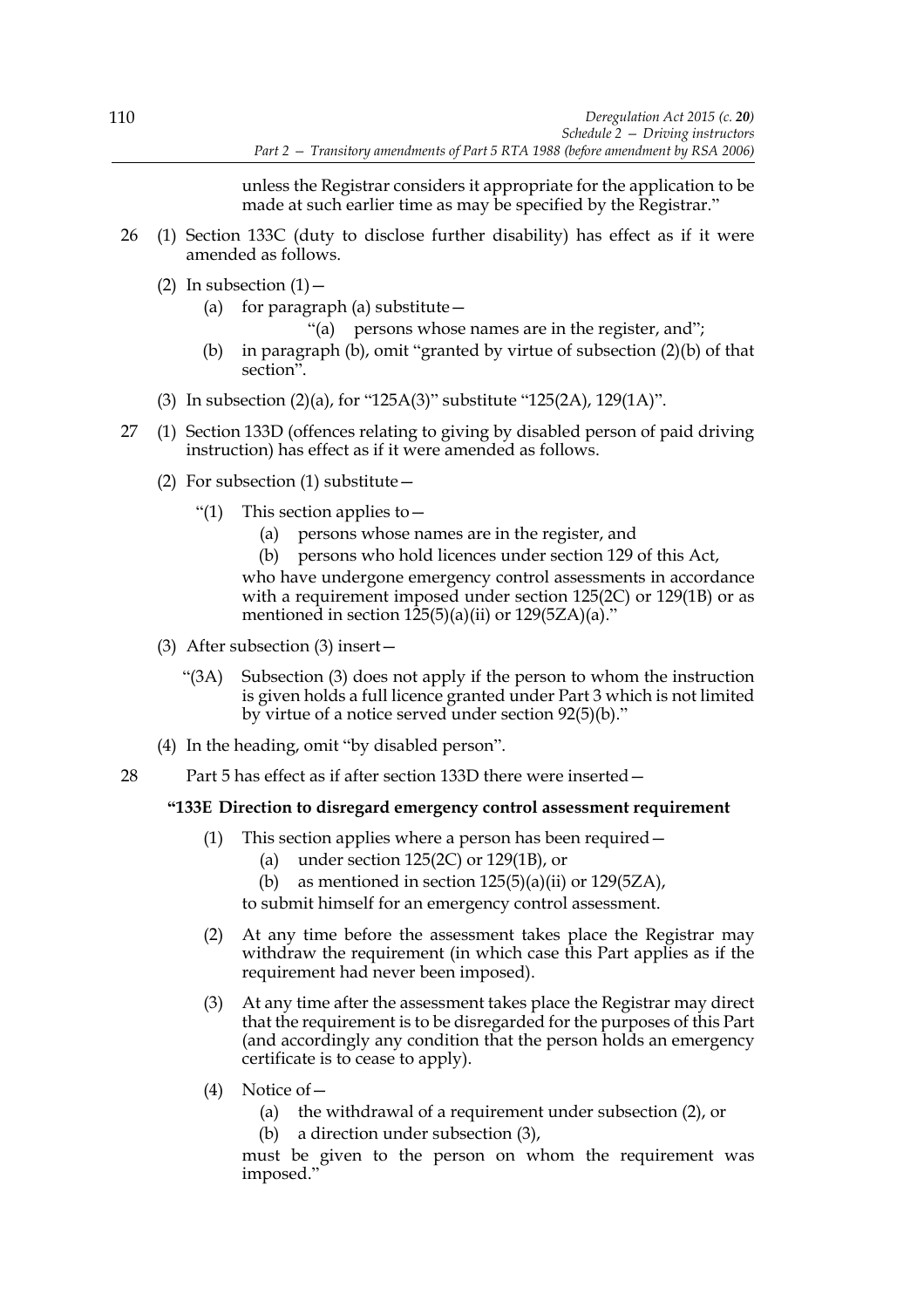- 29 (1) Section 142 (index to Part 5) has effect as if the index were amended as follows.
	- (2) Omit the following expressions and the corresponding relevant provisions—

"Appropriate motor car"; "Disabled person's limited driving licence"; "Registered disabled instructor".

- (3) In the entry for the expressions "disability, prospective disability and relevant disability", in the corresponding relevant provision, for "125A(8)" substitute "125(10)".
- (4) In the entry for the expressions "emergency control assessment and emergency control certificate", in the corresponding relevant provision, for " $125\overline{A}(8)$ " substitute " $125(10)$ ".

#### PART 3

#### CONSEQUENTIAL AND RELATED AMENDMENTS

*Road Traffic (Driving Instruction by Disabled Persons) Act 1993*

- 30 (1) The Road Traffic (Driving Instruction by Disabled Persons) Act 1993 is amended as follows.
	- (2) Omit section 1 (registration of disabled persons as driving instructors).
	- (3) In section 2 (licences allowing disabled persons to give instruction so as to obtain practical experience), omit subsection (4).
	- (4) In the Schedule (related and consequential amendments)—
		- (a) omit paragraph 5(4);
		- (b) omit paragraph  $6(4)$  and  $(5)$ ;
		- (c) omit paragraph 7(4).

#### *Road Traffic Offenders Act 1988*

- 31 (1) Part 1 of Schedule 2 to the Road Traffic Offenders Act 1988 (prosecution and punishment of offences: offences under the Traffic Acts), as amended by Schedule 6 to the Road Safety Act 2006, is amended as follows.
	- (2) In the entry for section 125A(4) of the Road Traffic Act 1988—
		- (a) for "125A(4)" substitute "125(3B)";
		- (b) in the second column, for "for registration as disabled driving instructor" substitute "to be registered in respect of driving instruction";
		- (c) in the second column, omit "onset of, or deterioration in,".
	- (3) In the entry for section 133C(4) of the Road Traffic Act 1988, in the second column, omit "disabled".
	- (4) In the entry for section 133D of the Road Traffic Act 1988, in the second column, for "disabled persons" substitute "persons required to hold emergency control certificates".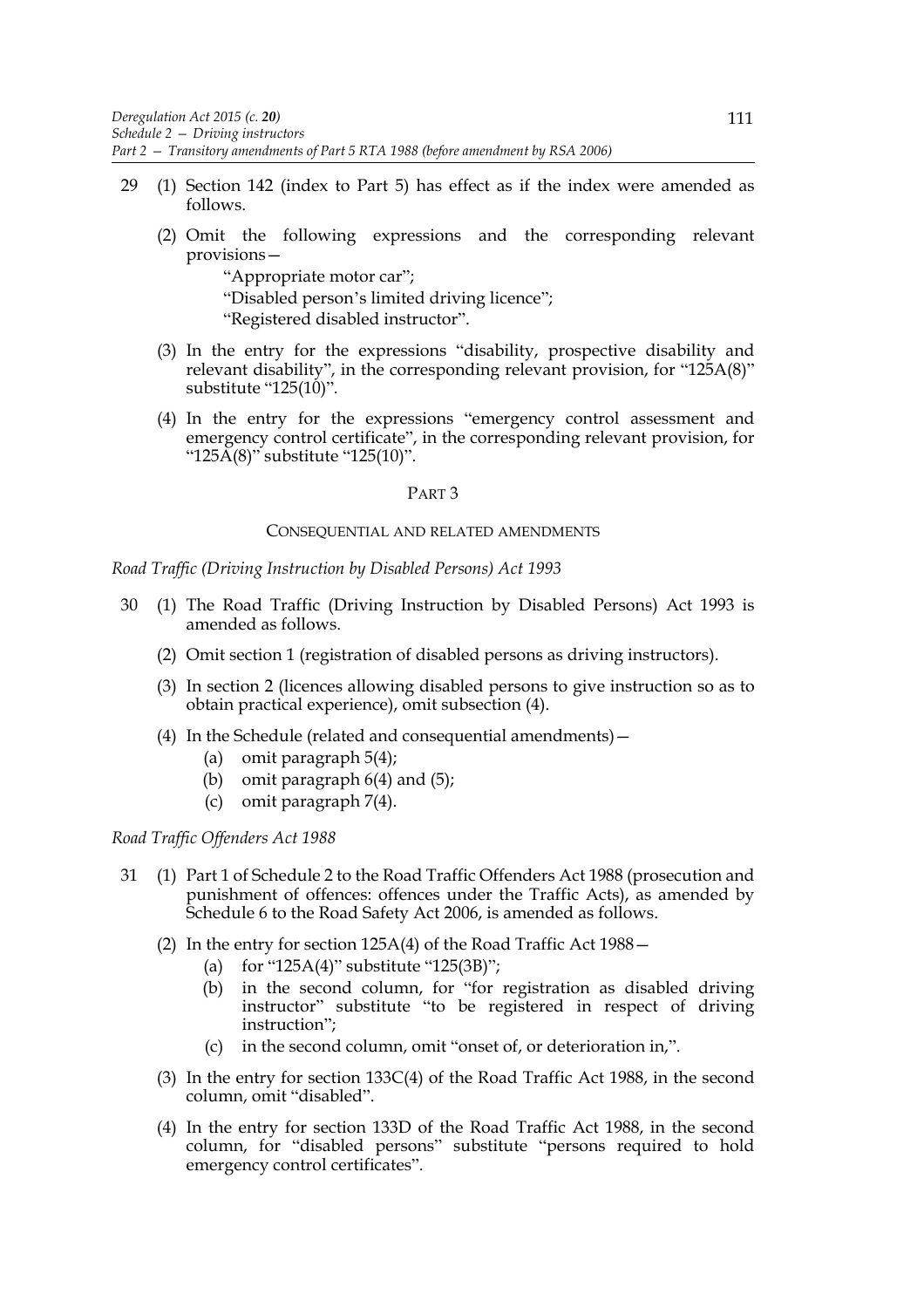- 32 (1) Until the commencement of Schedule 6 to the Road Safety Act 2006, Part 1 of Schedule 2 to the Road Traffic Offenders Act 1988 (prosecution and punishment of offences: offences under the Traffic Acts) has effect as if it were amended as follows.
	- (2) In the entry for section 125A(4) of the Road Traffic Act 1988—
		- (a) for "125A(4)" substitute "125(2B)";
		- (b) in the second column, for "for registration as disabled driving instructor" substitute "to be registered in respect of driving instruction";
		- (c) in the second column, omit "onset of, or deterioration in,".
	- (3) In the entry for section  $133C(4)$  of the Road Traffic Act 1988, in the second column, omit "disabled".
	- (4) In the entry for section 133D of the Road Traffic Act 1988, in the second column, for "disabled persons" substitute "persons required to hold emergency control certificates".

*Road Safety Act 2006*

33 In Schedule 6 to the Road Safety Act 2006, omit paragraphs 6 and 7.

## SCHEDULE 3 Section 9

#### MOTOR INSURANCE INDUSTRY: CERTIFICATES OF INSURANCE

- 1 The Road Traffic Act 1988 is amended as follows.
- 2 In section 147 (issue and surrender of certificates of insurance and of security")—
	- (a) in subsection (1A), for the words from "this Part of this Act" to "subsection (1) above" substitute "subsection (1) as having been delivered";
	- (b) in the heading, omit "and surrender".
- 3 In section 148 (avoidance of certain exceptions to policies or securities), in subsection (1), for the words from "Where a certificate" to "has been given," substitute "Where a policy or security is issued or given for the purposes of this Part of this Act,".
- 4 (1) Section 151 (duty of insurers or persons giving security to satisfy judgment against persons insured or secured against third-party risks) is amended as follows.
	- (2) In subsection (1), for the words from "a certificate of insurance" to "security has been given," substitute "a policy or security is issued or given for the purposes of this Part of this Act,".
	- (3) In subsection (2)(a), omit "to which the certificate relates".
- 5 In section 152 (exceptions to section 151), in paragraph (c) of subsection (1), omit the words from ", and also" to the end of the paragraph.
- 6 In section 153 (bankruptcy, etc, of insured or secured persons not to affect claims by third parties), in subsection (1), for the words from "a certificate of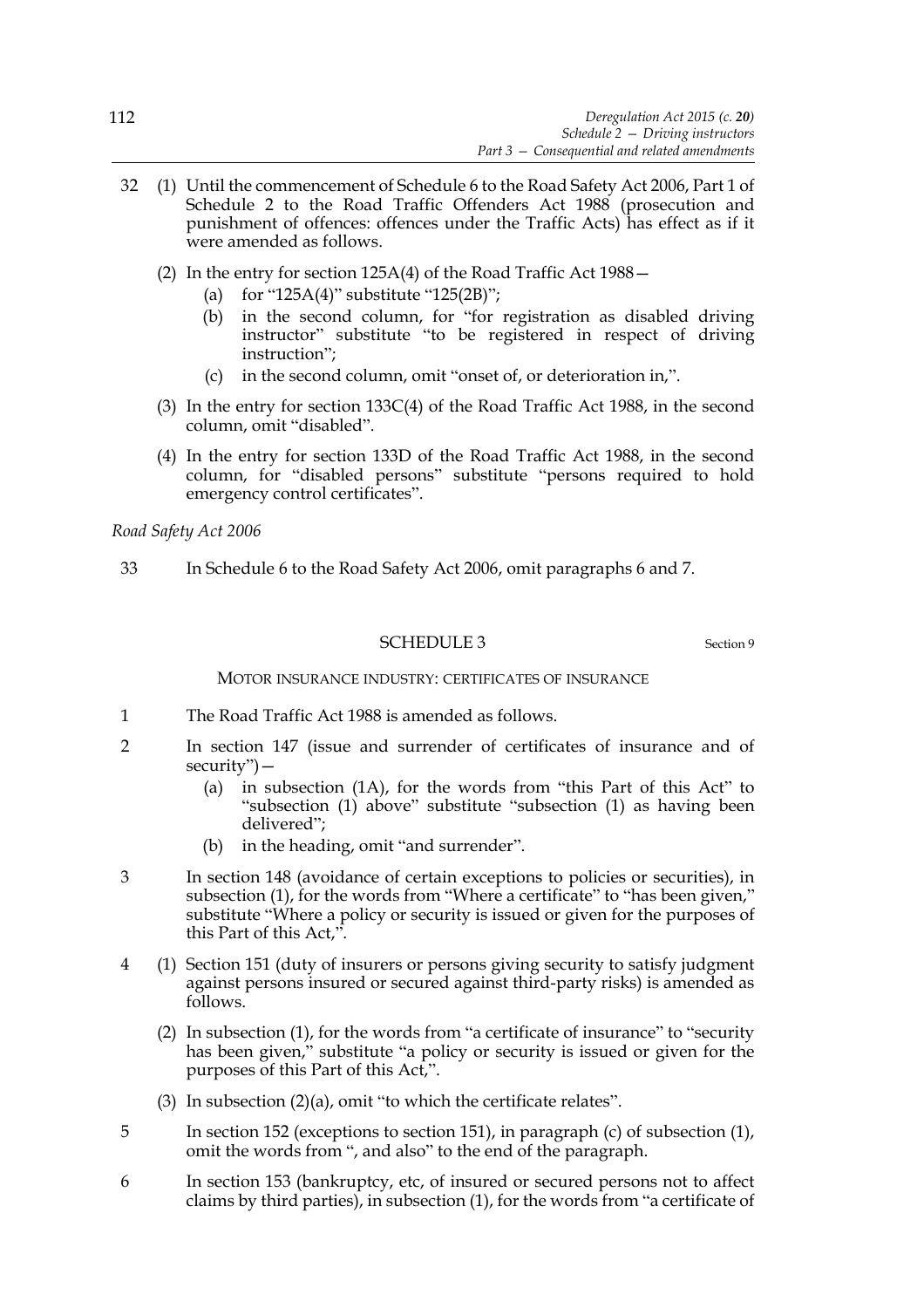insurance" to "security has been given," substitute "a person has effected a policy of insurance or been given a security for the purposes of this Part of this Act,".

7 In section 161 (interpretation), omit subsection (2).

# SCHEDULE 4 Section 13

## AGRICULTURAL HOLDINGS ACT 1986: RESOLUTION OF DISPUTES BY THIRD PARTY DETERMINATION

- 1 The Agricultural Holdings Act 1986 is amended as follows.
- 2 In section 2 (restriction on letting agricultural land for less than from year to year), after subsection (4) (determination of disputes arising as to the operation of the section in relation to any agreement to be by arbitration) insert—
	- "(5) Notwithstanding subsection (4) above, the parties to the agreement may instead refer for third party determination under this Act the dispute that has arisen as to the operation of this section."
- 3 (1) Section 6 (right to written tenancy agreement) is amended as follows.
	- (2) After subsection (1) insert—
		- "(1A) Where the landlord or tenant has the right under subsection  $(1)$ above to refer the terms of the tenancy to arbitration under this Act, the landlord and tenant may instead refer the terms of the tenancy for third party determination under this Act."
	- (3) In subsection (2) (contents of arbitrator's award)  $-$ 
		- (a) in the opening words, after "arbitrator in his award" insert "or (as the case may be) the third party in his determination";
		- (b) in paragraph (b), after "arbitrator" insert "or third party".
	- (4) In subsection (3) (power of arbitrator to vary rent in consequence of award)—
		- (a) after "arbitrator" insert "or third party";
		- (b) after "award" insert "or (as the case may be) his determination".
	- (5) In subsection (4) (effect of arbitrator's award)—
		- (a) after "The award of an arbitrator" insert "or (as the case may be) the determination of a third party";
		- (b) after "the award" (in each place where it occurs) insert "or determination".
	- (6) In subsection (6) (period when determination of the terms of the tenancy is pending), after "award of an arbitrator" insert "or the determination of a third party".
- 4 In section 7 (model clauses as to the maintenance, repair and insurance of fixed equipment), in subsection (2) (power for regulations to make provision for matters arising under them to be determined by arbitration), after "arbitration" insert "or third party determination".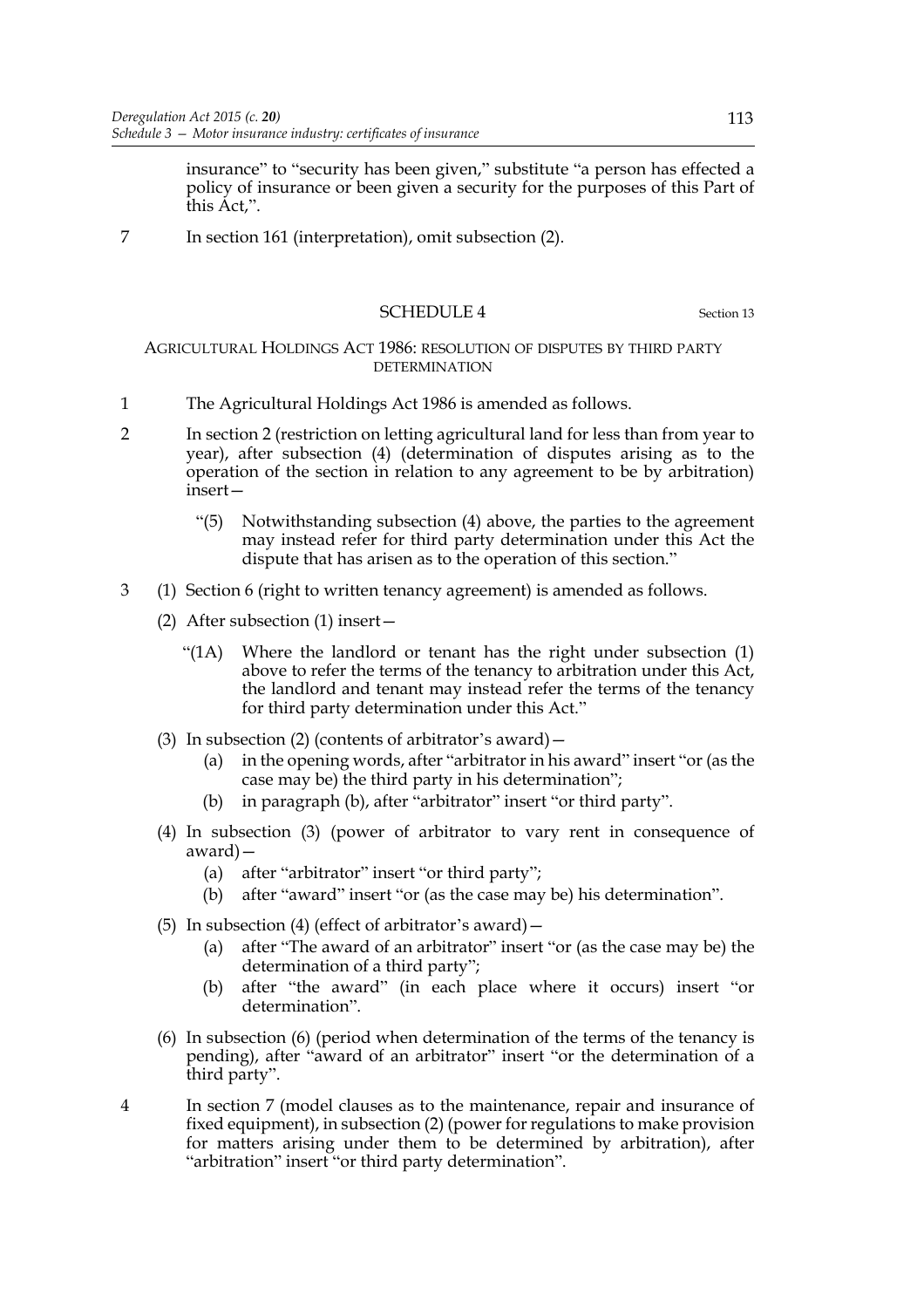- 5 (1) Section 8 (arbitration where terms of written agreement are inconsistent with the model clauses) is amended as follows.
	- (2) After subsection (2) insert—
		- "(2A) Where the landlord or tenant has the right under subsection (2) above to refer the terms of the tenancy as to the maintenance, repair and insurance of fixed equipment to arbitration under this Act (or would have that right but for subsection (6) below), the landlord and tenant may instead refer those terms for third party determination under this Act."
	- (3) In subsection (3) (arbitrator's duty to consider terms and power to vary them)—
		- (a) after "arbitrator" insert "or third party";
		- (b) after "arbitration" insert "or (as the case may be) for third party determination";
		- (c) after "award" insert "or determination".
	- (4) In subsection (4) (power of arbitrator to vary rent in consequence of award)—
		- (a) after "arbitrator" insert "or third party";
		- (b) after "award" insert "or (as the case may be) his determination".
	- (5) In subsection (5) (effect of arbitrator's award)—
		- (a) after "The award of an arbitrator" insert "or (as the case may be) the determination of a third party";
		- (b) after "the award" (in each place where it occurs) insert "or determination".
	- (6) In subsection (6) (references under section to be made at least 3 years apart)—
		- (a) after "a reference" insert "to arbitration or third party determination";
		- (b) for "further such reference" substitute "subsequent reference to arbitration";
		- (c) after "award of the arbitrator" insert "or (as the case may be) the determination of the third party".
	- (7) In the sidenote, after "Arbitration" insert "or third party determination".
- 6 (1) Section 9 (transitional arrangements where liability in respect of fixed equipment transferred) is amended as follows.
	- (2) After subsection (1) insert—
		- "(1A) Where the landlord has the right under subsection (1) above to require that there shall be determined by arbitration under this Act and paid by the tenant the amount of any relevant compensation (or would have that right but for the expiry of the prescribed period), the landlord and tenant may instead refer for third party determination under this Act the question of the amount of any relevant compensation that the tenant is to be required to pay."
	- (3) In subsection (2) (definition of "relevant compensation"), for "subsection (1) above" (in the first place where it occurs) substitute "subsections (1) and (1A) above".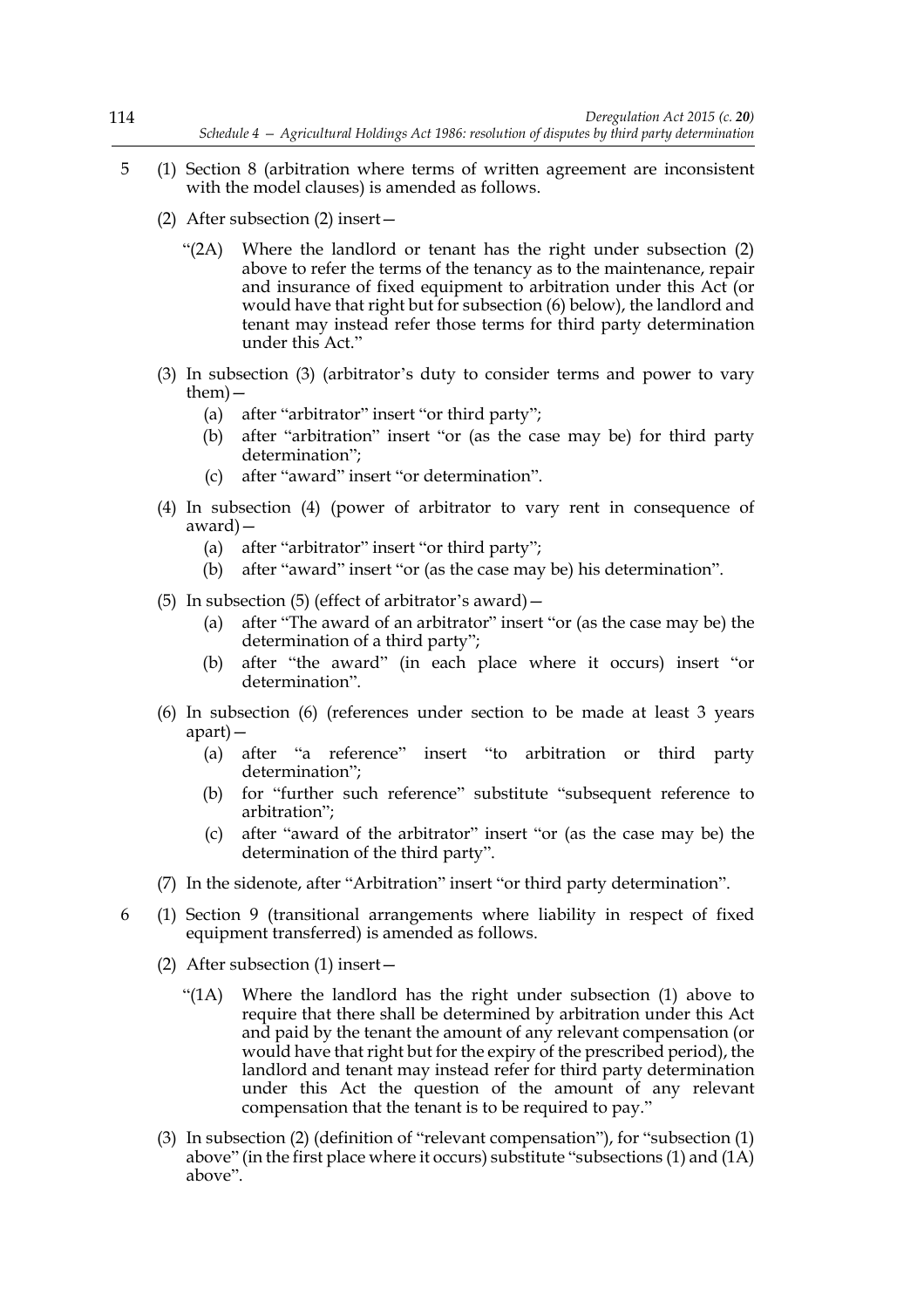- (4) After subsection (3) insert—
	- "(3A) Where the tenant has the right under subsection (3) above to require that there shall be determined by arbitration under this Act a claim of a type described in that subsection (or would have that right but for the expiry of the prescribed period), the tenant and landlord may instead refer the claim for third party determination under this Act."
- (5) In subsection (4) (provision about disregarding a variation of the terms of a tenancy as to the maintenance, repair or insurance of fixed equipment), after "arbitrator" insert "or third party".
- 7 In section 10 (tenant's right to remove fixtures and buildings), after subsection (6) (determination by arbitration of any dispute between a landlord and tenant as to the amount payable by the landlord under subsection (4) on an election to purchase a fixture or building) insert—
	- "(6A) Notwithstanding subsection (6) above, the landlord and tenant may instead refer for third party determination under this Act the dispute that has arisen with respect to the amount payable by the landlord under subsection (4)."
- 8 (1) Section 12 (arbitration of rent) is amended as follows.
	- (2) After subsection (1) insert—
		- "(1A) The landlord and tenant may instead refer for third party determination under this Act the question of how much rent is to be payable in respect of the holding as from the next termination date."
	- (3) In subsection (2) (arbitrator's duty to determine rent properly payable)—
		- (a) after "arbitrator" insert "or third party";
		- (b) after "demand for arbitration" insert "or (as the case may be) the reference for third party determination".
	- (4) In subsection (4) (references to the next termination date following the date of a demand for arbitration)—
		- (a) after "a demand for arbitration" insert ", or reference for third party determination,";
		- (b) after "the demand" (in each place where it occurs) insert "or reference".
	- (5) In the sidenote, after "Arbitration" insert "or third party determination".
- 9 In section 13 (increases of rent for landlord's improvements), after subsection (7) (determination of any dispute between a landlord and tenant under the section to be by arbitration) insert—
	- "(7A) Notwithstanding subsection (7) above, the landlord and the tenant may instead refer the dispute for third party determination under this Act."
- 10 (1) Section 14 (variation of terms of tenancies as to permanent pasture) is amended as follows.
	- (2) After subsection (2) insert—
		- "(2A) Where the landlord or tenant has the right under subsection (2) above to demand that the question described in that subsection shall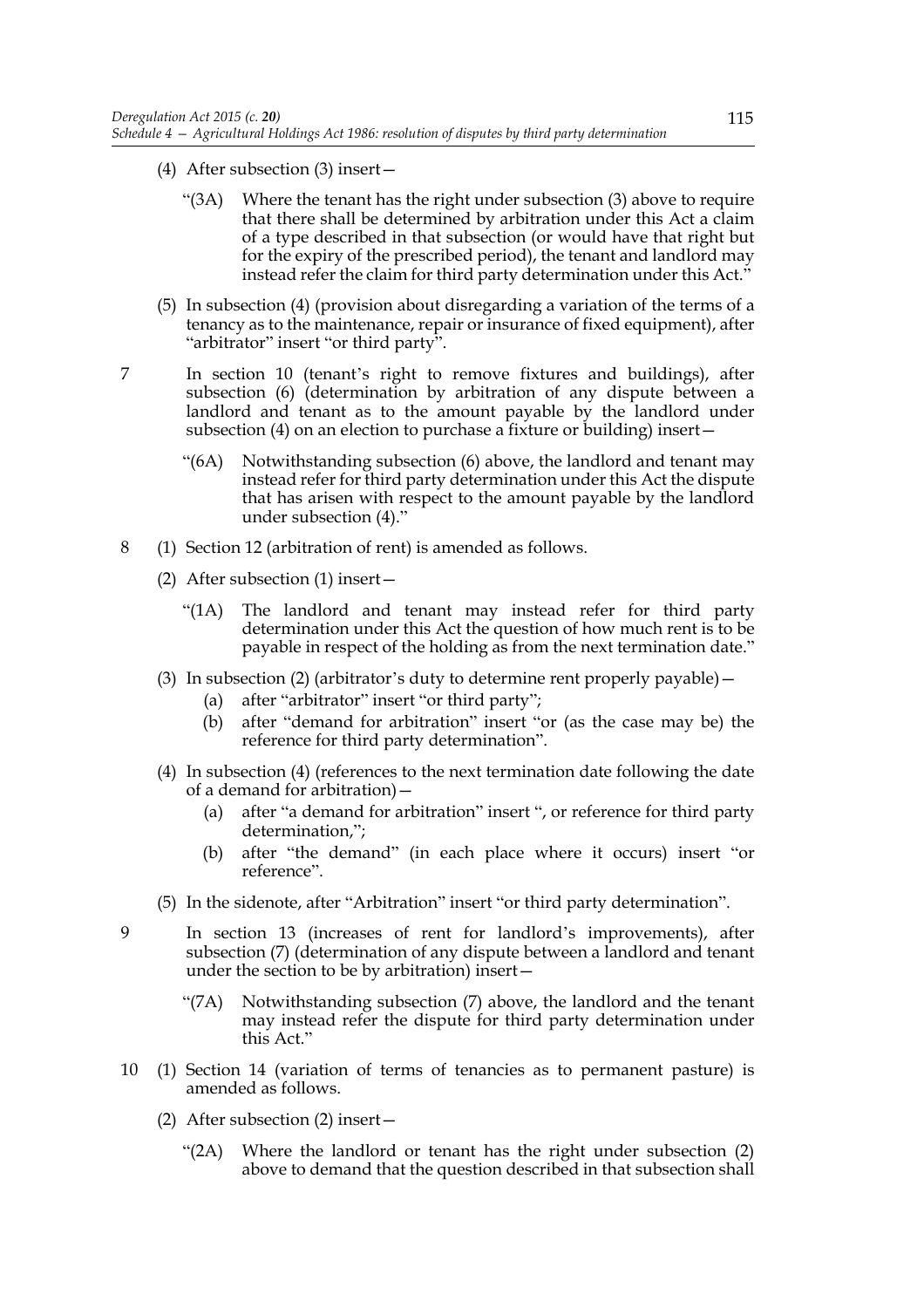be referred to arbitration under this Act, the landlord and tenant may instead refer that question for third party determination under this Act."

- (3) In subsection (3) (power of arbitrator to direct modification of terms as to land which is to be maintained as permanent pasture or is to be treated as arable land and as to cropping)—
	- (a) after "subsection (2)" insert "or (2A)";
	- (b) after "arbitrator" insert "or third party";
	- (c) after "award" insert "or (as the case may be) his determination".
- (4) In subsection (4) (power of arbitrator to order that, on termination of the tenancy, the tenant should leave an area of land as permanent pasture or as temporary pasture sown with certain seeds)—
	- (a) after "subsection (2)" insert "or (2A)";
	- (b) after "arbitrator" insert "or third party".
- 11 (1) Section 15 (disposal of produce and cropping) is amended as follows.
	- (2) In subsection (6) (determination by arbitration of question whether tenant exercising subsection (1) rights in manner likely to injure holding etc), after "(including an arbitration" insert "or third party determination".
	- (3) After subsection (6) insert—
		- "(6A) Notwithstanding subsection (6) above, the landlord and tenant may agree that, for the purposes of proceedings brought by the landlord under paragraph (a) of subsection (5) above, the question described in subsection (6) is instead to be referred for third party determination under this Act.
			- (6B) On a reference under subsection (6A) above, the determination of the third party shall, for the purposes of any proceedings brought under subsection (5) above (including an arbitration or third party determination under paragraph  $(b)$ ) be conclusive proof of the facts stated in the determination."
- 12 (1) Section 20 (compensation for damage by game) is amended as follows.
	- (2) After subsection (4) (amount of compensation to be determined by arbitration, in default of agreement) insert—
		- "(4A) Notwithstanding subsection (4) above, the tenant and landlord may instead refer for third party determination under this Act the question of the amount of compensation to which the tenant is entitled."
	- (3) After subsection (5) (determination by arbitration of questions as to the landlord's right to be indemnified against claims for compensation by the person in whom the right to kill and take the wild animals or birds that did the damage is vested) insert—
		- "(6) Notwithstanding subsection (5) above, the landlord and the other person may instead refer for third party determination under this Act the questions arising between them under that subsection."
- 13 In section 25 (length of notice to quit), in subsection (3) (effect of determination under section 12 by arbitrator), after "arbitrator" insert "or third party".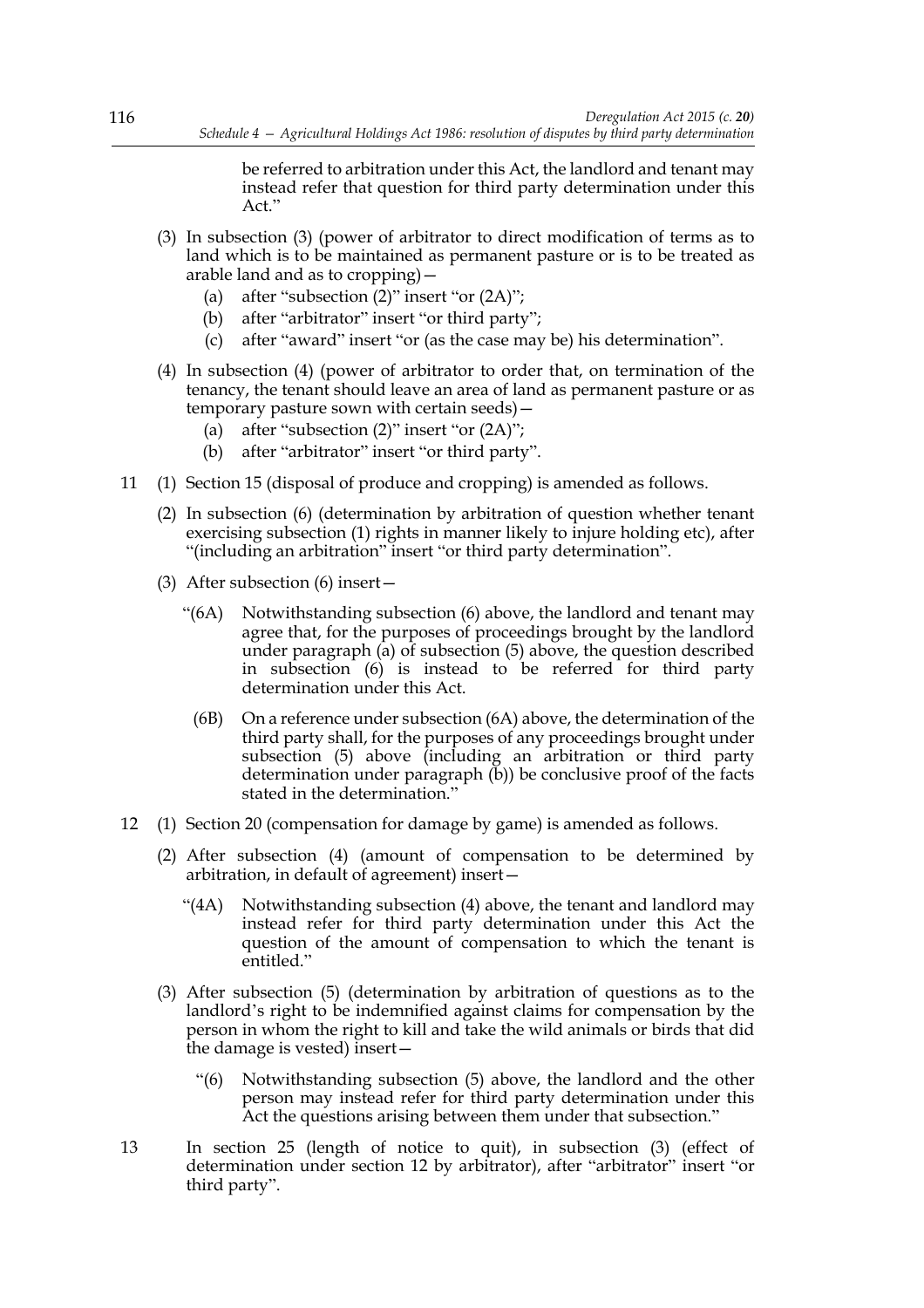- 14 (1) Section 33 (reduction of rent where notice is given to quit part of holding) is amended as follows.
	- (2) After subsection (2) (amount of rent reduction to be determined by arbitration, in default of agreement) insert—
		- "(2A) Notwithstanding subsection (2) above, the tenant and landlord may instead refer for third party determination under this Act the question of the amount of any reduction of rent to which the tenant is entitled under this section."
	- (3) In subsection (3) (matters to be taken into account by arbitrator)  $-$ 
		- (a) after "arbitration" insert "or third party determination";
		- (b) after "arbitrator" insert "or (as the case may be) the third party".
- 15 In section 47 (terms of new tenancy unless varied by arbitration), in the sidenote, after "arbitration" insert "or third party determination".
- 16 (1) Section 48 (arbitration on terms of new tenancy) is amended as follows.
	- (2) For subsection (3) substitute—
		- "(3) Where the provisions of this section apply  $-$ 
			- (a) the landlord or tenant may by notice in writing served on the other within the prescribed period demand a reference to arbitration under this Act of one or both of the questions specified in subsection (4) below, or
			- (b) the landlord and tenant may refer for third party determination under this Act one or both of those questions."
	- (3) In subsection (5) (duties of arbitrator on reference of "question (a)")  $-$ 
		- (a) in the opening words—
			- (i) after "arbitration" insert "or third party determination";
			- (ii) after "arbitrator" insert "or (as the case may be) the third party";
		- (b) in paragraph (b), after "award" insert "or determination".
	- (4) In subsection (6) (power of arbitrator to vary rent where "question (a)" but not "question  $(b)$ " referred to arbitration) –
		- (a) after "arbitration" insert "or third party determination";
		- (b) after "arbitrator" insert "or (as the case may be) the third party";
		- (c) after "award" insert "or determination".
	- (5) In subsection (7) (duties of arbitrator on reference of "question (b)")  $-$ 
		- (a) after "arbitration" insert "or third party determination";
		- (b) after "arbitrator" insert "or (as the case may be) the third party".
	- (6) In subsection (10) (power of arbitrator to include further provisions in award), after "award" insert "or (as the case may be) the third party may include in his determination".
	- (7) In subsection (11) (effect of arbitrator's award made before "the relevant time")—
		- (a) after "award of an arbitrator" insert "or (as the case may be) the determination of a third party";
		- (b) after "award" (in the second place where it occurs) insert "or determination".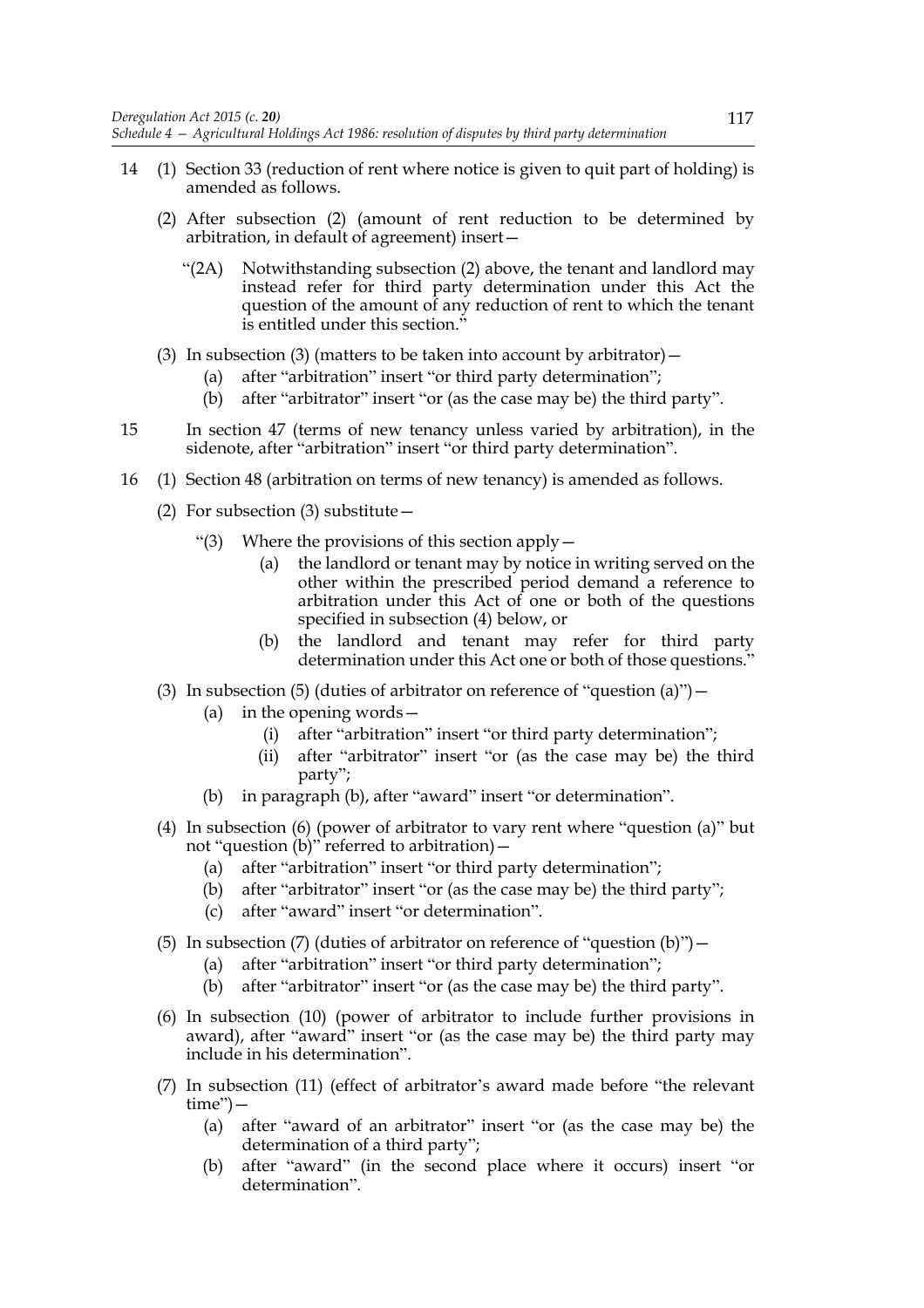- (8) In subsection (12) (effect of arbitrator's award made after "the relevant time")—
	- (a) after "award of an arbitrator" insert "or (as the case may be) the determination of a third party";
	- (b) after "award" (in the second place where it occurs) insert "or determination".
- (9) In the sidenote, after "Arbitration" insert "or third party determination".
- 17 In section 74 (supplementary provisions with respect to compensation: termination of tenancy of part of holding), in subsection (2)(b) (matters to be taken into consideration by arbitrator assessing amount of compensation payable to tenant), after "arbitrator" insert "or (as the case may be) the third party appointed under section 84A below".
- 18 In section 75 (compensation where reversionary estate in holding is severed), in subsection  $(2)$  –
	- (a) after "arbitrator" (in the first place where it occurs) insert "or (as the case may be) the third party";
	- (b) after "awarded" insert "or determined by third party determination";
	- (c) after "award" insert "or determination";
	- (d) after "arbitrator" (in the second place where it occurs) insert "or third party".
- 19 In section 80 (power of Tribunal to direct holding to be treated as market garden), after subsection (7) insert—
	- "(7A) Notwithstanding the provision made by subsection (7) above for rents to be settled by arbitration, the landlord and tenant may instead refer those rents to be settled by third party determination under this Act."
- 20 (1) Section 83 (settlement of claims on termination of tenancy) is amended as follows.
	- (2) After subsection (1) (determination by arbitration of claims arising under the Act etc on or out of the termination of the tenancy) insert—
		- "(1A) Notwithstanding subsection (1) above, but subject to the provisions of subsections (2) and (3) below, the tenant and landlord may instead refer for third party determination under this Act any such claim as is mentioned in subsection (1)."
	- (3) For subsections (4) and (5) (8 month period from the termination of the tenancy within which the landlord and tenant may settle a claim by agreement in writing before it is determined by arbitration) substitute—
		- "(4) An arbitrator may not be appointed under section 84(2) below to determine a claim which has become enforceable by virtue of the service of a notice under subsection (2) above before the expiry of eight months from the termination of the tenancy."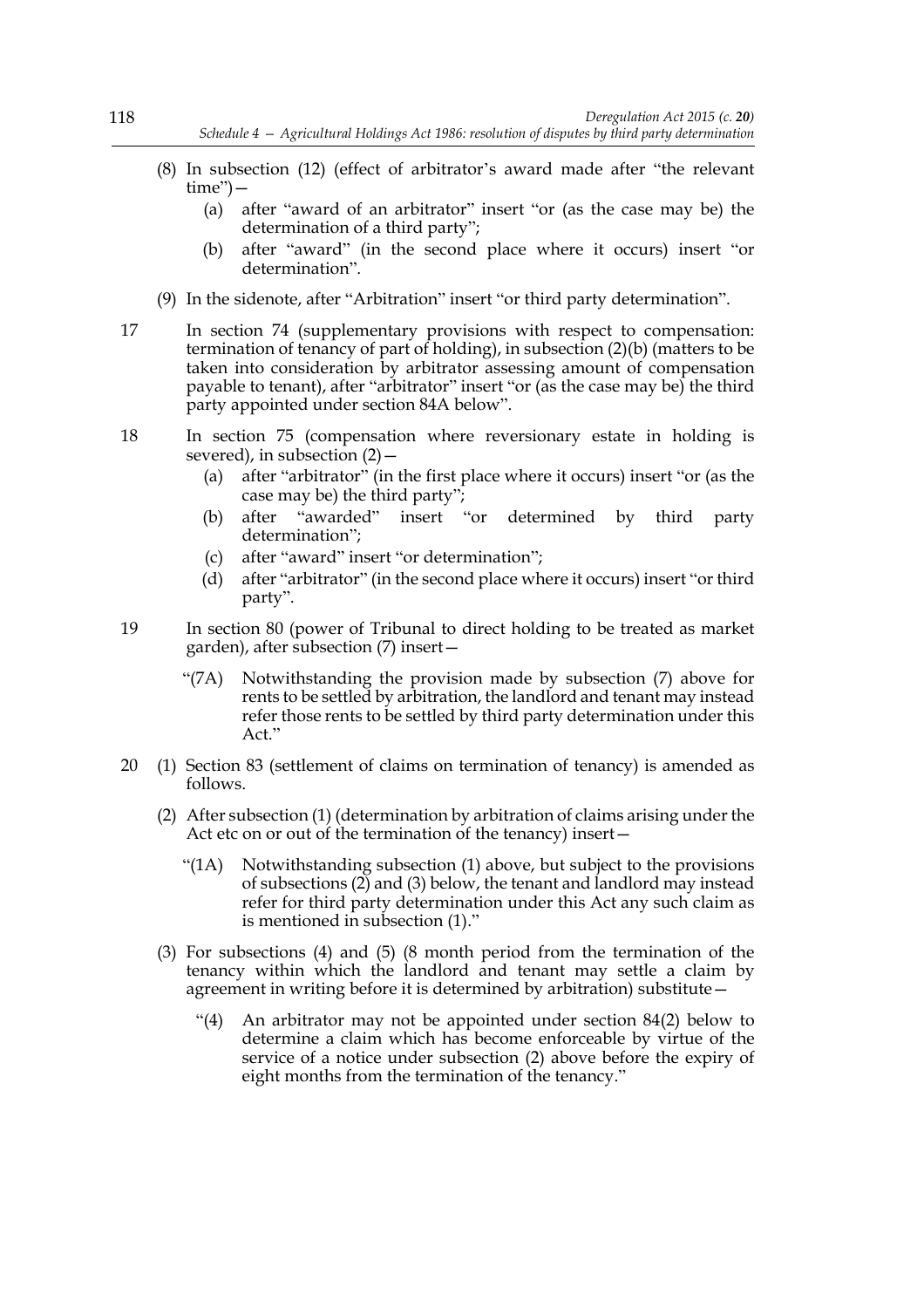## 21 After section 84 (arbitrations) insert—

#### **"84A Third party determinations**

- (1) Parties who wish to refer a matter for third party determination under this Act must jointly appoint a third party to determine the matter.
- (2) Parties may not under subsection (1) jointly appoint a third party to determine a matter once an arbitrator has been appointed to determine the matter under section 84(2).
- (3) Any matter which by or by virtue of this Act or regulations made under this Act may be determined by third party determination under this Act is to be treated as having been referred for third party determination under this Act once an appointment has been made under subsection (1).
- (4) References to "third party determination under this Act" are to the determination of a matter by the third party appointed under subsection (1) or a replacement third party jointly appointed by the parties on a termination of the earlier appointment and references to a "third party", in the context of such a determination, are to the third party so appointed.
- (5) If a third party appointed under this section to determine a matter dies, or is incapable of acting, the parties may (instead of appointing a replacement) agree to proceed as if they had not referred the matter for third party determination under this Act.
- (6) A matter that has been referred for third party determination under this Act may not be determined by arbitration under this Act except by virtue of subsection (5).
- (7) Where by virtue of this Act compensation under an agreement is to be substituted for compensation under this Act for improvements or for any such matters as are specified in Part 2 of Schedule 8 to this Act, the third party must award compensation in accordance with the agreement instead of in accordance with this Act."
- 22 In section 85 (enforcement), in subsection (1) (recovery of unpaid amount by county court proceedings), for "or awarded" substitute ", awarded or determined by third party determination".
- 23 (1) Section 86 (power of landlord to obtain charge on holding) is amended as follows.
	- (2) In subsection (2) (provision for landlord to request arbitrator to certify amount of compensation and term for which charge may properly be made), in the opening words—
		- (a) after "arbitration" insert "or third party determination";
		- (b) after "arbitrator" insert "or (as the case may be) the third party".
	- (3) In subsection (3) (landlord acting as trustee etc: ability to obtain order charging the holding with repayment of sums to be paid by the landlord under the Act)—
		- (a) for "or awarded" (in the first place where it occurs) substitute ", awarded or determined by third party determination";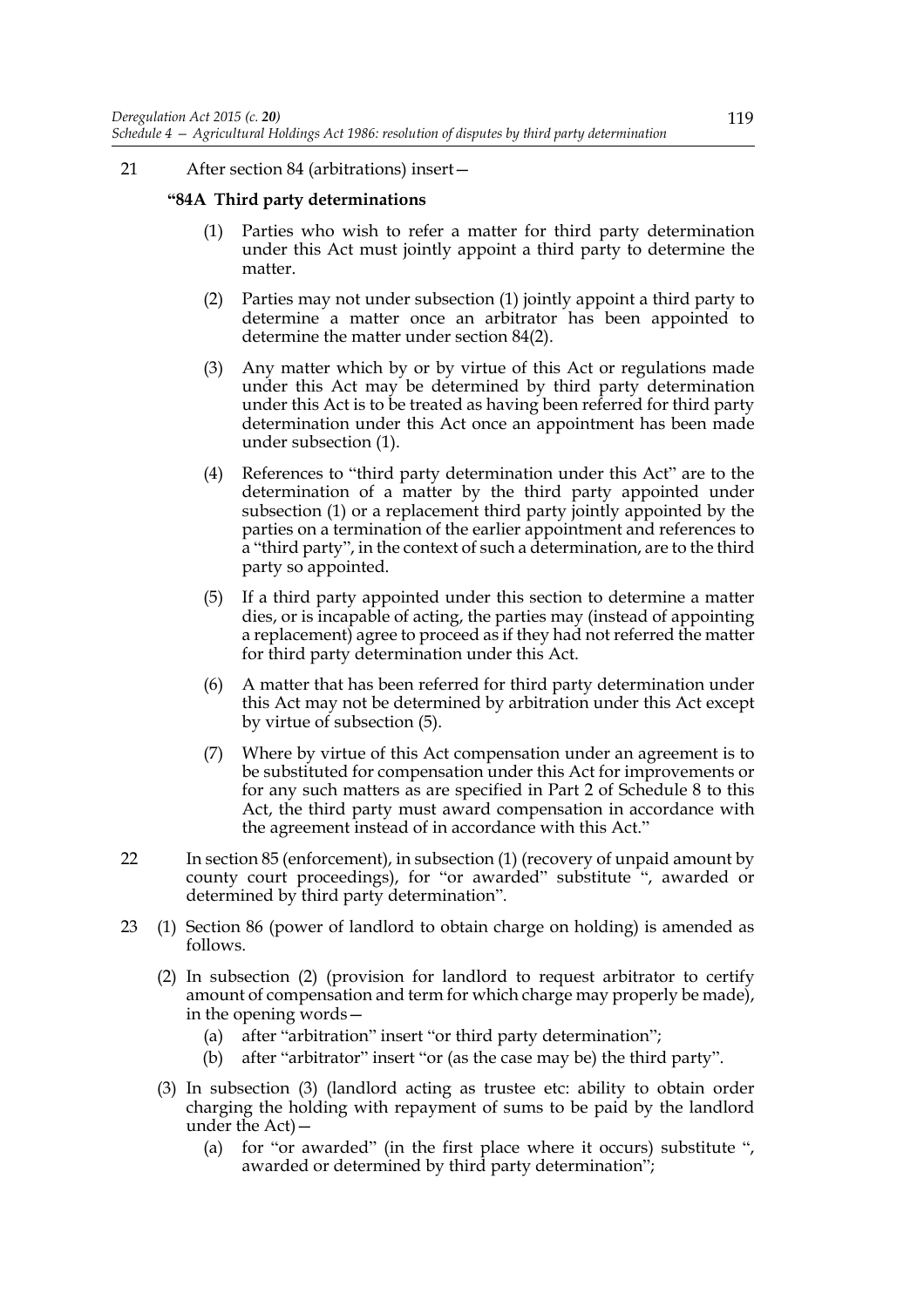- (b) after "awarded" (in the second place where it occurs) insert "or determined by third party determination".
- 24 In section 96 (interpretation), in subsection (1), at the relevant place insert— " "third party" and "third party determination" have the meaning given by section  $84A(4)$  above;".
- 25 (1) Schedule 2 (arbitration of rent: provisions supplementary to section 12) is amended as follows.
	- (2) In paragraph 1(3) (amount of rent: arbitrator determining current level of rents for comparable lettings)—
		- (a) after "arbitrator" insert "or (as the case may be) the third party";
		- (b) after "arbitration" insert "or third party determination".
	- (3) In paragraph 2(1) (amount of rent: duty of arbitrator to disregard increase in rental value due to certain improvements), after "arbitrator" insert "or (as the case may be) the third party".
	- (4) In paragraph 3 (amount of rent: other duties of arbitrator)  $-$ 
		- (a) in the opening words, after "arbitrator" insert "or (as the case may be) the third party";
		- (b) in paragraph (a), after "arbitration" insert "or third party determination".
	- (5) In paragraph 4 (frequency of arbitrations under section 12), in subparagraph (1)(c), after "arbitrator" insert "or third party".
	- (6) In the heading to the Schedule, after "ARBITRATION" insert "OR THIRD PARTY DETERMINATION".

# SCHEDULE 5 Section 18

## AUDITORS CEASING TO HOLD OFFICE

# PART 1

#### NOTIFICATION REQUIREMENTS

- 1 Chapter 4 of Part 16 of the Companies Act 2006 (audit: removal, resignation, etc of auditors) is amended in accordance with paragraphs 2 to 11.
- 2 Omit section 512 (notice to registrar of resolution removing auditor from office).
- 3 In section 516 (resignation of auditor), in subsection (2), for "The" substitute "Where the company is a public interest company, the".
- 4 Omit section 517 (notice to registrar of resignation of auditor).
- 5 (1) Section 518 (rights of resigning auditor) is amended as follows.
	- (2) In subsection (1), for the words from "auditor's notice of resignation" to the end of the subsection substitute "auditor's (A's) notice of resignation is accompanied by a statement under section 519 except where—
		- (a) the company is a non-public interest company, and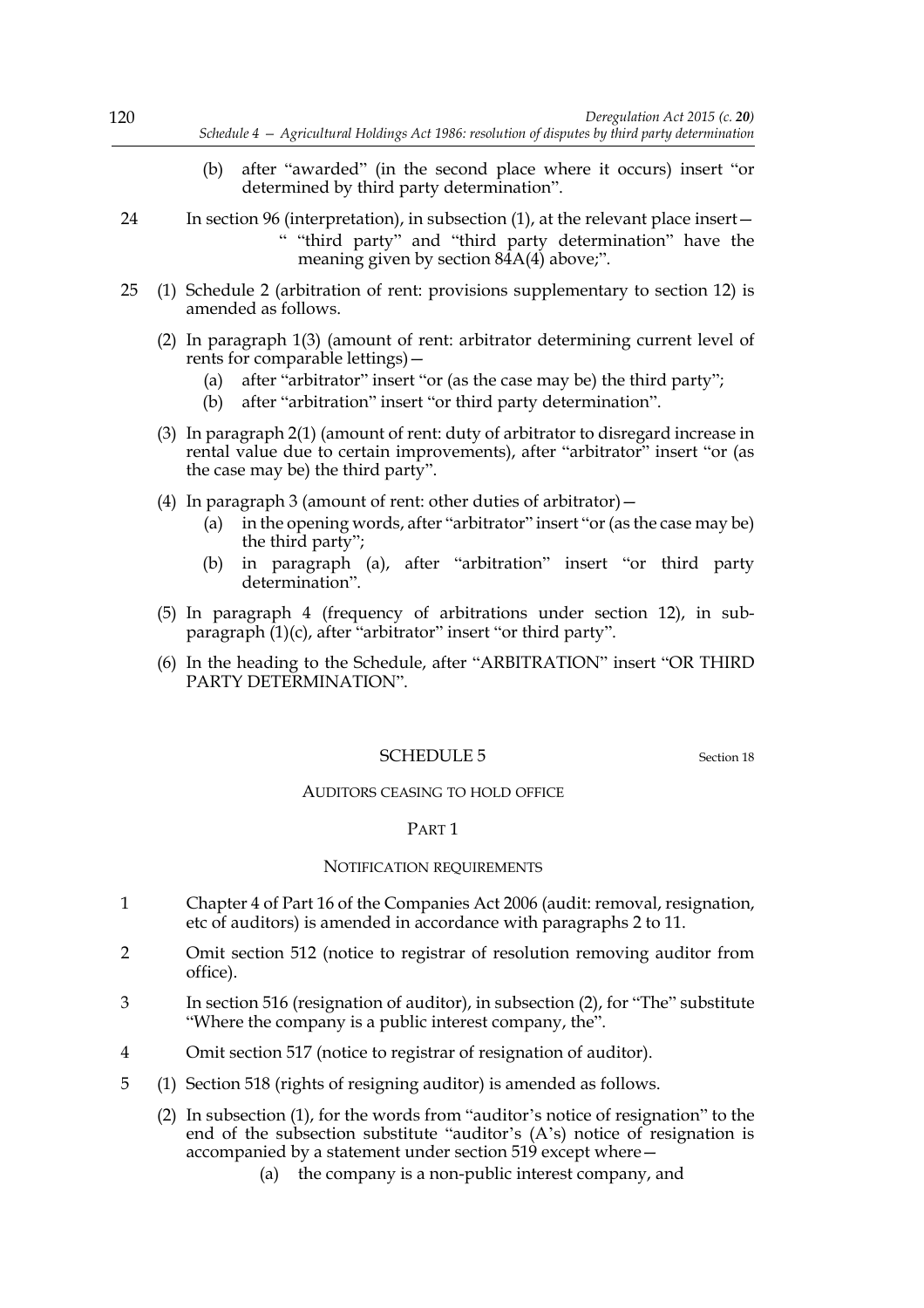- (b) the statement includes a statement to the effect that A considers that none of the reasons for A's ceasing to hold office, and no matters (if any) connected with A's ceasing to hold office, need to be brought to the attention of members or creditors of the company (as required by section 519(3B))."
- (3) In subsection (2), for "circumstances connected with" substitute "reasons for, and matters connected with,".
- (4) In subsection (3), in the words after paragraph (b), for "circumstances connected with" substitute "reasons for, and matters connected with,".
- 6 In section 519 (statement by auditor to be deposited with company), in subsection (4), for "The statement required by this section" substitute "A statement under this section".
- 7 (1) Section 520 (company's duties in relation to statement under section 519) is amended as follows.
	- (2) In subsection (1), for the words from "the statement" to the end of the subsection substitute "a company receives from an auditor ("A") who is ceasing to hold office a statement under section 519 except where—
		- (a) the company is a non-public interest company, and
		- (b) the statement includes a statement to the effect that A considers that none of the reasons for A's ceasing to hold office, and no matters (if any) connected with A's ceasing to hold office, need to be brought to the attention of members or creditors of the company (as required by section 519(3B))."
	- (3) In subsection (2), for "The" substitute "Where this section applies, the".
- 8 (1) Section 521 (copy of statement to be sent to registrar) is amended as follows.
	- (2) Before subsection (1) insert—
		- "(A1) This section applies where an auditor ("A") of a company sends a statement to the company under section 519 except where -
			- (a) the company is a non-public interest company, and
			- (b) the statement includes a statement to the effect that A considers that none of the reasons for A's ceasing to hold office, and no matters (if any) connected with A's ceasing to hold office, need to be brought to the attention of members or creditors of the company (as required by section 519(3B))."
	- (3) In subsection (1), for "Unless" substitute "Where this section applies, unless".
- 9 (1) Section 522 (duty of auditor to notify appropriate audit authority) is amended as follows.
	- (2) For subsections (1) to (4) substitute  $-$ 
		- "(1) Where an auditor of a company sends a statement under section 519, the auditor must at the same time send a copy of the statement to the appropriate audit authority."
	- (3) In the heading, for "notify" substitute "send statement to".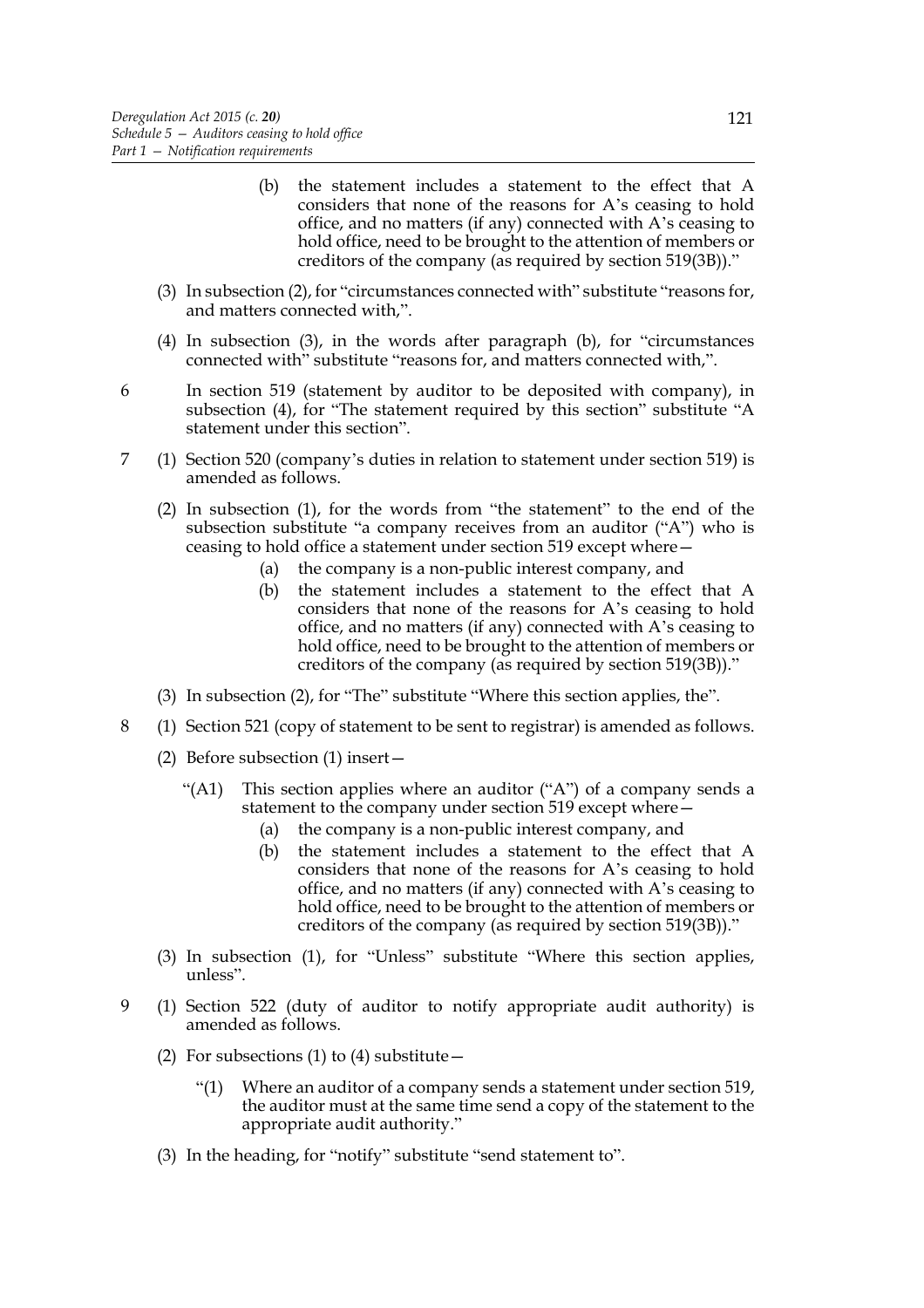- 10 (1) Section 524 (information to be given to accounting authorities) is amended as follows.
	- (2) For subsection (1) substitute  $-$ 
		- "(1) Where the appropriate audit authority receives a statement under section 522 or a notice under section 523, the authority may forward to the accounting authorities—
			- (a) a copy of the statement or notice, and
			- (b) any other information the authority has received from the auditor or the company concerned in connection with the auditor's ceasing to hold office."
	- (3) Omit subsection (3).
	- (4) In the heading, for "Information to be given" substitute "Provision of information".
- 11 (1) Section 525 (meaning of "appropriate audit authority" and "major audit") is amended as follows.
	- (2) In subsection  $(1)$ 
		- (a) in paragraph  $(a)$  -
			- (i) for the words before sub-paragraph (i) substitute "in relation to an auditor of a public interest company (other than an Auditor General)";
			- (ii) in sub-paragraph (ii), after "receiving the" insert "statement or";
		- (b) in paragraph (b), for the words from the beginning to "a major audit" substitute "in relation to an auditor of a non-public interest company (other than an Auditor General)";
		- (c) in paragraph (c), for "in the case of an audit conducted by" substitute "in relation to".
	- (3) Omit subsections (2) and (3).
	- (4) In the heading, omit "and "major audit"".
- 12 (1) Schedule 8 to the Companies Act 2006 (index of defined expressions) is amended as follows.
	- (2) Omit the entry for "major audit".
	- (3) At the appropriate places insert—

| "exempt reasons, in<br>relation to an auditor of a<br>company ceasing to hold<br>office (in Chapter 4 of<br>Part 16) | section 519A"            |
|----------------------------------------------------------------------------------------------------------------------|--------------------------|
| "non-public<br>company (in Chapter 4 of<br>Part 16)                                                                  | interest   section 519A" |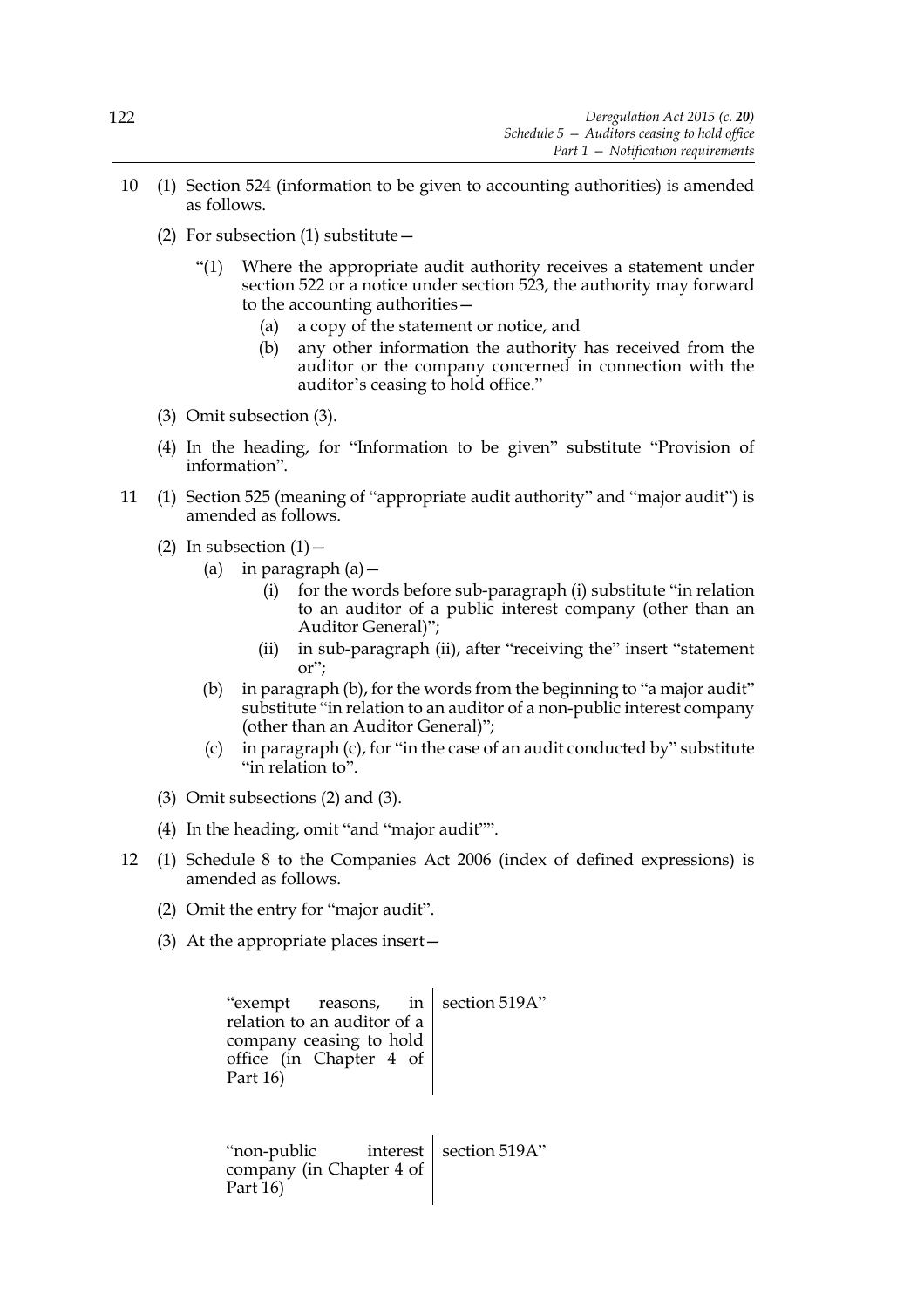"public interest company (in Chapter 4 of Part 16) section 519A".

#### PART 2

#### **MISCELLANEOUS**

13 Chapter 4 of Part 16 of the Companies Act 2006 is further amended as follows.

#### *Failure to re-appoint auditor: special procedure requirements*

- 14 (1) Section 514 (failure to re-appoint auditor: special procedure required for written resolution) is amended as follows.
	- (2) For subsections (1) and (2) substitute  $-$ 
		- "(1) This section applies where a resolution is proposed as a written resolution of a private company whose effect would be to appoint a person as auditor in place of a person (the "outgoing auditor") who, at the time the resolution is proposed, is an auditor of the company and who is to cease to hold office at the end of a period for appointing auditors.

But this section does not apply if the auditor is to cease to hold office by virtue of section 510 or 516.

- (2) This section also applies where a resolution is proposed as a written resolution of a private company whose effect would be to appoint a person as auditor where, at the time the resolution is proposed, the company does not have an auditor and the person proposed to be appointed is not a person (the "outgoing auditor") who was an auditor of the company when the company last had an auditor. But this is subject to subsection (2A).
- (2A) This section does not apply (by virtue of subsection  $(2)$ ) if  $-$ 
	- (a) a period for appointing auditors has ended since the outgoing auditor ceased to hold office,
	- (b) the outgoing auditor ceased to hold office by virtue of section 510 or 516, or
	- (c) the outgoing auditor has previously had the opportunity to make representations with respect to a proposed resolution under subsection (4) of this section or an intended resolution under section 515(4)."
- (3) In subsection (3), for "The" substitute "Where this section applies, the".
- 15 (1) Section 515 (failure to re-appoint auditor: special notice required for resolution at general meeting) is amended as follows.
	- (2) For subsections (1) and (2) substitute  $-$ 
		- "(1) Special notice is required for a resolution at a general meeting of a private company whose effect would be to appoint a person as auditor in place of a person (the "outgoing auditor") who, at the time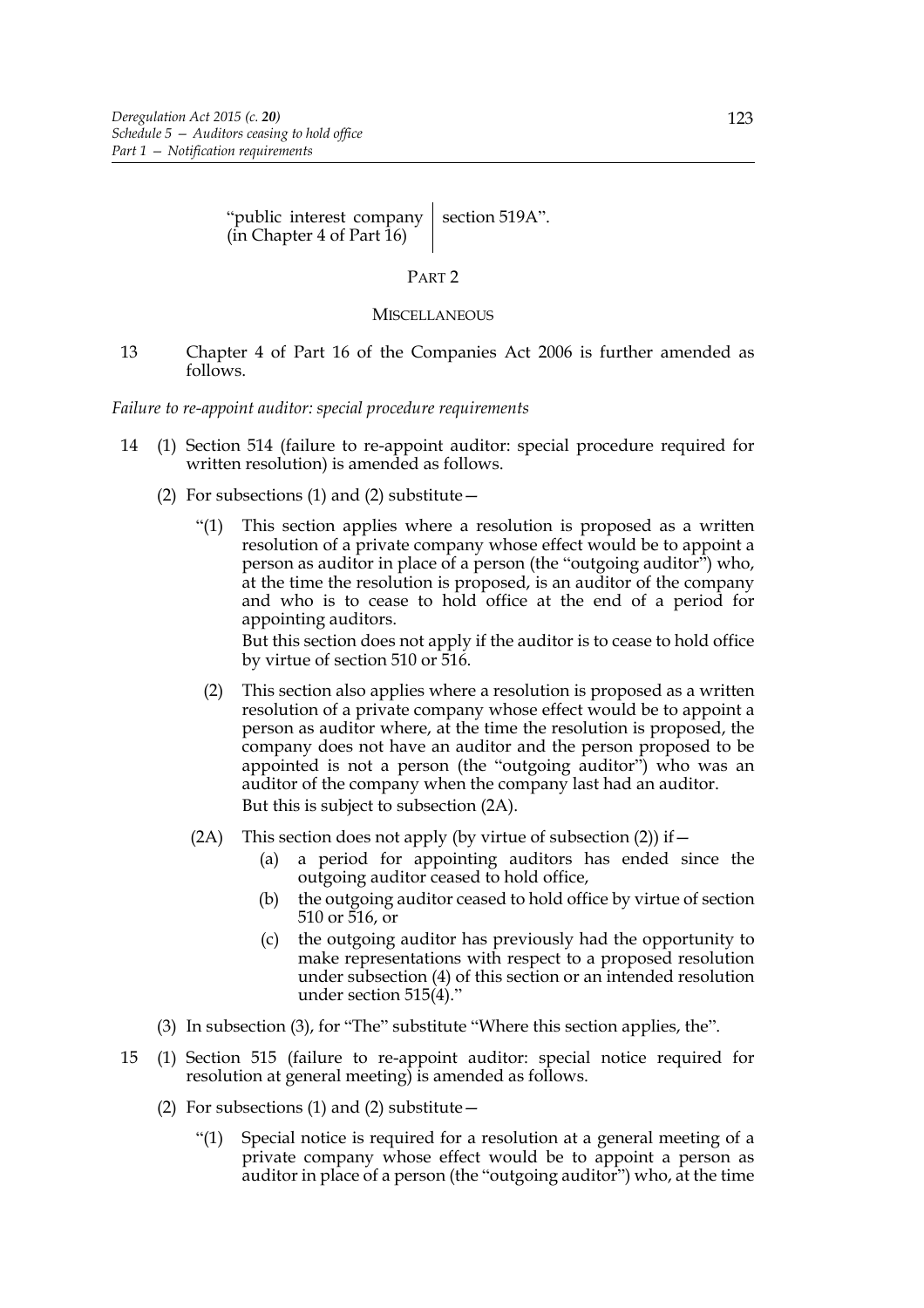the notice is given, is an auditor of the company and who is to cease to hold office at the end of a period for appointing auditors. But special notice is not required under this subsection if the auditor is to cease to hold office by virtue of section 510 or 516.

(1A) Special notice is required for a resolution at a general meeting of a public company whose effect would be to appoint a person as auditor in place of a person (the "outgoing auditor") who, at the time the notice is given, is an auditor of the company and who is to cease to hold office at the end of an accounts meeting.

But special notice is not required under this subsection if the auditor is to cease to hold office by virtue of section 510 or 516.

(2) Special notice is required for a resolution at a general meeting of a company whose effect would be to appoint a person as auditor where, at the time the notice is given, the company does not have an auditor and the person proposed to be appointed is not a person (the "outgoing auditor") who was an auditor of the company when the company last had an auditor.

But this is subject to subsection (2A).

- (2A) Special notice is not required under subsection  $(2)$  if  $-$ 
	- (a) a period for appointing auditors has ended or (as the case may be) an accounts meeting of the company has been held since the outgoing auditor ceased to hold office,
	- (b) the outgoing auditor ceased to hold office by virtue of section 510 or 516, or
	- (c) the outgoing auditor has previously had the opportunity to make representations with respect to an intended resolution under subsection (4) of this section or a proposed resolution under section 514(4)."
- (3) In subsection  $(3)$  -
	- (a) omit "such";
	- (b) after "resolution" insert "mentioned in subsection (1), (1A) or (2)".

*Replacement of references to documents being deposited at the company's registered office*

- 16 (1) Section 516 (resignation of auditor) is amended as follows.
	- (2) In subsection (1), for the words from "depositing" to the end of the subsection substitute "sending a notice to that effect to the company".
	- (3) In subsection (3), for "deposited" substitute "received".
- 17 (1) Section 518 (rights of resigning auditor) is amended as follows.
	- (2) In subsection  $(2)$ 
		- (a) for "deposit" substitute "send";
		- (b) for "a signed" substitute "an authenticated".
	- (3) In subsection (5), for "of the deposit of" substitute "on which the company receives".
- 18 (1) Section 519 (statement by auditor to be deposited with company) is amended as follows.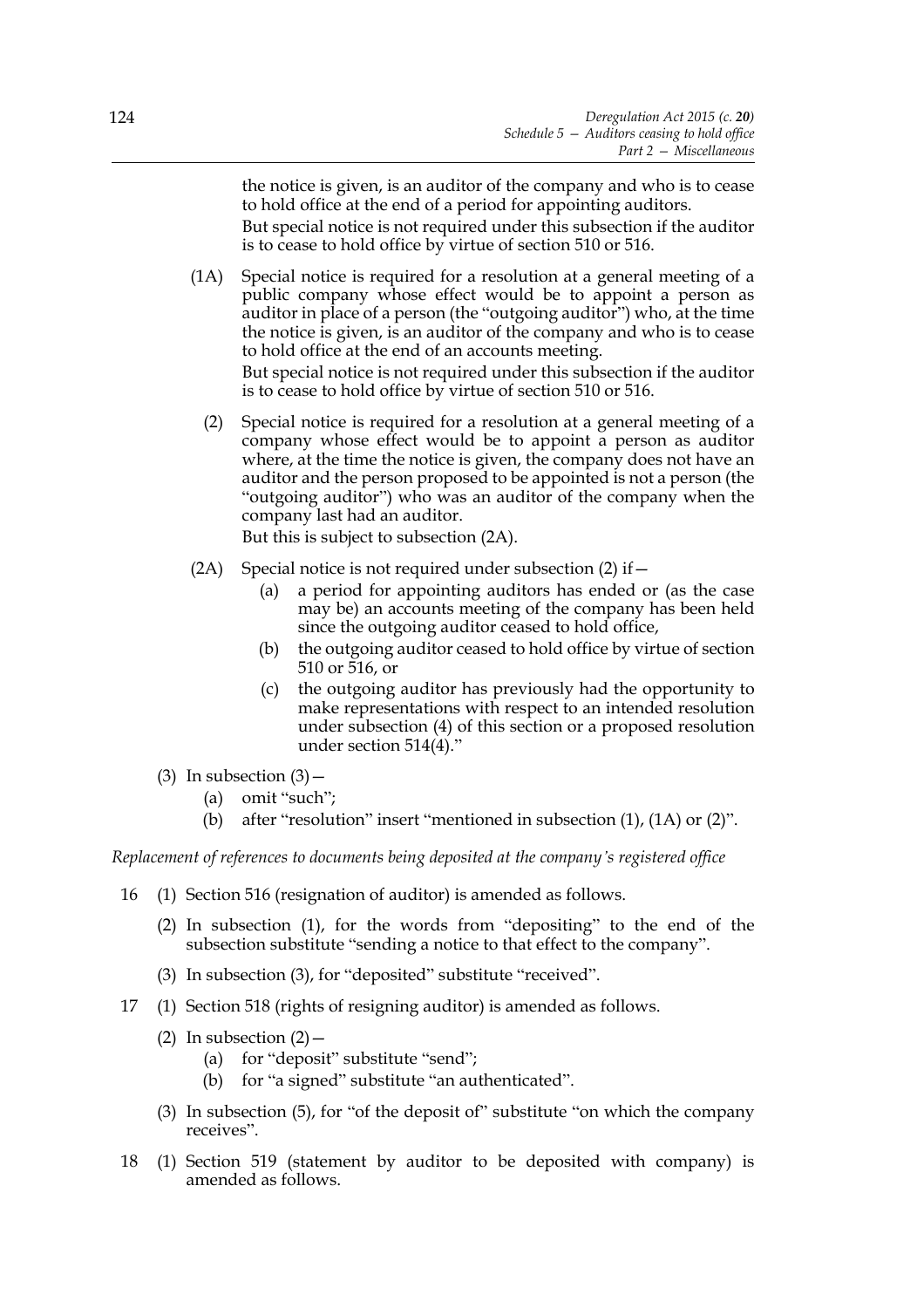- (2) In subsection (4), for "deposited" substitute "sent".
- (3) In the heading, for "deposited with" substitute "sent to".
- 19 In section 520(2) (company's duties in relation to statement), for "deposit" substitute "receipt".
- 20 In section 521(1) (copy of statement to be sent to registrar), for "deposited" substitute "sent".

#### SCHEDULE 6 Section 19

#### INSOLVENCY AND COMPANY LAW

#### PART 1

#### DEEDS OF ARRANGEMENT

*Repeal of Deeds of Arrangement Act 1914*

- 1 (1) The Deeds of Arrangement Act 1914 is repealed.
	- (2) In the Administration of Justice Act 1925, omit section 22 (which concerns registration of deeds of arrangement and is to be construed as one with the Act of 1914).
- 2 (1) The following amendments are made in consequence of paragraph 1.
	- (2) In the Public Trustee Act 1906, in section 2(4), omit ", nor any trust under a deed of arrangement for the benefit of creditors".
	- (3) In the Trustee Act 1925, omit section 41(2).
	- (4) In the Law of Property Act 1925, in section 43(1), omit ", deed of arrangement".
	- (5) In the Law of Property (Amendment) Act 1926, in section  $3(1)$  -
		- (a) omit "and property subject to a deed of arrangement";
		- (b) omit "and the trustee under the deed respectively".
	- (6) In the Administration of Justice Act 1965, in Schedule 1, omit the entry for the Deeds of Arrangement Act 1914.
	- (7) In the Land Charges Act 1972—
		- (a) omit section  $1(1)(d)$  and  $(6A)(e)$ ;
		- (b) omit section 7;
		- (c) in section 17(1), omit the definition of "deed of arrangement".
	- (8) In the Magistrates' Courts Act 1980, in Schedule 1, omit paragraph 16.
	- (9) In the Administration of Justice Act 1985—
		- (a) in section  $16(1)(g)$ , omit "or a deed of arrangement for the benefit of his creditors";
		- (b) in section  $17(2)(c)$ , omit "or a deed of arrangement for the benefit of his creditors".
	- (10) In the Insolvency Act 1985, in Schedule 8, omit paragraph 2.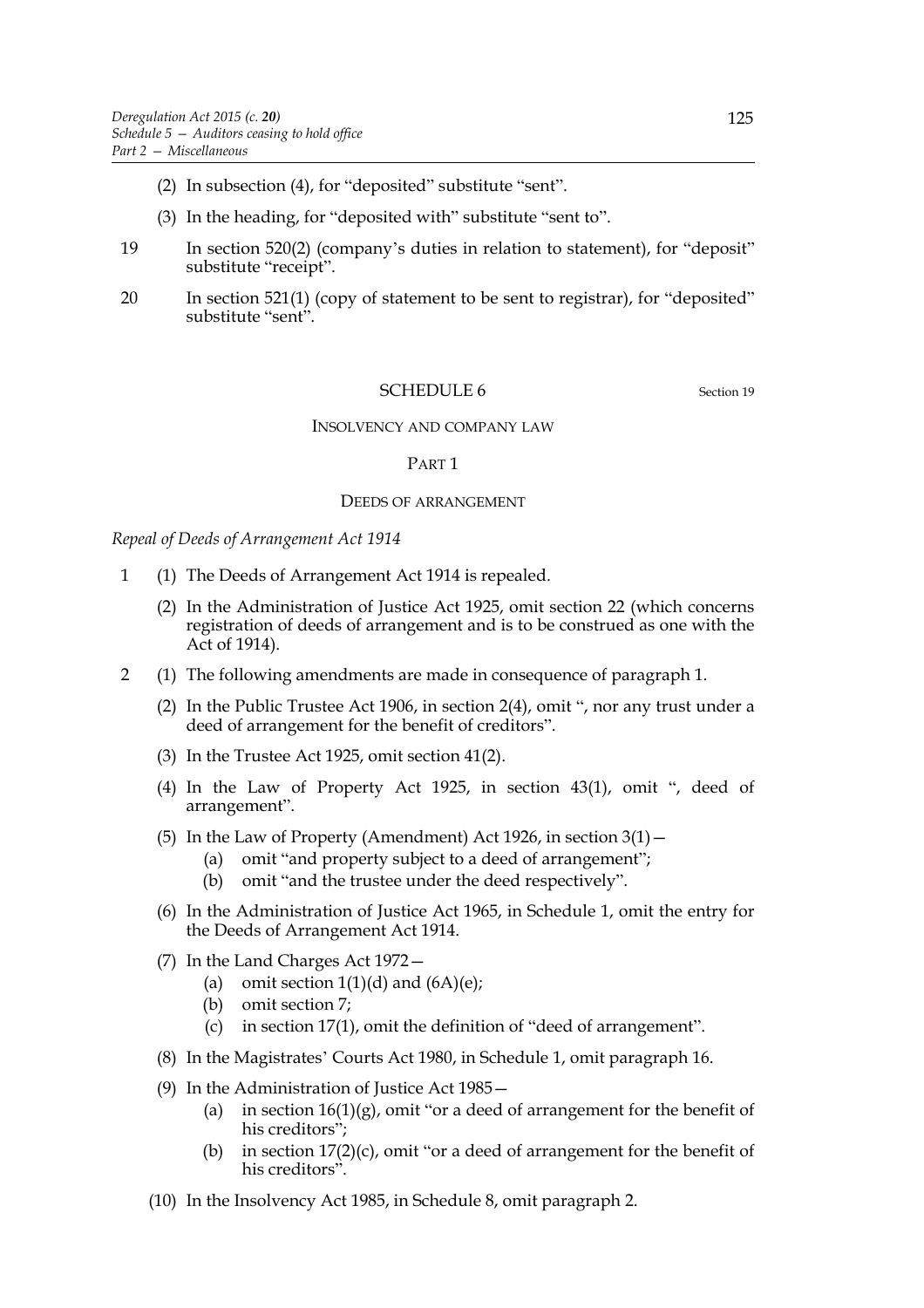- (11) In the Insolvency Act 1986—
	- (a) omit section  $260(3)$ ;
	- (b) in section 263(5), omit the words from "This is without prejudice" to the end of the subsection;
	- (c) omit section 263D(6);
	- (d) in section  $372(1)$  -
		- (i) omit paragraph (c) and the "or" before it;
		- (ii) for ", the supervisor of the voluntary arrangement or the trustee under the deed of arrangement" substitute "or the supervisor of the voluntary arrangement";
	- (e) in section 379, omit ", and about proceedings in the course of that year under the Deeds of Arrangement Act 1914";
	- (f) in section 388(2)(b), omit "a deed of arrangement made for the benefit of his creditors or";
	- (g) in Schedule 9, in paragraph 24(a), omit "and of jurisdiction under the Deeds of Arrangement Act 1914";
	- (h) in Schedule 14, omit the entries for the Deeds of Arrangement Act 1914.
- (12) In the Taxation of Chargeable Gains Act 1992, in section 66(5), in the definition of "deed of arrangement", for the words from "the Deeds of Arrangement Act 1914" to the end of the definition insert "an enactment forming part of the law of Scotland or Northern Ireland which corresponds to the Deeds of Arrangement Act 1914 applies".
- (13) In the Value Added Tax Act 1994, in section 81(4B)(e), omit "the Deeds of Arrangement Act 1914 or".
- (14) In the Finance Act 2000—
	- (a) in Part 6 of Schedule 6, omit paragraph  $75(2)(e)(i)$  and the "or" following it;
	- (b) in Part 10 of Schedule 6, omit paragraph  $120(7)(f)(i)$  and the "or" following it.
- (15) In the Finance Act 2001—
	- (a) omit section  $37(7)(f)(i)$  and the "or" following it;
	- (b) in Schedule 8, omit paragraph  $11(2)(e)(i)$  and the "or" following it.
- (16) In the Land Registration Act 2002, in section 87—
	- (a) in subsection  $(1)(b)$ , at the end insert "and";
	- (b) omit subsection (1)(d) and the "and" before it;
	- (c) omit subsection (2)(b) and the "or" before it;
	- (d) omit subsection (5).
- (17) In the Licensing Act 2003, in section  $27(3)(c)$ , omit "a deed of arrangement made for the benefit of his creditors or".
- (18) In the Pensions Act 2004, omit section  $121(2)(c)$ .
- (19) In the Constitutional Reform Act 2005—
	- (a) in Schedule 4, omit paragraph 19;
	- (b) in Part 2 of Schedule 11, in paragraph 4(3), omit the entry for the Deeds of Arrangement Act 1914.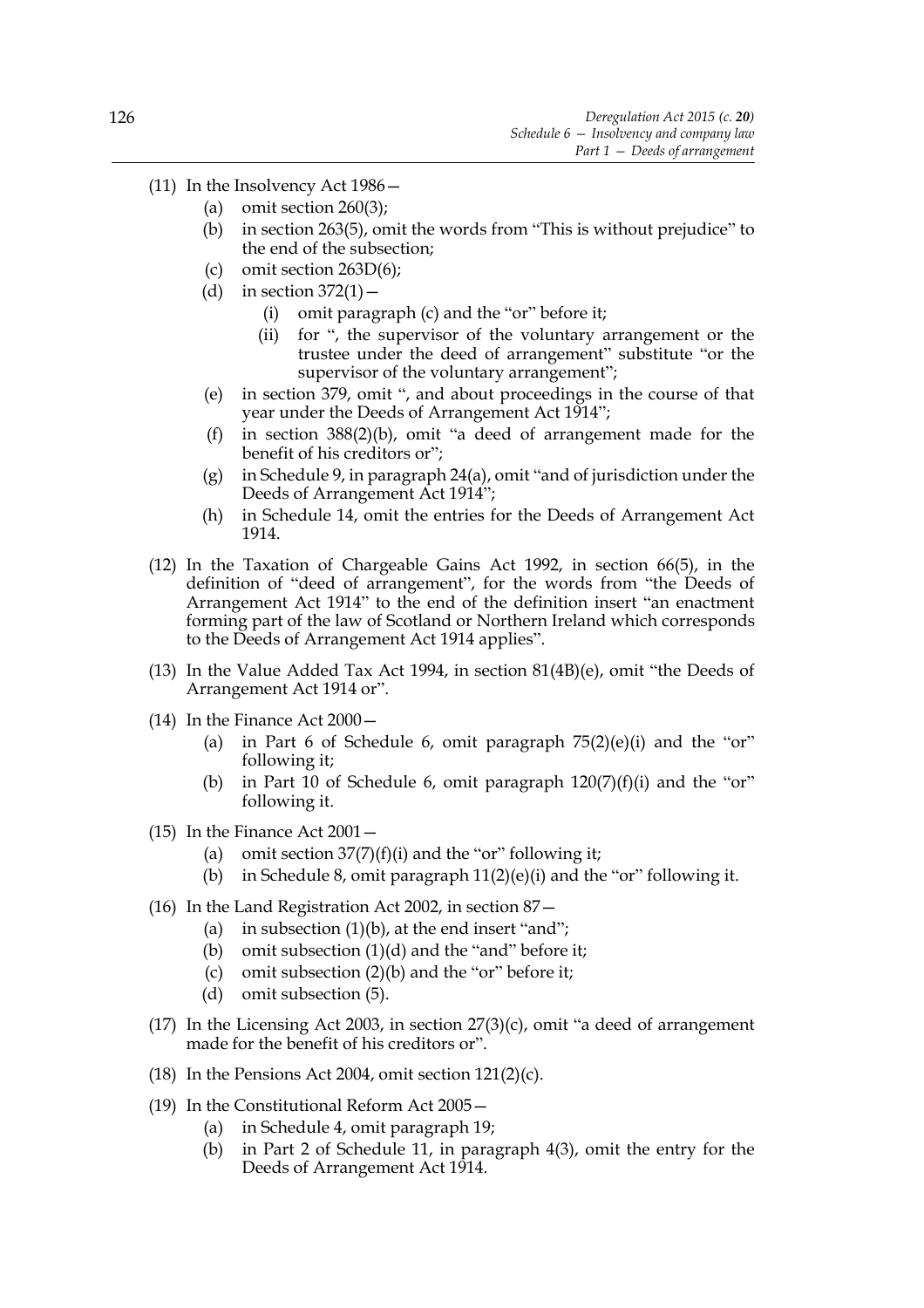- (20) In the Tribunals, Courts and Enforcement Act 2007, in Schedule 13, omit paragraph 21.
- (21) In the Finance Act 2008, in section 131(8), in the definition of "deed of arrangement", omit "the Deeds of Arrangement Act 1914 (c. 47) or".
- (22) In the Third Parties (Rights against Insurers) Act 2010, omit section 4(1)(a).
- 3 The repeals and other amendments made by paragraphs 1 and 2 are to have no effect in relation to a deed of arrangement registered under section 5 of the Deeds of Arrangement Act 1914 before the date on which paragraph 1 of this Schedule comes into force if, immediately before that date, the estate of the debtor who executed the deed of arrangement has not been finally wound up.

#### ADMINISTRATION OF COMPANIES

4 Schedule B1 to the Insolvency Act 1986 (administration of companies) is amended in accordance with paragraphs 5 to 7.

#### *Appointment of administrators*

- 5 After paragraph 25 (circumstances in which an administrator of a company may not be appointed under paragraph 22) and before the italic crossheading following paragraph 25 insert—
	- "25A(1) Paragraph 25(a) does not prevent the appointment of an administrator of a company if the petition for the winding up of the company was presented after the person proposing to make the appointment filed the notice of intention to appoint with the court under paragraph 27.
		- (2) But sub-paragraph (1) does not apply if the petition was presented under a provision mentioned in paragraph 42(4)."
- 6 In paragraph 26 (notice by company, or directors of company, of intention to appoint administrator), in sub-paragraph (2) (requirement to give additional notice), for "proposes to make an appointment under paragraph 22" substitute "gives notice of intention to appoint under sub-paragraph (1)".

*Release of administrator where no distribution to unsecured creditors other than by virtue of section 176A(2)(a)*

- 7 (1) Paragraph 98 (vacation of office of administrator: discharge from liability) is amended as follows.
	- (2) In sub-paragraph (2)(b) (when discharge takes effect in case of administrator appointed under paragraph 14 or 22), after "22" insert "who has not made a statement under paragraph 52(1)(b)".
	- (3) In sub-paragraph (2), after paragraph (b) (but before the "or" following it) insert—
		- "(ba) in the case of an administrator appointed under paragraph 14 or 22 who has made a statement under paragraph  $52(1)(b)$ , at a time decided by the relevant creditors,".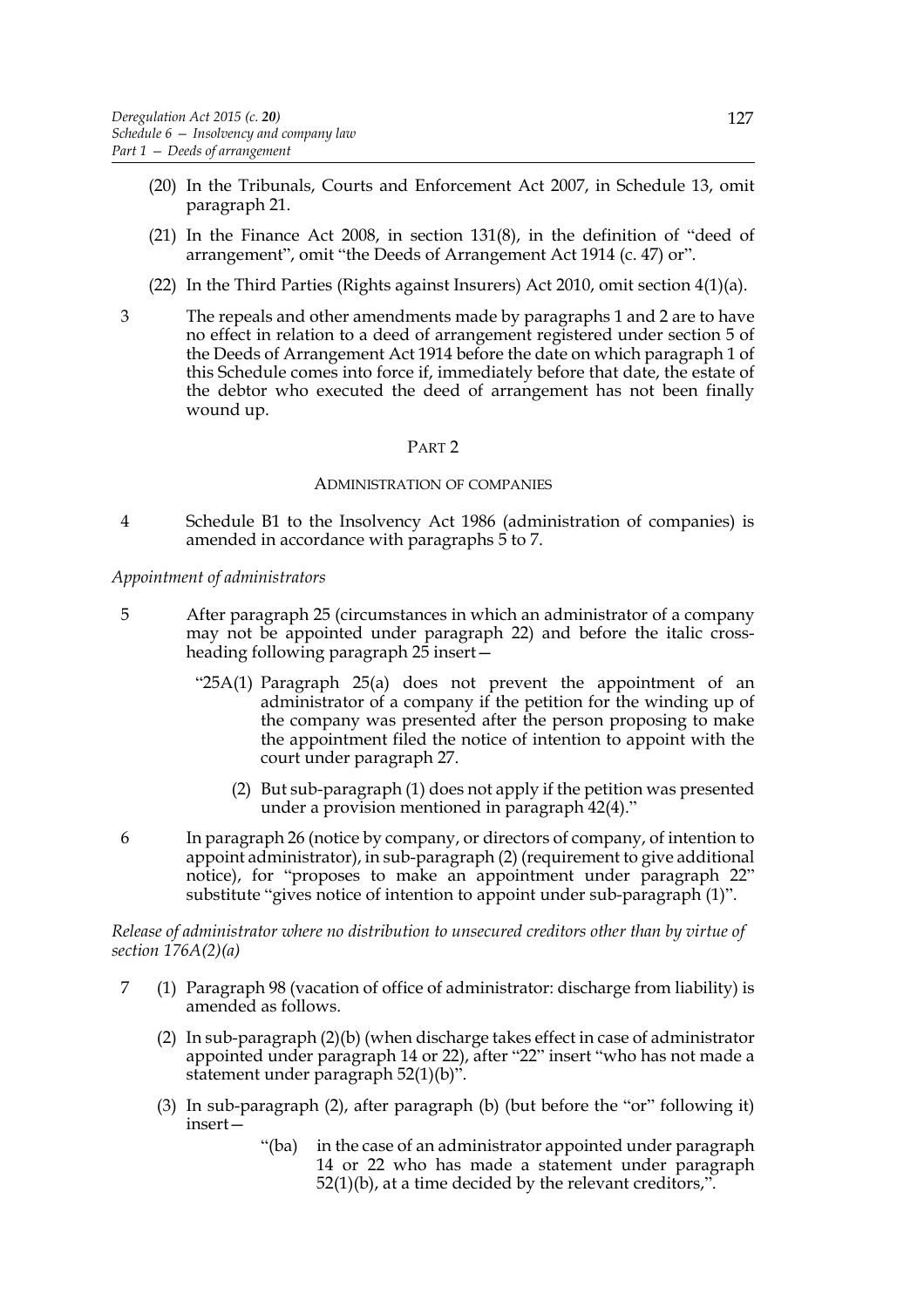- (4) In sub-paragraph  $(3)$  -
	- (a) for the words before paragraph (a) substitute "For the purposes of sub-paragraph  $(2)(ba)$ , the "relevant creditors" of a company are  $-$ ";
	- (b) in paragraph (b), for "give or withhold approval" substitute "decide on the time of discharge".

## WINDING UP OF COMPANIES

8 Part 4 of the Insolvency Act 1986 (winding up of companies registered under the Companies Acts) is amended in accordance with paragraphs 9 and 10.

*Removal of power of court to order payment into Bank of England of money due to company*

9 Omit section 151 (payment into bank of money due to company).

*Release of liquidator where winding-up order rescinded*

- 10 In section 174 (release of liquidator of company being wound up by the court), after subsection (4) insert—
	- "(4A) Where a winding-up order made by the court in England and Wales is rescinded, the person (whether the official receiver or another person) who is the liquidator of the company at the time the order is rescinded has his release with effect from such time as the court may determine."

### PART 4

# DISQUALIFICATION OF UNFIT DIRECTORS OF INSOLVENT COMPANIES

*Application for making of disqualification order: power to require information*

- 11 (1) In section 7 of the Company Directors Disqualification Act 1986 (disqualification order or undertaking; and reporting provisions), subsection (4) (power of Secretary of State or official receiver to require information) is amended as follows.
	- (2) In the words before paragraph (a), for the words from "the liquidator" to "or administrative receiver of a company" (in the second place they occur) substitute "any person".
	- (3) In paragraph (a), for the words from "any person's conduct" to the end of the paragraph substitute "that person's or another person's conduct as a director of a company which has at any time become insolvent (whether while the person was a director or subsequently), and".
	- (4) In paragraph (b), for the words from "relevant to" to the end of the paragraph substitute "as are considered by the Secretary of State or (as the case may be) the official receiver to be relevant to that person's or another person's conduct as such a director".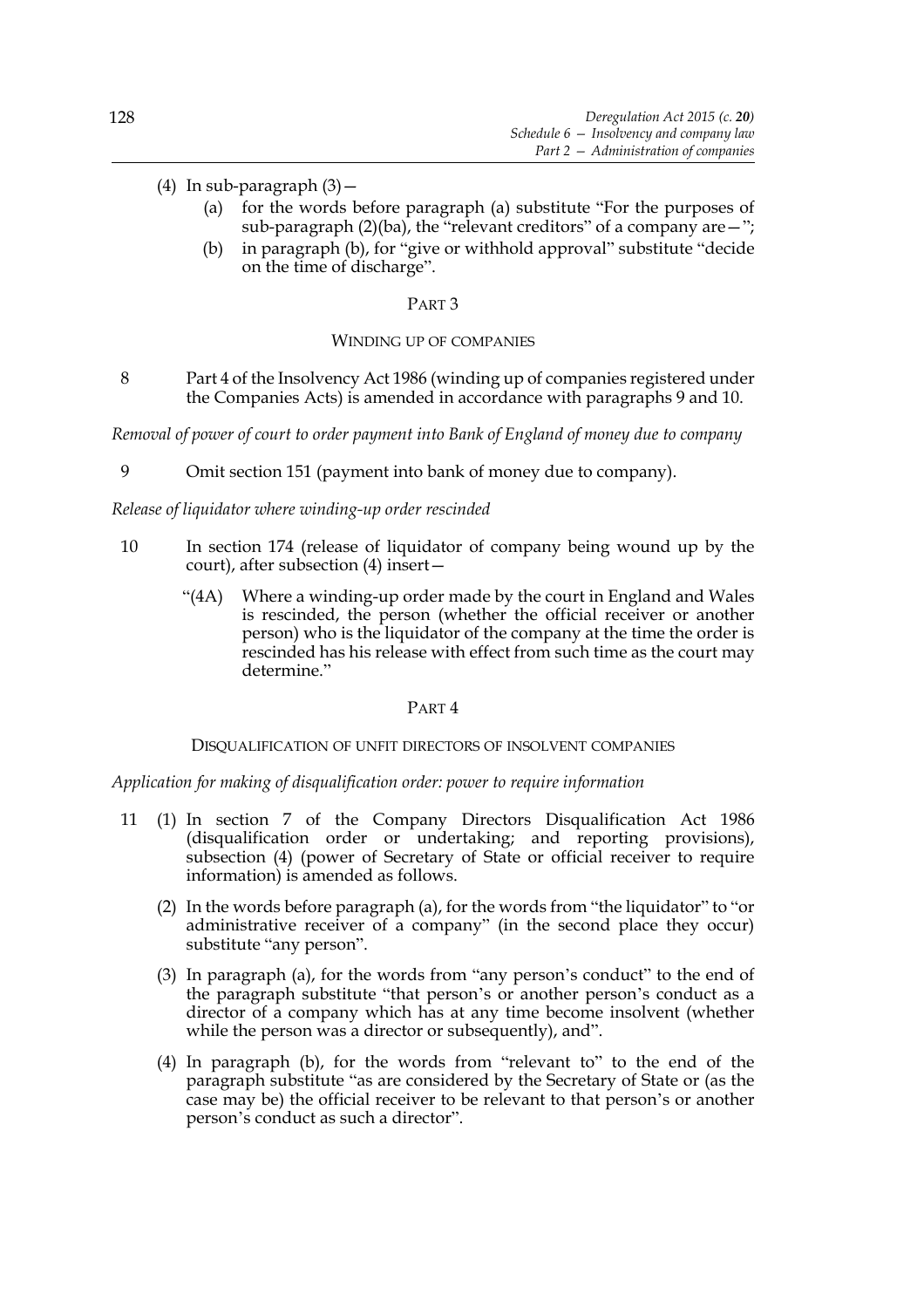#### BANKRUPTCY

12 Part 9 of the Insolvency Act 1986 (bankruptcy) is amended in accordance with paragraphs 13 to 16.

#### *Appointment of insolvency practitioner as interim receiver*

- 13 (1) In section 286(1) (power of court to appoint interim receiver if necessary for protection of debtor's property), after "official receiver" insert "or an insolvency practitioner".
	- (2) If sub-paragraph (1) comes into force before the coming into force of the repeal of subsection (2) of section 286 by paragraph 17(2) of Schedule 19 to the Enterprise and Regulatory Reform Act 2013, that subsection is to have effect (until the repeal comes into force) as if for ", instead of the official receiver," there were substituted ", another insolvency practitioner or the official receiver".
- 14 (1) Section 370 (power to appoint special manager) is amended as follows.
	- (2) In subsection (1)(c) (power of court to appoint person to be special manager of property or business of debtor in whose case an interim receiver has been appointed under section 286), for "the official receiver has been appointed interim receiver" substitute "an interim receiver has been appointed".
	- (3) In subsection (2) (who may apply for the appointment of a special manager), for "official receiver" (in both places where it occurs) substitute "interim receiver".

# *Statement of affairs*

- 15 (1) Section 288 (statement of affairs) is amended as follows.
	- (2) In subsection (1) (duty of bankrupt to submit statement of affairs), for the words from "the bankrupt shall submit" to the end of the subsection substitute "the official receiver may at any time before the discharge of the bankrupt require the bankrupt to submit to the official receiver a statement of affairs."
	- (3) After subsection (2) insert—
		- "(2A) Where a bankrupt is required under subsection (1) to submit a statement of affairs to the official receiver, the bankrupt shall do so (subject to subsection (3)) before the end of the period of 21 days beginning with the day after that on which the prescribed notice of the requirement is given to the bankrupt by the official receiver."
	- (4) In subsection (3)(a) (power of official receiver to release bankrupt from duty under subsection  $(1)$ ), for "the bankrupt from his duty" substitute "a bankrupt from an obligation imposed on the bankrupt".
	- (5) For subsection (3)(b) (power of official receiver to extend period for submitting statement of affairs) substitute—
		- "(b) either when giving the notice mentioned in subsection (2A) or subsequently, extend the period mentioned in that subsection,".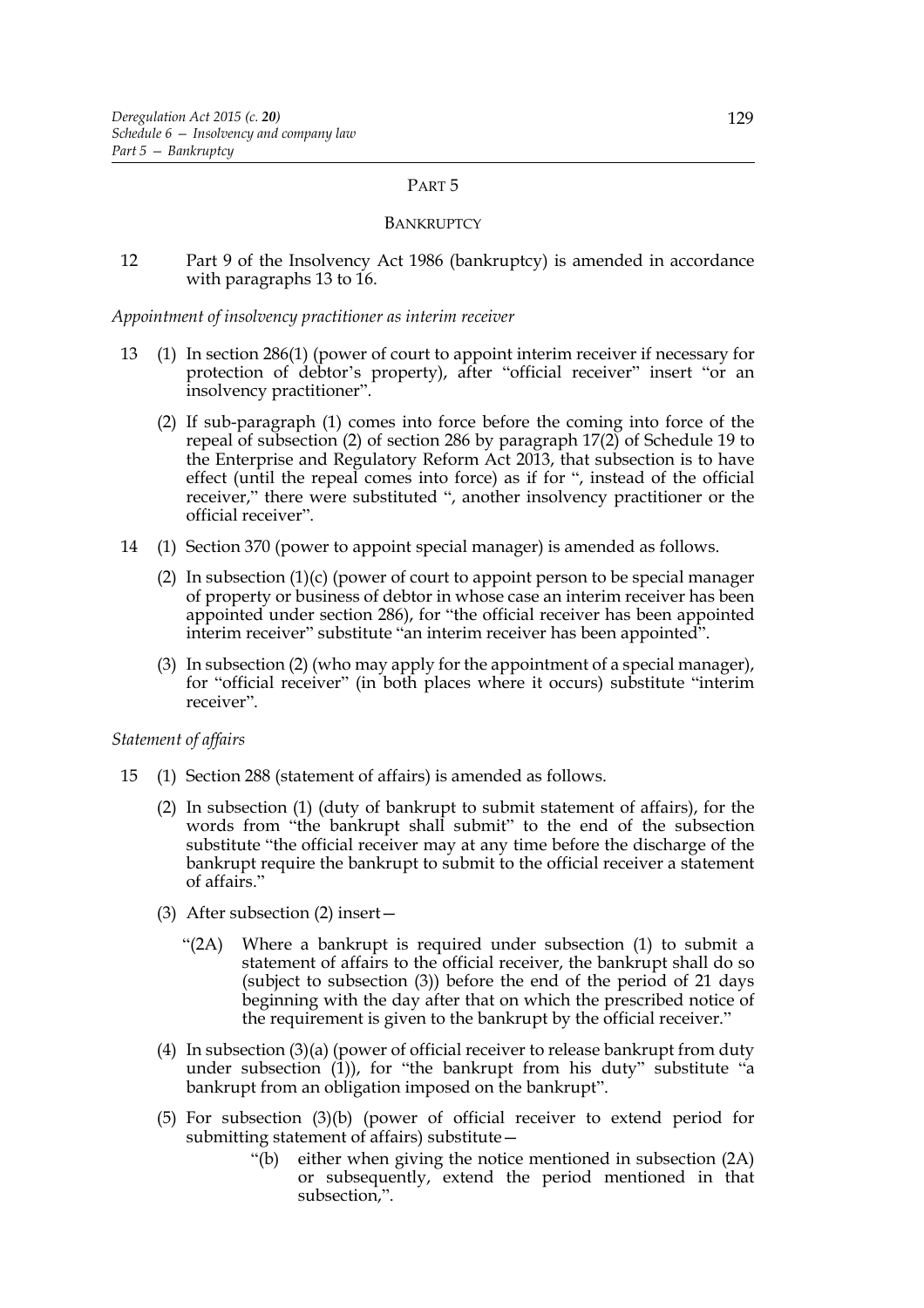(6) In subsection (4)(a) (offence of failing to comply with obligation to submit statement of affairs), for "the obligation imposed by" substitute "an obligation imposed under".

# *After-acquired property of bankrupt*

- 16 (1) Section 307 (power of trustee in bankruptcy to claim, for the bankrupt's estate, property which has been acquired by, or has devolved upon, the bankrupt after commencement of the bankruptcy) is amended as follows.
	- (2) In subsection (3) (property to vest in trustee on service of notice on bankrupt), for "Subject to the next subsection" substitute "Subject to subsections  $(4)$  and  $(4A)$ ".
	- (3) In subsection (4) (trustee not entitled to remedy against certain persons and certain bankers)—
		- (a) in the words before paragraph (a), after "service" insert "on the bankrupt";
		- (b) omit paragraph (b) (which makes provision about bankers) and the "or" at the end of paragraph (a);
		- (c) in the words after paragraph  $(b)$  -
			- (i) omit "or transaction";
			- (ii) omit "or banker" (in both places where they occur).
	- (4) After subsection (4) insert—
		- "(4A) Where a banker enters into a transaction before service on the banker of a notice under this section (and whether before or after service on the bankrupt of a notice under this section) the trustee is not in respect of that transaction entitled by virtue of this section to any remedy against the banker.

This subsection applies whether or not the banker has notice of the bankruptcy."

#### PART 6

#### AUTHORISATION OF INSOLVENCY PRACTITIONERS

17 Part 13 of the Insolvency Act 1986 (insolvency practitioners and their qualification) is amended in accordance with paragraphs 18, 19 and 21.

## *Repeal of provision for authorisation of nominees and supervisors in relation to voluntary arrangements*

- 18 Omit section 389(1A) (acting without qualification not an offence if authorised under section 389A).
- 19 Omit section 389A (authorisation of nominees and supervisors).
- 20 (1) The following repeals are made in consequence of paragraphs 18 and 19.
	- (2) In the Insolvency Act 1986—
		- (a) in section  $1(2)$ , omit "or authorised to act as nominee,";
		- (b) in section 2(4), omit ", or authorised to act as nominee,";
		- (c) in section 4(2), omit "or authorised to act as nominee,";
		- (d) in section 7(5), omit "or authorised to act as supervisor,";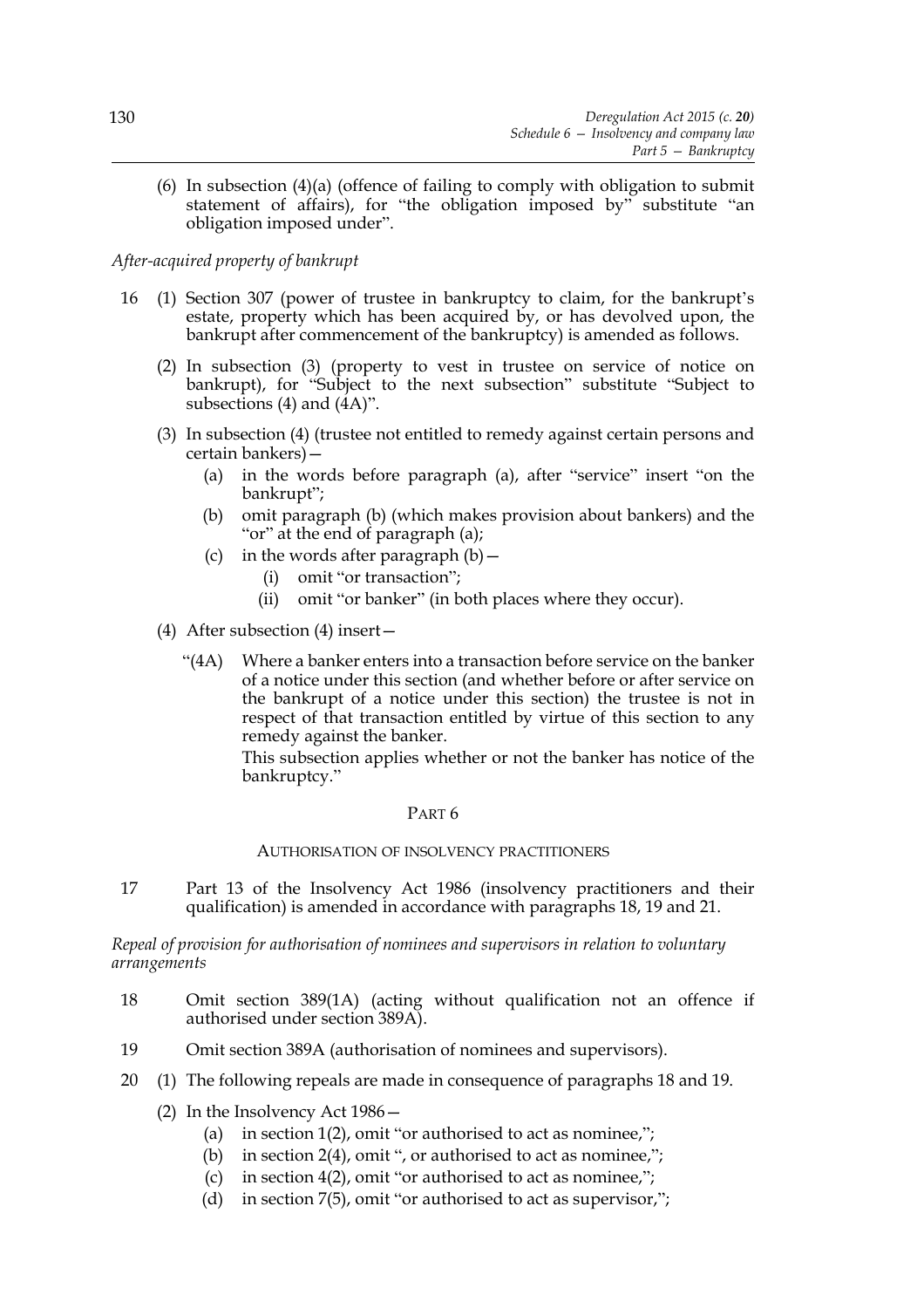- (e) in Schedule A1—
	- (i) in paragraph 28(1), omit ", or authorised to act as nominee,";
	- (ii) in paragraph  $31(2)$ , omit ", or authorised to act as nominee,";
	- (iii) in paragraph 33(1), omit ", or authorised to act as nominee,";
	- (iv) in paragraph 39(6), omit ", or authorised to act as supervisor,".
- (3) In the Insolvency Act 2000, omit section 4(3) and (4).
- (4) In Schedule 6 to the Mental Capacity Act 2005, omit paragraph 31(2).

*Repeal of provision for authorisation of insolvency practitioners to be granted by competent authority*

- 21 Omit sections 392 to 398 and Schedule 7 (procedure for authorisation by competent authority, including provision for reference to Insolvency Practitioners Tribunal).
- 22 (1) The following repeals are made in consequence of paragraph 21.
	- (2) In the Parliamentary Commissioner Act 1967, in Schedule 4, omit the entry for the Insolvency Practitioners Tribunal.
	- (3) In the Northern Ireland Assembly Disqualification Act 1975, in Part 3 of Schedule 1, omit the entry for any member of the Insolvency Practitioners Tribunal in receipt of remuneration.
	- (4) In the Companies Act 1985, in Schedule 15D, omit paragraph 37.
	- (5) In the Insolvency Act 1986—
		- (a) omit section 415A(2);
		- (b) in Schedule 10, omit the entry for paragraph 4(3) of Schedule 7.
	- (6) In the Insolvency (Northern Ireland) Order 1989 (S.I. 1989/2405 (N.I. 19)), omit Article  $349(2)(c)$  and the "or" before it.
	- (7) In the Courts and Legal Services Act 1990, in Schedule 10, omit paragraph 67.
	- (8) In the Tribunals and Inquiries Act 1992—
		- (a) in Part 1 of Schedule 1, omit the entry for insolvency practitioners;
		- (b) in Schedule 3, omit paragraph 19.
	- (9) In the Railways Act 1993, omit section  $145(2)(b)(ix)$  (but not the "or" following it).
	- (10) In the Greater London Authority Act 1999, omit section  $235(2)(c)(ix)$  (but not the "or" following it).
	- (11) In the Utilities Act 2000, omit section 105(5)(j).
	- (12) In the Transport Act 2000, in Schedule 9, omit paragraph 3(2)(l).
	- (13) In the Enterprise Act 2002, omit section 270(3).
	- (14) In the Constitutional Reform Act 2005, in Part 3 of Schedule 14, omit the entry for a member of the Insolvency Practitioners Tribunal panel.
	- (15) In the Companies Act 2006—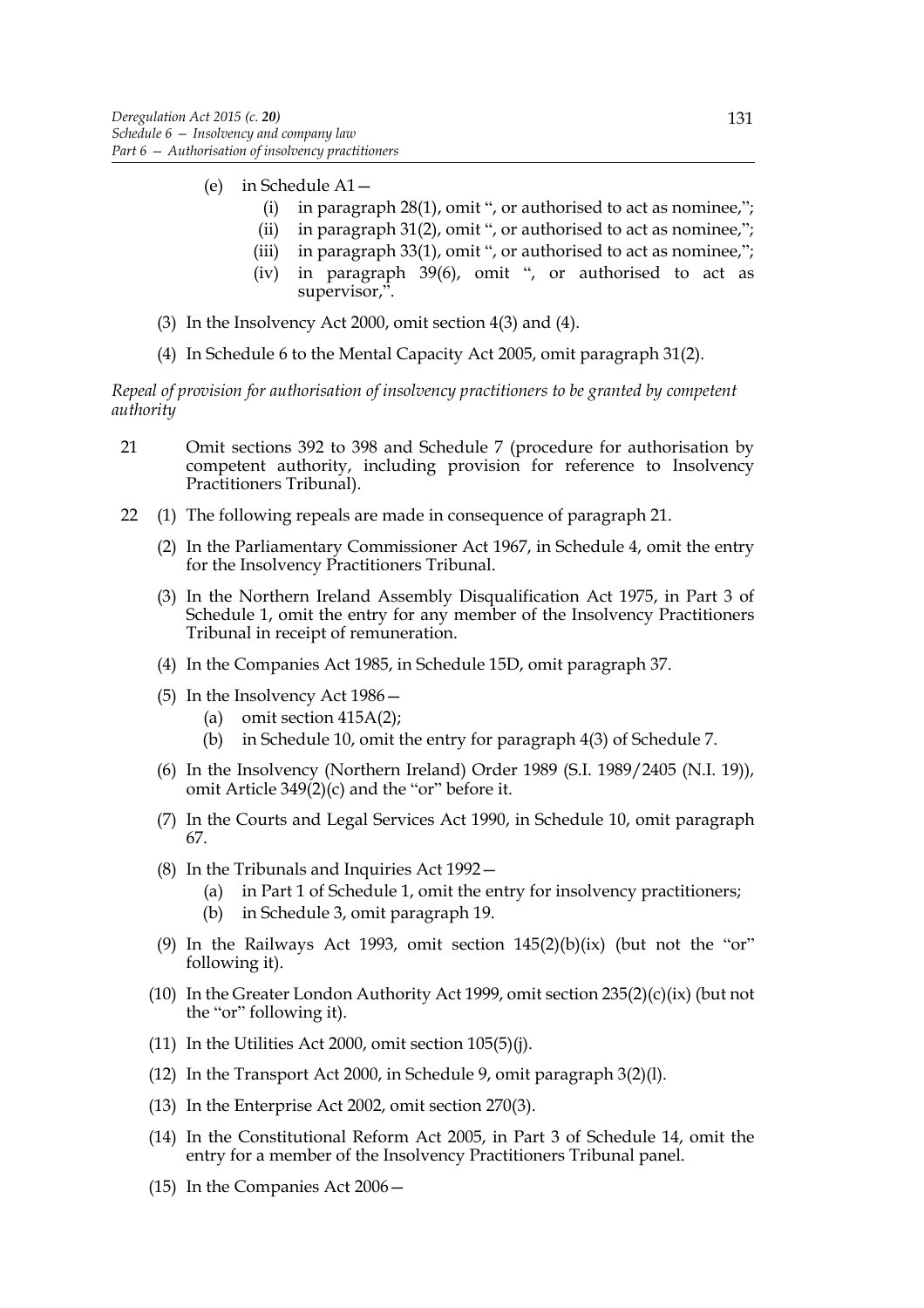- (a) in Schedule 2, in Part 2, in Section (A) (United Kingdom), omit paragraph 18;
- (b) in Schedule 11A, omit paragraph 64.
- (16) In the Tribunals, Courts and Enforcement Act 2007—
	- (a) in Part 4 of Schedule 6, omit the entry for the Insolvency Practitioners Tribunal;
	- (b) in Schedule 10, omit paragraph 19.
- (17) In the Civil Aviation Act 2012, in Schedule 6, in paragraph 4(2), omit the entry for the Insolvency Practitioners Tribunal.
- 23 (1) For the purposes of this paragraph
	- the "commencement date" is the date on which paragraph 21 of this Schedule comes into force;
	- the "transitional period" is the period of 1 year beginning with the commencement date.
	- (2) Where, immediately before the commencement date, a person holds an authorisation granted under section 393 of the Insolvency Act 1986, section 393(3A) to (6) of that Act together with, for the purposes of this subparagraph, paragraphs (a) and (b) of section 393(2) of that Act (which are repealed by paragraph 21) continue to have effect in relation to the person and the authorisation during the transitional period.
	- (3) During the transitional period, a person to whom sub-paragraph (2) applies is to be treated for the purposes of Part 13 of the Insolvency Act 1986 as fully authorised under section 390A of that Act (as inserted by section 17(3) of this Act) to act as an insolvency practitioner unless and until the person's authorisation is (by virtue of sub-paragraph (2)) withdrawn.
	- (4) Where, immediately before the commencement date, a person has applied under section 392 of the Insolvency Act 1986 for authorisation to act as an insolvency practitioner and the application has not been granted, refused or withdrawn, sections 392(4) to  $(7)$  and 393(1) and (2) of that Act (which are repealed by paragraph 21) continue to have effect in relation to the person and the application during the transitional period.
	- (5) Where, during the transitional period, an authorisation is (by virtue of subparagraph (4)) granted under section 393 of the Insolvency Act 1986, subparagraphs (2) and (3) above apply as if—
		- (a) the authorisation had been granted immediately before the commencement date;
		- (b) in sub-paragraph (2), the reference to section 393(3A) to (6) were a reference to section 393(4) to (6).
	- (6) For the purposes of sub-paragraphs (2) and (4), sections 394 to 398 of, and Schedule 7 to, the Insolvency Act 1986 (which are repealed by paragraph 21) continue to have effect during the transitional period.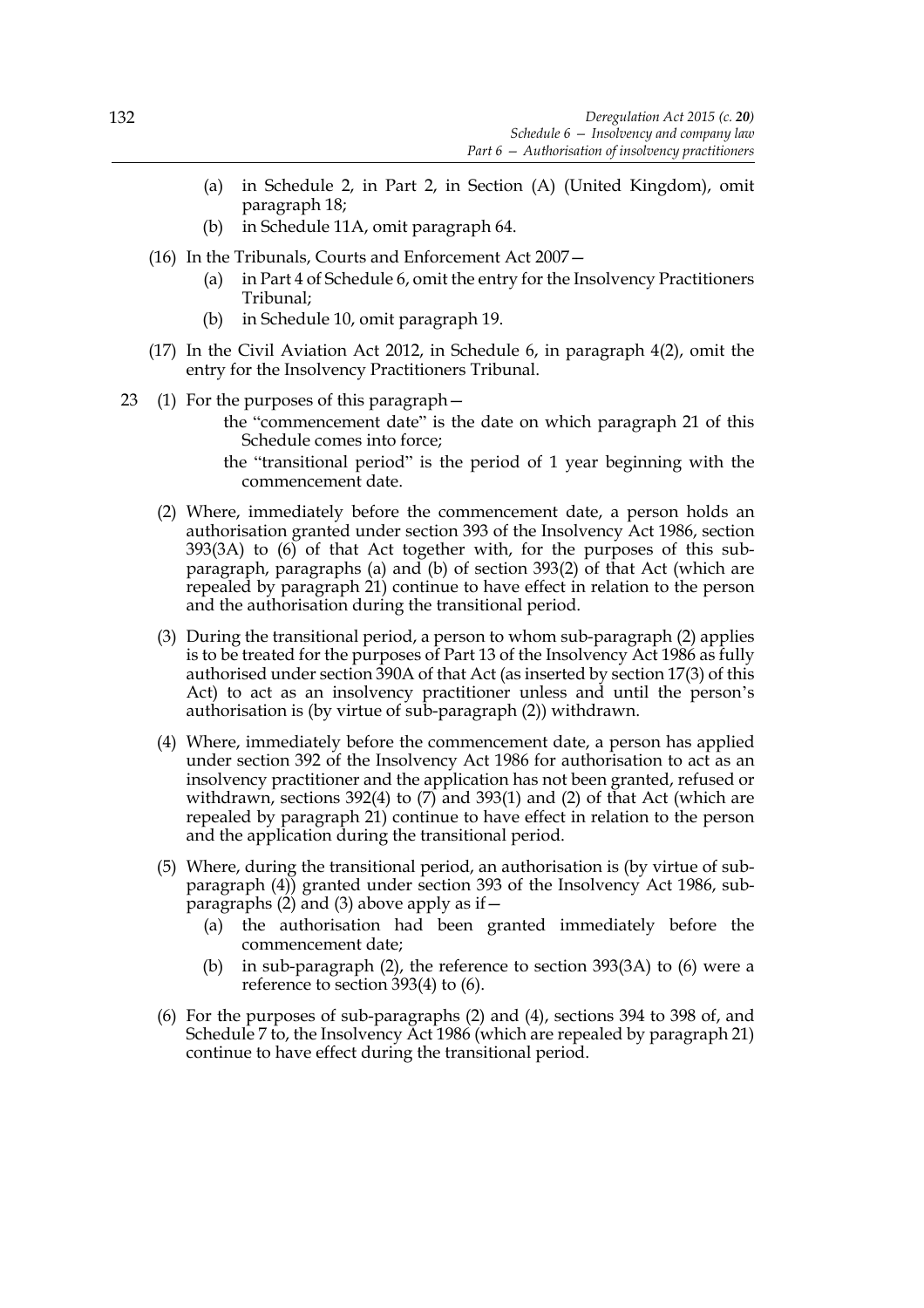### LIABILITIES OF ADMINISTRATORS AND ADMINISTRATIVE RECEIVERS OF COMPANIES AND PREFERENTIAL DEBTS OF COMPANIES AND INDIVIDUALS

### *Treatment of liabilities relating to contracts of employment*

- 24 The Insolvency Act 1986 is amended in accordance with paragraphs 25 to 28.
- 25 In section 19 (vacation of office by administrator), as continued in force by virtue of section 249(1) of the Enterprise Act 2002 (special administration regimes), omit subsection (10) (what "wages or salary" includes for the purposes of subsection (9)(a)).
- 26 In section 44 (receivership: agency and liability for contracts), omit subsection (2D) (what "wages or salary" includes for the purposes of subsection  $(2C)(a)$ ).
- 27 In Schedule B1 (administration of companies), in paragraph 99 (vacation of office by administrator: charges and liabilities), omit sub-paragraph (6)(d) (what "wages or salary" includes for the purposes of sub-paragraph  $(5)(c)$ ) but not the "and" following it.
- 28 In Schedule 6 (categories of preferential debt), in paragraph 15 (what "wages or salary" includes for the purposes of determining what is a category 5 preferential debt), omit paragraph (b) and the "and" before it.

#### PART 8

#### REQUIREMENTS OF COMPANY LAW: PROXIES

*Proxies at a poll taken 48 hours or less after it was demanded*

- 29 In section 327(2) of the Companies Act 2006 (which regulates the period of notice required for the appointment of a proxy), omit paragraph  $(c)$ .
- 30 In section 330(6) of that Act (which regulates the period of notice required for the termination of a proxy's authority), omit paragraph (c).

# SCHEDULE 7 Section 26

#### ASCERTAINMENT OF RIGHTS OF WAY

# PART 1

# WILDLIFE AND COUNTRYSIDE ACT 1981

- 1 The Wildlife and Countryside Act 1981 is amended as follows.
- 2 In section 53 (duty to keep definitive map and statement under continuous review) —
	- (a) in subsection  $(3)(c)(i)$ , omit "or is reasonably alleged to subsist";
	- (b) after subsection  $(3)(c)(i)$  insert
		- "(ia) in the case of an authority in Wales, that a right of way which is not shown in the map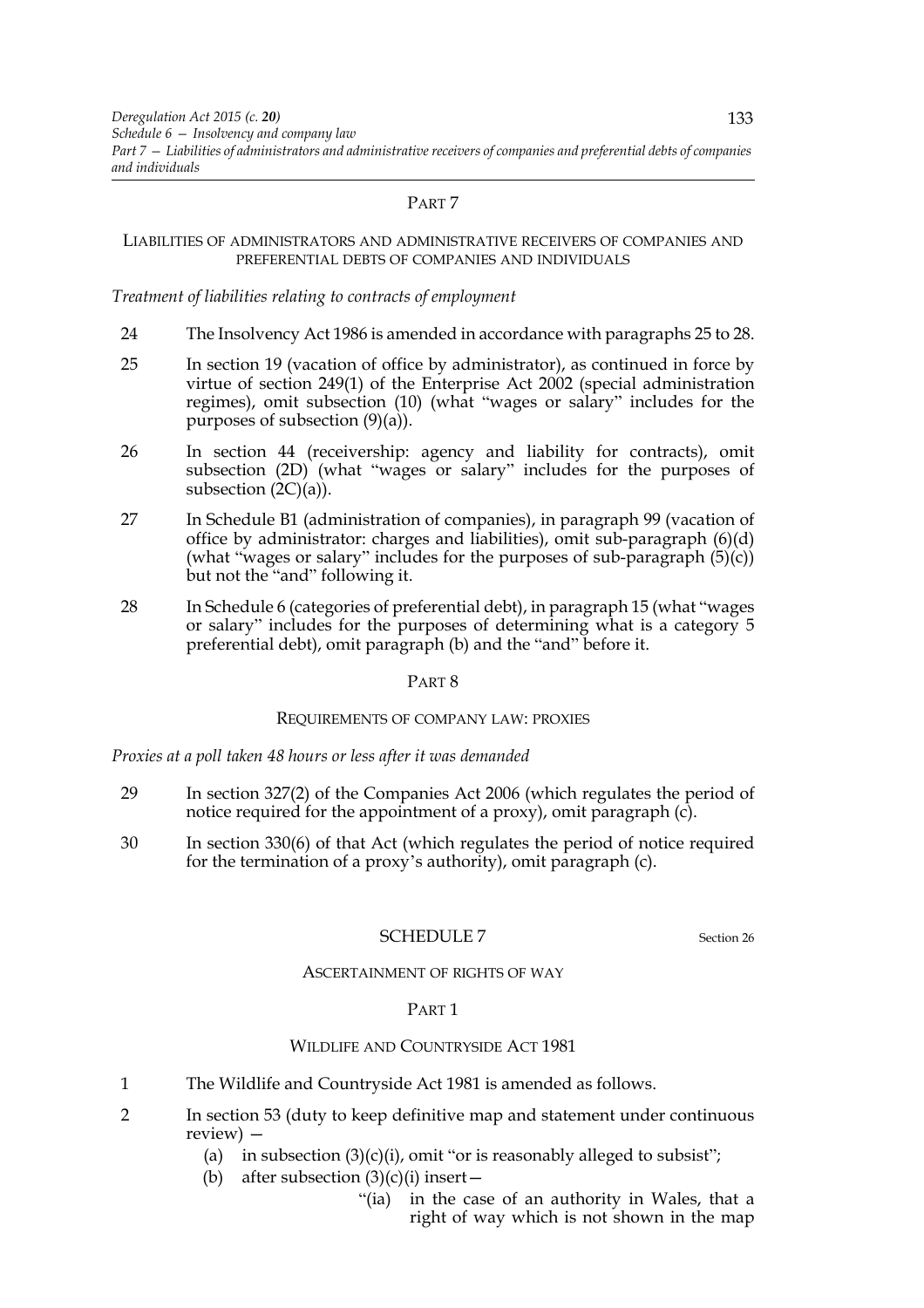and statement is reasonably alleged to subsist over land in the area to which the map relates, being such a right of way as is mentioned in sub-paragraph (i);".

# 3 After that section insert—

# **"53ZA Modifications arising from administrative errors**

- (1) The Secretary of State may by regulations provide for Schedules 13A and 14A to apply with prescribed modifications in relation to the making of orders under section 53(2) in cases where it appears to a surveying authority in England (whether or not on an application under section  $53(5)$ ) that  $-$ 
	- (a) it is requisite to make a modification of a definitive map and statement in consequence of an event mentioned in section 53(3)(c);
	- (b) the need for the modification has arisen because of an administrative error; and
	- (c) both the error and the modification needed to correct it are obvious.
- (2) The Secretary of State may by regulations provide for Schedule 14A to apply with prescribed modifications in cases where an order under section 53(2) is made in accordance with regulations under subsection (1).
- (3) Regulations under this section shall be made by statutory instrument which shall be subject to annulment in pursuance of a resolution of either House of Parliament.
- (4) At any time when regulations under subsection (1) are in force, a surveying authority shall, in deciding whether paragraphs (a) to (c) of that subsection apply in a particular case (and, accordingly, whether the provision made by the regulations applies in relation to the making of an order under section 53(2) in that case), have regard to any guidance given by the Secretary of State.
- (5) In this section, "prescribed" means prescribed by regulations."
- 4 In section 53B (register of applications under section 53), after subsection (4) insert—
	- "(4A) Regulations may provide that subsection (1) does not apply, with respect to applications under section 53(5) made to an authority in England, or to any prescribed description of such applications, unless the authority serve notice under paragraph 2(4)(b) of Schedule 13A in relation to such an application.
		- (4B) The making of regulations under subsection (4A) does not prevent an authority including in the register any information that they would be required to include in it had the regulations not been made."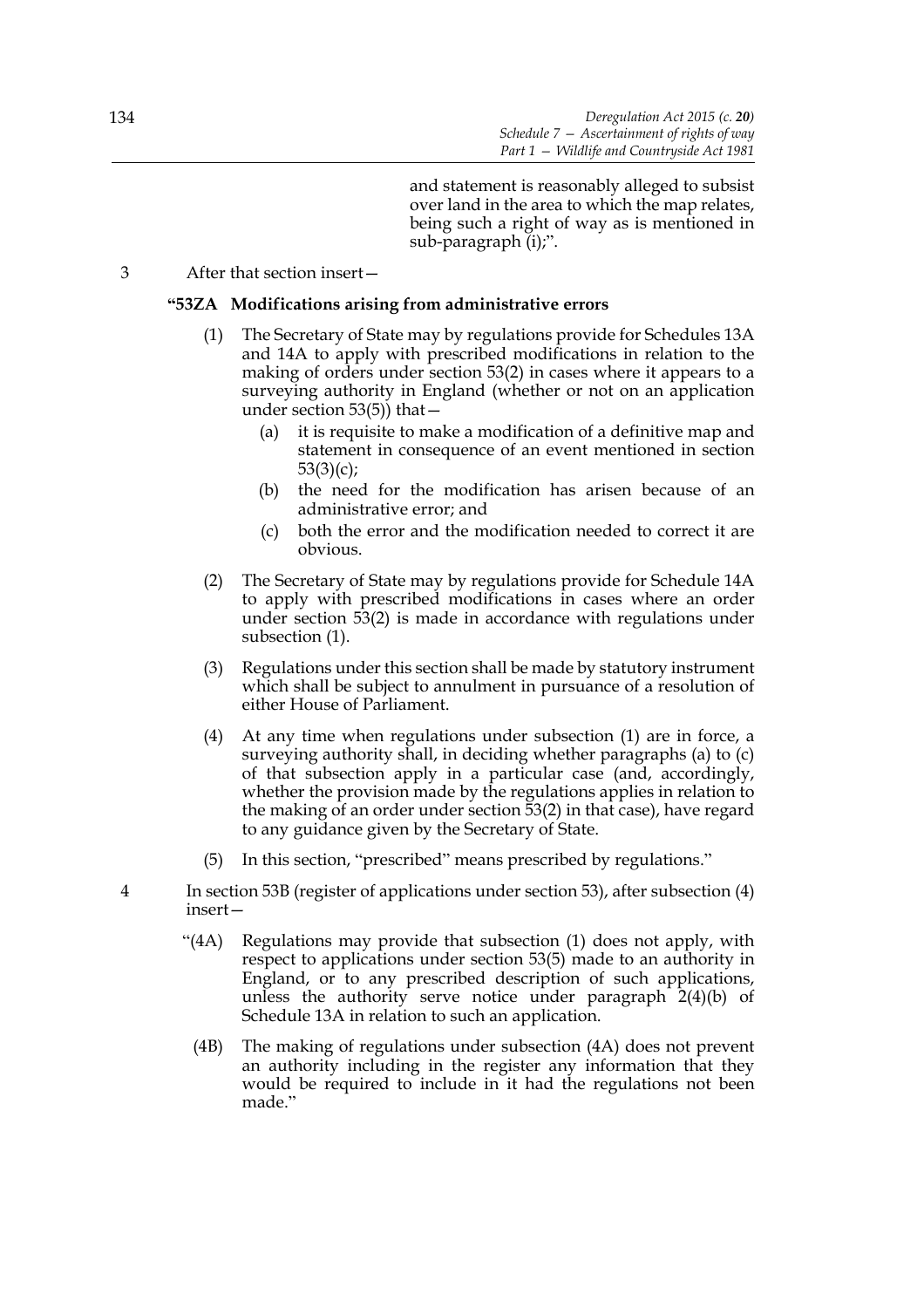### 5 After section 54A insert—

### **"54B Modifications of definitive map and statement by consent: England**

- (1) This section applies where it appears to a surveying authority in England (whether or not on an application under section 53(5)) that —
	- (a) it might be requisite to make a modification to a definitive map and statement in consequence of the occurrence of one or more events falling within section  $53(3)(b)$  or (c)(i) or (ii);
	- (b) the basis for the authority's view that it might be requisite is documentary evidence of the existence of a right of way before 1949; and
	- (c) in a case where the authority form that view following an application, the authority have served notice under paragraph 2(4)(b) of Schedule 13A that they are considering the application.
- (2) The authority shall ascertain whether every owner of the land to which the modification relates consents to the making of an order under section 53(2) or would so consent if the authority made one or more of the following orders ("special orders") –
	- (a) a diversion order;
	- (b) an order altering the width of the path or way;
	- (c) an order imposing a new limitation or condition affecting the right of way.
- (3) A diversion order is an order which, for the purpose of diverting the line of the path or way or part of it—
	- (a) creates any such new path or way (of the same kind) as appears to the authority appropriate; and
	- (b) extinguishes any public right of way over so much of the path or way as appears to the authority to be appropriate.
- (4) If every owner consents to the making of an order under section 53(2) (without the making of a special order), the authority  $-$ 
	- (a) may make the order under section 53(2); and
	- (b) if they do so, shall include in the order a statement that it is made with the consent of every owner.
- (5) If an owner would consent to the making of an order under section 53(2) only if one or more special orders are made, and the other owners (if any) do not object to the making of such an order or orders, the authority may make the special order or orders in question and, if they do so, shall—
	- (a) make an order under section 53(2);
	- (b) include in that order a statement that it is made with the consent of every owner; and
	- (c) combine any special orders and the order under section 53(2) in a single document.
- (6) Before making a diversion order, the authority must—
	- (a) be satisfied that the path or way will not be substantially less convenient to the public in consequence of the diversion; and
	- (b) have regard to any guidance given by the Secretary of State.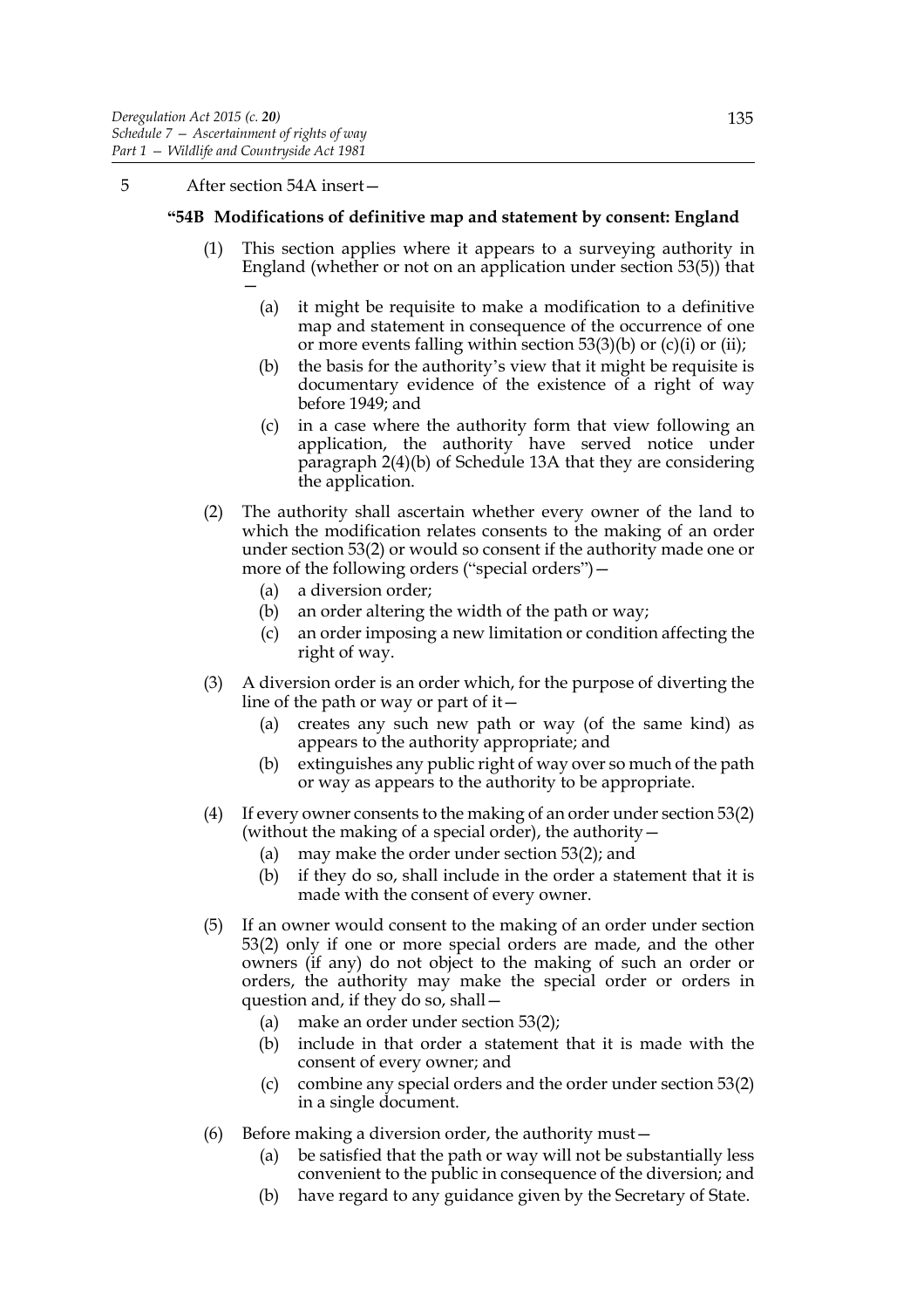- (7) As soon as reasonably practicable after an authority are satisfied that they have power under subsection (4) or (5) to make an order under section  $53(2)$ , the authority must  $-$ 
	- (a) give notice to each owner that they are satisfied that they have that power; and
	- (b) include in the notice an explanation of the effect of subsection (9) of this section.
- (8) An order under section 53(2) which includes a statement that it is made with the consent of every owner is referred to in this Act as a modification consent order.
- (9) An authority must determine whether to make a modification consent order before the end of the period of 12 months beginning with—
	- (a) in the case mentioned in subsection  $(1)(c)$ , the day on which the authority served notice under paragraph 2(4)(b) of Schedule 13A in respect of the application;
	- (b) in any other case, the day on which notice is given under subsection (7).
- (10) The Secretary of State may by order provide that, in cases or circumstances specified in the order, subsection (9) applies as if for the period of 12 months mentioned in that subsection there were substituted a longer period specified in the order.
- (11) An order under subsection (10) shall be made by statutory instrument which shall be subject to annulment in pursuance of a resolution of either House of Parliament.

## **54C Modifications of definitive map and statement by consent: supplemental**

- (1) An authority may not make a diversion order under section 54B(5) so as to alter a point of termination of a path or way—
	- (a) if that point is not on a highway; or
	- (b) (where it is on a highway) otherwise than to another point which is on the same highway, or a highway connected with it, and which is substantially as convenient to the public.
- (2) An authority may not make such an order so as to alter the line of a path or way such that it falls on land owned by a person whose consent was not sought under section 54B(2), unless that other person consents to the alteration.
- (3) Where a modification consent order takes effect, any path or way, or any part of a path or way, which is shown in a definitive map and statement in consequence of the order or any special order combined with it under section 54B(5) is maintainable at the public expense (including so much of a path or way as has been created by the making of a special order altering the width of an existing path or way).
- (4) Where it appears to an authority  $-$ 
	- (a) that if a modification consent order were to take effect, a path or way, or part of a path or way, would be maintainable at the public expense by virtue of subsection (3); and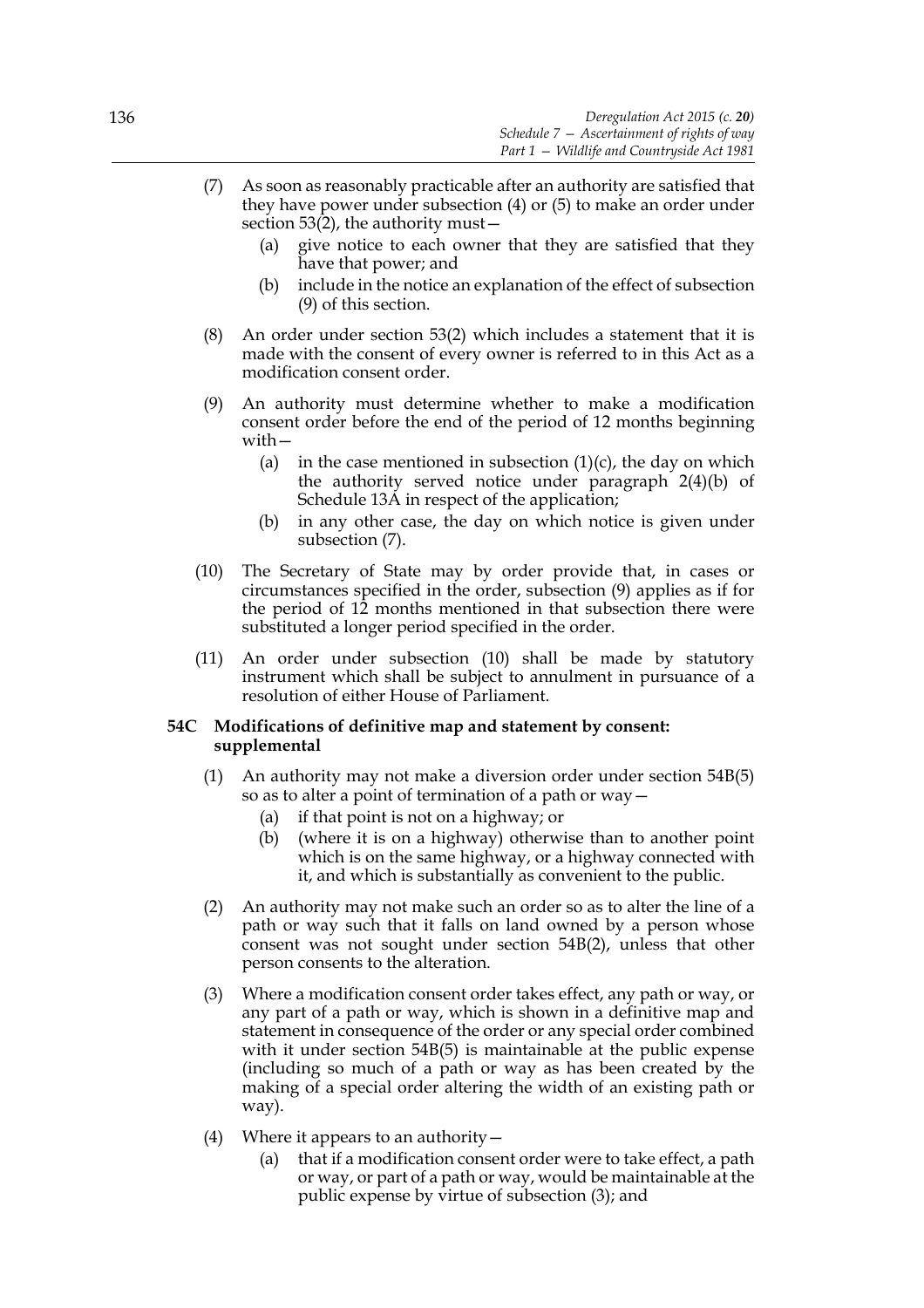(b) that work is required to be done to bring the path or way, or the part, into a fit condition for use by the public, the authority may not confirm the order under Schedule 14A until they are satisfied that the work has been carried out."

### PART 2

# NEW SCHEDULE 13A TO THE 1981 ACT

### 6 After Schedule 13 to the Wildlife and Countryside Act 1981 insert—

#### "SCHEDULE 13A

### APPLICATIONS FOR CERTAIN ORDERS UNDER PART 3: ENGLAND

# *Form of applications*

- 1 (1) An application must be made in the prescribed form and be accompanied by—
	- (a) a map drawn to the prescribed scale and showing the way or ways to which the application relates; and
	- (b) copies of any documentary evidence (including statements of witnesses) which the applicant wishes to adduce in support of the application, unless the authority have informed the applicant that the authority already have access to the evidence in question.
	- (2) Regulations under sub-paragraph (1) must provide for an application to include an explanation as to why the applicant believes that a definitive map and statement should be modified in consequence of the occurrence of one or more events falling within section  $53(3)(b)$  or (c).

### *Preliminary assessment and notice of applications*

- 2 (1) An authority must, before the end of the period of 3 months beginning with the day on which they receive an application, decide whether the application, and any documentary evidence which the applicant relies on in support of it, show that there is a reasonable basis for the applicant's belief that a definitive map and statement should be modified in consequence of the occurrence of one or more events falling within section 53(3)(b) or (c).
	- (2) In deciding whether there is such a basis, the authority must have regard to any guidance given by the Secretary of State.
	- (3) If they decide that there is no such basis, they must, before the end of that period of 3 months, inform the applicant of their decision and the reasons for it.
	- (4) If they decide that there is such a basis, they must, before the end of that period—
		- (a) inform the applicant; and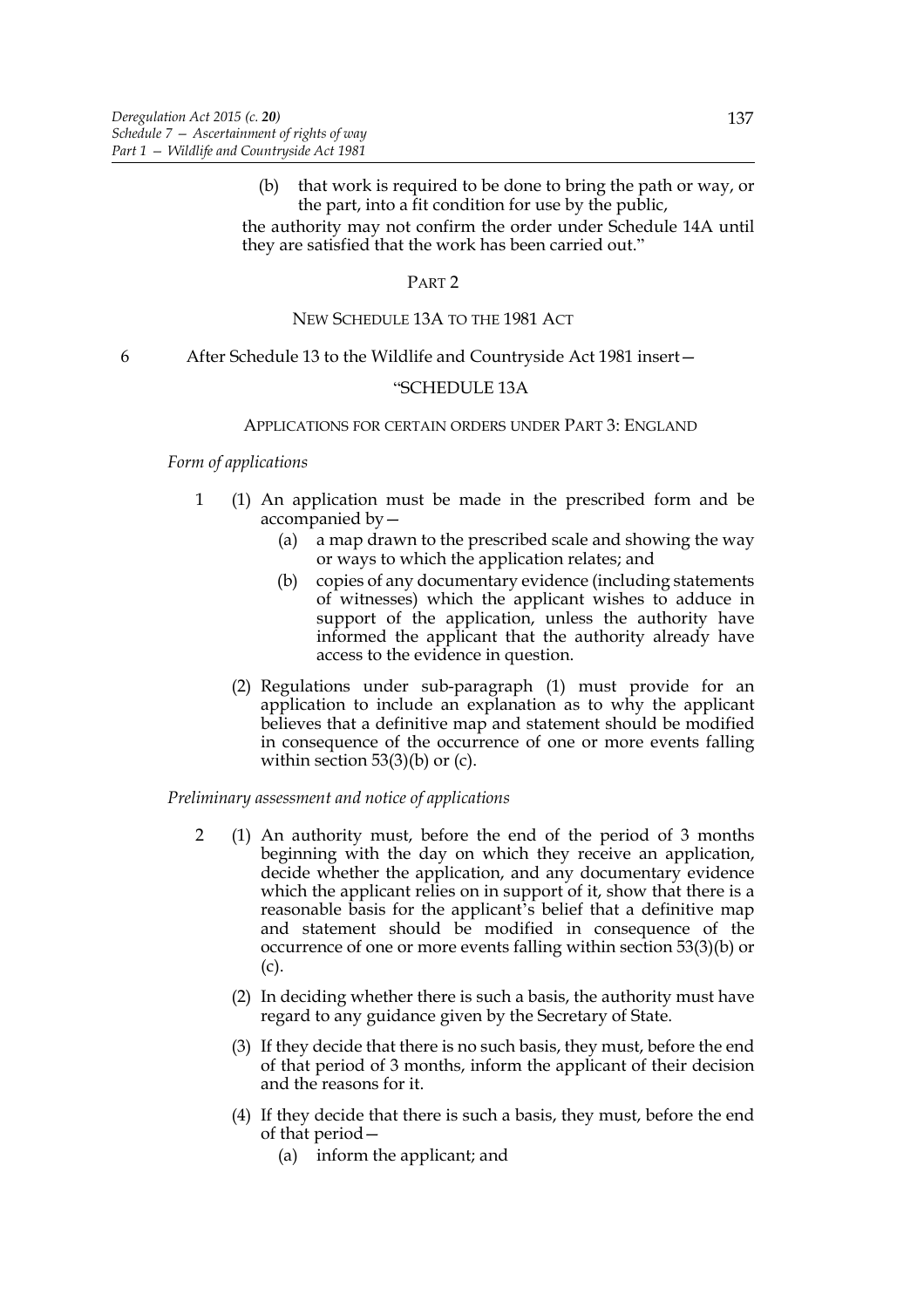- (b) serve a notice on every owner and occupier of any land to which the application relates stating that an application has been made and the authority are considering it.
- (5) If, after reasonable inquiry has been made, the authority are satisfied that it is not practicable to ascertain the name or address of an owner or occupier of any land to which the application relates, the authority may direct that the notice required to be served on the person by sub-paragraph (4) may be served by addressing it to the person by the description "owner" or "occupier" of the land (describing it) and by affixing it to some conspicuous object or objects on the land.

# *Failure by authority to conduct preliminary assessment*

- 3 (1) If an authority have not assessed an application in accordance with paragraph 2 before the end of the period of 3 months beginning with the day on which they received the application, the applicant may give notice to the authority in the prescribed form of an intention to apply to a magistrates' court for an order under this paragraph.
	- (2) The applicant may apply to a magistrates' court for an order under this paragraph at any time—
		- (a) after the end of the period of 1 month beginning with the day on which notice was given; and
		- (b) before the end of the period of 6 months beginning with that day.
	- (3) On hearing an application under this paragraph, a magistrates' court may order the authority to take specified steps for the purposes of discharging the authority's duty under paragraph 2 and to do so within such reasonable period as may be specified.
	- (4) An order under sub-paragraph (3) may provide for paragraph 5 to apply in relation to the application made to the authority as if for the period of 12 months beginning with the day on which the authority received the application there were substituted a longer period.
	- (5) The authority or the applicant may appeal to the Crown Court against a decision of a magistrates' court under this paragraph.
	- (6) An order under this paragraph does not take effect—
		- (a) until the end of the period of 21 days beginning with the day after the day on which the order was made, or
		- (b) if an appeal is brought in respect of the order within that period (whether by way of appeal to the Crown Court or by way of case stated for the opinion of the High Court), until the final determination or withdrawal of the appeal.

# *Determination by authority*

- 4 (1) As soon as reasonably practicable after serving a notice under paragraph  $2(4)(b)$ , the authority must –
	- (a) investigate the matters stated in the application; and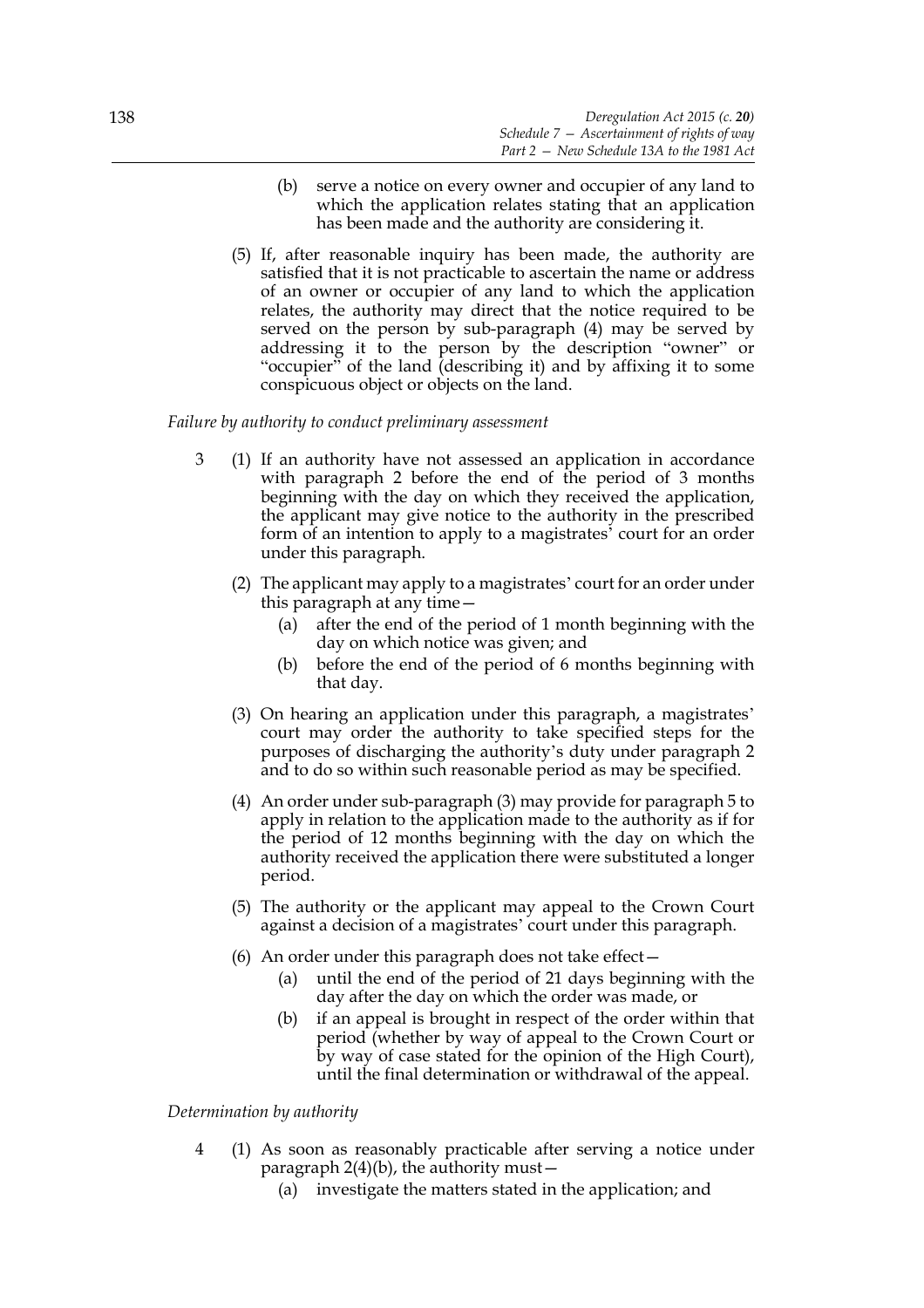- (b) after consulting with every local authority whose area includes the land to which the application relates, decide whether to make or not to make the order to which the application relates.
- (2) The duty in sub-paragraph (1) does not apply in a case to which section 54B (modifications by consent) applies (see section 54B(1)).
- (3) But if, in such a case, an event mentioned below occurs, the authority must take the steps mentioned in sub-paragraph (1)(a) and (b) as soon as reasonably practicable after the occurrence of that event.

The events are—

- (a) that the authority ascertain that an owner does not consent to the making of an order under section 53(2) (whether with or without the making of a special order mentioned in section  $54B(2)(a)$  to (c));
- (b) that the authority decide for any other reason not to make a modification consent order;
- (c) that the period of 12 months beginning with the date on which notice was served under paragraph 2(4)(b) expires without the authority having determined whether to make such an order;
- (d) that the authority make such an order but decide not to confirm it.
- (4) As soon as practicable after determining an application, the authority must give notice of their decision by serving a copy of it on the applicant and any person on whom notice of the application was required to be served under paragraph 2(4)(b).

### *Failure by authority to determine application*

- 5 (1) If an authority have not discharged their duty under paragraph 4 within the period of 12 months beginning with the day on which they received the application, the applicant or any owner or occupier of any land to which the application relates may give notice to the authority in the prescribed form of an intention to apply to a magistrates' court for an order under sub-paragraph (4).
	- (2) A person who has given notice under sub-paragraph (1) may apply to a magistrates' court for an order under sub-paragraph (4) at any time—
		- (a) after the end of the period of 1 month beginning with the day on which notice was given; and
		- (b) before the end of the period of 12 months beginning with that day.
	- (3) On the hearing of an application under sub-paragraph (2) the other persons by whom a notice under sub-paragraph (1) could have been given have a right to be heard.
	- (4) On hearing an application under sub-paragraph (2), a magistrates' court may order the authority to take specified steps for the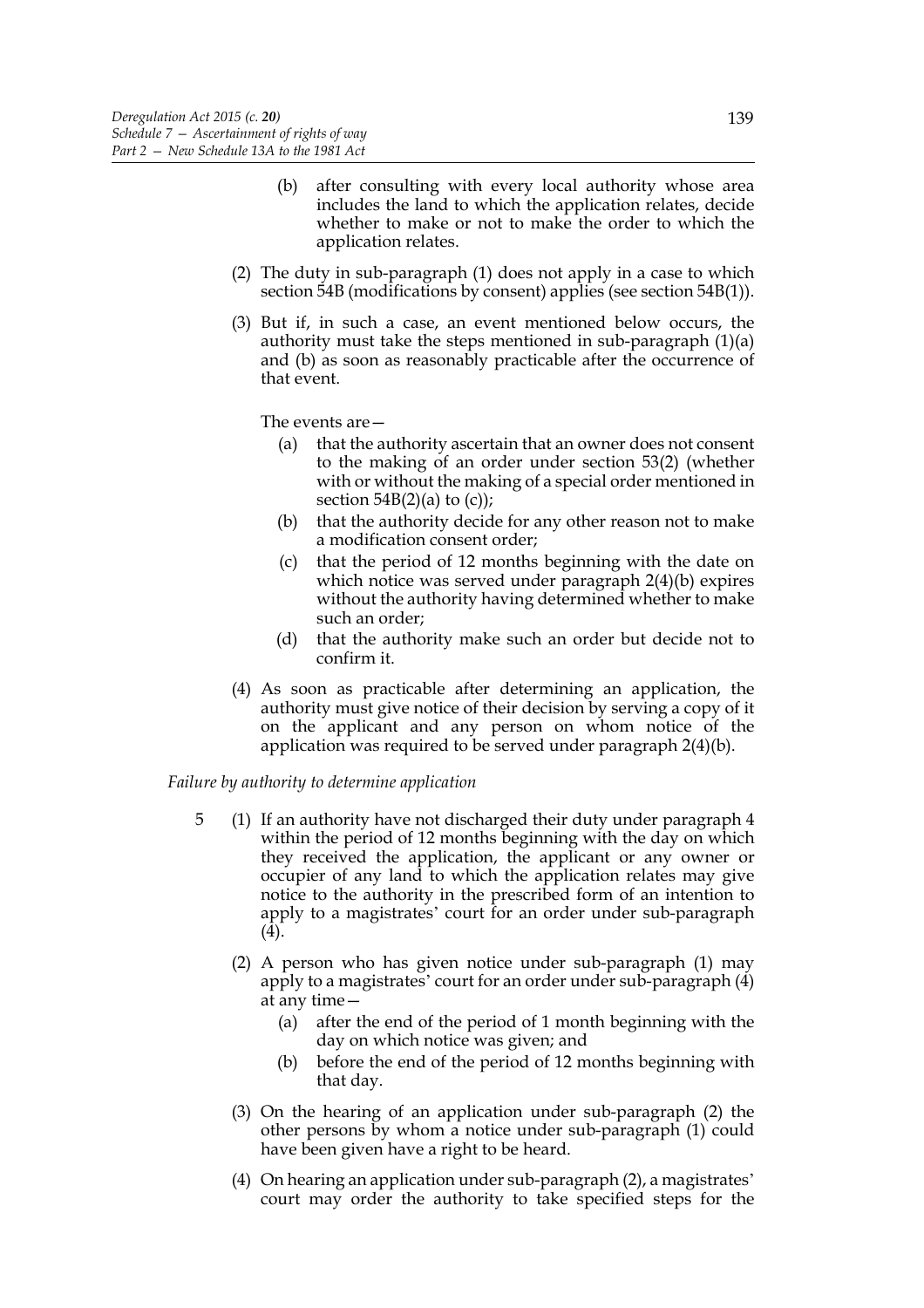purposes of discharging their duty under paragraph 4 and to do so within such reasonable period as may be specified.

- (5) The authority may make one application to a magistrates' court for an order extending by up to 12 months the period specified in the order under sub-paragraph (4).
- (6) On the hearing of an application under sub-paragraph (5) in relation to an order under sub-paragraph (4), the person who applied for that order and the other persons by whom a notice under sub-paragraph (1) could have been given have a right to be heard.
- (7) A decision of a magistrates' court under this paragraph may be appealed to the Crown Court by—
	- (a) the authority;
	- (b) the applicant for an order under sub-paragraph (4);
	- (c) any other person by whom a notice under sub-paragraph (1) could have been given.
- (8) An order under this paragraph does not take effect—
	- (a) until the end of the period of 21 days beginning with the day after the day on which the order was made; or
	- (b) if an appeal is brought in respect of the order within that period (whether by way of appeal to the Crown Court or by way of case stated for the opinion of the High Court), until the final determination or withdrawal of the appeal.

*Failure by authority to determine application: further provision about notices*

- 6 (1) An applicant for an order under sub-paragraph (4) of paragraph 5 must give notice to the court of the names and addresses of any other person by whom a notice under sub-paragraph (1) of that paragraph could have been given.
	- (2) If it is not reasonably practicable for an applicant to ascertain such a name and address, the applicant is be taken to have complied with sub-paragraph (1) if the applicant gives notice to the court that that is the case.
	- (3) Notice of the hearing, of the right to be heard and of the right to appeal against a decision on an application under paragraph 5(2) must be given by the court to each person whose name and address is notified to the court under sub-paragraph (1).
	- (4) Notice of the hearing, of the right to be heard and of the right to appeal against a decision on an application under paragraph 5(5) must be given by the court to—
		- (a) the person who applied for the order under paragraph 5(4) to which the application relates; and
		- (b) each person whose name and address was notified to the court under sub-paragraph (1) by the person mentioned in paragraph (a).
	- (5) Where the court is given notice under sub-paragraph (2), notice of the hearing, of the right to be heard and of the right to appeal against a decision on an application under paragraph 5(2) or (5)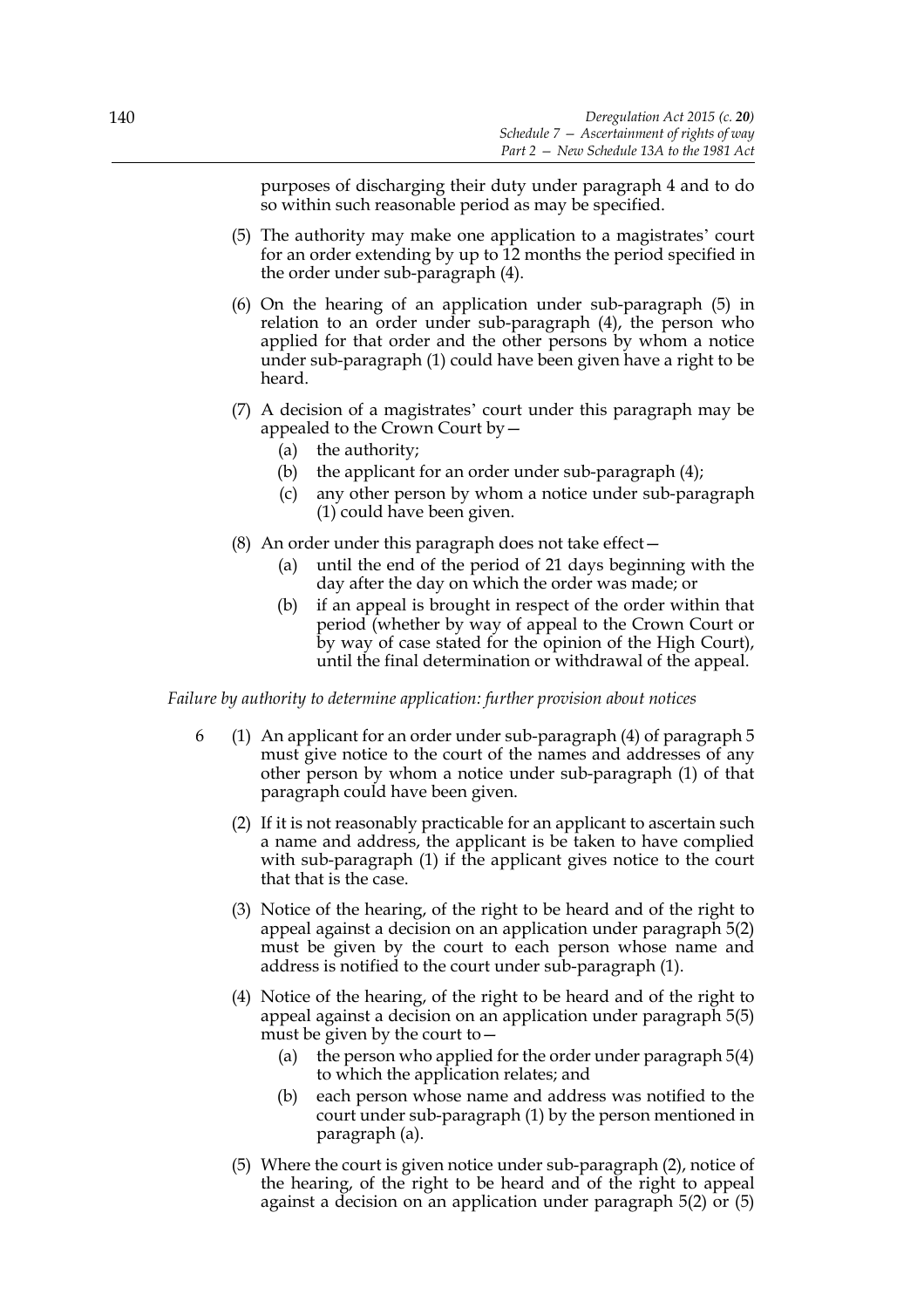must also be given by the court by affixing it to some conspicuous object or objects on the land to which the application relates.

*Procedure where authority decide not to make order: general*

- 7 (1) Where an authority decide under paragraph 4 not to make an order, the applicant may, at any time within 28 days after service of notice of the decision, give notice to the authority in the prescribed form of the applicant's wish to appeal against the decision to the Secretary of State and of the grounds on which the applicant wishes to do so.
	- (2) If the applicant gives such notice and does not withdraw it—
		- (a) the authority must submit the matter to the Secretary of State; and
		- (b) the Secretary of State must deal with the matter as an appeal against the decision of the authority.
	- (3) The authority may, but need not, act as mentioned in subparagraph (2) if the authority are of the opinion that nothing in the grounds of appeal relates to an issue which, if the matter were submitted to the Secretary of State, would be relevant to the Secretary of State's decision on the appeal.
	- (4) In deciding whether to exercise their power under sub-paragraph (3) not to submit the matter, the authority must have regard to any guidance given by the Secretary of State.
	- (5) Where the authority decide not to submit the matter, the authority must inform the applicant of their decision and the reasons for it.
	- (6) Where the matter is submitted to the Secretary of State, the authority must give notice in the prescribed form—
		- (a) setting out the authority's decision;
		- (b) stating that the matter has been submitted to the Secretary of State;
		- (c) naming a place in the area in which the land to which the decision relates is situated where a copy of the decision may be inspected free of charge, and copies of it may be obtained at a reasonable charge, at all reasonable hours; and
		- (d) specifying the time (not being less than 42 days from the date of the first publication of the notice) within which, and the manner in which, representations or objections with respect to the decision, which must include particulars of the grounds relied on, may be made to the Secretary of State.
	- (7) Subject to sub-paragraph (9), the notice to be given under subparagraph (6) must be given—
		- (a) by publication on a website maintained by the authority and on such other websites or through the use of such other digital communications media as the authority may consider appropriate;
		- (b) by serving a like notice on  $-$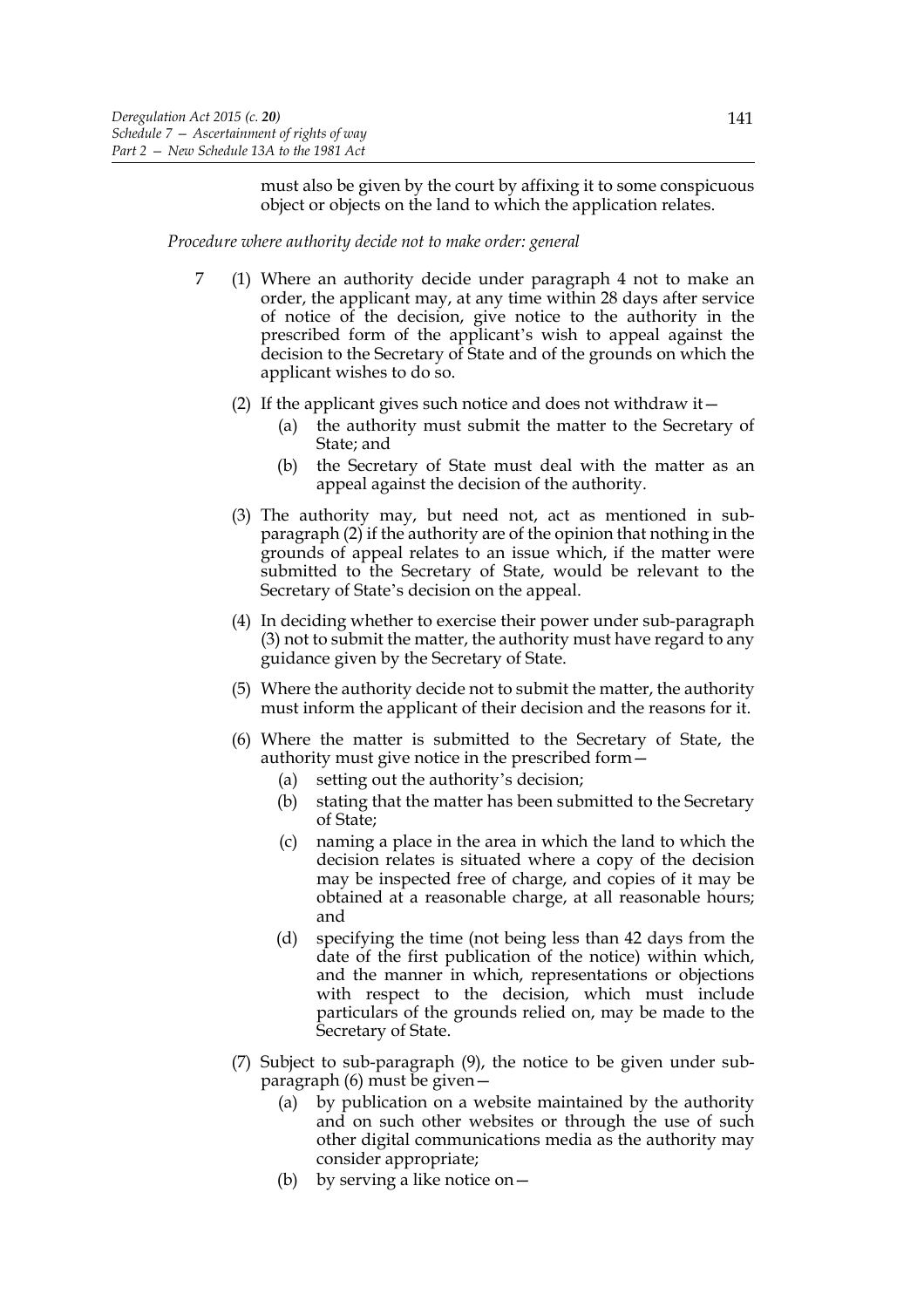- (i) every owner and occupier of any of the land to which the decision relates;
- (ii) every local authority whose area includes any of that land;
- (iii) every person on whom notice is required to be served in pursuance of sub-paragraph (8); and
- (iv) such other persons as may be prescribed in relation to the area in which that land is situated or as the authority may consider appropriate; and
- (c) by causing a copy of the notice to be displayed in a prominent position—
	- (i) at the ends of so much of any way as is affected by the decision;
	- (ii) at council offices in the locality of the land to which the decision relates; and
	- (iii) at such other places as the authority may consider appropriate.
- (8) Any person may, on payment of such reasonable charge as the authority may consider appropriate, require an authority to give the person notice of all such decisions under paragraph 4 not to make an order as—
	- (a) are made by the authority during a period specified in the requirement;
	- (b) are of a description so specified; and
	- (c) relate to land comprised in an area so specified.
- (9) The Secretary of State may, in any particular case, direct that it is not necessary to comply with sub-paragraph  $(7)(b)(i)$ ; but if such a direction is given in the case of any land, then in addition to publication the notice must be addressed to "The owners and any occupiers" of the land (describing it) and a copy or copies of the notice must be affixed to some conspicuous object or objects on the land.
- (10) Sub-paragraph (7)(b) and (c) and, where applicable, subparagraph (9) must be complied with not less than 42 days before the expiration of the time specified in the notice.
- (11) A notice required to be served by sub-paragraph  $(7)(b)$  on the owner or occupier of any land, or on a local authority, must be accompanied by a copy of so much of the decision as relates to that land or, as the case may be, the area of that authority; and a notice required to be served by that sub-paragraph on such other persons as may be prescribed or as the authority may consider appropriate must be accompanied by a copy of the decision.
- (12) A notice required to be displayed by sub-paragraph  $(7)(c)$  at the ends of so much of any way as is affected by the decision must be accompanied by a plan showing the general effect of the decision so far as it relates to that way.
- (13) At any time after the publication of a notice under this paragraph, and before the expiration of the period specified in the notice for the making of representations and objections, any person may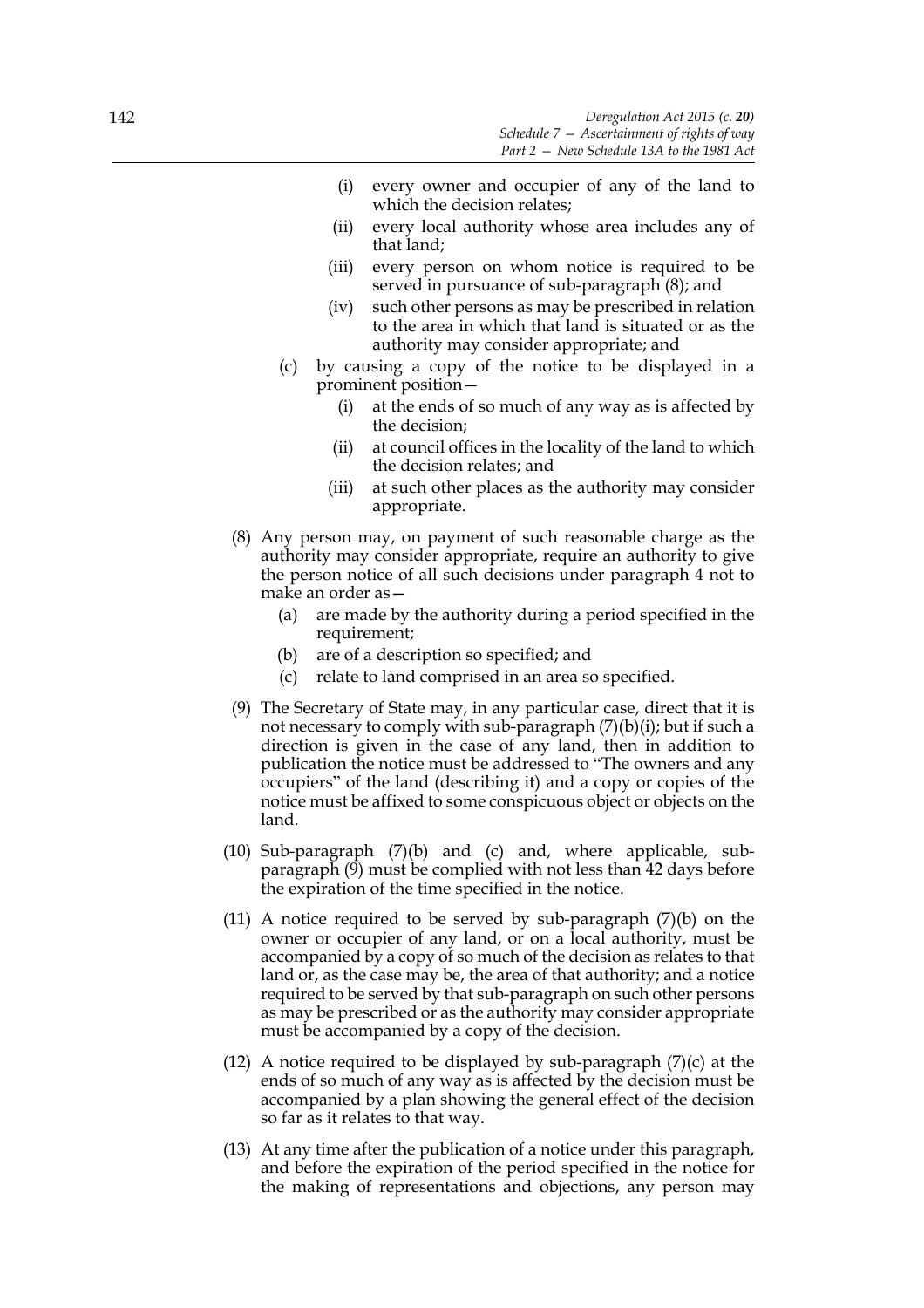require the authority to inform the person what documents (if any) were taken into account in making the decision and—

- (a) as respects any such documents in the possession of the authority, to permit him to inspect them and take copies; and
- (b) as respects any such documents not in their possession, to give him any information the authority have as to where the documents can be inspected;

and the authority must comply with a requirement under this subparagraph within 14 days of the making of the requirement.

- (14) Nothing in sub-paragraph (6)(d) or (13) is to be construed as limiting the grounds which may be relied on or the documentary or other evidence which may be adduced at any local inquiry or hearing held under paragraph 8(1)(a) or (c) or included in representations made under paragraph 8(1)(b).
- 8 (1) Where a matter is submitted to the Secretary of State under paragraph 7(2), the Secretary of State must either—
	- (a) cause a local inquiry to be held;
	- (b) afford the applicant, and any person by whom a representation or objection has been duly made and not withdrawn, an opportunity to make representations (or further representations) to a person appointed by the Secretary of State for that purpose; or
	- (c) afford the applicant, and any person by whom a representation or objection has been duly made and not withdrawn, an opportunity to be heard by a person appointed by the Secretary of State for that purpose.
	- (2) The Secretary of State may, but need not, act as mentioned in subparagraph (1) if, in the opinion of the Secretary of State, nothing in the grounds of appeal, and no representation or objection which has been duly made and not withdrawn, relates to an issue which would be relevant to the Secretary of State's decision on the appeal.
	- (3) On considering the grounds of appeal, any representations or objections duly made (and not withdrawn) and the report of any person appointed to hold an inquiry or appointed as mentioned in sub-paragraph  $(1)(b)$  or  $(c)$ , the Secretary of State may  $-$ 
		- (a) uphold the authority's decision;
		- (b) direct the authority to make an order in accordance with the direction;
		- (c) make an order.
	- (4) Sub-paragraph (5) applies if—
		- (a) the Secretary of State proposes to direct an authority to make an order or proposes to make an order; and
		- (b) an order made in accordance with the proposed direction or (as the case may be) the order that the Secretary of State is proposing to make would differ in a material respect from the order sought by the applicant in the application.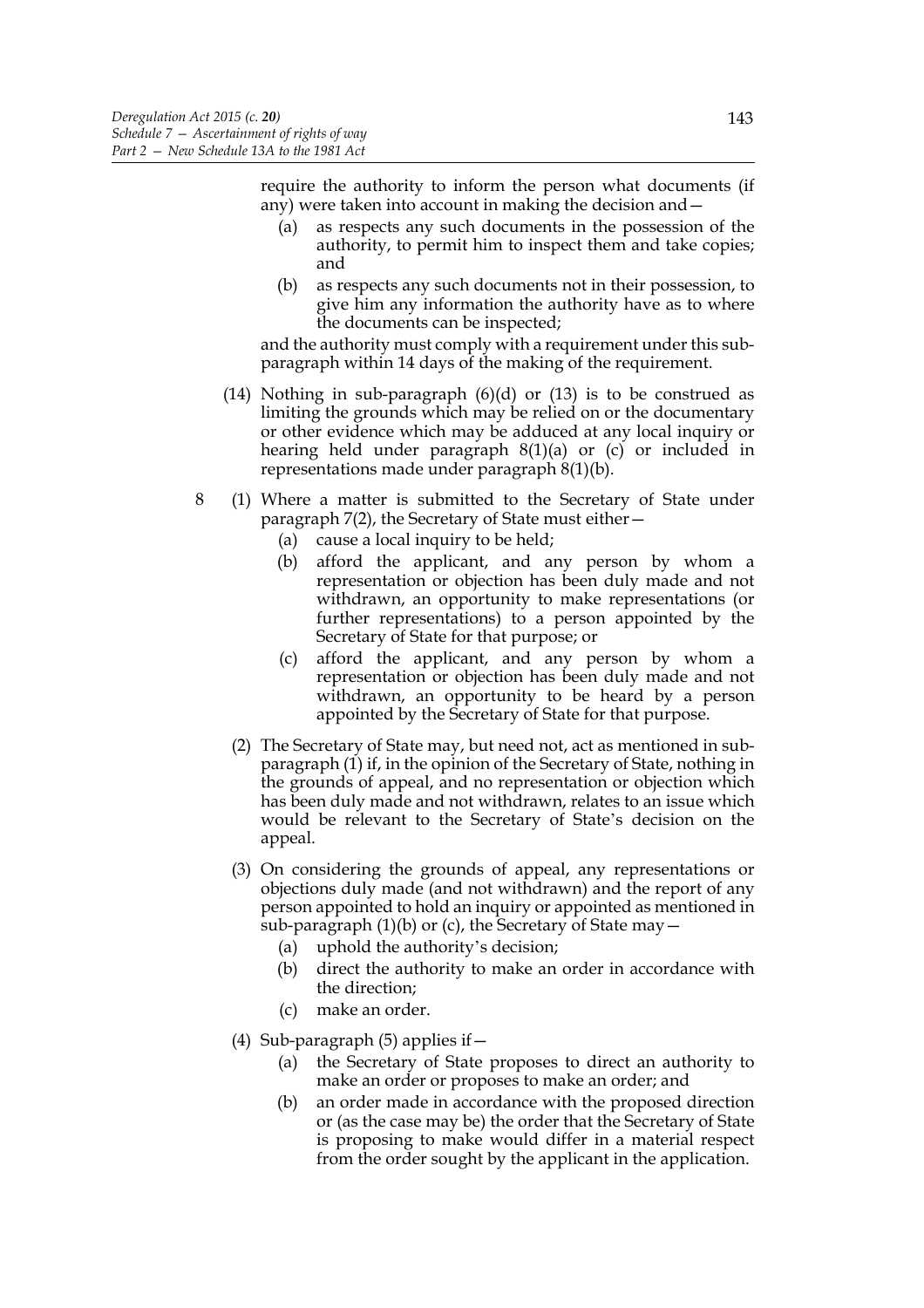- (5) The Secretary of State must give such notice as appears to him or her to be requisite of the proposal, specifying the time (which must not be less than 28 days from the date of first publication of the notice) within which, and the manner in which, representations or objections with respect to the proposal, which must include particulars of the grounds relied on, may be made.
- (6) If any representation or objection duly made under sub-paragraph (5) is not withdrawn, the Secretary of State must either—
	- (a) cause a local inquiry to be held;
	- (b) afford any person by whom a representation or objection has been duly made and not withdrawn, an opportunity to make representations (or further representations) to a person appointed by the Secretary of State for that purpose; or
	- (c) afford any person by whom a representation or objection has been duly made and not withdrawn, an opportunity to be heard by a person appointed by the Secretary of State for that purpose.
- (7) The Secretary of State must consider the report of any person appointed to hold an inquiry or appointed as mentioned in subparagraph  $(6)(b)$  or  $(c)$ .
- (8) The Secretary of State may, but need not, act as mentioned in subparagraph (6) if, in his or her opinion, no representation or objection which has been duly made and not withdrawn relates to an issue which would be relevant to the Secretary of State's decision on the appeal.
- (9) For the purposes of sub-paragraph (4)(b), an order made in accordance with the proposed direction, or (as the case may be) the order that the Secretary of State is proposing to make, would differ in a material respect from the order sought by the applicant in the application if—
	- (a) it would affect land not affected by the order sought by the applicant;
	- (b) it would not show any way shown in the order sought by the applicant;
	- (c) it would show any way not so shown; or
	- (d) it would show as a highway of a particular description a way which is shown in the order sought by the applicant as a highway of another description.
- (10) Nothing in sub-paragraph (5) is be construed as limiting the grounds which may be relied upon or the documentary or other evidence which may be adduced at any local inquiry or hearing held under sub-paragraph (6)(a) or (c) or included in representations made under sub-paragraph (6)(b).

### *Procedure where authority decide not to make an order: supplemental*

9 (1) A decision of the Secretary of State under paragraph 8 must, except in such classes of case as may for the time being be prescribed or as may be specified in directions given by the Secretary of State, be made by a person appointed by the Secretary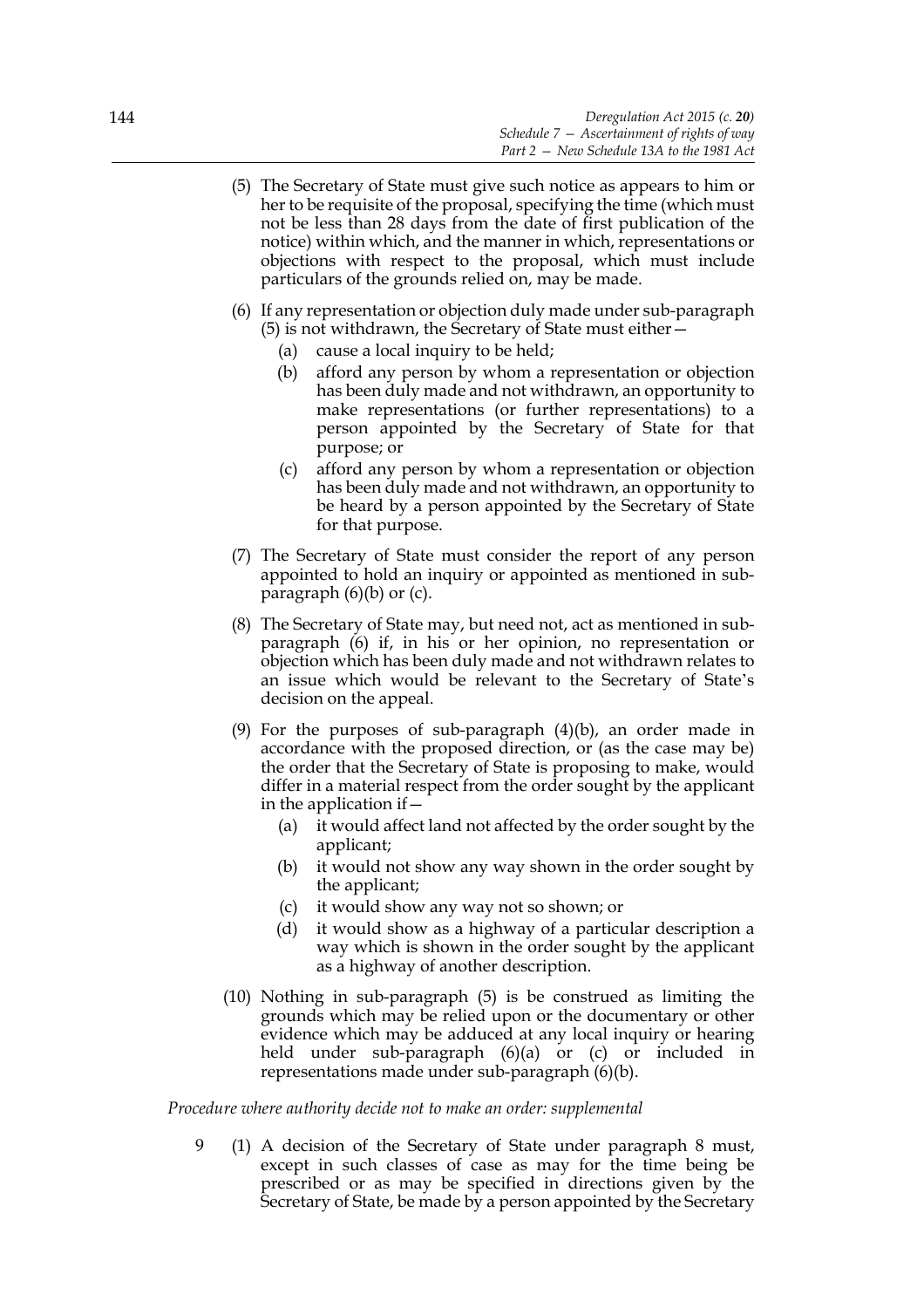of State for the purpose instead of by the Secretary of State; and a decision made by a person so appointed is to be treated as a decision of the Secretary of State.

- (2) The Secretary of State may, if the Secretary of State thinks fit, direct that a decision which, by virtue of sub-paragraph (1) and apart from this sub-paragraph, falls to be made by a person appointed by the Secretary of State is instead to be made by the Secretary of State; and a direction under this sub-paragraph must state the reasons for which it is given and must be served on the person, if any, so appointed, the authority and any person by whom a representation or objection has been duly made and not withdrawn.
- (3) Where the Secretary of State has appointed a person to make a decision under paragraph 8 the Secretary of State may, at any time before the making of the decision, appoint another person to make it instead of the person first appointed to make it.
- (4) Where by virtue of sub-paragraph (2) or (3) a particular decision falls to be made by the Secretary of State or any other person instead of the person first appointed to make it, anything done by or in relation to the latter is to be treated as having been done by or in relation to the former.
- (5) Regulations under this paragraph may provide for the giving of publicity to any directions given by the Secretary of State under this paragraph.
- 10 (1) Subject to sub-paragraph (2), subsections (2) to (5) of section 250 of the Local Government Act 1972 (giving of evidence at, and defraying of costs of, inquiries) apply in relation to any hearing or local inquiry held under paragraph 8 as they apply in relation to a local inquiry which a Minister causes to be held under subsection (1) of that section.
	- (2) In its application to a hearing or inquiry held under paragraph 8 by a person appointed under paragraph 9, subsection (5) of that section is to have effect as if the reference to the Minister causing the inquiry to be held were a reference to the person so appointed or the Secretary of State.
	- (3) Section 322A of the Town and Country Planning Act 1990 (orders as to costs where no hearing or inquiry takes place) applies in relation to a hearing or local inquiry under paragraph 8 as it applies in relation to a hearing or local inquiry for the purposes referred to in that section.
- 11 Any person may, on payment of such reasonable charge as the authority may consider appropriate, require an authority to give the person notice of all such orders as—
	- (a) are made by the authority in accordance with a direction under paragraph 8(3)(b) or by the Secretary of State under paragraph 8(3)(c) during a period specified in the requirement;
	- (b) are of a description so specified; and
	- (c) relate to land in an area so specified.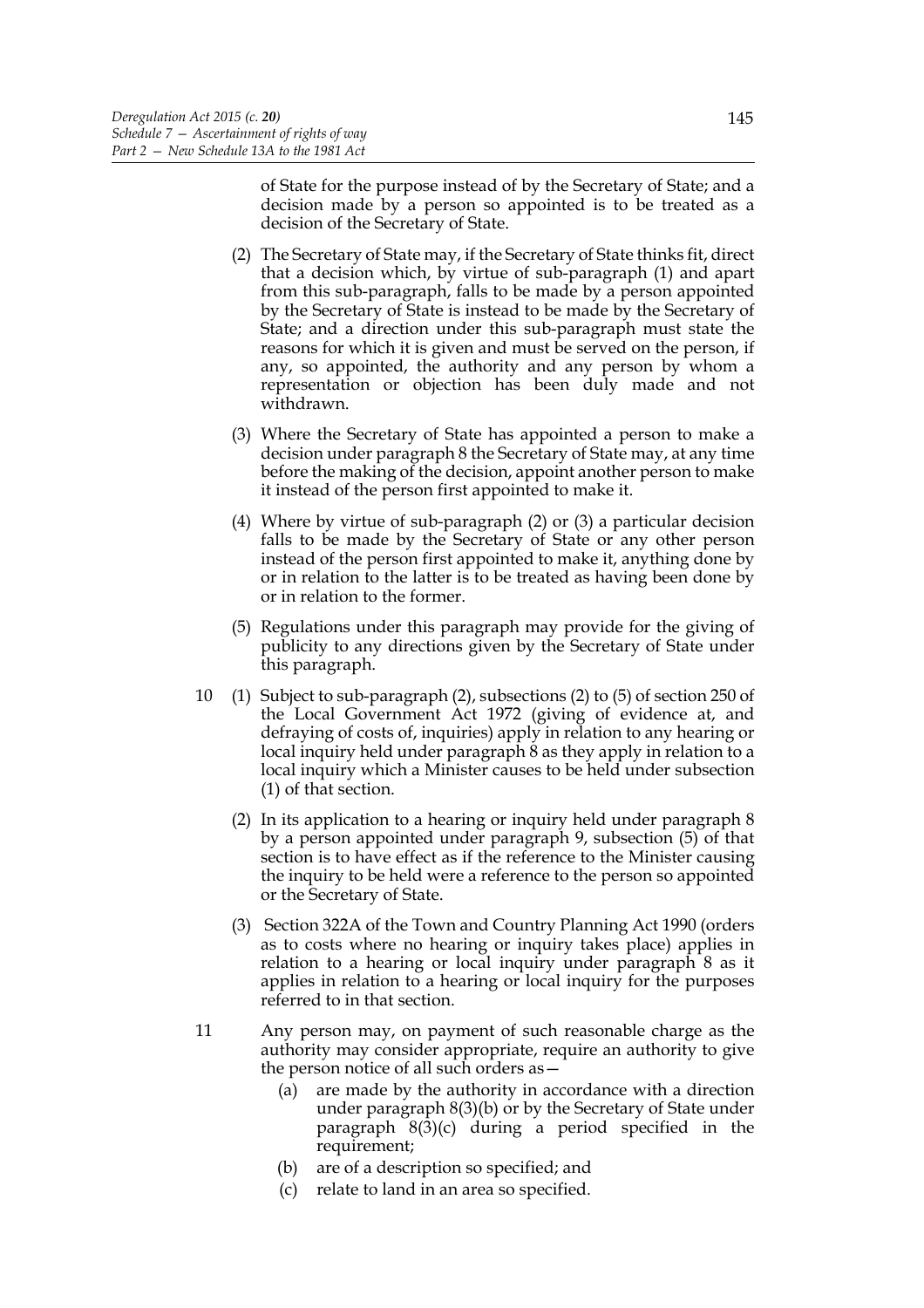# *Transfer of applications*

- 12 (1) Where an application is made to an authority, the applicant may at any time before the application is determined give notice in the prescribed form to the authority that another person named in the notice is to carry on the application.
	- (2) Where such a notice is given, the other person is (in relation to any time after it is given) to be treated as the applicant for the purposes of this Act.

### *Interpretation*

- 13 (1) In this Schedule—
	- "application" means an application under section 53(5);
	- "local authority" means a non-metropolitan district council, a parish council or the parish meeting of a parish not having a separate parish council;
	- "prescribed" means prescribed by regulations made by the Secretary of State.
	- (2) Regulations under this Schedule are to be made by statutory instrument and are subject to annulment in pursuance of a resolution of either House of Parliament."

### PART 3

### NEW SCHEDULE 14A TO THE 1981 ACT

7 After Schedule 14 to the Wildlife and Countryside Act 1981 insert the following Schedule—

## "SCHEDULE 14A

PROCEDURE IN CONNECTION WITH CERTAIN ORDERS UNDER PART 3: ENGLAND

### PART 1

### ORDERS MADE IN ACCORDANCE WITH PARAGRAPH 8 OF SCHEDULE 13A

- 1 (1) Where an order is made by an authority in accordance with a direction given under paragraph 8(3)(b) of Schedule 13A, or by the Secretary of State under paragraph 8(3)(c) of that Schedule, the Secretary of State must confirm the order.
	- (2) The order takes effect when it is confirmed by the Secretary of State.

### PART 2

### OTHER ORDERS

# *Application of Part 2*

2 Part 2 of this Schedule applies to orders other than those which are made in accordance with a direction given under paragraph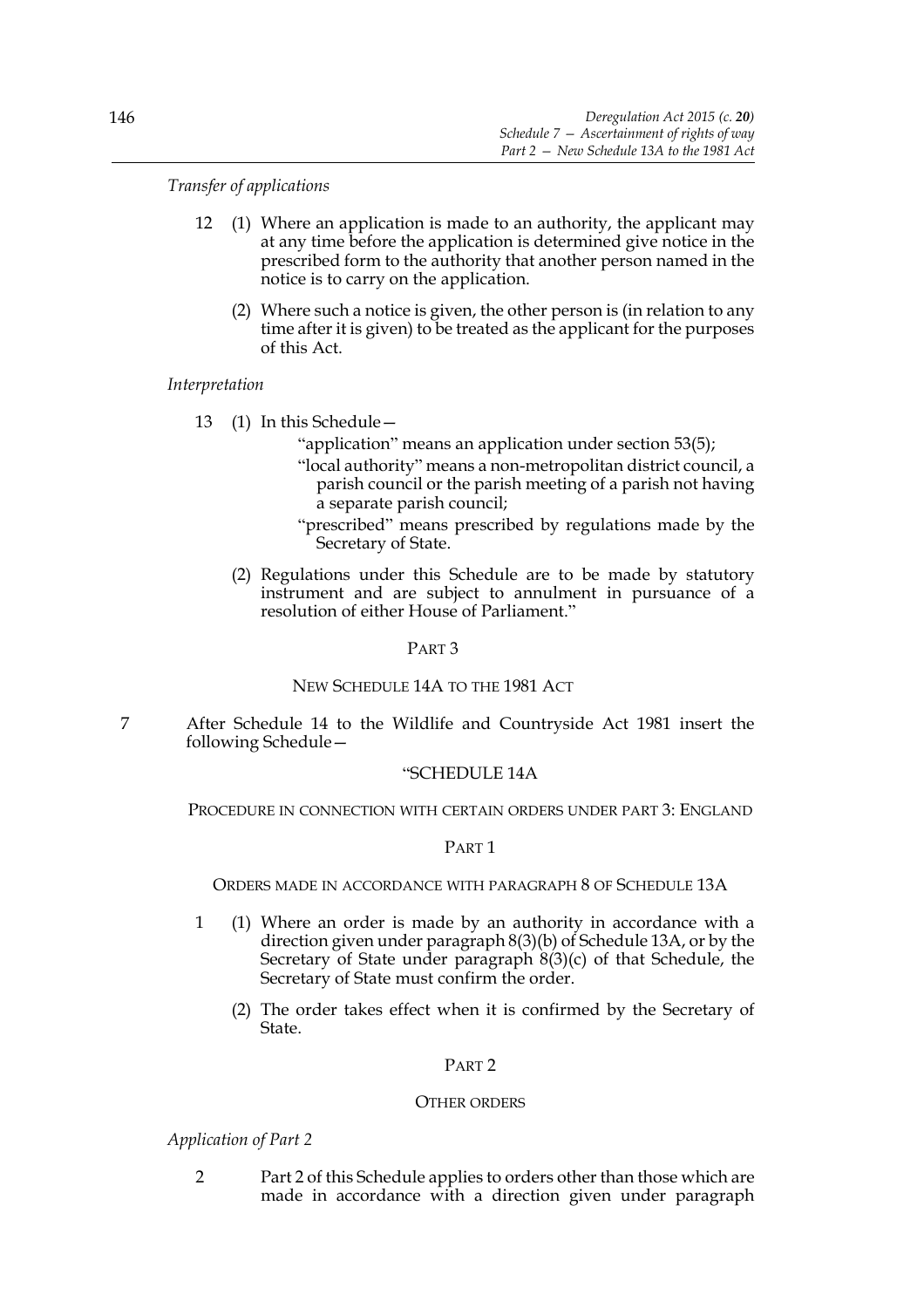8(3)(b) of Schedule 13A or by the Secretary of State under paragraph 8(3)(c) of that Schedule.

### *Consultation*

3 Before making an order, the authority must consult with every local authority whose area includes the land to which the order relates.

### *Coming into operation*

- 4 (1) A modification consent order does not take effect until confirmed by the authority under paragraph 9.
	- (2) Any other order does not take effect until confirmed either by the authority or the Secretary of State under paragraph 10 or by the Secretary of State under paragraph 13.

## *Publicity for orders*

- 5 (1) On making an order, the authority must give notice in the prescribed form—
	- (a) describing the general effect of the order and stating that it has been made and requires confirmation;
	- (b) naming a place in the area in which the land to which the order relates is situated where a copy of the order may be inspected free of charge, and copies may be obtained at a reasonable charge, at all reasonable hours; and
	- (c) specifying the time (not being less than 42 days from the date of the first publication of the notice) within which, and the manner in which, representations or objections with respect to the order, which must include particulars of the grounds relied on, may be made.
	- (2) Subject to sub-paragraph (4), the notice to be given under subparagraph (1) must be given—
		- (a) by publication on a website maintained by the authority and on such other websites or through the use of such other digital communications media as the authority may consider appropriate;
		- (b) by serving a like notice on  $-$ 
			- (i) every owner and occupier of any of that land;
			- (ii) every local authority whose area includes any of that land;
			- (iii) every person on whom notice is required to be served in pursuance of sub-paragraph (3); and
			- (iv) such other persons as may be prescribed in relation to the area in which that land is situated or as the authority may consider appropriate; and
		- (c) by causing a copy of the notice to be displayed in a prominent position—
			- (i) at the ends of so much of any way as is affected by the order;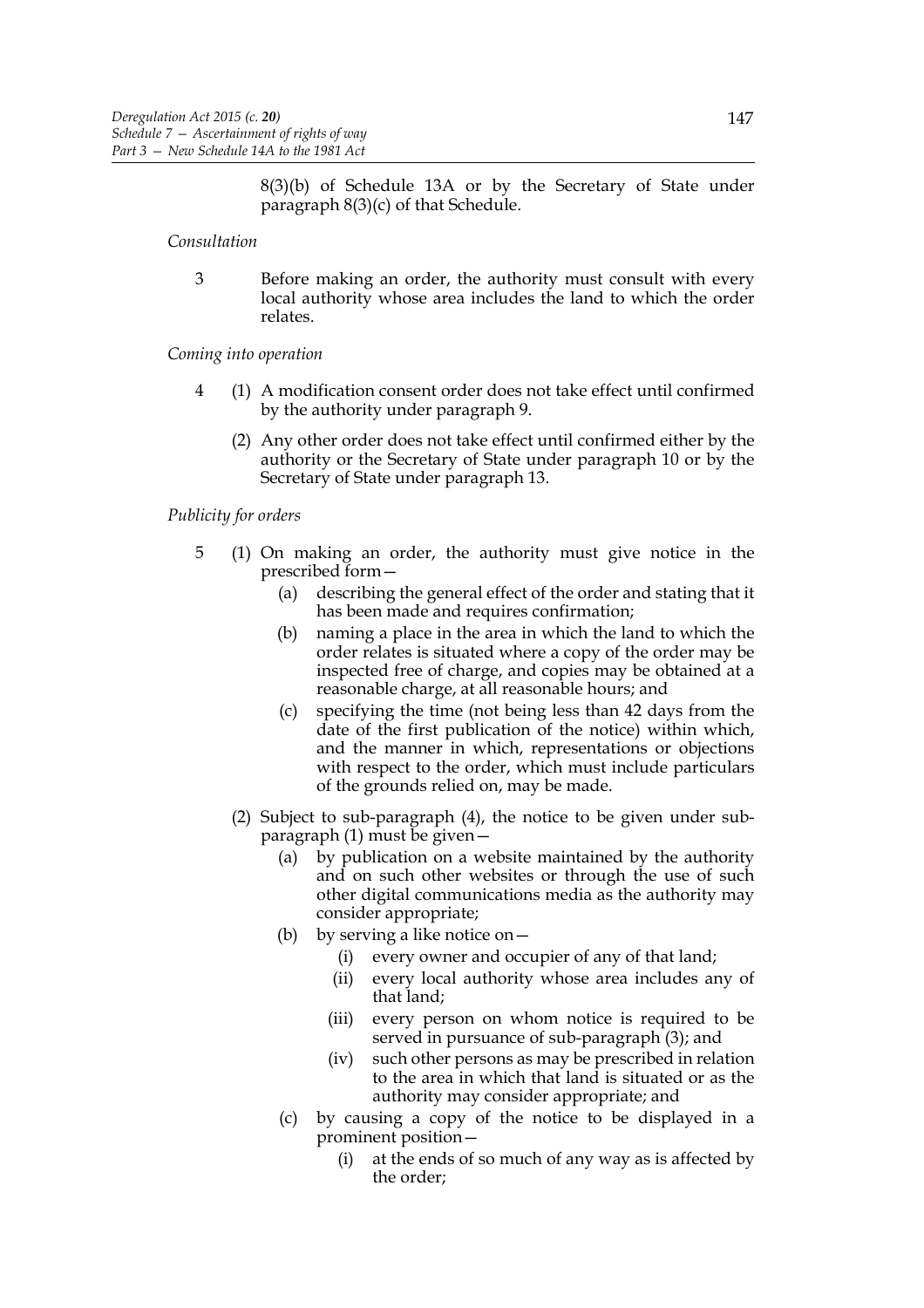- (ii) at council offices in the locality of the land to which the order relates; and
- (iii) at such other places as the authority may consider appropriate.
- (3) Any person may, on payment of such reasonable charge as the authority may consider appropriate, require an authority to give the person notice of all such orders as—
	- (a) are made by the authority during a period specified in the requirement;
	- (b) are of a description so specified; and
	- (c) relate to land comprised in an area so specified.
- (4) In the case of a modification consent order, the authority may decide that it is not necessary to comply with sub-paragraph (2)(b)(i) and, in any other case, the Secretary of State may give a direction that it is not necessary to comply with it.

But, if such a decision is made or such a direction is given in the case of any land, then in addition to publication the notice must be addressed to "The owners and any occupiers" of the land (describing it) and a copy or copies of the notice must be affixed to some conspicuous object or objects on the land.

- (5) Sub-paragraph (2)(b) and (c) and, where applicable, subparagraph (4) must be complied with not less than 42 days before the expiration of the time specified in the notice.
- (6) A notice required to be served by sub-paragraph (2)(b) on the owner or occupier of any land, or on a local authority, must be accompanied by a copy of so much of the order as relates to that land or, as the case may be, the area of that authority; and a notice required to be served by that sub-paragraph on such other persons as may be prescribed or as the authority may consider appropriate must be accompanied by a copy of the order.
- (7) A notice required to be displayed by sub-paragraph  $(2)(c)$  at the ends of so much of any way as is affected by the order must be accompanied by a plan showing the general effect of the order so far as it relates to that way.
- (8) At any time after the publication of a notice under this paragraph, and before the expiration of the period specified in the notice for the making of representations and objections, any person may require the authority to inform the person what documents (if any) were taken into account in preparing the order and—
	- (a) as respects any such documents in the possession of the authority, to permit the person to inspect them and take copies; and
	- (b) as respects any such documents not in their possession, to give the person any information the authority have as to where the documents can be inspected;

and the authority must comply with a requirement under this subparagraph within 14 days of the making of the requirement.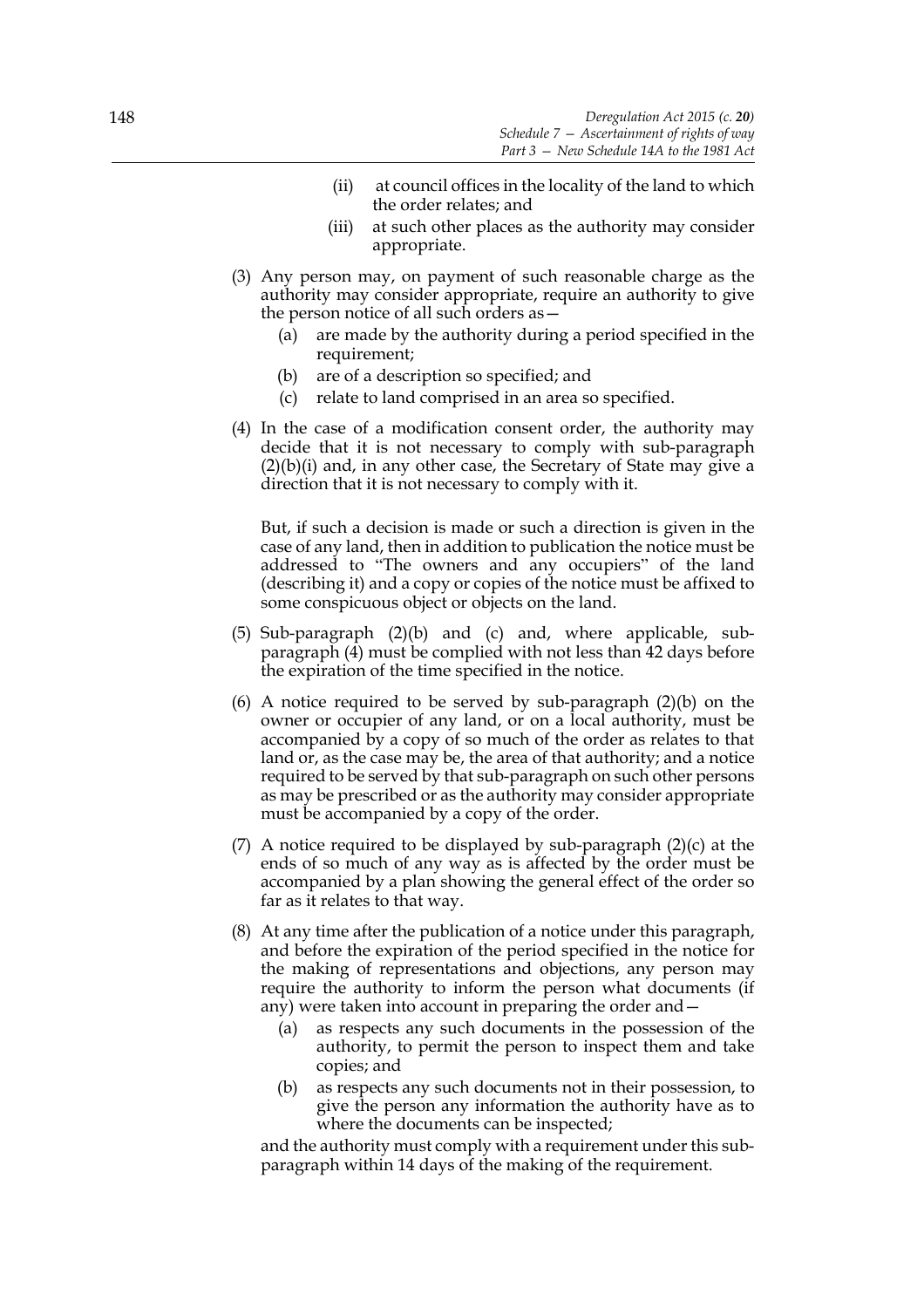(9) Nothing in sub-paragraph  $(1)(c)$  or  $(8)$  is to be construed as limiting the grounds which may be relied on or the documentary or other evidence which may be adduced at any local inquiry or hearing held under paragraph 13(1)(a) or (c) or 14(3)(a) or (c) or included in representations made under paragraph 13(1)(b) or  $14(3)(b)$ .

## *Irrelevant representations or objections*

- 6 (1) If representations or objections have been duly made about an order to an authority (and not withdrawn) but the authority consider that none of them are relevant, the authority may proceed under this Schedule as if no representations or objections had been duly made (and the following provisions of this Schedule apply accordingly).
	- (2) For the purposes of this paragraph, a representation or objection is relevant if, were the order to be submitted to the Secretary of State under paragraph 11, it would be relevant in determining whether or not to confirm the order (either with or without modifications).
	- (3) In deciding whether to exercise their power under sub-paragraph (1), an authority must have regard to any guidance given by the Secretary of State.
	- (4) Where the authority decide to exercise that power, the authority must inform the applicant, and any person who made a representation or objection (and has not withdrawn it), of their decision and the reasons for it.
	- (5) Nothing in this paragraph applies to a modification consent order.

### *Severance of orders - representations etc relating to only some modifications*

- 7 (1) Where at any time representations or objections duly made and not withdrawn relate to some but not all of the modifications made by an order, the authority may, by notice given to the Secretary of State, elect that, for the purposes of the following provisions of this Schedule, the order is to have effect as two separate orders—
	- (a) the one comprising the modifications to which the representations or objections relate; and
	- (b) the other comprising the remaining modifications.
	- (2) Any reference in sub-paragraph (1) to an order includes a reference to any part of an order which, by virtue of one or more previous elections under that sub-paragraph, has effect as a separate order.
	- (3) Nothing in this paragraph applies to a modification consent order.

### *Severance of orders - only some representations etc relevant*

8 (1) If representations or objections have been duly made about an order to an authority (and not withdrawn) but the authority consider that not all of the representations or objections are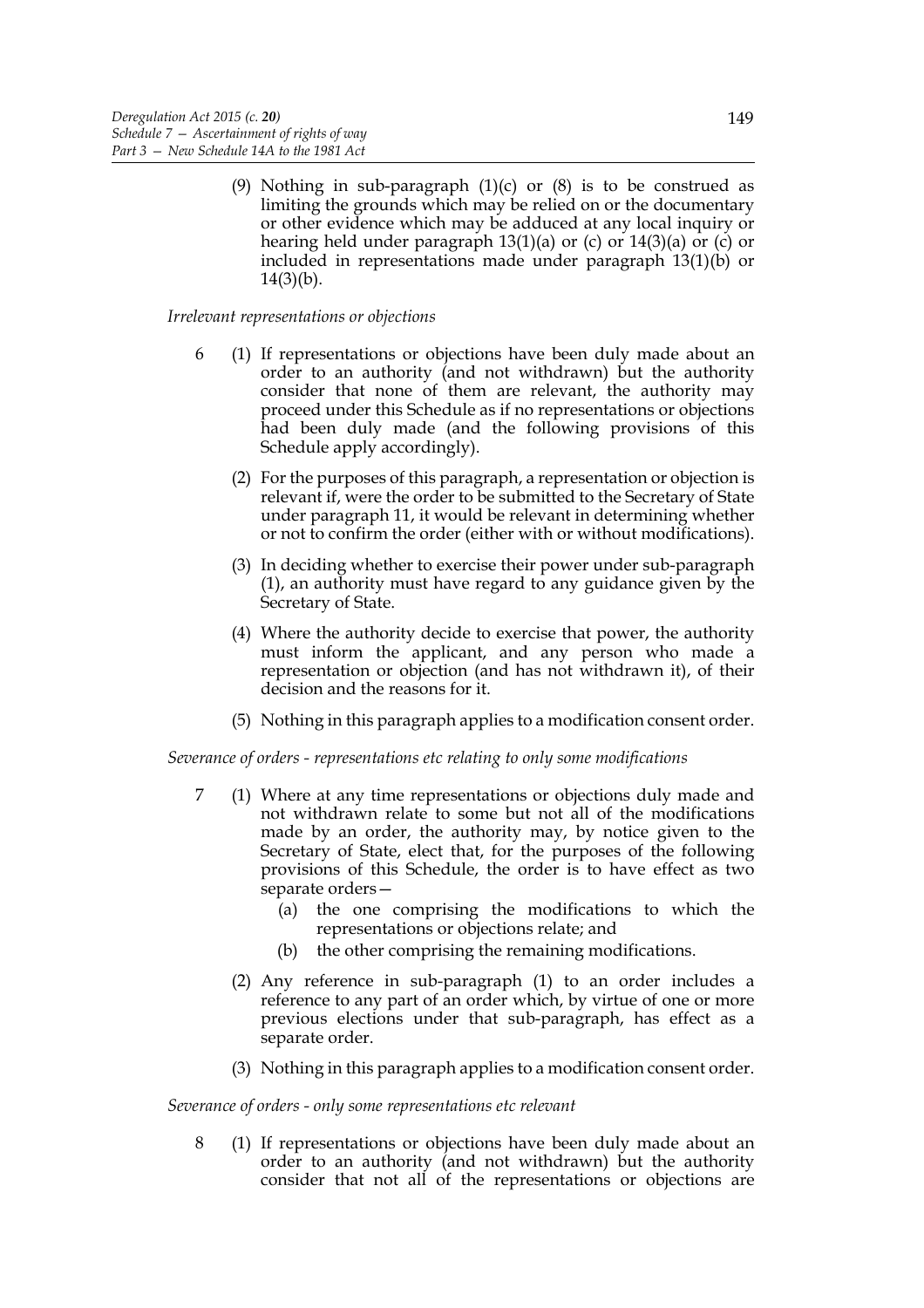relevant, the authority may elect that the order is to have effect as two separate orders—

- (a) the one comprising the modifications to which the relevant representations or objections relate;
- (b) the other, comprising the remaining modifications, which is to be treated as if no representations or objections had been duly made;

and the following provisions of this Schedule apply accordingly.

- (2) For the purposes of this paragraph, a representation or objection is relevant if, were the order to be submitted to the Secretary of State under paragraph 11, it would be relevant in determining whether or not to confirm the order (either with or without modifications).
- (3) In deciding whether to exercise their power under sub-paragraph (1), an authority must have regard to any guidance given by the Secretary of State.
- (4) Where the authority decide to exercise such a power, the authority must inform the applicant, and any person who made a representation or objection (and has not withdrawn it), of their decision and the reasons for it.
- (5) Nothing in this paragraph applies to a modification consent order.

*Confirmation - modification consent orders*

- 9 (1) The authority may (whether or not any representations or objections are made) confirm a modification consent order—
	- (a) without modifications; or
	- (b) with modifications, if every owner of the land to which the order relates so consents.
	- (2) Nothing in paragraphs 10 to 16 applies to a modification consent order.

*Confirmation - unopposed orders (other than modification consent orders)*

- 10 (1) If no representations or objections are duly made, or if any so made are withdrawn, the authority may—
	- (a) confirm the order without modification; or
	- (b) if they require any modification to be made, submit the order to the Secretary of State for confirmation by him or her.
	- (2) Where an order is submitted to the Secretary of State under subparagraph (1), the Secretary of State may confirm the order with or without modifications.

*Confirmation - opposed orders (other than modification consent orders)*

11 If any representation or objection duly made to an order is not withdrawn the authority must submit the order to the Secretary of State for confirmation by him or her.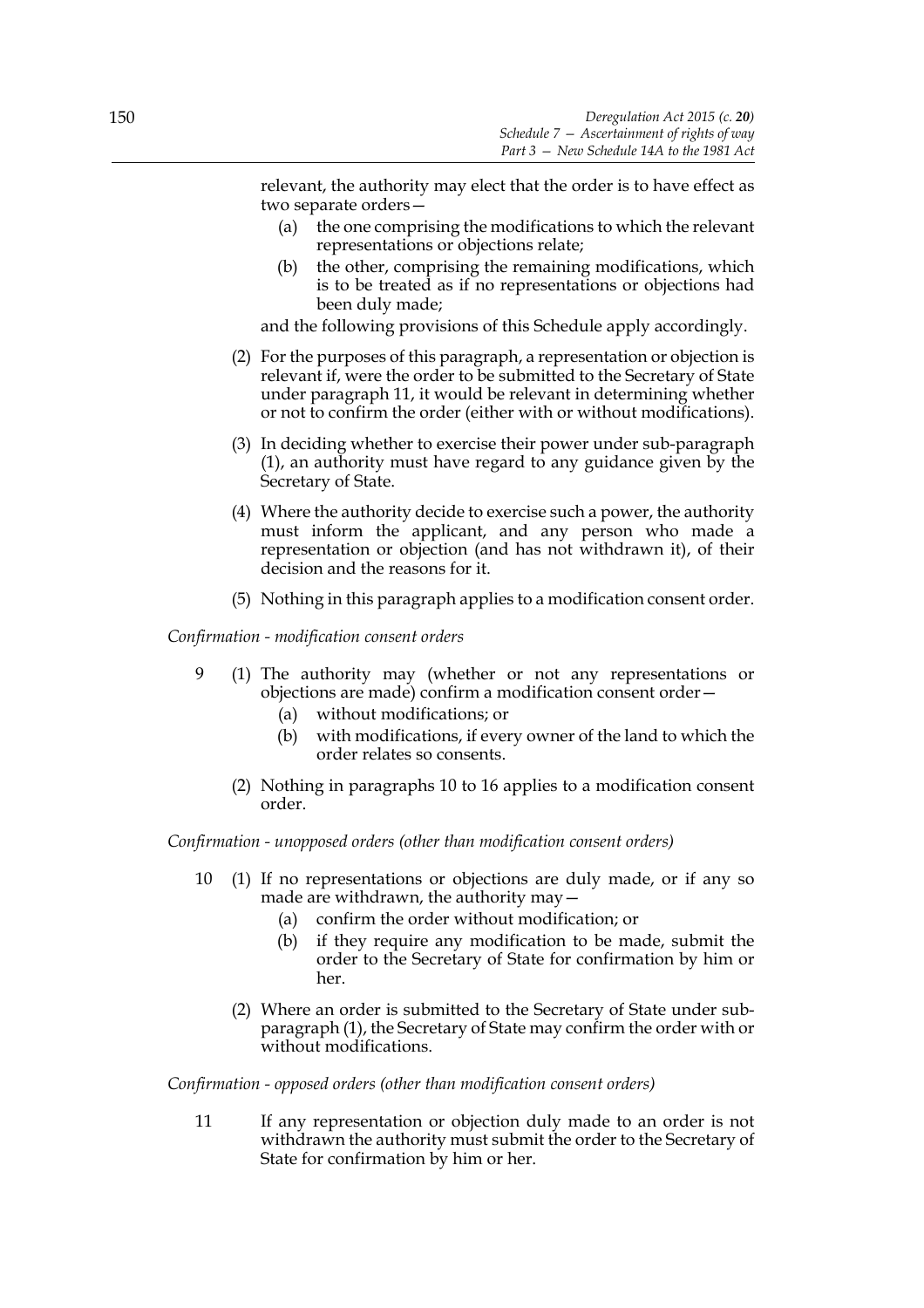- 12 (1) Where an order is submitted by an authority to the Secretary of State and the representations or objections relate to some but not all of the modifications made by the order, the Secretary of State may, by notice given to the authority, elect that the order is to have effect as two separate orders—
	- (a) the one comprising the modifications to which the representations or objections relate ("the opposed order"); and
	- (b) the other comprising the remaining modifications.
	- (2) Where notice is given under sub-paragraph (1), paragraph 10 and the following provisions of this Schedule apply as if only the opposed order had been submitted to the Secretary of State for confirmation.
	- (3) Any reference in sub-paragraph (1) to an order includes a reference to any part of an order which, by virtue of one or more previous elections under that sub-paragraph, has effect as a separate order.
- 13 (1) Where an order is submitted to the Secretary of State under paragraph 11, the Secretary of State must, subject to subparagraph (2), either—
	- (a) cause a local inquiry to be held;
	- (b) afford any person by whom a representation or objection has been duly made and not withdrawn an opportunity to make representations (or further representations) to a person appointed by the Secretary of State for the purpose; or
	- (c) afford any person by whom a representation or objection has been duly made and not withdrawn an opportunity to be heard by a person appointed by the Secretary of State for the purpose.
	- (2) The Secretary of State may, but need not, act as mentioned in subparagraph (1) if, in the Secretary of State's opinion, no representation or objection which has been duly made and not withdrawn relates to an issue which would be relevant in determining whether or not to confirm the order, either with or without modifications.
	- (3) On considering any representations or objections duly made and the report of any person appointed to hold an inquiry, or appointed as mentioned in sub-paragraph  $(1)(b)$  or  $(c)$ , the Secretary of State may confirm the order with or without modifications.

*Restriction on power to confirm orders with modifications*

- 14 (1) The Secretary of State must not confirm an order with modifications so as—
	- (a) to affect land not affected by the order;
	- (b) not to show any way shown in the order or to show any way not so shown; or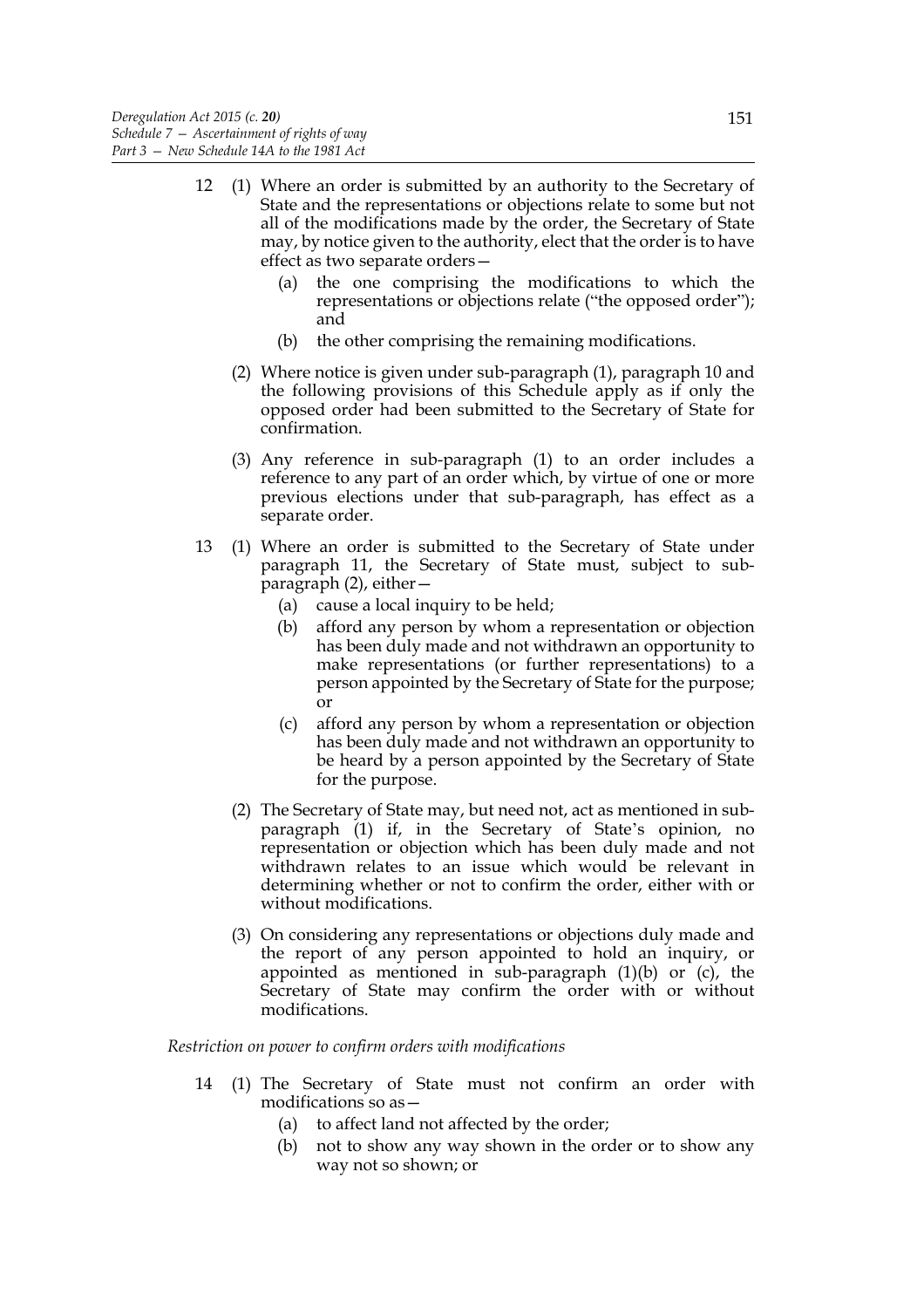- (c) to show as a highway of one description a way which is shown in the order as a highway of another description, except after complying with the requirements of this paragraph.
- (2) The Secretary of State must give such notice as appears to him or her to be requisite of his or her proposal so to modify the order, specifying the time (which must not be less than 28 days from the date of the first publication of the notice) within which, and the manner in which, representations or objections with respect to the proposal, which must include particulars of the grounds relied on, may be made.
- (3) If any representation or objection duly made under sub-paragraph (2) is not withdrawn, the Secretary of State must either—
	- (a) cause a local inquiry to be held;
	- (b) afford any person by whom a representation or objection has been duly made and not withdrawn, an opportunity to make representations (or further representations) to a person appointed by the Secretary of State for that purpose; or
	- (c) afford any person by whom a representation or objection has been duly made and not withdrawn, an opportunity to be heard by a person appointed by the Secretary of State for that purpose.
- (4) The Secretary of State must consider the report of any person appointed to hold an inquiry or appointed as mentioned in subparagraph  $(3)(b)$  or  $(c)$ .
- (5) The Secretary of State may, but need not, act as mentioned in subparagraph (3) if, in his or her opinion, no representation or objection which has been duly made and not withdrawn relates to an issue which would be relevant in determining whether or not to confirm the order in accordance with his or her proposal.
- (6) Sub-paragraph (2) is not to be construed as limiting the grounds which may be relied on at any local inquiry or hearing held under sub-paragraph (3)(a) or (c) or included in representations made under sub-paragraph (3)(b).

### *Appointment of inspectors etc*

- 15 (1) A decision of the Secretary of State under paragraph 10, 13 or 14 must, except in such classes of case as may for the time being be prescribed or as may be specified in directions given by the Secretary of State, be made by a person appointed by the Secretary of State for the purpose instead of by the Secretary of State; and a decision made by a person so appointed is to be treated as a decision of the Secretary of State.
	- (2) The Secretary of State may, if he or she thinks fit, direct that a decision which, by virtue of sub-paragraph (1) and apart from this sub-paragraph, falls to be made by a person appointed by the Secretary of State is instead to be made by the Secretary of State; and a direction under this sub-paragraph must state the reasons for which it is given and must be served on the person, if any, so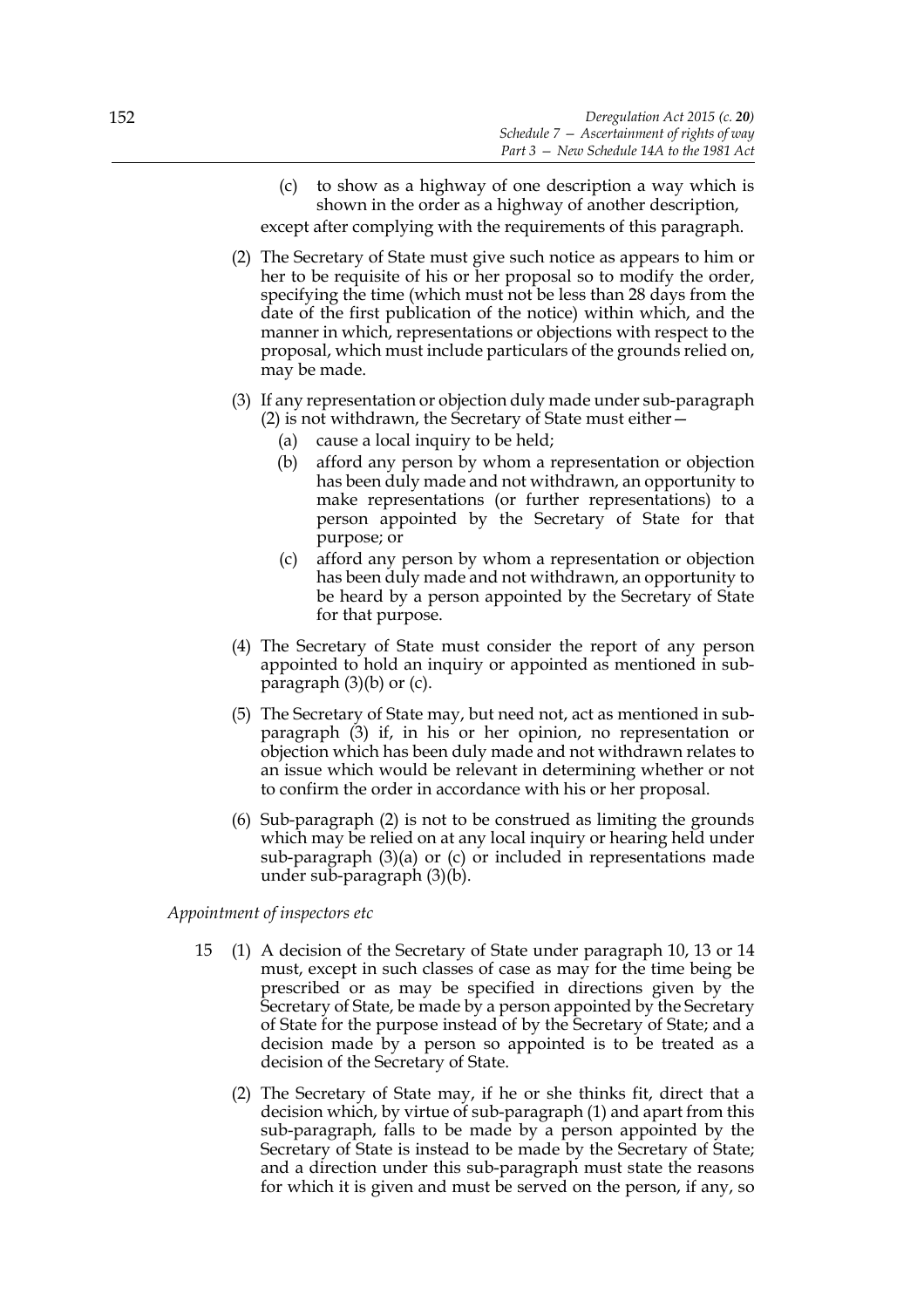appointed, the authority and any person by whom a representation or objection has been duly made and not withdrawn.

- (3) Where the Secretary of State has appointed a person to make a decision under paragraph 10, 13 or 14 the Secretary of State may, at any time before the making of the decision, appoint another person to make it instead of the person first appointed to make it.
- (4) Where by virtue of sub-paragraph (2) or (3) a particular decision falls to be made by the Secretary of State or any other person instead of the person first appointed to make it, anything done by or in relation to the latter is to be treated as having been done by or in relation to the former.
- (5) Regulations under this paragraph may provide for the giving of publicity to any directions given by the Secretary of State under this paragraph.

# *Hearings and local inquiries*

- 16 (1) Subject to sub-paragraph (2), subsections (2) to (5) of section 250 of the Local Government Act 1972 (giving of evidence at, and defraying of costs of, inquiries) are to apply in relation to any hearing or local inquiry held under paragraph 13 or 14 as they apply in relation to a local inquiry which a Minister causes to be held under subsection (1) of that section.
	- (2) In its application to a hearing or inquiry held under paragraph 13 or 14 by a person appointed under paragraph 15, subsection (5) of that section has effect as if the reference to the Minister causing the inquiry to be held were a reference to the person so appointed or the Secretary of State.
	- (3) Section 322A of the Town and Country Planning Act 1990 (orders as to costs where no hearing or inquiry takes place) applies in relation to a hearing or local inquiry under paragraph 13 or 14 as it applies in relation to a hearing or local inquiry for the purposes referred to in that section.

### PART 3

#### ORDERS: GENERAL

*Notice of final decisions on orders*

- 17 (1) As soon as practicable after a decision to confirm an order is made or, in the case of a decision by the Secretary of State, as soon as practicable after receiving notice of the decision, the authority must give notice—
	- (a) describing the general effect of the order as confirmed and stating that it has been confirmed (with or without modification) and the date on which it took effect; and
	- (b) naming a place in the area in which the land to which the order relates is situated where a copy of the order as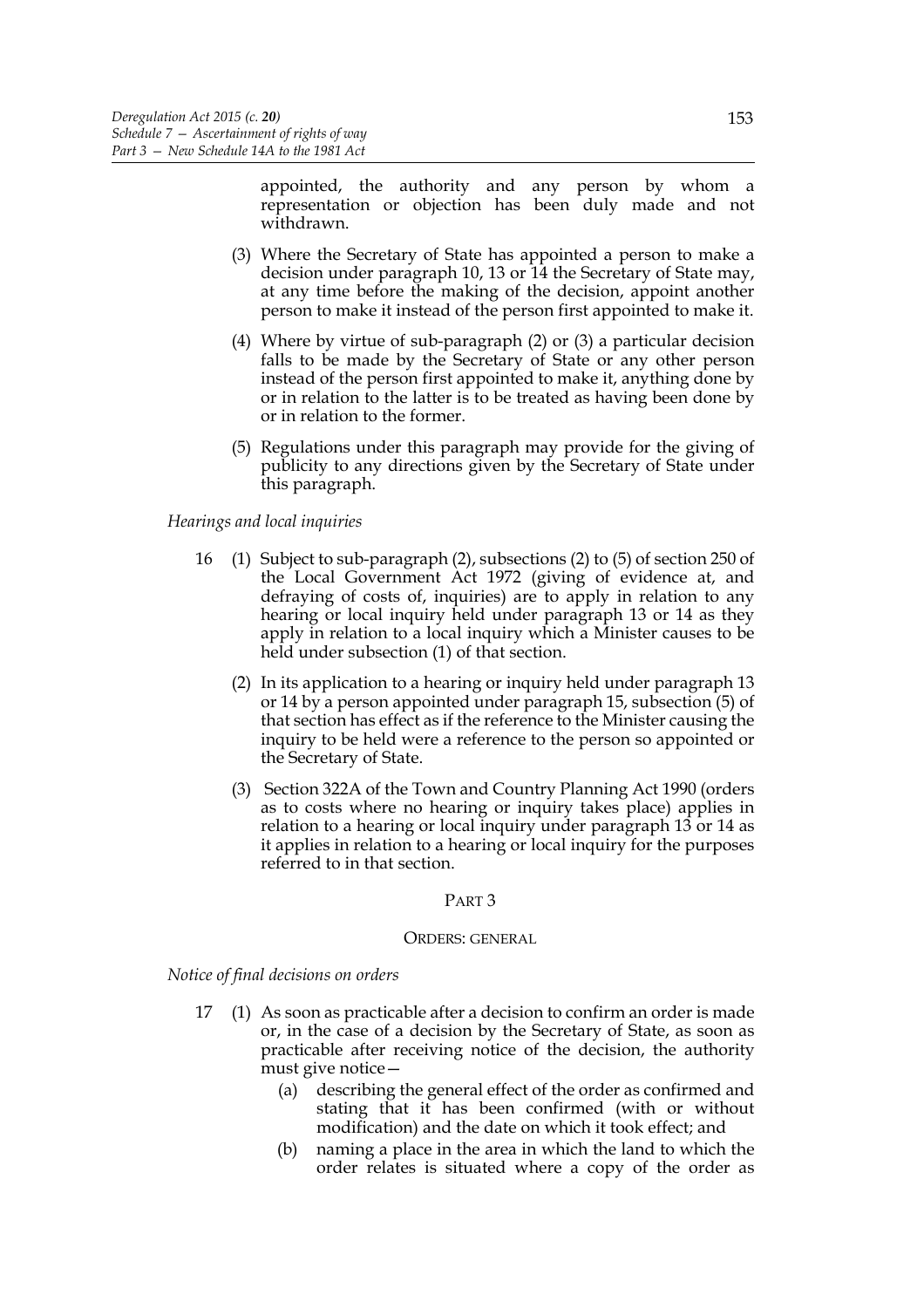confirmed may be inspected free of charge, and copies may be obtained at a reasonable charge, at all reasonable hours.

- (2) A notice under sub-paragraph (1) must be given—
	- (a) by publication in the manner required by paragraph  $5(2)(a);$
	- (b) by serving a like notice on any persons on whom notices were required to be served under paragraph 5(2)(b) or (4); and
	- (c) by causing like notices to be displayed in the like manner as the notices required to be displayed under paragraph  $5(2)(c)$ .
- (3) A notice required to be served by sub-paragraph (2)(b) on the owner or occupier of any land, or on a local authority, must be accompanied by a copy of so much of the order as confirmed as relates to that land or, as the case may be, the area of that authority; and, in the case of an order which has been confirmed with modifications, a notice required to be served by that subparagraph on such other persons as may be prescribed or as the authority may consider appropriate must be accompanied by a copy of the order as confirmed.
- (4) As soon as practicable after a decision not to confirm an order or, in the case of a decision by the Secretary of State, as soon as practicable after receiving notice of his or her decision, the authority must give notice of the decision by serving a copy of it on any persons on whom notices were required to be served under paragraph 5(2)(b) or (4).

# *Proceedings for questioning validity of orders*

- 18 (1) If any person is aggrieved by an order which has taken effect and desires to question its validity on the ground that it is not within the powers of sections 53, 54, 54B and 54C or that any of the requirements of Schedule 13A or this Schedule have not been complied with in relation to it, the person may within 42 days from the date of publication of the notice under paragraph 17 make an application to the High Court under this paragraph.
	- (2) On any such application the High Court may, if satisfied that the order is not within those powers or that the interests of the applicant have been substantially prejudiced by a failure to comply with those requirements, quash the order, or any provision of the order, either generally or in so far as it affects the interests of the applicant.
	- (3) Sub-paragraph (4) applies if the application relates to an order of an authority that has been submitted to, and confirmed by, the Secretary of State.
	- (4) The High Court may quash the decision of the Secretary of State confirming the order or any part of it (either generally or in so far as it affects the interests of the applicant), instead of quashing the order or any provision of it.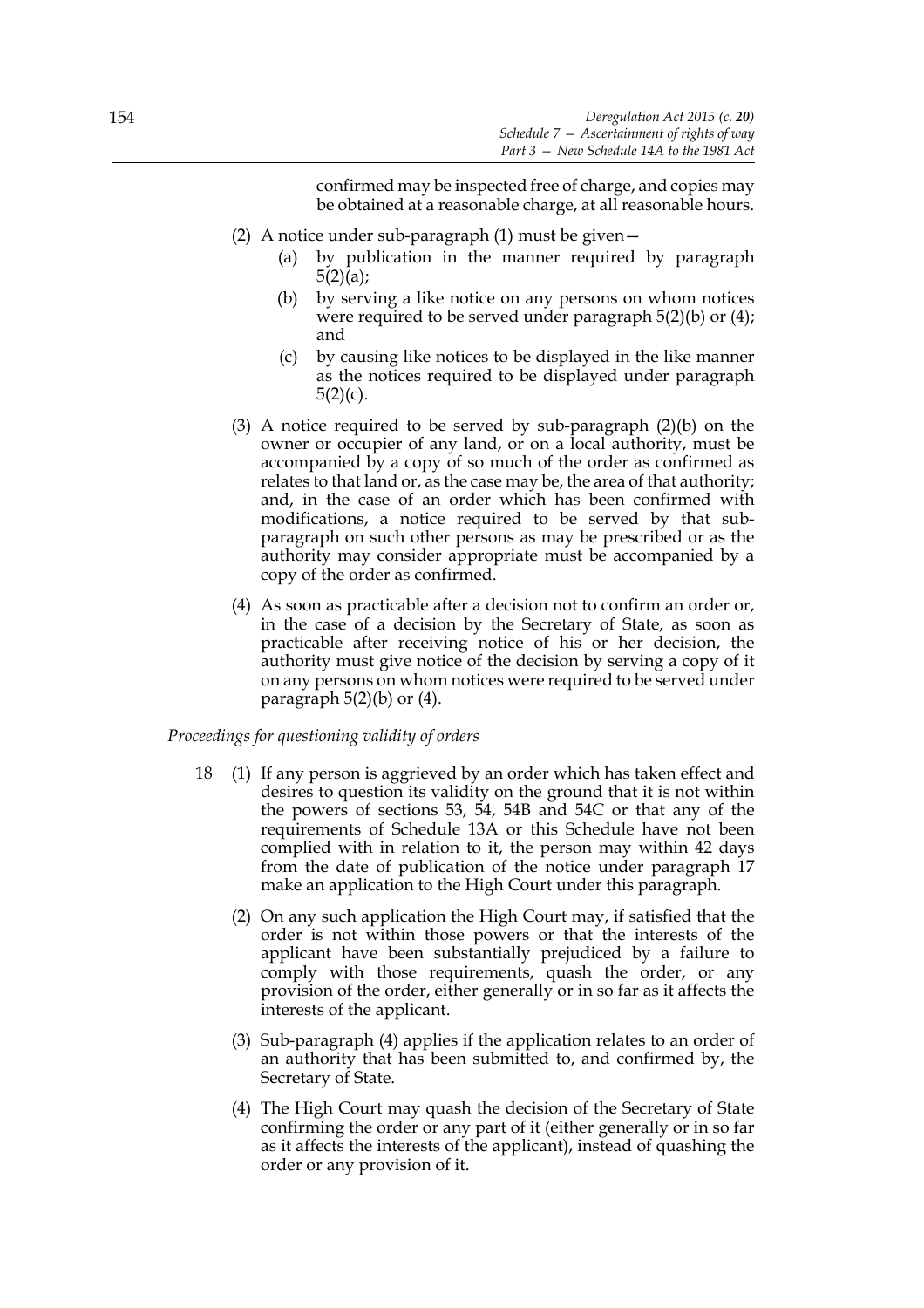(5) Except as provided by this paragraph, the validity of an order is not to be questioned in any legal proceedings whatsoever.

### *Supplemental*

- 19 (1) The Secretary of State may, subject to the provisions of this Schedule, by regulations make such provision as to the procedure on the making, submission and confirmation of orders as appears to him or her to be expedient.
	- (2) In the application of this Schedule to an order that is a modification consent order, any special orders made under section 54B(5) are to be treated as part of the order.
	- (3) In this Schedule—
		- "council offices" means offices or buildings acquired or provided by the authority or by a local authority;
		- "local authority" means a non-metropolitan district council, a parish council or the parish meeting of a parish not having a separate parish council;
		- "order" means an order to which the provisions of this Schedule apply;
		- "prescribed" means prescribed by regulations made by the Secretary of State.
	- (4) Regulations under this Schedule are to be made by statutory instrument and are to be subject to annulment in pursuance of a resolution of either House of Parliament."

### PART 4

# HIGHWAYS ACT 1980

- 8 (1) Schedule 6 to the Highways Act 1980 (procedure applicable to the making etc of certain orders under the Act relating to footpaths, bridleways and restricted byways) is amended as follows.
	- (2) In paragraph 1 (publicity for orders)—
		- (a) in sub-paragraph (3), in paragraph (a), for the words from "in at least one local newspaper" to the end of the paragraph substitute "(within the meaning of sub-paragraph (3ZA))";
		- (b) after sub-paragraph (3) insert—
			- "(3ZA) In sub-paragraph (3)(a), "publication" means—
				- (a) in relation to England, publication on a website maintained by the authority and on such other websites or through the use of such other digital communications media as the authority may consider appropriate;
				- (b) in relation to Wales, publication in at least one local newspaper circulating in the area in which the land to which the order relates is situated."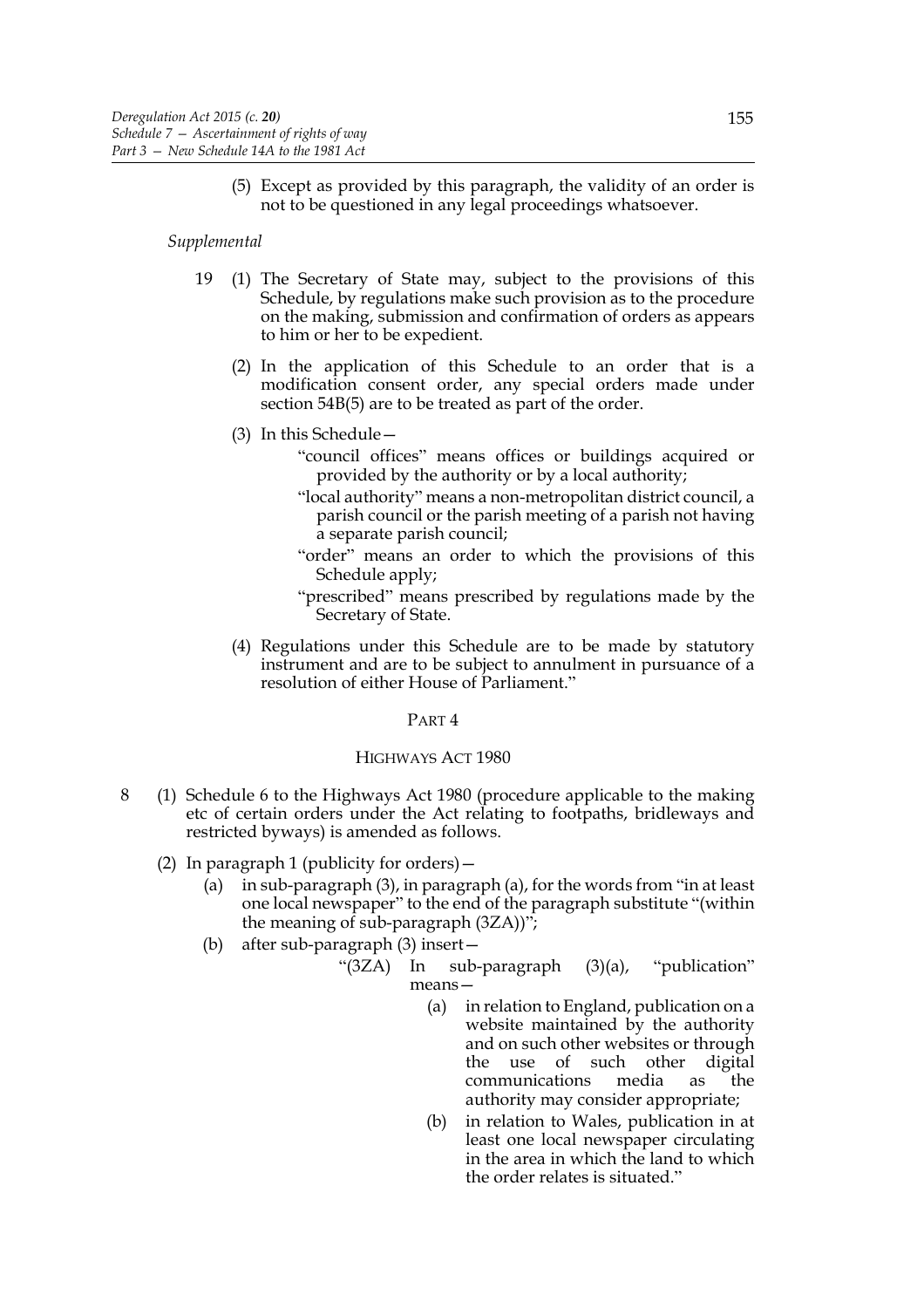- (3) In paragraph 2 (opposed and unopposed orders), after sub-paragraph (2) insert—
	- "(2ZA) If representations or objections have been duly made to an authority in England other than the Secretary of State (and not withdrawn), but the authority consider that none of the representations or objections are relevant, the authority may proceed under this Schedule as if no representations or objections had been duly made (and the provisions of this Schedule apply accordingly).
		- (2ZB) If representations or objections have been duly made to such an authority (and not withdrawn), but the authority consider that at least one of the representations or objections is not relevant, the authority may elect that the order shall have effect as two separate orders—
			- (a) the one comprising the parts to which the relevant representations or objections relate; and
			- (b) the other, comprising the remaining parts, which is to be treated as if no representations or objections had been duly made;

and the provisions of this Schedule apply accordingly.

- (2ZC) For the purposes of this paragraph, a representation or objection is relevant if, were the order to be submitted to the Secretary of State, it would be relevant in determining whether or not to confirm the order (either with or without modifications).
- (2ZD) In deciding whether to exercise their power under subsection  $(2ZA)$  or  $(2ZB)$ , an authority shall have regard to any guidance given by the Secretary of State.
- (2ZE) Where the authority decide to exercise such a power, the authority shall inform the applicant, and any person who made a representation or objection (and has not withdrawn it), of their decision and the reasons for it."
- (4) In that paragraph, after sub-paragraph (3) insert—
	- "(4) The Secretary of State may, but need not, act as mentioned in subparagraph  $(2)(a)$  or  $(b)$  or  $(3)(b)$  in relation to an order relating to England if, in his opinion, no representation or objection which has been duly made and not withdrawn relates to an issue which would be relevant in determining whether or not to confirm the order (either with or without modifications) or to make it."
- (5) In that paragraph, after sub-paragraph (4) (as inserted by sub-paragraph (4) of this paragraph) insert—
	- "(5) In the case of an order relating to England, the Secretary of State may, instead of affording a person an opportunity of being heard as mentioned in sub-paragraph  $(2)(b)$ ,  $(2A)(b)$  or  $(3)(b)$ , afford the person an opportunity of making representations (or further representations) to a person appointed by him or her for the purpose.
	- (6) Where the Secretary of State acts under sub-paragraph (5) by affording a person an opportunity of making representations (or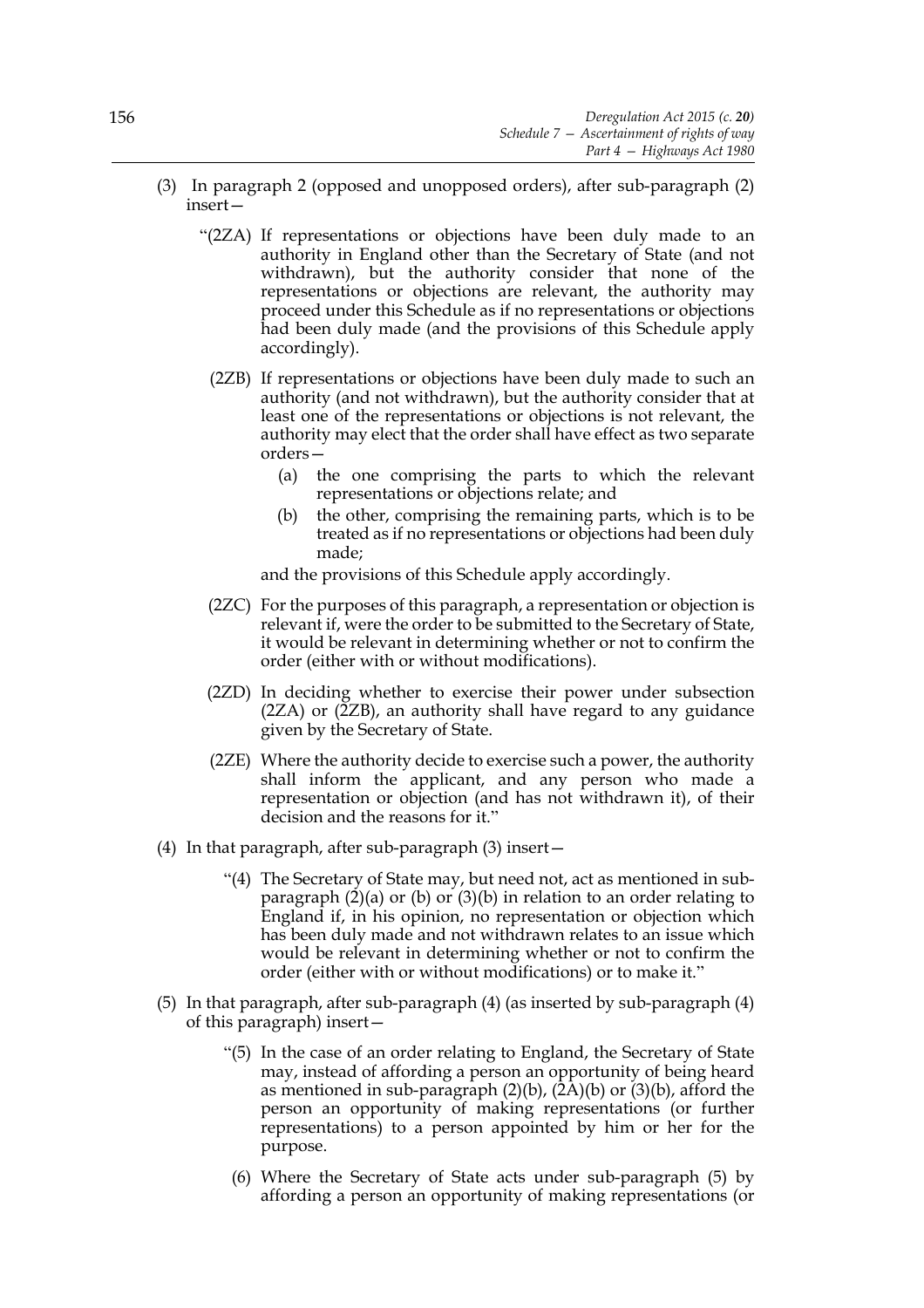further representations) instead of an opportunity of being heard as mentioned in sub-paragraph  $(2)(b)$  or  $(3)(b)$ , the reference in sub-paragraph (2) or (as the case may be) (3)(c) to the report of the person appointed to hear representations or objections is to be read as a reference to the report of the person appointed under sub-paragraph (5)."

- (6) After paragraph 2 insert—
	- "2ZZA(1)Where at any time representations or objections duly made to an authority in England (and not withdrawn) relate to only parts of an order, the authority may elect that for the purposes of paragraph 2 and the following provisions of this Schedule, the order shall have effect as two separate orders—
		- (a) the one comprising the parts to which the representations or objections relate; and
		- (b) the other comprising the remaining parts.
		- (2) Where the authority is not the Secretary of State, an election for the purposes of sub-paragraph (1) shall be given by notice to the Secretary of State.
		- (3) Where an order made by an authority in England (other than the Secretary of State) is submitted to the Secretary of State, and any representations or objections duly made (and not withdrawn) relate to only parts of the order, the Secretary of State may, by notice given to the authority, elect that it shall have effect as two separate orders—
			- (a) the one comprising the parts to which the representations or objections relate ("the opposed order"); and
			- (b) the other comprising the remaining parts.
		- (4) Where notice is given under sub-paragraph (3), paragraph 2 and the following provisions of this Schedule apply as if only the opposed order had been submitted to the Secretary of State for confirmation.
		- (5) Any reference in sub-paragraph (1) or (3) to an order includes a reference to any part of an order which, by virtue of one or more previous elections under that sub-paragraph, has effect as a separate order."
- (7) In paragraph 4A (publication of orders)—
	- (a) the existing text becomes sub-paragraph (1);
	- (b) in that sub-paragraph, for the words from "in at least one local newspaper" to the end of the sub-paragraph substitute "(within the meaning of sub-paragraph  $(2)$ ";
	- (c) after that sub-paragraph insert—
		- "(2) In sub-paragraph (1), "publication" means—
			- (a) in relation to England, publication on a website maintained by the authority and on such other websites or through the use of such other digital communications media as the authority may consider appropriate;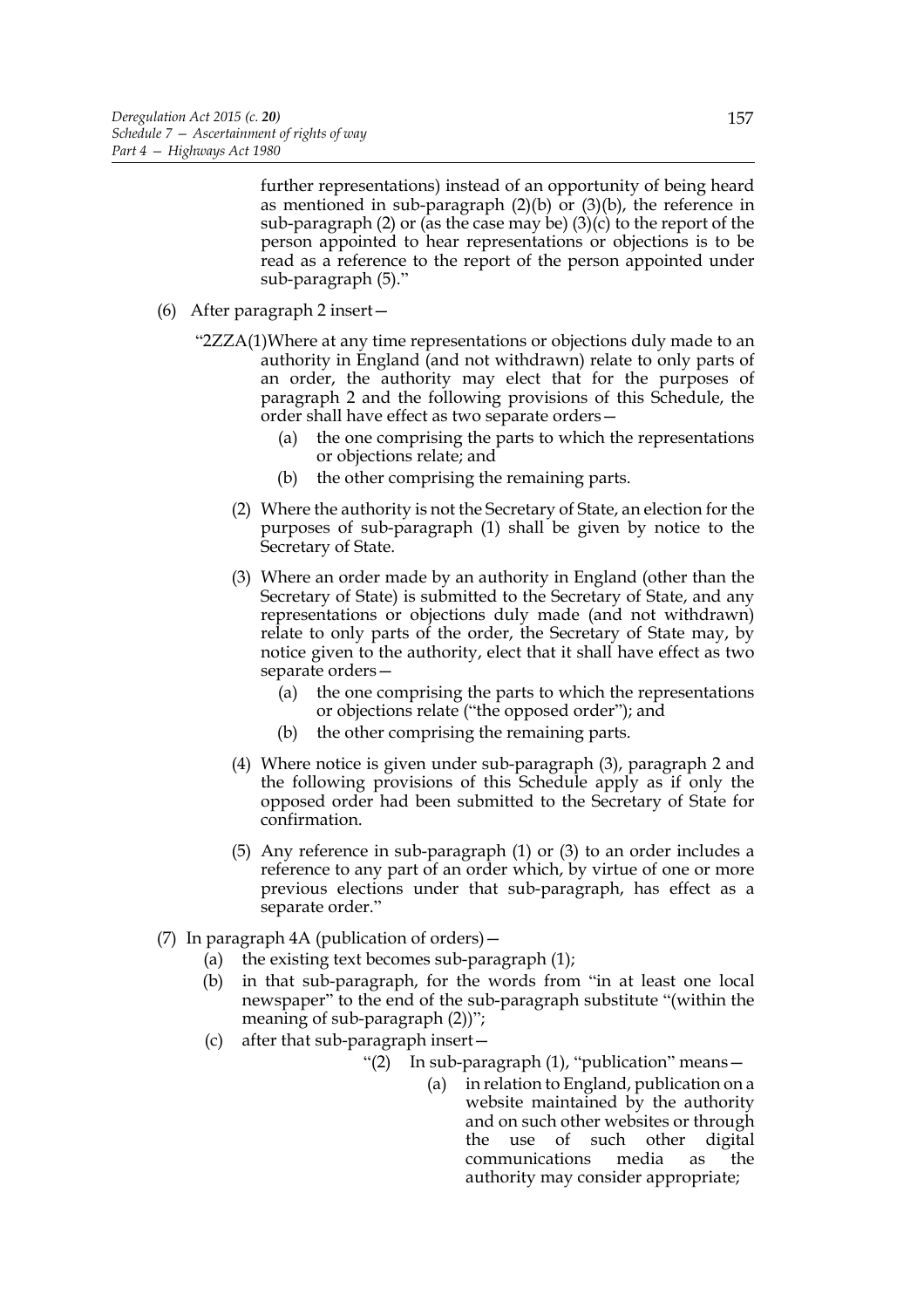- (b) in relation to Wales, publication in at least one local newspaper circulating in the area in which the land to which the order relates is situated."
- (8) In paragraph 5 (proceedings for questioning validity of orders) omit the "and" after paragraph (b) and insert—
	- "(ba) the Schedule has effect as if after paragraph 3 there were inserted—
	- "3A (1) Sub-paragraph (2) applies if the application relates to an order of an authority in England that has been submitted to, and confirmed by, the Secretary of State.
		- (2) The High Court may quash the decision of the Secretary of State confirming the order or any part of it (either generally or in so far as it affects the interests of the applicant), instead of quashing the order or any provision of it."; and".

#### PART 5

#### CONSEQUENTIAL AMENDMENTS

- 9 Part 3 of the Wildlife and Countryside Act 1981 is amended as follows.
- 10 In section 53 (duty to keep definitive map and statement under continuous review)—
	- (a) in subsection (5), for "the provisions of Schedule 14" substitute "the provisions of Schedule 13A (in relation to England) and Schedule 14 (in relation to Wales)";
	- (b) in subsection (6), for "the provisions of Schedule 15" substitute "the provisions of Schedule 14A (in relation to England) and Schedule 15 (in relation to Wales)".
- 11 (1) Schedule 14 (Applications for certain orders under Part 3) is amended as follows.
	- (2) In the heading, at the end, insert ": Wales".
	- (3) In paragraph 5 (interpretation), in sub-paragraph (1), for the definition of "local authority" substitute—
		- " "local authority" means a community council;".
- 12 (1) Schedule 15 (Procedure in connection with certain orders under Part 3) is amended as follows.
	- (2) In the heading, at the end, insert ": Wales".
	- (3) In paragraph 13 (interpretation), in sub-paragraph (2), for the definition of "local authority" substitute—

" "local authority" means a community council;".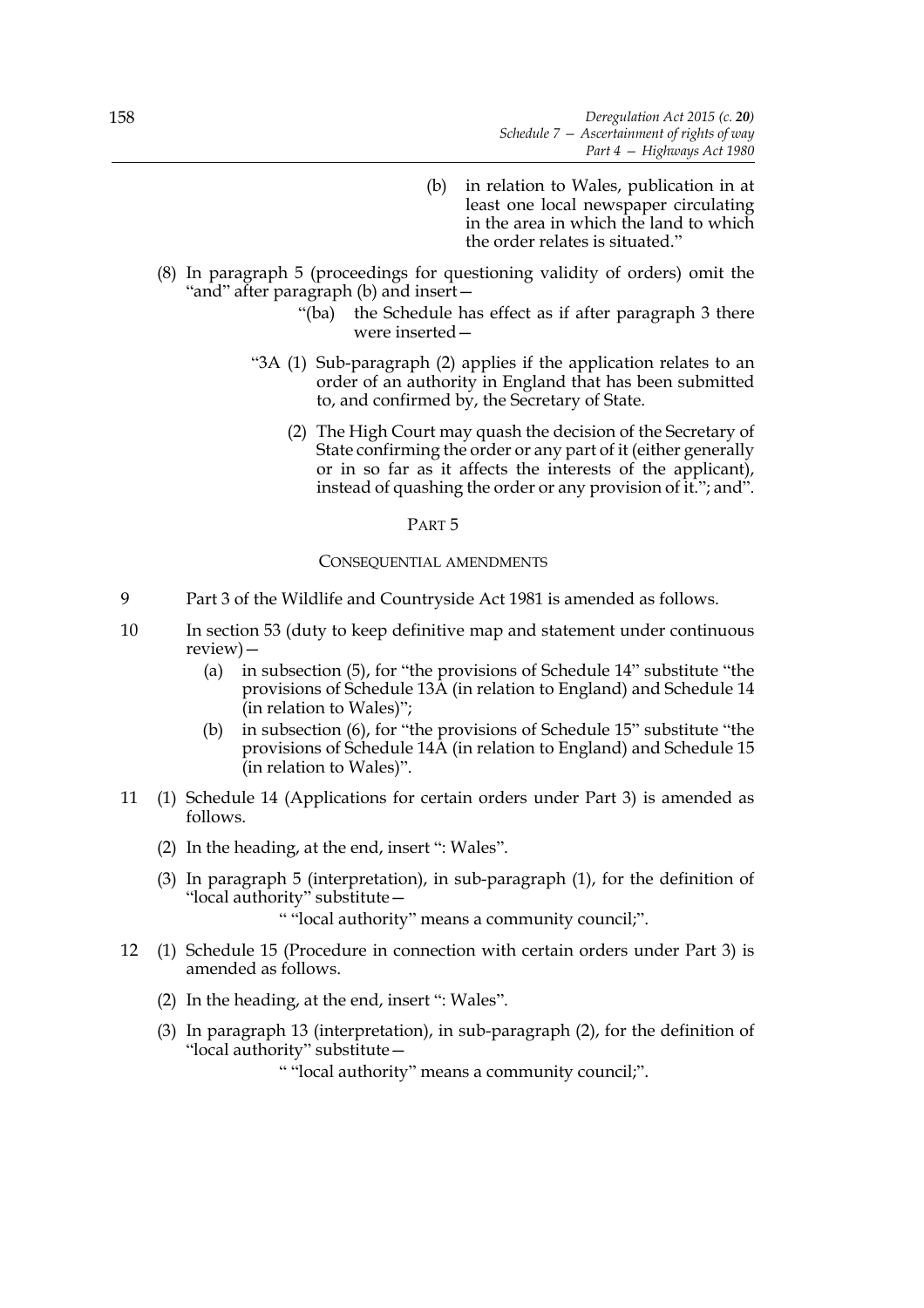## SCHEDULE 8 Section 49

#### PROVISION OF PASSENGER RAIL SERVICES

*Consequential amendments*

- 1 The Transport Act 1968 is amended in accordance with paragraphs 2 to 5.
- 2 (1) Section 10(1) is amended as follows.
	- (2) In paragraph (iii), before "(ii)", in both places, insert "(ia)(b) or".
	- (3) In paragraph (iv), before "(ii)" insert "(ia),".
	- (4) After paragraph (viiia), insert—
		- "(viiiaa) where that area is in England, to let locomotives and other rolling stock on hire to a person not falling within paragraph (viiia) for or in connection with the provision of railway passenger services;".
	- (5) In paragraph (viiib), at the beginning insert "where that area is in Wales or Scotland,".
- 3 In section 10(1), paragraphs (vi) and (viza) have effect, until the day on which the repeal of those provisions in relation to Scotland by section 14(1)(a) of the Railways Act 2005 comes into force, as if for "(ii)" there were substituted "(ia)(b)".
- 4 (1) Section 20 (special duty of certain Executives with respect to railway passenger services) is amended as follows.
	- (2) In paragraph (a) of subsection (2), omit the words from "for the purposes" to the end of the paragraph.
	- (3) After subsection (2) insert—
		- " $(2A)$  For the purposes of subsection  $(2)(a)$  "permitted distance", in relation to an integrated transport area, a combined authority area or a passenger transport area, means the distance of 25 miles from the nearest point on the boundary of that area."
- 5 In section 23A (interpretation of certain provisions of this Part relating to railways), after subsection (1) insert—
	- "(1A) For the purposes of section 10, "railway" has the meaning given in section  $\dot{67}(1)$  of the Transport and Works Act 1992."
- 6 Section 119 of the Transport Act 1985 (bus substitution services and bus service conditions) has effect, until the repeal of the section by Part 4 of Schedule 31 to the Transport Act 2000 comes into force, as if—
	- (a) in subsection (3) the words from "for the purposes" to the end of the subsection were omitted;
	- (b) after subsection (5) there were inserted—
		- "(5A) For the purposes of subsection (3) "permitted distance", in relation to a passenger transport area, means the distance of 25 miles from the nearest point on the boundary of that area."
- 7 In section 13 of the Railways Act 2005 (railway functions of Passenger Transport Executives), in subsection (9), for the words from "has the same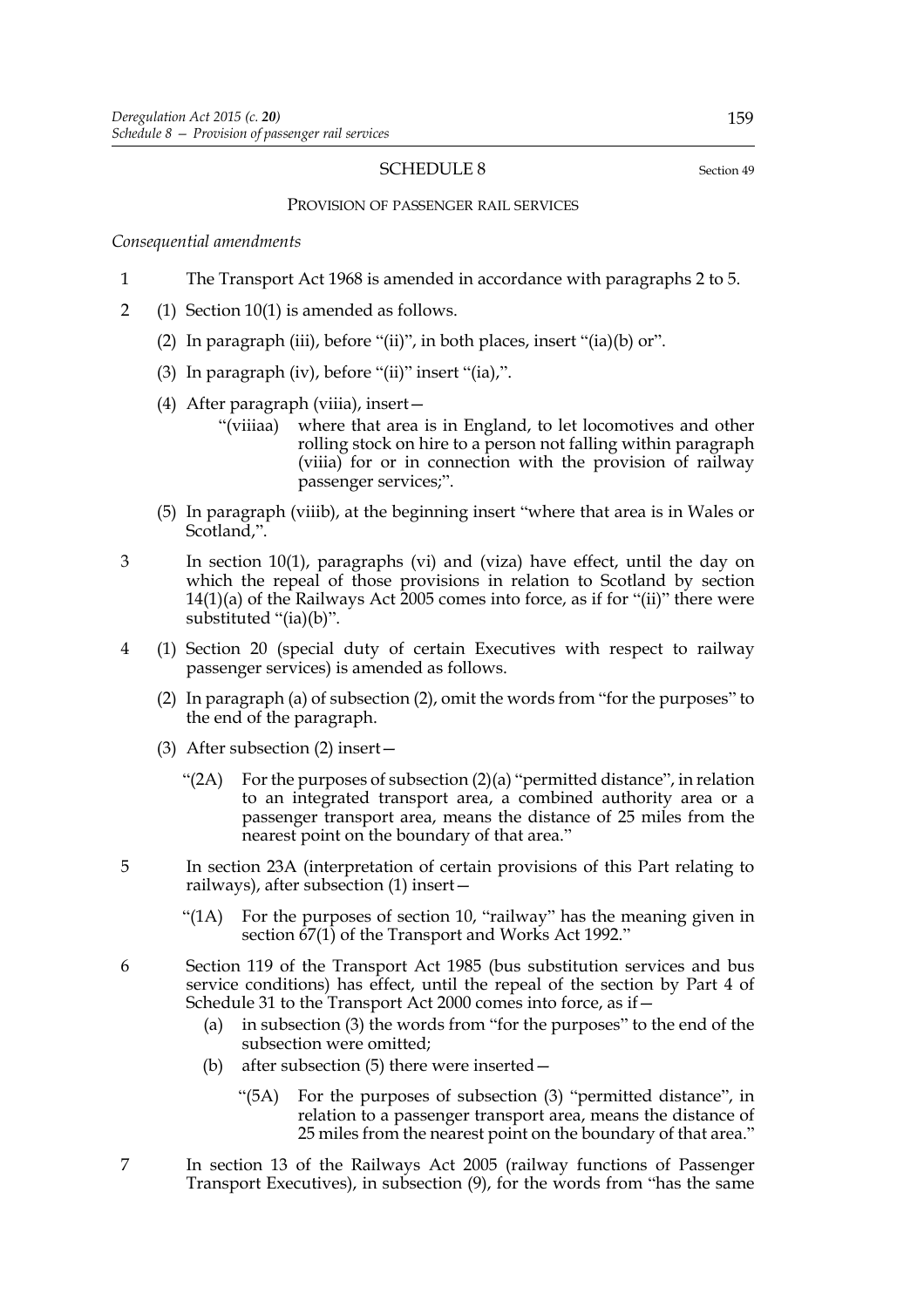meaning" to the end substitute ", in relation to an integrated transport area, means the distance of 25 miles from the nearest point on the boundary of that area."

*Franchise exemptions granted by Secretary of State: protection of railway assets etc*

8 After section 24 of the Railways Act 1993 insert—

# **"24A Secretary of State franchise exemptions: operator agreements**

- (1) Conditions specified in an order under section 24 made by the Secretary of State may, in particular, include conditions which are to apply to any person providing services under an operator agreement.
- (2) An order under section 24 made by the Secretary of State may include provision which, subject to any modifications that the Secretary of State considers appropriate, has an effect in connection with operator agreements which corresponds or is similar to the effect of the following provisions in connection with franchise agreements—
	- (a) section 27(3) of this Act (restrictions on transfer or creation of security over assets);
	- (b) section 27(5) of this Act (transactions entered into in breach of restrictions to be void);
	- (c) section 27(6) and (7) of this Act (no execution or other legal process etc in respect of assets);
	- (d) section 31 of this Act (disapplication of legislation: security of tenure of business premises);
	- (e) sections 55 to 58 of this Act (enforcement);
	- (f) section 12 of, and Schedule 2 to, the Railways Act 2005 (transfer schemes), subject to subsection (4) below.
- (3) Provision included in an order by virtue of subsection (2) may be made by applying the provision in question, subject to any modifications that the Secretary of State considers appropriate.
- (4) The provision which may be included in an order by virtue of subsection  $(2)(f)$  is subject to the following restrictions –
	- (a) it is to be provision which applies only where an operator agreement is or has been in force to which one of the following is or was party—
		- (i) a Passenger Transport Executive,
		- (ii) a local transport authority, or
		- (iii) a relevant company;
	- (b) the person entitled under the provision to make a transfer scheme is to be a Passenger Transport Executive or local transport authority which—
		- (i) is or was party to the operator agreement, or
		- (ii) is the owner, or one of the owners, of a relevant company which is or was party to the operator agreement;
	- (c) the persons to whom assets may be transferred under a scheme made under the provision are to be—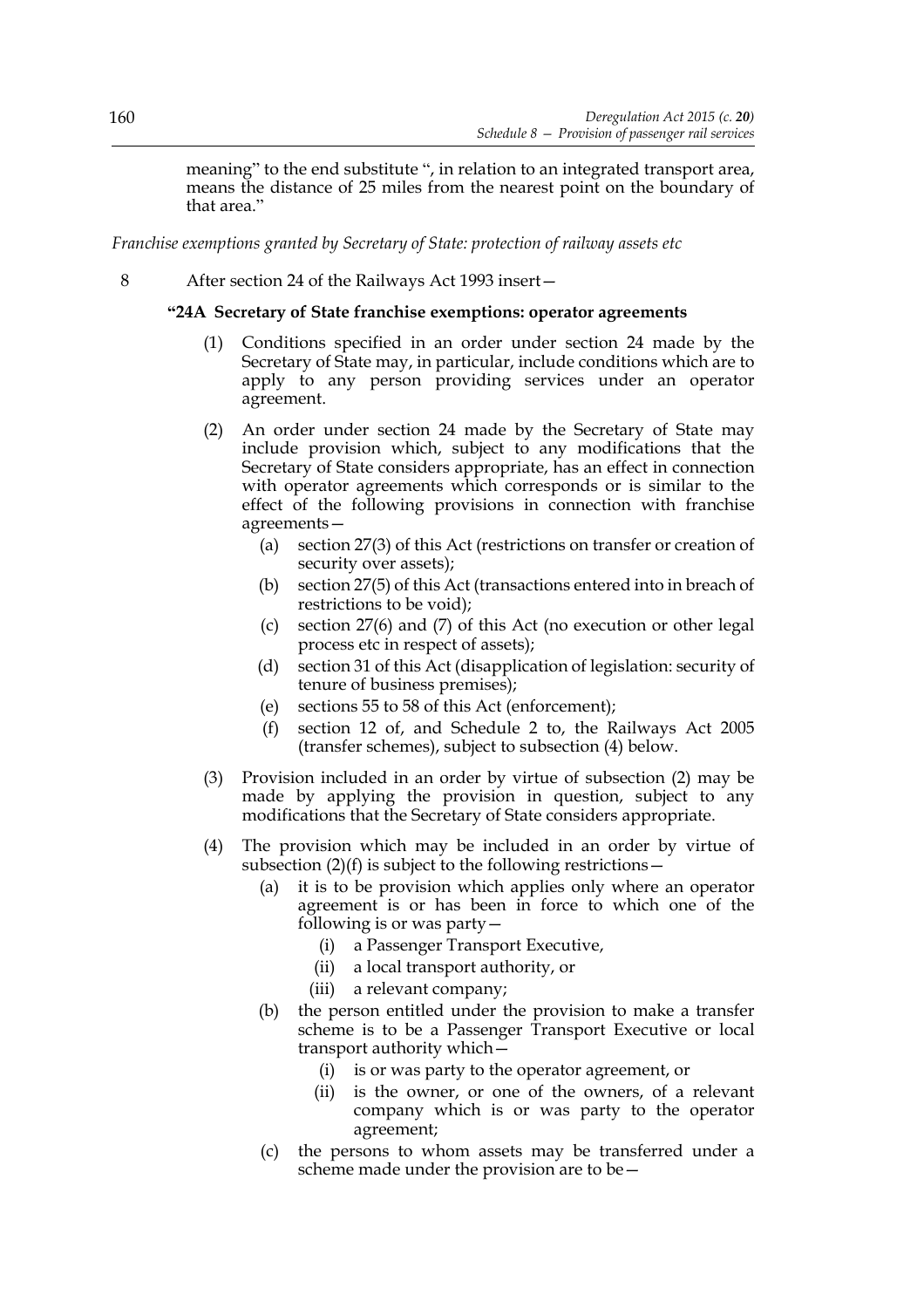- (i) the Passenger Transport Executive or local transport authority which makes the scheme;
- (ii) any other Passenger Transport Executive or local transport authority which—
	- (a) is or was party to the operator agreement, or
	- (b) is the owner, or one of the owners, of a relevant company which is or was party to the operator agreement;
- (iii) a relevant company;
- (iv) a person who is, or is to be, the operator under an operator agreement.
- (5) In this section—
	- "local transport authority" has the same meaning as in Part 2 of the Transport Act 2000 (see section 108(4) of that Act);
	- "operator agreement" means any agreement which a person who has the benefit of a franchise exemption may enter into for another person ("the operator") to provide the services (or any part of the services) in respect of which the exemption is granted;
	- "Passenger Transport Executive" means a body which is such an Executive for the purposes of Part 2 of the Transport Act 1968;
	- "relevant company" means—
		- (a) a company that is wholly owned by a Passenger Transport Executive or a local transport authority, or
		- (b) a company of which each owner is a Passenger Transport Executive or a local transport authority."

## *Minor correcting amendments*

- 9 (1) The Transport Act 1968 is amended as follows.
	- (2) In section  $9(1)(c)$ 
		- (a) in sub-paragraph (i), for "sub-paragraph (ia)" substitute "subparagraphs (ia) to (ie)";
		- (b) after sub-paragraph (ia) insert—
			- "(ib) in relation to the area of the Greater Manchester Combined Authority, the Greater Manchester Passenger Transport Executive;
			- (ic) in relation to the area of the Greater Merseyside Combined Authority, the Merseyside Passenger Transport Executive;
			- (id) in relation to the area of the Barnsley, Doncaster, Rotherham and Sheffield Combined Authority, the South Yorkshire Passenger Transport Executive;
			- (ie) in relation to the area of the Durham, Gateshead, Newcastle upon Tyne, North Tyneside, Northumberland, South Tyneside and Sunderland Combined Authority, the Tyne and Wear Passenger Transport Executive;".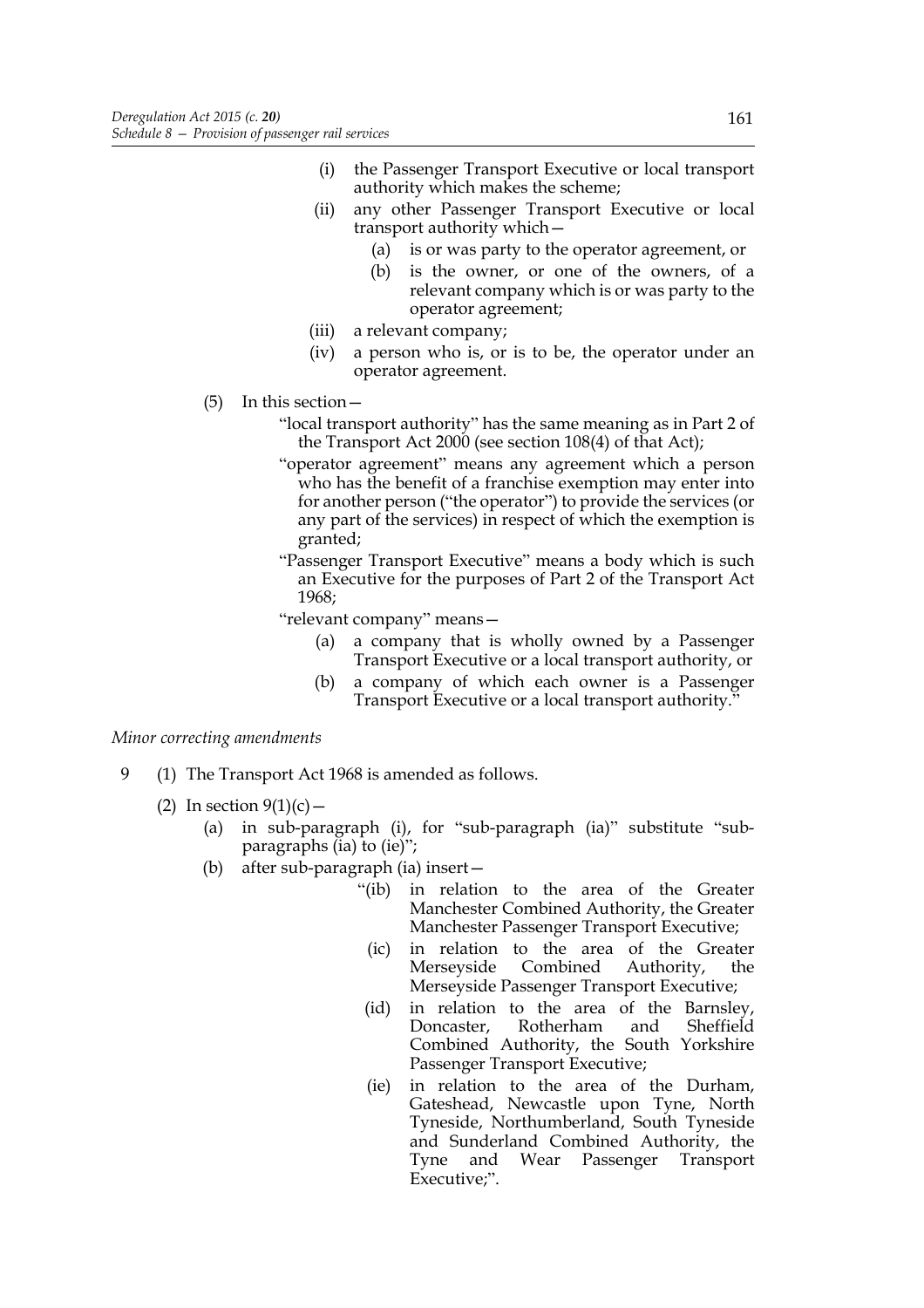- (3) In section  $16(2A)$ 
	- (a) for "subsection  $(2)$ " substitute "subsection  $(1)$ ";
	- (b) omit the "and" at the end of paragraph (b);
	- (c) after paragraph (c) insert "; and
		- (d) the words from "including in particular" to the end of the subsection were omitted."
- (4) In Schedule 5—
	- (a) in Part 2, in paragraph 2, after "as the case may be,", in both places where it occurs, insert "the combined authority area or";
	- (b) in Part 3, in paragraph 11(a), after "integrated transport area" insert ", a combined authority area".
- 10 (1) In section 30 of the Railways Act 1993 (duty of relevant franchising authority), subsection (3) is amended as follows.
	- (2) In paragraph  $(b)$  -
		- (a) for "notice" substitute "proposal";
		- (b) for "the proposal date specified for the purposes of subsection  $(5)(a)(ii)$  of that section" substitute "the date for the discontinuance of services specified in the proposal".
	- (3) In paragraph (c), for "subsection (2)" substitute "subsection (3)".

### SCHEDULE 9 Section 50

ROAD TRAFFIC LEGISLATION: USE OF VEHICLES IN EMERGENCY RESPONSE BY NHS

### *Traffic Management Act 2004*

- 1 The Traffic Management Act 2004 is amended as follows.
- 2 In section 85 (prohibition of double parking etc), in subsection (3), for "for fire brigade, ambulance or police purposes" substitute "—
	- (a) for fire brigade or police purposes, or
	- (b) for ambulance purposes or for the purpose of providing a response to an emergency at the request of an NHS ambulance service.

"An NHS ambulance service" means—

- (a) an NHS trust or NHS foundation trust established under the National Health Service Act 2006 which has a function of providing ambulance services;
- (b) an NHS trust established under the National Health Service (Wales) Act 2006 which has a function of providing ambulance services;
- (c) the Scottish Ambulance Service Board."
- 3 In section 86 (prohibition of parking at dropped footways etc), in subsection (4), for "for fire brigade, ambulance or police purposes" substitute "—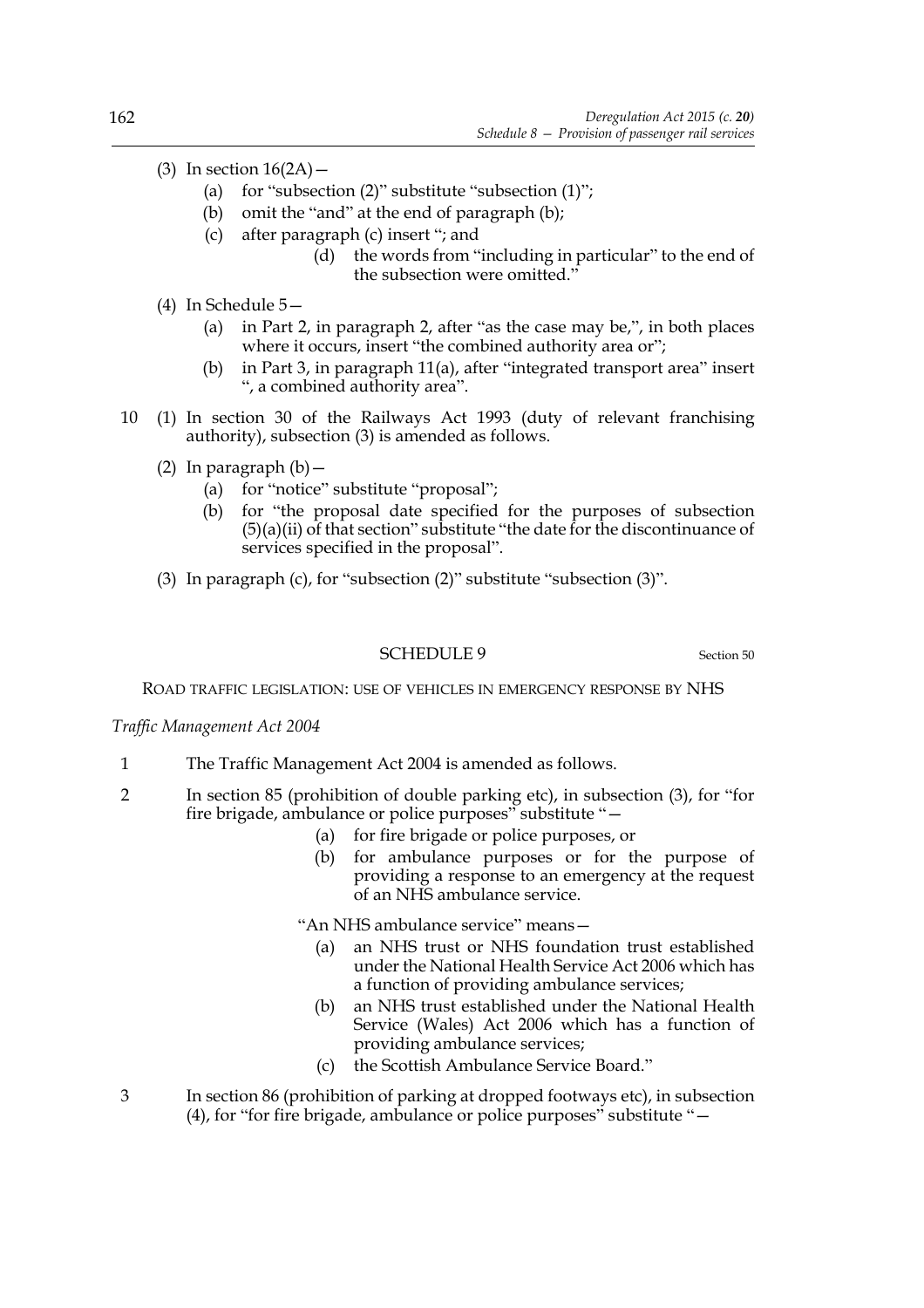- (a) for fire brigade or police purposes, or
- (b) for ambulance purposes or for the purpose of providing a response to an emergency at the request of an NHS ambulance service.

"An NHS ambulance service" means—

- (a) an NHS trust or NHS foundation trust established under the National Health Service Act 2006 which has a function of providing ambulance services;
- (b) an NHS trust established under the National Health Service (Wales) Act 2006 which has a function of providing ambulance services;
- (c) the Scottish Ambulance Service Board."

*Road Vehicles (Construction and Use) Regulations 1986 (S.I. 1986/1078)*

 $\overline{1}$ 

- 4 The Road Vehicles (Construction and Use) Regulations 1986 are amended as follows.
- 5 In regulation 3(2) (interpretation), in the Table at the appropriate place insert—

| "an<br><b>NHS</b> | (a) an NHS trust or NHS foundation     |
|-------------------|----------------------------------------|
| ambulance service | trust established under the National   |
|                   | Health Service Act 2006 which has a    |
|                   | function of providing ambulance        |
|                   | services;                              |
|                   | (b) an NHS trust established under the |
|                   | National Health Service (Wales) Act    |
|                   | 2006 which has a function of providing |
|                   | ambulance services;                    |
|                   | (c) the Scottish Ambulance Service     |
|                   | Board."                                |
|                   |                                        |

- 6 (1) Regulation 37 (audible warning instruments) is amended as follows.
	- (2) In paragraph  $(5)(a)$ , omit ", ambulance".
	- (3) After paragraph  $(5)(a)$  insert
		- "(aza) used for ambulance purposes or for the purpose of providing a response to an emergency at the request of an NHS ambulance service;".
- 7 (1) Regulation 82 (restriction on width of loads) is amended as follows.
	- (2) In paragraph (10)(a), omit ", ambulance".
	- (3) After paragraph  $(10)(a)$  (but before the "or") insert -
		- "(aa) for ambulance purposes or for the purpose of providing a response to an emergency at the request of an NHS ambulance service;".
- 8 (1) Regulation 101 (parking in darkness) is amended as follows.
	- (2) In paragraph (2)(a), omit "ambulance".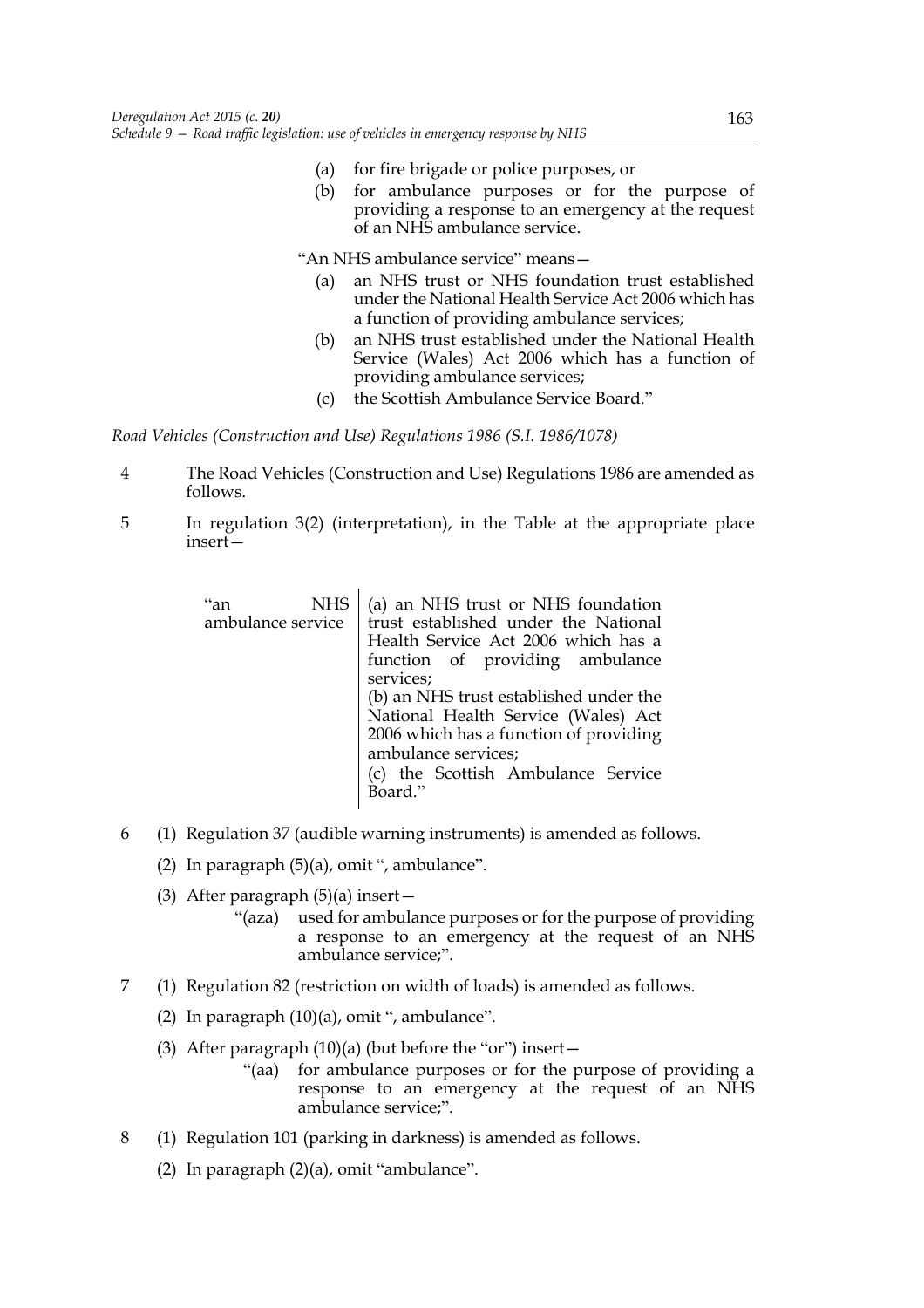- (3) After paragraph  $(2)(a)$  insert
	- "(aa) being used for ambulance purposes or for the purpose of providing a response to an emergency at the request of an NHS ambulance service if compliance with those provisions would hinder or be likely to hinder the use of the vehicle for the purpose for which it is being used on that occasion;".
- 9 (1) Regulation 107 (leaving motor vehicles unattended) is amended as follows.
	- (2) In paragraph (2)(a), omit "ambulance,".
	- (3) After paragraph  $(2)(a)$  (but before the "or") insert  $-$ 
		- "(aa) being used for ambulance purposes or for the purpose of providing a response to an emergency at the request of an NHS ambulance service;".

*Road Vehicles Lighting Regulations 1989 (S.I. 1989/1796)*

- 10 The Road Vehicles Lighting Regulations 1989 are amended as follows.
- 11 (1) The Table in regulation 3(2) (which sets out the meaning of expressions used in the regulations) is amended as follows.
	- (2) In column 2, in paragraph (a) of the definition of "emergency vehicle", omit ", ambulance".
	- (3) In that definition, after paragraph (a) insert—

"(aza) a vehicle used for ambulance purposes or for the purpose of providing a response to an emergency at the request of an NHS ambulance service;".

(4) At the appropriate place insert—

"An NHS ambulance service (a) an NHS trust or NHS foundation trust established under the National Health Service Act 2006 which has a function of providing ambulance services; (b) an NHS trust established under the National Health Service (Wales) Act 2006 which has a function of providing ambulance services; (c) the Scottish Ambulance Service Board."

- 12 (1) Regulation 11 (colour of light shown by lamps and reflectors) is amended as follows.
	- (2) Omit paragraph  $(2)(y)(iii)$ .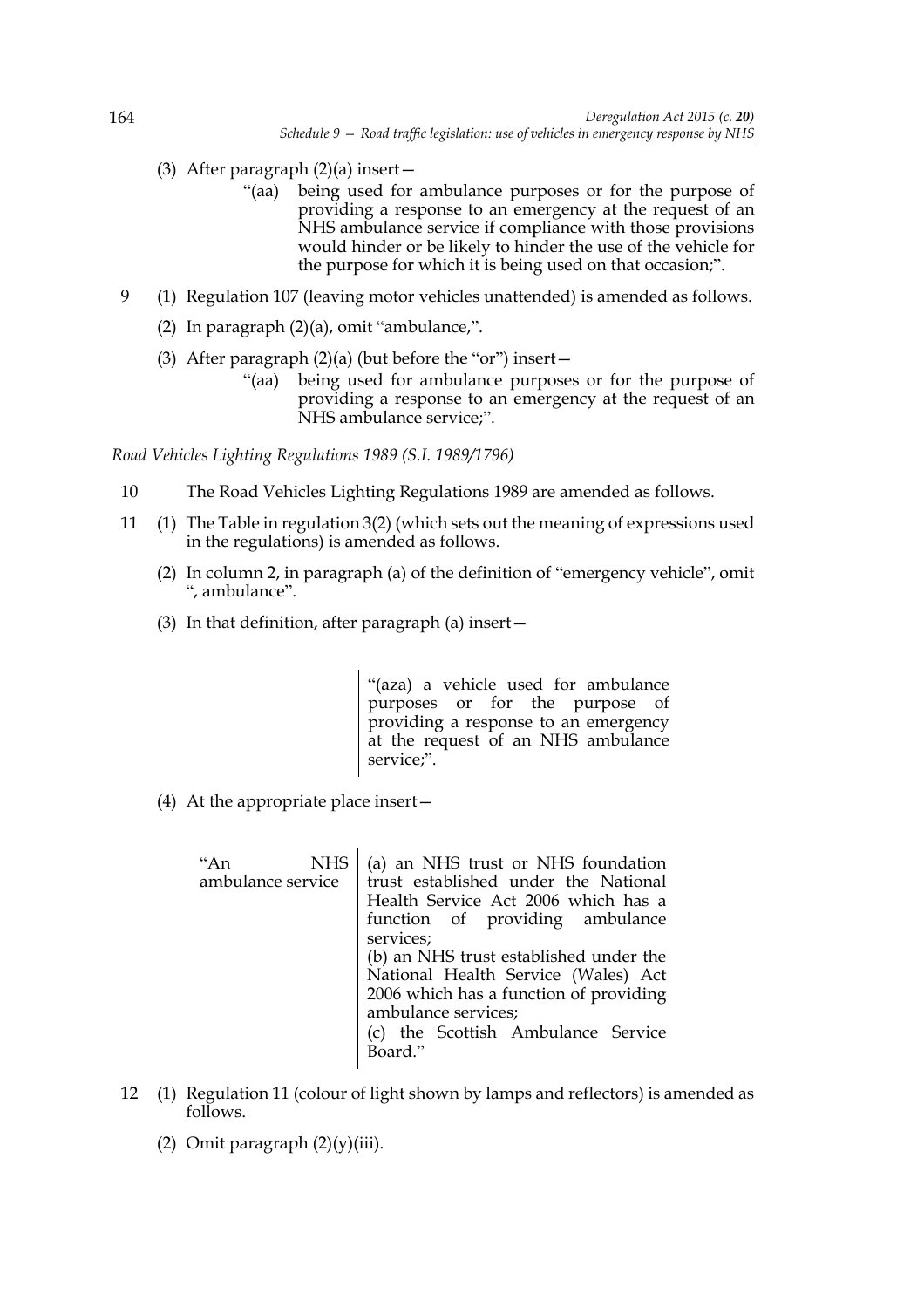- (3) After paragraph  $(2)(y)$  insert
	- "(z) reflected light from yellow or orange retro reflective material fitted to the rear of a vehicle
		- used for ambulance purposes, or
		- (ii) used for the purpose of providing a response to an emergency at the request of an NHS ambulance service."
- 13 In Part 2 of Schedule 17 (requirements relating to optional side retro reflectors), in the first column of the Table, below "Ambulance" (but in the same row) insert "The provision of a response to an emergency at the request of an NHS ambulance service but only in respect of a vehicle which is owned by the service or held by it under a lease or hire agreement".
- 14 (1) Part 2 of Schedule 18 (requirements relating to optional rear retro reflectors) is amended as follows.
	- (2) The first sentence becomes paragraph 1.
	- (3) At the end of that paragraph insert ", subject to paragraphs 2 and 3."
	- (4) The second sentence becomes paragraph 2.
	- (5) In that paragraph—
		- (a) omit "But";
		- (b) omit paragraph (c).
	- (6) After paragraph 2 insert—
		- "3 The colour of rear retro reflectors fitted to—
			- (a) a vehicle used for ambulance purposes, or
			- (b) a vehicle used for the purpose of providing a response to an emergency at the request of an NHS ambulance service,

may be red, yellow or orange (or any combination), provided that, in the case mentioned in paragraph (b), the vehicle is owned by the NHS ambulance service or held by it under a lease or hire agreement."

# *Zebra, Pelican and Puffin Pedestrian Crossings Regulations and General Directions 1997 (S.I. 1997/2400)*

- 15 The Zebra, Pelican and Puffin Pedestrian Crossings Regulations and General Directions 1997 are amended as follows.
- 16 In regulation 3(1) (interpretation), at the appropriate place insert—

""an NHS ambulance service" means-

- (a) an NHS trust or NHS foundation trust established under the National Health Service Act 2006 which has a function of providing ambulance services;
- (b) an NHS trust established under the National Health Service (Wales) Act 2006 which has a function of providing ambulance services;
- (c) the Scottish Ambulance Service Board;".
- 17 (1) Regulation 12 (significance of vehicular light signals at Pelican crossings) is amended as follows.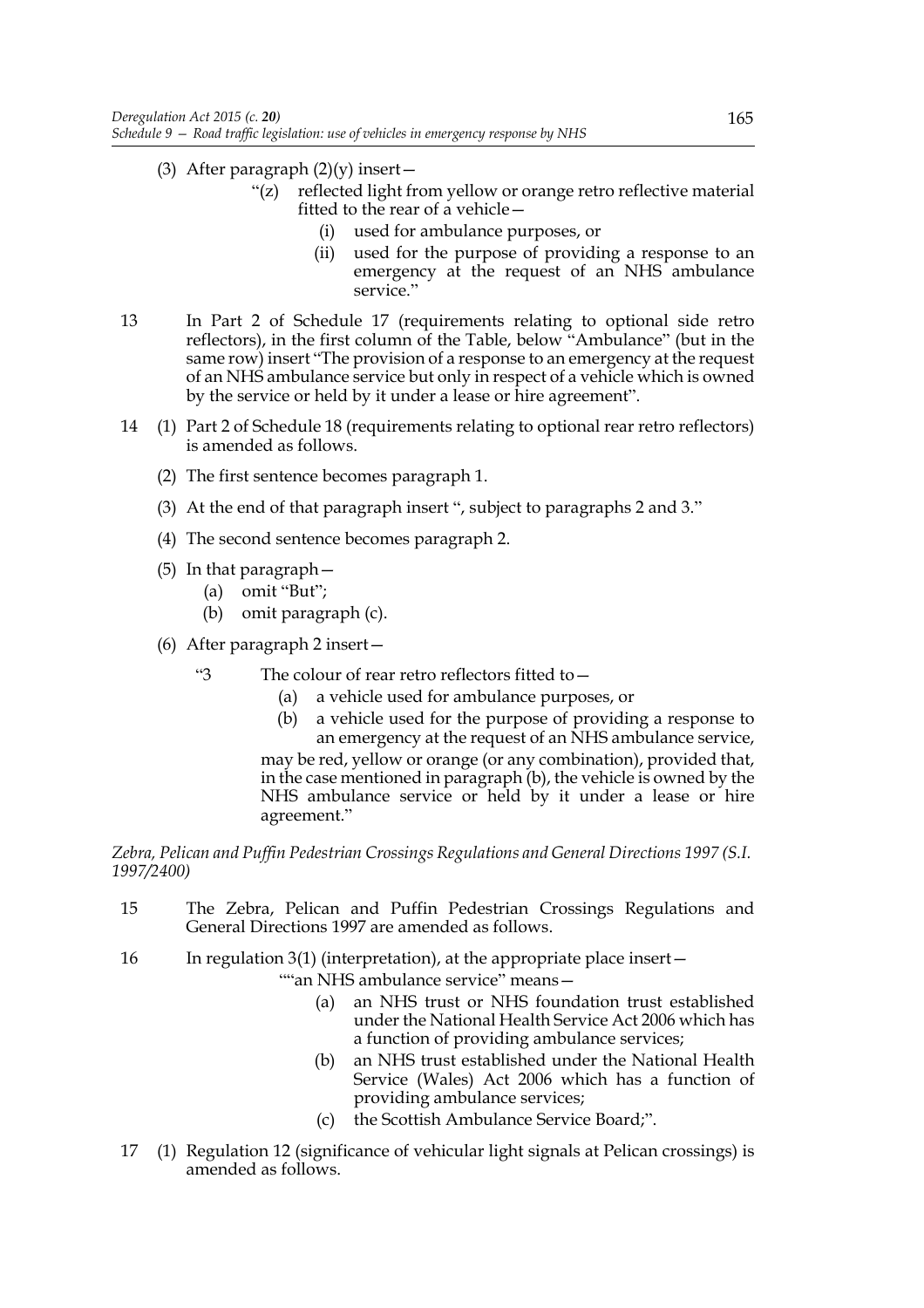- (2) In paragraph (1)(e), omit ", ambulance, national blood service".
- (3) After paragraph  $(1)(e)$  insert
	- "(eza) when a vehicle is being used for ambulance or national blood service purposes or for the purpose of providing a response to an emergency at the request of an NHS ambulance service and the observance of the prohibition conveyed by the steady amber or the red signal in accordance with sub-paragraph (c) or (d) would be likely to hinder the use of that vehicle for the purpose for which it is being used, then those subparagraphs shall not apply to the vehicle, and the steady amber and the red signal shall each convey the information that the vehicle may proceed beyond the stop line if the driver—
		- (i) accords precedence to any pedestrian who is on that part of the carriageway which lies within the limits of the crossing or on a central reservation which lies between two crossings which do not form part of a system of staggered crossings; and
		- (ii) does not proceed in a manner or at a time likely to endanger any person or any vehicle approaching or waiting at the crossing, or to cause the driver of any such vehicle to change its speed or course in order to avoid an accident;".
- 18 (1) Regulation 13 (significance of vehicular light signals at Puffin crossings) is amended as follows.
	- (2) In paragraph (1)(f), omit ", ambulance, national blood service".
	- (3) After paragraph  $(1)(f)$  insert
		- "(fa) when a vehicle is being used for ambulance or national blood service purposes or for the purpose of providing a response to an emergency at the request of an NHS ambulance service and the observance of the prohibition conveyed by the amber, red or red-with-amber signal in accordance with subparagraph (c), (d) or (e) would be likely to hinder the use of that vehicle for the purpose for which it is being used, then those sub-paragraphs shall not apply to the vehicle, and the red signal, red-with-amber and amber signals shall each convey the information that the vehicle may proceed beyond the stop line if the driver—
			- (i) accords precedence to any pedestrian who is on that part of the carriageway which lies within the limits of the crossing or on a central reservation which lies between two crossings which do not form part of a system of staggered crossings; and
			- (ii) does not proceed in a manner or at a time likely to endanger any person or any vehicle approaching or waiting at the crossing, or to cause the driver of any such vehicle to change its speed or course in order to avoid an accident;".
- 19 (1) Regulation 21 (stopping in controlled areas) is amended as follows.
	- (2) In paragraph (c), omit ", ambulance".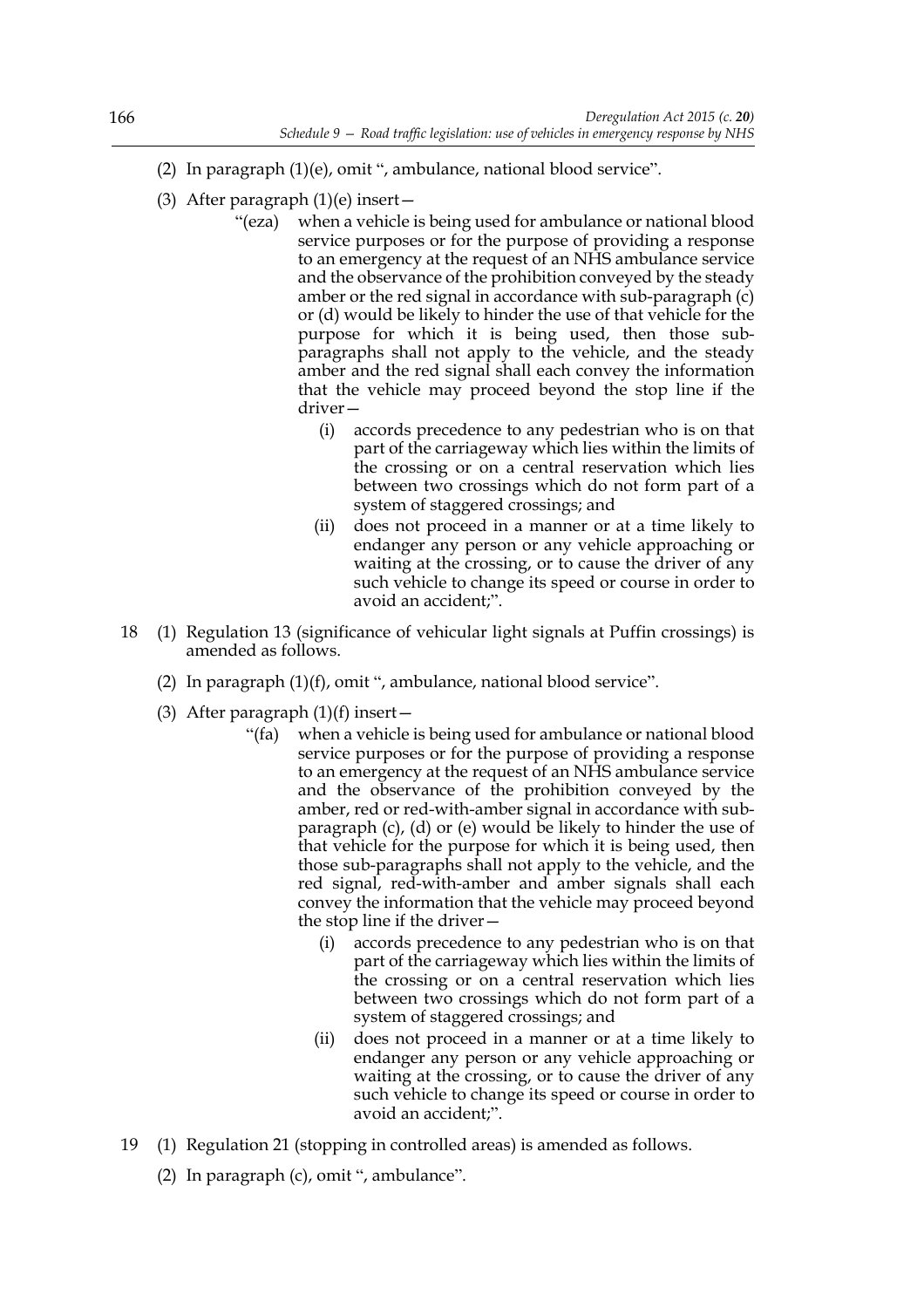# (3) After paragraph (c) insert—

"(ca) when the vehicle is being used for ambulance purposes or for the purpose of providing a response to an emergency at the request of an NHS ambulance service; or".

*Traffic Signs Regulations and General Directions 2002 (S.I. 2002/3113)*

- 20 The Traffic Signs Regulations and General Directions 2002 are amended as follows.
- 21 In regulation 4 (interpretation), at the appropriate place insert—

""an NHS ambulance service" means—

- (a) an NHS trust or NHS foundation trust established under the National Health Service Act 2006 which has a function of providing ambulance services;
- (b) an NHS trust established under the National Health Service (Wales) Act 2006 which has a function of providing ambulance services;
- (c) the Scottish Ambulance Service Board."
- 22 (1) Regulation 15 (keep right and kept left signs) is amended as follows.
	- (2) In paragraph  $(2)$  -
		- (a) omit "ambulance,";
		- (b) omit ", national blood service".
	- (3) After paragraph (2) insert—
		- "(2ZA) On an occasion where a vehicle is being used for ambulance or national blood service purposes or for the purpose of providing a response to an emergency at the request of an NHS ambulance service and the observance of the requirement specified in paragraph (1) would be likely to hinder the use of that vehicle for one of those purposes then, instead of that requirement, the requirement conveyed by the sign in question shall be that the vehicle shall not proceed beyond that sign in such a manner or at such a time as to be likely to endanger any person."
- 23 (1) Regulation 26 (double white lines) is amended as follows.
	- (2) In paragraph (5)(b), omit "ambulance,".
	- (3) After paragraph (5)(b) insert—
		- "(bza) to a vehicle for the time being used for ambulance purposes or for the purpose of providing a response to an emergency at the request of an NHS ambulance service;".
- 24 (1) Regulation 27 (zig zag lines) is amended as follows.
	- (2) In paragraph (3)(c), omit "ambulance,".
	- (3) After paragraph  $(3)(c)$  insert -
		- "(ca) when the vehicle is being used for ambulance purposes or for the purpose of providing a response to an emergency at the request of an NHS ambulance service;".
- 25 (1) Regulation 36 (light signals) is amended as follows.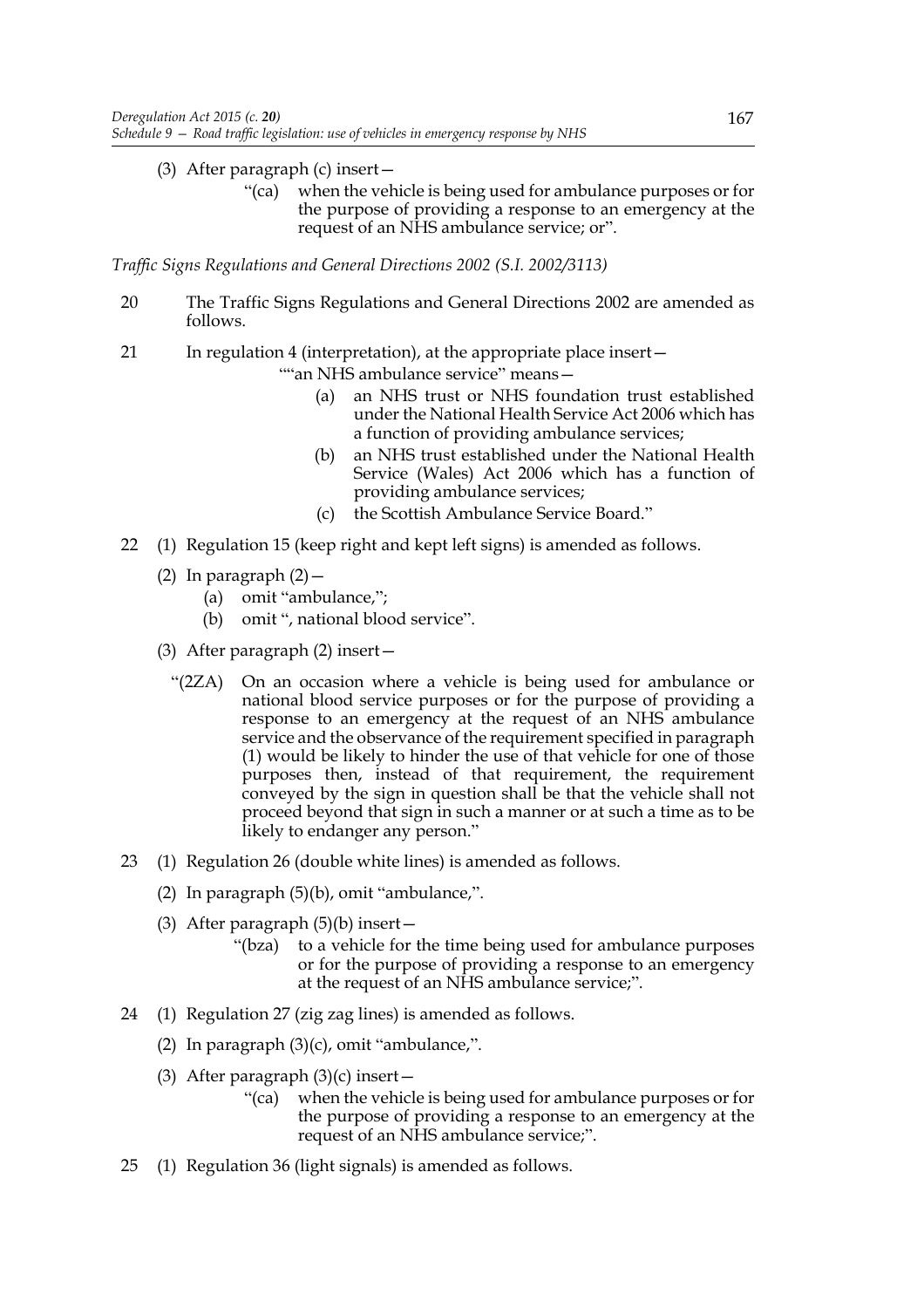- (2) In paragraph  $(1)(b)$ 
	- (a) omit "ambulance,";
	- (b) omit ", national blood service".
- (3) After paragraph (1)(b) insert—
	- "(bza) when a vehicle is being used for ambulance or national blood service purposes or for the purpose of providing a response to an emergency at the request of an NHS ambulance service and the observance of the prohibition conveyed by the red signal in accordance with sub-paragraph (a) would be likely to hinder the use of that vehicle for the purpose for which it is being used, then sub-paragraph (a) shall not apply to the vehicle, and the red signal shall convey the prohibition that that vehicle shall not proceed beyond the stop line in a manner or at a time likely to endanger any person or to cause the driver of any vehicle proceeding in accordance with the indications of light signals operating in association with the signals displaying the red signal to change its speed or course in order to avoid an accident;".
- 26 (1) Schedule 19 (bus stop and bus stand clearways and box junctions) is amended as follows.
	- (2) In paragraph 4 (bus stop and bus stand clearways)—
		- (a) in paragraph (a), omit "ambulance,";
		- (b) after paragraph (a) insert—
			- "(aza) a vehicle being used for ambulance purposes or for the purpose of providing a response to an emergency at the request of an NHS ambulance service;".
	- (3) In paragraph 9 (box junctions)—
		- (a) omit "ambulance,";
		- (b) omit ", national blood service".
	- (4) After paragraph 9 insert—
		- "10 When a vehicle is being used for ambulance or national blood service purposes or for the purpose of providing a response to an emergency at the request of an NHS ambulance service and the observance of the prohibition in paragraph 7(1) or 8 would be likely to hinder the use of that vehicle for the purpose for which it is being used, then that prohibition shall not apply to the driver of the vehicle."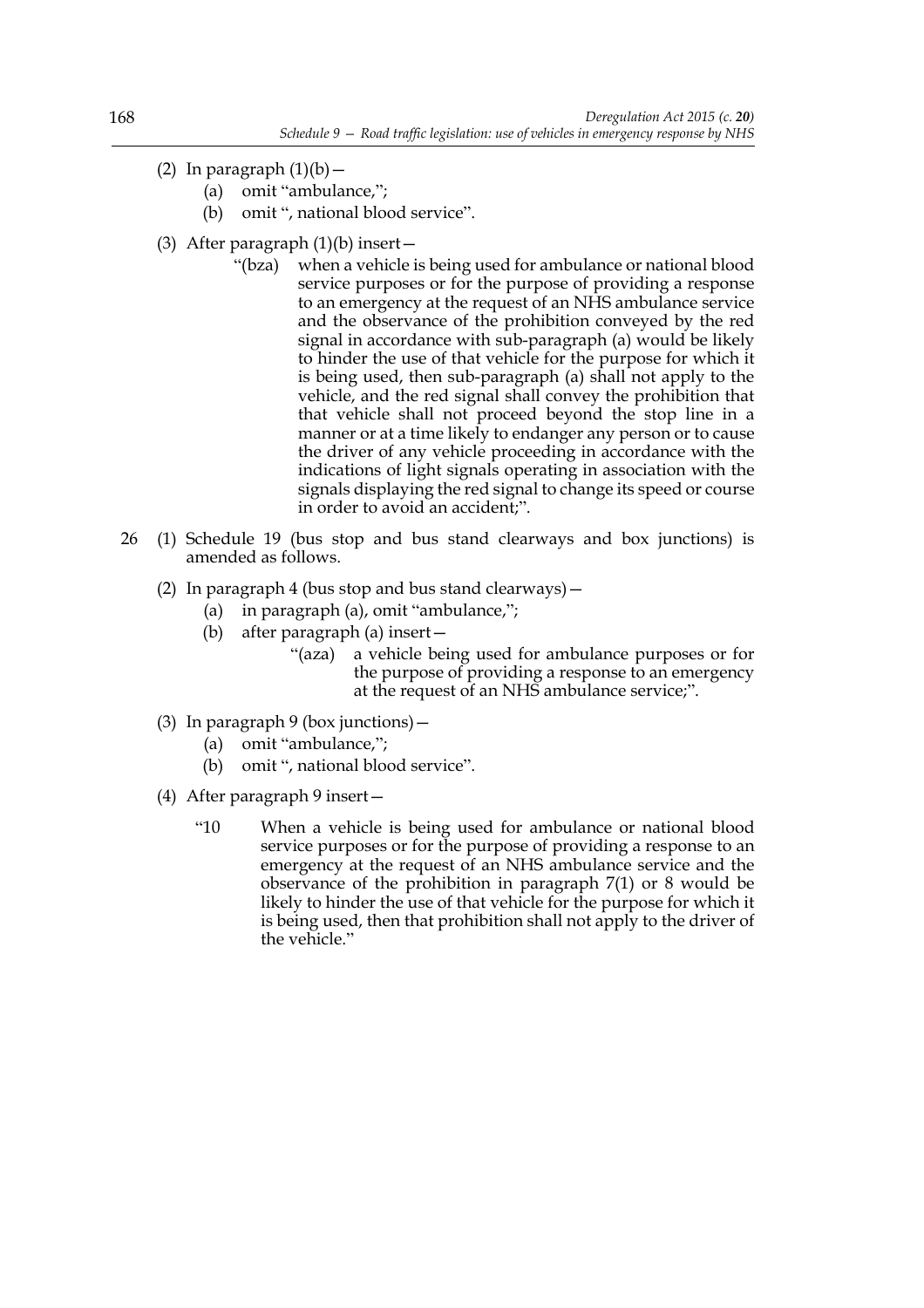# SCHEDULE 10 Section 51

#### REGULATION OF THE USE OF ROADS AND RAILWAYS

#### PART 1

# DURATION OF DRIVING LICENCES TO BE GRANTED TO DRIVERS WITH RELEVANT OR PROSPECTIVE DISABILITIES

- 1 Part 3 of the Road Traffic Act 1988 (licensing of drivers of vehicles) is amended as follows.
- 2 In section 99 (duration of licences of drivers of motor vehicles of classes other than any prescribed class of goods vehicle or any prescribed class of passenger-carrying vehicle), in subsection (1)(b) (duration of licence to be granted to person suffering from relevant or prospective disability), for the words from "of not more than" to "may determine" substitute "as the Secretary of State may determine which shall be a period—
	- (i) of not more than ten years and not less than one year, ending on or before the seventieth anniversary of the applicant's date of birth, or
	- (ii) where, at the time the licence is granted, there are less than three years until that seventieth anniversary or where the licence is granted on or after that anniversary, of not more than three years and not less than one year".
- 3 In consequence of paragraph 2, in section 100(1)(b) (appeals relating to licences: determination under section  $99(1)(b)$  –
	- (a) for "three" substitute "ten";
	- (b) after "or less" insert "or, where sub-paragraph (ii) of section 99(1)(b) applies, for three years or less".

# PART 2

PERMIT SCHEMES: REMOVAL OF REQUIREMENT FOR SECRETARY OF STATE APPROVAL

- 4 Part 3 of the Traffic Management Act 2004 (permit schemes) is amended as follows.
- 5 (1) Section 33 (preparation of permit schemes) is amended as follows.
	- (2) For subsection (1) substitute  $-$ 
		- "(1) A permit scheme may be prepared by  $-$ 
			- (a) a strategic highways company,
			- (b) a local highway authority in England, or
			- (c) such a company or authority acting together with one or more other such companies or authorities.
		- (1A) A local highway authority in Wales, or two or more such authorities acting together, may prepare and submit to the Welsh Ministers a permit scheme."
	- (3) For subsection (2) substitute—
		- "(2) The Secretary of State may direct—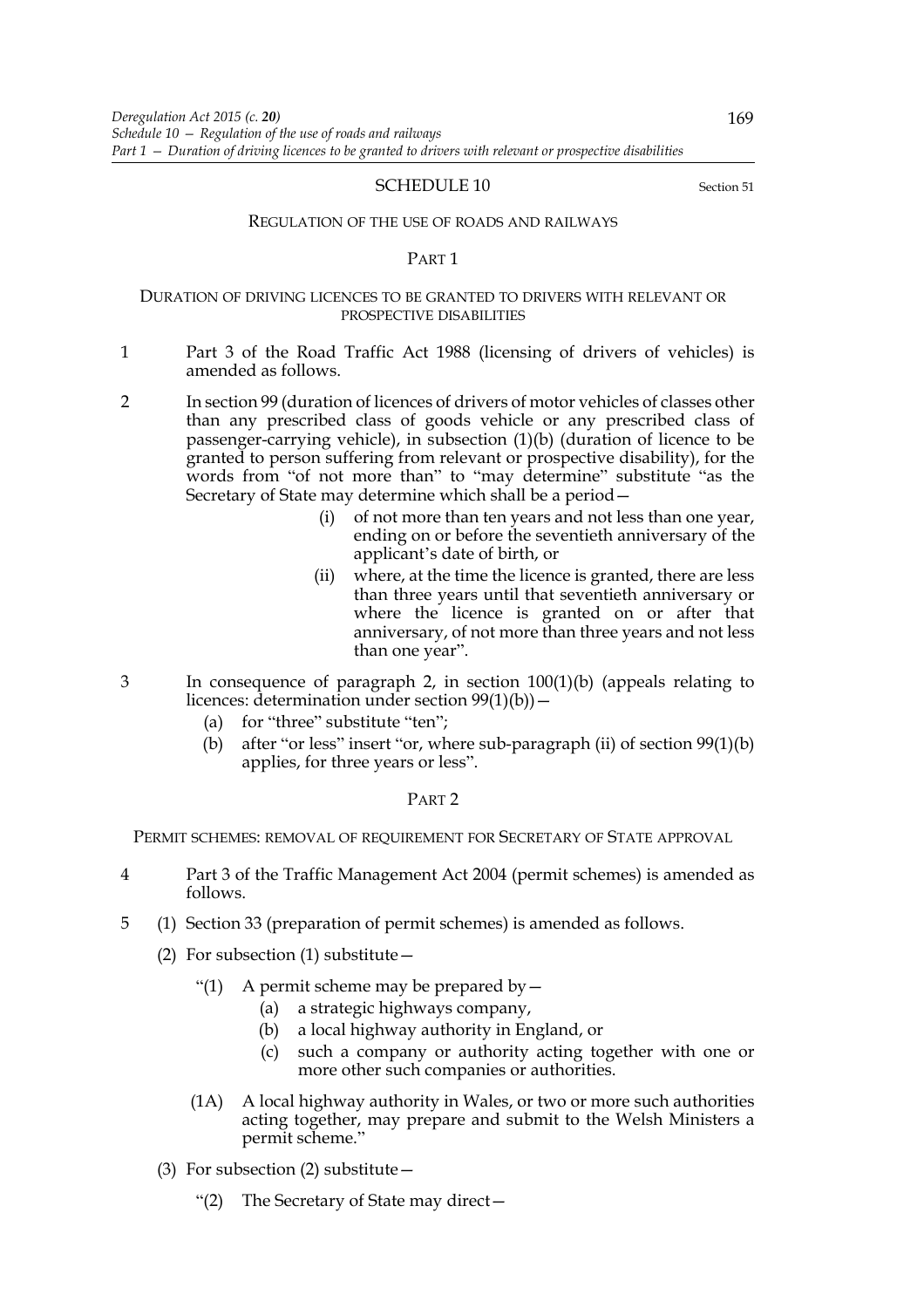- (a) a strategic highways company,
- (b) a local highway authority in England, or
- (c) such a company or authority acting together with one or more other such companies or authorities,

to prepare and give effect to a permit scheme which takes such form as the Secretary of State may direct.

- (2A) The Welsh Ministers may direct a local highway authority in Wales, or two or more such authorities acting together, to prepare and submit to them a permit scheme which takes such form as the Welsh Ministers may direct."
- 6 After section 33 insert—

## **"33A Implementation of permit schemes of strategic highway companies and local highway authorities in England**

- (1) This section applies to a permit scheme prepared in accordance with section 33(1) or  $(2)$  by  $-$ 
	- (a) a strategic highways company,
	- (b) a local highway authority in England, or
	- (c) such a company or authority acting together with one or more other such companies or authorities.
- (2) The scheme shall not have effect in the area of a participating authority unless the authority gives effect to it by order.
- (3) For the purposes of subsection (2) a local highway authority or a strategic highways company is a "participating authority" in relation to a permit scheme if it is the highway authority for any of the streets in which the scheme is to control the carrying out of works.
- (4) An order under subsection (2)—
	- (a) must set out the scheme and specify the date on which the scheme is to come into effect, and
	- (b) may (in accordance with permit regulations) include provisions which disapply or modify enactments to the extent specified in the order."
- 7 (1) Section 34 (implementation of local highway authority permit schemes) is amended as follows.
	- (2) In subsection  $(1)$ 
		- (a) after "prepared" insert "by a local highway authority in Wales";
		- (b) for "appropriate national authority ("the authority")" substitute "Welsh Ministers";
		- (c) for "33(1) or (2)" substitute "33(1A) or  $(2A)$ ".
	- (3) In subsection (2), for "authority" substitute "Welsh Ministers".
	- (4) In subsection (3), for "it approves" substitute "the Welsh Ministers approve".
	- (5) In subsection (4), for "the authority by order gives" substitute "the Welsh Ministers by order give".
	- (6) In the heading, at the end insert ": Wales".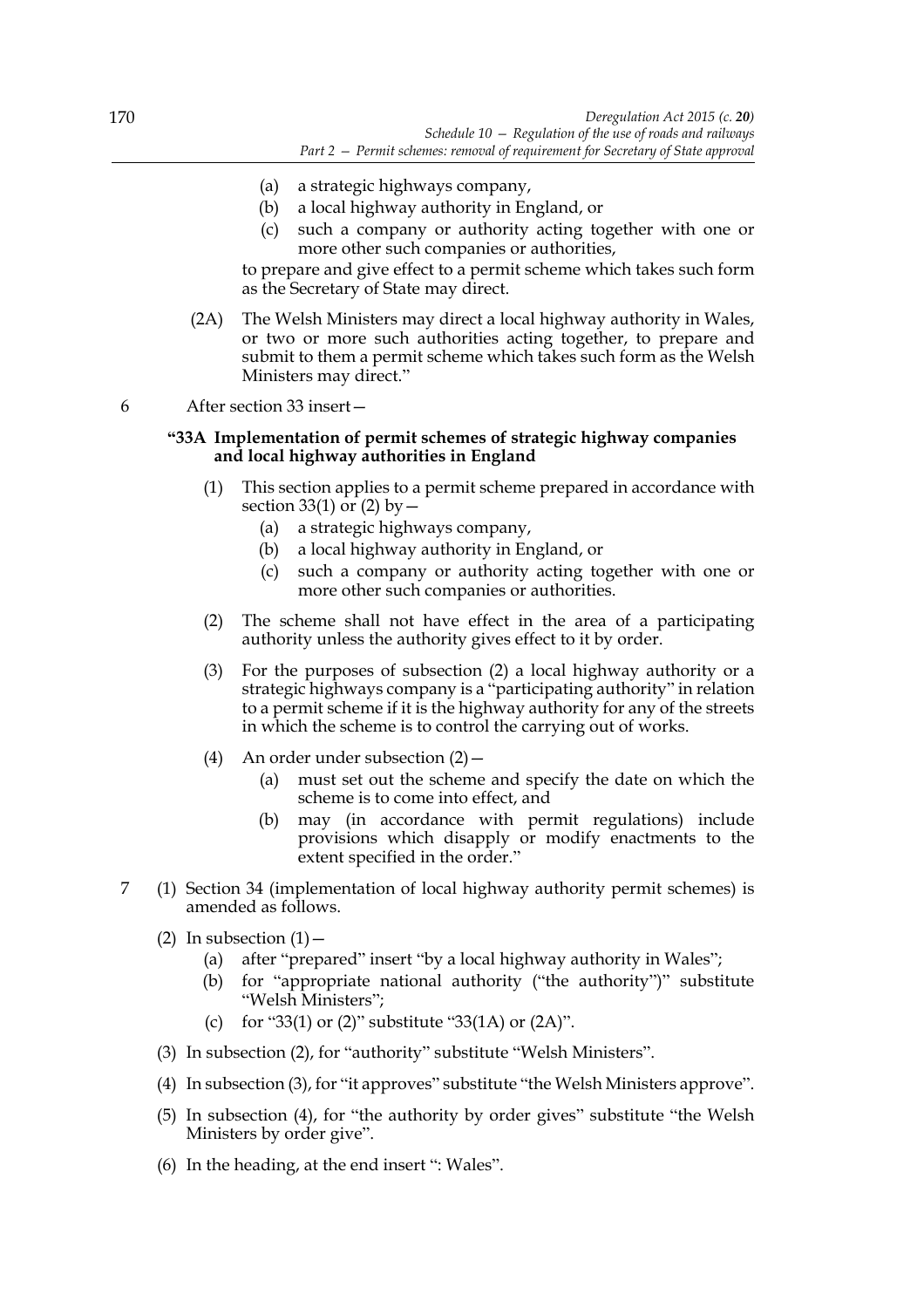8 For section 36 (variation and revocation of permit schemes) substitute—

# **"36 Variation and revocation of permit schemes**

- (1) A local highway authority in England may by order vary or revoke a permit scheme to the extent that it has effect in the area of the authority by virtue of an order made by the authority under section 33A(2).
- (2) The Secretary of State may direct a local highway authority in England to vary or revoke a permit scheme by an order under subsection (1).
- (3) An order made by a local highway authority under subsection (1) may vary or revoke an order made by the authority under section 33A(2), or an order previously made by the authority under subsection (1).
- (4) A strategic highways company may by order vary or revoke a permit scheme to the extent that it has effect, by virtue of an order made by the company under section 33A(2), in the area in respect of which the company is appointed.
- (5) The Secretary of State may direct a strategic highways company to vary or revoke a permit scheme by an order under subsection (4).
- (6) An order made by a strategic highways company under subsection (4) may vary or revoke an order made by the company under section 33A(2), or an order previously made by the company under subsection (4).
- (7) The Welsh Ministers may by order vary or revoke any permit scheme which for the time being has effect by virtue of an order made by them under section  $34(4)$  or  $35(2)$ .
- (8) An order under subsection (7) may vary or revoke an order made by the Welsh Ministers under section 34(4) or 35(2), or an order previously made under subsection (7).
- (9) The Secretary of State may by order vary or revoke any permit scheme which for the time being has effect by virtue of an order made by the Secretary of State under section 35(2).
- (10) An order under subsection (9) may vary or revoke an order made by the Secretary of State under section 35(2), or an order previously made under subsection (9).
- (11) An order under subsection (7) or (9) may relate to one or more permit schemes.
- (12) An order under this section may (in accordance with permit regulations) include provisions which disapply or modify enactments to the extent specified in the order."
- 9 (1) Section 37 (permit regulations) is amended as follows.
	- (2) In subsection  $(1)$  -
		- (a) for "appropriate national authority" substitute "Secretary of State";
		- (b) omit "submission, approval,";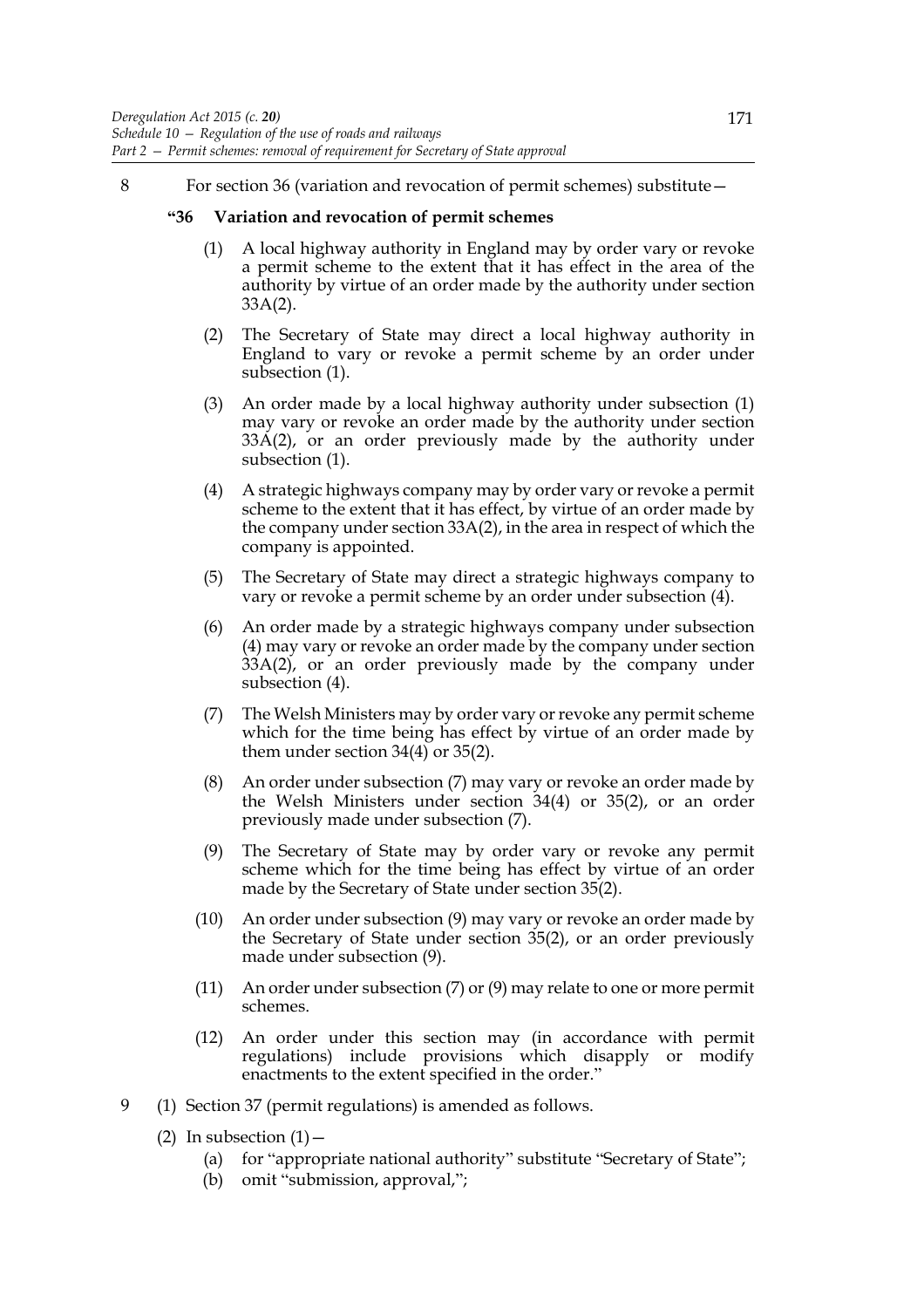- (c) at the end insert "prepared by local highway authorities in England or strategic highways companies under section 33(1) or (2) or by the Secretary of State under section 33(3) or (4)".
- (3) After subsection (1) insert—
	- "(1A) The Welsh Ministers may by regulations ("permit regulations") make provision with respect to the content, preparation, submission, approval, operation, variation or revocation of permit schemes prepared by local highway authorities in Wales under section 33(1A) or (2A) or by the Welsh Ministers under section 33(3)."
- (4) After subsection (3) insert—
	- "(3A) Permit regulations made by the Secretary of State may impose requirements for the purpose of securing that permit schemes are kept under review."
- 10 (1) Section 39 (interpretation of Part 3) is amended as follows.
	- (2) In subsection  $(1)$ 
		- (a) in paragraph (b) of the definition of "the appropriate national authority", for "National Assembly for Wales" substitute "Welsh Ministers";
		- (b) at the appropriate place insert—

""strategic highways company" means a company for the time being appointed under Part 1 of the Infrastructure Act 2015;".

- (3) In subsection (3), after "power" insert "of the Secretary of State or the Welsh Ministers".
- (4) After subsection (5) insert—
	- "(6) A statutory instrument containing regulations under this Part made by the Welsh Ministers is subject to annulment in pursuance of a resolution of the National Assembly for Wales."
- 11 (1) This paragraph applies to a permit scheme prepared by a local highway authority in England or a strategic highways company which, by virtue of an order made by the Secretary of State under section 34(4) of the Traffic Management Act 2004, has effect immediately before the date on which paragraphs 4 to 10 come into force.
	- (2) On and after that date, the scheme is to be treated as if it had effect by virtue of an order made by the local highway authority or a strategic highways company under section 33A(2) of that Act.
- 12 In consequence of the amendments made by paragraph 5, in the Infrastructure Act 2015, in Schedule 1, omit paragraph 148.

# PART 3

# ROAD HUMPS

13 The Highways Act 1980 is amended as follows.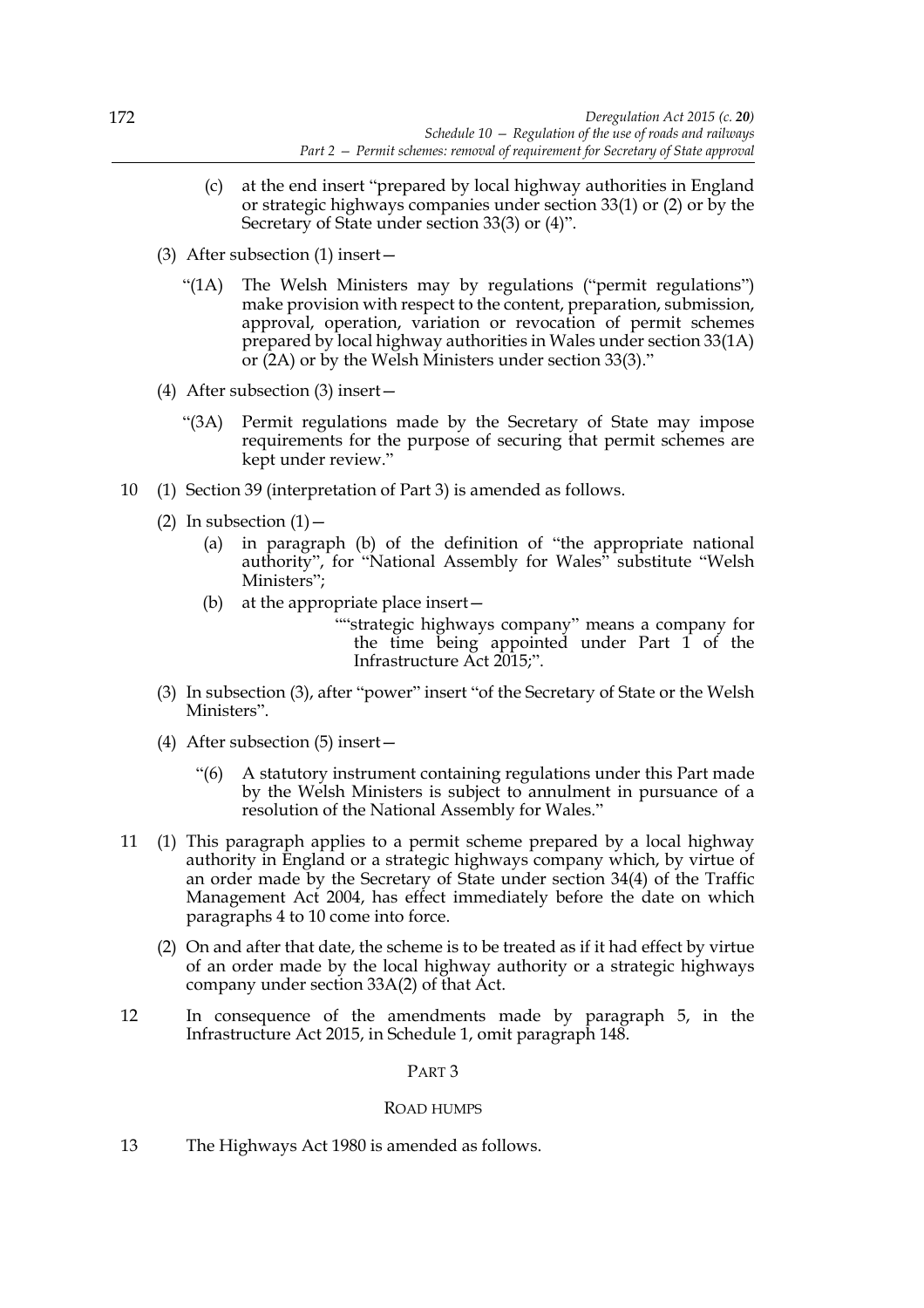- 14 In section 90A (construction of road humps by highway authority), in subsection (1)(b), for "the Secretary of State" substitute "the appropriate national authority".
- 15 (1) Section 90B (additional powers of Secretary of State and Welsh Ministers) is amended as follows.
	- (2) In subsection  $(1)$ 
		- (a) in the opening words, for "Secretary of State" substitute "Welsh Ministers";
		- (b) in the opening words, for "he is" substitute "they are";
		- (c) in paragraph (b), for "him" substitute "them";
		- (d) in the closing words, for "him" substitute "them".
	- (3) After subsection (1) insert—
		- "(1A) Subsection (1) does not apply in relation to the following parts of Wales—
			- (a) the part of road to which section 329(5) applies;
			- (b) the part of the M4 Motorway in Wales that comprises "the new toll plaza area" and "the new bridge", as defined in section 39(1) of the Severn Bridges Act 1992."
	- (4) In subsection  $(3)$ 
		- (a) for "Secretary of State", in the first place those words occur, substitute "Welsh Ministers";
		- (b) for "Secretary of State has" substitute "Welsh Ministers have".
	- (5) In subsection (4), for "Secretary of State" substitute "Welsh Ministers".
	- (6) In subsection (5), for "Secretary of State so directs" substitute "Welsh Ministers so direct".
	- (7) In subsection  $(6)$  -
		- (a) for "Secretary of State" substitute "Welsh Ministers";
		- (b) for "his" substitute "their".
	- (8) In the heading, for "Secretary of State" substitute "Welsh Ministers".
- 16 (1) Section 90C (road humps: consultation and local inquiries) is amended as follows.
	- (2) In subsection  $(1)$ 
		- (a) for the words from "Where the Secretary of State" to "he, it or they" substitute "Where a highway authority proposes to construct a road hump under section 90A, or the Welsh Ministers propose to construct a road hump under section 90B, the highway authority or the Welsh Ministers (as the case may be)";
		- (b) omit paragraph (a) and the "and" following it;
		- (c) in paragraph  $(b)$ 
			- (i) omit "other";
			- (ii) for "the Secretary of State" substitute "the appropriate national authority".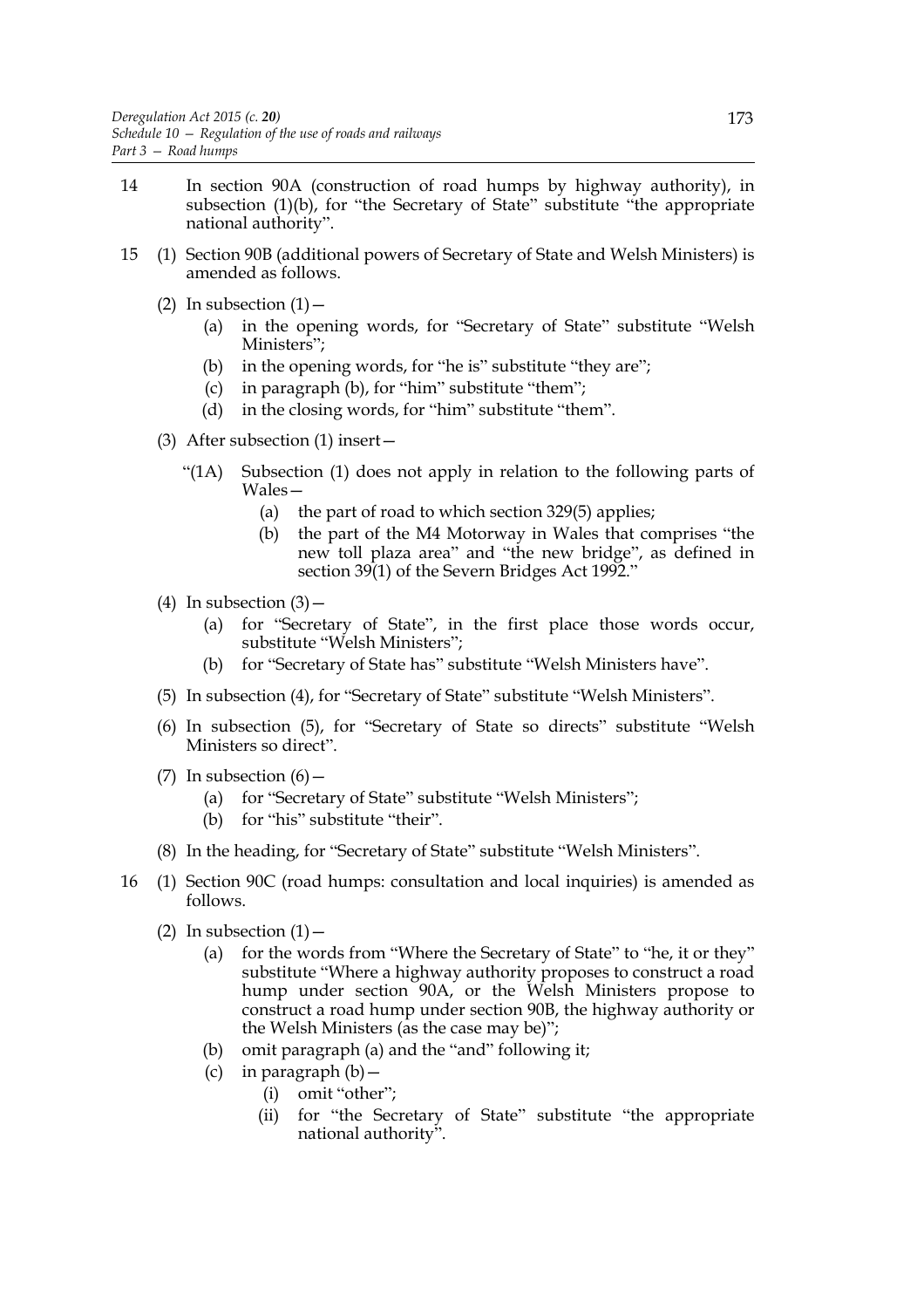- (3) For subsection (2) substitute  $-$ 
	- "(2) The highway authority or the Welsh Ministers (as the case may be) shall also comply with such requirements as may be specified in regulations made by the appropriate national authority in relation to—
		- (a) the publication of  $-$ 
			- (i) details of proposals to construct road humps, and
			- (ii) procedures for making objections to such proposals, and
		- (b) procedures for dealing with such objections.
	- (2A) Regulations under subsection (2)(b) may, in particular, contain provision about—
		- (a) local inquiries in relation to proposals to construct road humps, and
		- (b) the application of subsections (2) to (5) of section 250 of the Local Government Act 1972 in relation to such inquiries, subject to such modifications as may be specified in the regulations."
- (4) Omit subsections (3) to (5).
- (5) In subsection  $(6)$ 
	- (a) for "the Secretary of State" substitute "the appropriate national authority";
	- (b) for "he" substitute "it".
- 17 (1) Section 90D (regulations concerning construction and maintenance of road humps) is amended as follows.
	- (2) In subsection  $(1)$  -
		- (a) for "The Secretary of State" substitute "The appropriate national authority";
		- (b) for "him" substitute "the appropriate national authority".
	- (3) In subsection  $(3)$ 
		- (a) for "the Secretary of State" substitute "the appropriate national authority";
		- (b) for "he" substitute "it".
	- (4) In subsection  $(4)$ 
		- (a) for "the Secretary of State" substitute "the appropriate national authority";
		- (b) for "him" substitute "the appropriate national authority".
- 18 (1) Section 90E (status of road humps) is amended as follows.
	- (2) In subsection (1B)(a), for "the Secretary of State" substitute "the appropriate national authority".
	- (3) In subsection (2), in paragraph (a), for "the Secretary of State" substitute "the appropriate national authority".
- 19 In section 90F (meaning of "road hump" and interpretation of sections 90A to 90E), in subsection ( $\tilde{2}$ ), after "In sections 90A to  $\tilde{9}0E$  above —" insert— ""the appropriate national authority" means—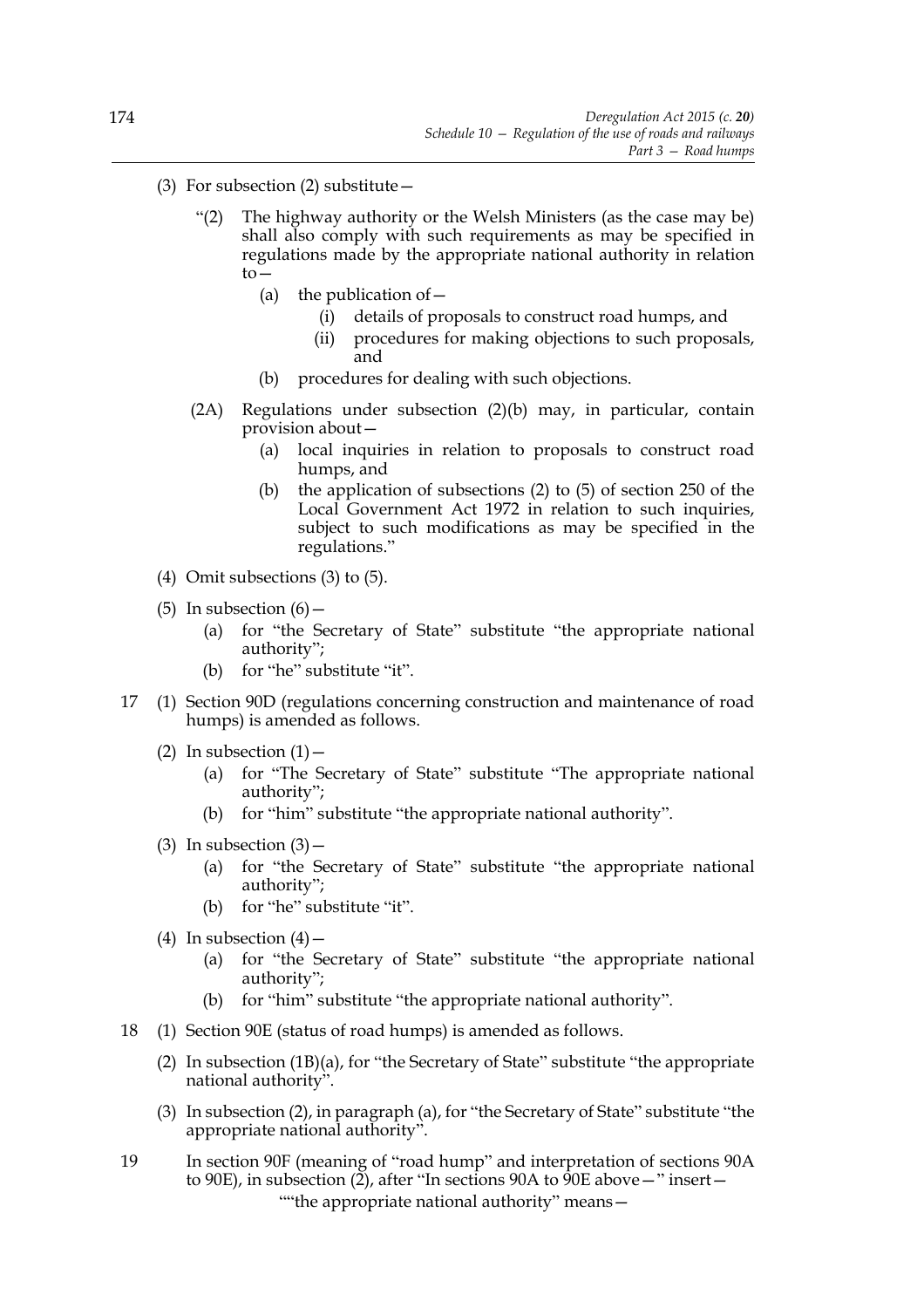- (a) the Secretary of State, in relation to England and in relation to the following parts of Wales—
	- (i) the part of road to which section 329(5) applies;
	- (ii) the part of the M4 Motorway in Wales that comprises "the new toll plaza area" and "the new bridge", as defined in section 39(1) of the Severn Bridges Act 1992;
- (b) the Welsh Ministers, in relation to Wales other than the parts mentioned in paragraph  $(a)(i)$  and  $(ii)$ ;".

20 After section 90F insert—

### **"90FA Regulations under sections 90C and 90D**

- (1) Regulations under section 90C or 90D are to be made by statutory instrument.
- (2) Regulations under section 90C or 90D may—
	- (a) include incidental, supplementary, consequential or transitional provision or savings;
	- (b) make different provision for different purposes.
- (3) A statutory instrument containing regulations made by the Secretary of State under section 90C or 90D is subject to annulment in pursuance of a resolution of either House of Parliament.
- (4) A statutory instrument containing regulations made by the Welsh Ministers under section 90C or 90D is subject to annulment in pursuance of a resolution of the National Assembly for Wales."
- 21 In section 325 (provisions as to regulations, schemes and orders), after subsection (2A) insert—
	- "(2B) This section does not apply to regulations under section 90C or 90D (see section 90FA for provision about such regulations)."
- 22 In consequence of the amendments made by paragraph 16, in the Infrastructure Act 2015, in Schedule 1, omit paragraph 26.

PART 4

PEDESTRIAN CROSSINGS: REMOVAL OF REQUIREMENT TO INFORM SECRETARY OF STATE

- 23 In section 23(2) of the Road Traffic Regulation Act 1984—
	- (a) omit paragraph (c) (which requires that the Secretary of State or, in relation to Wales, the Welsh Ministers be informed in writing before certain pedestrian crossings are established or removed etc);
	- (b) omit the "and" before that paragraph.

PART 5

#### OFF-ROAD MOTORING EVENTS

24 In section 13A(1) of the Road Traffic Act 1988 (list of motoring offences which do not apply for authorised off-road motoring events), after "2" insert ",  $2B$ ".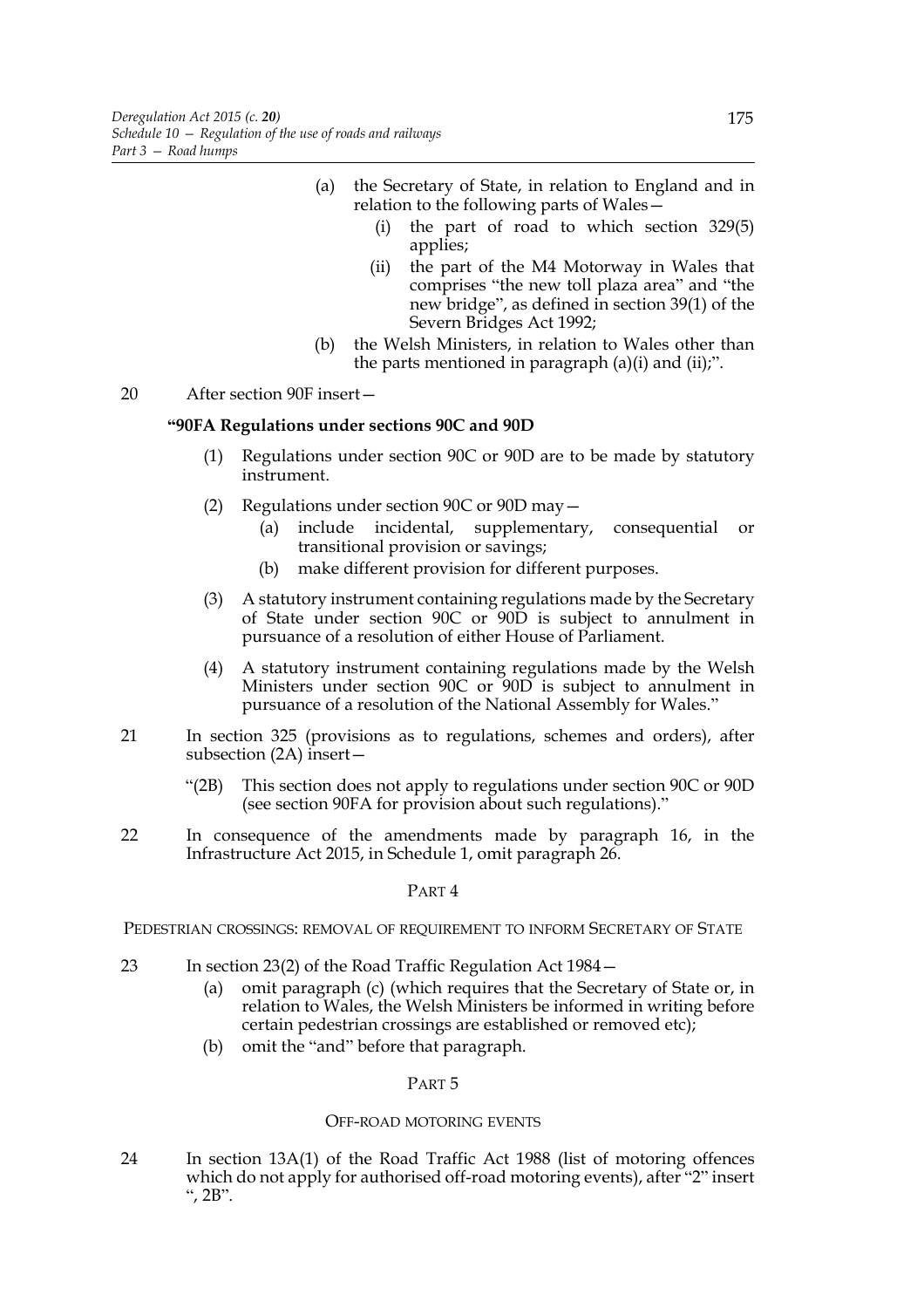#### TESTING OF VEHICLES

- 25 In section 52 of the Road Traffic Act 1988 (supplementary provisions about tests etc of goods vehicles), in subsection  $(2)$  (which confers power on the Secretary of State to provide and maintain stations and apparatus for the carrying out of examinations of certain goods vehicles), for the words from "provide and maintain" to the end of the subsection substitute "—
	- (a) provide and maintain stations where examinations of goods vehicles under regulations under section 49 or under section 50 of this Act may be carried out,
	- (b) designate premises as stations where such examinations may be carried out, and
	- (c) provide and maintain apparatus for the carrying out of such examinations."
- 26 (1) Section 46 of that Act (provision which may be included in regulations under section 45 of that Act about tests of the condition of vehicles other than certain goods vehicles) is amended as follows.
	- (2) In subsection (1), after paragraph (j) insert—
		- "(ja) the charges to be paid to the Secretary of State by persons occupying premises designated under section 8(3)(b) of the Public Passenger Vehicles Act 1981 as stations where inspections of public service vehicles may be carried out where the charges are in connection with—
			- (i) the provision by the Secretary of State of vehicle examiners to examine public service vehicles on the premises,
			- (ii) the issue of test certificates or notifications of the refusal of test certificates in respect of examinations of public service vehicles carried out on the premises,
			- (iii) the issue of duplicates or copies of test certificates issued in respect of such examinations, and
			- (iv) the correction of errors in test certificates so issued,".
	- (3) In that subsection, omit the "and" at the end of paragraph (k) and insert—
		- "(ka) the keeping by persons mentioned in paragraph (ja) of registers of test certificates in the prescribed form and containing the prescribed particulars, and the inspection of such registers by such persons and in such circumstances as may be prescribed,".
	- (4) In that subsection, after paragraph (l) insert ", and
		- (m) the keeping of records by persons mentioned in paragraph (ja) and the providing by them of returns and information to the Secretary of State."
	- (5) In subsection (4), after "subsection  $(1)(i)$ " insert "or  $(ia)$ ".
- 27 (1) Section 51 of that Act (particular aspects of regulations under section 49 of that Act dealing with the testing of certain goods vehicles etc) is amended as follows.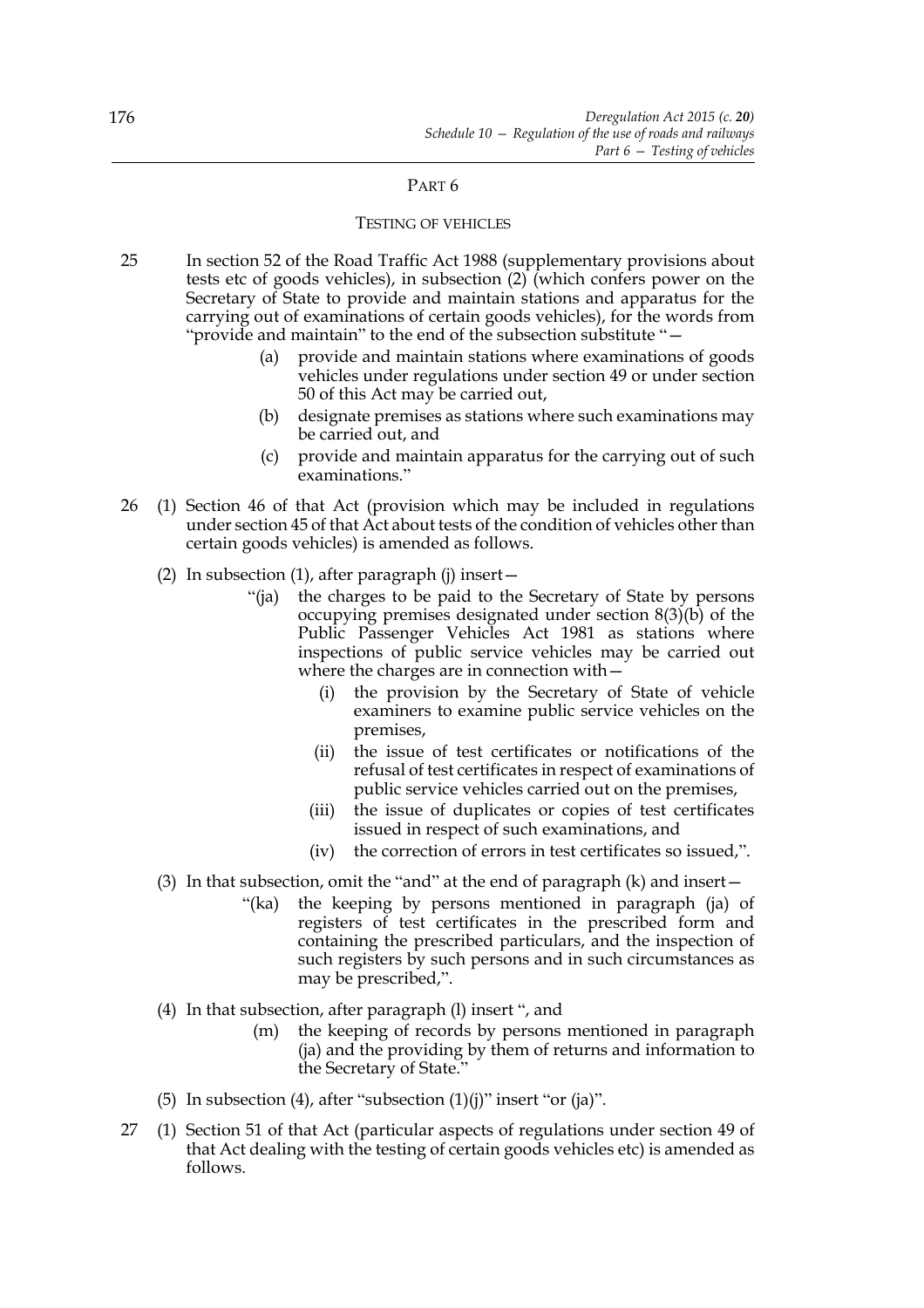- (2) In subsection  $(1)$ , after paragraph  $(k)$  insert  $-$ 
	- "(ka) make provision as to the charges to be paid to the Secretary of State by persons occupying premises designated under section  $52(2)(b)$  as stations where examinations of goods vehicles may be carried out where the charges are in connection with—
		- (i) the provision by the Secretary of State of vehicle examiners to examine goods vehicles on the premises,
		- (ii) the issue of test certificates or notifications of the refusal of test certificates in respect of examinations of goods vehicles carried out on the premises,
		- (iii) the issue of duplicates or copies of test certificates issued in respect of such examinations, and
		- (iv) the correction of errors in test certificates so issued,".
- (3) In that subsection, after paragraph (ka) (as inserted by sub-paragraph (2)) insert—
	- "(kb) make provision as to the keeping by persons mentioned in paragraph (ka) of registers of test certificates in the prescribed form and containing the prescribed particulars, and the inspection of such registers by such persons and in such circumstances as may be prescribed,
	- (kc) make provision as to the keeping of records by persons mentioned in paragraph (ka) and the providing by them of returns and information to the Secretary of State,".
- (4) After subsection (1) insert—
	- "(1A) The provision which may be made by virtue of subsection  $(1)(ka)$ above includes provision requiring—
		- (a) the making to the Secretary of State at prescribed times of payments, of such amounts as may be determined by him in accordance with regulations, on account of charges that may become payable, and
		- (b) where forms for test certificates and notifications of the refusal of test certificates are supplied by the Secretary of State, the payment to him of charges for the supply of such forms,

and for the repayment, in prescribed circumstances, of such payments received by the Secretary of State."

#### PART 7

RAIL VEHICLE ACCESSIBILITY REGULATIONS: EXEMPTION ORDERS

- 28 The Equality Act 2010 is amended as follows.
- 29 (1) Section 183 (exemptions from rail vehicle accessibility regulations) is amended as follows.
	- (2) Omit subsection (3) (power to make regulations as to exemption orders: applications etc).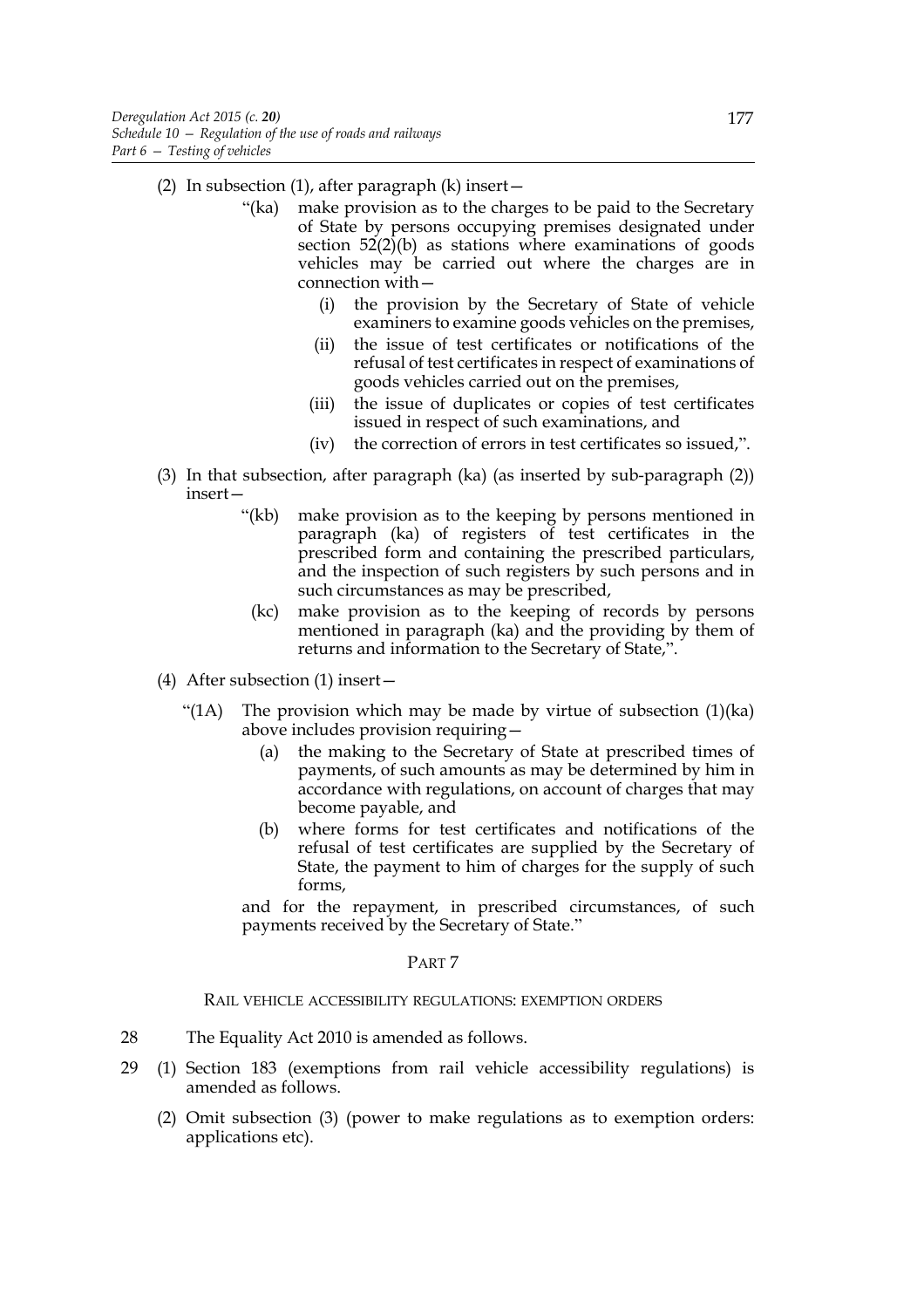- (3) After subsection (6) insert—
	- "(7) Section 207(2) does not require an exemption order to be made by statutory instrument; but such an order is as capable of being amended or revoked as an order made by statutory instrument."
- 30 In consequence of paragraph 29—
	- (a) omit section 184 (procedure for making exemption orders);
	- (b) in section 185 (annual report on exemption orders)—
		- (i) omit subsection (1)(b);
		- (ii) in subsection  $(2)(b)$ , for "sections 183(4) and 184(2)" substitute "section 183(4)";
	- (c) in section 208 (Ministers of the Crown,  $etc$ )
		- (i) omit subsection  $(5)(g)$ ;
		- (ii) omit subsection  $(7)(a)$ .
- 31 (1) This paragraph applies to an exemption order made by statutory instrument under section 183(1) of the Equality Act 2010, or treated as so made, before the date on which paragraph 29(3) comes into force.
	- (2) The order is to be treated as having been made otherwise than by statutory instrument; but is to be as capable of being amended or revoked as an order made by statutory instrument.

#### SCHEDULE 11 Section 52

# ENFORCEMENT OF TRANSPORT LEGISLATION

#### PART 1

#### DRINK AND DRUG DRIVING OFFENCES

*Removal of "statutory option" to have breath specimen replaced: road and rail transport*

- 1 (1) In section 8 of the Road Traffic Act 1988 (choice of specimens of breath), omit subsections (2), (2A), (3) and (4).
	- (2) The amendments in sub-paragraphs (3) to (5) are made in consequence of sub-paragraph (1).
	- (3) In the Road Traffic Act 1988—
		- (a) for the heading of section 8 substitute "Breath specimen showing higher alcohol level to be disregarded";
		- (b) in section 8(1), omit "Subject to subsection (2) below,";
		- (c) in section 195(3), omit "8(3),";
		- (d) in section 195(4), omit "8(3),";
		- (e) in section 195(4A), omit "8(3) or".
	- (4) In the Serious Organised Crime and Police Act 2005, omit section 154(7).
	- (5) In the Scotland Act 2012, omit section 20(2) to (4).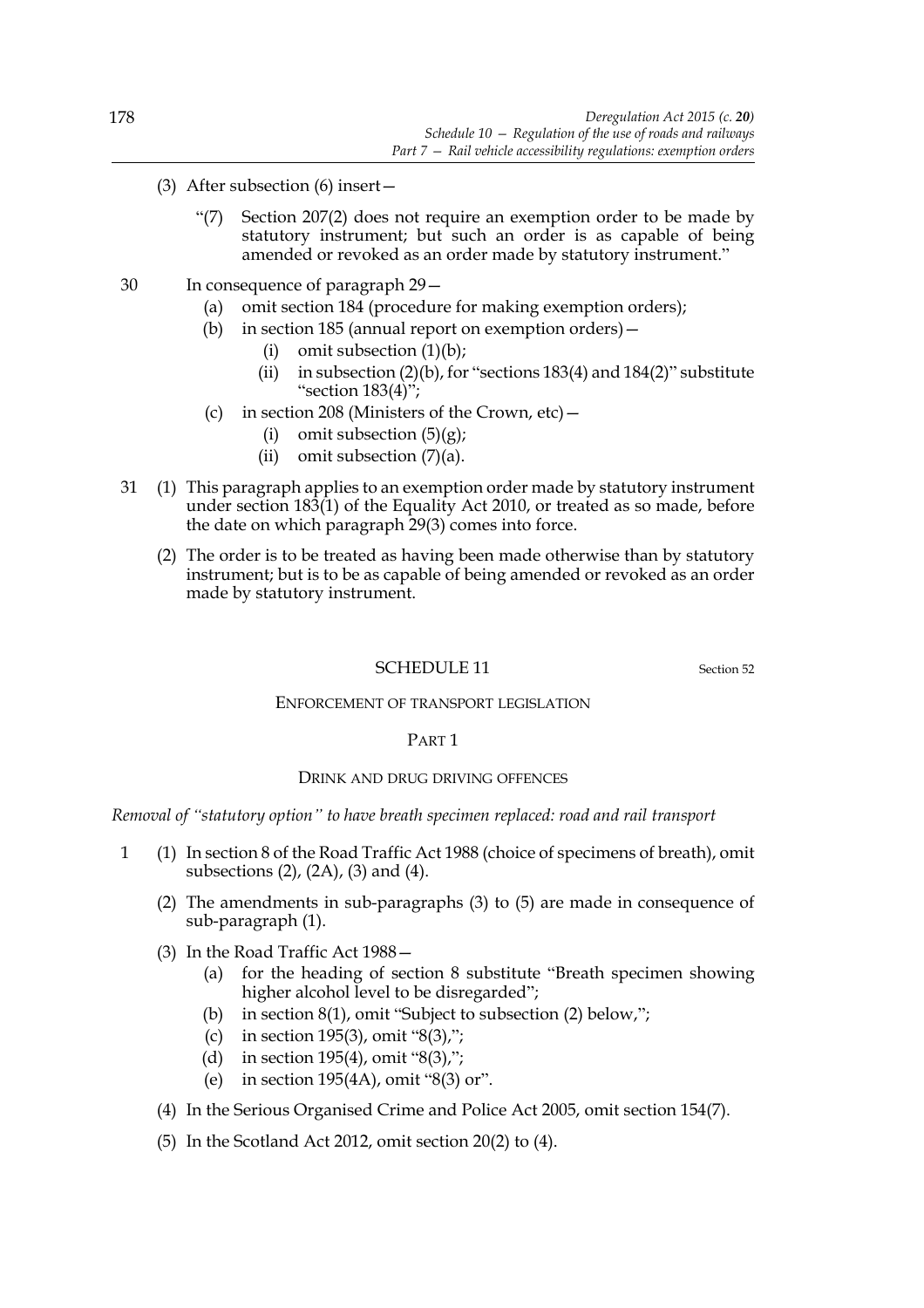- 2 (1) In Chapter 1 of Part 2 of the Transport and Works Act 1992 (safety of railways etc: offences involving drink or drugs), in section 32 (choice of specimens of breath), omit subsections (2) to (4).
	- (2) In consequence of sub-paragraph (1), for the heading of that section substitute "Breath specimen showing higher alcohol level to be disregarded".

*No need for preliminary breath test before evidential breath test: road transport*

- 3 (1) The Road Traffic Act 1988 is amended as follows.
	- (2) In section 7 (provision of specimens for analysis), for subsection (2) substitute—
		- "(2) A constable may make a requirement under this section to provide specimens of breath only if—
			- (a) the requirement is made at a police station or a hospital,
			- (b) the requirement is imposed in circumstances where section 6(5) of this Act applies, or
			- (c) the constable is in uniform."
	- (3) Omit subsections (2A) and (2B).
	- (4) After subsection (2C) insert—
		- "(2CA) For the purposes of subsection (2C) "a relevant breath test" is a procedure involving the provision by the person concerned of a specimen of breath to be used for the purpose of obtaining an indication whether the proportion of alcohol in his breath or blood is likely to exceed the prescribed limit."
	- (5) After subsection (5) insert—
		- "(5A) A constable may arrest a person without warrant if  $-$ 
			- (a) the person fails to provide a specimen of breath when required to do so in pursuance of this section, and
			- (b) the constable reasonably suspects that the person has alcohol in his body."

*Removing restriction that evidential breath test must be taken at police station: rail transport*

- 4 (1) In Chapter 1 of Part 2 of the Transport and Works Act 1992 (safety of railways etc: offences involving drink or drugs), section 31 (provision of specimens for analysis) is amended as follows.
	- (2) For subsection (2) substitute—
		- "(2) A constable may make a requirement under this section to provide specimens of breath only if—
			- (a) the requirement is made at a police station or a hospital, or
			- (b) the constable is in uniform."
	- (3) After subsection (7) insert—
		- "(7A) A constable may arrest a person without warrant if  $-$ 
			- (a) the person fails to provide a specimen of breath when required to do so in pursuance of this section, and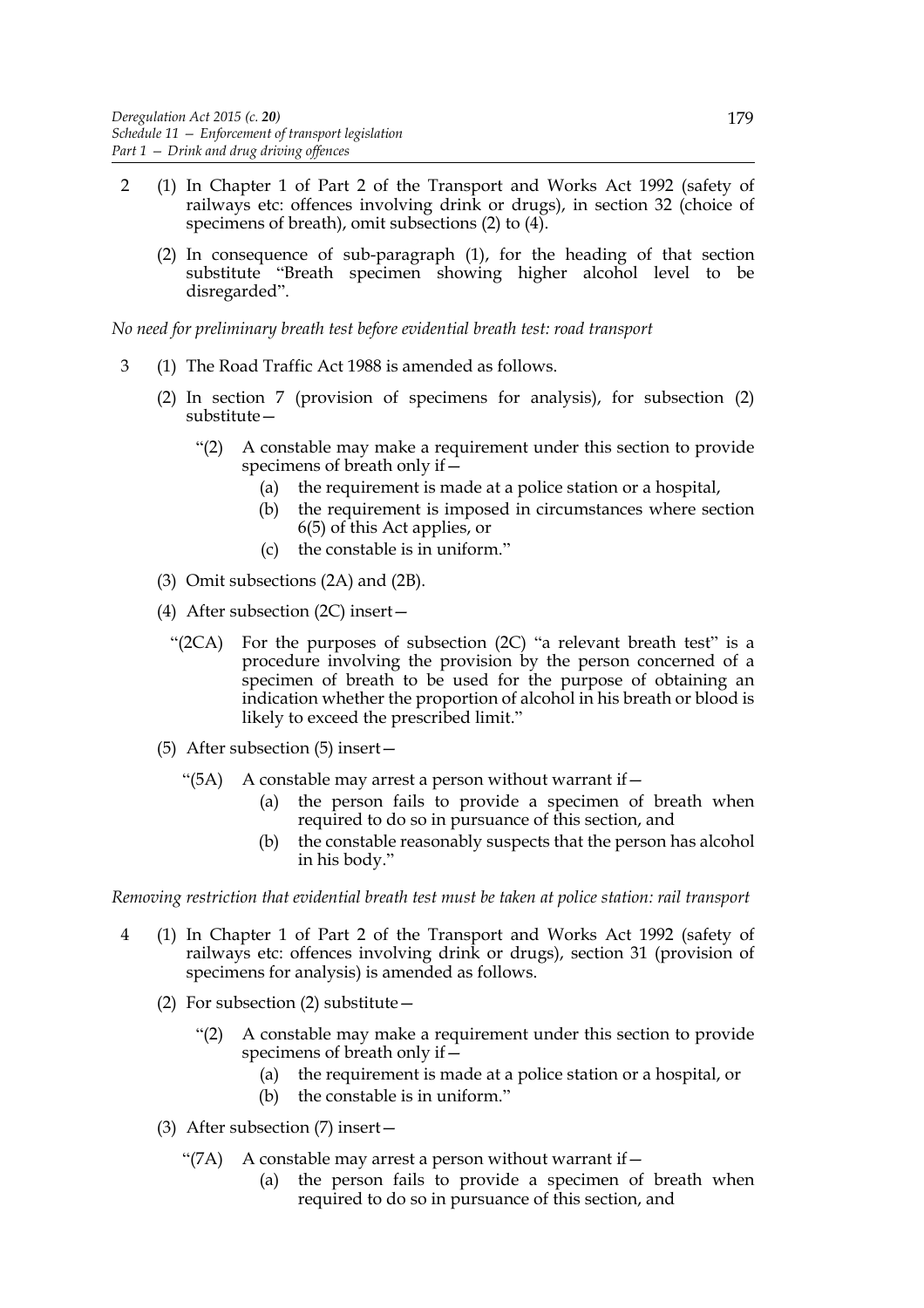(b) the constable reasonably suspects that the person has alcohol in his body."

*Health care professionals advising whether condition is due to drugs: road and rail transport*

- 5 In section 7 of the Road Traffic Act 1988 (provision of specimens for analysis), in subsection (3)(c) (medical advice that person's condition might be due to drugs), after "advised by a medical practitioner" insert "or a registered health care professional".
- 6 In section 31 of the Transport and Works Act 1992 (provision of specimens for analysis)—
	- (a) in subsection (4)(c) (medical advice that person's condition might be due to drugs), after "advised by a medical practitioner" insert "or a registered health care professional";
	- (b) omit subsections  $(9A)$ ,  $(9B)$  and  $(9C)$ .

*Further extension of role of health care professionals: road and rail transport*

- 7 The Road Traffic Act 1988 is amended in accordance with paragraphs 8 and 9.
- 8 (1) Section 7A (specimens of blood taken from persons incapable of consenting) is amended as follows.
	- (2) In subsections (1) and (2)(a), for "a medical practitioner" substitute "a medical or health care practitioner".
	- (3) In subsection (2)(b), for "a medical practitioner other than a police medical practitioner" substitute "a practitioner other than a police medical or health care practitioner".
	- (4) In subsection  $(2)(b)(i)$ , for "to made to a police medical practitioner" substitute "to be made to a police medical or health care practitioner".
	- (5) In subsection (2)(b)(ii), omit "medical".
	- (6) In subsection (3), for "a medical practitioner" substitute "a medical or health care practitioner".
	- (7) For subsection (7) substitute—
		- "(7) In this section—
			- "medical or health care practitioner" means a medical practitioner or a registered health care professional;
			- "police medical or health care practitioner" means a medical practitioner, or a registered health care professional, who is engaged under any agreement to provide medical or health care services for purposes connected with the activities of a police force."
- 9 In section 11 (interpretation), in subsection (4) (providing a specimen of blood), omit "by a medical practitioner or, if it is taken in a police station,".
- 10 In consequence of paragraphs 8 and 9, in section 15 of the Road Traffic Offenders Act 1988 (use of specimens in proceedings for certain offences under the Road Traffic Act), in subsection (4) (circumstances in which specimen of blood is to be disregarded)—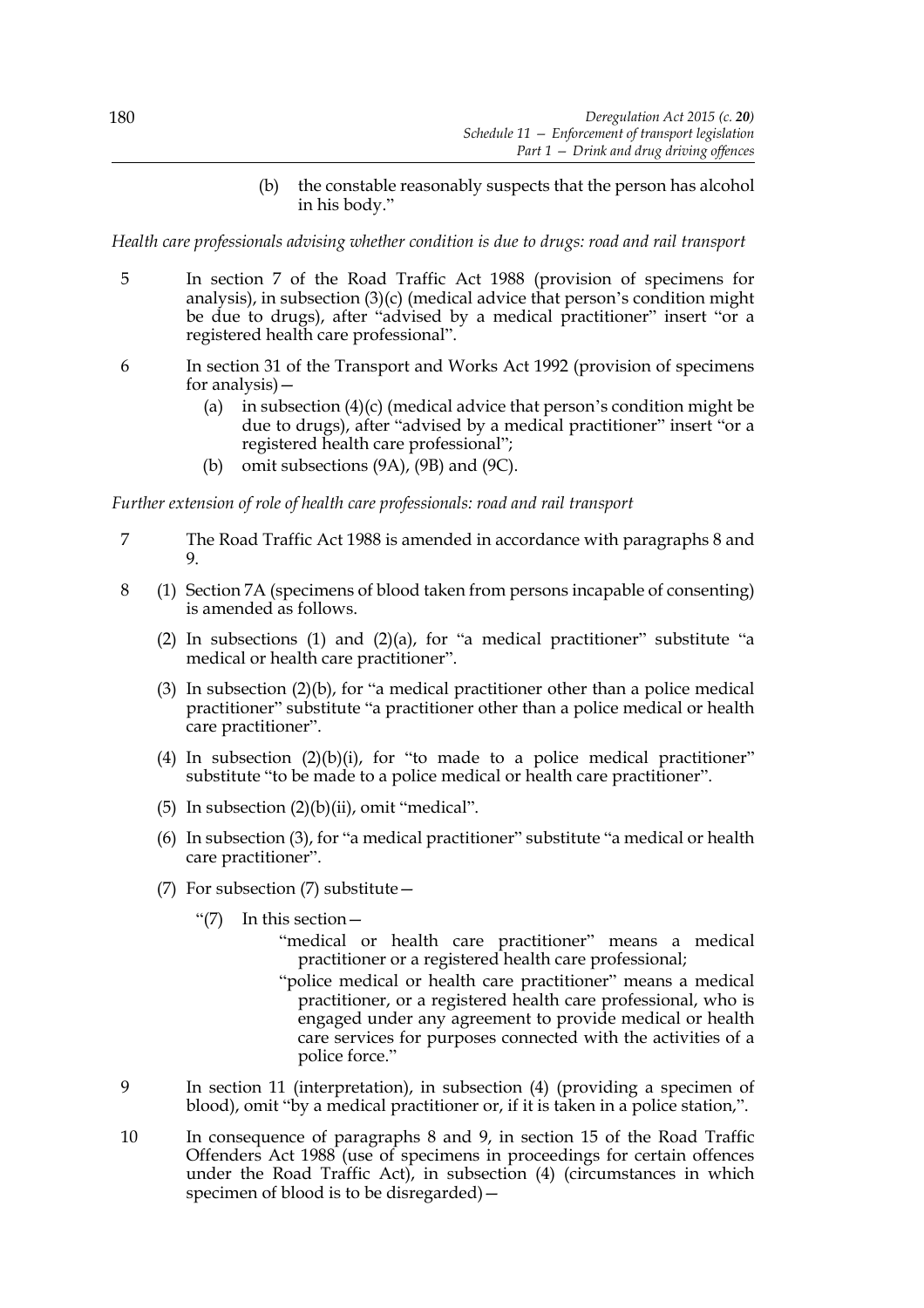- (a) in paragraph (a), for the words from "and either" to the end of the paragraph substitute "by a medical practitioner or a registered health care professional";
- (b) in paragraph (b), after "medical practitioner" insert "or a registered health care professional".
- 11 The Transport and Works Act 1992 is amended in accordance with paragraphs 12 and 13.
- 12 (1) Section 31A (specimens of blood taken from persons incapable of consenting) is amended as follows.
	- (2) In subsections (1) and (2)(a), for "a medical practitioner" substitute "a medical or health care practitioner".
	- (3) In subsection (2)(b), for "a medical practitioner other than a police medical practitioner" substitute "a practitioner other than a police medical or health care practitioner".
	- (4) In subsection  $(2)(b)(i)$ , for "to made to a police medical practitioner" substitute "to be made to a police medical or health care practitioner".
	- (5) In subsection  $(2)(b)(ii)$ , omit "medical".
	- (6) In subsection (3), for "a medical practitioner" substitute "a medical or health care practitioner".
	- (7) For subsection (7) substitute  $-$ 
		- "(7) In this section—
			- "medical or health care practitioner" means a medical practitioner or a registered health care professional;
			- "police medical or health care practitioner" means a medical practitioner, or a registered health care professional, who is engaged under any agreement to provide medical or health care services for purposes connected with the activities of a police force."
- 13 In section 38 (interpretation of Chapter 1), in subsection (5)(b) (providing a specimen of blood), omit "by a medical practitioner or, if it is taken in a police station,".

#### *Application of Road Traffic Act provisions in shipping regime*

- 14 (1) In Part 4 of the Railways and Transport Safety Act 2003 (shipping: alcohol and drugs), section 83 (specimens, etc) is amended as follows.
	- (2) After subsection (1) (but before the table) insert—
		- "(1A) The references in the table to provisions of the Road Traffic Act 1988 or the Road Traffic Offenders Act 1988 are, subject to any contrary intention expressed in this Part or in any other enactment, references to those provisions as amended from time to time."
	- (3) The table is amended as follows.
	- (4) In the entry for sections 6A to 6E of the Road Traffic Act 1988, in the third column, at the end insert—

"In section 6C, the following shall be disregarded—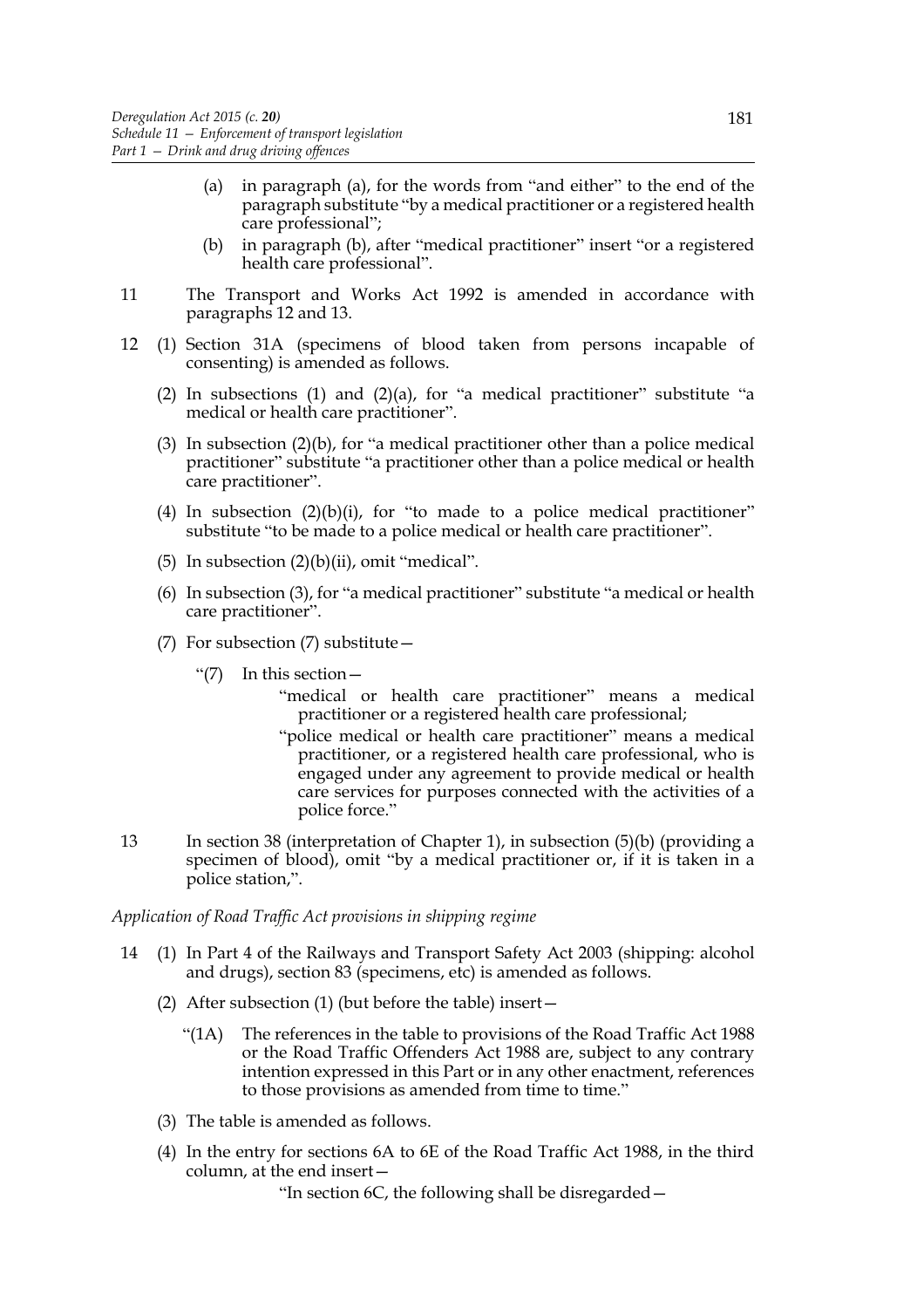- (a) in subsection  $(1)(b)$ , the words following "in his body";
- (b) subsection (3).

In section 6D, subsection (1)(b) shall be disregarded."

(5) In the entry for section 7 of the Road Traffic Act 1988, in the third column— (a) after the first sentence insert—

"Subsection (1A) shall be disregarded.

- In subsection (2)(b), the reference to the circumstances in which section 6(5) of the 1988 Act applies shall be treated as a reference to the circumstances in which the following provision of this table applies: paragraph (c) of the modifications specified for section  $\vec{6}$  of the 1988 Act.";
- (b) in the last sentence, for "or 4" substitute ", 4 or 5A".
- (6) In the entry for section 8 of the Road Traffic Act 1988, in the second column, for "Choice of specimen of breath" substitute "Breath specimen showing higher alcohol level to be disregarded".
- (7) In the entry for section 10 of the Road Traffic Act 1988, in the third column—
	- (a) in paragraph (b), for "or  $5$ " substitute ",  $5$  or  $5A$ ";
	- (b) before the last sentence insert—

"In subsection (2), paragraph (c) shall be disregarded."

- (8) In the entry for section 15 of the Road Traffic Offenders Act 1988, in the third column—
	- (a) in the first sentence, for "section 3A, 4 or 5" substitute "any of sections 3A to 5A";
	- (b) after the first sentence insert—
		- "Subsection (2)(b) shall be disregarded.";
	- (c) after the last sentence insert—

"Subsection (3A) shall be disregarded."

15 In Schedule 22 to the Crime and Courts Act 2013 (drugs and driving: minor and consequential amendments), omit paragraphs 8 and 14.

*Application of Road Traffic Act provisions in aviation regime*

- 16 (1) In Part 5 of the Railways and Transport Safety Act 2003 (aviation: alcohol and drugs), section 96 (specimens, etc) is amended as follows.
	- (2) After subsection (1) (but before the table) insert—
		- "(1A) The references in the table to provisions of the Road Traffic Act 1988 or the Road Traffic Offenders Act 1988 are, subject to any contrary intention expressed in this Part or in any other enactment, references to those provisions as amended from time to time."
	- (3) The table is amended as follows.
	- (4) In the entry for sections 6A to 6E of the Road Traffic Act 1988, in the third column, at the end insert—

"In section 6C, the following shall be disregarded—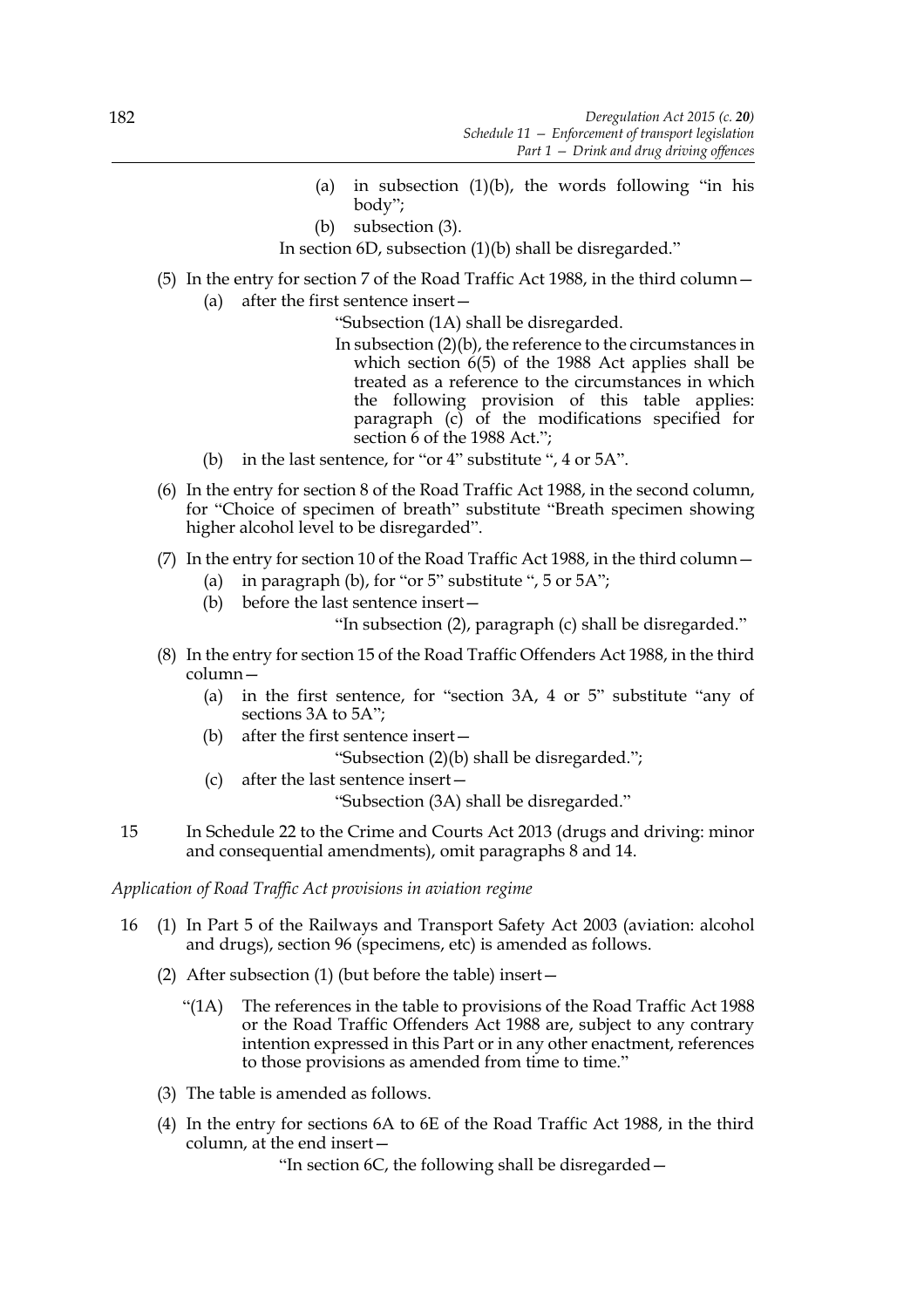- (a) in subsection  $(1)(b)$ , the words following "in his body";
- (b) subsection (3).
- In section 6D, subsection (1)(b) shall be disregarded."
- (5) In the entry for section 7 of the Road Traffic Act 1988, in the third column— (a) after the first sentence insert—

"Subsection (1A) shall be disregarded.

- In subsection (2)(b), the reference to the circumstances in which section 6(5) of the 1988 Act applies shall be treated as a reference to the circumstances in which the following provisions of this table apply: paragraphs (c) and (d) of the modifications specified for section 6 of the 1988 Act.";
- (b) in the last sentence, for "or 4" substitute ", 4 or 5A".
- (6) In the entry for section 8 of the Road Traffic Act 1988—
	- (a) in the second column, for "Choice of specimen of breath" substitute "Breath specimen showing higher alcohol level to be disregarded";
	- (b) omit the words in the third column.
- (7) In the entry for section 10 of the Road Traffic Act 1988, in the third column—
	- (a) in paragraph (b), for "or 5" substitute ",  $5$  or  $5A$ ";
	- (b) before the last sentence insert—

"In subsection (2), paragraph (c) shall be disregarded."

- (8) In the entry for section 15 of the Road Traffic Offenders Act 1988, in the third column—
	- (a) in the first sentence, for "section 3A, 4 or 5" substitute "any of sections 3A to 5A";
	- (b) after the first sentence insert—
		- "Subsection (2)(b) shall be disregarded.";
	- (c) after the last sentence insert—

"Subsection (3A) shall be disregarded."

#### PART<sub>2</sub>

#### BUS LANE CONTRAVENTIONS

- 17 (1) Until the relevant day, section 144 of the Transport Act 2000 (civil penalties for bus lane contraventions) has effect as if in subsection (3)(b), for the words from "made an order" to the end of the paragraph there were substituted "notified the authority in writing that it is an approved local authority for the purposes of this section (and has not withdrawn that notice)."
	- (2) In sub-paragraph (1) the "relevant day" means the day on which the repeal of section 144 of the Transport Act 2000 by Part 1 of Schedule 12 to the Traffic Management Act 2004 comes into force in relation to England.
- 18 (1) Sub-paragraph (2) applies to any authority which, immediately before paragraph 17 comes into force, is specified in an order under section  $144(3)(b)$  of the Transport Act 2000 as an approved local authority for the purposes of section 144 of that Act.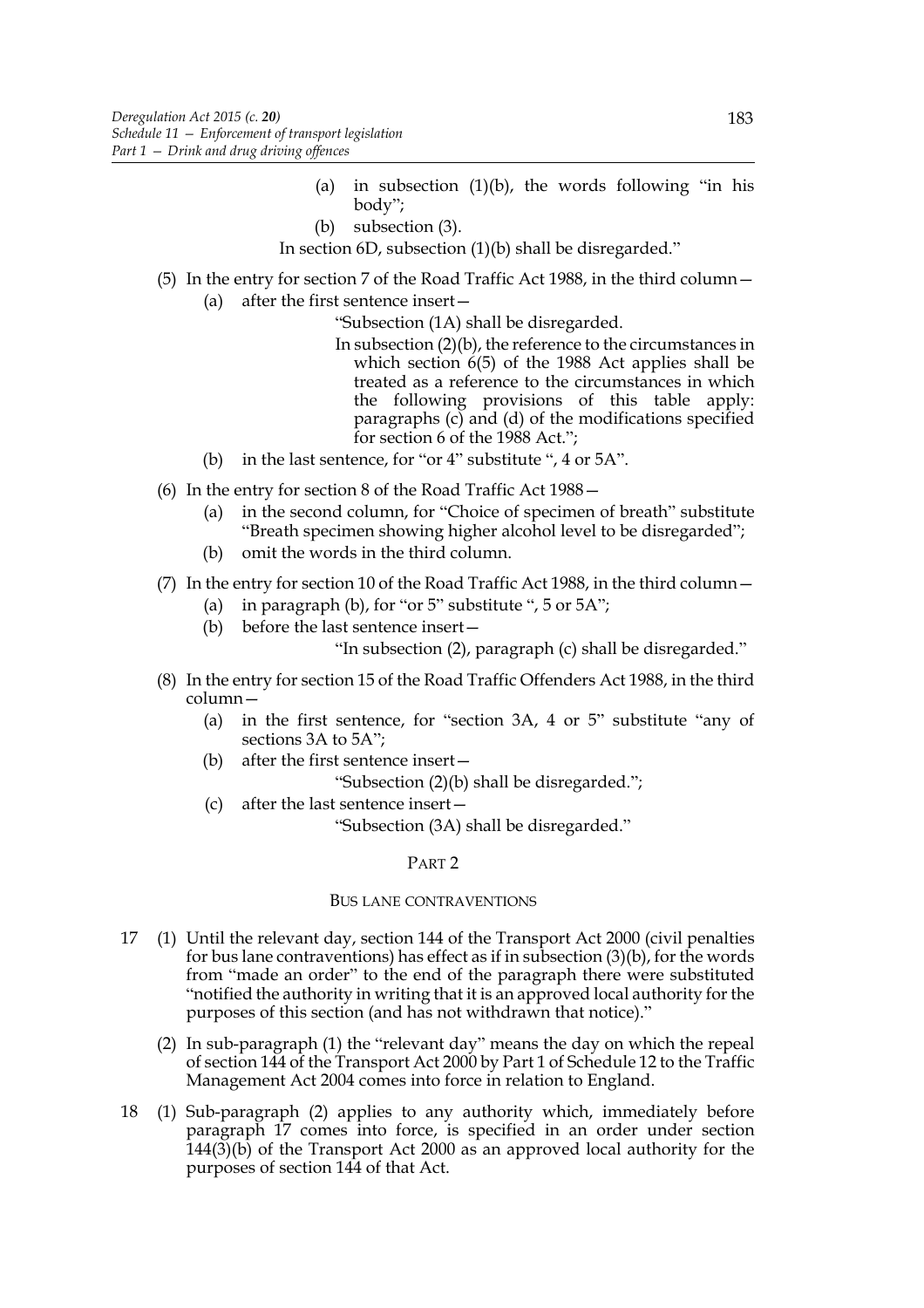- (2) The authority is to be treated, on and after the date on which paragraph 17 comes into force, as having been notified in writing by the Secretary of State that it is an approved local authority for the purposes of section 144 of the Transport Act 2000.
- 19 In paragraph 9 of Schedule 8 to the Traffic Management Act 2004 (designation of civil enforcement areas for bus lane contraventions), after sub-paragraph (3) insert—
	- "(3A) A notice given (and not withdrawn) before the commencement of this Part of this Act approving a local authority in England for the purposes of section 144 of the Transport Act 2000 (civil penalties for bus lane contraventions) has effect on and after the commencement of this Part of this Act (in relation to England) as an order under this paragraph designating as a civil enforcement area for bus lane contraventions so much of that authority's area as is a civil enforcement area for parking contraventions."

### SCHEDULE 12 Section 58

#### HOUSEHOLD WASTE: LONDON

- 1 The London Local Authorities Act 2007 is amended as follows.
- 2 In section 20 (regulations relating to receptacles for household waste), in subsection  $(9)$ , for "46(2) to  $(6)$ " substitute "46(2) to  $(5)$ ".
- 3 After section 20 insert—

### **"20A Regulations relating to receptacles for household waste: enforcement**

- (1) This section applies where a borough council is satisfied that—
	- (a) a person has failed without reasonable excuse to comply with a requirement imposed by regulations made under section 20(1), and
	- (b) the person's failure to comply  $-$ 
		- (i) has caused, or is or was likely to cause, a nuisance, or
		- (ii) has been, or is or was likely to be, detrimental to any amenities of the locality.
- (2) Where this section applies, the borough council may serve a written warning on the person.
- (3) A written warning must—
	- (a) identify the requirement with which the person has failed to comply,
	- (b) explain the nature of the failure to comply,
	- (c) explain how the failure to comply has had, or is or was likely to have, the effect described in subsection (1)(b),
	- (d) if the failure to comply is continuing, specify the period within which the requirement must be complied with and explain the consequences of the requirement not being complied with within that period, and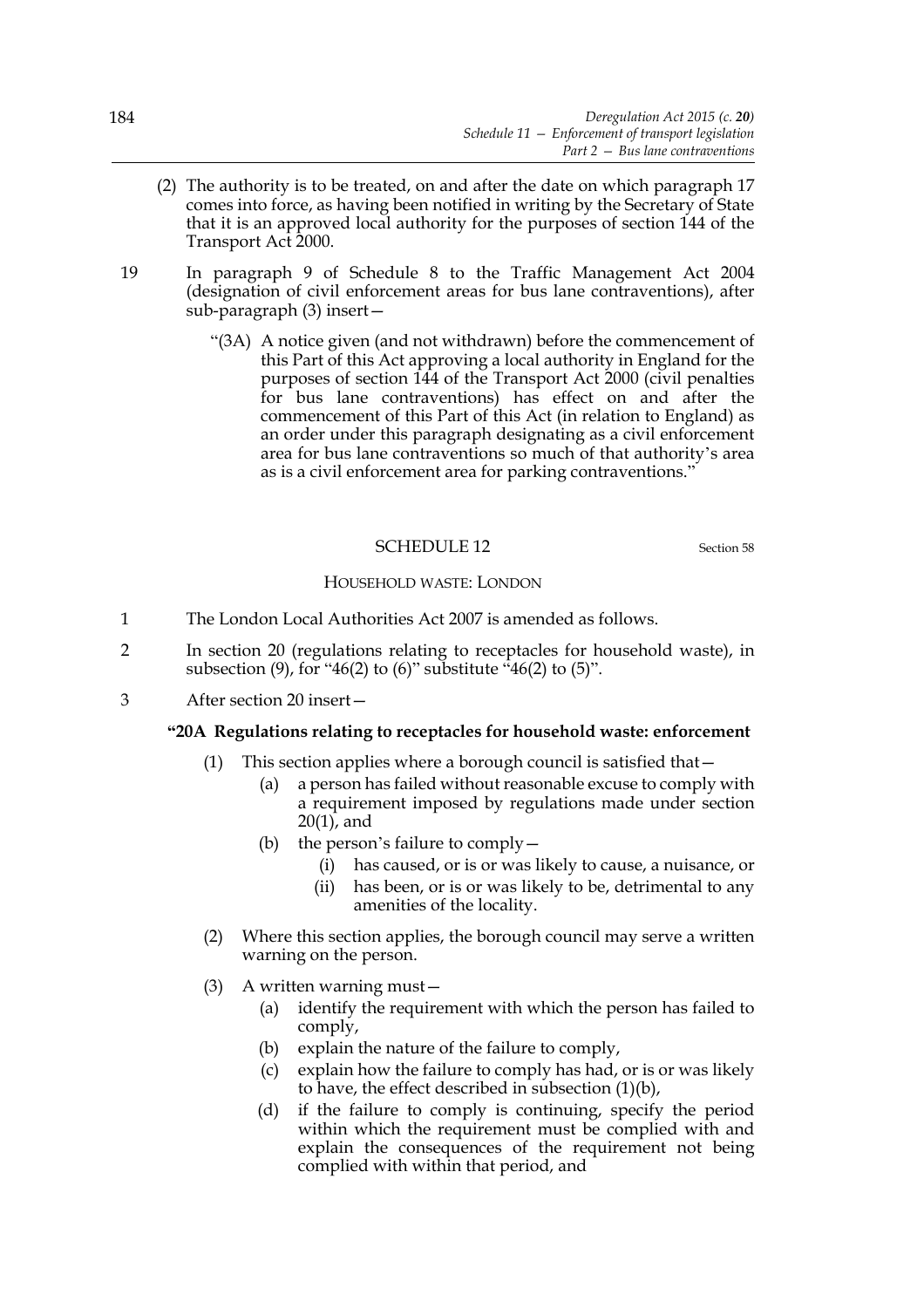- (e) whether or not the failure to comply is continuing, explain the consequences of the person subsequently failing to comply with the same or a similar requirement.
- (4) Where a written warning has been served in respect of a failure to comply that is continuing, the borough council may require the person on whom the written warning was served to pay a penalty charge if satisfied that the person has failed to comply with the requirement identified in the warning within the period specified by virtue of subsection (3)(d).
- (5) Where a person has been required to pay a penalty charge under subsection (4) and that requirement has not been withdrawn on appeal, the borough council may require the person to pay a further penalty charge if satisfied that the failure to comply is still continuing at the end of a relevant period which falls within the period of one year beginning with the day the written warning was served.
- (6) For the purposes of subsection  $(5)$ 
	- (a) a "relevant period" is a period beginning with the day a final notice is served on the person under section 20C(5) in respect of the failure to comply that is continuing and ending with—
		- (i) where the person appeals against the requirement to pay a penalty charge imposed by that final notice, the day on which the appeal that is the final appeal made by the person against the requirement is dismissed or withdrawn;
		- (ii) where the person does not appeal, the day on which the period for appealing expires;
	- (b) there is no relevant period where the person appeals as mentioned in paragraph (a)(i) and the requirement to pay the penalty charge is withdrawn on appeal.
- (7) Where a written warning has been served, whether or not in respect of a failure to comply that is continuing, the borough council may require the person on whom the written warning was served to pay a penalty charge if satisfied that, within the period of one year beginning with the day the written warning was served—
	- (a) the person has again failed without reasonable excuse to comply with the requirement identified in the warning and the person's failure to comply has had, or is or was likely to have, the effect described in subsection (1)(b), or
	- (b) the person has failed without reasonable excuse to comply with a requirement that is similar to the one identified in the warning and the person's failure to comply has had, or is or was likely to have, the effect described in subsection (1)(b).
- (8) A borough council may require a person to pay a penalty charge under subsection (5) or (7) each time that the borough council is satisfied of the matters mentioned in the subsection.
- (9) A borough council imposing a requirement to pay a penalty charge under subsection (4), (5) or (7) must act in accordance with section 20C.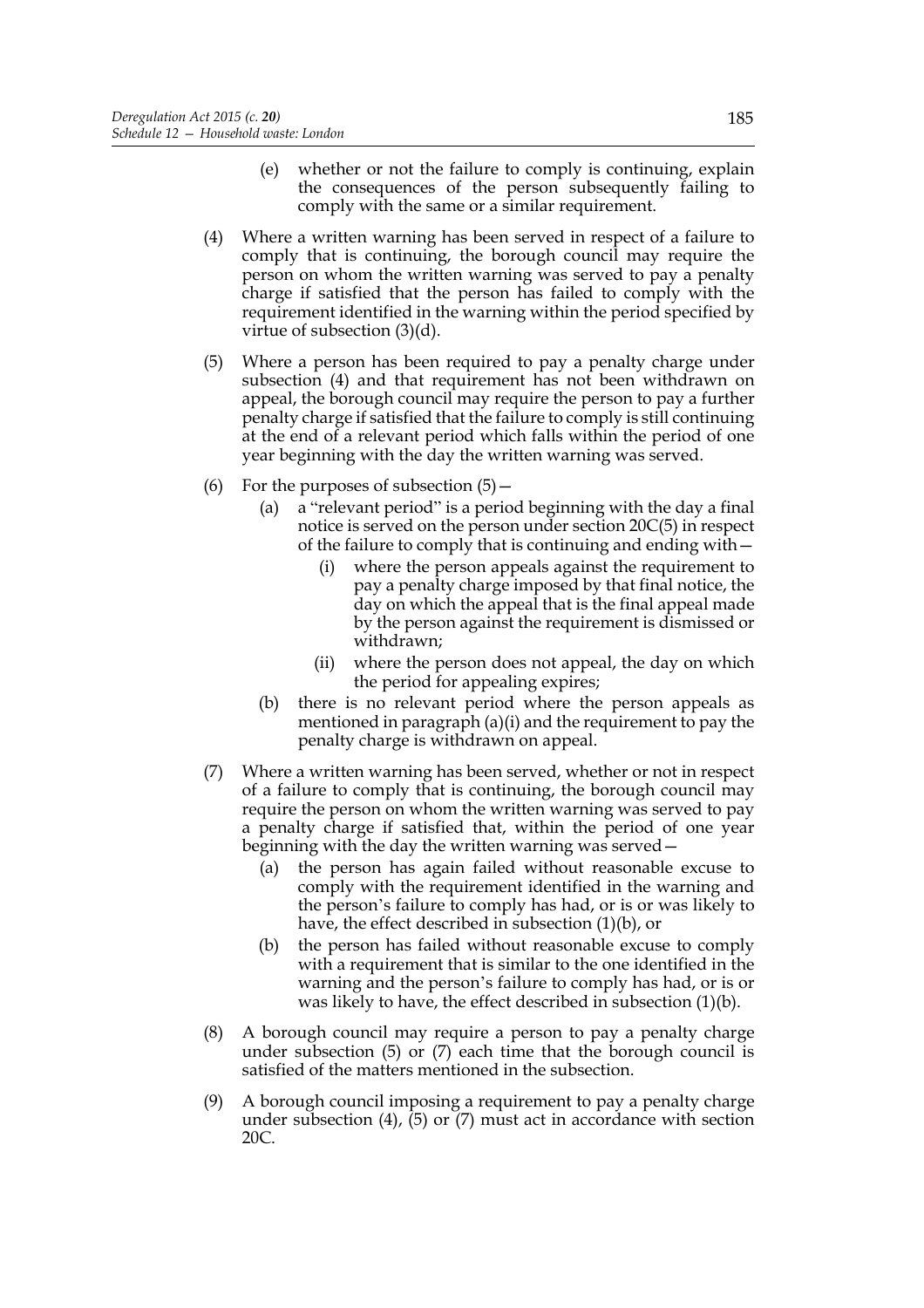(10) In this section and sections 20C and 20D a "penalty charge" means a monetary penalty of an amount determined in accordance with section 20B.

# **20B Amount of penalty charge that may be imposed under section 20A**

- (1) It is to be the duty of the borough councils to set the levels of penalty charges payable to them under section 20A.
- (2) Different levels may be set for different areas in Greater London and for different cases or classes of case.
- (3) The borough councils may make provision for treating a penalty charge which is payable under section 20A as having been paid if a lesser amount is received by the relevant council before the end of a period specified by the borough councils.
- (4) The Secretary of State may by regulations make provision in connection with the functions conferred on the borough councils under subsections (1) and (3).
- (5) Regulations under subsection  $(4)$  may (in particular)
	- (a) require the levels of penalty charges to fall within a range prescribed in the regulations;
	- (b) restrict the extent to which, and the circumstances in which, the borough councils may make provision under subsection (3).
- (6) The borough councils must publish, in such manner as the Secretary of State may determine, the levels of penalty charges which have been set by the councils in accordance with this section.
- (7) The functions conferred on the borough councils by subsections (1), (3) and (6) are to be discharged by a joint committee within the meaning of Part 4 (see section 60(1)).

### **20C Penalty charges under section 20A: procedure regarding notices of intent and final notices**

- (1) Before requiring a person to pay a penalty charge under section 20A, a borough council must serve on the person notice of intention to do so (a "notice of intent") in accordance with subsections (2) to (4).
- (2) A notice of intent must contain information about—
	- (a) the grounds for proposing to require payment of a penalty charge,
	- (b) the amount of the penalty charge that the person would be required to pay, and
	- (c) the right to make representations under subsection (3).
- (3) A person on whom a notice of intent is served may make representations to the borough council as to why payment of a penalty charge should not be required.
- (4) Representations under subsection (3) must be made within the period of 28 days beginning with the day service of the notice of intent is effected.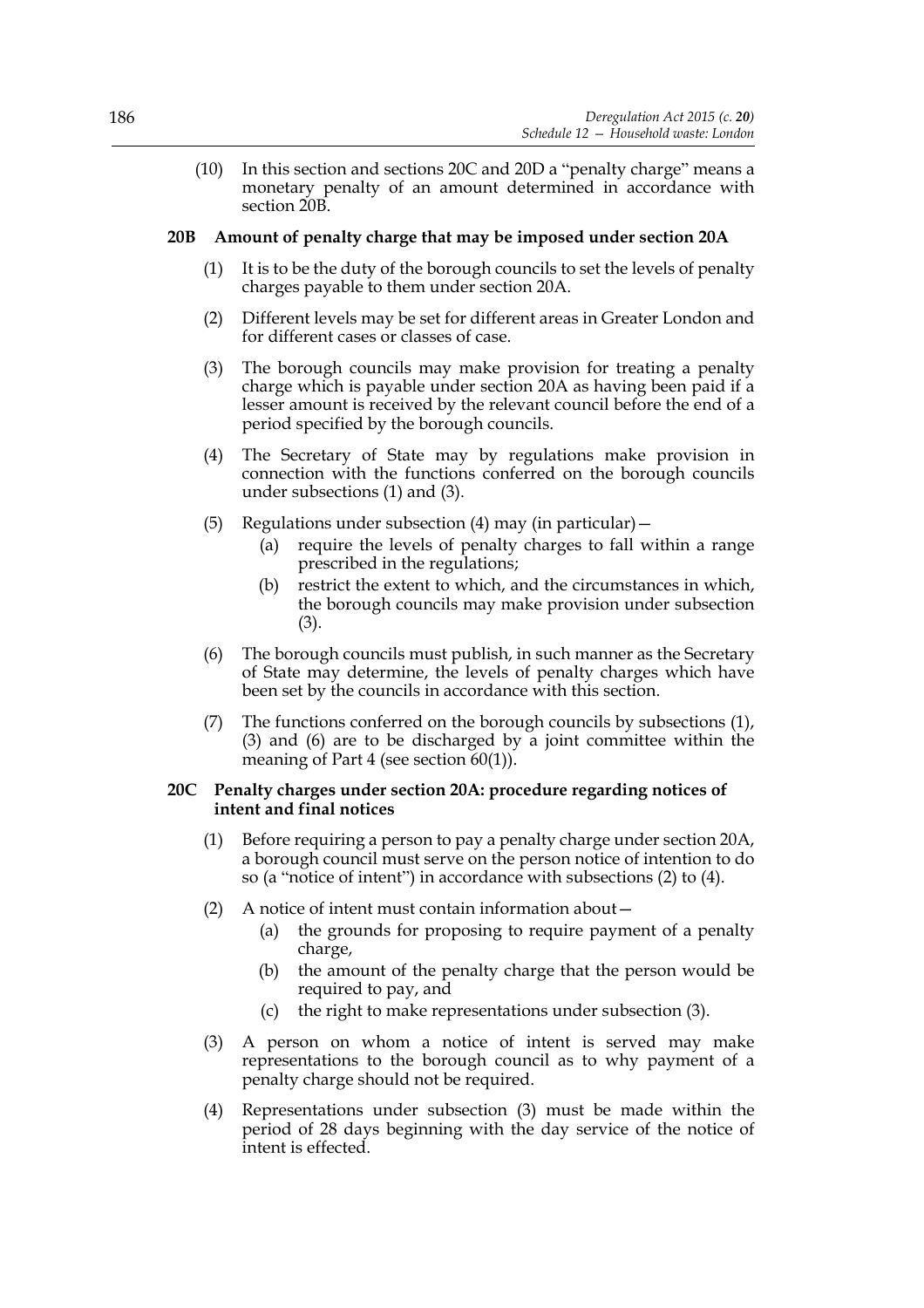- (5) In order to require a person to pay a penalty charge under section 20A, a borough council must serve on the person a further notice (the "final notice") in accordance with subsections  $(6)$  to  $(8)$ .
- (6) A final notice may not be served on a person by a borough council before the expiry of the period of 28 days beginning with the day service of the notice of intent on the person was effected.
- (7) Before serving a final notice on a person, a borough council must consider any representations made by the person under subsection (3).
- (8) The final notice must contain information about—
	- (a) the grounds for requiring payment of a penalty charge,
	- (b) the amount of the penalty charge,
	- (c) how payment may be made,
	- (d) the period within which payment is required to be made (which must not be less than the period of 28 days beginning with the day service of the final notice is effected),
	- (e) any provision giving a discount for early payment made by virtue of section 20B(3),
	- (f) the right to appeal by virtue of section 20D, and
	- (g) the consequences of not paying the penalty charge.

# **20D Appeals and application of provisions of Part 4 of this Act**

- (1) Regulations made by the Lord Chancellor under section 62(2) may make provision relating to appeals to an adjudicator against a decision under section 20A to require a person to pay a penalty charge.
- (2) Until such time as regulations made by virtue of subsection (1) are in force, regulations under section 80 of the Traffic Management Act 2004 are to apply in relation to appeals of the type described in subsection (1) with such modifications as are prescribed in regulations made by the Secretary of State.
- (3) For the purposes of subsection (2), the functions of adjudicators under the regulations as so applied are to be discharged by the persons appointed under regulations made under section 81 of the Traffic Management Act 2004 as adjudicators for the purposes of Part 6 of that Act.
- (4) Penalty charges payable under section 20A are penalty charges for the purposes of section 64 and, for the purposes of subsection (2)(b) of section 64, they are to be treated as if they were payable under a provision of Part 4.
- (5) Schedule 4 applies in relation to the administration and enforcement of section 20A as it applies in relation to the administration and enforcement of section 61."
- 4 (1) Section 23 (regulations relating to receptacles for waste: enforcement) is amended as follows.
	- (2) In subsection (2), omit "subsection (1) of section 20 (regulations relating to receptacles for household waste) or".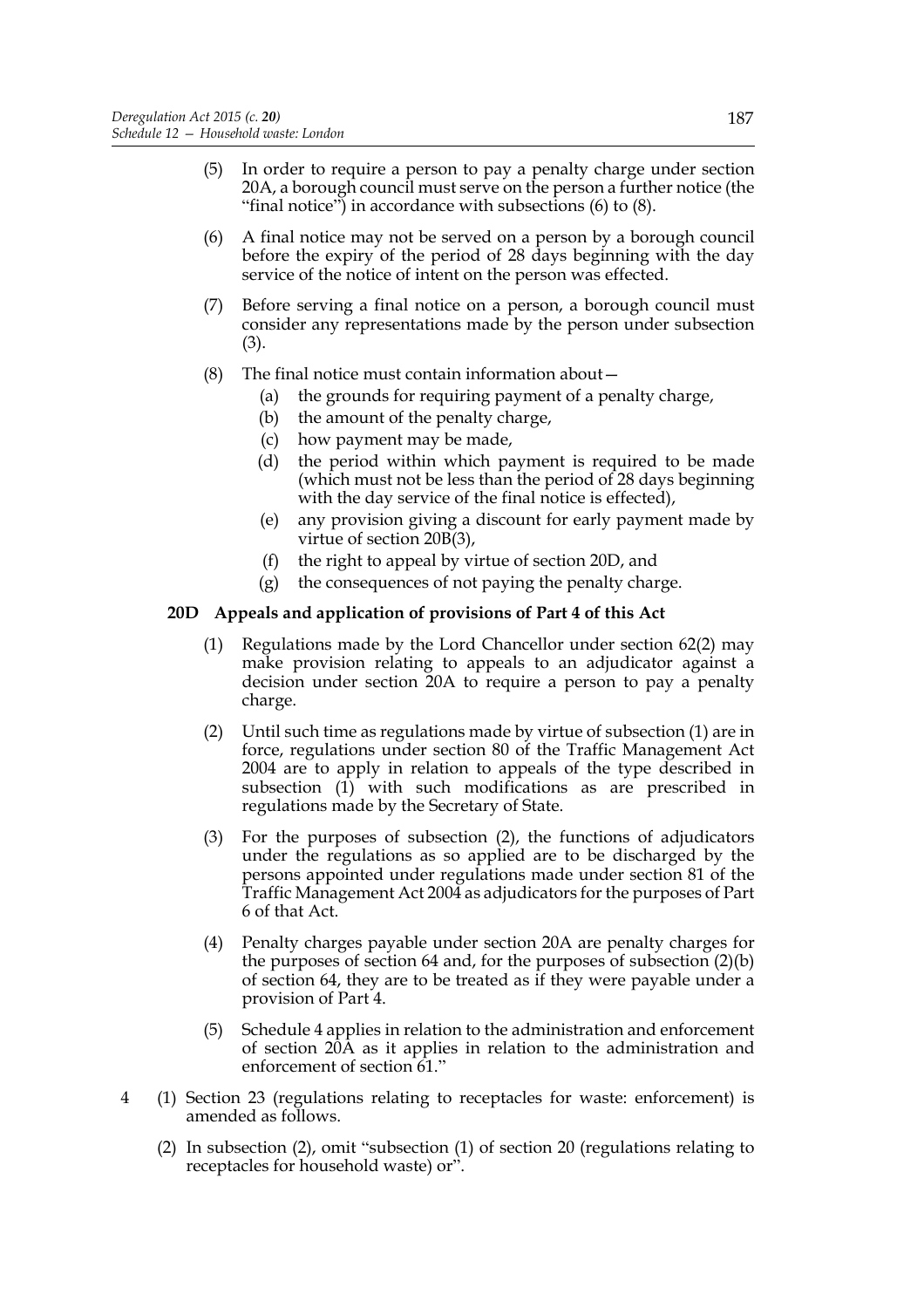- (3) In subsection  $(4)$ 
	- (a) omit paragraph (e);
	- (b) in paragraph (f), omit "subsection (4) of the said section 20 or" and omit "as the case may be".
- (4) In the heading, after "receptacles for" insert "commercial or industrial".

# SCHEDULE 13 Section 59

OTHER MEASURES RELATING TO ANIMALS, FOOD AND THE ENVIRONMENT

### PART 1

### DESTRUCTIVE IMPORTED ANIMALS

*Destructive Imported Animals Act 1932 (c. 12)*

- 1 (1) Section 10 of the Destructive Imported Animals Act 1932 (power to extend provisions of Act to other destructive non-indigenous animals) is amended as follows.
	- (2) In subsection (1), after "and to destroy any which may be at large" insert "or keep under review whether any which may be at large should be destroyed".
	- (3) After subsection (1) insert—
		- "(1A) The power in subsection (1) (like the power in subsection (1) of section one of this Act) includes power to revoke or amend an order made under that subsection."

*Grey Squirrels (Prohibition of Importation and Keeping) Order 1937 (S.I. 1937/478)*

- 2 (1) Article 1 of the Grey Squirrels (Prohibition of Importation and Keeping) Order 1937 is amended as follows.
	- (2) The existing text becomes paragraph (1).
	- (3) After that paragraph insert—
		- "(2) In the application of the Destructive Imported Animals Act 1932 in relation to animals of that species, there shall be omitted—
			- (a) section 5(2), and
			- (b) in section  $6(1)$ , paragraph (f) and the reference to a penalty in the case of an offence under paragraph (f)."

### PART 2

## FARRIERS

## *Constitution of Farriers Registration Council*

3 In Part 1 of Schedule 1 to the Farriers (Registration) Act 1975 (constitution of the Farriers Registration Council), in paragraph  $1(f)$  -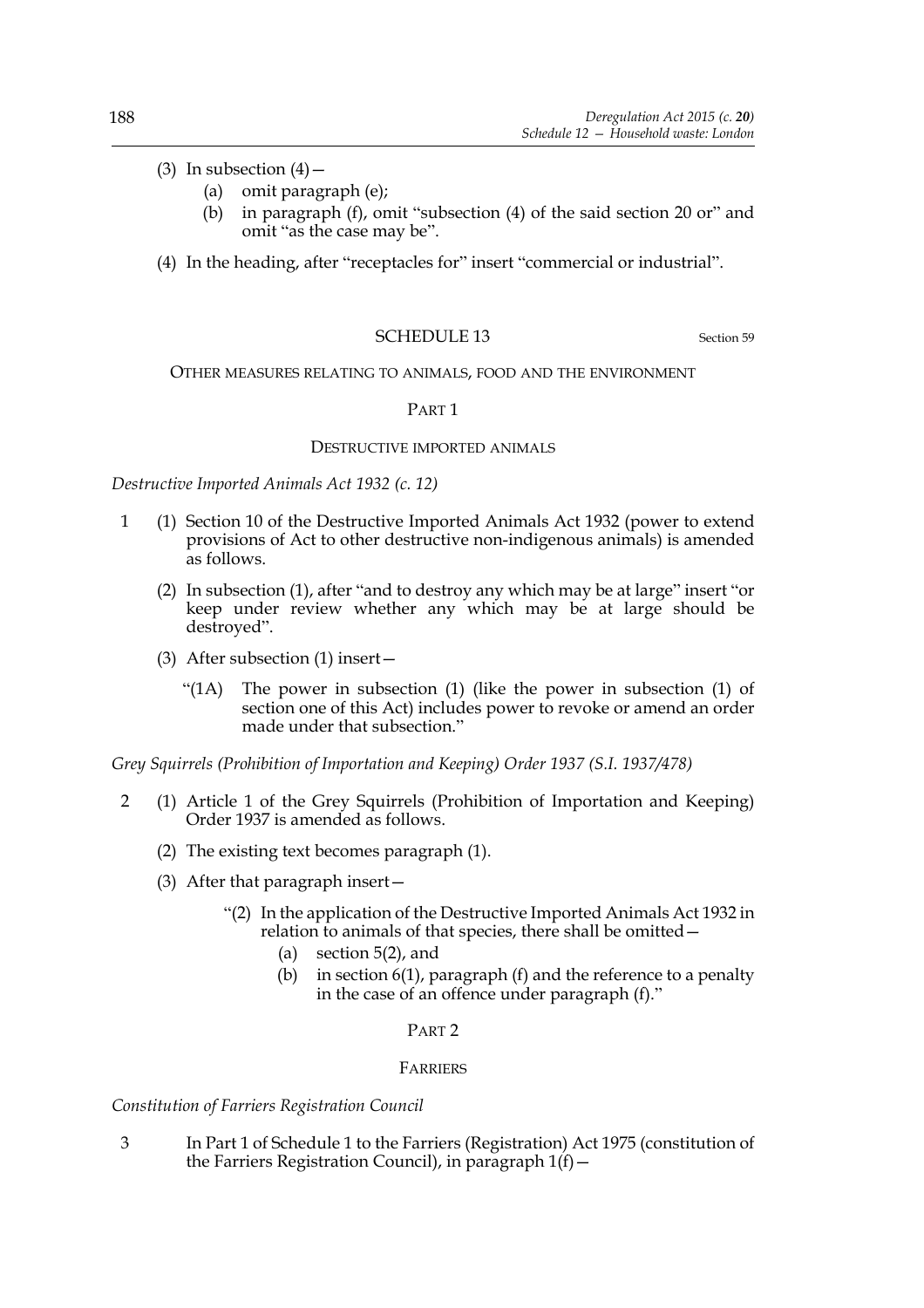- (a) for "The Jockey Club" substitute "The British Horseracing Authority Limited";
- (b) for "The Council for Small Industries in Rural Areas" substitute "Lantra (the company registered in England and Wales with the company registration number 2823181)".

#### JOINT WASTE AUTHORITIES

*Removal of power to establish joint waste authorities in England*

- 4 In the Local Government and Public Involvement in Health Act 2007, in Part 11 (joint waste authorities), omit sections 205 to 208 (provisions relating to the establishment of joint waste authorities in England).
- 5 The provisions repealed by paragraph 4 continue to have effect for the purposes of the exercise by the Welsh Ministers of the power conferred on them by section 210 of the Local Government and Public Involvement in Health Act 2007 (power by order to make provision in relation to Wales applying any provisions of sections 205 to 208 with modifications).
- 6 (1) The following amendments are made in consequence of paragraph 4.
	- (2) In the Landlord and Tenant Act 1954, in section 69(1), in the definition of "local authority", omit the words from "an authority" to "(joint waste authorities),".
	- (3) In the Trustee Investments Act 1961, in section 11(4)(a), omit the words from ", an authority" to "(joint waste authorities)".
	- (4) In the Leasehold Reform Act 1967, in section 28(5)(a), omit the words from "any authority" to "(joint waste authorities),".
	- (5) In the Employers' Liability (Compulsory Insurance) Act 1969, in section 3(2)(b), omit the words from "an authority" to "(joint waste authorities),".
	- (6) In the Local Authorities (Goods and Services) Act 1970, in section 1(4), in the definition of "local authority", omit the words from ", any authority" to "(joint waste authorities)".
	- (7) In the Local Government Act 1972—
		- (a) in section  $70(1)$  and  $(3)$ , for ", combined authority or joint waste authority" substitute "or combined authority";
		- (b) in section  $80(2)(b)$ , omit ", joint waste authority";
		- (c) in section 85(4), for ", a combined authority and a joint waste authority" substitute "and a combined authority";
		- (d) in section 86(2), for ", a combined authority and a joint waste authority" substitute "and a combined authority";
		- (e) in section 92, omit subsections (7A) and (7B);
		- (f) in section  $100$ <sup>-</sup>
			- (i) in subsection (1), omit paragraph (ba);
			- (ii) in subsection  $(2)$ , omit " $(ba)$ ,";
			- (iii) in subsection (2B), omit paragraph (a);
			- (iv) in subsection  $(3)$ , omit " $(ba)$ ,";
			- (v) in subsection  $(4)(a)$ , omit ", a joint waste authority";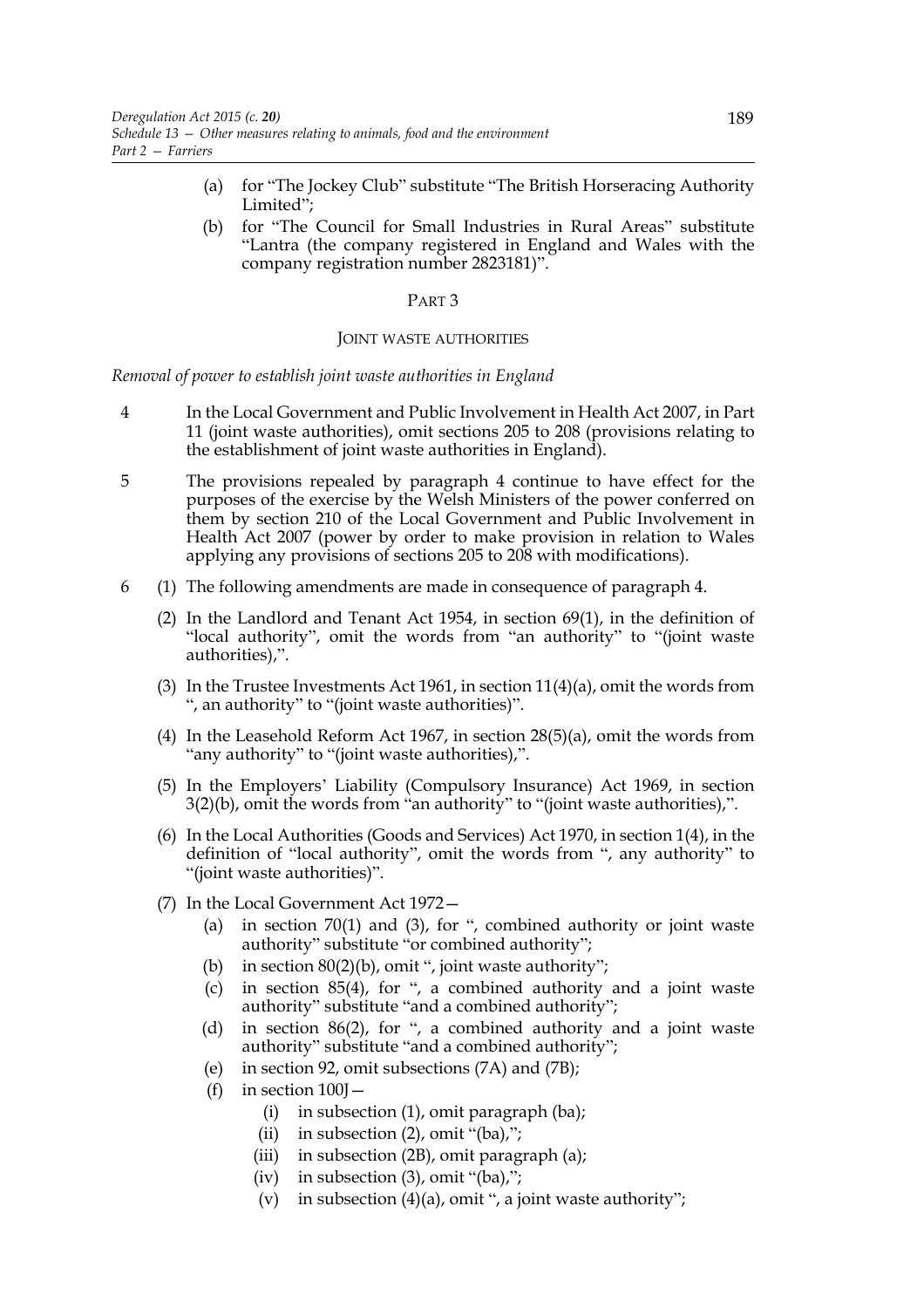- (g) in section 101(13), omit "a joint waste authority,";
- (h) in section 146A(1), omit "a joint waste authority,";
- (i) in section 175(3B), omit ", a joint waste authority";
- (i) in section 176(3), omit ", a joint waste authority";
- (k) in section 223(2), omit "a joint waste authority,";
- (l) in section 224(2), for ", combined authority or joint waste authority" substitute "or combined authority";
- (m) in section 225(3), for ", a combined authority and a joint waste authority" substitute "and a combined authority";
- (n) in section 228, omit subsection (7B);
- (o) in section 229(8), omit ", a joint waste authority";
- (p) in section 230(2), for ", a combined authority and a joint waste authority" substitute "and a combined authority";
- (q) in section 231(4), omit ", a joint waste authority";
- (r) in section 232(1A), omit ", a joint waste authority";
- (s) in section 233(11), omit ", a joint waste authority";
- (t) in section 234(4), omit ", a joint waste authority";
- (u) in section 239(4A), for ", a combined authority and a joint waste authority" substitute "and a combined authority";
- (v) in section 270(1), omit the definition of "joint waste authority".
- (8) In the Employment Agencies Act 1973, in section 13(7), omit paragraph (fza).
- (9) In the Local Government Act 1974—
	- (a) in section  $25(1)$ , omit paragraph (cd);
	- (b) in section  $26C(6)$ , omit paragraph (d).
- (10) In the Health and Safety at Work etc. Act 1974, in section 28(6), omit the words from ", an authority" to "(joint waste authorities)".
- (11) In the Local Government (Miscellaneous Provisions) Act 1976, in section  $44(1)$ , in the definition of "local authority"  $-$ 
	- (a) in paragraph (a), omit the words from ", an authority" to "(joint waste authorities)";
	- (b) in paragraph (c), omit the words from "an authority" (in the second place where it occurs) to "(joint waste authorities),".
- (12) In the Rent (Agriculture) Act 1976, in section 5(3), omit paragraph (bba).
- (13) In the Rent Act 1977, in section 14(1), omit paragraph (cba).
- (14) In the Local Government, Planning and Land Act 1980—
	- (a) in section 2(1), omit paragraph (kaa);
	- (b) in section 98(8A), omit paragraph (ea) (but not the "and" following it);
	- (c) in section 99(4), omit paragraph (dba);
	- (d) in section  $100(1)(a)$ , for the words from ", a combined authority" to "(joint waste authorities)" substitute "or a combined authority established under section 103 of that Act";
	- (e) in Schedule 16, omit paragraph 5BA.
- (15) In the Acquisition of Land Act 1981, in section 17(4), in paragraph (a) of the definition of "local authority", for the words from ", a combined authority" to the end of the paragraph substitute "or a combined authority established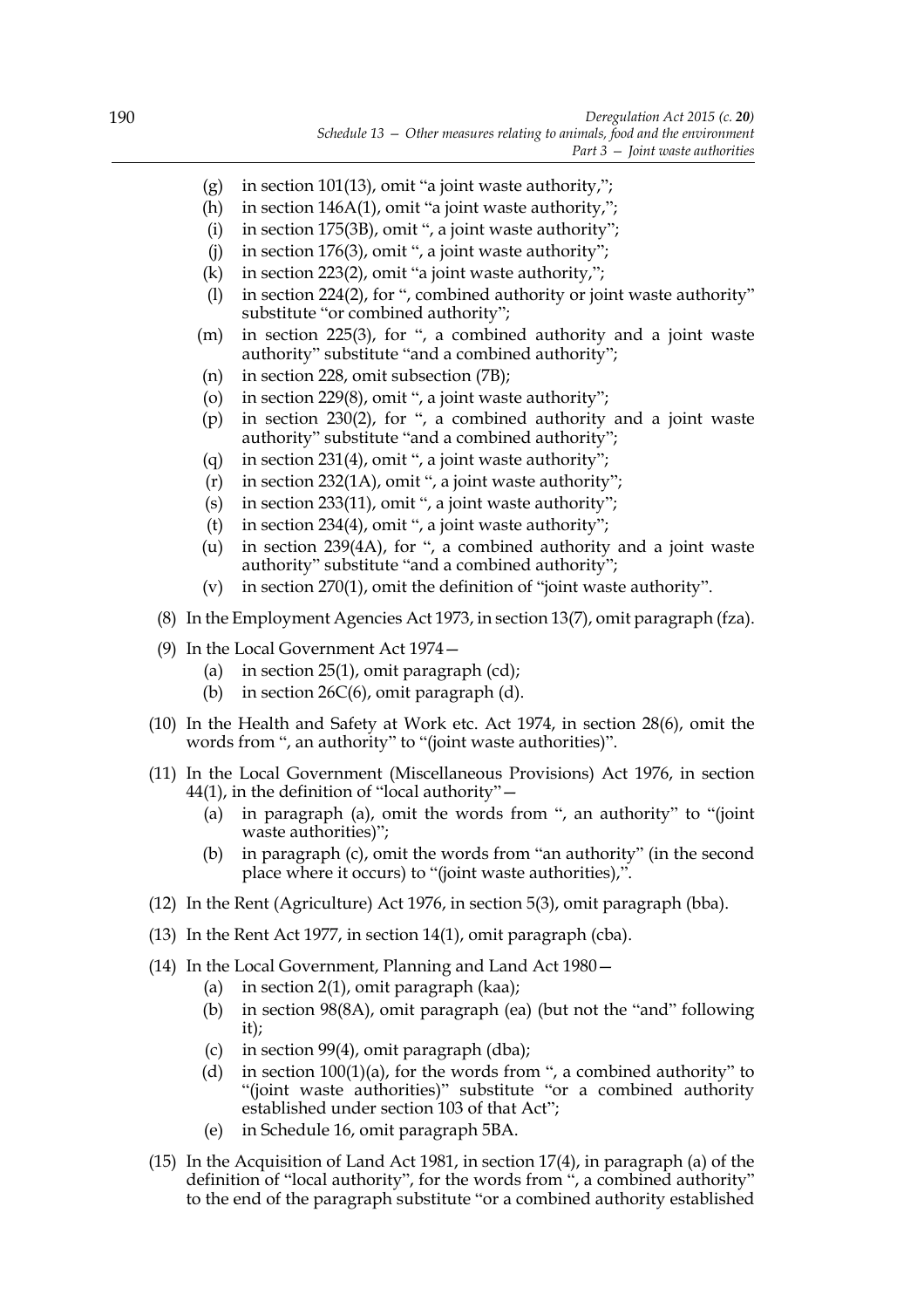under section 103 of the Local Democracy, Economic Development and Construction Act 2009".

- (16) In the Local Government (Miscellaneous Provisions) Act 1982—
	- (a) in section  $33(9)(a)$ , for the words from ", a combined authority" to "(joint waste authorities)" substitute "or a combined authority" established under section 103 of that Act";
	- (b) in section  $33(9)(b)$ , for ", combined authority or joint waste authority" substitute "or combined authority";
	- (c) in section 41(13), in the definition of "local authority", omit paragraph (ea) (but not the "and" following it).
- (17) In the Stock Transfer Act 1982, in Schedule 1, in paragraph  $7(2)(a)$ , omit the words from ", an authority" to "(joint waste authorities)".
- (18) In the County Courts Act 1984, in section 60(3), in the definition of "local authority", omit the words from "an authority" to "(joint waste authorities),".
- (19) In the Housing Act 1985, in section 4—
	- (a) in subsection (1)(e), omit ", a joint waste authority" (in both places it occurs);
	- (b) in subsection (2), omit the definition of "joint waste authority".
- (20) In the Landlord and Tenant Act 1985, in section 38, in the definition of "local authority", omit the words from ", an authority" to "(joint waste authorities)".
- (21) In the Local Government Act 1988, in Schedule 2, omit the entry relating to an authority established for an area in England by an order under section 207 of the Local Government and Public Involvement in Health Act 2007.
- (22) In the Housing Act 1988, in Schedule 1, in paragraph 12(1), omit paragraph (fa).
- (23) In the Road Traffic Act 1988, in section 144(2)(a)(i), omit the words from "an authority" to "(joint waste authorities),".
- (24) In the Local Government and Housing Act 1989—
	- (a) in section 21(1), omit paragraph  $(ga)$ ;
	- (b) in section 152(2), omit paragraph (ia).
- (25) In the Environmental Protection Act 1990, in section 52(1A), omit the words from "or any authority" to the end of the subsection.
- (26) In the Local Government (Overseas Assistance) Act 1993, in section 1(10), omit paragraph (da).
- (27) In the Deregulation and Contracting Out Act 1994, in section 79A, omit paragraph (p).
- (28) In the Housing Grants, Construction and Regeneration Act 1996, in section 3(2), omit paragraph (ja).
- (29) If paragraph 4 comes into force before the coming into force of the repeal of the Audit Commission Act 1998 by section 1(2) of the Local Audit and Accountability Act 2014, Schedule 2 to the Act of 1998 is to have effect (until the repeal comes into force) as if, in paragraph 1, paragraph (ma) were omitted.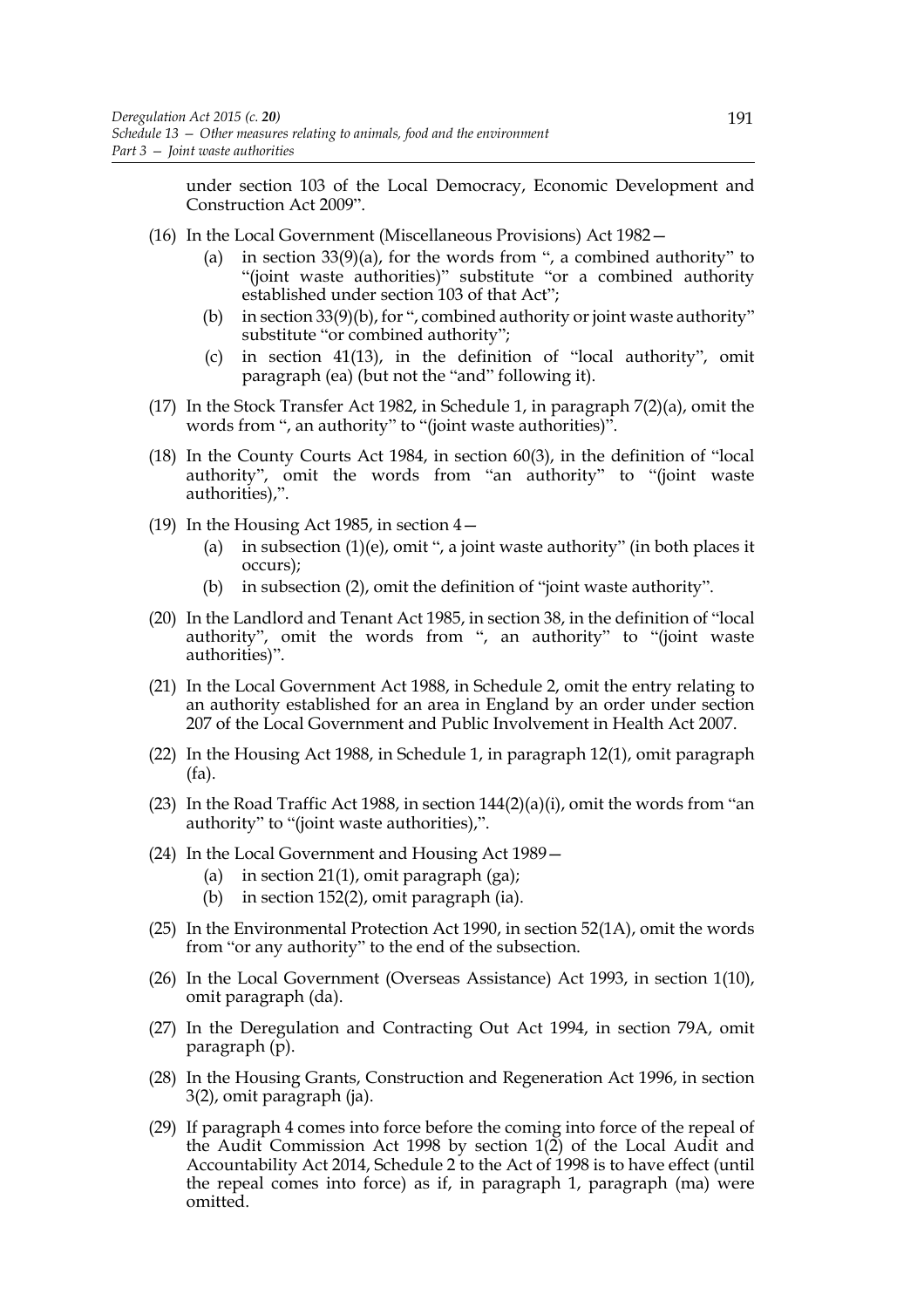- (30) In the Local Government Act 1999, in section 1(1), omit paragraph (ga).
- (31) In the Freedom of Information Act 2000, in Schedule 1, omit paragraph 15A.
- (32) In the Local Government Act 2003—
	- (a) in section 23(1), omit paragraph (ka);
	- (b) in section 33(1), omit paragraph (ja).
- (33) In the Waste and Emissions Trading Act 2003, in section 24—
	- (a) in subsection (5), for the words before ""waste disposal authority"" substitute "In this Chapter";
	- (b) omit subsections (6) and (7).
- (34) In the Local Government and Public Involvement in Health Act 2007—
	- (a) in section  $104(2)$ , omit paragraph  $(g)$ ;
	- (b) omit sections 209 and 211 and Schedule 13;
	- (c) in section 240(6), omit ", 207".
- (35) In the Local Democracy, Economic Development and Construction Act 2009—
	- (a) in section 35(2), omit paragraph (m);
	- (b) in section 123(2), omit paragraph (f).
- (36) In the Energy Act 2013, in Part 3 of Schedule 9, in the definition of "local authority" in paragraph 14(3), omit paragraph (b).
- (37) In the Local Audit and Accountability Act 2014, in Schedule 2, omit paragraph 25.

### AIR QUALITY

*Removal of duty to conduct further air quality assessments*

- 7 In the Environment Act 1995, in section 84 (duties of local authorities in relation to designated areas)—
	- (a) omit subsection (1) (duty of local authority to cause further assessment to be made in relation to air quality in designated air quality management area);
	- (b) in subsection (2), for the words from the beginning to "to" at the beginning of paragraph (b) substitute "Where an order under section 83 above comes into operation, the local authority which made the order shall".
- 8 (1) The following amendments are made in consequence of paragraph 7.
	- (2) In the Environment Act 1995—
		- (a) in section  $86(2)(b)$ , omit "or  $84$ ";
		- (b) in section 91(1), in the definition of "action plan", for "84(2)(b)" substitute "84(2)";
		- (c) in Schedule 11, in paragraphs  $1(1)(b)$  and  $4(2)(b)$ , omit "or 84".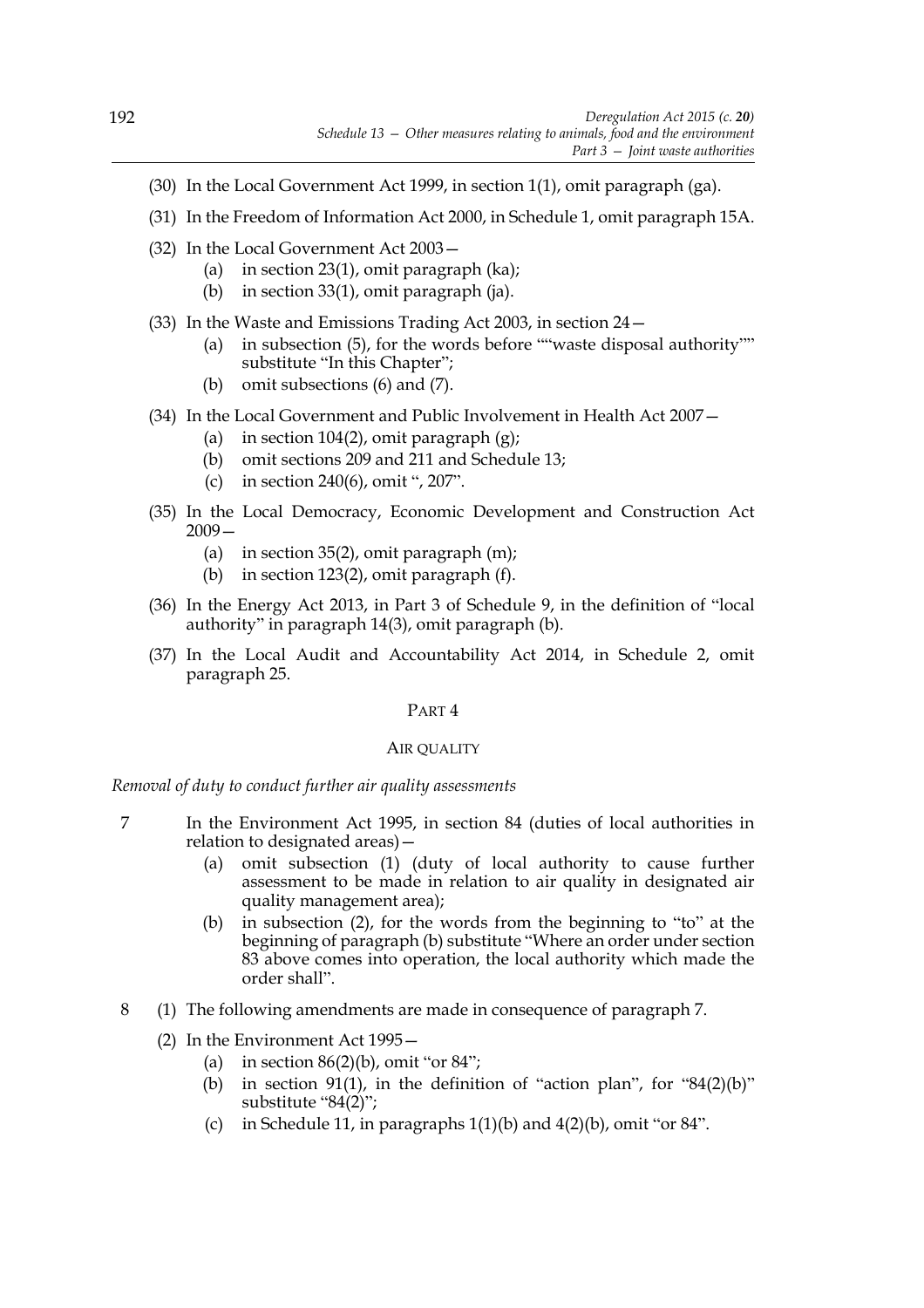### NOISE ABATEMENT ZONES

*Removal of power of local authorities to designate area as noise abatement zone*

- 9 Part 3 of the Control of Pollution Act 1974 (noise) is amended in accordance with paragraphs 10 to 14.
- 10 Omit section 57 (local authority duty to conduct periodical inspections to decide how to exercise powers concerning noise abatement zones).
- 11 Omit sections 63 to 67 (noise abatement zones).
- 12 Omit section 69 (execution of works by local authority).
- 13 In section 73 (interpretation and other supplementary provisions)—
	- (a) in subsection (1), omit the definitions of "noise abatement order", "noise abatement zone", "noise level register", "noise reduction notice" and "person responsible";
	- (b) in subsection (2), for "sections 62 to 67" (in both places where it occurs) substitute "section 62".
- 14 Omit Schedule 1 (provisions applying to coming into operation of noise abatement orders).
- 15 (1) The following repeals are made in consequence of paragraphs 11 and 14.
	- (2) In the Control of Pollution Act 1974, in section 104(1), omit the words from "(except sections" to " $65(6)$ ".
	- (3) In the Local Government, Planning and Land Act 1980, in Schedule 2, omit paragraphs 14 and 18.
	- (4) In the Environmental Protection Act 1990, in Schedule 15, omit paragraph 15(4).

#### SCHEDULE 14 Section 64

ABOLITION OF OFFICE OF THE CHIEF EXECUTIVE OF SKILLS FUNDING

#### PART 1

#### MAIN AMENDMENTS

- 1 Part 4 of the Apprenticeships, Skills, Children and Learning Act 2009 (the Chief Executive of Skills Funding) is amended as follows.
- 2 Omit section 81 (the Chief Executive of Skills Funding) and the italic crossheading before it.
- 3 Omit section 82 (apprenticeship functions) and the italic cross-heading before it.
- 4 In section 83 (apprenticeship training for certain young persons), in each of subsections (1) to (3), for "Chief Executive" substitute "Secretary of State".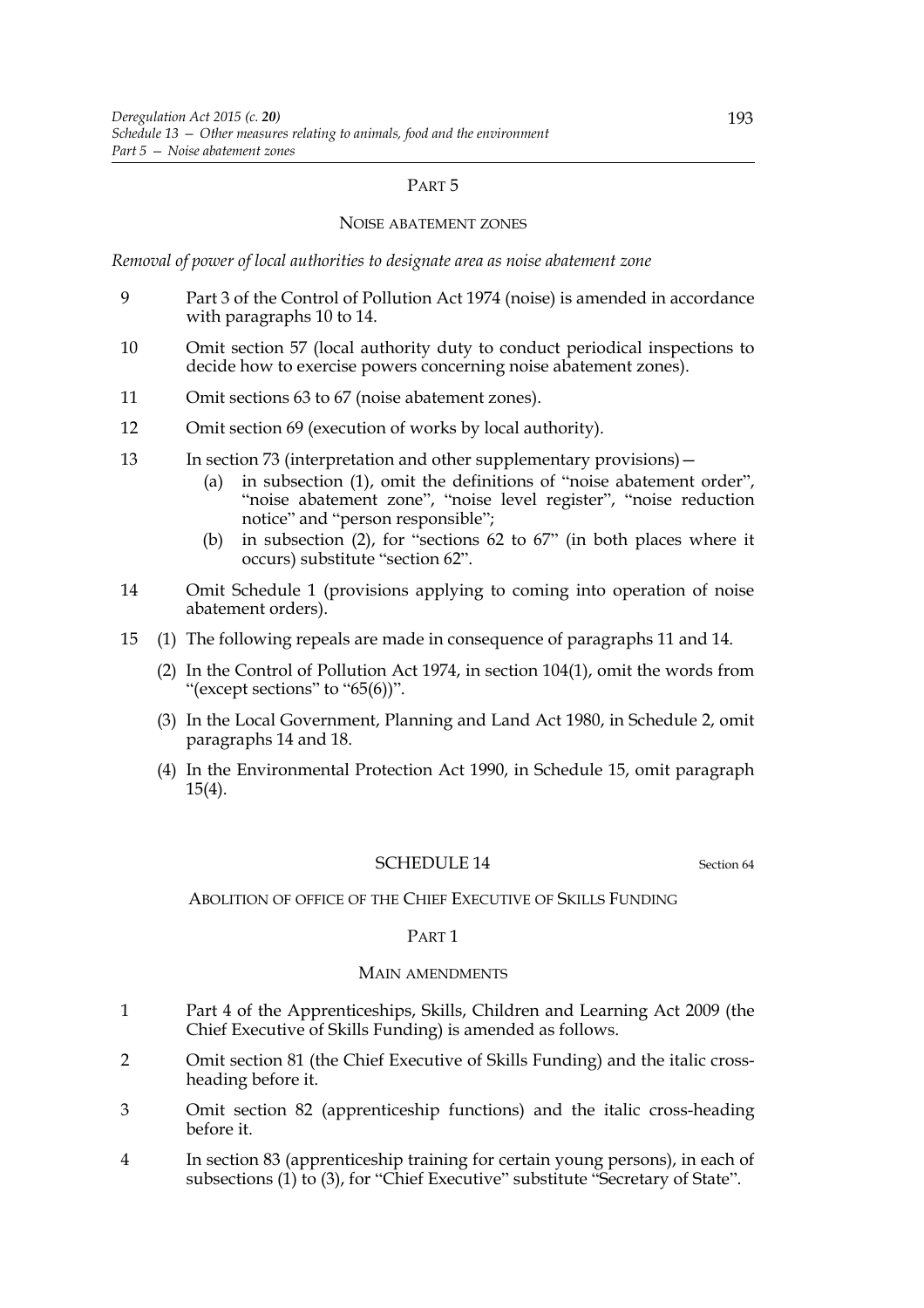- 5 (1) Section 83A (the apprenticeship offer) is amended as follows.
	- (2) In each of subsections (1) and (9), for "Chief Executive" substitute "Secretary of State".
	- (3) Omit subsection (10).
- 6 In section 83B (limit on scope of the apprenticeship offer), in each of subsections (1) and (5), for "Chief Executive" substitute "Secretary of State".
- 7 Omit section 84 (arrangements and co-operation with local authorities).
- 8 Omit section 85 (provision of apprenticeship training etc for persons within section 83 or 83A).
- 9 (1) Section 86 (education and training for persons aged 19 or over and others subject to adult detention) is amended as follows.
	- (2) In subsection (1), for the words from "The" to "facilities" substitute "The Secretary of State must secure the provision of such facilities as the Secretary of State considers appropriate".
	- (3) Omit subsections (3), (4) and (8).
- 10 (1) Section 87 (learning aims for persons aged 19 or over: provision of facilities) is amended as follows.
	- (2) In subsection (1), for the words from "The" to "facilities" substitute "The Secretary of State must secure the provision of such facilities as the Secretary of State considers appropriate".
	- (3) In subsection (3)(b), for "Chief Executive" substitute "Secretary of State".
	- (4) Omit subsections (4) and (5).
- 11 In section 88 (learning aims for persons aged 19 or over: payment of tuition fees), in each of subsections  $(1)$ ,  $(2)$ ,  $(2\overline{A})$ ,  $(3)$ ,  $(4)$  and  $(6)(a)$ , for "Chief Executive" substitute "Secretary of State".
- 12 In section 90 (encouragement of education and training for certain persons), in subsection  $(1)$  -
	- (a) for "Chief Executive" substitute "Secretary of State";
	- (b) for "Chief Executive's remit" (in each place where it occurs) substitute "Secretary of State's remit under this Part".
- 13 (1) Section 100 (provision of financial resources) is amended as follows.
	- (2) In subsection  $(1)$ 
		- (a) in the opening words, for "Chief Executive" substitute "Secretary of State";
		- (b) in paragraph (a), for "Chief Executive's remit" substitute "Secretary of State's remit under this Part";
		- (c) omit paragraph (f).
	- (3) Omit subsection (2).
	- (4) In subsection  $(3)$  -
		- (a) in the opening words, for "Chief Executive" substitute "Secretary of State";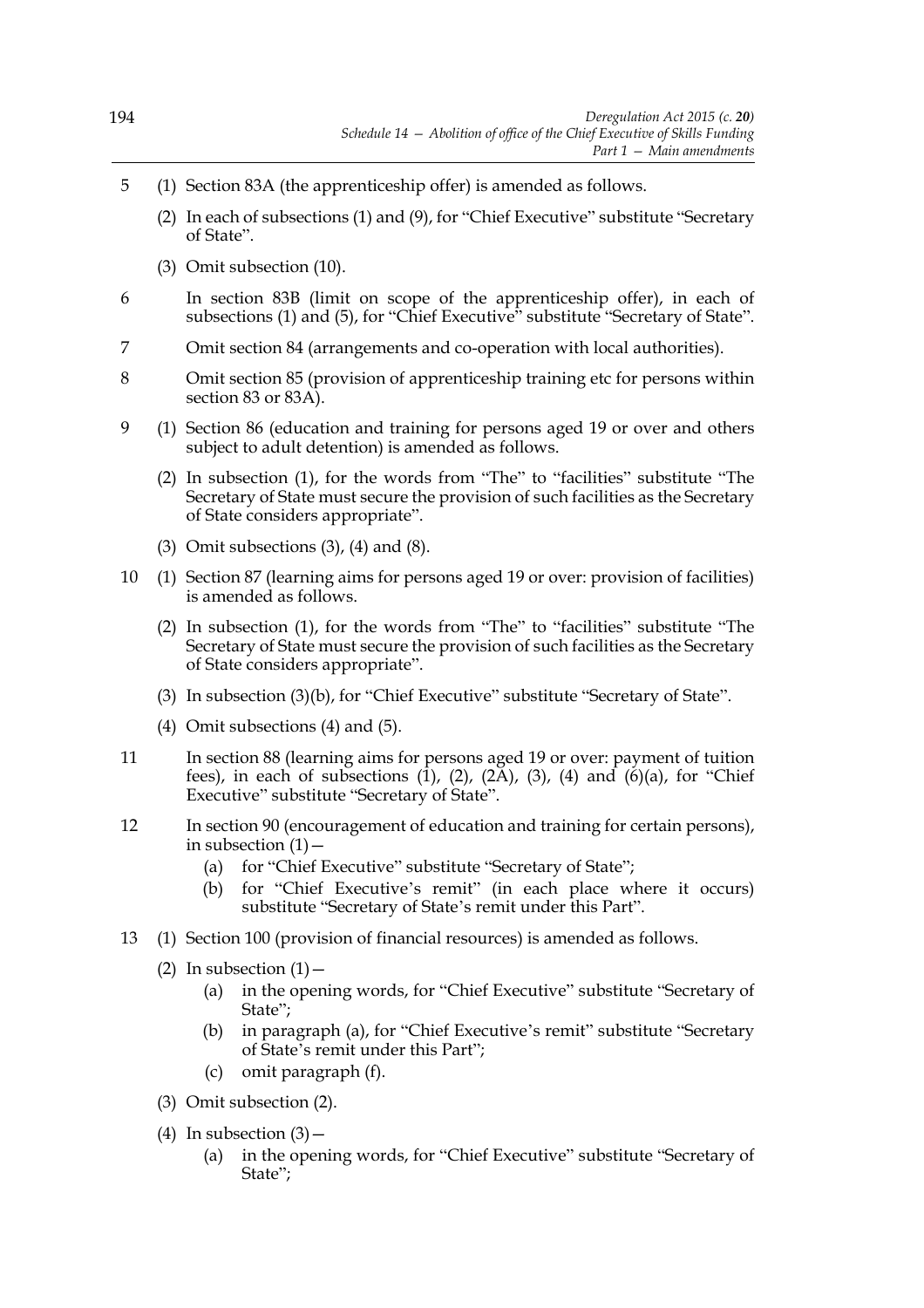- (b) in paragraph (c), for "Chief Executive" substitute "Secretary of State".
- (5) In subsection (4), for "Chief Executive" substitute "Secretary of State".
- 14 (1) Section 101 (financial resources: conditions) is amended as follows.
	- (2) In subsection (1), for "by the Chief Executive" substitute "by the Secretary of State under section 100".
	- (3) In subsection  $(3)$ 
		- (a) in paragraph (a), for "Chief Executive" (in each place where it occurs) substitute "Secretary of State";
		- (b) in paragraph (b)—
			- (i) for "Chief Executive" (in each place where it occurs) substitute "Secretary of State";
			- (ii) for "the functions of the office" substitute "functions under this Part".
	- (4) In subsection  $(6)$  -
		- (a) in paragraph (a), for "Chief Executive" (in each place where it occurs) substitute "Secretary of State";
		- (b) in paragraph (b), for "Chief Executive" substitute "Secretary of State".
- 15 (1) Section 102 (performance assessments) is amended as follows.
	- (2) In subsection  $(1)$  -
		- (a) for "Chief Executive" substitute "Secretary of State";
		- (b) for "Chief Executive's remit" substitute "Secretary of State's remit under this Part".
	- (3) In subsection (2), for "Chief Executive" substitute "Secretary of State".
- 16 (1) Section 103 (means tests) is amended as follows.
	- (2) In subsection (1), for "The Chief Executive" substitute "For the purpose of the exercise of the powers under section  $100(1)(c)$ , (d) or (e), the Secretary of State".
	- (3) Omit subsection (2).
- 17 In section 105 (promoting progression from level 2 to level 3 apprenticeships), in each of subsections (1) and (6), for "Chief Executive" substitute "Secretary of State".
- 18 Omit section 106 (advice and assistance in relation to apprenticeships).
- 19 (1) Section 107 (provision of services) is amended as follows.
	- (2) In each of subsections (1) and (3) for "Chief Executive" (in each place where it occurs) substitute "Secretary of State".
	- (3) In subsection (4), omit paragraph (a).
	- (4) Omit subsection (5).
	- (5) In subsection (6), for "Chief Executive" substitute "Secretary of State".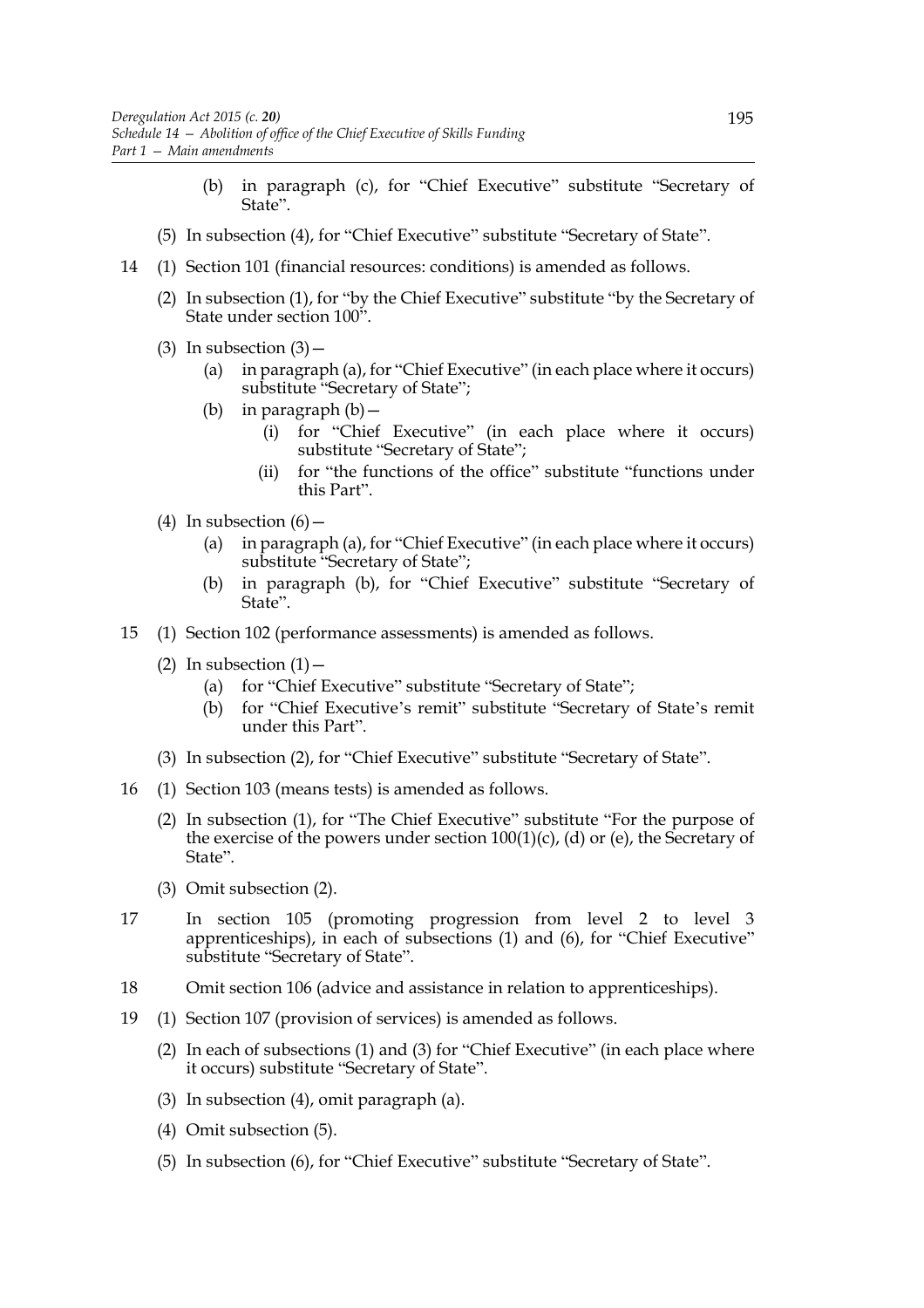- 20 Omit sections 108 and 109 (advice and assistance with respect to employment and training).
- 21 Omit section 110 (research, information and advice) and the italic crossheading before it.
- 22 Omit section 111 (power to confer supplementary functions on Chief Executive).

# 23 In section 115 (persons with special educational needs), in subsection  $(1)$  -

- (a) for "Chief Executive" substitute "Secretary of State";
- (b) for "the functions of the office" substitute "functions under this Part".
- 24 In section 116 (persons subject to adult detention)—
	- (a) for "Chief Executive" substitute "Secretary of State";
	- (b) for "the functions of the office" substitute "functions under this Part".
- 25 Omit sections 117 to 120 (information, guidance and directions).
- 26 Before section 121 (in Chapter 4) insert—

## **"120A Territorial application of Part**

The functions of the Secretary of State under this Part, other than the functions conferred by section 107, are exercisable in relation to England only."

- 27 (1) Section 121 (interpretation) is amended as follows.
	- (2) In subsection (1), omit the definition of "functions of the office".
	- (3) In each of subsections (2) and (3), for "the Chief Executive's remit" substitute "the Secretary of State's remit under this Part".
- 28 In section 122 (sharing of information for education and training purposes)—
	- (a) omit subsection  $(3)(a)$ ,  $(c)$ ,  $(d)$  and  $(e)$ ;
	- (b) in subsection  $(3)(f)$ , for "any person within paragraphs (a) to  $(c)$ " substitute "the Secretary of State";
	- (c) omit subsection  $(5)(a)$ ;
	- (d) omit subsection (6).
- 29 Omit Schedule 4 (which makes provision for the establishment etc of the office of the Chief Executive).
- 30 In Schedule 5 (learning aims for persons aged 19 or over)—
	- (a) in paragraph 3(2), for "Chief Executive" (in each place where it occurs) substitute "Secretary of State";
	- (b) in paragraph 8, omit paragraph (a).
- 31 In consequence of the amendments made by this Schedule to Part 4—
	- (a) for the title of the Part substitute "Apprenticeships and adult education and training: role of Secretary of State";
	- (b) for the title of Chapter 1 substitute "Apprenticeships and adult education and training";
	- (c) for the title of Chapter 2 substitute "Provision of services to other bodies";
	- (d) in the title of Chapter 3, omit "Chief Executive's functions:".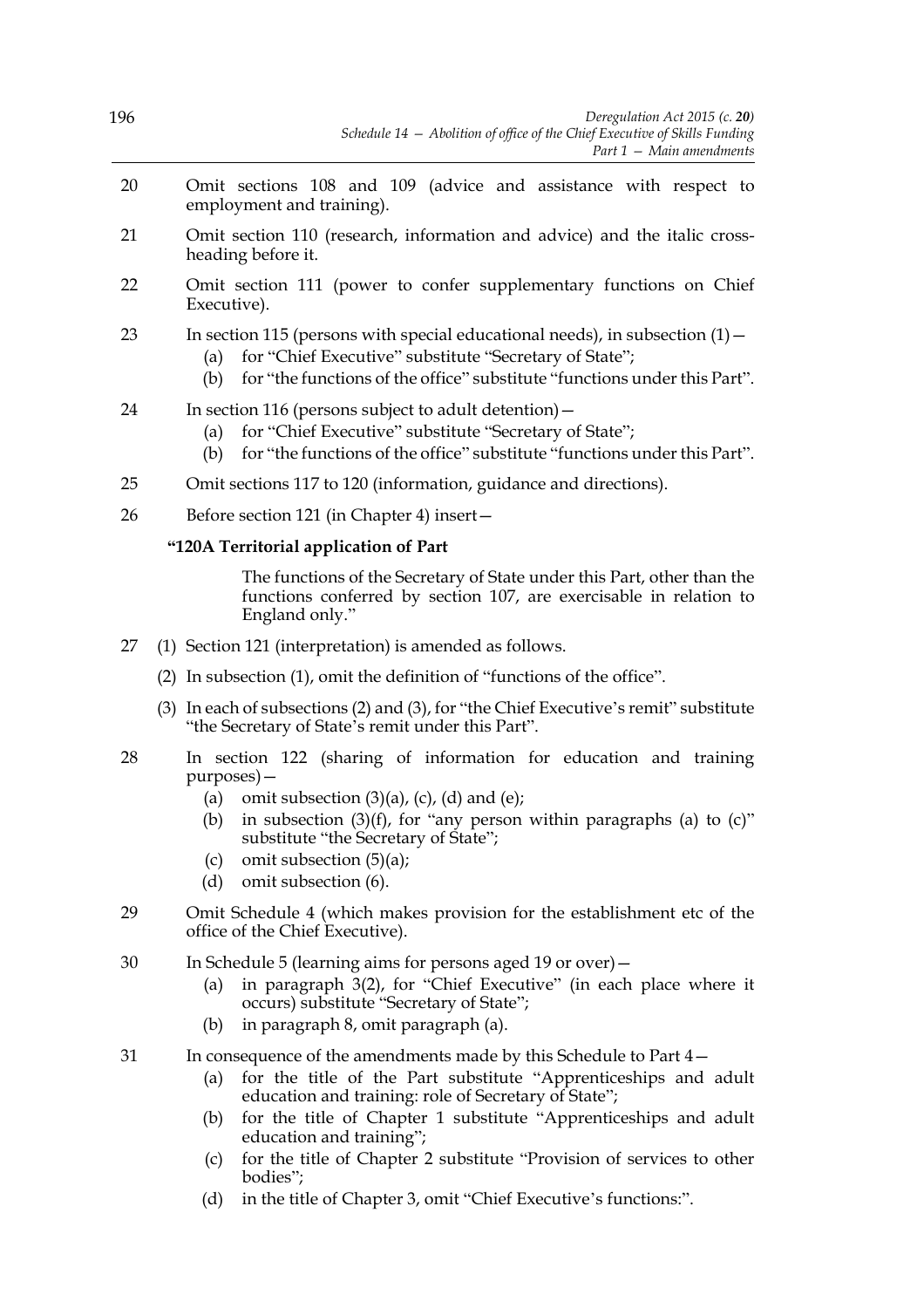#### CONSEQUENTIAL AMENDMENTS

*Parliamentary Commissioner Act 1967 (c.13)*

- 32 In Schedule 2 to the Parliamentary Commissioner Act 1967 (departments etc subject to investigation), omit the entry for the Chief Executive of Skills Funding.
- *Education (Fees and Awards) Act 1983 (c.40)*
- 33 In section 1 of the Education (Fees and Awards) Act 1983 (fees at universities and other further education establishments), in subsection  $(3)(f)$ , omit "or the Chief Executive of Skills Funding".

### *Employment Act 1988 (c.19)*

34 In section 26 of the Employment Act 1988 (status of trainees etc), in subsection (1A), omit paragraph (b) (but not the "or" following it).

*Education Reform Act 1988 (c.40)*

35 In section 128 of the Education Reform Act 1988 (dissolution of higher education corporations), in subsection (1), omit paragraph (b)(iia).

*Further and Higher Education Act 1992 (c.13)*

- 36 The Further and Higher Education Act 1992 is amended as follows.
- 37 In section 54 (duty to give information), in subsection  $(1)$  -
	- (a) for "the Chief Executive of Skills Funding" substitute "the Secretary of State";
	- (b) for "as the Chief Executive" substitute "as the Secretary of State";
	- (c) for the words from "for the purposes of" to "or (as the case may be)" substitute "for the purposes of the exercise of any of the functions of the Secretary of State under Part 4 of the Apprenticeships, Skills, Children and Learning Act 2009 or (as the case may be) for the purposes of the exercise of any of the functions of".
- 38 Omit section 61A (references to appropriate bodies).
- 39 In section 82 (joint exercise of functions), in subsection (3)(a), omit "the Chief Executive of Skills Funding,".
- 40 In section 83 (efficiency studies), in the Table inserted by subsection (1B), in the first column, for "The Chief Executive of Skills Funding" substitute "The Secretary of State".

### *Value Added Tax Act 1994 (c.23)*

- 41 (1) In Part 2 of Schedule 9 to the Value Added Tax Act 1994 (exemptions), Group 6 is amended as follows.
	- (2) In item 5A, omit paragraph (b), and the "or" following it.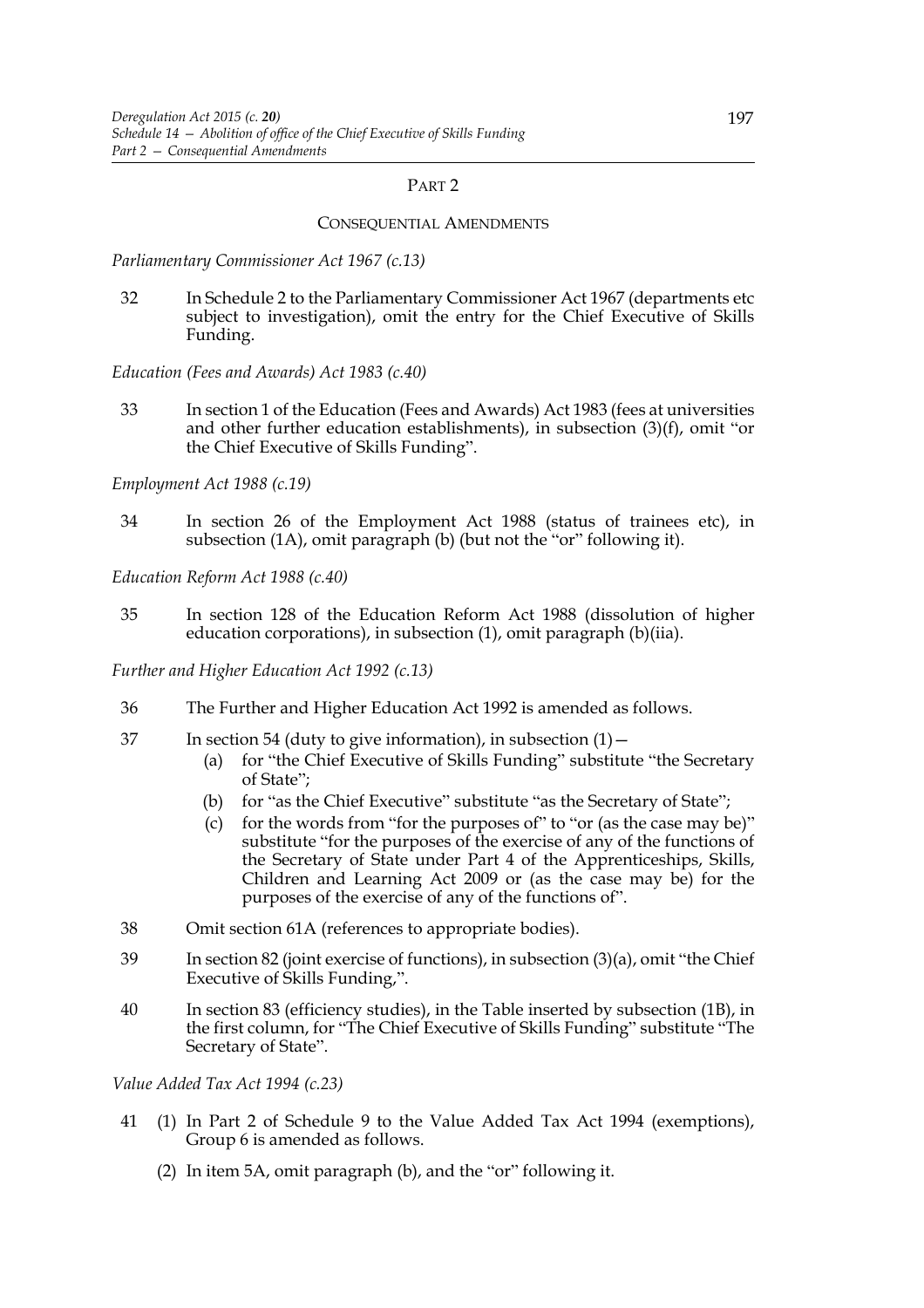- (3) After item 5B insert—
	- "5C The provision of education or vocational training and the supply, by the person providing that education or training, of any goods or services essential to that provision, to persons who are aged 19 or over, to the extent that the consideration payable is ultimately a charge to funds provided by the Secretary of State in exercise of functions under Part 4 of the Apprenticeships, Skills, Children and Learning Act 2009."
- (4) In the Notes to Group 6, in Note (5A), for "and 5B" substitute "to 5C".

## *Education Act 1996 (c.56)*

- 42 The Education Act 1996 is amended as follows.
- 43 In section 13 (general responsibility for education), in subsection (2)(a), for "the Chief Executive of Skills Funding" substitute "the Secretary of State under Part 4 of the Apprenticeships, Skills, Children and Learning Act 2009".
- 44 In section 15ZA (duty in respect of education and training for persons over compulsory school age: England), in subsection (5), for "the Chief Executive of Skills Funding" substitute "the Secretary of State".

*Learning and Skills Act 2000 (c.21)*

- 45 In section 144 of the Learning and Skills Act 2000 (designated institutions: disposal of land, &c), in subsection  $(9)$  –
	- (a) in paragraph (a), omit "for the purposes of a sixth form college";
	- (b) omit paragraph (aa).

*Education Act 2002 (c.32)*

- 46 In section 183 of the Education Act 2002 (transfer of functions relating to allowances under section 181), in subsection  $(1)$  –
	- (a) omit paragraph (a);
	- (b) omit the "or" at the end of paragraph (aa).

## *Education Act 2005 (c.18)*

- 47 The Education Act 2005 is amended as follows.
- 48 In section 92 (joint exercise of functions), in subsection (2), omit ", the Chief Executive of Skills Funding".
- 49 In section 108 (supply of information: education maintenance allowances), in subsection (3), omit paragraph (b).

*Education and Inspections Act 2006 (c.40)*

- 50 The Education and Inspections Act 2006 is amended as follows.
- 51 In section 123 (education and training to which this Chapter applies), in subsection (1), in each of paragraphs (b), (c) and (g), omit "or the Chief Executive".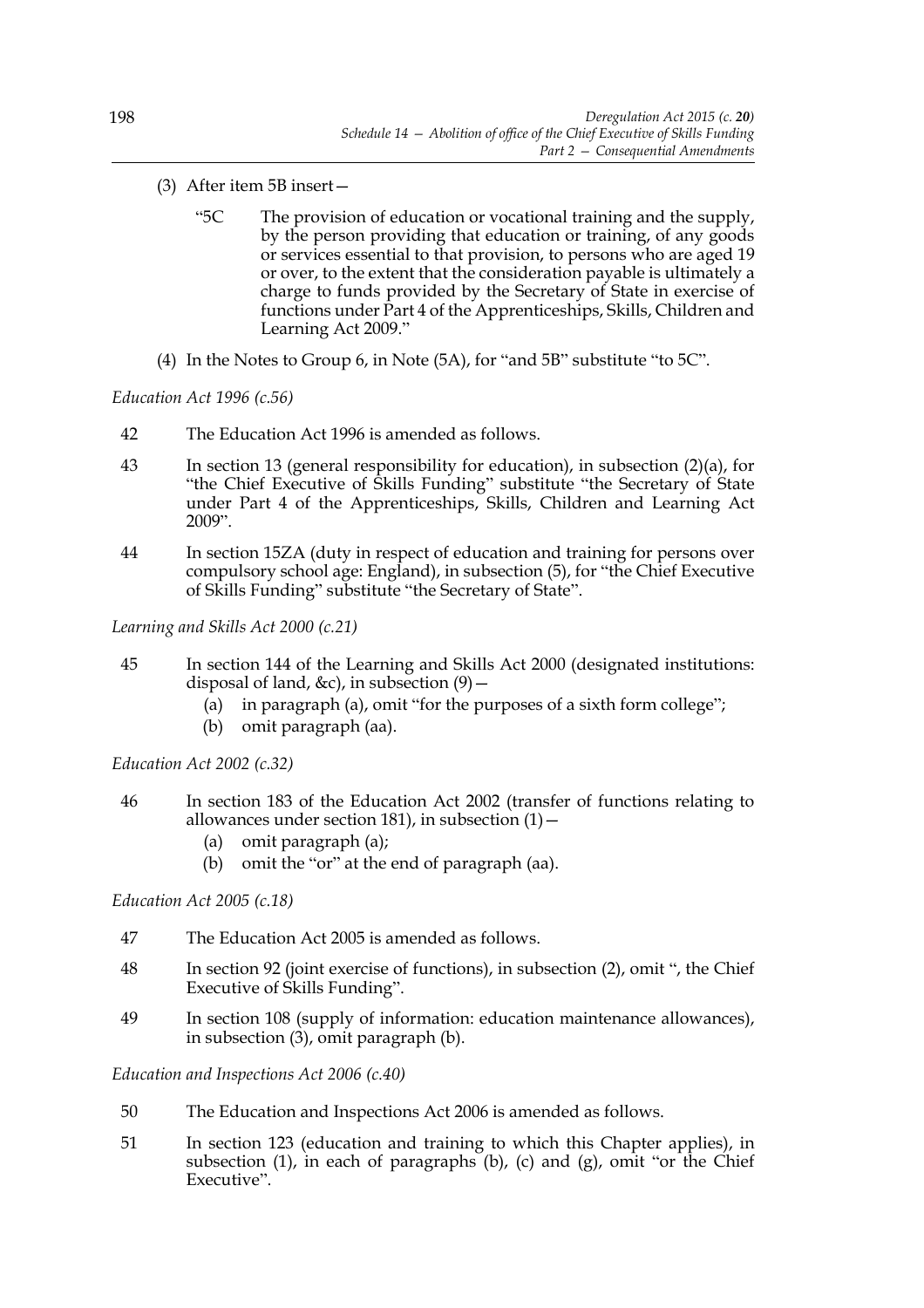- 52 In section 124 (inspection of education and training to which this Chapter applies), in subsection (5), omit paragraph (ba).
- 53 In section 125 (inspection of further education institutions), in subsection (5), omit paragraph (ba) (but not the "and" following it).
- 54 In section 126 (other inspections), in subsection (4), omit paragraph (ba).
- 55 In section 128 (area inspections), in subsection (3), omit paragraph (aa) (but not the "or" following it).
- 56 In section 129 (reports of area inspections), in subsection (2), omit paragraph (ba) (but not the "and" following it).
- 57 (1) Section 130 (action plans following area inspections) is amended as follows.
	- (2) Omit subsection (2).
	- (3) In subsection  $(4)$ 
		- (a) omit " $(2)$  or";
		- (b) omit "the Chief Executive or".
	- (4) In subsection (5), omit "Chief Executive or the".
- 58 In section 159 (interpretation of Part 8), in subsection (1), omit the definition of "the Chief Executive".

*Local Government and Public Involvement in Health Act 2007 (c.28)*

59 In section 104 of the Local Government and Public Involvement in Health Act 2007 (application of Chapter: partner authorities), in subsection (4), omit paragraph (f).

*Education and Skills Act 2008 (c.25)*

- 60 The Education and Skills Act 2008 is amended as follows.
- 61 In section 13 (notification of non-compliance with duty imposed by section 2), in subsection (5), in paragraph (f) of the definition of "educational institution", for ", the Secretary of State or the Chief Executive of Skills Funding" substitute "or the Secretary of State".
- 62 In section 72 (educational institutions), in subsection (5), in paragraph (f) of the definition of "educational institution", for "the Secretary of State or the Chief Executive of Skills Funding" substitute "or the Secretary of State".
- 63 In section 77 (supply of information by public bodies), omit subsection  $(2)(ba)$ .
- 64 In section 132 (providers of independent education or training for 16 to 18 year olds), in subsection (2)(b)(iv), omit "or the Chief Executive of Skills Funding".

*Education Act 2011 (c.21)*

- 65 In the Education Act 2011, omit the following—
	- (a) section  $30(8)$ ;
	- (b) section 70;
	- (c) section 72;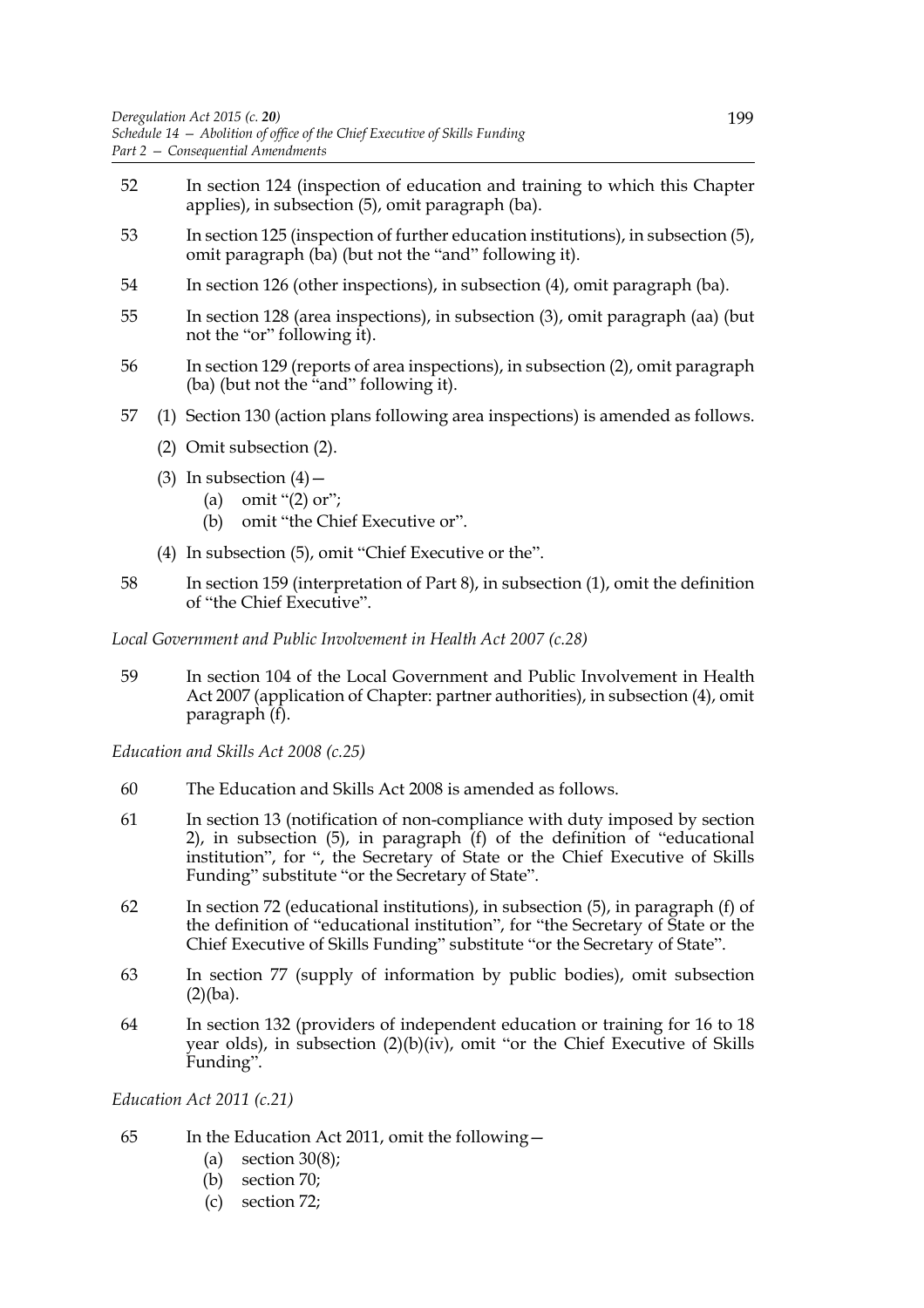(d) in Schedule 18, paragraphs 4 and 6.

# SCHEDULE 15 Section 65

#### FURTHER AND HIGHER EDUCATION: REDUCTION OF BURDENS

### PART 1

#### MEASURES APPLYING TO ENGLAND AND WALES

*Control of interest rates on loans*

1 In the Further Education Act 1985, omit section 3 (which confers powers on the Secretary of State and the Welsh Ministers to determine the minimum rate of interest on loans made under that Act by local authorities to certain bodies providing education etc).

*Powers of Secretary of State in relation to local authority maintained institutions*

- 2 (1) The Education (No. 2) Act 1986 is amended as follows.
	- (2) Omit section 61 (which makes provision about the minimum age for governors of higher or further education institutions maintained by local authorities and about the participation of students in proceedings of governing bodies of such institutions).
	- (3) Omit section 62 (which confers powers on the Secretary of State and the Welsh Ministers to make provision by regulations requiring governing bodies of higher or further education institutions maintained by local authorities to make documents and information relating to the governing bodies available).
- 3 (1) The Education Reform Act 1988 is amended as follows.
	- (2) Omit section 158 (which requires the governing bodies of institutions providing full-time education which are maintained by local authorities in the exercise of their higher or further education functions to make reports and returns etc to the Secretary of State or the Welsh Ministers on request).
	- (3) Omit section 159 (which confers powers on the Secretary of State and the Welsh Ministers to make provision by regulations requiring local authorities to publish information relating to institutions providing full-time education which are maintained by the authorities in the exercise of their higher or further education functions).
	- (4) Omit section 219 (which confers default powers etc on the Secretary of State and the Welsh Ministers in relation to governing bodies of institutions maintained by local authorities and providing higher or further education).

### *Transfer of property etc*

4 (1) The Further and Higher Education Act 1992 is amended as follows.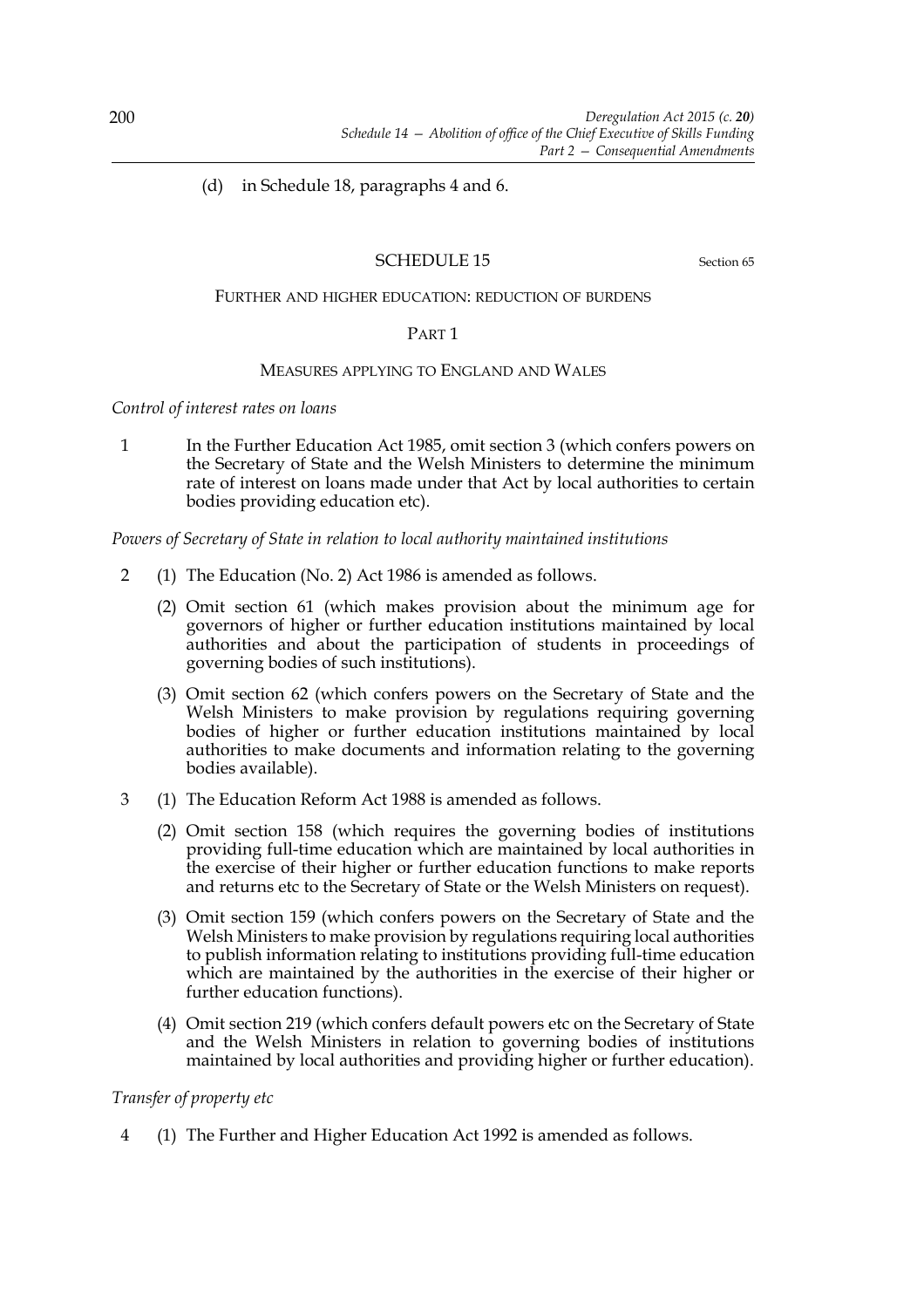- (2) Omit sections 23 to 26 (which make provision about the transfer of property etc to further education corporations established to conduct certain other institutions in the education sector).
- (3) Omit sections 32 and 33 (which make provision about the transfer of property etc to institutions designated under section 28 of the 1992 Act).
- (4) Omit section 34 (which confers power on the Secretary of State and the Welsh Ministers by order to provide for property of a local authority to be made available for use by institutions within the further education sector).
- (5) In consequence of sub-paragraphs  $(2)$  to  $(4)$  -
	- (a) in section  $19(4)(c)$ , for "23" substitute "27";
	- (b) omit section 35;
	- (c) omit section 36;
	- (d) omit section 38;
	- (e) omit section 58;
	- (f) in section  $84-$ 
		- (i) in subsection  $(1)(a)$ , omit "Part 1 of this Act or";
		- (ii) in subsection (2), omit "Part 1 of this Act or, as the case may be,";
	- (g) in section  $88(1)$  -
		- (i) omit "23, 25,";
		- (ii) omit "32,";
	- (h) in section  $88A(1)$  -
		- (i) omit "25,";
		- (ii) omit "32,";
	- (i) omit Schedule 5.

## MEASURES APPLYING TO ENGLAND ONLY

*Control of governance of designated institutions conducted by companies*

- 5 (1) Section 31 of the Further and Higher Education Act 1992 (which confers powers on the Secretary of State and the Welsh Ministers to give directions for the purpose of securing that the articles of association etc of institutions designated under section 28 of that Act and conducted by companies are amended as specified in the directions) ceases to have effect in relation to England.
	- (2) Accordingly, in section 31(1), after "designated institution", insert "in Wales".

## *Conversion of sixth form college corporations into further education corporations*

- 6 In section 33D of the Further and Higher Education Act 1992 (conversion of sixth form college corporations into further education corporations)—
	- (a) omit subsection (2)(b) (which confers power on the Secretary of State to covert a sixth form college corporation established in England into a further education corporation if satisfied that it is no longer appropriate for the body to be a sixth form college corporation), and the "or" before it;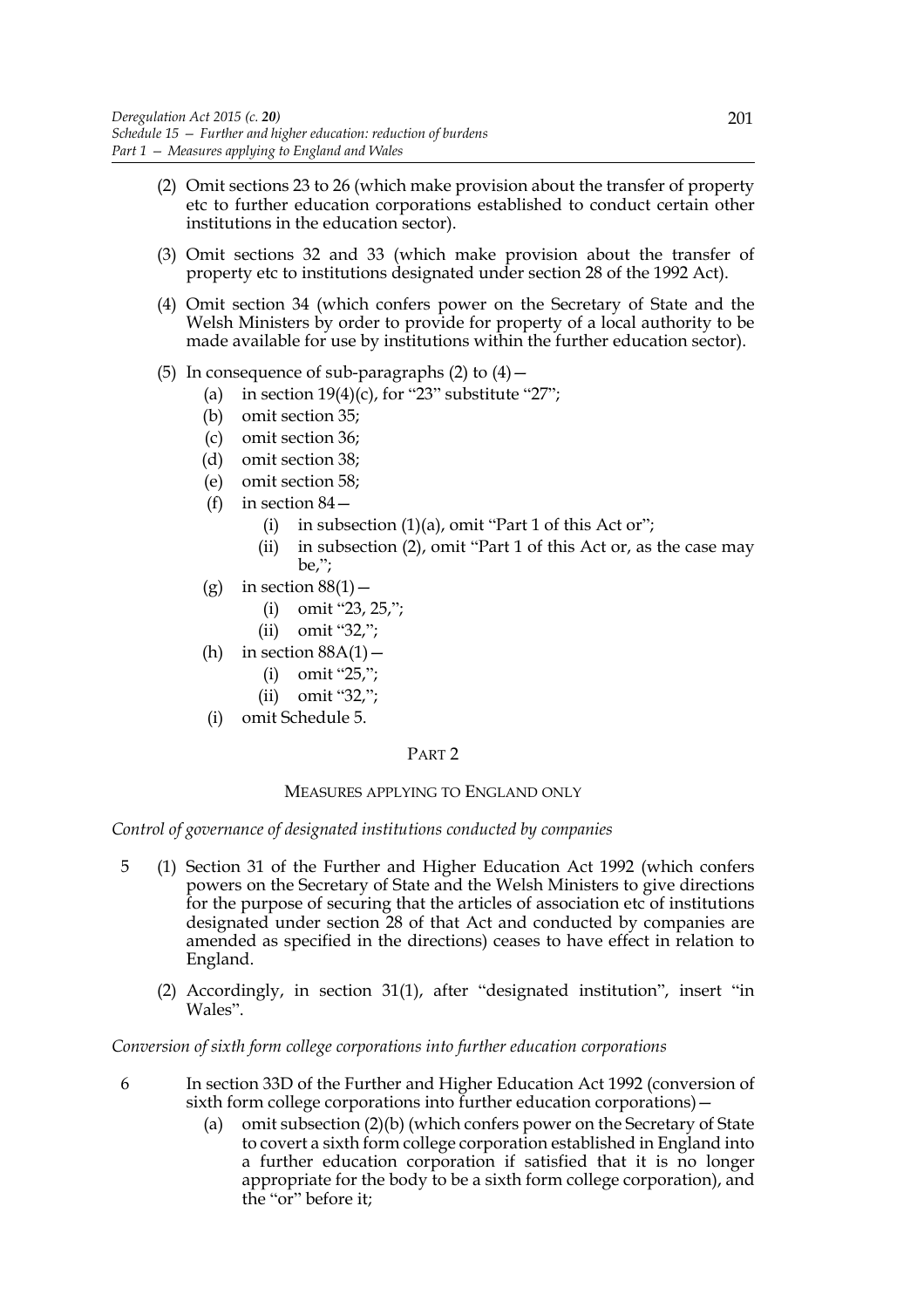(b) omit subsection (4) (which makes provision about consultation before the exercise of the power for that purpose).

*Powers of Secretary of State in relation to local authority maintained institutions*

- 7 In section 56A of the Further and Higher Education Act 1992 (intervention powers of the Secretary of State in relation to England), for subsection (1) substitute—
	- "(1) This section applies if the Secretary of State is satisfied as to one or more of the matters listed in subsection  $(2)$  in the case of  $-$ 
		- (a) an institution in England within the further education sector, other than a sixth form college, or
		- (b) an institution in England which is maintained by a local authority and provides further education, other than an institution within the higher education sector,

and, in either case, it is immaterial whether or not a complaint is made by any person."

### *Regulation of qualification requirements for teaching staff and principals*

- 8 (1) The following provisions of the Education Act 2002 cease to have effect in relation to England—
	- (a) section 136(a) (which allows regulations to be made prohibiting the provision of education at a further education institution by a person who does not have a specified qualification);
	- (b) section 136(b) (which allows regulations to be made prohibiting the provision of education at a further education institution by a person unless the person is serving or has served a probationary period);
	- (c) section 137 (which allows regulations to be made providing that a person may serve as the principal of a further education institution only if the person has a specified qualification);
	- (d) section 138 (which makes further provision for the purposes of sections 136 and 137).
	- (2) Accordingly, those provisions are amended as follows—
		- (a) in section 136(a), after "further education institution" insert "in Wales";
		- (b) in section 136(b), after "further education institution" insert "in Wales";
		- (c) in section 137(1), after "further education institution" insert "in Wales";
		- (d) in section 138, omit subsection (2).

# SCHEDULE 16 Section 66

#### SCHOOLS: REDUCTION OF BURDENS

*Responsibility for determining behaviour policy*

1 (1) Section 88 of the Education and Inspections Act 2006 (responsibility of governing body for discipline) is amended as follows.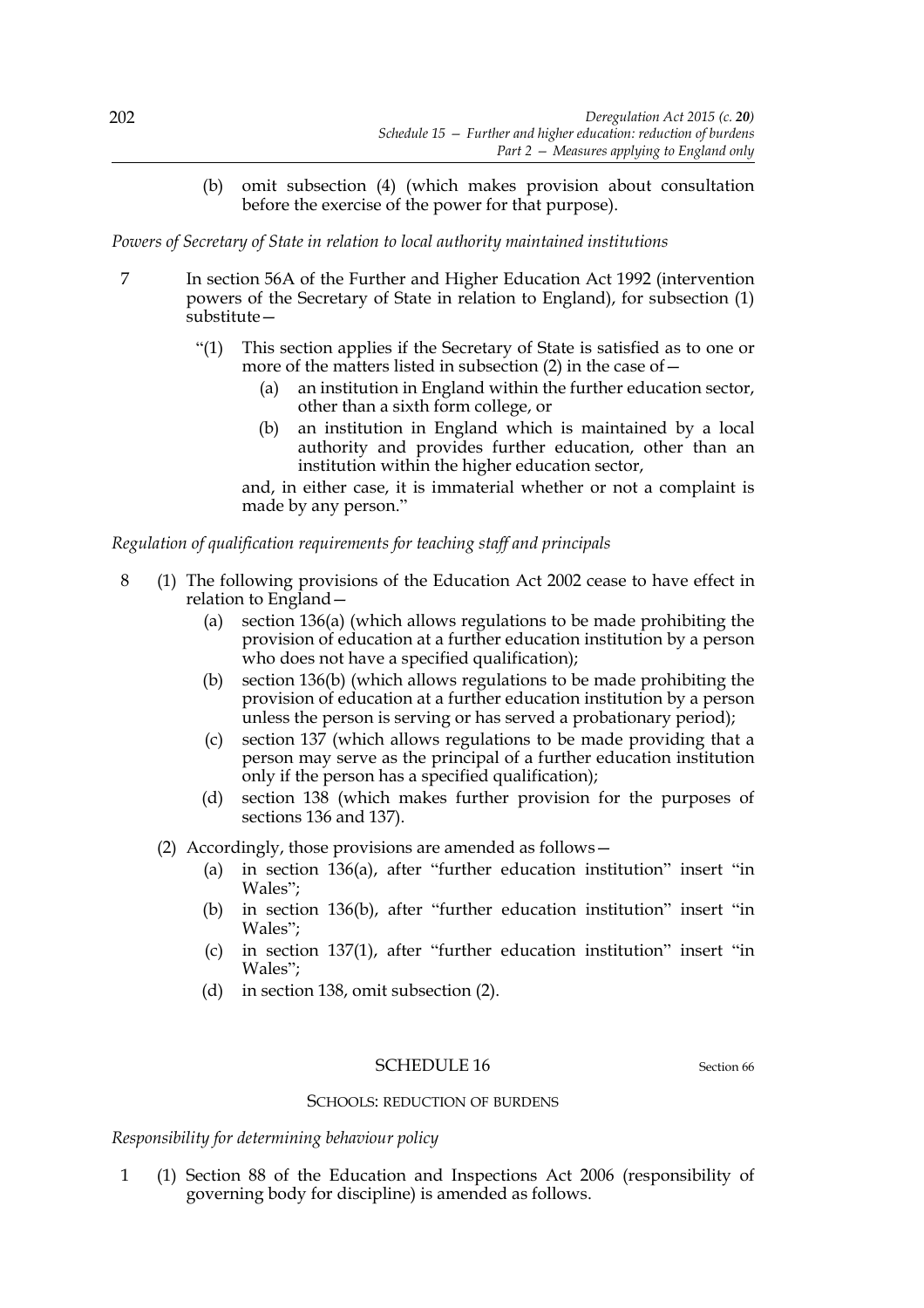- (2) Before subsection (1) insert—
	- "(A1) The governing body of a relevant school in England must ensure that the head teacher determines measures under section 89(1)."
- (3) In subsection (1), after "relevant school" insert "in Wales".
- (4) In subsection (2), after "governing body" insert "of a relevant school in Wales".
- (5) In subsection  $(4)$ 
	- (a) omit paragraph (a), and the "and" following it;
	- (b) in paragraph (b), omit "in relation to Wales,".
- (6) In consequence of the amendments made to section 88, in section 89 of the 2006 Act (determination by head teacher of behaviour policy)—
	- (a) omit subsection (2);
	- (b) in subsection (3), omit ", so far as it is not determined by the governing body".

*Home-school agreements*

- 2 (1) Omit sections 110 and 111 of the School Standards and Framework Act 1998 (which require the governing bodies of certain schools to adopt home-school agreements), and the italic cross-heading before those sections.
	- (2) In consequence of sub-paragraph  $(1)$  -
		- (a) in section  $138(4)(a)$  of that Act, omit ",  $110(10)$ ";
		- (b) in the Learning and Skills Act 2000, in Schedule 9, omit paragraph 85;
		- (c) in the Education Act 2002, in Schedule 7, omit paragraph 9;
		- (d) in the Education Act 2011, in Schedule 13, omit paragraph 10(9).

## *Determining school terms*

- 3 (1) Section 32 of the Education Act 2002 (responsibility for fixing dates of terms and holidays and times of sessions) is amended as follows.
	- (2) Omit subsection (1).
	- (3) In subsection (2), for the words from "In the case of" to "governing body" substitute "The governing body of a maintained school in England".
	- (4) In subsection (3), in paragraph (a), for "a school within subsection (1)" substitute "a community, voluntary controlled or community special school in England".

## *Staffing matters*

- 4 (1) Section 35(8) of the Education Act 2002 (which requires local authorities etc to have regard to guidance in relation to certain staffing matters at community, voluntary controlled and community special schools and maintained nursery schools) ceases to have effect in relation to schools in England.
	- (2) Accordingly, in section  $35(8)$  -
		- (a) after "local authority" insert "in Wales";
		- (b) after "maintained school" insert "in Wales";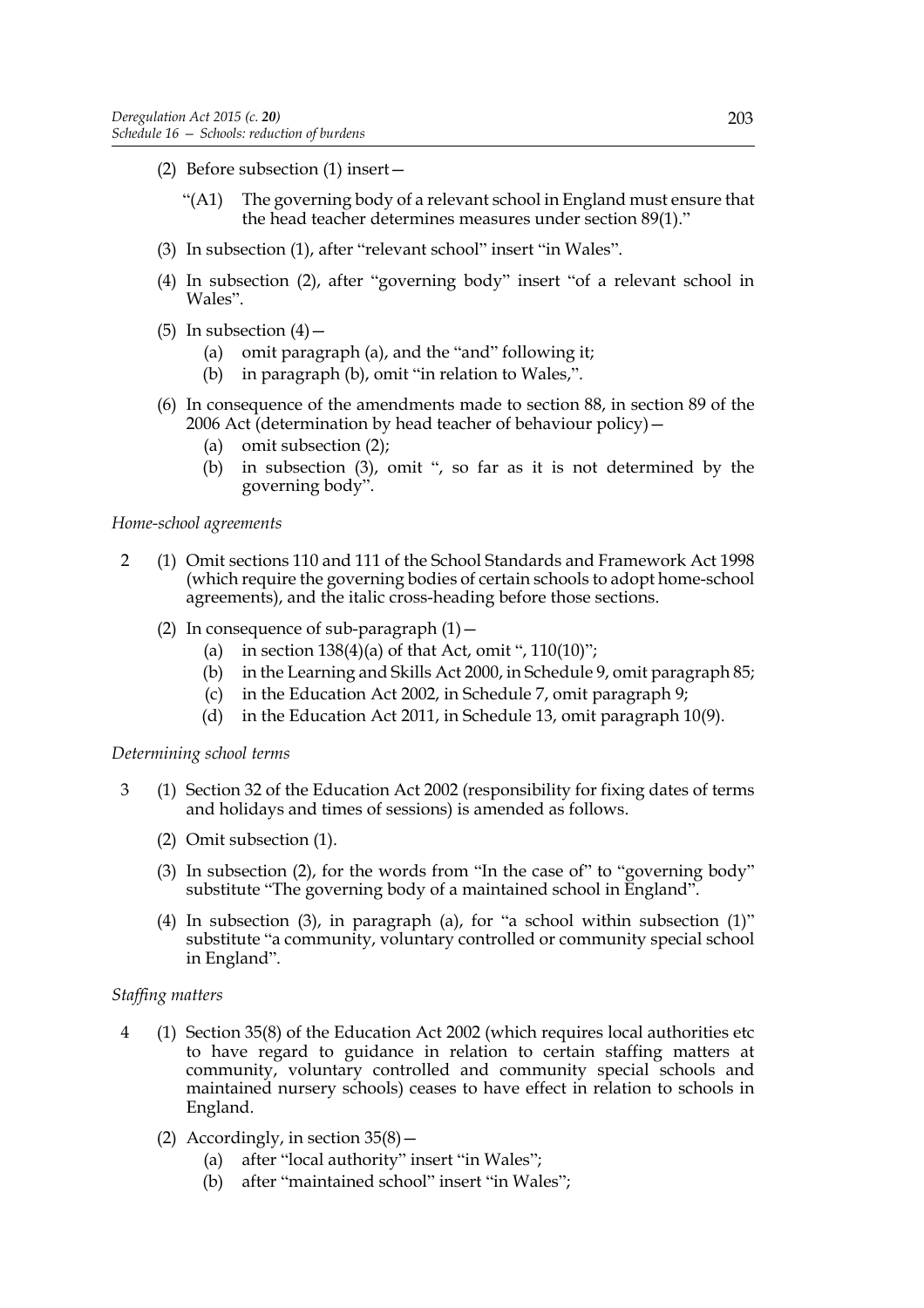- (c) omit paragraph (a) and the "or" following it;
- (d) in paragraph (b), omit "in relation to Wales,".
- 5 (1) Section 36(8) of the Education Act 2002 (which requires local authorities etc to have regard to guidance in relation to certain staffing matters at foundation, voluntary aided and foundation special schools) ceases to have effect in relation to schools in England.
	- (2) Accordingly, in section  $36(8)$ 
		- (a) after "local authority" insert "in Wales";
		- (b) after "maintained school" insert "in Wales";
		- (c) omit paragraph (a) and the "or" following it;
		- (d) in paragraph (b), omit "in relation to Wales,".

# *Publication of reports*

- 6 (1) The Education Act 2005 is amended in accordance with sub-paragraphs (2) to  $(4)$ .
	- (2) Omit the following provisions—
		- (a) section 11C(4) (provision of copies of reports relating to the investigation of certain complaints about schools);
		- (b) section 14A(4) (publication, and provision of copies, of interim statements about maintained schools).
	- (3) In section 14, for subsection (4) (publication, and provision of copies, of reports of certain general school inspections) substitute—
		- "(4) The appropriate authority must take such steps as are reasonably practicable, within such period following the receipt by it of the report as may be prescribed, to secure that every registered parent of a registered pupil at the school is informed of the overall assessment contained in the report of the quality of education provided in the school."
	- (4) In section 49, for subsection (4) (publication, and provision of copies, of reports relating to denominational education and collective worship at certain schools) substitute—
		- "(4) The governing body must take such steps as are reasonably practicable, within such period following the receipt by it of the report as may be prescribed, to secure that every registered parent of a registered pupil at the school is informed of the overall assessment contained in the report of—
			- (a) the quality of the denominational education provided by the school, and
			- (b) the content of the school's collective worship."
	- (5) In Schedule 4 to the School Information (England) Regulations 2008 (S.I. 2008/3093) (specified information to be provided on a school's website), after paragraph 3 insert—
		- "3A Where the school is a voluntary or foundation school which has been designated under section 69(3) of the School Standards and Framework Act 1998 as having a religious character, information as to where and by what means parents may access the most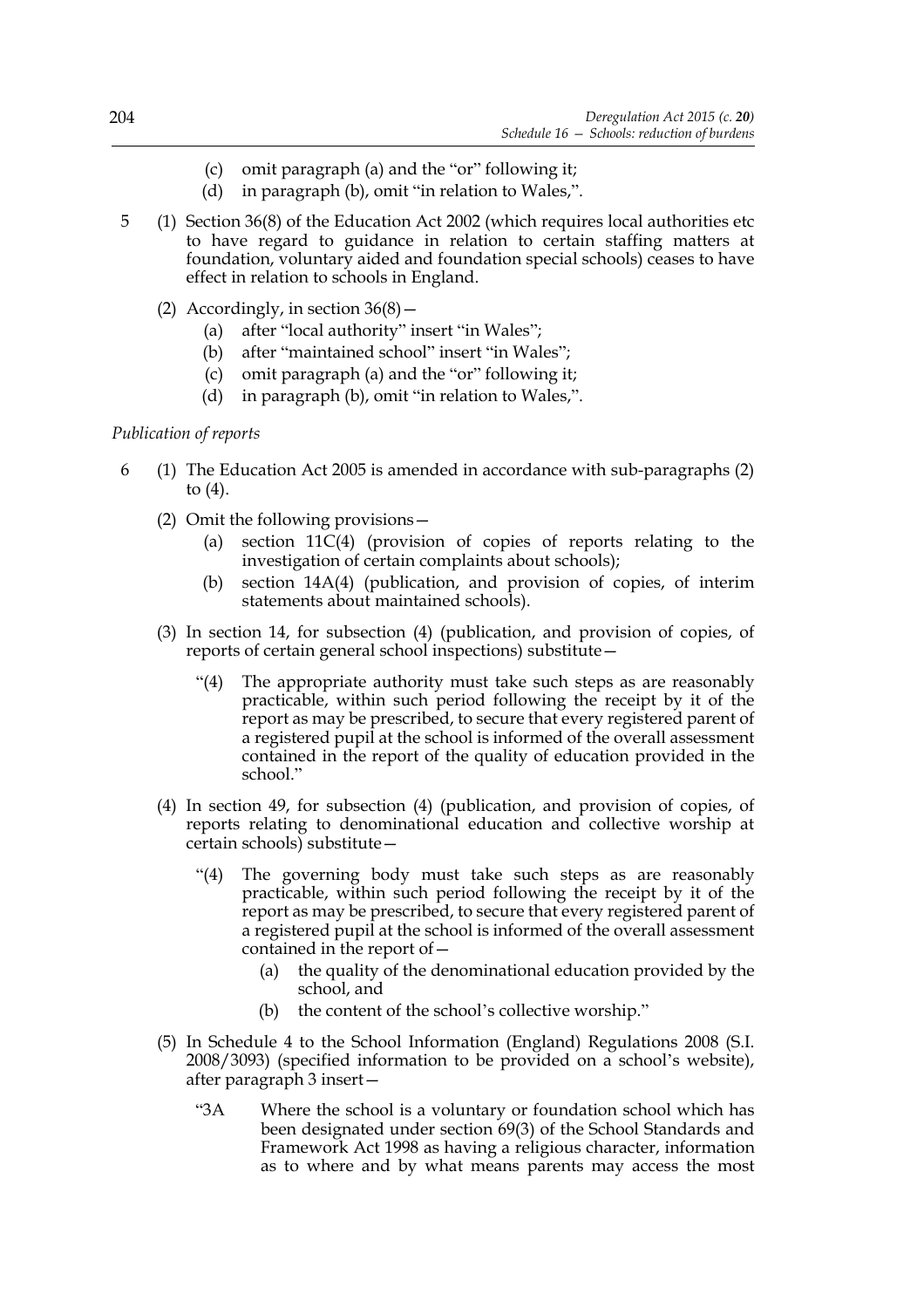recent report about the school sent to the governing body under section 49 of the Education Act 2005."

# SCHEDULE 17 Section 67

# PART TO BE INSERTED AS PART 5A OF THE LICENSING ACT 2003

### **"PART 5A**

#### SALE OF ALCOHOL AT COMMUNITY EVENTS ETC AND ANCILLARY BUSINESS SALE OF ALCOHOL

#### *Conditions for permitted sales*

## **110A General conditions**

- (1) A sale by retail of alcohol is a permitted sale by virtue of this Part if  $-$ 
	- (a) the community event conditions (set out in section 110B or in regulations made under that section) or the ancillary business sales conditions (set out in section 110C or in regulations made under that section) are satisfied in relation to it, and
	- (b) the conditions set out in subsections (2) to (5) below are satisfied in relation to it.
- (2) The sale must take place on premises specified in a notice that complies with section 110D (a "Part 5A notice").
- (3) No counter notice under section 110J must have been given in relation to the Part 5A notice.
- (4) The sale must take place during the period of 36 months beginning with the date when the Part 5A notice takes effect.
- (5) The sale must take place between 07.00 a.m. and 11.00 p.m.

### **110B Community event conditions**

- (1) The community event conditions, in relation to a sale by retail of alcohol, are the conditions set out in subsections  $(2)$  to  $(6)$  and any additional conditions set out in regulations under subsection (7).
- (2) The sale must be made by or on behalf of a body that  $-$ 
	- (a) is of a prescribed description,
	- (b) does not trade for profit, and
	- (c) meets any prescribed criteria.
- (3) The sale must be ancillary to an event that—
	- (a) is taking place on the premises,
	- (b) is organised by the body by or on whose behalf the sale is made,
	- (c) has been advertised in advance, and
	- (d) meets any prescribed criteria.
- (4) The sale must take place on the premises during the course of the event.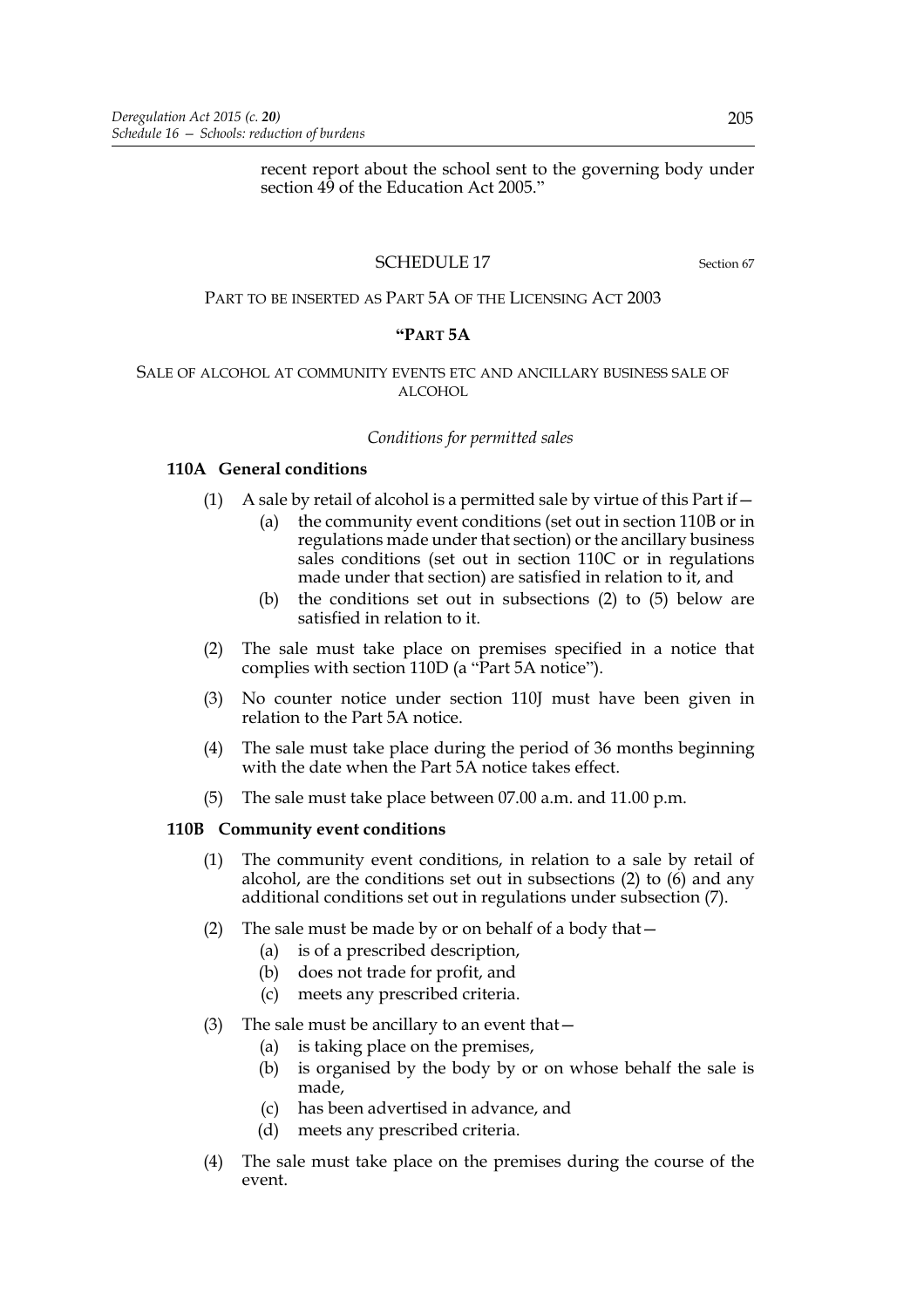- (5) The alcohol must be sold for consumption on the premises during the course of the event.
- (6) The number of persons present on the premises at the time of the sale must not exceed 300.
- (7) Regulations may provide for additional conditions prescribed in the regulations to be community event conditions.

### **110C Ancillary business sales conditions**

- (1) The ancillary business sales conditions, in relation to a sale by retail of alcohol, are the conditions set out in subsections (2) to (5) and any additional conditions set out in regulations under subsection (6).
- (2) The sale must be made by or on behalf of a body that  $-$ 
	- (a) is of a prescribed description, and
	- (b) meets any prescribed criteria.
- (3) The sale must take place on premises that—
	- (a) are managed by the body by or on whose behalf the sale is made,
	- (b) are of a prescribed description, and
	- (c) meet any prescribed criteria.
- (4) The sale must be ancillary to the provision of goods or services to a person on the premises where the sale takes place.
- (5) Except in prescribed circumstances, the alcohol must be sold for consumption on those premises.
- (6) Regulations may provide for additional conditions prescribed in the regulations to be ancillary business sales conditions.

### *Part 5A notices*

## **110D Conditions for validity of notices**

- (1) A notice complies with this section if the conditions set out in subsections (2) to (10) are satisfied in relation to the notice.
- (2) The notice must specify whether—
	- (a) the community event conditions (set out in section 110B or in regulations under that section), or
	- (b) the ancillary business sales conditions (set out in section 110C or in regulations under that section),

will be satisfied in relation to sales of alcohol on the premises in question.

- (3) The notice must specify (for the purposes of section  $110A(2)$ )
	- (a) in the case of a notice that specifies the ancillary business sales conditions, the set of premises to which it relates;
	- (b) in the case of a notice that specifies the community event conditions, no more than three sets of community premises, each of which must be wholly or partly in the area of the same licensing authority.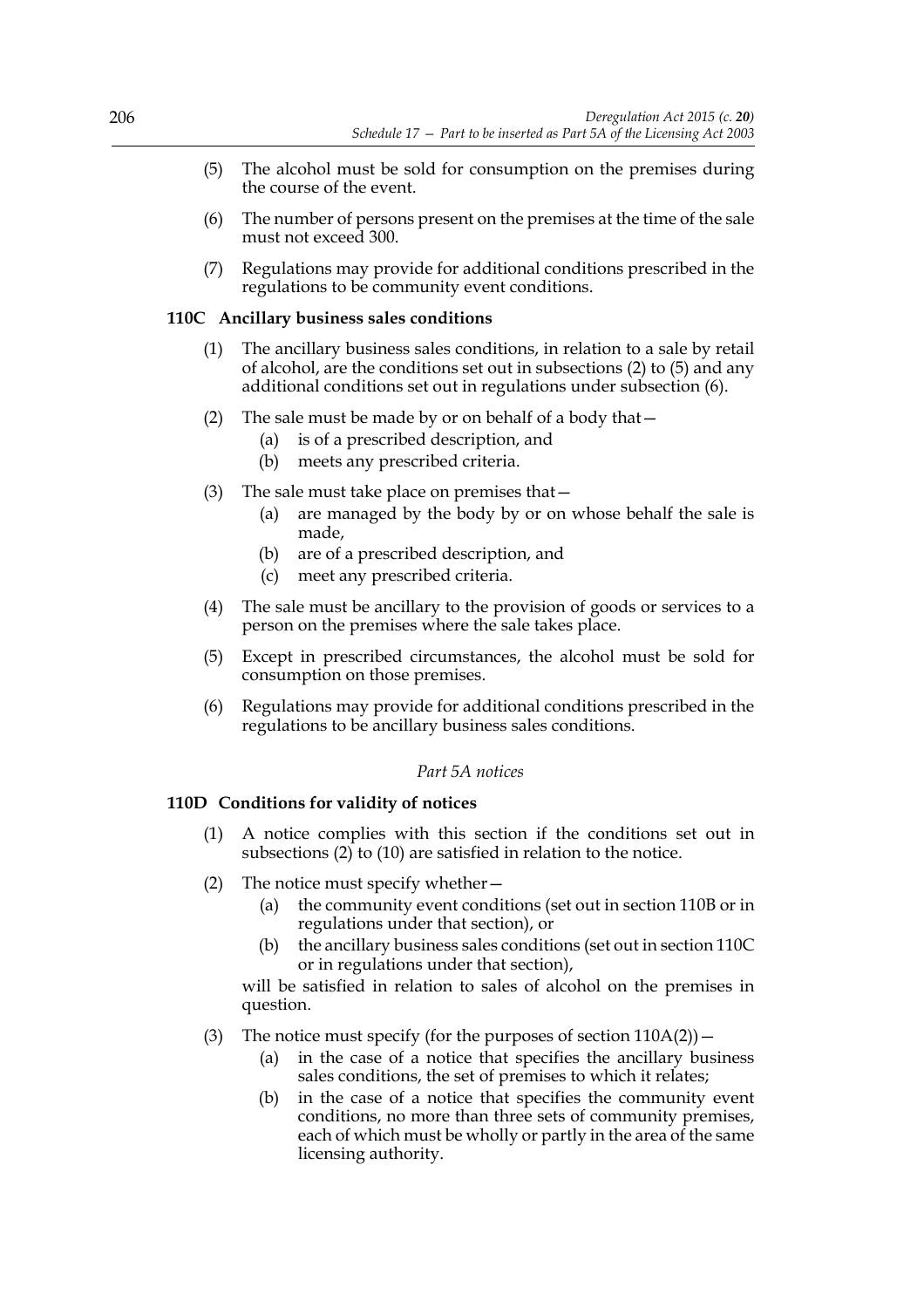- (4) The notice must be given, on behalf of the body by or on whose behalf the sale of alcohol on the premises would take place, by a person who is aged 18 or over and is concerned in the management of the body.
- (5) The notice must be given to the relevant licensing authority, accompanied by the prescribed fee.
- (6) Unless the notice is given to the relevant licensing authority by means of a relevant electronic facility, a copy of the notice must be given to each relevant person.
- (7) The notice must be in the prescribed form.
- (8) The notice must specify the date when it takes effect.
- (9) The specified date must be at least 10 working days, but no more than 3 months, after the day on which the notice is given. Where subsection (6) applies, the notice is treated as given only when that subsection is complied with.
- (10) The notice must contain any other information that regulations require it to contain.
- (11) In this Part, "relevant person", in relation to any premises, means—
	- (a) the chief officer of police for any police area in which the premises are situated;
	- (b) the local authority by which statutory functions are exercisable in any area in which the premises are situated in relation to minimising or preventing the risk of pollution of the environment or of harm to human health.

#### **110E Special restriction on giving of notices**

- (1) This section applies where—
	- (a) a Part 5A notice is given on behalf of a body, and
	- (b) a counter notice under section 110J is given in relation to the Part 5A notice.
- (2) No further Part 5A notice may be given in respect of any premises specified in the notice, whether on behalf of that body or on behalf of another body that is an associate of it, before the end of the period of 12 months beginning with the day on which the counter notice is given.
- (3) However, the restriction in subsection (2) ceases to apply if the counter notice is revoked under section 110K or quashed by a court.
- (4) For the purposes of this section, a body is an associate of another body if it would be an associate of the other body for the purposes of the Estate Agents Act 1979 (see section 32(4) to (6) of that Act).

#### **110F Date when Part 5A notice takes effect**

- (1) A Part 5A notice takes effect on the date specified under section 110D(8).
- (2) Subsection (1) does not apply if a counter notice is given under section 110J in relation to the notice.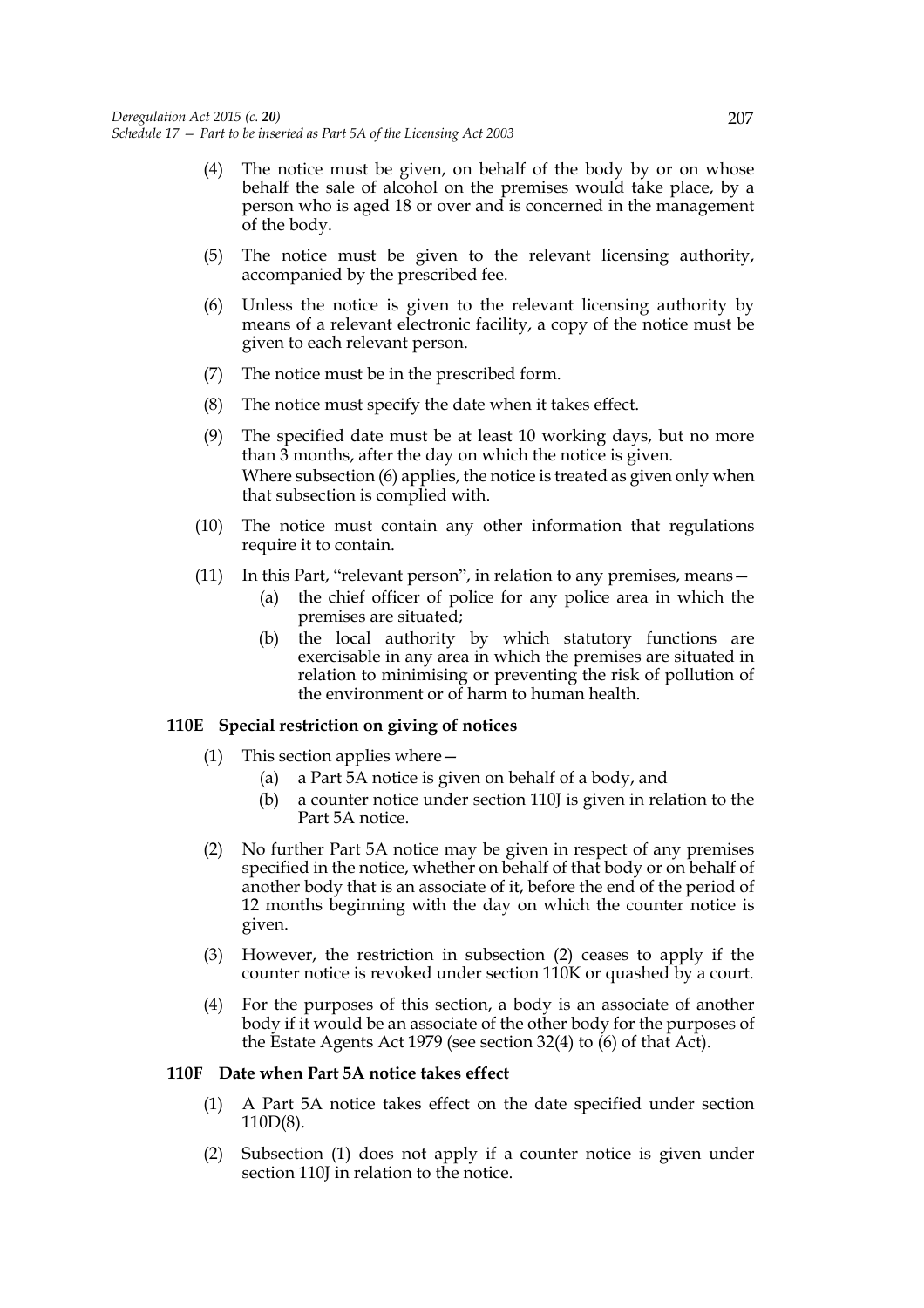(For the case where a counter notice is revoked or quashed by a court, see section 110K(2).)

### **110G Acknowledgement of notice etc**

- (1) This section applies where a relevant licensing authority receives a notice that is, or purports to be, a Part 5A notice.
- (2) The authority must give written acknowledgement of the receipt of the notice to the person who gave it.
- (3) The acknowledgment must be given—
	- (a) before the end of the first working day following the day on which it was received, or
	- (b) if the day on which it was received was not a working day, before the end of the second working day following that day.
- (4) If the licensing authority is of the opinion that the notice does not comply with section 110D, the authority must as soon as possible give to the person who gave the notice written notification of the reasons for its opinion.
- (5) Subsection (2) does not apply where, before the time by which acknowledgement of the receipt of the notice must be given in accordance with subsection (3), the person who gave the notice has been given a counter notice under section 110J.

#### **110H Theft, loss etc of Part 5A notice**

- (1) Where a Part 5A notice is lost, stolen, damaged or destroyed, the person who gave the notice may apply to the relevant licensing authority for a copy of the notice.
- (2) The application must be accompanied by the prescribed fee.
- (3) Where an application is made in accordance with this section, the licensing authority must issue the applicant with a copy of the notice (certified by the authority to be a true copy) if it is satisfied that the notice has been lost, stolen, damaged or destroyed.
- (4) This Act applies in relation to a copy issued under this section as it applies in relation to an original notice.

#### *Objections and counter notices*

#### **110I Objection to Part 5A notice by a relevant person**

- (1) Where a relevant person who is given a Part 5A notice is satisfied that allowing alcohol to be sold on the premises (or any of the premises) to which the notice relates would undermine a licensing objective, the relevant person must give a notice stating the reasons for being so satisfied (an "objection notice")—
	- (a) to the relevant licensing authority,
	- (b) to the person who gave the Part 5A notice, and
	- (c) to every other relevant person.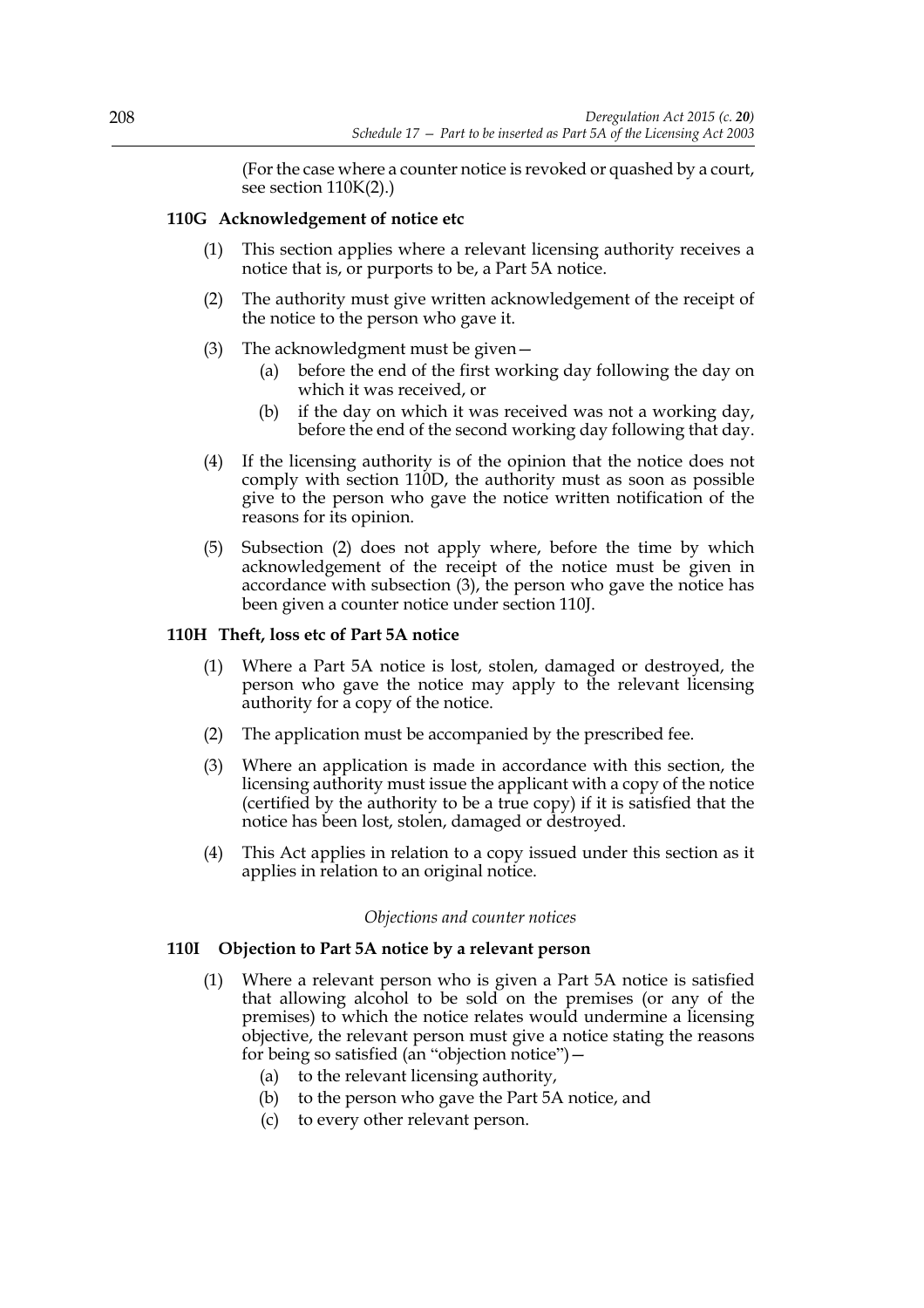- (2) Subsection (1) does not apply at any time after the relevant person has received a copy of a counter notice under section 110J in relation to the Part 5A notice.
- (3) An objection notice may be given only during the period beginning with the day on which the relevant person is given the Part 5A notice and ending with the third working day following that day ("the three-day period").
- (4) The restriction in subsection (3) does not apply to an objection notice based on—
	- (a) things occurring after the end of the three-day period, or
	- (b) information that the relevant person was unaware of, and could not with reasonable diligence have discovered, until after the end of that period.

# **110J Counter notices**

- (1) Where a relevant licensing authority receives a Part 5A notice, the relevant licensing authority may—
	- (a) give the person who gave the Part 5A notice a counter notice under this section;
	- (b) give a copy of the counter notice to each relevant person.
- (2) Where the relevant licensing authority receives an objection notice given in compliance with the requirement imposed by section 110I(3), the relevant licensing authority must decide whether to give a counter notice (and, if it does so decide, give that notice) no later than whichever of the following is the earlier—
	- (a) the day before the date when the Part 5A notice would take effect (see section 110D(8));
	- (b) the expiry of the period of 28 days beginning with the day on which the objection notice is received by the relevant licensing authority.
- (3) The power conferred by subsection (1) may not be exercised at any time after the Part 5A notice takes effect unless an objection notice under section 110I has been given, by virtue of subsection (4) of that section, in relation to the notice.
- (4) The counter notice must—
	- (a) be in the prescribed form, and
	- (b) be given in the prescribed manner.

# **110K Counter notices: revocation etc**

- (1) A relevant licensing authority must revoke a counter notice given under section 110J if  $-$ 
	- (a) the counter notice was given in consequence of one or more objection notices under section 110I, and
	- (b) the objection notice or (as the case may be) each of them is withdrawn by the person who gave it or is quashed by a court.
- (2) Where a counter notice is revoked or is quashed by a court—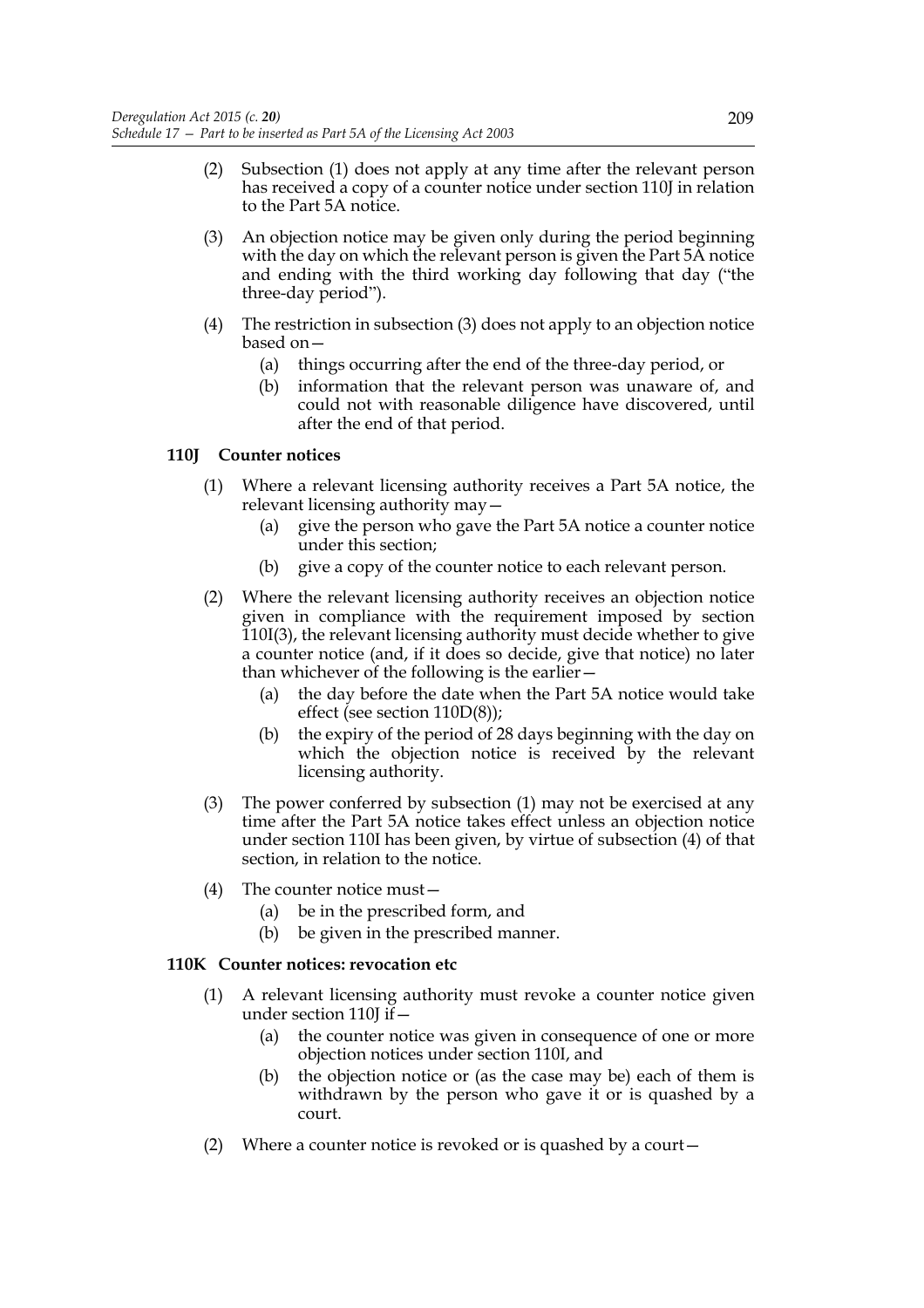- (a) the counter notice is disregarded for the purposes of section 110A(3), except in relation to any time before the day on which it is revoked or quashed,
- (b) the Part 5A notice takes effect on that day, and
- (c) the relevant licensing authority must as soon as possible notify the person who gave the Part 5A notice of the date on which it takes effect.

# *Rights of entry, production of notice, etc*

# **110L Right of entry where Part 5A notice given**

- (1) A constable or an authorised officer may, at any reasonable time, enter premises to which a Part 5A notice relates to assess the likely effect of the notice on the promotion of the crime prevention objective.
- (2) An authorised officer exercising the power conferred by this section must, if so requested, produce evidence of the officer's authority to exercise the power.
- (3) It is an offence intentionally to obstruct an authorised officer exercising a power conferred by this section.
- (4) A person guilty of an offence under this section is liable on summary conviction to a fine not exceeding level 2 on the standard scale.
- (5) In this section "authorised officer" means—
	- (a) an officer of the licensing authority in whose area the premises are situated, or
	- (b) if the premises are situated in the area of more than one licensing authority, an officer of any of those authorities,

authorised for the purposes of this Act.

# **110M Duty to keep and produce Part 5A notice**

- (1) This section applies whenever premises are being used for sales of alcohol which are, or are purported to be, permitted sales by virtue of this Part.
- (2) The person who gave the Part 5A notice must secure that a copy of the notice is either—
	- (a) prominently displayed at the premises, or
	- (b) kept at the premises in the custody of that person or of someone who is present and working at the premises and whom that person has nominated for the purposes of this section (a "nominated person").
- (3) Where a copy of the Part 5A notice is kept in the custody of a nominated person (and not prominently displayed at the premises) the person who gave the Part 5A notice must secure that a notice—
	- (a) stating that a copy of the Part 5A notice is in the nominated person's custody, and
	- (b) specifying the position held at the premises by the nominated person,

is prominently displayed at the premises.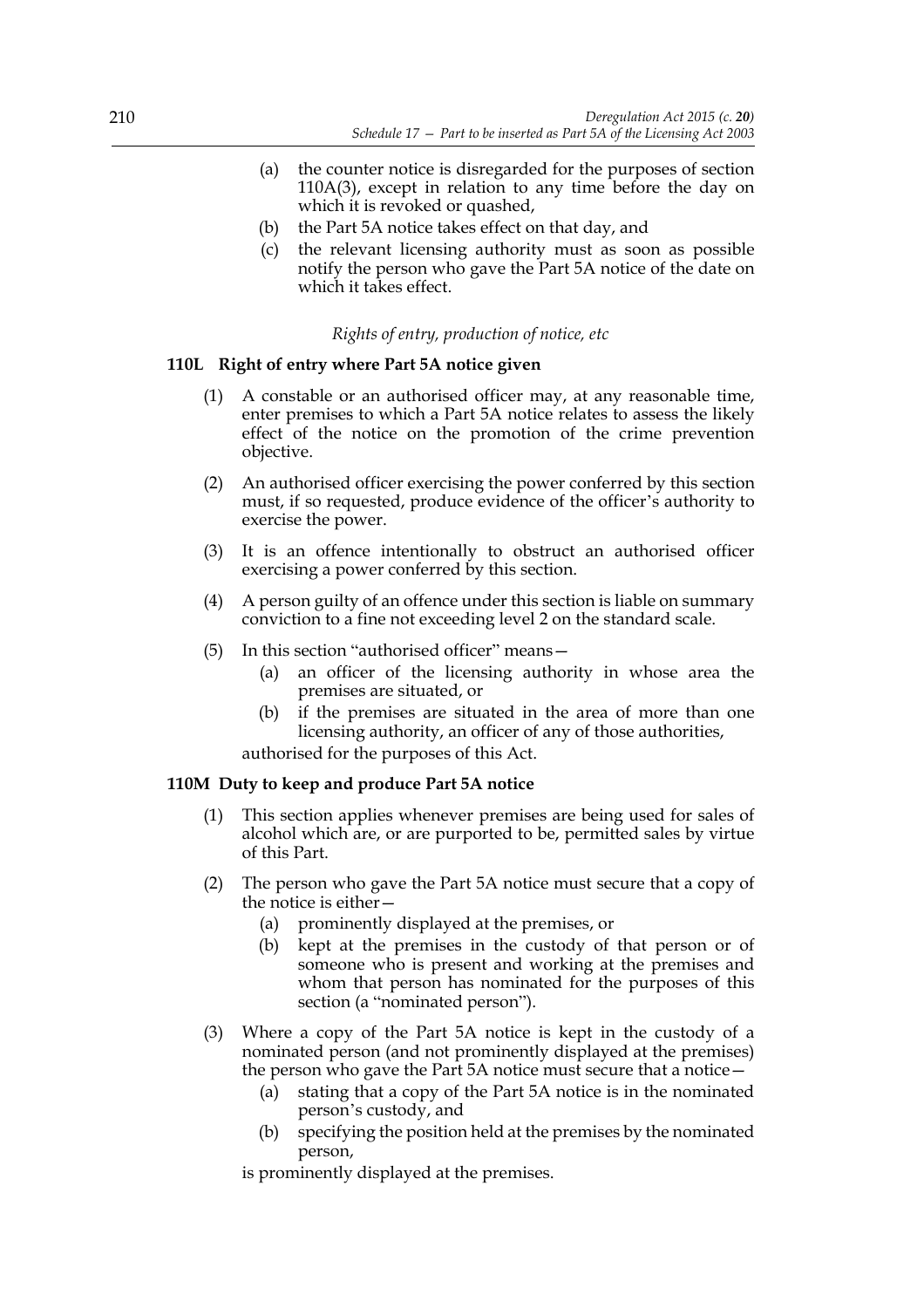- (4) It is an offence for the person who gave the Part 5A notice to fail, without reasonable excuse, to comply with subsection (2) or (where it applies) subsection (3).
- (5) Where—
	- (a) a copy of the Part 5A notice is not prominently displayed at the premises, and
	- (b) no notice is displayed as mentioned in subsection (3),

a constable or authorised officer may require the person who gave the Part 5A notice to produce a copy of it for examination.

- (6) Where a notice is displayed as mentioned in subsection (3), a constable or authorised officer may require the nominated person to produce a copy of the Part 5A notice for examination.
- (7) An authorised officer exercising the power conferred by subsection (5) or (6) must, if so requested, produce evidence of the officer's authority to exercise the power.
- (8) It is an offence for a person to fail, without reasonable excuse, to produce a copy of a Part 5A notice in accordance with a requirement under subsection (5) or (6).
- (9) A person guilty of an offence under this section is liable on summary conviction to a fine not exceeding level 2 on the standard scale.
- (10) In this section "authorised officer" has the meaning given in section 110L(5).

### *Supplementary*

# **110N The relevant licensing authority**

- (1) For the purposes of this Part, the "relevant licensing authority", in relation to any premises, is determined in accordance with this section.
- (2) In the case of a Part 5A notice that specifies the ancillary business sales conditions or in the case of a Part 5A notice that specifies the community event conditions in relation to only one set of premises, the relevant licensing authority is, subject to subsection (3), the authority in whose area the premises are situated.
- (3) Where the premises are situated in the areas of two or more licensing authorities, the relevant licensing authority is—
	- (a) the licensing authority in whose area the greater or greatest part of the premises is situated, or
	- (b) if there is no authority to which paragraph (a) applies, such one of the authorities as the person giving the Part 5A notice may choose.
- (4) In the case of a Part 5A notice that specifies the community event conditions in relation to more than one set of premises, the relevant licensing authority is—
	- (a) if there is only one licensing authority in whose area each set of premises is wholly or partly situated, that licensing authority;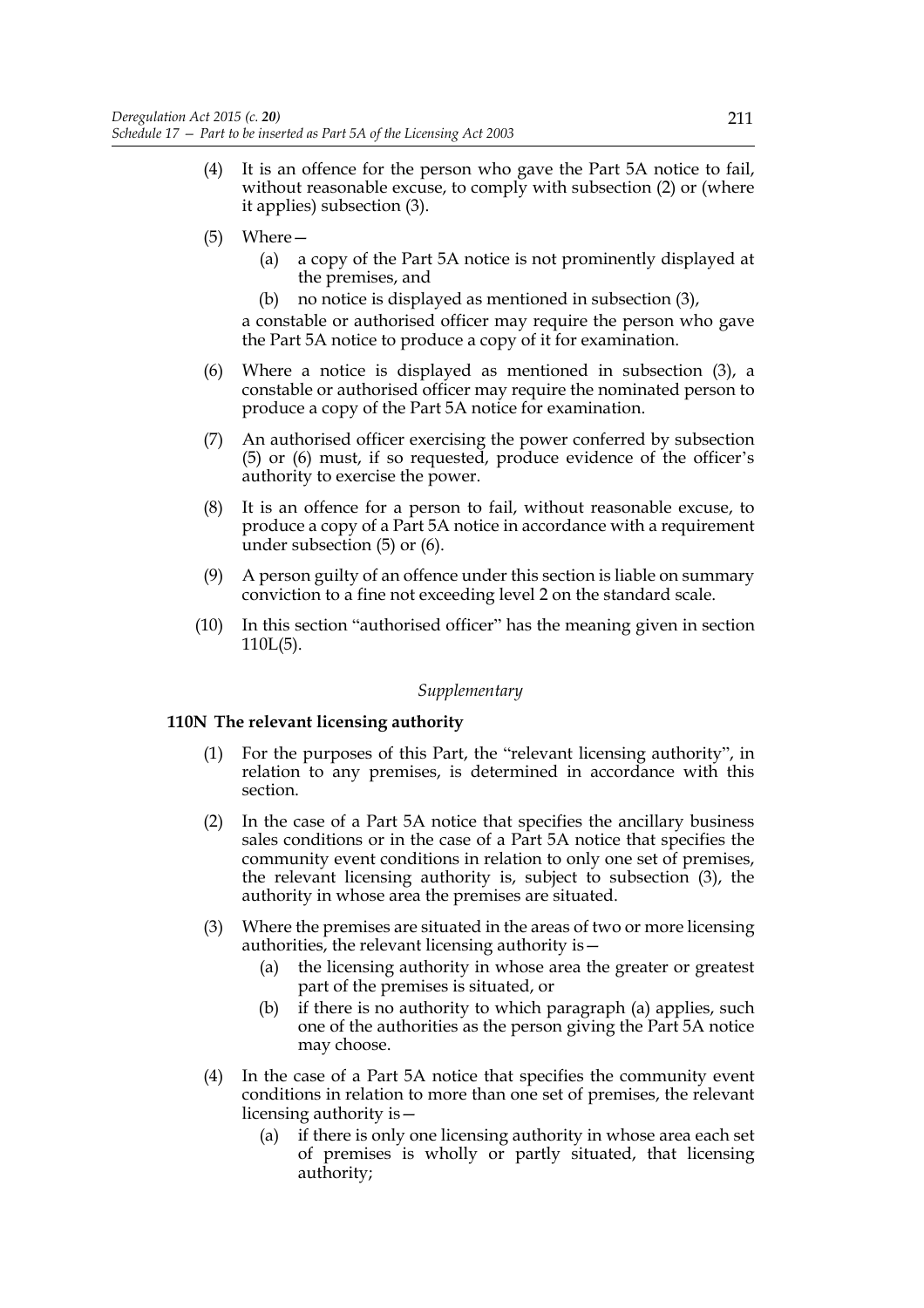(b) if each set of premises falls partly in the area of one authority and also partly in the area of another, such one of them as the person giving the Part 5A notice may choose."

# SCHEDULE 18 Section 69

### AMENDMENTS CONSEQUENTIAL ON SECTION 69

*Licensing Act 2003 (c. 17)*

- 1 The Licensing Act 2003 is amended as follows.
- 2 In section 10 (sub-delegation of functions by licensing committee etc), omit subsection  $(4)(a)(xi)$ .
- 3 In section 115 (period of validity of personal licence), omit subsection (2)(b) and (c).
- 4 (1) In the italic heading before section 117 (application for grant or renewal of personal licence), omit "and renewal".
	- (2) In the heading, omit "or renewal".
	- (3) Omit subsection (1).
	- (4) In subsection (2), after "An application" insert "by an individual".
	- (5) Omit subsections (3), (4) and (6).
- 5 Omit section 119 (licence continued pending renewal).
- 6 Omit section 121 (determination of application for renewal).
- 7 (1) Section 122 (notification of determinations) is amended as follows.
	- (2) In subsection (3), in the definition of "application" omit "or renewal".
	- (3) In the definition of "objection notice" in that subsection, omit "or 121, as the case may be".
- 8 In section 123 (duty to notify licensing authority of convictions during application period), omit "or renewal" in subsections (1) and (4)(a).
- 9 (1) Section 124 (convictions coming to light after grant or renewal) is amended as follows.
	- (2) In the heading, omit "or renewal".
	- (3) In subsection (1), omit "or renewed".
	- (4) In subsection (7), omit "or renewal" (in each place where it occurs).
- 10 In section 128 (duty to notify court of personal licence), omit subsection (5)(a) and (c).
- 11 In section 134 (licensing authority's duty to update licence document), in subsection  $(1)(a)$ , omit "121 or".
- 12 In section 158 (false statements made for the purpose of the Licensing Act), in subsection  $(1)(d)$ , omit "or renewal".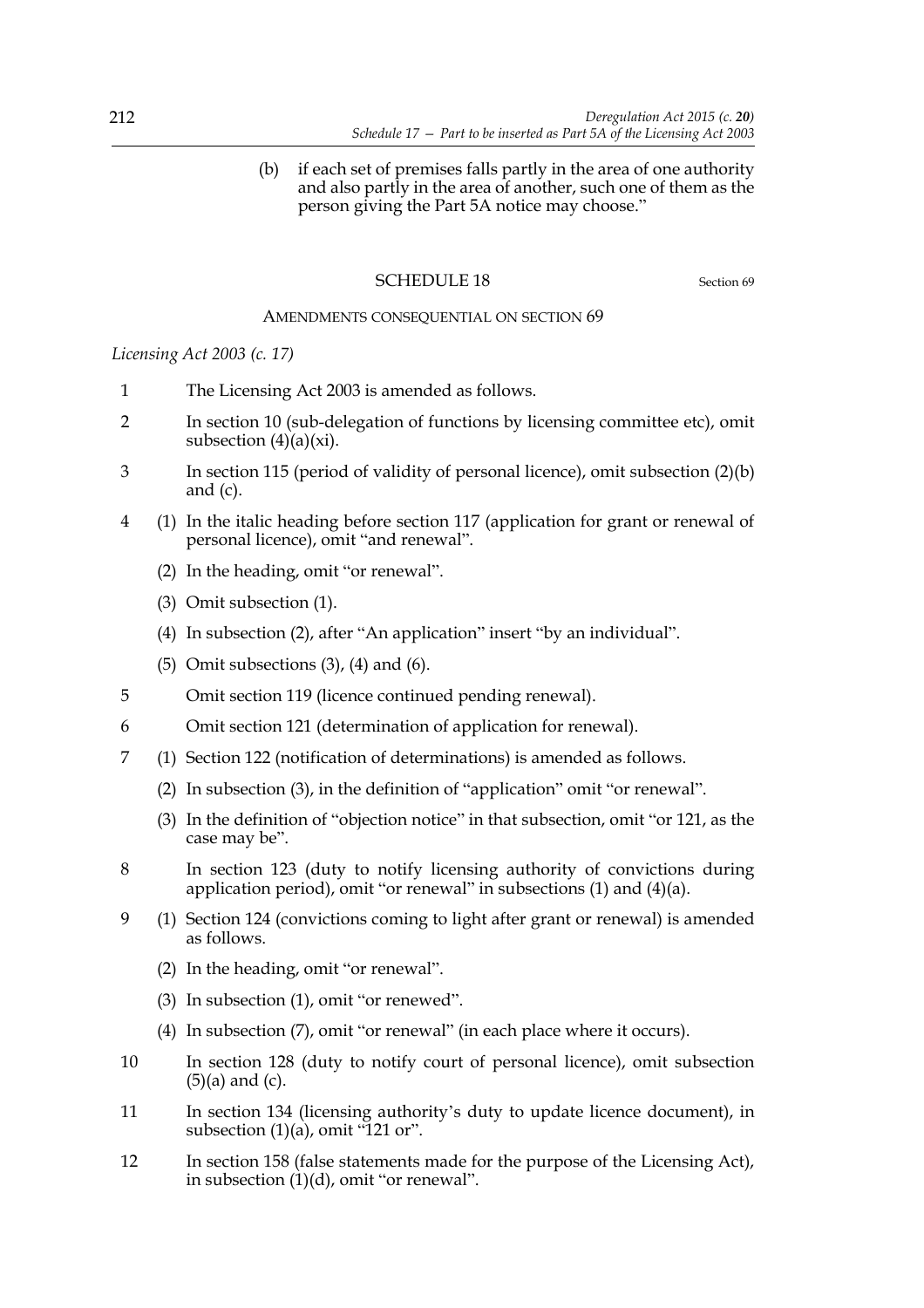- 13 In Schedule 3 (matters to be entered in licensing register), in paragraph (w), omit "or renewal".
- 14 (1) In Schedule 5 (appeals), paragraph 17 is amended as follows.
	- (2) In sub-paragraph (1), omit paragraph (b) and the ", or" at the end of paragraph (a).
	- (3) Omit sub-paragraph (3).
	- (4) In sub-paragraph (5), omit "or renewal".
	- (5) Omit sub-paragraphs (9) to (11).

*Police Reform and Social Responsibility Act 2011 (c. 13)*

15 In section 111 of the Police Reform and Social Responsibility Act 2011 (which makes an amendment to section 121 of the Licensing Act 2003, repealed by paragraph 6 above), omit subsection (4).

### SCHEDULE 19 Section 88

### CLC PRACTITIONER SERVICES: CONSEQUENTIAL AMENDMENTS

*Administration of Justice Act 1985 (c. 61)*

- 1 The Administration of Justice Act 1985 is amended as follows.
- 2 (1) In section 16 (conditional licences), subsection (1) is amended as follows.
	- (2) For paragraph (b) substitute—
		- "(b) when conditions under this section have been imposed on a licence under this Part previously issued to him;
		- (ba) when conditions under paragraph 5 of Schedule 8 to the Courts and Legal Services Act 1990 have been imposed on a licence under section 53 of that Act previously issued to him;".
	- (3) In paragraph (c), after "Part" insert "or a licence in force under section 53 of the Courts and Legal Services Act 1990".
	- (4) In paragraph (ca), after "24A" insert "(including that section as applied by section 53 of the Courts and Legal Services Act 1990)".
	- (5) In paragraph (d), after "26" insert "(including that section as applied by section 53 of the Courts and Legal Services Act 1990)".
	- (6) In paragraph (ea), after "22" insert "(including that section as applied by section 53 of the Courts and Legal Services Act 1990)".
- 3 (1) Section 26 (proceedings in disciplinary cases) is amended as follows.
	- (2) In subsection  $(2)$  -
		- (a) in paragraph (a), after "licence" insert "under this Part";
		- (b) in paragraph (b), for "a licence under this Part" substitute "any relevant licence";
		- (c) in paragraph (c), after "licence" insert "under this Part".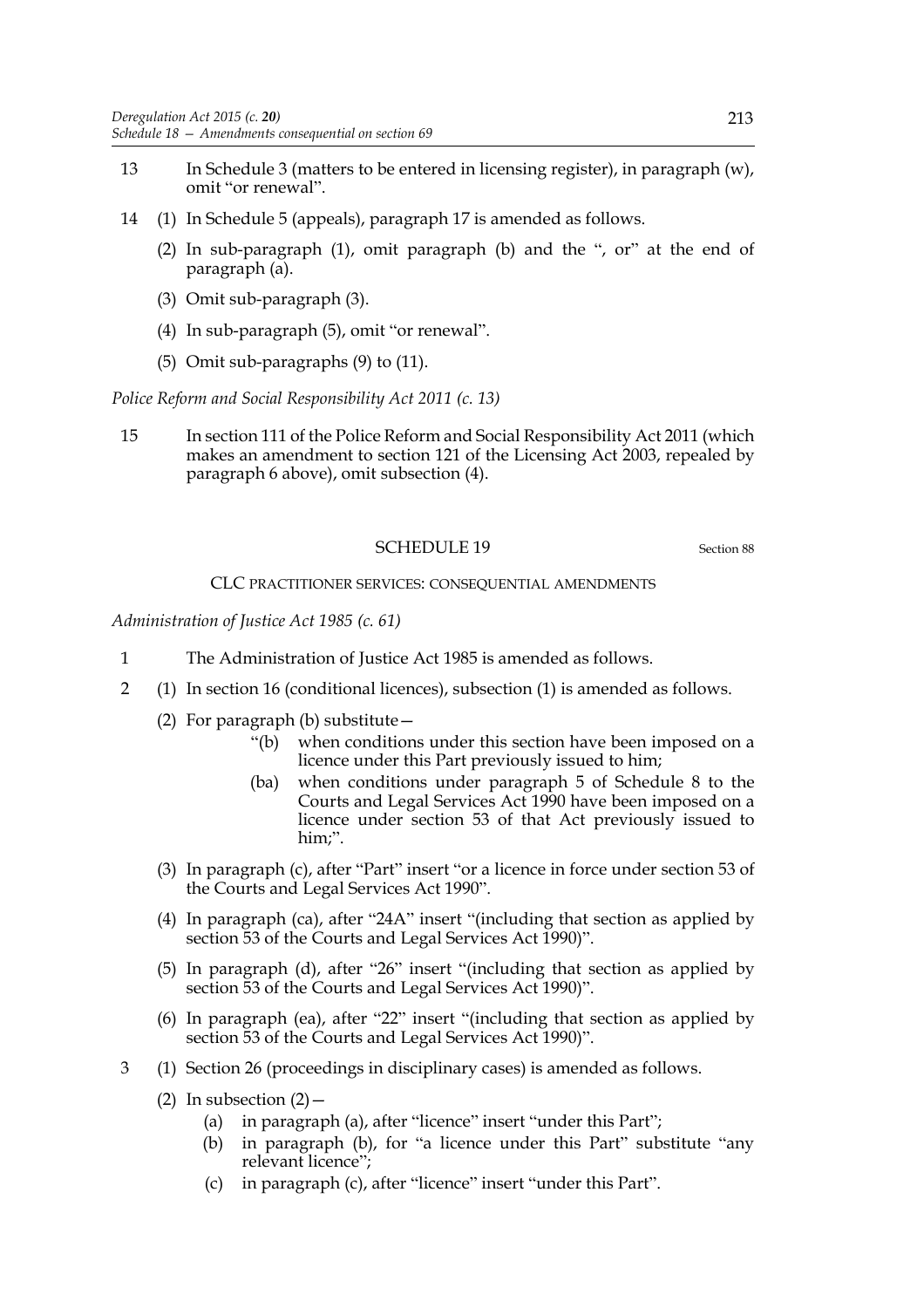- (3) After subsection (8) insert—
	- "(9) In this section "relevant licence" means—
		- (a) a licence under this Part, or
		- (b) a licence under section 53 of the Courts and Legal Services Act 1990."
- 4 (1) Section 28 (revocation of licence on grounds of fraud or error) is amended as follows.
	- (2) In subsection  $(1)$ 
		- (a) after "a licence" insert "under this Part";
		- (b) for "the licence" substitute "all of the relevant licences held by that person".
	- (3) For subsection  $(2)$  substitute  $-$ 
		- "(2) Where a person has had any relevant licence which was held by him revoked because of fraud on that person's part, the person may not be issued with a licence under this Part except on the advice of the Committee given to the Council as the result of an application made by the person to the Committee."
	- (4) In subsection (3), for "a licence under this Part" substitute "any relevant licence".
	- (5) After subsection (6) insert—
		- "(7) In this section "relevant licence" has the meaning given by section 26."
- 5 (1) Section 33A (administration of oaths by licensed conveyancers) is amended as follows.
	- (2) In the heading, after "conveyancers" insert "or licensed CLC practitioners".
	- (3) In the section, after "conveyancers" insert "or licensed CLC practitioners".
- 6 (1) Section 34 (modification of existing enactments relating to conveyancing etc) is amended as follows.
	- (2) In subsection (2), after "a recognised body" insert "which is a conveyancing services body".
	- (3) In subsection (2), after "conveyancer or" (in the second place it occurs) insert "such a".
	- (4) In subsection (3), after "body" insert "which is a conveyancing services body".
	- (5) After subsection (3) insert—
		- "(4) In this section "conveyancing services body" has the meaning given by section 32A."
- 7 In section 39 (interpretation of Part 2), in subsection (1), at the appropriate place insert—
	- ""licensed CLC practitioner" means a person, other than a licensed conveyancer, who holds a licence under section 53 of the Courts and Legal Services Act 1990;".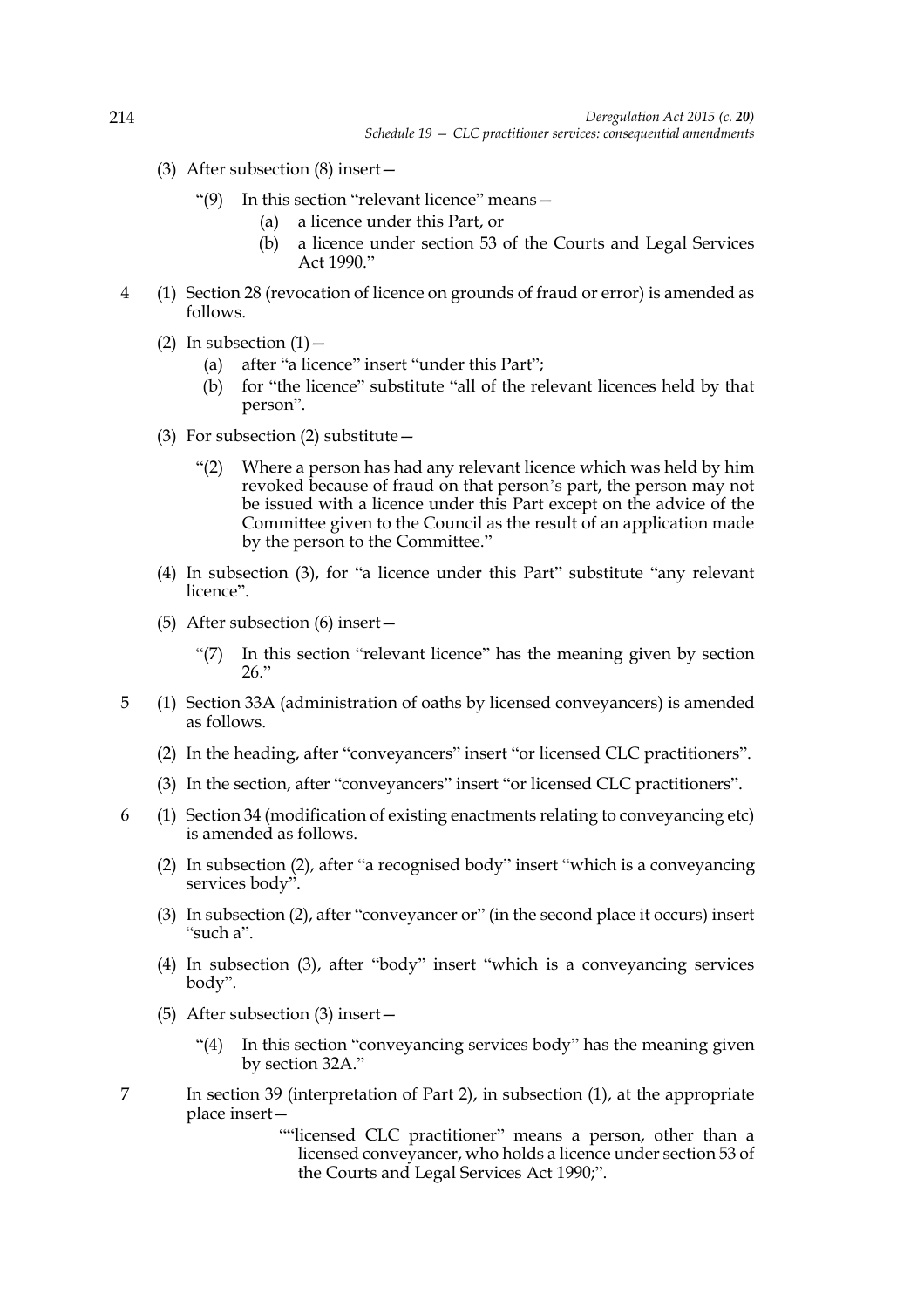- 8 In Schedule 3 (the Council for Licensed Conveyancers: supplementary provisions), in paragraph 2 (constitution of the Council), in sub-paragraph  $(1)(a)$  —
	- (a) omit the "or" at the end of sub-paragraph (i);
	- (b) after sub-paragraph (i) insert—

"(ia) licensed CLC practitioners; or".

- 9 (1) Schedule 6 (bodies recognised under section 32: supplementary provisions) is amended as follows.
	- (2) In paragraph 3 (preliminary investigation by the Investigating Committee  $etc$ ) —
		- (a) omit the "or" at the end of sub-paragraph  $(1)(a)(ii)$ ;
		- (b) after sub-paragraph (1)(aa) insert—
			- "(aaa) it is alleged that a manager or employee of a recognised body who is not a licensed CLC practitioner has failed to comply with any rules applicable to him by virtue of section 32; or".
	- (3) In paragraph 3A (orders made by the Investigating Committee), in subparagraph  $(1)(b)$  –
		- (a) after " $3(1)(aa)$ " insert "or  $(aaa)$ ";
		- (b) for "that paragraph" substitute "paragraph  $3(1)(aa)$  or (aaa) (as the case may be)".
	- (4) In paragraph 4 (orders made by the Discipline and Appeals Committee), in sub-paragraph  $(2A)$  –
		- (a) after " $3(1)(aa)$ " insert "or  $(aaa)$ ";
		- (b) for "sub-paragraph (ii) of that paragraph" substitute "paragraph  $3(1)(aa)$  or (aaa) (as the case may be)".
	- (5) In paragraph 14 (examination of files), in sub-paragraph (1), after "(aa)" insert ", (aaa)".

*Courts and Legal Services Act 1990 (c. 41)*

- 10 The Courts and Legal Services Act 1990 is amended as follows.
- 11 In section 75 (judges etc barred from legal practice), in paragraph (c), for "or licensed conveyancer" substitute ", licensed conveyancer or licensed CLC practitioner".
- 12 In section 119 (interpretation), in subsection (1), at the appropriate place insert—

""licensed CLC practitioner" has the meaning given in section 53;".

- 13 (1) Schedule 8 (licensed conveyancers) is amended as follows.
	- (2) In the heading, after "CONVEYANCERS" insert "AND LICENSED CLC PRACTITIONERS".
	- (3) In paragraph 1 (general)—
		- (a) for the definition of "advocacy licence" substitute  $-$

""advocacy licence", "litigation licence" and "probate licence" have the meaning given by section 53;";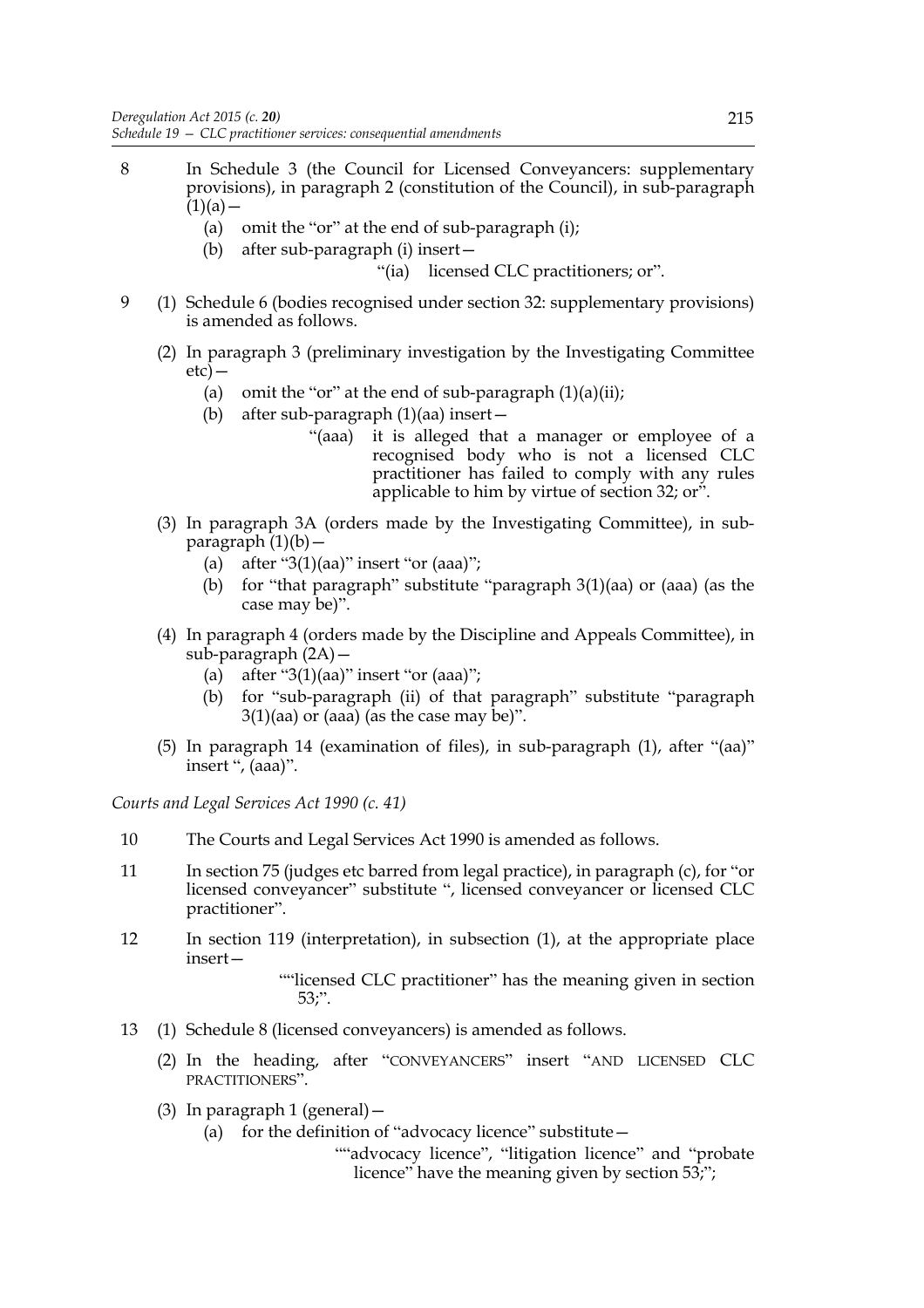- (b) omit the definitions of  $-$ 
	- (i) "litigation licence", and
	- (ii) "probate licence".
- (4) In paragraph 4 (issue of licences), in sub-paragraph (3), for the words from "with respect" to "as they" substitute "with respect to—
	- (a) any application under paragraph 3 for an advocacy licence and any advocacy licence in force under section 53;
	- (b) any application under paragraph 3 for a litigation licence and any litigation licence in force under section 53; and
	- (c) any application under paragraph 3 for a probate licence and any probate licence in force under section 53 (as the case may be),

as they".

- (5) In paragraph 5 (conditional licences)—
	- (a) for sub-paragraph  $(1)(b)$  substitute
		- "(b) when conditions under this paragraph have been imposed on an advocacy, litigation or probate licence previously issued to him;
		- (ba) when conditions under section 16 of the Act of 1985 have been imposed on a licence under Part 2 of the Act of 1985 previously issued to him;";
	- (b) in sub-paragraph  $(1)(c)$ , for "a licence of that kind" substitute "an advocacy, litigation or probate licence or a licence under Part 2 of the Act of 1985";
	- (c) in sub-paragraph  $(1)(d)$ 
		- (i) after "1985" insert "(including section 24A(1) as applied by section 53)";
		- (ii) after "that Act" insert "(including section 26(1) as applied by section 53)";
	- (d) in sub-paragraph (6), omit the "or" after paragraph (a);
	- (e) in sub-paragraph (6)(b), at the beginning insert "in the case of an applicant who is a licensed conveyancer,";
	- (f) after sub-paragraph (6)(b) insert "; or
		- (c) for requiring the applicant to take any specified steps that will, in the opinion of the Council, be conducive to his carrying on an efficient practice as a licensed CLC practitioner,";
	- (g) in sub-paragraph  $(6)$ , after "paragraph  $(b)$ " insert "or  $(c)$ ".
- (6) After paragraph 6 insert—

*"Register of licensed CLC practitioners*

6A (1) The Council must establish and maintain, in such form as the Council may determine, a register containing the names and places of business of all persons who for the time being hold an advocacy, litigation or probate licence and are not licensed conveyancers.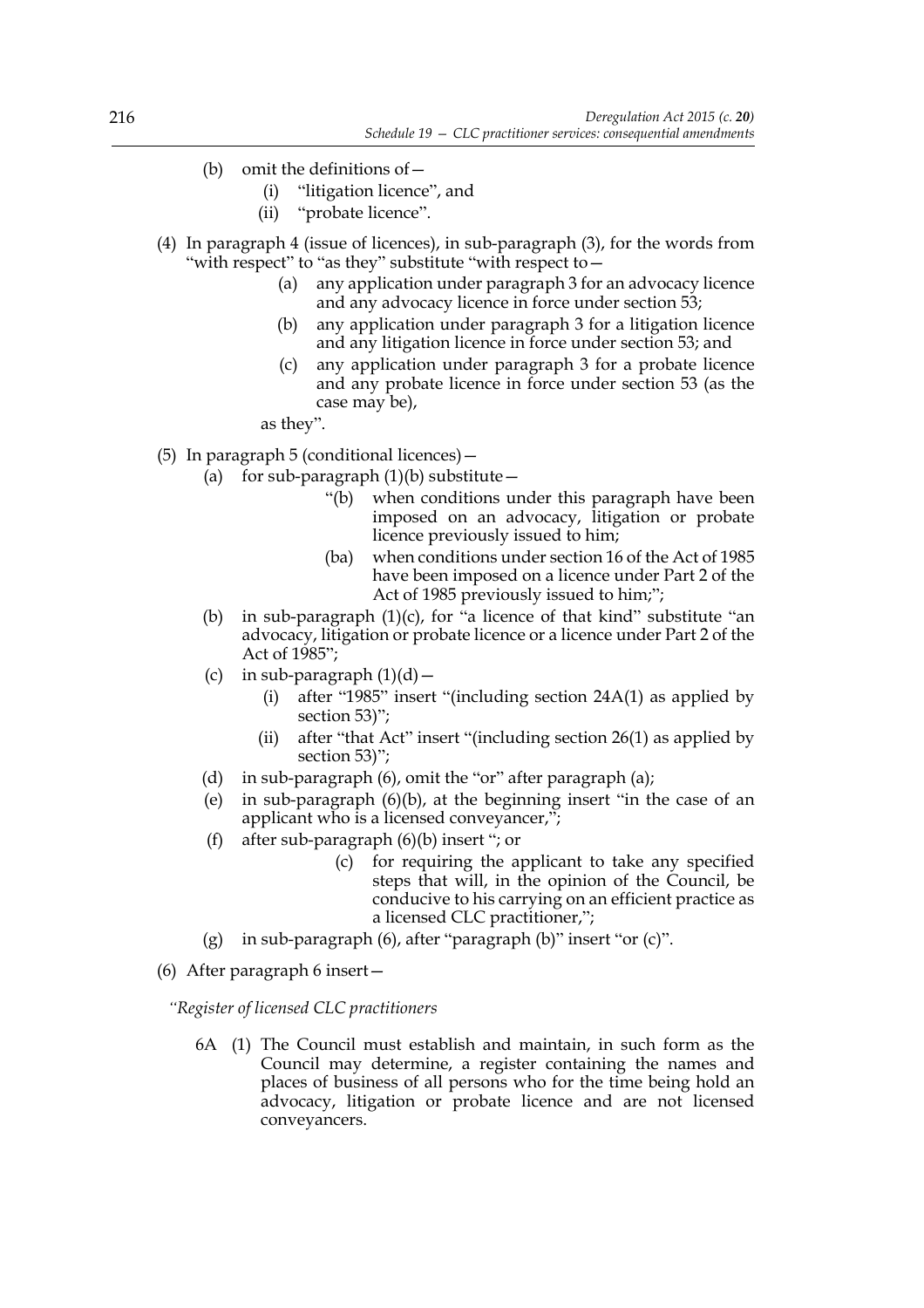- (2) The Council may make rules specifying the further information, including information about disciplinary measures taken, to be recorded in the register in relation to a person.
- (3) The Council must cause the appropriate entries and deletions to be made in the register on the issue and termination of advocacy, litigation and probate licences; and where any licence held by a person is for the time being suspended by virtue of any provision of Part 2 of the Act of 1985 as applied by this Act the Council must cause that fact to be noted in the register against that person's name.
- (4) Any change in a licensed CLC practitioner's place or places of business must be notified by that person to the Council within the period of fourteen days beginning with the date on which the change takes effect.
- (5) The Council must provide facilities for making the information contained in the entries in the register available for inspection in visible and legible form by any person during office hours and without payment.
- (6) A certificate signed by an officer of the Council appointed for the purpose and stating—
	- (a) that any person does or does not, or did or did not at any time, hold an advocacy, litigation or probate licence, or
	- (b) that any licence held by any person is or was at any time either free of conditions or subject to any particular conditions,

is, unless the contrary is proved, evidence of the facts stated in the certificate; and a certificate purporting to be so signed is to be taken to have been so signed unless the contrary is proved."

(7) For paragraph 8 and the cross-heading preceding it substitute—

*"Effect of suspension or revocation*

- 8 Where a relevant licence ceases to be in force because of—
	- (a) a direction under section 24(5) of the Act of 1985, or
	- (b) an order under section 26(2)(a) or (c) of the Act of 1985,

any other relevant licence in force with respect to that person at the time shall cease to have effect to the same extent as the licence in question."

- (8) Omit paragraph 9 (removal of disqualification from holding an advocacy, litigation or probate licence).
- (9) Omit paragraph 10 (revocation on grounds of error or fraud).
- (10) In paragraph 21 (power to examine files)—
	- (a) in sub-paragraph (1)(a), after "conveyancer" insert "or licensed CLC practitioner";
	- (b) in sub-paragraph (1), for "the licensed conveyancer" (in both places where it occurs) substitute "the person complained of".
- (11) In paragraph 22 (interest on clients' money), after "conveyancer" insert "or licensed CLC practitioner".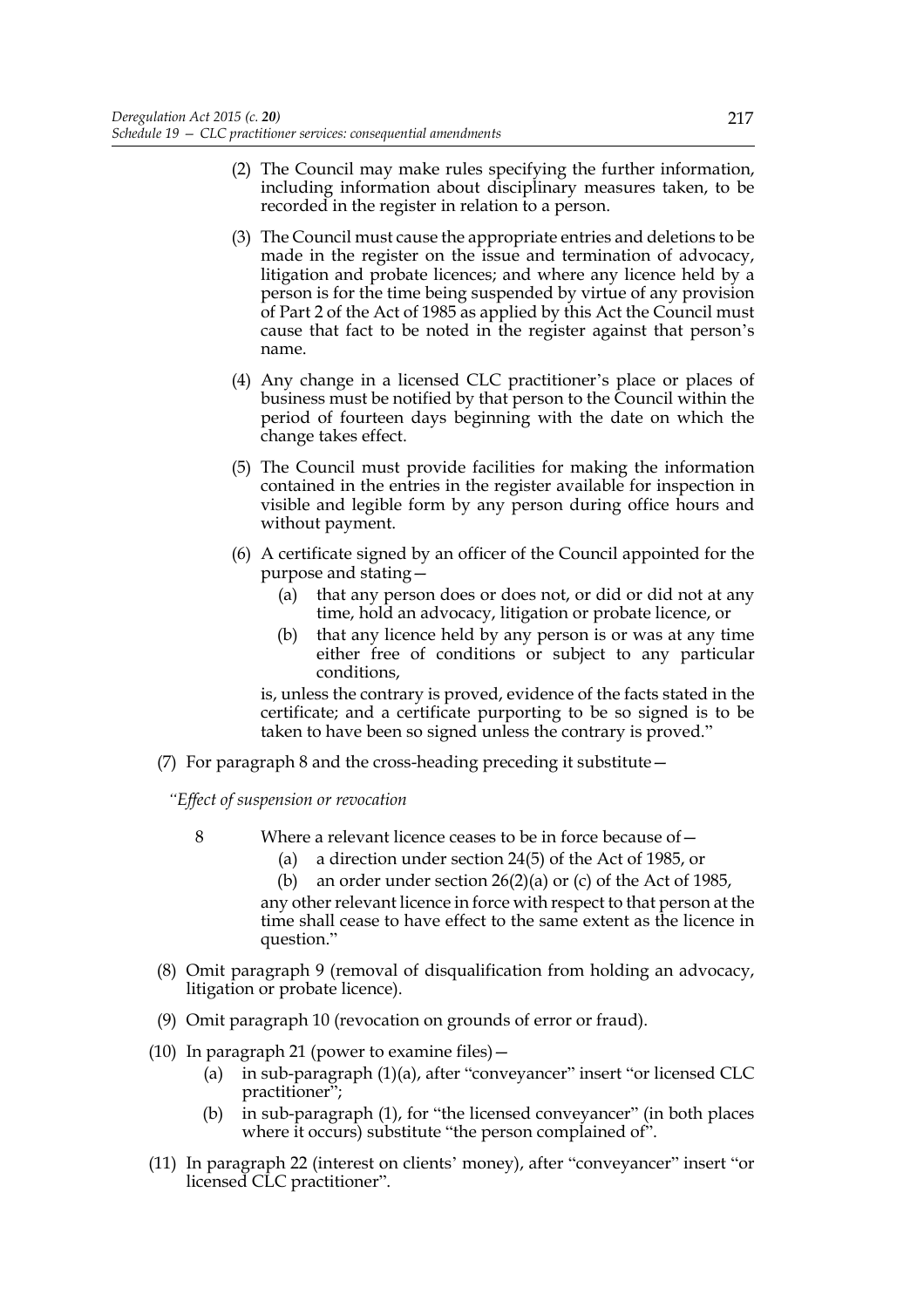*Legal Services Act 2007 (c. 29)*

- 14 The Legal Services Act 2007 is amended as follows.
- 15 (1) Section 104 (prevention of regulatory conflict: accounts rules) is amended as follows.
	- (2) In subsection (2), after "conveyancer" insert "or licensed CLC practitioner".
	- (3) After subsection (2) insert—
		- "(3) In this section "licensed CLC practitioner" means a person, other than a licensed conveyancer, who holds a licence under section 53 of the Courts and Legal Services Act 1990."
- 16 (1) In Schedule 5 (authorised persons), paragraph 11 (rights during transitional period: licensed conveyancers) is amended as follows.
	- (2) After sub-paragraph (1) insert—
		- "(1A) During the transitional period every individual, not being a licensed conveyancer, who holds a licence under section 53 of the Courts and Legal Services Act 1990 is deemed to be authorised by the Council to administer oaths."
	- (3) In sub-paragraph  $(2)$ , after " $(1)$ " insert "or  $(1A)$ ".
	- (4) In sub-paragraph (3), in the opening words—
		- (a) after "and every" insert "conveyancing services";
		- (b) after "provide conveyancing" insert "or other".
	- (5) After sub-paragraph (3) insert—
		- "(3A) During that period, every CLC practitioner services body recognised under section 32 of the Administration of Justice Act 1985 is deemed to be authorised by the Council to administer oaths."
	- (6) In sub-paragraph  $(4)$ , after " $(3)$ " insert "or  $(3A)$ ".
	- (7) For sub-paragraph (5) substitute—
		- "(5) In this paragraph—
			- "CLC practitioner services body" has the meaning given by section 32B of the Administration of Justice Act 1985;
			- "conveyancing partnership" means a partnership at least some of the members of which are licensed conveyancers, but does not include a CLC practitioner services body;
			- "conveyancing services body" has the meaning given by section 32A of the Administration of Justice 1985."
	- (8) In sub-paragraph (6), after "licence" insert "or a licence under section 53 of the Courts and Legal Services Act 1990".
- 17 In Schedule 24 (index of defined expressions), at the appropriate places insert—

"CLC practitioner services body | paragraph 11 of Schedule 5";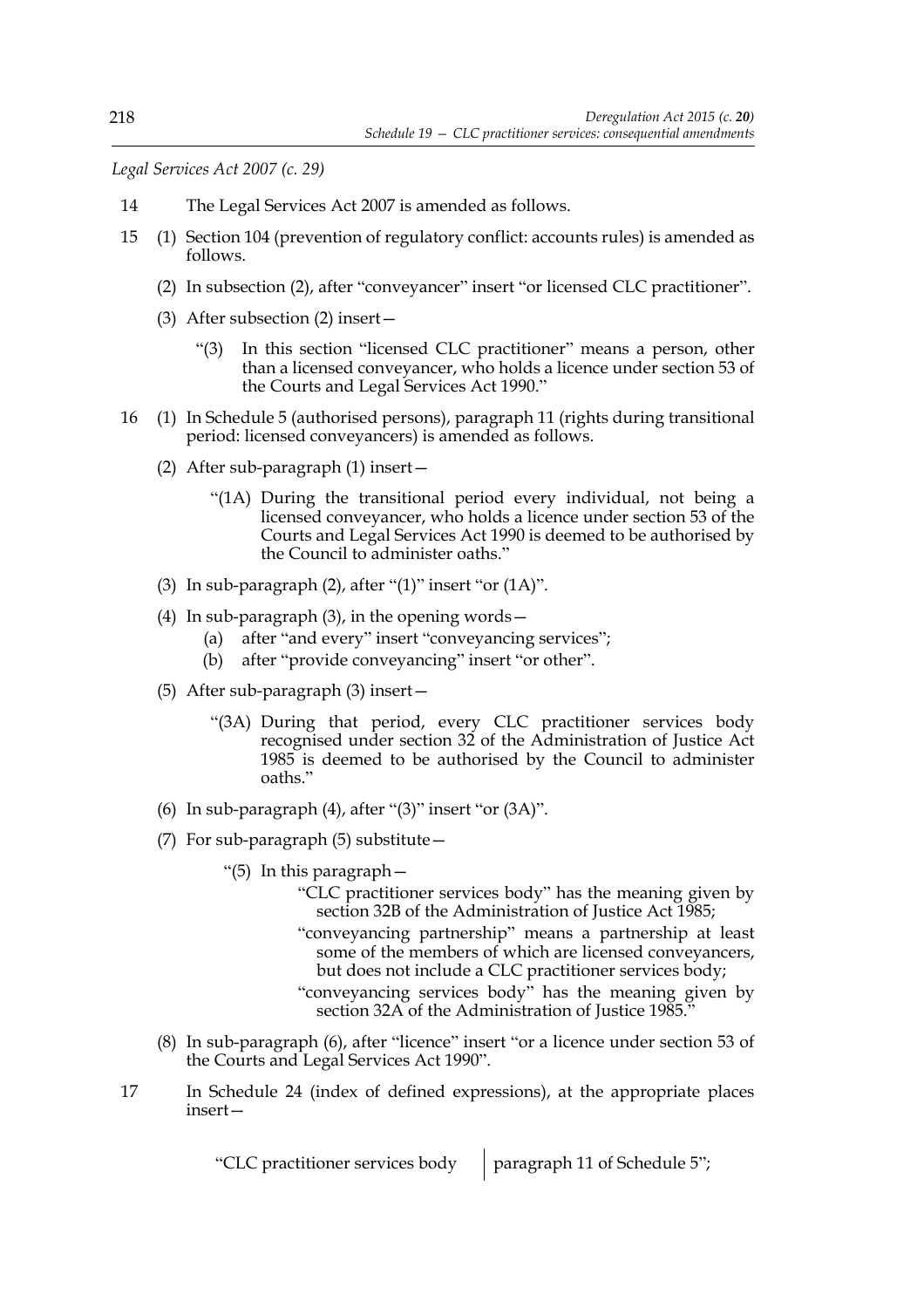"conveyancing services body paragraph 11 of Schedule 5";

"licensed CLC practitioner section 104(3)".

# SCHEDULE 20 Section 89

THE COUNCIL FOR LICENSED CONVEYANCERS: OTHER AMENDMENTS

- 1 The Administration of Justice Act 1985 is amended as follows.
- 2 (1) Section 15 (issue of licences by the Council for Licensed Conveyancers) is amended as follows.
	- (2) In subsection  $(3)(b)$ , for the words from "the period" to "the Council" substitute "the period prescribed under subsection (3A)".
	- (3) After subsection (3) insert—
		- "(3A) The Council must by rules prescribe the period that applies for the purposes of subsection (3)(b)."
- 3 (1) Section 18 (suspension or termination of licences) is amended as follows.
	- (2) After subsection (2C) insert—
		- "( $2CA$ ) Where the power conferred by paragraph  $6(1)$  or  $9(1)$  of Schedule 5 is exercised in relation to a recognised body by virtue of paragraph 10(1)(a) of Schedule 6, the exercise of that power shall operate immediately to suspend any licence under this Part held by a person who is a manager of the recognised body.
			- (2CB) Where the power conferred by paragraph 6(1) or 9(1) of Schedule 5 is exercised in relation to a recognised body by virtue of paragraph 10(1)(d) of Schedule 6, the exercise of that power shall operate immediately to suspend any licence under this Part held by a person who is—
				- (a) a manager of the recognised body, or
				- (b) an employee of the recognised body.
		- (2CC) Where the power conferred by paragraph 3(1) or 8(1) of Schedule 14 to the Legal Services Act 2007 is exercised in relation to a licensed body by virtue of paragraph 1(2)(d) of that Schedule, the exercise of that power shall operate immediately to suspend any licence under this Part held by a person who is—
			- (a) a manager of the licensed body, or
			- (b) an employee of the licensed body.
		- (2CD) At the time when the power referred to in subsection (2CA), (2CB) or (2CC) is exercised, the Council may direct that subsection (2CA), (2CB) or (2CC) (as the case may be) is not to apply in relation to a particular licensed conveyancer.
		- (2CE) The Council may give a direction under subsection (2CD) in relation to a licensed conveyancer only if—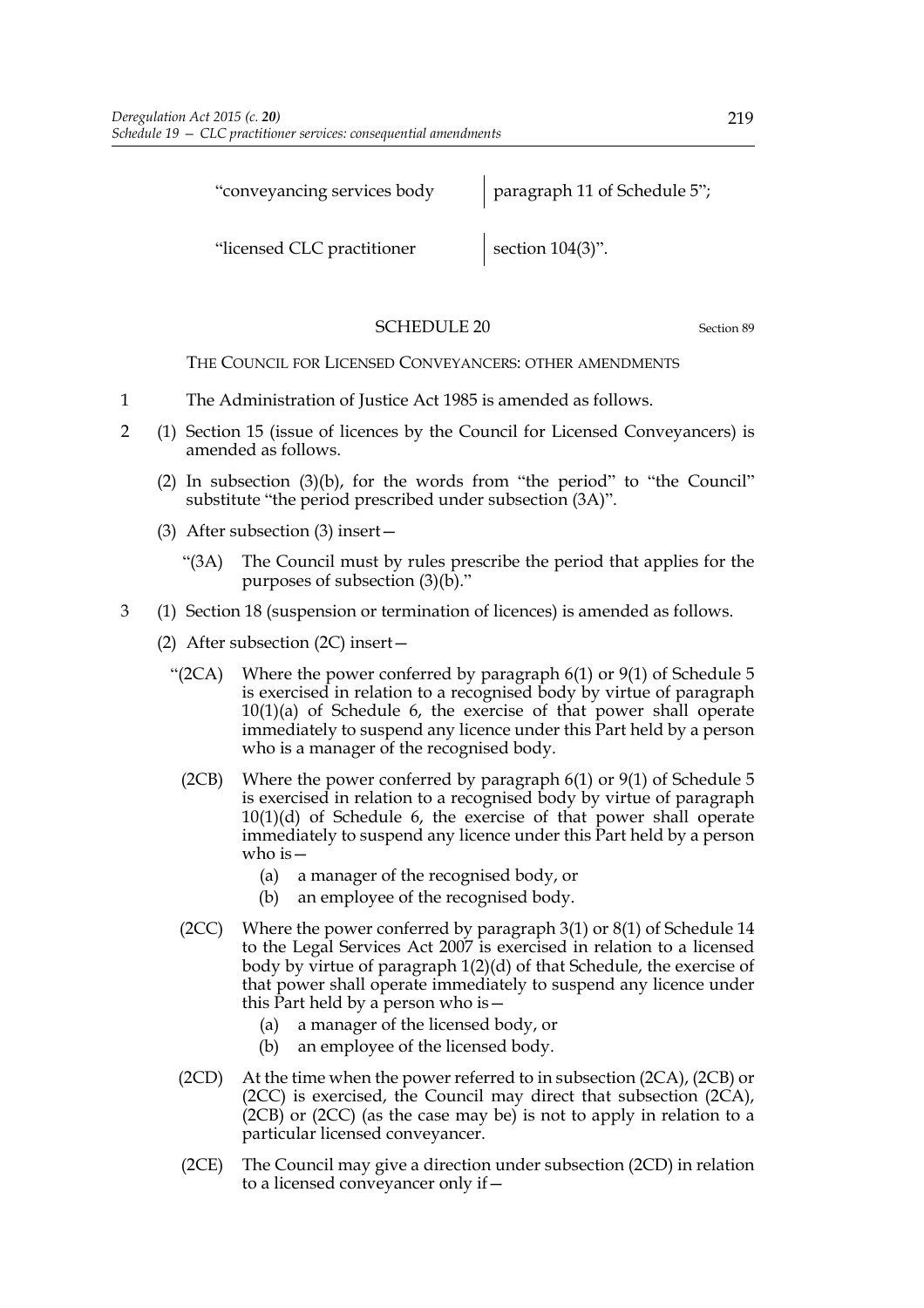- (a) the Council is satisfied that the licensed conveyancer did not fail to comply with the rules applicable to the recognised body by virtue of section 32, or contribute to the body's failure to comply with such rules, in a case where the Council acts by virtue of paragraph 10(1)(a) of Schedule 6,
- (b) the Council does not suspect the licensed conveyancer of dishonesty, in a case where the Council acts by virtue of—
	- (i) paragraph 10(1)(d) of Schedule 6, or
	- (ii) paragraph 1(2)(d) of Schedule 14 to the Legal Services Act 2007,
- (c) the Council is satisfied that the licensed conveyancer was not a manager of the recognised body when the conduct providing the basis for the exercise of the power in paragraph 6(1) or 9(1) of Schedule 5 took place, in a case where the Council acts by virtue of paragraph 10(1)(a) of Schedule 6,
- (d) the Council is satisfied that the licensed conveyancer was not a manager or employee of the recognised body when the conduct providing the basis for the exercise of the power in paragraph 6(1) or 9(1) of Schedule 5 is suspected of having taken place, in a case where the Council acts by virtue of paragraph 10(1)(d) of Schedule 6, and
- (e) the Council is satisfied that the licensed conveyancer was not a manager or employee of the licensed body when the conduct providing the basis for the exercise of the power in paragraph  $3(1)$  or  $8(1)$  of Schedule 14 to the Legal Services Act 2007 is suspected of having taken place, in a case where the Council acts by virtue of paragraph 1(2)(d) of Schedule 14 to that Act.
- (2CF) At the time when the power referred to in subsection (2CA), (2CB) or (2CC) is exercised, the Council may direct that such of the licensed conveyancers concerned as are identified in the direction may continue to act in relation to any matter specified in the direction as if their licences had not been suspended by virtue of subsection (2CA), (2CB) or (2CC) (as the case may be), subject to such conditions (if any) as the Council sees fit to impose."
- (3) In subsection (2D), after "(2A)" insert ", (2CA), (2CB) or (2CC)".
- (4) In subsection (2G), for "High Court" substitute "First-tier Tribunal".
- (5) Omit subsection (2H).
- 4 (1) Section 19 (register of licensed conveyancers) is amended as follows.
	- (2) After subsection (1) insert—
		- "(1A) The Council may make rules specifying the further information, including information about disciplinary measures taken, to be recorded in the register in relation to a person."
	- (3) In subsection (2), omit "accordingly".
- 5 In section 20 (rules as to professional practice, conduct and discipline), omit subsection (2).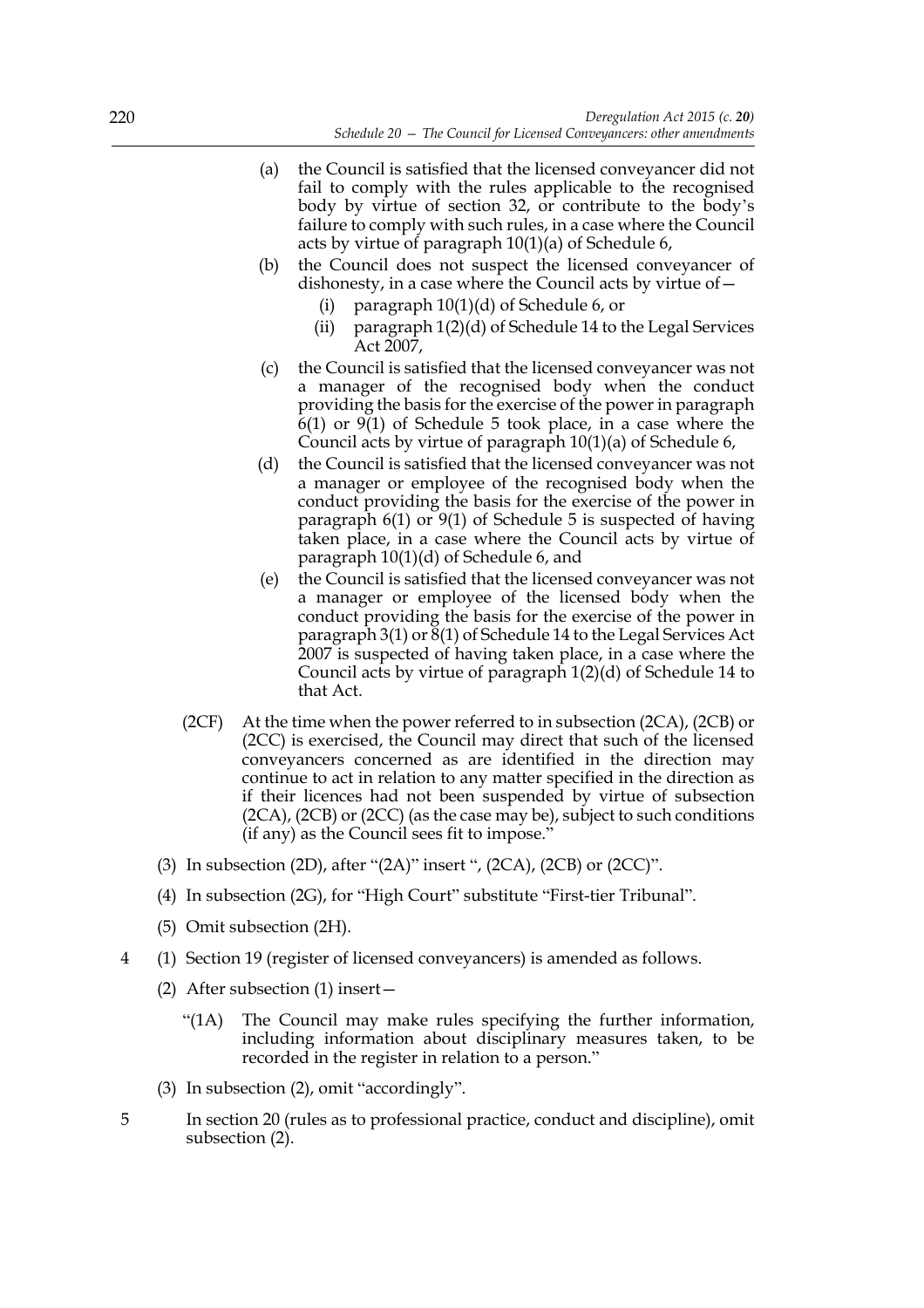- 6 (1) Section 24 (preliminary investigation of disciplinary cases) is amended as follows.
	- (2) In subsection (10), for "High Court" substitute "First-tier Tribunal".
	- (3) In subsection (11), for "High Court" substitute "First-tier Tribunal".
	- (4) Omit subsection (12).
- 7 (1) Section 24A (determination of allegations by the Investigating Committee) is amended as follows.
	- (2) In subsection (8), for "High Court" substitute "First-tier Tribunal".
	- (3) In subsection (9), for "High Court" substitute "First-tier Tribunal".
	- (4) Omit subsection (10).
- 8 (1) Section 26 (proceedings in disciplinary cases) is amended as follows.
	- (2) For subsection (7) substitute—
		- "(7) Where the Discipline and Appeals Committee make an order by virtue of subsection (1)—
			- (a) the person against whom the order is made, or
			- (b) the Council,

may appeal to the First-tier Tribunal, and on any such appeal the First-tier Tribunal may make such order as it thinks fit."

- (3) In subsection (7A), for "High Court" (in both places where it occurs) substitute "First-tier Tribunal".
- (4) Omit subsection (8).
- 9 In Schedule 3 (the Council for Licensed Conveyancers: supplementary provisions), in paragraph 4 (appointment of persons to Council), in subparagraph (2), omit "by one".
- 10 (1) Schedule 6 (bodies recognised under section 32: supplementary provisions) is amended as follows.
	- (2) In paragraph 3A (orders made by the Investigating Committee)—
		- (a) in sub-paragraph (8), for "High Court" substitute "First-tier Tribunal";
		- (b) in sub-paragraph (9), for "High Court" substitute "First-tier Tribunal":
		- (c) omit sub-paragraph (10).
	- (3) In paragraph 6 (appeals against orders of the Discipline and Appeals Committee)—
		- (a) for sub-paragraph  $(1)$  substitute  $-$ 
			- "(1) Where the Committee make an order by virtue of paragraph 4(1) or  $(2A)$  or  $5(1)$  –
				- (a) the person as regards whom the order is made, or
				- (b) the Council.

may appeal to the First-tier Tribunal, and on any such appeal the First-tier Tribunal may make such order as it thinks fit.";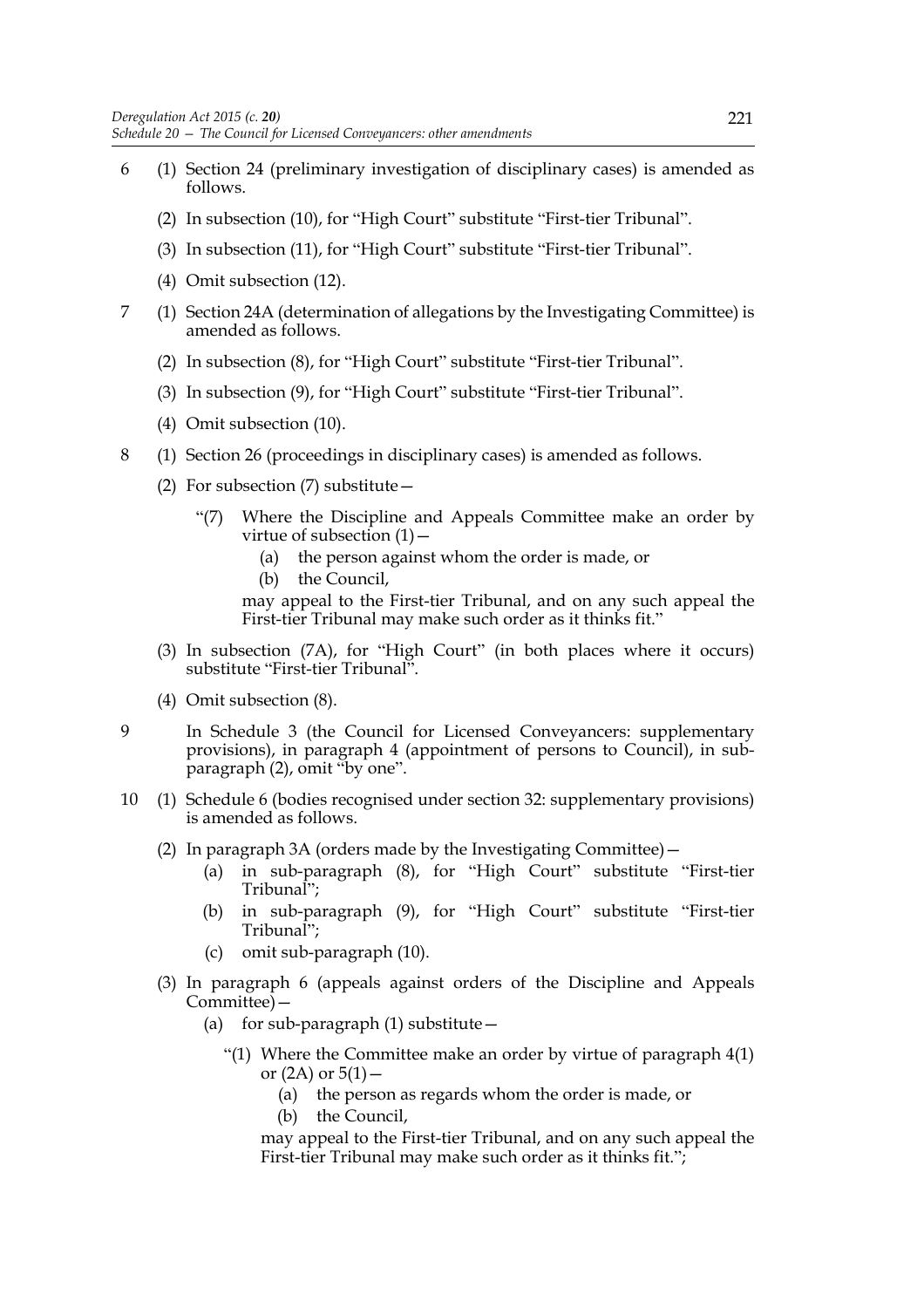- (b) in sub-paragraph (1A), for "High Court" (in both places where it occurs) substitute "First-tier Tribunal";
- (c) omit sub-paragraph (2).

# SCHEDULE 21 Section 90

# POISONS AND EXPLOSIVES PRECURSORS

# *Abolition of Poisons Board*

- 1 (1) The Poisons Board is abolished.
	- (2) As a result—
		- (a) in the Poisons Act 1972, omit section 1 and Schedule 1, and
		- (b) in Part 6 of Schedule 1 to the Freedom of Information Act 2000 (other public bodies and offices: general), omit the entry for the Poisons Board.

*Establishment of common regulatory system*

- 2 The Poisons Act 1972 is amended as follows.
- 3 For section 2 substitute—

# **"2 Regulated substances and reportable substances**

- (1) This section defines some key terms used in this Act.
- (2) "Regulated substance" means a regulated explosives precursor or regulated poison.
- (3) Subject to subsection (4), a "regulated explosives precursor"—
	- (a) is a substance listed in Part 1 of Schedule 1A in a concentration higher than the limit set out for that substance in that Part, and
	- (b) includes a mixture or another substance in which a substance listed in that Part is present in a concentration higher than the relevant limit,

but, in each case, only if the substance or mixture is not excluded.

- (4) For the purposes of section 3C however, and the meaning of "regulated substance" in or in relation to that section, a "regulated explosives precursor"—
	- (c) is a substance listed in Part 1 of Schedule 1A, and
	- (d) includes a mixture or another substance in which a substance listed in that Part is present,

but, in each case, only if the substance or mixture is not excluded.

- (5) A "regulated poison"—
	- (a) is a substance listed in Part 2 of Schedule 1A in a concentration higher than the limit (if any) set out for that substance in that Part, and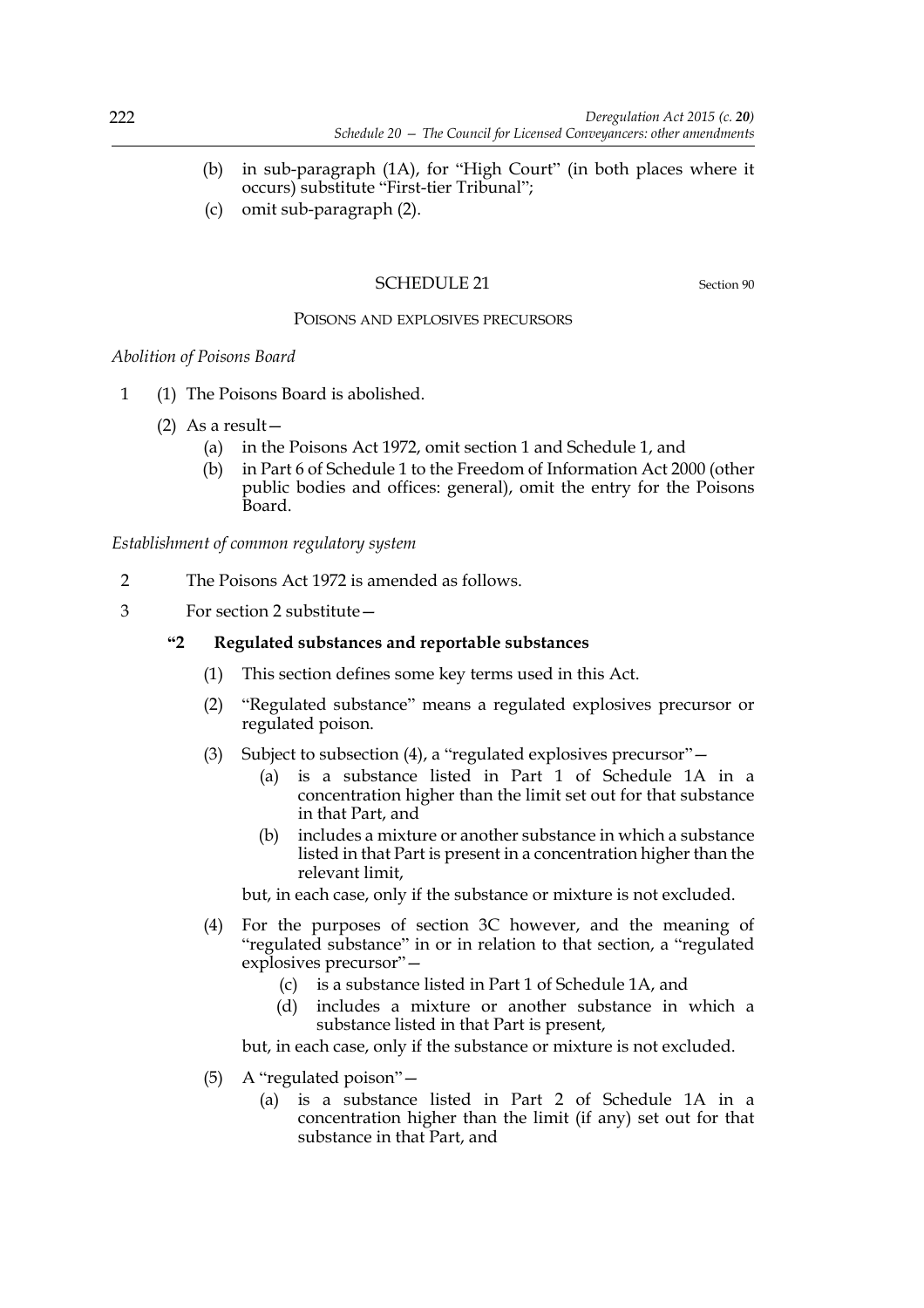(b) includes a mixture or another substance in which a substance listed in that Part is present in a concentration higher than the relevant limit,

but, in each case, only if the substance or mixture is not excluded.

- (6) "Reportable substance" means a reportable explosives precursor or a reportable poison.
- (7) A "reportable explosives precursor"—
	- (a) is a substance listed in Part 3 of Schedule 1A, and
	- (b) includes a mixture or another substance in which a substance listed in that Part is present,

but, in each case, only if the substance or mixture is not excluded.

- (8) A "reportable poison"—
	- (a) is a substance listed in Part 4 of Schedule 1A in a concentration higher than the limit (if any) set out for that substance in that Part, and
	- (b) includes a mixture or another substance in which a substance listed in that Part is present in a concentration higher than the relevant limit,

but, in each case, only if the substance or mixture is not excluded.

- (9) For the purposes of this section, a substance or mixture is "excluded" if—
	- (a) it is medicinal, or
	- (b) it is contained in a specific object.
- (10) A substance or mixture is "medicinal" if it is  $-$ 
	- (a) a medicinal product as defined by regulation 2 of the Human Medicines Regulations 2012 (S.I. 2012/1916),
	- (b) an investigational medicinal product as defined by regulation 2 of the Medicines for Human Use (Clinical Trials) Regulations 2004 (S.I. 2004/1031),
	- (c) a substance to which Part 12 of the Human Medicines Regulations 2012 or Part 6 of the Medicines for Human Use (Clinical Trials) Regulations 2004 applies by virtue of an order under section 104 or 105 of the Medicines Act 1968 (whether applying subject to exceptions and modifications or not and, in the case of an order under section 104, whether the substance is referred to in the order as a substance or an article), or
	- (d) a veterinary medicinal product as defined by regulation 2 of the Veterinary Medicines Regulations 2013 (S.I. 2013/2033).
- (11) A "specific object" is  $-$ 
	- (a) an object that, during production, is given a special shape, surface or design that determines its function to a greater degree than does its chemical composition, or
	- (b) an article that contains explosive substances or an explosive mixture of substances designed to produce heat, light, sound, gas or smoke or a combination of such effects through selfsustained exothermic chemical reactions, including—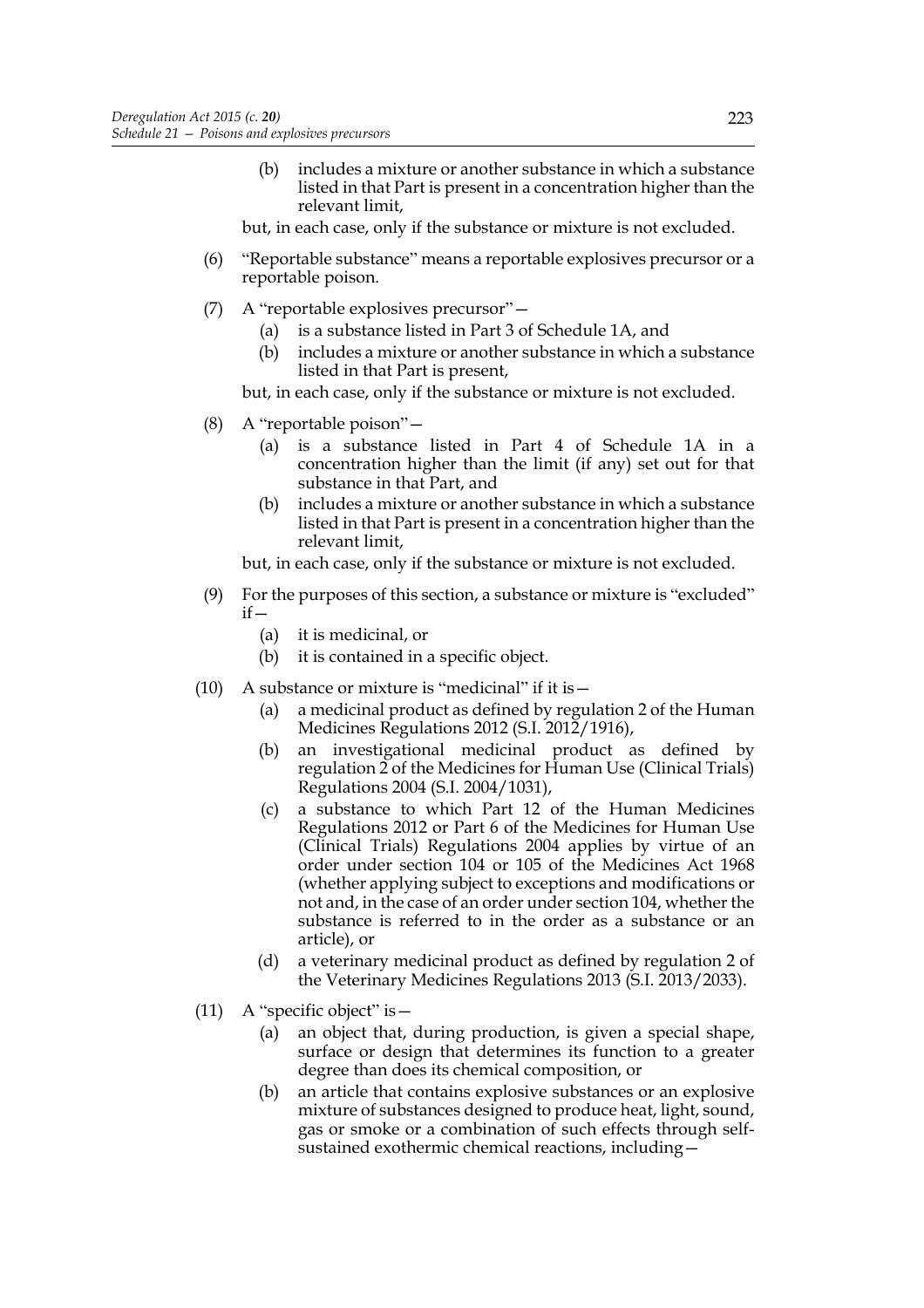- (i) pyrotechnic equipment falling within the scope of Council Directive 96/98/EC on marine equipment, and
- (ii) percussion caps intended specifically for toys falling within the scope of Council Directive 88/378/EEC concerning the safety of toys.
- (12) See also section 9B (which contains power to disapply requirements of this Act in specified circumstances).

# **2A Power to amend Schedule 1A**

- (1) The Secretary of State may by regulations—
	- (a) amend Schedule 1A (whether to add, vary or remove a substance or concentration limit or make any other change), and
	- (b) amend section 2 in consequence of any amendment made under paragraph (a).
- (2) The power in subsection (1) to add a concentration limit includes power to add a concentration limit in any Part of Schedule 1A (whether for an explosives precursor or a poison).
- (3) In determining the distribution of substances as between the various Parts of Schedule 1A, regard must be had to the desirability of restricting Parts 3 and 4 to substances that meet each of the following criteria—
	- (a) they are in common use, or are likely to come into common use, for purposes other than the treatment of human ailments, and
	- (b) it is reasonably necessary to include them in one of those Parts if members of the general public are to have adequate facilities for obtaining them."
- 4 For section 3 substitute—

# **"3 Activities prohibited without a licence**

- (1) A member of the general public commits an offence if he or she does anything listed in subsection (2) without having a licence, or a recognised non-GB licence, to do that thing with respect to that substance.
- (2) The things are—
	- (a) importing a regulated substance,
	- (b) acquiring a regulated substance,
	- (c) possessing a regulated substance,
	- (d) using a regulated substance.
- (3) For the purposes of this section—
	- (a) "acquiring" means taking into your possession, custody or control,
	- (b) "importing" means bringing into Great Britain from a country or territory outside the United Kingdom,
	- (c) "member of the general public" means an individual who is acting (alone or with others) for purposes not connected with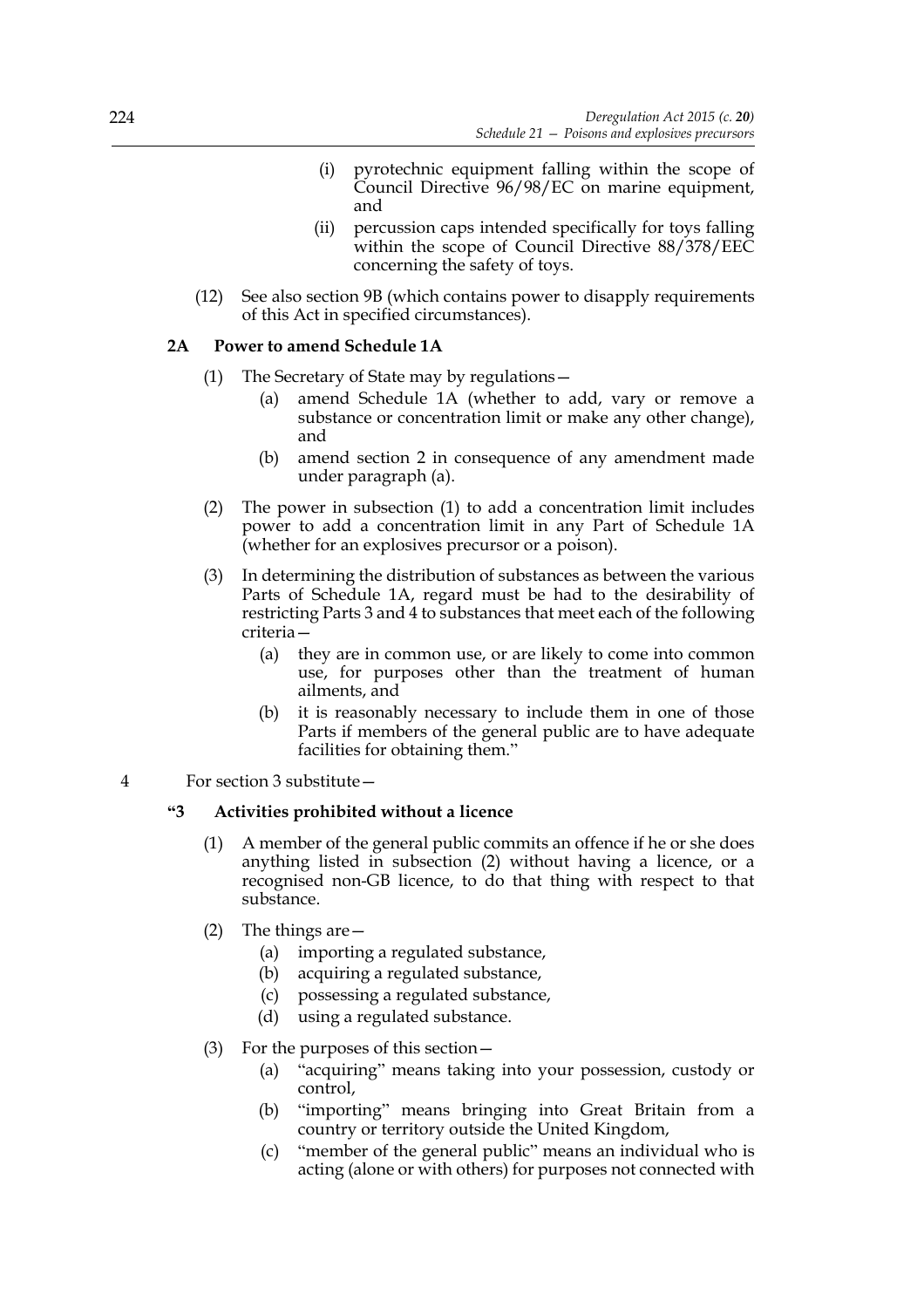his or her trade, business or profession or the performance by him or her of a public function,

- (d) "possessing" means having in your possession, custody or control, and
- (e) "using" includes processing, formulating, storing, treating or mixing, including in the production of an article.
- (4) A member of the general public does not commit an offence under subsection (1) if the requirements of this section do not apply to his or her case by virtue of regulations made under section 9B.
- (5) This section does not apply to the possession or use of a regulated substance at any time before 3 March 2016.

# **3A Supply of regulated substances**

- (1) A person commits an offence if the person supplies a regulated substance to a member of the general public without first verifying that the member of the general public has a licence, or a recognised non-GB licence, to acquire, possess and use that substance.
- (2) In order to verify that someone has a licence or recognised non-GB licence, it is sufficient for these purposes to—
	- (a) inspect the person's licence, and
	- (b) inspect the form of identification specified in that licence.
- (3) A person commits an offence if the person supplies a regulated substance to a member of the general public without first entering details of the transaction (or causing details of the transaction to be entered) in the licence, or recognised non-GB licence, of the member of the general public.
- (4) A person commits an offence if the person supplies a regulated substance to a member of the general public without first ensuring that a warning label is affixed to the packaging in which the substance is supplied.
- (5) A "warning label" is a label clearly indicating that it is an offence for members of the general public to acquire, possess or use the substance in question without a licence (or recognised non-GB licence).
- (6) A person does not commit an offence under subsection  $(1)$ ,  $(3)$  or  $(4)$ if the requirements of that subsection do not apply to the person's case by virtue of regulations made under section 9B.
- (7) Before 3 March 2016, subsections (1) and (5) have effect as if the references to possession and use of the substance were omitted.
- (8) The Secretary of State may by regulations make provision modifying this section so far as it applies to any supplies that involve despatch of the substance to Northern Ireland or export of it from the United Kingdom.

# **3B Supply of regulated poisons other than by pharmacists**

(1) A person commits an offence if the person supplies a regulated poison to a member of the general public other than in the circumstances described in subsection (2).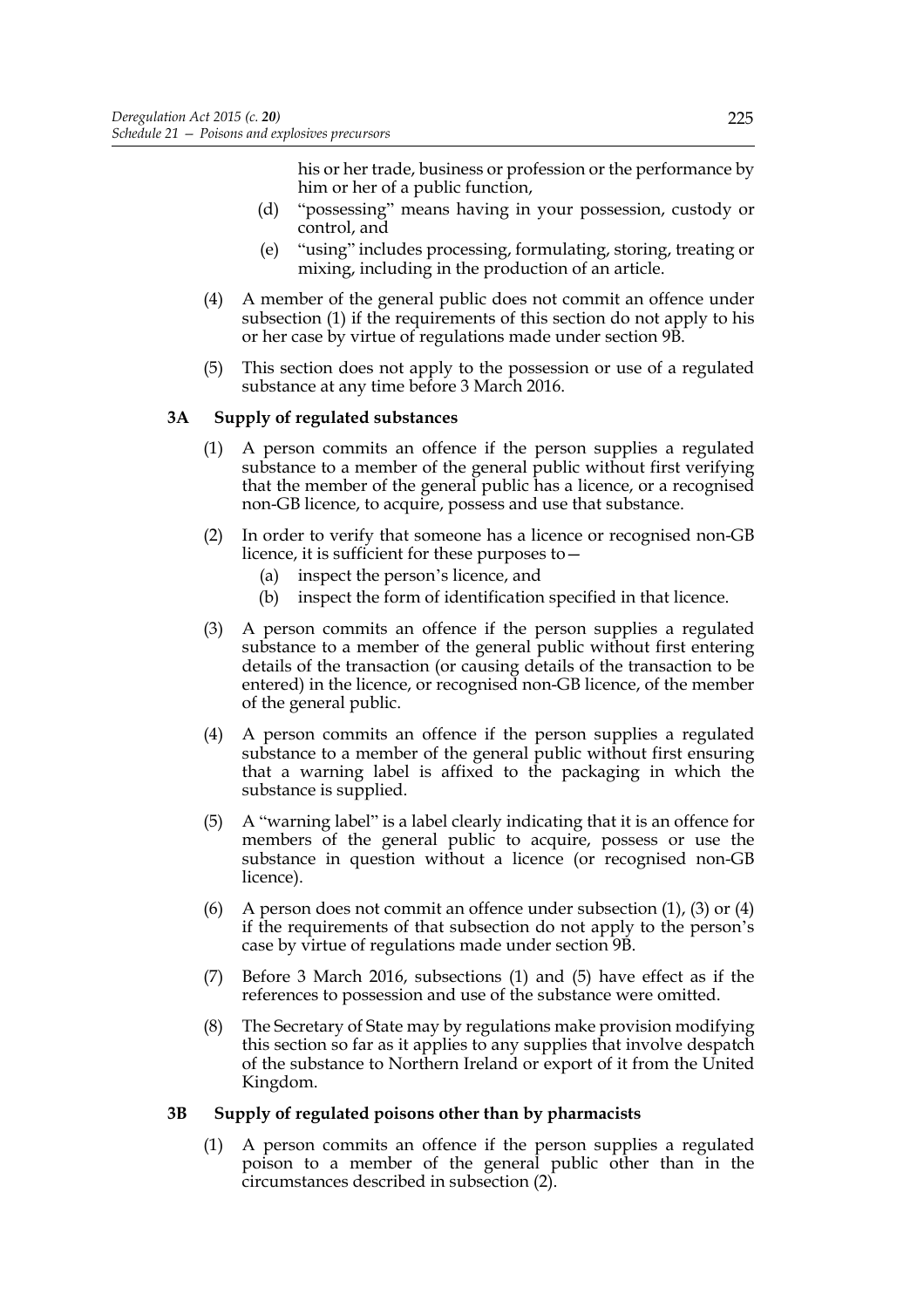- (2) Those circumstances are—
	- (a) the person is lawfully conducting a retail pharmacy business,
	- (b) the supply is made on premises that are a registered pharmacy, and
	- (c) the supply is made by or under the supervision of a pharmacist.
- (3) A person commits an offence if the person supplies a regulated poison to a member of the general public without complying with the record-keeping requirements before delivering the poison.
- (4) The record-keeping requirements are—
	- (a) the person must make an entry (or cause an entry to be made) in a record to be kept by the person for the purposes of this subsection stating—
		- (i) the date of the supply,
		- (ii) the name and address of the member of the general public,
		- (iii) the name and quantity of the regulated poison supplied, and
		- (iv) the purposes for which it is stated by the member of the general public to be required, and
	- (b) the person must ensure that the member of the general public signs the entry.
- (5) A person does not commit an offence under subsection (1) or (3) if the requirements of that subsection do not apply to the person's case by virtue of regulations made under section 9B.

# **3C Reporting of suspicious transactions, disappearances and thefts**

- (1) A supplier must report any relevant transaction that it makes or proposes to make if the supplier has reasonable grounds for believing the transaction to be suspicious.
- (2) A "relevant transaction" is a transaction involving the supply of a regulated substance or a reportable substance to a customer, whether an end user or a customer higher up the supply chain and whether a business or a private customer.
- (3) A relevant transaction is "suspicious" if there are reasonable grounds for suspecting that the substance in question—
	- (a) if it is a regulated explosives precursor or reportable explosives precursor, is intended for the illicit manufacture of explosives, or
	- (b) if it is a regulated poison or a reportable poison, is intended for any illicit use.
- (4) In deciding whether there are reasonable grounds for suspecting such a thing, regard must be had to all the circumstances of the case, including in particular where the prospective customer—
	- (a) appears unclear about the intended use of the substance,
	- (b) appears unfamiliar with the intended use of the substance or cannot explain it plausibly,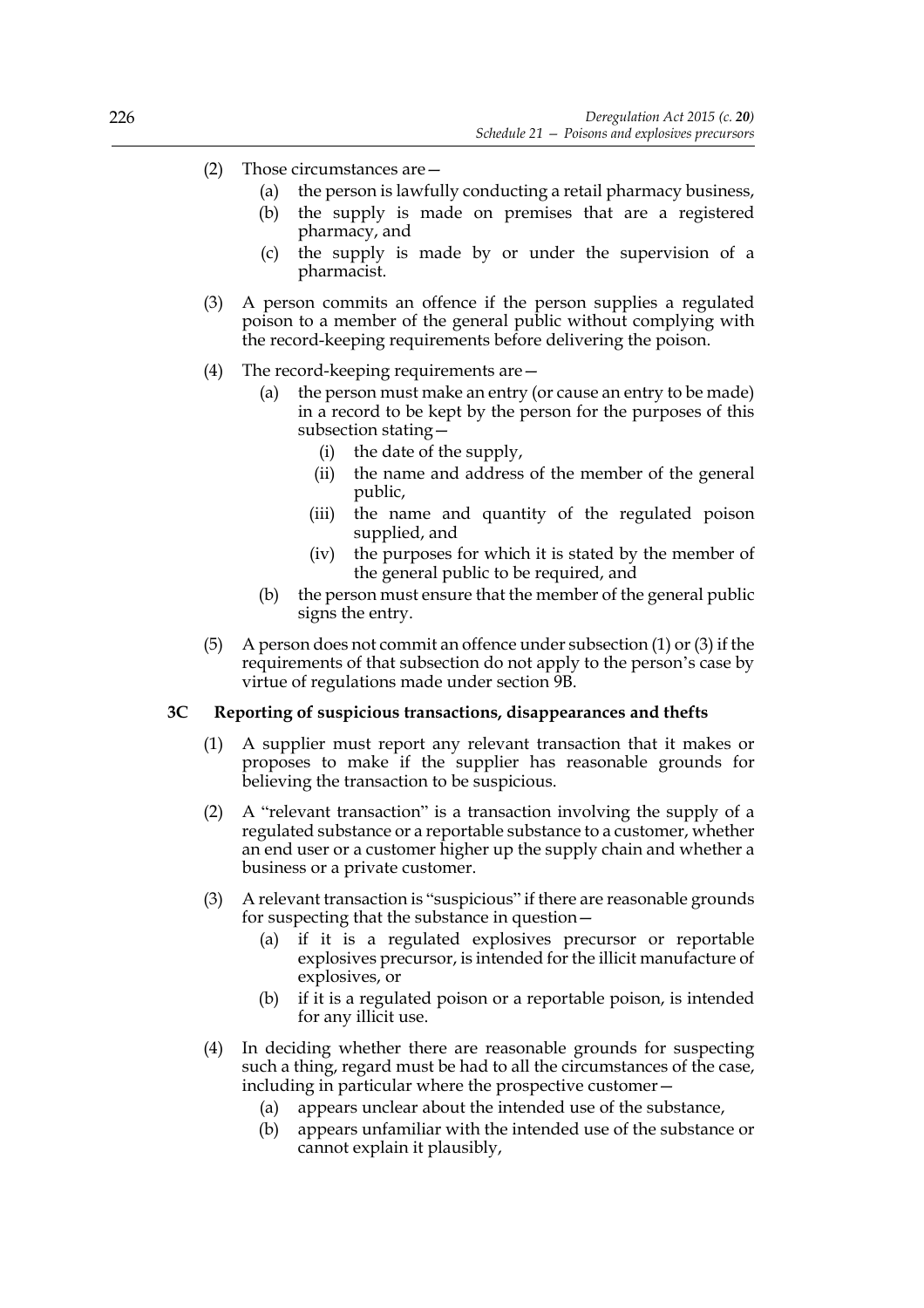- (c) intends to buy substances in quantities, combinations or concentrations uncommon for private use,
- (d) is unwilling to provide proof of identity or place of residence, or
- (e) insists on using unusual methods of payment, including large amounts of cash.
- (5) A person carrying on a trade, business or profession that involves regulated substances or reportable substances must report the disappearance or theft of any such substances if the disappearance or theft—
	- (a) is from stocks in the person's possession, custody or control in Great Britain, and
	- (b) is significant.
- (6) In deciding whether a disappearance or theft is significant, regard must be had to whether the amount involved is unusual in all the circumstances of the case.
- (7) A duty under this section to "report" something is a duty to give notice of it to the Secretary of State in accordance with such requirements as may be specified by the Secretary of State by regulations made under this subsection.
- (8) A person who fails to comply with subsection (1) or (5) commits an offence.
- (9) A person does not commit an offence under subsection (8) if the requirements of subsection (1) or, as the case may be, (5) do not apply to the person's case by virtue of regulations made under section 9B."
- 5 Omit section 4.
- 6 After that section insert—

# **"4A Licences**

- (1) The Secretary of State may grant a licence to a person on application by that person in accordance with this section.
- (2) The licence may permit the person to do one or more of the things listed in section 3(2) with respect to one or more of the regulated substances.
- (3) The term for which a licence is granted must not exceed 3 years, but this does not affect—
	- (a) a person's right to apply for a further licence to take effect on expiry of that term, nor
	- (b) any power of the Secretary of State under the terms and conditions of the licence to vary, suspend or revoke the licence before expiry of that term.
- (4) The Secretary of State may charge applicants a fee for processing applications for the grant or amendment of a licence or for the replacement of any lost, damaged or stolen licence.
- (5) The amount of any fees to be charged under subsection (4) must be specified in regulations made under subsection (10), and the amount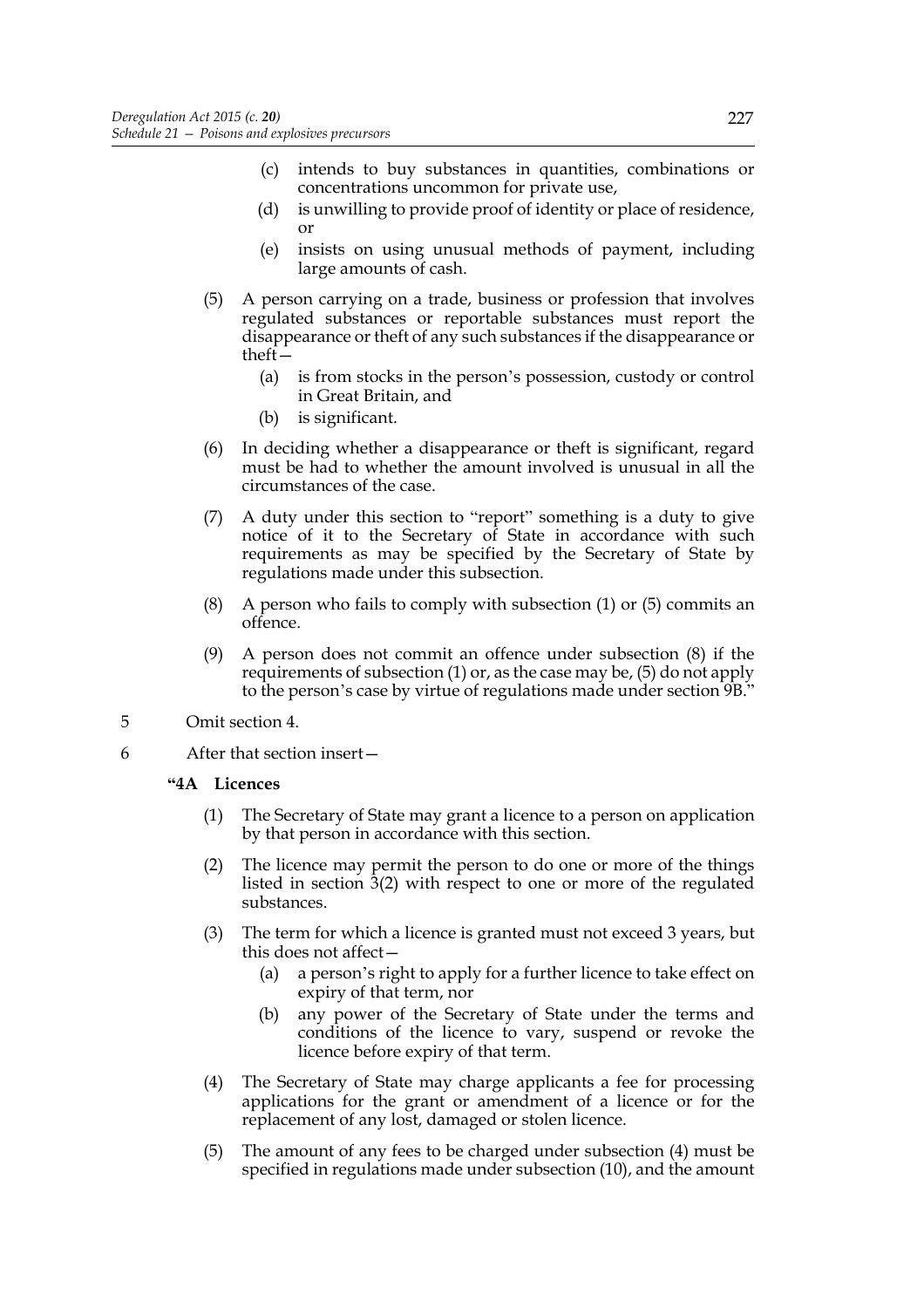specified must not exceed the reasonable cost of processing such applications.

- (6) In deciding whether to grant or amend a licence with respect to a substance, the Secretary of State must have regard to all the circumstances of the case, including in particular—
	- (a) the use intended to be made of the substance,
	- (b) the availability of alternative substances that would achieve the same purpose,
	- (c) the proposed arrangements to ensure that the substance is kept securely,
	- (d) any danger to public safety or public order that may be caused by possession of the substance, and
	- (e) whether the applicant is a fit and proper person to possess the substance.
- (7) But if there are reasonable grounds for doubting the legitimacy of the use intended to be made of the substance or the intentions of the user to use the substance for a legitimate purpose, the Secretary of State must in any event refuse the application so far as it relates to that substance.
- (8) A licence may be granted or amended subject to such terms and conditions as may be specified in the licence.
- (9) Examples of terms and conditions that may be specified include, for any substances with respect to which the licence is granted, terms and conditions about—
	- (a) storage,
	- (b) use,
	- (c) maximum quantities,
	- (d) maximum levels of concentration, and
	- (e) reporting of disappearances or thefts.
- (10) The Secretary of State may by regulations make provision about the procedure for applying for and determining applications for the grant or amendment of licences under this section, including provision as to—
	- (a) who may make an application,
	- (b) the form and manner in which an application is to be made and any documents or evidence that must accompany it,
	- (c) the amount and payment of any fees,
	- (d) the supply of any further information or document required to determine an application,
	- (e) notice and publication of any decision about an application, and
	- (f) the procedure for an internal review of any such decision.

# **4B Recognised non-GB licences**

- (1) The Secretary of State must publish a list from time to time of recognised member States (if there are any).
- (2) A member State is "recognised" for these purposes if licences granted by the competent authority of that State in accordance with the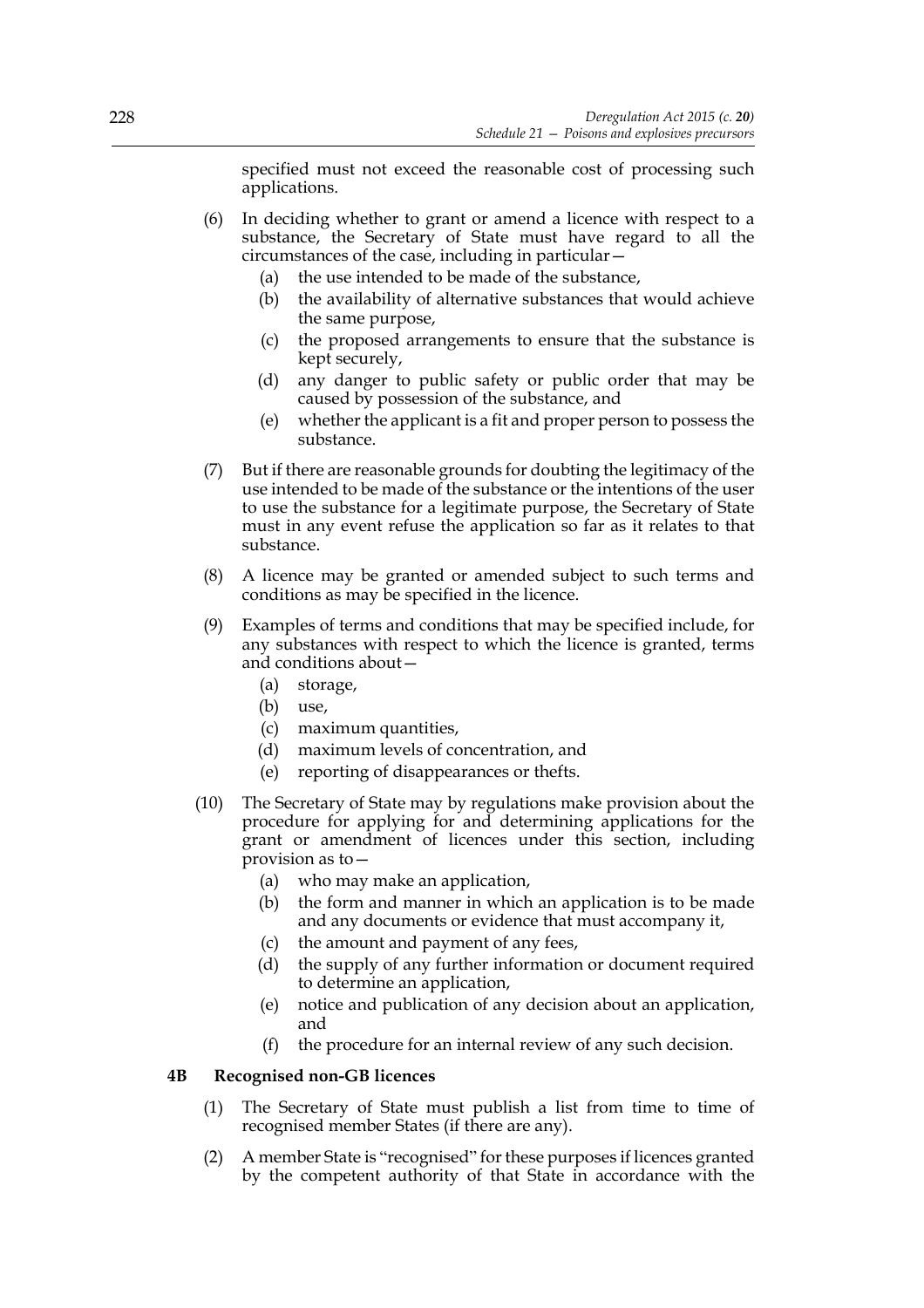Precursors Regulation are recognised in the United Kingdom under Article 7(6) of that Regulation.

- (3) References in this Act to a "recognised non-GB licence" are to—
	- (a) a licence granted in accordance with the Precursors Regulation by the competent authority of a member State that is included in the list (or latest list) published under subsection (1), or
	- (b) a licence granted under relevant Northern Ireland legislation.
- (4) "Relevant Northern Ireland legislation" means—
	- (a) regulations made under the Explosives Act (Northern Ireland) 1970 (c.10 (N.I.)) by virtue of the Explosives (Northern Ireland) Order 1972 (S.I. 1972/730 (N.I. 3)),
	- (b) any legislative instrument that implements the Precursors Regulation in Northern Ireland, and
	- (c) any legislative instrument that replaces or supersedes (with or without modification) anything falling within paragraph (a) or (b) or this paragraph.
- (5) In this section—
	- (a) references to the Precursors Regulation are to Regulation (EU) No 98/2013 of the European Parliament and of the Council of 15 January 2013 on the marketing and use of explosives precursors, and
	- (b) references to a legislative instrument are to—
		- (i) an Act or instrument made under an Act, or
		- (ii) any Northern Ireland legislation or instrument made under Northern Ireland legislation."
- 7 Omit sections 5 and 6.
- 8 For section 7 substitute—

# **"7 Regulations about poisons and explosives precursors**

- (1) The Secretary of State may make provision by regulations about—
	- (a) the importation, supply, acquisition, possession or use of substances by or to any person or class of person,
	- (b) the storage, transportation and labelling of substances,
	- (c) the containers in which substances may be supplied,
	- (d) the addition to substances of specified ingredients for the purpose of rendering them readily distinguishable as such,
	- (e) the compounding of substances, and the supply of substances on and in accordance with a prescription duly given by a doctor, a dentist, a veterinary surgeon or a veterinary practitioner, or
	- (f) the period for which any records required to be kept for the purposes of this Act are to be preserved.
- (2) The provision that may be made under subsection (1)(a) includes provision for any requirement of a kind imposed by section 3, 3A, 3B or 3C to apply in additional circumstances.
- (3) Nothing in subsection  $(1)(b)$  to  $(f)$ , or in subsection  $(2)$ , is to be read as limiting the provision that may be made under subsection (1)(a).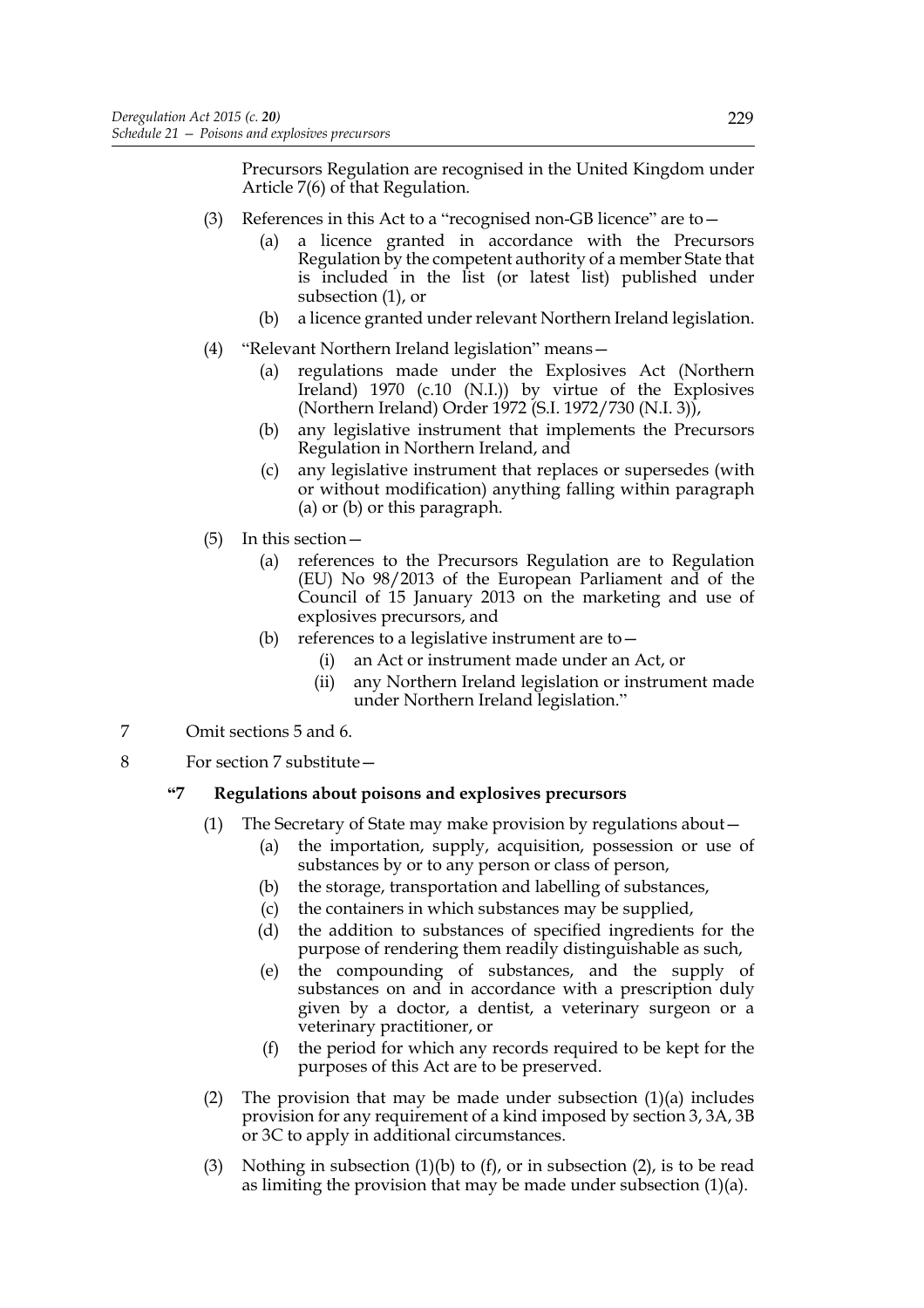- (4) A person who contravenes or fails to comply with any regulations made under this section commits an offence.
- (5) A person does not commit an offence under subsection (4) if the requirements of the regulation in question do not apply to the person's case by virtue of regulations made under section 9B.
- (6) References in this section to "substances" are to regulated substances and reportable substances."
- 9 After section 7 insert—

### **"7A Proof of lack of knowledge**

- (1) This section applies to the following offences—
	- (a) an offence under section 3(1),
	- (b) an offence under section  $3A(1)$ , (3) or (4),
	- (c) an offence under section 3B(1) or (3).
- (2) In any proceedings for an offence to which this section applies, it is a defence for the accused to prove that the accused neither knew of nor suspected nor had reason to suspect the existence of some fact alleged by the prosecution that it is necessary for the prosecution to prove if the accused is to be convicted of the offence charged.
- (3) This is subject to subsection (5).
- (4) Subsection (5) applies where, in any proceedings for an offence to which this section applies—
	- (a) it is necessary, if the accused is to be convicted of the offence charged, for the prosecution to prove that some substance or mixture involved in the alleged offence was the regulated substance that the prosecution allege it to have been, and
	- (b) it is proved that the substance or mixture in question was that regulated substance.
- (5) Where this subsection applies—
	- (a) the accused must not be acquitted of the offence charged by reason only of proving that the accused neither knew nor suspected nor had reason to suspect that the substance or mixture was the particular regulated substance alleged, but
	- (b) the accused must be acquitted of the offence charged if  $-$ 
		- (i) the accused proves that the accused neither believed nor suspected nor had reason to suspect that the substance or mixture was a regulated substance, or
		- (ii) the accused proves that the accused believed the substance or mixture to be a regulated substance such that, if it had in fact been that regulated substance, the accused would not at the material time have been committing any offence to which this section applies.
- (6) Nothing in this section affects any defence that it is open to a person accused of an offence to which this section applies to raise apart from this section."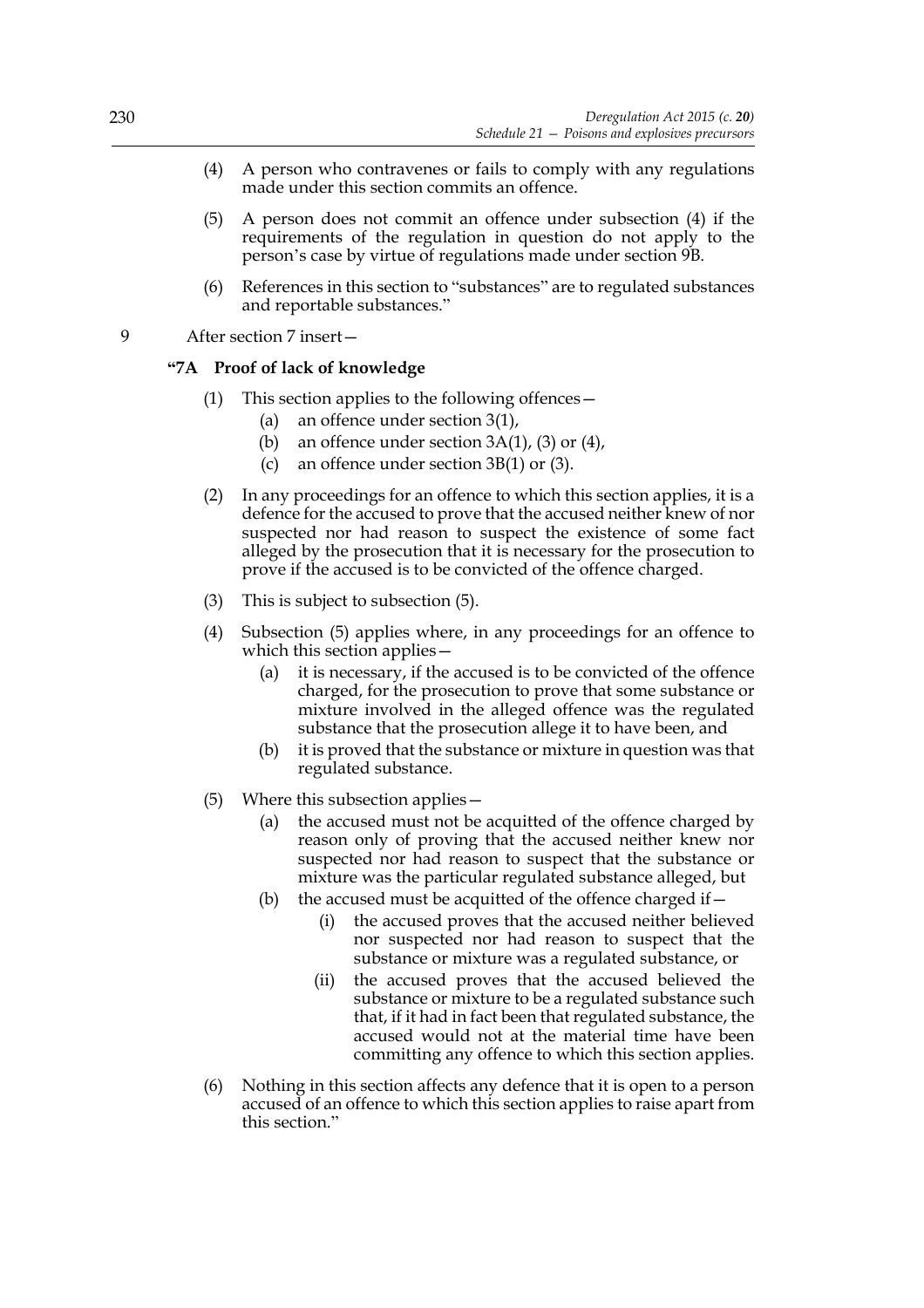10 For section 8 substitute—

# **"8 Penalties**

- (1) A person guilty of an offence under section 3(1), 3A(1) or 3B(1) is liable—
	- (a) on conviction on indictment, to imprisonment for a term not exceeding 2 years or a fine (or both);
	- (b) on summary conviction—
		- (i) in England and Wales, to imprisonment for a term not exceeding 3 months or to a fine (or both),
		- (ii) in Scotland, to imprisonment for a term not exceeding 3 months or to a fine not exceeding the statutory maximum (or both).
- (2) A person guilty of an offence under section  $3A(3)$  or (4) is liable on summary conviction to a fine not exceeding level 2 on the standard scale.
- (3) A person guilty of an offence under section 3B(3) is liable on summary conviction to a fine not exceeding level 4 on the standard scale.
- (4) A person guilty of an offence under section  $3C(8)$  is liable on summary conviction—
	- (a) in England and Wales, to imprisonment for a term not exceeding 3 months or to a fine (or both);
	- (b) in Scotland, to imprisonment for a term not exceeding 3 months or to a fine not exceeding level 5 on the standard scale (or both).
- (5) A person guilty of an offence under section 7(4) is liable on summary conviction—
	- (a) to a fine not exceeding level 4 on the standard scale, and
	- (b) in the case of a continuing offence, to a further fine not exceeding one-tenth of level 4 on the standard scale for every day subsequent to the day on which the person is convicted of the offence during which the contravention or default continues.
- (6) In the case of proceedings against a person for an offence under section 3A, 3B or 3C, or an offence under section 7(4) in connection with the supply of a regulated substance or a reportable substance, where the act in question was done by an employee -
	- (a) it is not a defence that the employee acted without the authority of the employer, and
	- (b) any material fact known to the employee is deemed to have been known to the employer.
- (7) Notwithstanding any provision in any Act, or Act of the Scottish Parliament, prescribing the period within which summary proceedings may be commenced, proceedings for an offence under section  $3A(3)$  or  $(4)$ ,  $3B(3)$ ,  $3C(8)$  or  $7(4)$  may be commenced at any time—
	- (a) within the period of 12 months next after the date of commission of the offence, or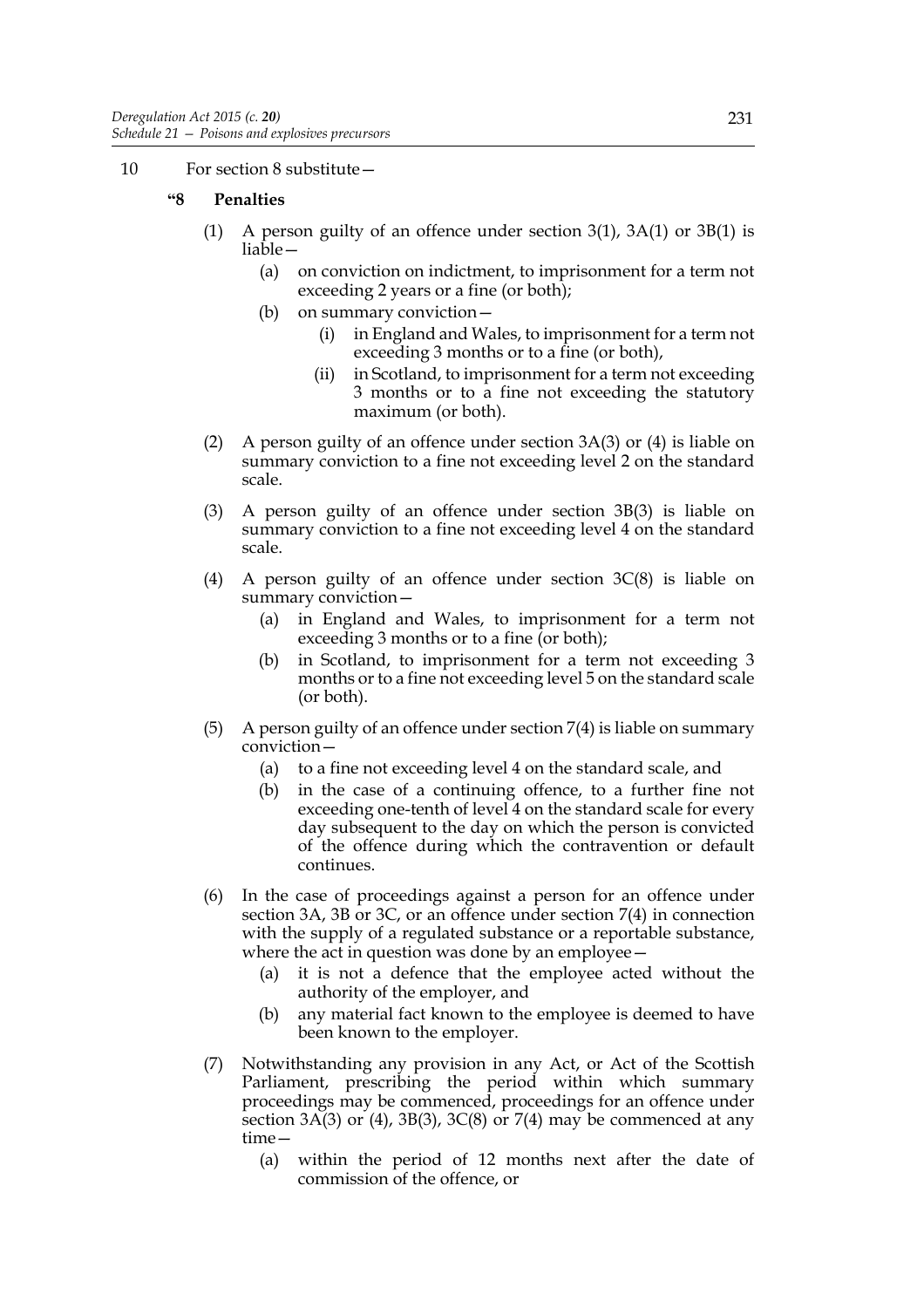- (b) in the case of proceedings instituted by, or by the direction of, the Secretary of State, within the later to end of—
	- (i) that 12-month period, and
	- (ii) the period of 3 months next after the date on which evidence sufficient in the Secretary of State's opinion to justify a prosecution for the offence comes to the Secretary of State's knowledge.
- (8) For the purposes of subsection  $(7)(b)(ii)$ , a certificate purporting to be signed by the Secretary of State as to the date on which such evidence came to the Secretary of State's knowledge is to be conclusive evidence of that fact.
- (9) A document purporting to be a certificate signed by a person specified in subsection (10) stating the result of an analysis made by that person is admissible in any proceedings under this Act as evidence of the matters stated in the certificate, but either party may require the person to be called as a witness.
- (10) The persons are—
	- (a) a public analyst appointed under section 27 of the Food Safety Act 1990, or
	- (b) a person appointed by the Secretary of State to make analyses for the purposes of this Act.
- (11) In the application of this section to Scotland, subsections (7) and (8) have effect as if the references to the Secretary of State were references to the Lord Advocate.
- (12) In relation to an offence committed before section 85(1) of the Legal Aid, Sentencing and Punishment of Offenders Act 2012 comes into force—
	- (a) the reference in subsection  $(1)(b)(i)$  to a fine is to be read as a reference to a fine not exceeding the statutory maximum;
	- (b) the reference in subsection  $(4)(a)$  to a fine is to be read as a reference to a fine not exceeding level 5 on the standard scale.

# **8A Offences by bodies corporate etc**

- (1) If an offence under this Act is committed by a body corporate and is proved to have been committed with the consent or connivance of, or to be attributable to any neglect on the part of  $-$ 
	- (a) a director, manager, secretary or other similar officer of the body corporate, or

(b) any person who was purporting to act in any such capacity, that person, as well as the body corporate, is guilty of the offence and liable to be proceeded against and punished accordingly.

- (2) The reference in subsection (1) to a director, in relation to a body corporate whose affairs are managed by its members, is a reference to a member of the body corporate.
- (3) If an offence under this Act is committed by a Scottish partnership and is proved to have been committed with the consent or connivance of, or to be attributable to any neglect on the part of  $-$ 
	- (a) a partner, or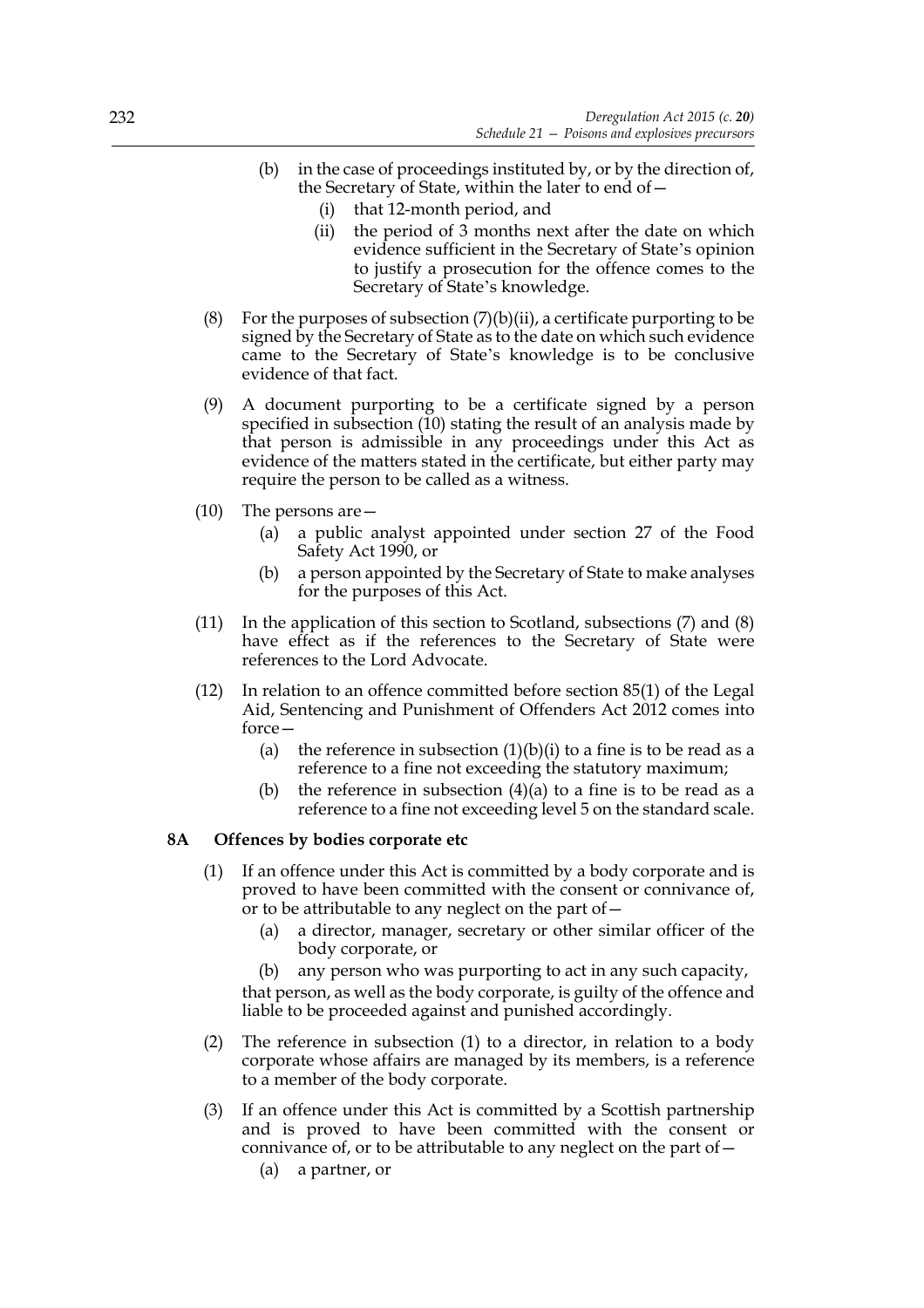(b) any person who was purporting to act in that capacity, that person, as well as the partnership, is guilty of the offence and liable to be proceeded against and punished accordingly."

- 11 (1) Section 9 (inspection and enforcement) is amended as follows.
	- (2) For subsection (4) substitute  $-$ 
		- "(4) An inspector appointed by the General Pharmaceutical Council under article 8(1) of the Pharmacy Order 2010 may at all reasonable times—
			- (a) enter any registered pharmacy to ascertain whether an offence under section 3A, 3B, 3C or 7(4) has been committed by a pharmacist or a person carrying on a retail pharmacy business;
			- (b) enter any suspicious premises to ascertain whether either of the following offences has been committed—
				- (i) an offence under section 3B, or
				- (ii) an offence under section 7(4) in relation to contravention of any regulations that relate solely to regulated poisons.
		- (4A) "Suspicious premises" are premises in which the inspector has reasonable cause to suspect that an offence mentioned in subsection (4)(b) has been committed.
		- (4B) An inspector appointed by the General Pharmaceutical Council under article 8(1) of the Pharmacy Order 2010 may also make such examination and inquiry and do such other things (including the taking, on payment, of samples) as may be necessary for ascertaining any of the things mentioned in subsection (4)(a) and (b)."
	- (3) Omit subsections (5) to (7).
- 12 After section 9 insert—

# **"9A Application of PACE powers**

 As regards England and Wales, sections 8, 17 and 18 of the Police and Criminal Evidence Act 1984 (powers of entry and search) apply in relation to an offence under section 3A(3) or  $(4)$ , 3B(3), 3C(8) or 7(4) of this Act as in relation to an indictable offence."

13 After section 9A (inserted by paragraph 12) insert—

### **"9B Power to disapply requirements or exclusions in specified circumstances**

- (1) The Secretary of State may by regulations provide—
	- (a) that some or all of the requirements of this Act do not apply in circumstances specified in the regulations;
	- (b) that either or both of the exclusions do not apply in circumstances specified in the regulations.
- (2) The power in subsection (1) may be exercised in relation to a substance or group of substances, in relation to persons or a class of persons or in any other way.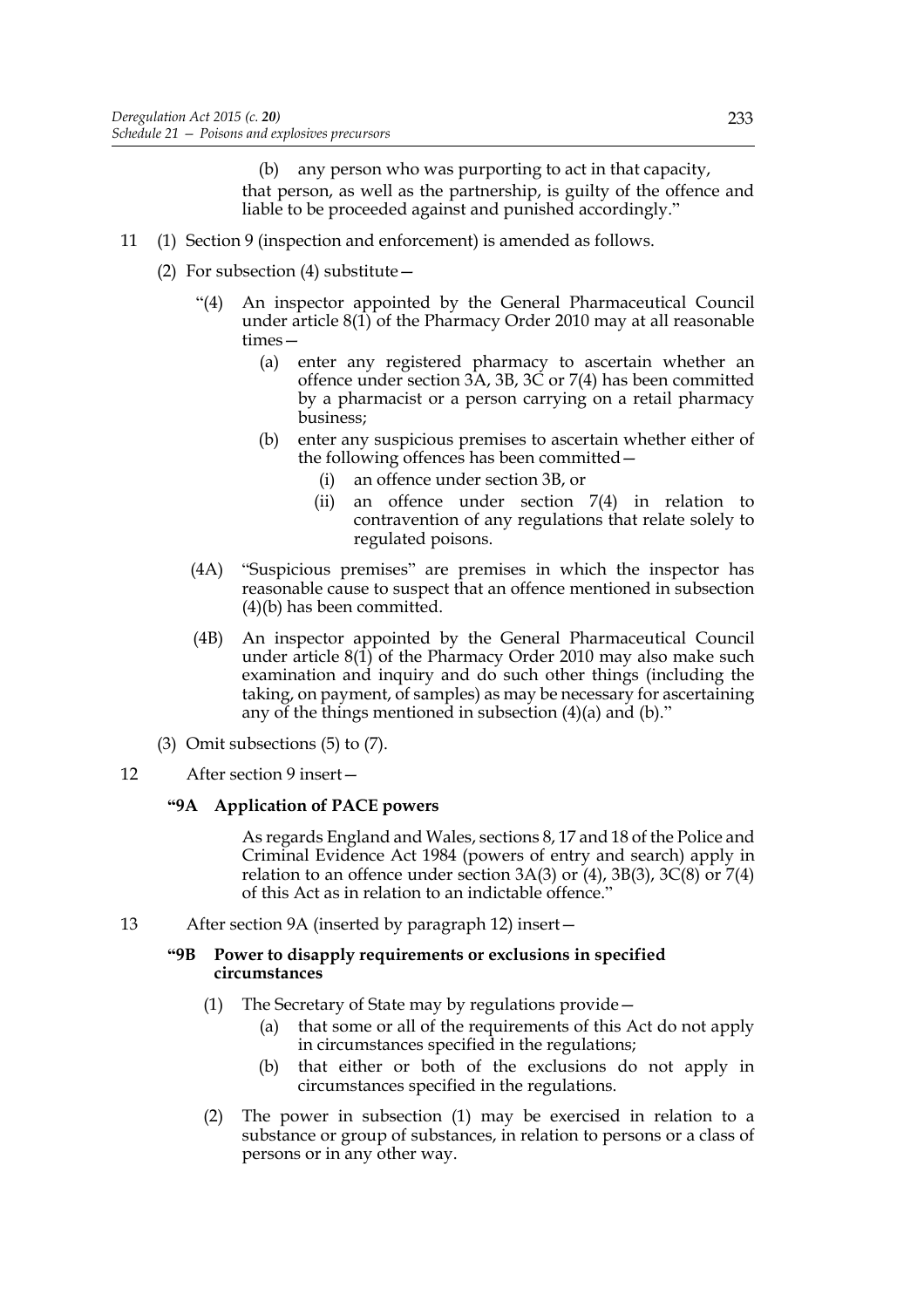- (3) When exercising the power in relation to a substance or group of substances, the regulations may for example provide that the requirements or exclusions in question do not apply to the substance, or substances in the group, where the substance—
	- (a) is intended for use for a specified purpose, or
	- (b) is contained in a specified substance, mixture or article, or
	- (c) is prepared in a specified manner or form, or
	- (d) is so intended, contained or prepared and is present in a concentration that is no higher than a specified limit.
- (4) Nothing in subsection (2) or (3) is to be read as limiting the provision that may be made under subsection (1).
- (5) In this section—
	- (a) "the exclusions" means the exclusions in section 2 for substances that are medicinal or contained in a specific object,
	- (b) "the requirements of this Act" means the requirements of section 3, 3A, 3B or 3C or of regulations under section 7,
	- (c) "specified" includes described,
	- (d) references to a substance also include a mixture, and
	- (e) references to a group of substances includes a group comprising all the substances listed in Schedule 1A."
- 14 For section 10 substitute—

### **"10 Regulations**

- (1) Any power to make regulations under this Act includes power—
	- (a) to make different provision for different purposes,
	- (b) to make consequential, incidental or supplemental provision, and
	- (c) to make transitional, transitory or saving provision.
- (2) Any power to make regulations under this Act is exercisable by statutory instrument.
- (3) An instrument containing regulations under this Act is subject to annulment in pursuance of a resolution of either House of Parliament."
- 15 (1) Section 11 (interpretation) is amended as follows.
	- (2) Omit subsection (1).
	- (3) In subsection (2), omit the definitions of  $-$ "the board" "local authority's list" "Poisons Rules" "prescribed" "sale by way of wholesale dealing".
	- (4) In that subsection, insert the following definitions in the appropriate place alphabetically—

""Great Britain" includes the territorial sea of the United Kingdom other than the part adjacent to Northern Ireland;",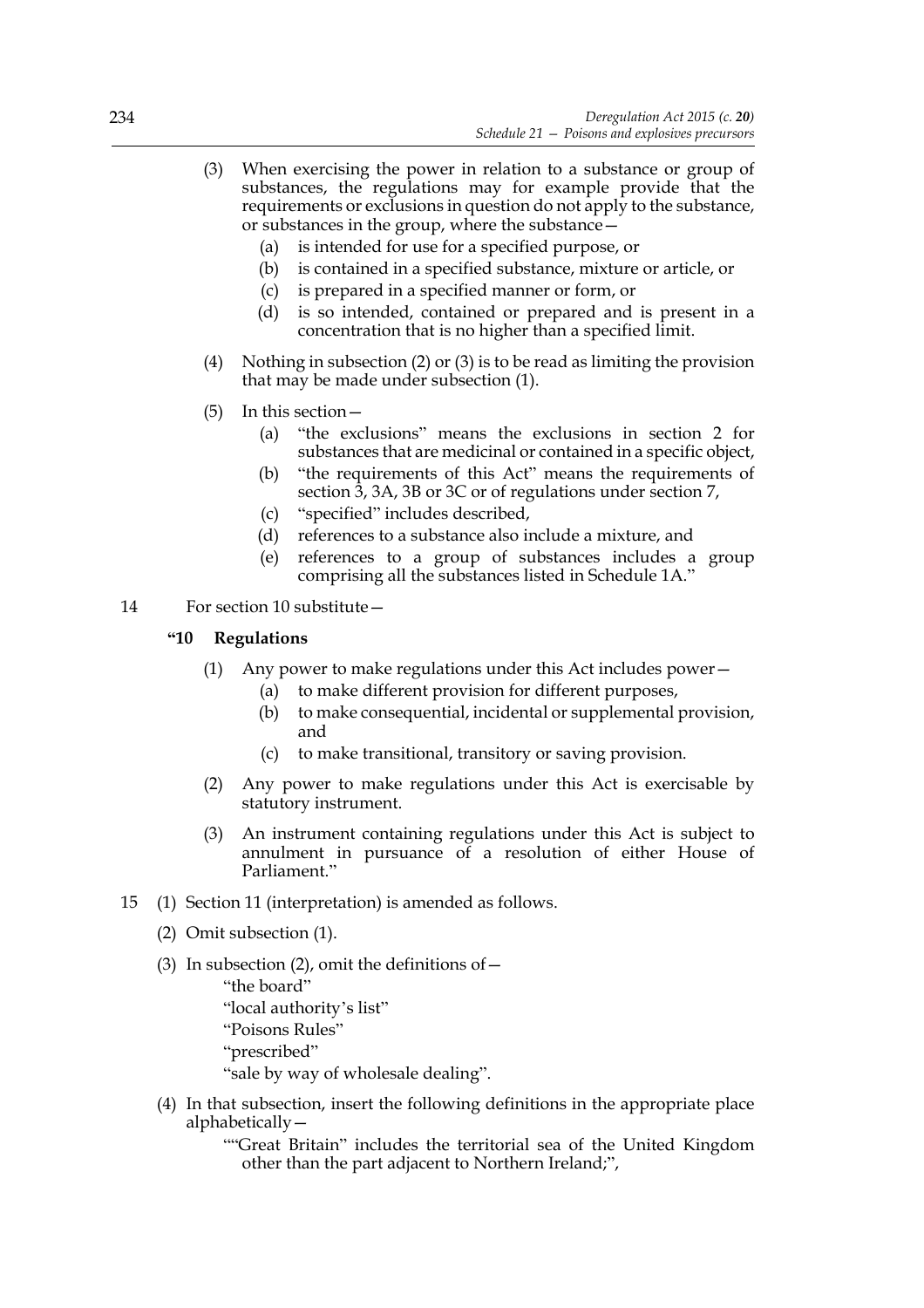- ""licence" (other than in the expression "recognised non-GB licence" and in section 4B) means a licence granted under section 4A;",
- "" member of the general public" has the meaning given in section 3;", ""mixture" means a mixture or solution composed of two or more substances;",
- "" recognised non-GB licence" has the meaning given in section 4B;",
- ""regulated substance", "regulated explosives precursor" and "regulated poison" have the meanings given in section 2;",
- ""reportable substance", "reportable explosives precursor" and "reportable poison" have the meanings given in section 2;", and
- ""substance" means a chemical element and its compounds in the natural state or obtained by any manufacturing process—
	- (a) including any additive necessary to preserve its stability and any impurity deriving from the process used, but
	- (b) excluding any solvent that may be separated without affecting the stability of the substance or changing its composition;".
- (5) In that subsection, in the definition of "retail pharmacy business", for "section 132(1) of the Medicines Act 1968" substitute "regulation 8 of the Human Medicines Regulations 2012 (S.I. 2012/1916)".
- (6) After subsection (2) insert—
	- "(3) In relation to a regulated substance or a reportable substance, any reference to the substance is a reference to the substance or the mixture, as the case may be.
	- (4) References in this Act to supplying something include any kind of supply or making available, whether in return for payment or free of charge."
- 16 After Schedule 1 (which is omitted by paragraph 1 of this Schedule) insert—

# "SCHEDULE 1A

#### REGULATED SUBSTANCES AND REPORTABLE SUBSTANCES

### PART 1

### REGULATED EXPLOSIVES PRECURSORS

| Name of substance and Chemical Abstracts Service<br>Registry number (CAS RN) | Concentration limit<br>(weight in weight) |
|------------------------------------------------------------------------------|-------------------------------------------|
| Hydrogen peroxide (CAS RN 7722-84-1)                                         | $12\% \text{ w/w}$                        |
| Nitromethane (CAS RN 75-52-5)                                                | $30\% \text{ w/w}$                        |
| Nitric acid (CAS RN 7697-37-2)                                               | $3\%$ w/w                                 |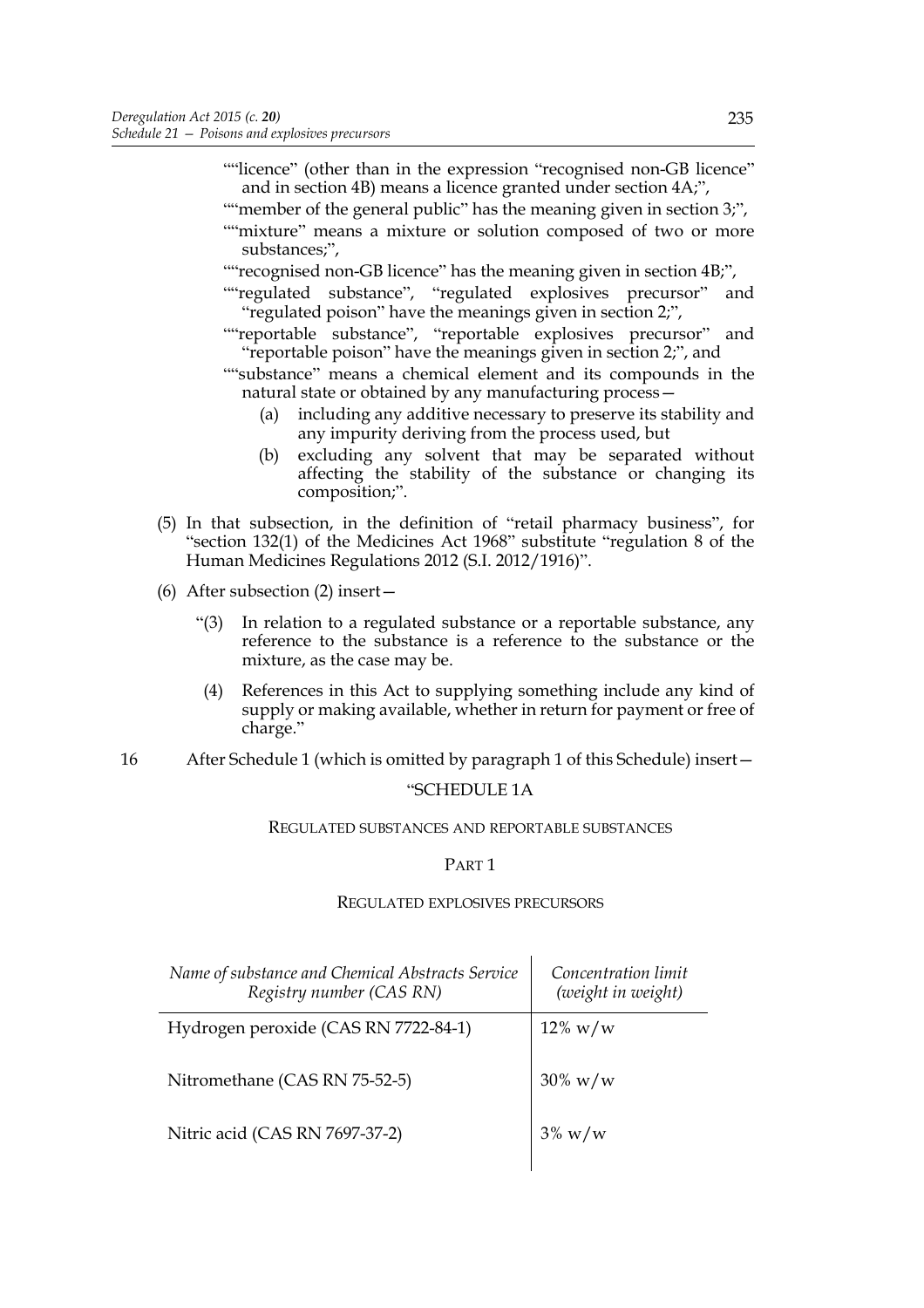| Name of substance and Chemical Abstracts Service<br>Registry number (CAS RN) | Concentration limit<br>(weight in weight) |
|------------------------------------------------------------------------------|-------------------------------------------|
| Potassium chlorate (CAS RN 3811-04-9)                                        | $40\% \text{ w/w}$                        |
| Potassium perchlorate (CAS RN 7778-74-7)                                     | $40\% \text{ w/w}$                        |
| Sodium chlorate (CAS RN 7775-09-9)                                           | $40\% \text{ w/w}$                        |
| Sodium perchlorate (CAS RN 7601-89-0)                                        | $40\% \text{ w/w}$                        |

# PART 2

# REGULATED POISONS

| Name of substance and Chemical Abstracts Service<br>Registry number (CAS RN)                                                                           | Concentration limit<br>(weight in weight) |
|--------------------------------------------------------------------------------------------------------------------------------------------------------|-------------------------------------------|
| Aluminium phosphide (CAS RN 20859-73-8)                                                                                                                |                                           |
| Arsenic (CAS RN 7440-38-2); its compounds,<br>other than those listed in Part 4 of this<br>Schedule                                                    |                                           |
| Barium (CAS RN 7440-39-3), salts of, other<br>than barium sulphate (CAS RN 7727-43-7) and<br>the salts of barium listed in Part 4 of this<br>Schedule) |                                           |
| Bromomethane (CAS RN 74-83-9)                                                                                                                          |                                           |
| Chloropicrin (CAS RN 76-06-2)                                                                                                                          |                                           |
| Fluoroacetic acid (CAS RN 144-49-0); its salts;<br>fluoroacetamide                                                                                     |                                           |
| Hydrogen cyanide (CAS RN 74-90-8); metal<br>cyanides, other than ferrocyanides<br>and<br>ferricyanides                                                 |                                           |
| acetates (CAS RN 15347-57-6);<br>Lead<br>compounds of lead with acids from fixed oils                                                                  |                                           |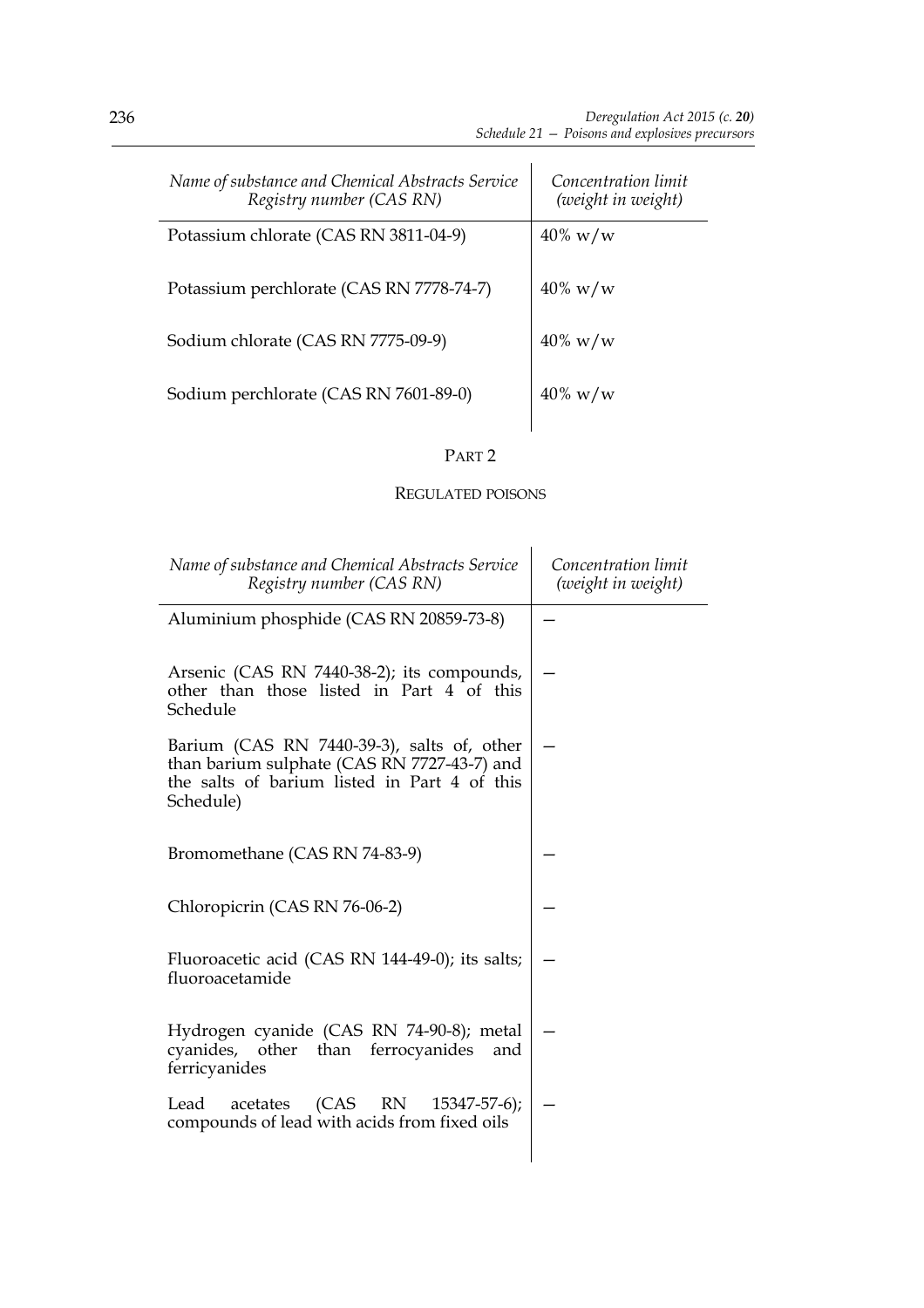| Name of substance and Chemical Abstracts Service<br>Registry number (CAS RN)                                                                                                                                                                                                                                                                       | Concentration limit<br>(weight in weight)                                                                               |
|----------------------------------------------------------------------------------------------------------------------------------------------------------------------------------------------------------------------------------------------------------------------------------------------------------------------------------------------------|-------------------------------------------------------------------------------------------------------------------------|
| Magnesium phosphide (CAS RN 12057-74-8)                                                                                                                                                                                                                                                                                                            |                                                                                                                         |
| Mercury (CAS RN 7439-97-6), compounds of,<br>the following-<br>nitrates of mercury; oxides of mercury;<br>mercuric cyanide oxides; mercuric thio<br>mercuric chlorides;<br>cyanate; ammonium<br>mercuric<br>iodides;<br>potassium<br>organic<br>compounds of mercury that contain a methyl<br>$(CH3)$ group directly linked to the mercury<br>atom |                                                                                                                         |
| Oxalic acid (CAS RN 144-62-7)                                                                                                                                                                                                                                                                                                                      | $10\% \text{ w/w}$                                                                                                      |
| Phenols (phenol; phenolic isomers of the<br>following – cresols,<br>xylenols,<br>monoethylphenols); compounds of phenols<br>with a metal                                                                                                                                                                                                           | $60\%$ w/w of phenols<br>or, for compounds<br>of phenols with a<br>metal, the equivalent<br>of $60\%$ w/w of<br>phenols |
| Phosphorus, yellow (CAS RN 7223-14-0)                                                                                                                                                                                                                                                                                                              |                                                                                                                         |
| Strychnine (CAS RN 57-24-9); its salts; its<br>quaternary compounds                                                                                                                                                                                                                                                                                |                                                                                                                         |
| Thallium (CAS RN 7440-28-0), salts of                                                                                                                                                                                                                                                                                                              |                                                                                                                         |

# PART 3

REPORTABLE EXPLOSIVES PRECURSORS

Hexamine (CAS RN 100-97-0)

Sulphuric acid (CAS RN 7664-93-9)

Acetone (CAS RN 67-64-1)

Potassium nitrate (CAS RN 7757-79-1)

Sodium nitrate (CAS RN 7631-99-4)

Calcium nitrate (CAS RN 10124-37-5)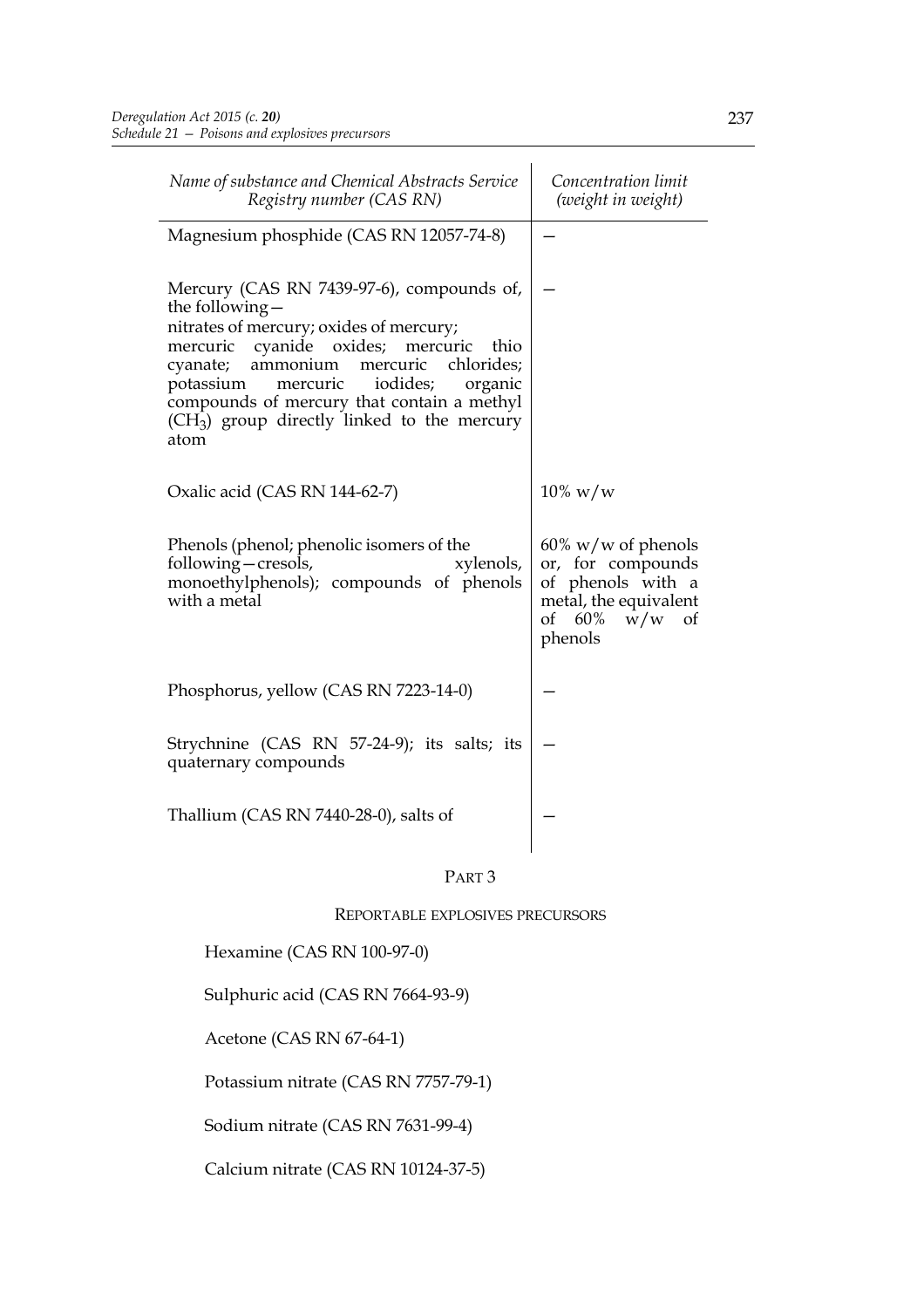# Calcium ammonium nitrate (CAS RN 15245-12-2)

### Ammonium nitrate (CAS RN 6484-52-2) in concentration of 16% by weight of nitrogen in relation to ammonium nitrate or higher

# PART 4

### REPORTABLE POISONS

| Name of substance and Chemical Abstracts Service<br>Registry number (CAS RN)                                                            | Concentration limit<br>(weight in weight or,<br>where specified, total<br>caustic alkalinity) |
|-----------------------------------------------------------------------------------------------------------------------------------------|-----------------------------------------------------------------------------------------------|
| Aldicarb (CAS RN 116-06-3)                                                                                                              |                                                                                               |
| Alpha-chloralose (CAS RN 15879-93-3)                                                                                                    |                                                                                               |
| Ammonia (CAS RN 7664-41-7 and CAS RN<br>$1336 - 21 - 6$                                                                                 | $10\% \text{ w/w}$                                                                            |
| Arsenic, compounds of, the following-<br>calcium arsenites; copper acetoarsenite; copper<br>arsenates; copper arsenites; lead arsenates |                                                                                               |
| salts<br>of, the following-barium<br>Barium,<br>carbonate; barium silicofluoride                                                        |                                                                                               |
| Carbofuran (CAS RN 1563-66-2)                                                                                                           |                                                                                               |
| Cycloheximide (CAS RN 66-81-9)                                                                                                          |                                                                                               |
| Dinitrocresols (DNOC) (CAS RN 534-52-1);<br>their compounds with a metal or a base                                                      |                                                                                               |
| Dinoseb (CAS RN 88-85-7); its compounds<br>with a metal or a base                                                                       |                                                                                               |
| Dinoterb (CAS RN 1420-07-1)                                                                                                             |                                                                                               |
| Drazoxolon; its salts                                                                                                                   |                                                                                               |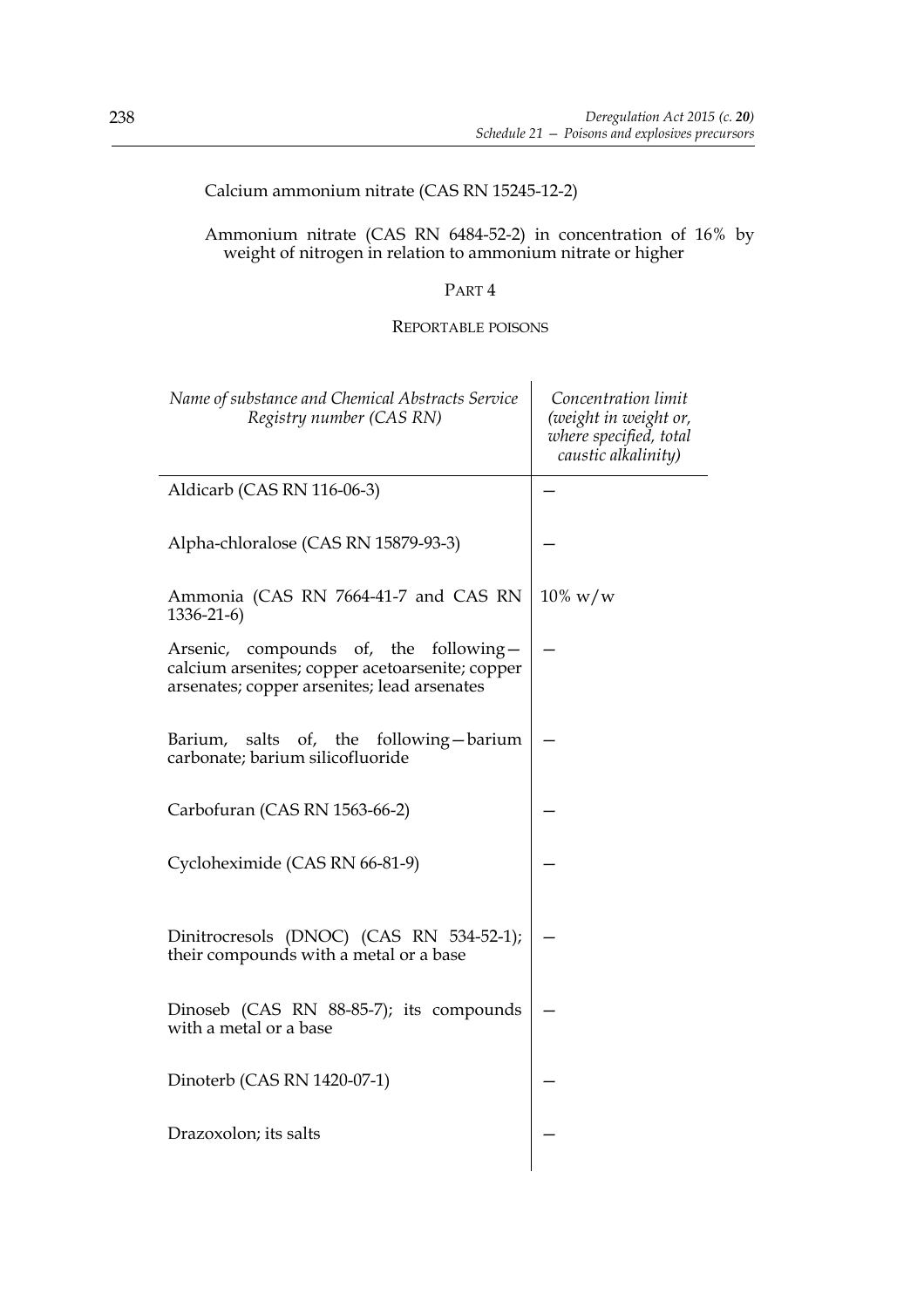| Name of substance and Chemical Abstracts Service<br>Registry number (CAS RN)                                                                                                                                                           | Concentration limit<br>(weight in weight or,<br>where specified, total<br>caustic alkalinity) |
|----------------------------------------------------------------------------------------------------------------------------------------------------------------------------------------------------------------------------------------|-----------------------------------------------------------------------------------------------|
| Endosulfan (CAS RN 115-29-7)                                                                                                                                                                                                           |                                                                                               |
| Endothal (CAS RN 145-73-3); its salts                                                                                                                                                                                                  |                                                                                               |
| Endrin (CAS RN 72-20-8)                                                                                                                                                                                                                |                                                                                               |
| Fentin (CAS RN 668-34-8), compounds of                                                                                                                                                                                                 |                                                                                               |
| Formaldehyde (CAS RN 50-00-0)                                                                                                                                                                                                          | $5\%~w/w$                                                                                     |
| Formic acid (CAS RN 64-18-6)                                                                                                                                                                                                           | $25\% \text{ w/w}$                                                                            |
| Hydrochloric acid (CAS RN 7647-01-0)                                                                                                                                                                                                   | $10\% \text{ w/w}$                                                                            |
| Hydrofluoric acid (CAS RN 7664-39-3); alkali<br>metal bifluorides; ammonium bifluoride (CAS<br>1341-49-7); alkali<br>RN.<br>metal<br>fluorides;<br>ammonium fluoride (CAS RN 12125-01-8);<br>sodium silicofluoride (CAS RN 16893-85-9) |                                                                                               |
| Mercuric chloride (CAS RN 7487-94-7);<br>mercuric iodide; organic compounds<br>of<br>mercury except compounds that contain a<br>methyl (CH <sub>3</sub> ) group directly linked to the<br>mercury atom                                 |                                                                                               |
| Metallic oxalates                                                                                                                                                                                                                      |                                                                                               |
| Methomyl (CAS RN 16752-77-5)                                                                                                                                                                                                           |                                                                                               |
| Nicotine (CAS RN 54-11-5); its salts; its<br>quaternary compounds                                                                                                                                                                      |                                                                                               |
| Nitrobenzene (CAS RN 98-95-3)                                                                                                                                                                                                          | $0.1\% \text{ w/w}$                                                                           |
| Oxamyl (CAS RN 23135-22-0)                                                                                                                                                                                                             |                                                                                               |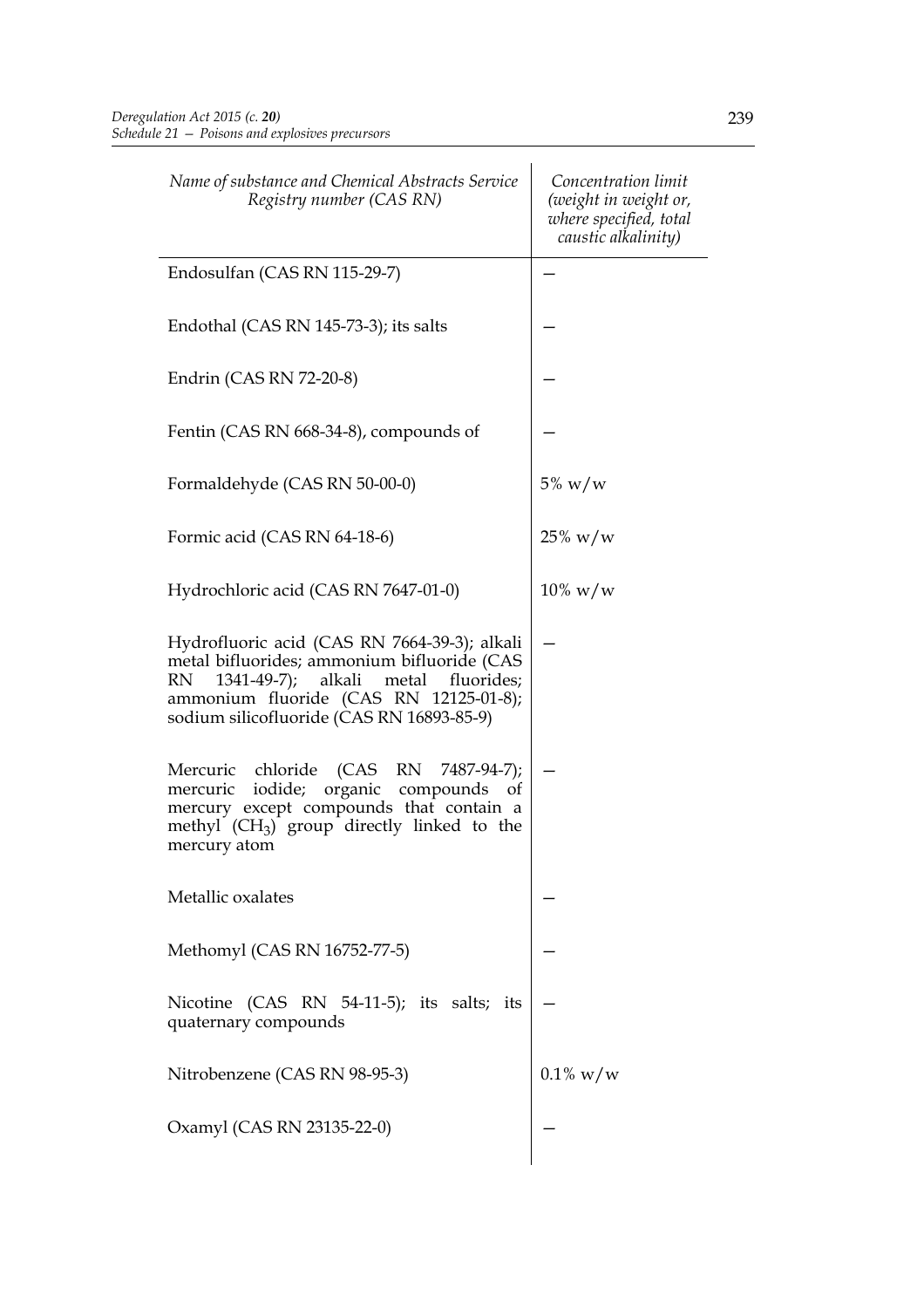| Name of substance and Chemical Abstracts Service<br>Registry number (CAS RN)                                                                                                                                                                                                                                                                                                                                                 | Concentration limit<br>(weight in weight or,<br>where specified, total<br>caustic alkalinity) |
|------------------------------------------------------------------------------------------------------------------------------------------------------------------------------------------------------------------------------------------------------------------------------------------------------------------------------------------------------------------------------------------------------------------------------|-----------------------------------------------------------------------------------------------|
| Paraquat (CAS RN 4685-14-7), salts of                                                                                                                                                                                                                                                                                                                                                                                        |                                                                                               |
| Phenols (as defined in Part 2 of this Schedule)<br>in substances containing no more than 60%,<br>weight in weight, of phenols; compounds of<br>phenols with a metal in substances containing<br>no more than the equivalent of 60%, weight in<br>weight, of phenols                                                                                                                                                          |                                                                                               |
| Phosphoric acid (CAS RN 7664-38-2)                                                                                                                                                                                                                                                                                                                                                                                           |                                                                                               |
| Phosphorus compounds, the following-<br>azinphos-methyl,<br>chlorfenvinphos,<br>demephion, demeton-S-methyl, demeton-S-<br>methyl sulphone, dialifos, dichlorvos,<br>dioxathion, disulfoton, fonofos, mecarbam,<br>mephosfolan, methidathion, mevinphos,<br>omethoate, oxydemeton-methyl, parathion,<br>phenkapton, phorate, phosphamidon,<br>pirimiphos-ethyl, quinalphos, thiometon,<br>thionazin, triazophos, vamidothion |                                                                                               |
| Potassium hydroxide (CAS RN 1310-58-3)                                                                                                                                                                                                                                                                                                                                                                                       | 17% of total caustic<br>alkalinity                                                            |
| Sodium hydroxide (CAS RN 1310-73-2)                                                                                                                                                                                                                                                                                                                                                                                          | 12% of total caustic<br>alkalinity                                                            |
| Sodium nitrite                                                                                                                                                                                                                                                                                                                                                                                                               |                                                                                               |
| Thiofanox (CAS RN 39196-18-4)                                                                                                                                                                                                                                                                                                                                                                                                |                                                                                               |
| Zinc phosphide (CAS RN 1314-84-7)                                                                                                                                                                                                                                                                                                                                                                                            |                                                                                               |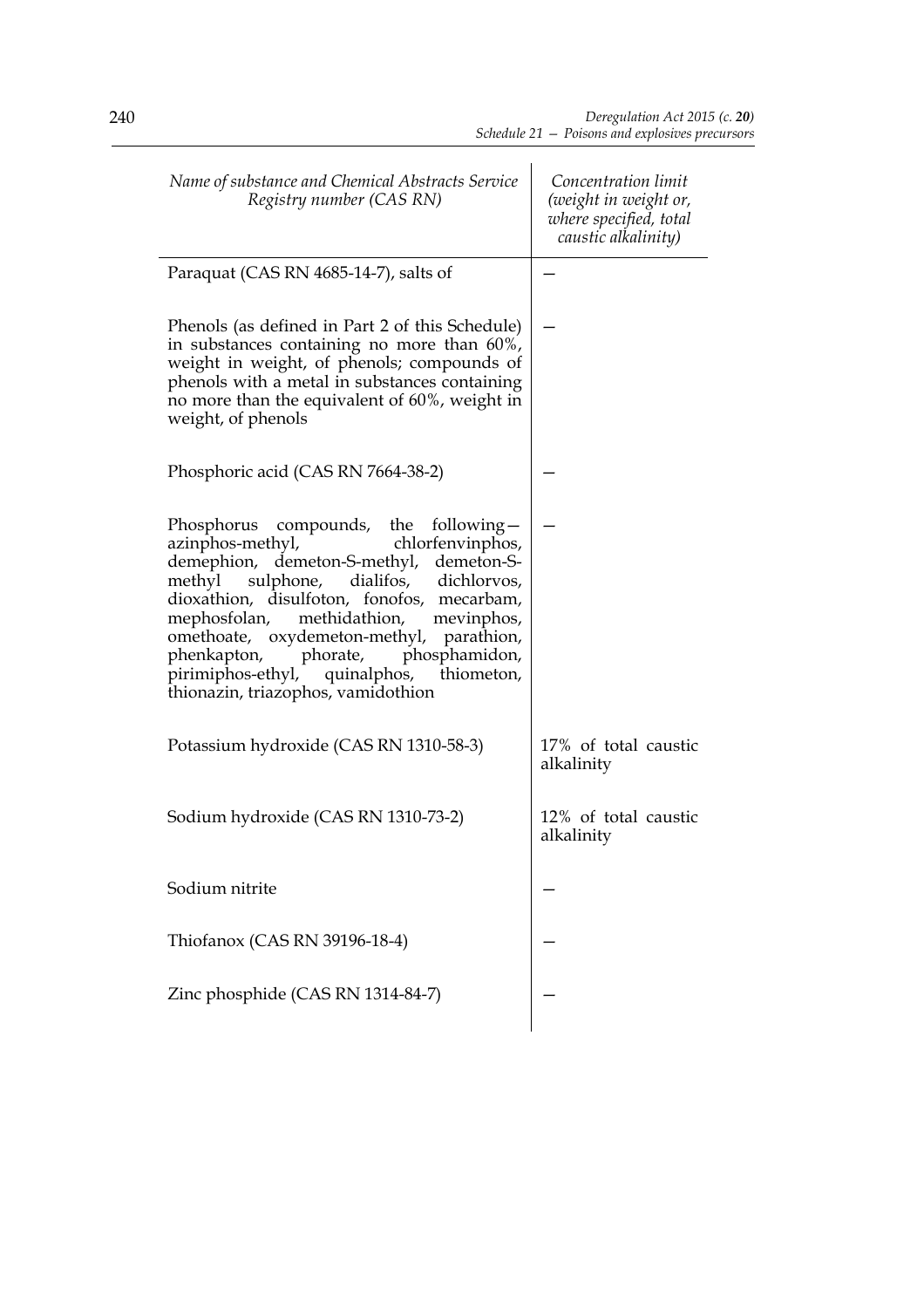*Note: for circumstances where requirements of this Act do not apply to a specified substance or mixture, see regulations made under section 9B."*

# SCHEDULE 22 Section 103

### REMOVAL OF CONSULTATION REQUIREMENTS

### PART 1

# MEASURES AFFECTING ENGLAND ONLY

*National Parks and Access to the Countryside Act 1949: making of byelaws*

- 1 In section 91 of the National Parks and Access to the Countryside Act 1949 (default powers of Secretary of State as to certain byelaws), in the proviso to subsection (1) (beginning with the words "Provided that")—
	- (a) after "natural beauty" insert "in Wales";
	- (b) omit "Natural England (as regards land or waterways in England) or";
	- (c) omit "(as regards land or waterways in Wales)".

*Pests Act 1954: designation of rabbit clearance areas*

- 2 In section 1 of the Pests Act 1954 (designation of rabbit clearance areas), after subsection (11) insert—
	- "(11A) The requirement in subsection (11)(a) does not apply to an order which applies only in relation to England."

*Agriculture and Horticulture Act 1964: grading etc of horticultural produce*

- 3 In section 23 of the Agriculture and Horticulture Act 1964 (regulations and orders under Part 3 of that Act), after subsection (1) insert—
	- "(1A) Subsection (1) does not apply to regulations which apply, or to an order which applies, only in relation to England."

*Control of Pollution Act 1974: reduction of noise from plant or machinery*

- 4 In section 68 of the Control of Pollution Act 1974 (regulations for reducing noise from plant or machinery), after subsection (2) insert—
	- "(2A) Subsection (2) does not apply to regulations which apply only in relation to England."

*Agriculture (Miscellaneous Provisions) Act 1976: metrication of measurements*

- 5 In section 7 of the Agriculture (Miscellaneous Provisions) Act 1976 (metrication of measurements), after subsection (4) insert—
	- "(4A) Subsection (4) does not apply to regulations which make amendments that apply only in relation to England."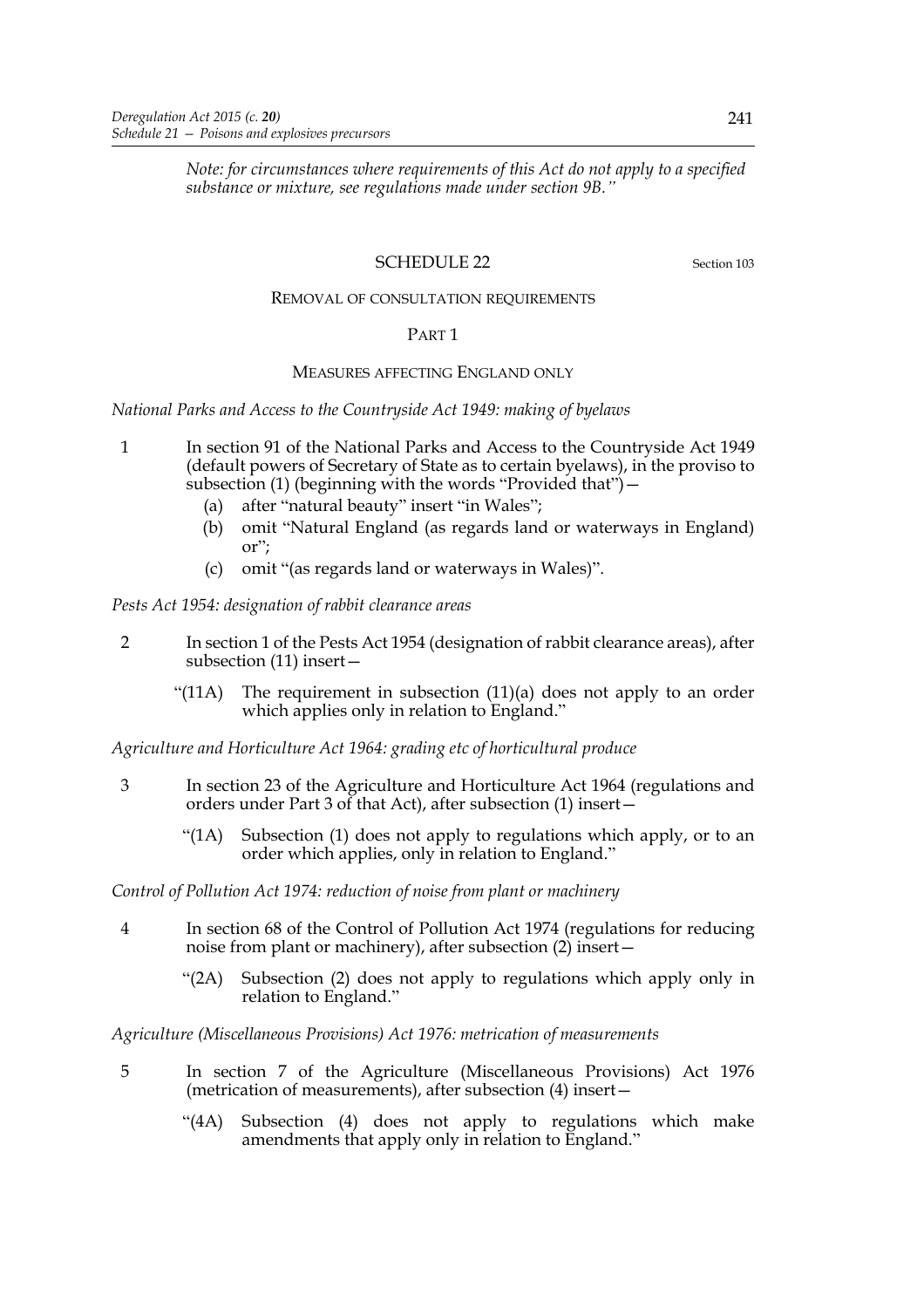*Forestry Act 1979: metrication of measurements*

6 In section 2 of the Forestry Act 1979 (metrication of measurements), in subsection (4), for the words from "Before" to "the appropriate authority" substitute "Before any such regulations are made by the Welsh Ministers, they".

*Derelict Land Act 1982: grants for reclaiming or improving derelict land etc*

- 7 (1) In section 1 of the Derelict Land Act 1982 (powers of Secretary of State to make grants for reclaiming or improving derelict land etc), omit subsection (6A).
	- (2) In consequence of sub-paragraph (1), in the Natural Environment and Rural Communities Act 2006, in Schedule 11, omit paragraph 99.

### *Horticultural Produce Act 1986: movement of horticultural produce*

- 8 In section 3 of the Horticultural Produce Act 1986 (orders to amend that Act in connection with the movement of horticultural produce), after subsection (2) insert—
	- "(2A) Subsection (2) does not apply to an order which makes amendments that apply only in relation to England."

### *Housing Act 1988: designation of Housing Action Trust Areas*

9 In section 61 of the Housing Act 1988 (consultation and publicity prior to the designation of a housing action trust area), in subsection (1) (which requires consultation with every local housing authority any part of whose district is to be included in the proposed designated area), after "designation order" insert "in relation to Wales".

*Land Drainage Act 1991: codes of practice*

- 10 In section 61E of the Land Drainage Act 1991, after subsection (4) insert—
	- "(5) Subsection (4) does not apply to an order which applies only in relation to England."

*Environment Act 1995: National Park grant*

- 11 (1) In section 72 of the Environment Act 1995 (National Park grant), in subsection  $(2)$  –
	- (a) after "National Park authority" insert "in Wales";
	- (b) omit the words from ", according to whether" to "Natural England or".
	- (2) In consequence of sub-paragraph (1), in the Natural Environment and Rural Communities Act 2006, in Schedule 11, omit paragraph 144.

# *Environment Act 1995: hedgerows*

12 In section 97 of the Environment Act 1995 (hedgerows), after subsection (6)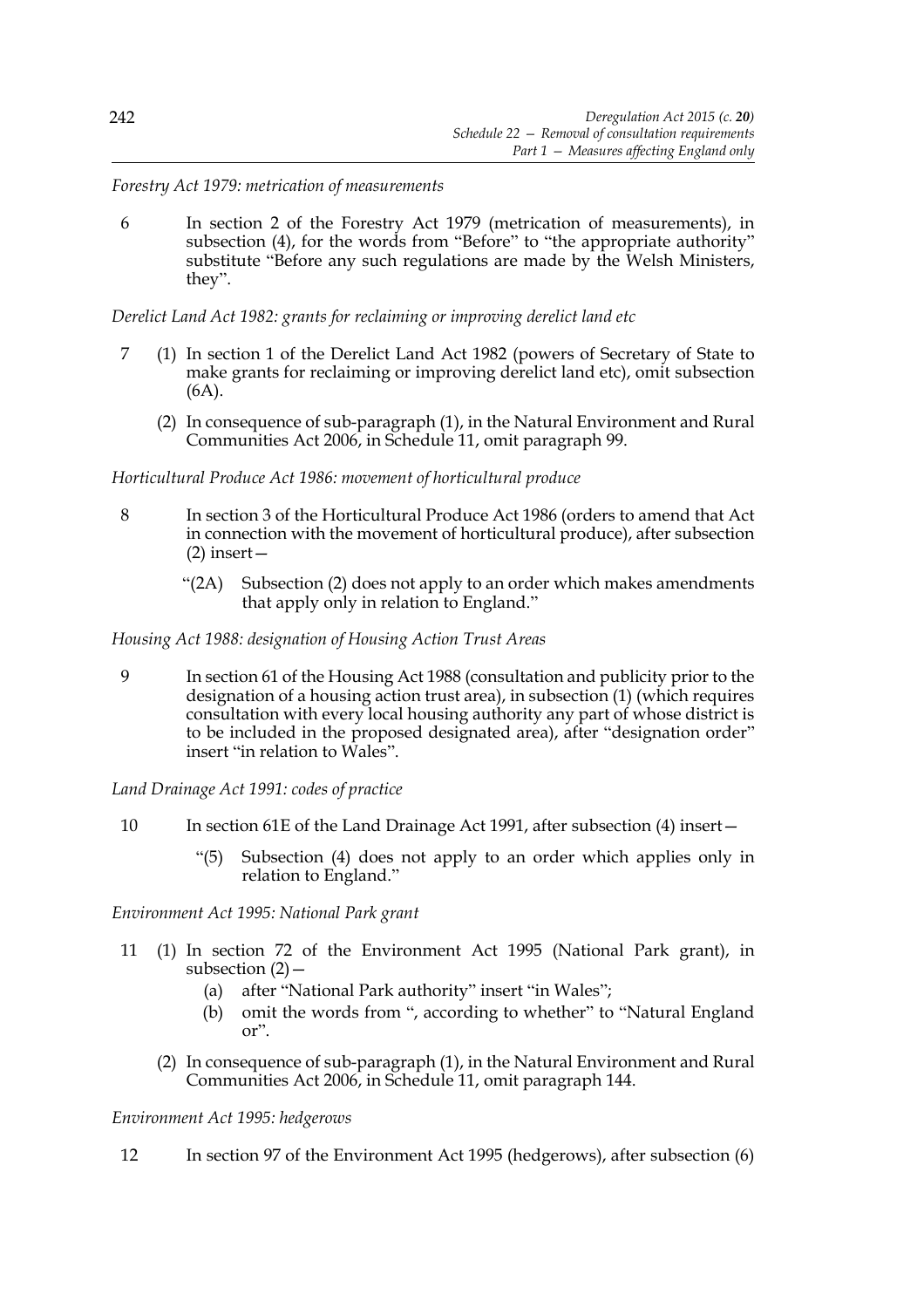#### insert—

"(6A) Subsection (6)(d) does not apply to regulations which apply only in relation to England."

*Environment Act 1995: environmental subordinate legislation*

13 Omit section 99 of the Environment Act 1995 (consultation before making or modifying certain subordinate legislation for England).

*Local Government Act 1999: keeping of accounts by best value authorities*

- 14 (1) In section 23 of the Local Government Act 1999 (regulations about the keeping of accounts by best value authorities), omit subsection (4).
	- (2) In consequence of sub-paragraph (1), if that sub-paragraph comes into force before paragraph 123(c) of Schedule 12 to the Local Audit and Accountability Act 2014, in the Public Audit (Wales) Act 2004, in Schedule 1, omit paragraph 14.

*Countryside and Rights of Way Act 2000: grants to conservation boards*

- 15 (1) In section 91 of the Countryside and Rights of Way Act 2000 (grants to conservation boards), omit subsection (2).
	- (2) In consequence of sub-paragraph (1), in the Natural Environment and Rural Communities Act 2006, in Schedule 11, omit paragraph 164(e).

*Fire and Rescue Services Act 2004: schemes for combining fire and rescue authorities*

- 16 (1) The Fire and Rescue Services Act 2004 is amended as follows.
	- (2) In section 2 (power to create combined fire and rescue authorities), after subsection  $(6)$  insert –
		- "(6A) The duty to consult under subsection (6) does not apply if  $-$ 
			- (a) the scheme constituted a fire and rescue authority for an area in England, and
			- (b) the variation or revocation has been proposed by the fire and rescue authority."
	- (3) In section 4 (which makes provision for the continuation, variation and revocation of schemes for combining fire authorities under the Fire Services Act 1947), after subsection (5) insert—
		- "(5A) The duty to consult under subsection (5) does not apply if  $-$ 
			- (a) the scheme constituted a fire and rescue authority for an area in England, and
			- (b) the variation or revocation has been proposed by the fire and rescue authority."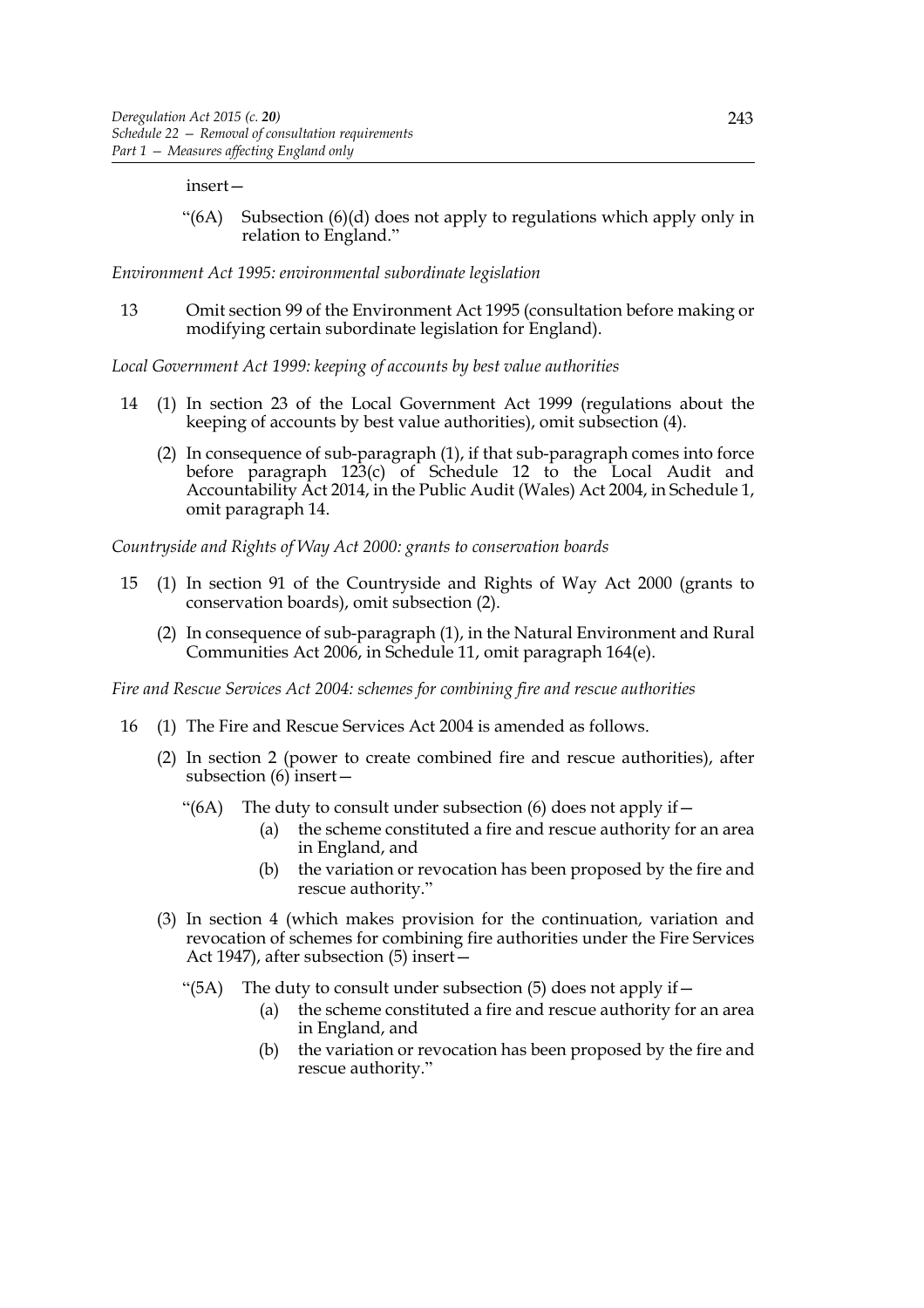### PART 2

### MEASURES AFFECTING ENGLAND AND WALES

*Water Industry Act 1991: provision of sewers*

17 In section 101A of the Water Industry Act 1991 (further duty of sewerage undertaker to provide sewers), in subsection (5), omit the words from the beginning to "and" in the closing words.

*Local Government Act 2003: commencement of BID arrangements following appeal*

18 In section 53 of the Local Government Act 2003 (commencement of BID arrangements), omit subsection (7).

# SCHEDULE 23 Section 107

#### LEGISLATION NO LONGER OF PRACTICAL USE

### PART 1

### **COMPANIES**

*Companies Act 2006 (c. 46)*

1 Omit section 1175 of, and Schedule 9 to, the Companies Act 2006 (which make amendments of Part 7 of the Companies Act 1985 and Part 8 of the Companies (Northern Ireland) Order 1986).

### PART 2

### **INDUSTRY**

*Newspaper Libel and Registration Act 1881 (c. 60)*

- 2 In the Newspaper Libel and Registration Act 1881, omit sections 7 to 18 and Schedules A and B (provisions relating to a register of proprietors of newspapers other than newspapers belonging to companies formed and registered under the Companies Act 2006 or incorporated in another EEA state).
- 3 In consequence of paragraph 2, in section 1 of the Newspaper Libel and Registration Act 1881, omit the definitions of "registrar", "occupation" and "place of residence".

*Mining Industry Act 1920 (c. 50)*

- 4 The Mining Industry Act 1920 is repealed.
- 5 In consequence of paragraph 4, in Schedule 4 to the Mines and Quarries Act 1954, omit the entry for the Mining Industry Act 1920.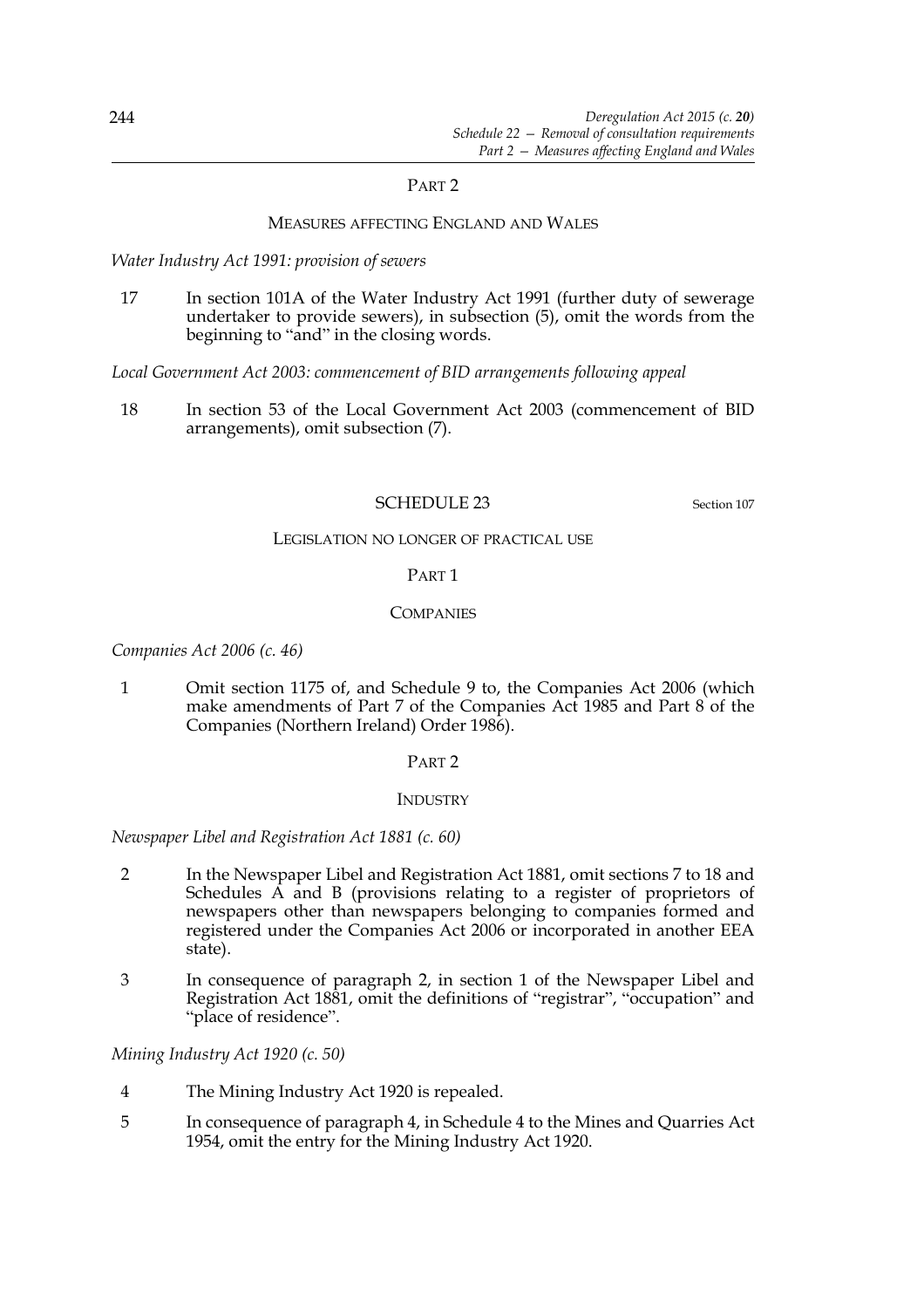*Mining Industry Act 1926 (c. 28)*

- 6 (1) In the Mining Industry Act 1926, omit section 20 (which confers power on coal-mining companies to establish profit sharing schemes irrespective of the terms of their articles of association).
	- (2) The repeal made by sub-paragraph (1) is to have no effect in relation to any scheme still in existence that was established, and is being carried on, in reliance on the power conferred by section 20 of the Mining Industry Act 1926.

*Industry Act 1972 (c. 63)*

7 In the Industry Act 1972, in Schedule 3 (shipbuilding: transitional provisions), omit paragraph  $1(b)(ii)$  (saving provision for the Shipbuilding Industry Board (Dissolution Provisions) Order 1971 (S.I. 1971/1939)).

*Aircraft and Shipbuilding Industries Act 1977 (c. 3)*

- 8 The Aircraft and Shipbuilding Industries Act 1977 is repealed.
- 9 (1) The following amendments are made in consequence of paragraph 8.
	- (2) In the Civil Aviation Act 1982, in Schedule 15, omit paragraph 18.
	- (3) In the Companies Act 1989, in Schedule 18, omit paragraph 16.

# *British Steel Act 1988 (c. 35)*

- 10 The British Steel Act 1988 is amended in accordance with paragraphs 11 and 12.
- 11 (1) Omit section 6 (target investment limit for Government shareholding in successor company to British Steel Corporation).
	- (2) In consequence of sub-paragraph  $(1)$  -
		- (a) in section  $4(1)$ , omit "Subject to section  $6(5)$ ,";
		- (b) in section 13(2), omit "6 or".
- 12 In Schedule 3 (transitional provisions and savings), omit paragraph 10 (saving provision for regulations made under section 24 of the Iron and Steel Act 1953 (compensation to officers and servants) or having effect as if made under paragraph 2 of Schedule 4 to the Iron and Steel Act 1975 (compensation to employees)).

*European Communities (Definition of Treaties) (International Railway Tariffs Agreements) Order 1980 (S.I. 1980/1094)*

13 The European Communities (Definition of Treaties) (International Railway Tariffs Agreements) Order 1980 is revoked.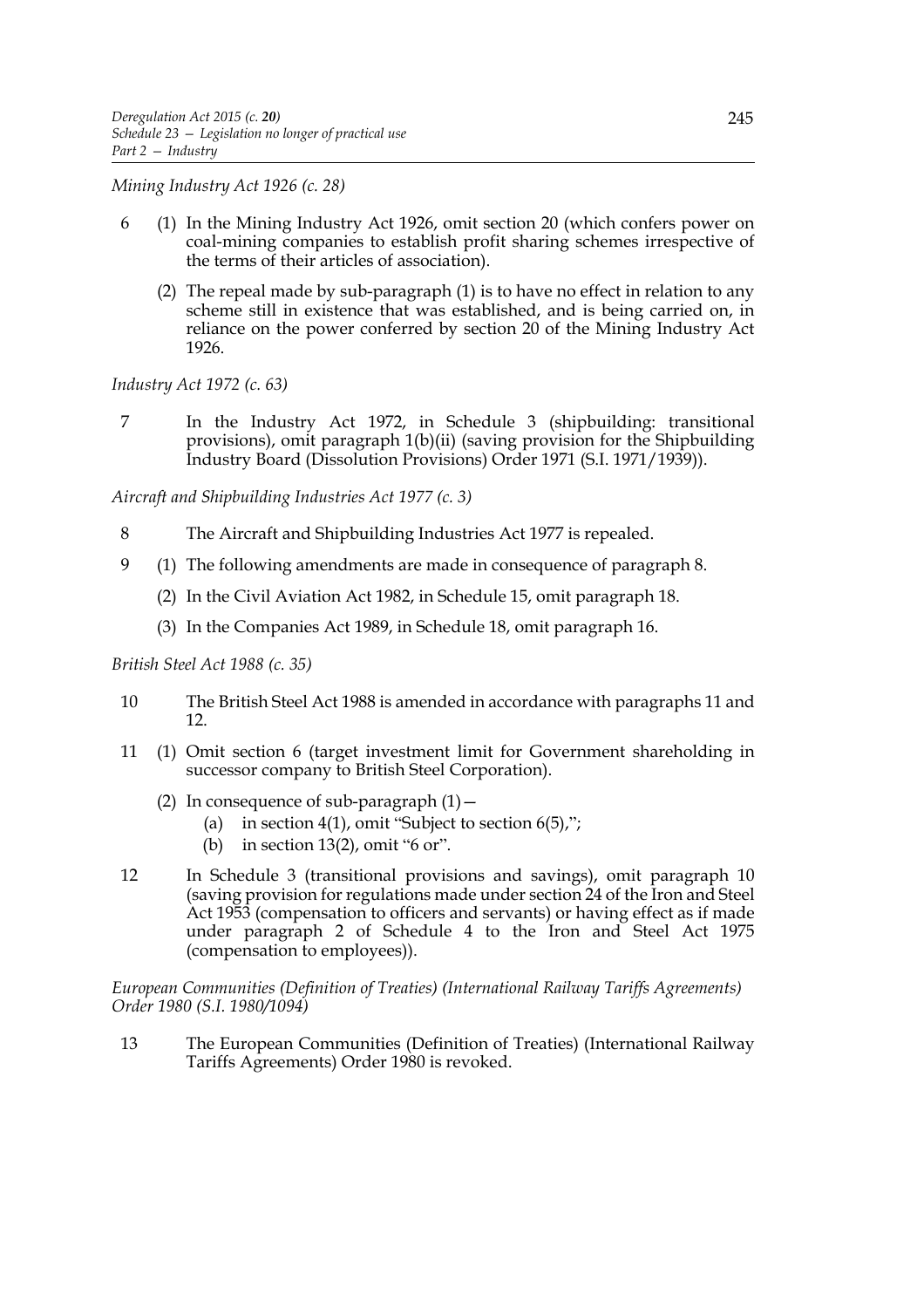### PART 3

### **ENERGY**

*Atomic Energy Act 1946 (c. 80)*

- 14 Omit sections 6 and 7 of, and Schedule 1 to, the Atomic Energy Act 1946 (which confer powers to do work for the purpose of discovering certain minerals and to compulsorily acquire rights to work such minerals).
- 15 (1) The following amendments are made in consequence of paragraph 14.
	- (2) In the 1946 Act—
		- (a) in section 15(1), omit the words ", except an order made under section seven thereof or an order varying or revoking such an order,";
		- (b) in section 16, omit the words from "Provided that" to the end of the section;
		- (c) in section 19, omit paragraphs (c) and (d);
		- (d) in section 20(1), omit the words ", except sections six and seven thereof,".
	- (3) In the Atomic Energy Authority Act 1954, in Schedule 3, omit—
		- (a) the paragraph beginning "In subsection (1) of section seven";
		- (b) the paragraph beginning "At the end of section sixteen";
		- (c) the paragraph beginning "In paragraph (c) of section nineteen".

*Energy Act 1976 (c. 76)*

- 16 Omit section 9 of the Energy Act 1976 (which requires the consent of the Secretary of State for offshore natural gas to be subjected in Great Britain to certain processes of liquefaction which result in the production of liquid methane or ethane).
- 17 In consequence of paragraph 16—
	- (a) in the Oil and Gas (Enterprise) Act 1982, in Schedule 3, omit paragraph 37;
	- (b) in the Gas Act 1995, in Schedule 4, omit paragraph 11(1);
	- (c) in the Petroleum Act 1998, in Schedule 4, omit paragraph 12.

*Nuclear Industry (Finance) Act 1977 (c. 7)*

18 Omit section 3 of the Nuclear Industry (Finance) Act 1977 (which provides for expenditure which the Secretary of State may incur with a view to, or in connection with, the acquisition of shares etc in the National Nuclear Corporation Limited to be paid out of money provided by Parliament).

# *Sustainable Energy Act 2003 (c. 30)*

19 Omit section 7 of the Sustainable Energy Act 2003 (which required the Gas and Electricity Markets Authority to pay into the Consolidated Fund amounts of up to £60 million, on the Secretary of State's direction, for the Secretary of State then to spend on promoting the use of energy from renewable sources).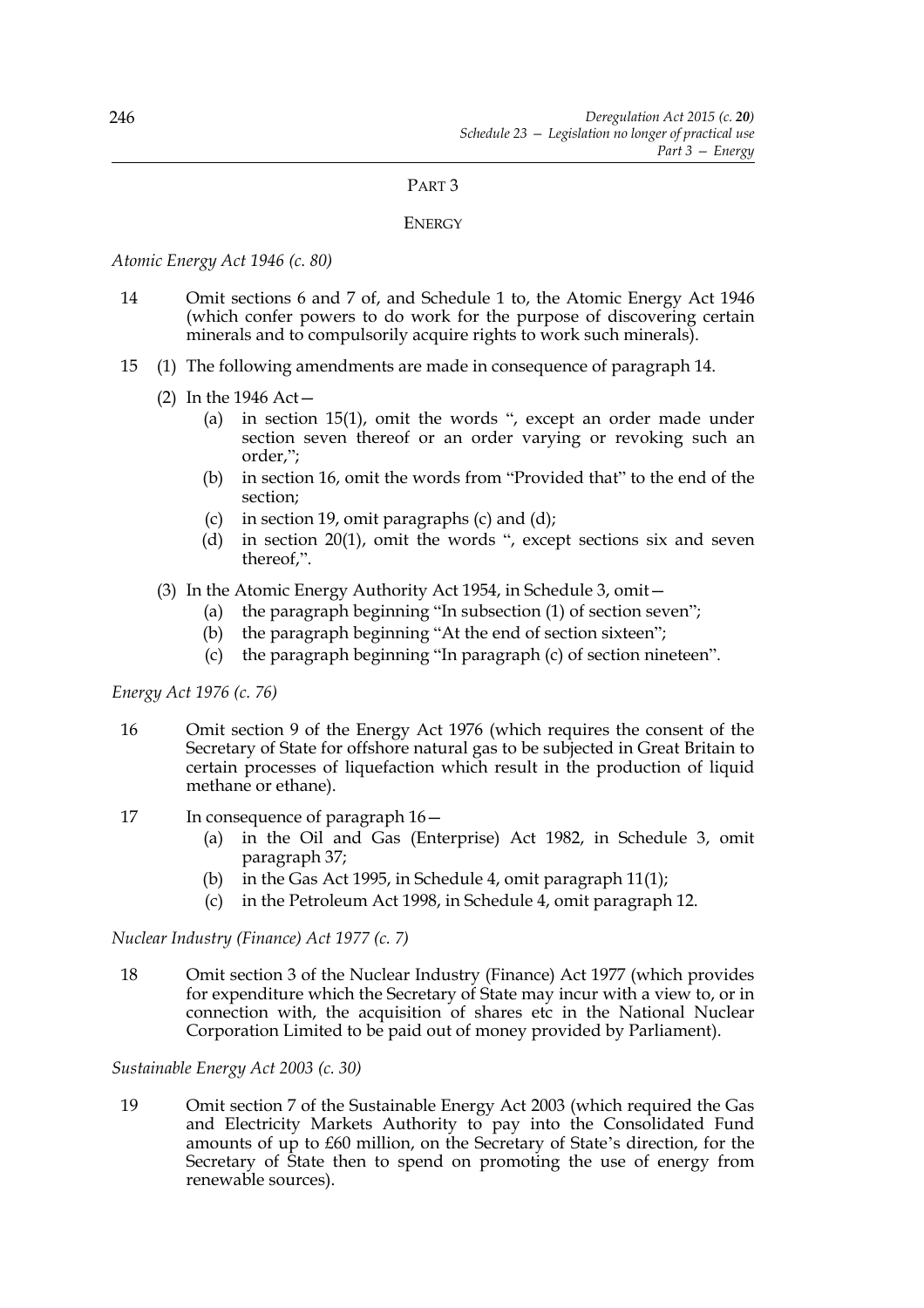*Electricity and Gas (Energy Efficiency Obligations) Orders*

- 20 The following Orders (which impose energy efficiency obligations on certain gas and electricity suppliers for periods which have now expired) are revoked—
	- (a) the Electricity and Gas (Energy Efficiency Obligations) Order 2001  $(S.I. 2001/4011);$
	- (b) the Electricity and Gas (Energy Efficiency Obligations) Order 2004  $(S.I. 2004/3392)$ .
- 21 In consequence of paragraph 20, the Electricity and Gas (Energy Efficiency Obligations) (Amendment) Order 2003 (S.I. 2003/1180) is revoked.

#### PART 4

#### TRANSPORT

*Road Traffic Act 1988 (c. 52)*

- 22 (1) Omit section 64A of the Road Traffic Act 1988 (which makes it an offence to use certain unregistered vehicles on a road without an EC certificate of conformity).
	- (2) In consequence of sub-paragraph  $(1)$  -
		- (a) in section 183(2) of the Road Traffic Act 1988 (which makes provision about the application of certain provisions of that Act to vehicles in the public service of the Crown), for "sections 64A, 65 and 65A" substitute "sections 65 and 65A";
		- (b) in Part 1 of Schedule 2 to the Road Traffic Offenders Act 1988 (prosecution and punishment of offences under the Traffic Acts), omit the entry relating to section 64A of the Road Traffic Act 1988.

*Subordinate legislation relating to railways*

- 23 The following Orders are revoked—
	- (a) the Railways Act 1993 (Extinguishment of Relevant Loans) (Railtrack plc) Order 1996 (S.I. 1996/664);
	- (b) the Railtrack Group PLC (Target Investment Limit) Order 1996 (S.I. 1996/2551);
	- (c) the Strategic Rail Authority (Capital Allowances) Order 2001 (S.I. 2001/262).

## PART 5

#### ENVIRONMENT

*Farm and Garden Chemicals Act 1967 (c. 50)*

- 24 The Farm and Garden Chemicals Act 1967 is repealed.
- 25 (1) The following amendments are made in consequence of paragraph 24.
	- (2) In the Food Safety Act 1990, in Schedule 3, omit paragraph 5.
	- (3) In the Regulatory Enforcement and Sanctions Act 2008, in Schedule 3, omit the entry for the Farm and Garden Chemicals Act 1967.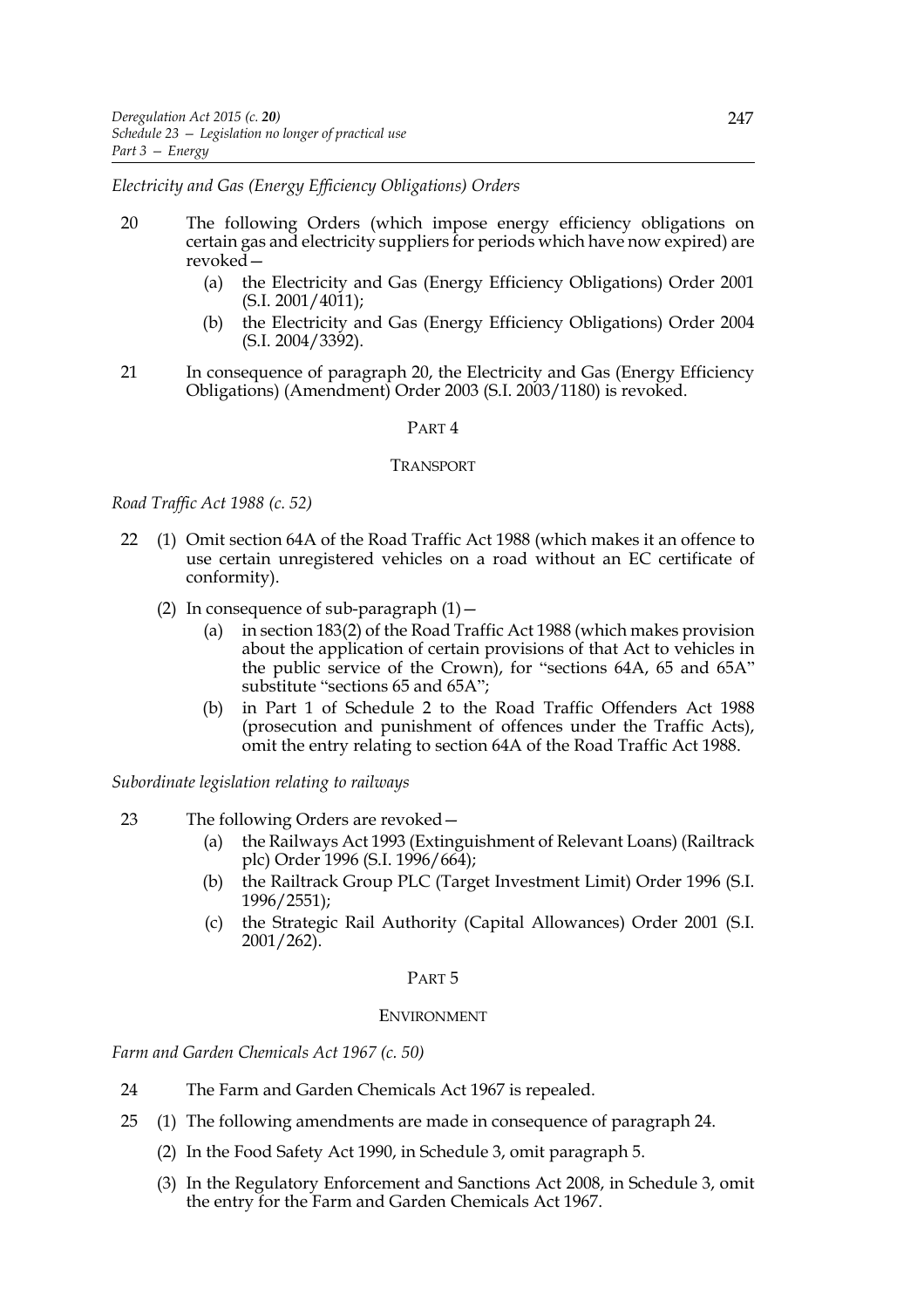*Merchant Shipping Act 1988 (c. 12)*

26 The Merchant Shipping Act 1988 is repealed.

*Statutory Water Companies Act 1991 (c. 58)*

- 27 The Statutory Water Companies Act 1991 is repealed.
- 28 (1) The following amendments are made in consequence of paragraph 27.
	- (2) In the Water Act 1983—
		- (a) omit section  $3(5)(b)$ ;
		- (b) in section 10, omit the definition of "statutory water company" (but not the "and" following it).
	- (3) In the Water Act 1989, in section 174(8), omit "the Statutory Water Companies Act 1991,".
	- (4) In the Water Industry Act 1991—
		- (a) in section 5(5), omit "the Statutory Water Companies Act 1991,";
		- (b) in section  $6(5)$  -
			- (i) after "water undertaker" insert "or a sewerage undertaker";
			- (ii) omit the words from "or a statutory water company" to the end of the subsection;
		- (c) in section 202(6), omit "the Statutory Water Companies Act 1991,";
		- (d) in section 206(10), omit "the Statutory Water Companies Act 1991,";
		- (e) in Schedule 3—
			- (i) omit paragraph 1(b) and the "and" before it;
			- (ii) omit paragraph 2(b) (but not the "and" following it);
			- (iii) omit paragraph 5(3);
			- (iv) in paragraph 7(4), omit paragraph (a) and the "and" following it;
			- (v) in paragraph  $7(4)(b)$ , omit "in any other case,";
			- (vi) in paragraph 8, omit paragraph (a) and the "and" following it;
			- (vii) in paragraph 8(b), omit "in any other case,";
			- (viii) in paragraph 9, in the substituted subsection  $(1)(c)$  of section 23 of the 1986 Act, omit the words from the beginning of the paragraph to "that is not a limited company,";
				- $(ix)$  in paragraph 9, in the substituted subsection  $(2)$  of section 23 of the 1986 Act, omit the words from ", except where the company" to "is not a limited company,";
		- (f) in Schedule 13, in paragraph 4, omit the words from "(including," to the end of the paragraph.
	- (5) In the Water Resources Act 1991, in section 204(7), omit "the Statutory Water Companies Act 1991,".
	- (6) In the Enterprise Act 2002, in Schedule 15, omit the entry for the Statutory Water Companies Act 1991.
	- (7) In the Companies Act 2006, in section 994(3), omit paragraph (b) and the "or" before it.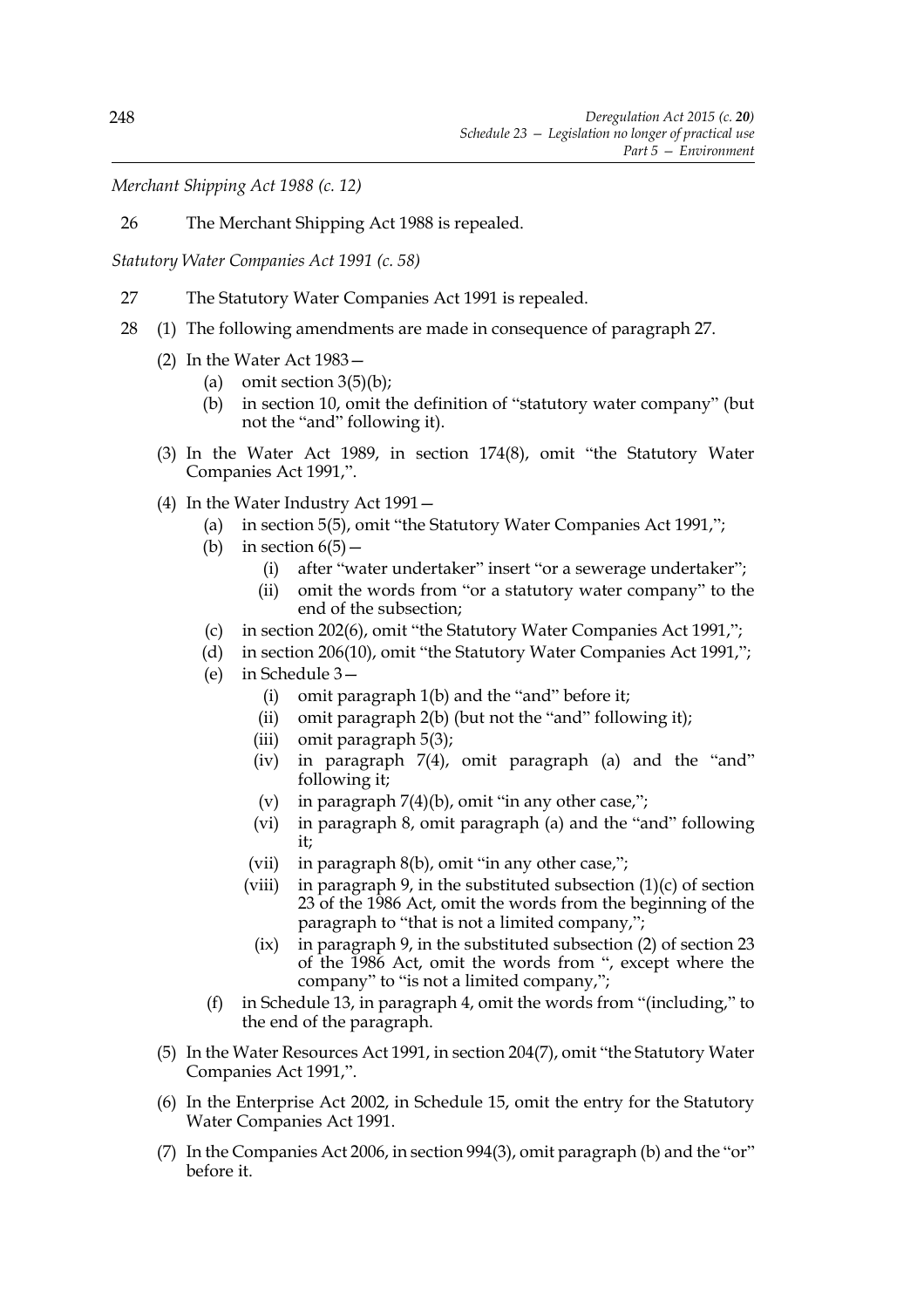*Sea Fish (Conservation) Act 1992 (c. 60)*

29 Omit section 10 of the Sea Fish (Conservation) Act 1992 (which requires a report on the operation of the Act to be laid before Parliament within the period of 6 months beginning with 1 January 1997).

*Highways (Assessment of Environmental Effects) Regulations 1988 and 1994*

- 30 The following Regulations are revoked—
	- (a) the Highways (Assessment of Environmental Effects) Regulations 1988 (S.I. 1988/1241);
	- (b) the Highways (Assessment of Environmental Effects) Regulations 1994 (S.I. 1994/1002).

### PART 6

### ANIMALS AND FOOD

*Sea Fisheries Act 1868 and other fisheries legislation*

- 31 The following Acts are repealed—
	- (a) the Sea Fisheries Act 1868, including so far as it extends outside the United Kingdom by virtue of section 70 of that Act;
	- (b) the Fisheries Act 1891;
	- (c) the British Fishing Boats Act 1983.
- 32 (1) The following amendments are made in consequence of paragraph 31.
	- (2) In the Fishery Limits Act 1976, in Schedule 2, omit paragraph 7.
	- (3) In the Merchant Shipping Act 1995, in Schedule 13, omit paragraphs 2, 9 and 68.
	- (4) In the Statute Law (Repeals) Act 1998, in Schedule 2, omit paragraph 9.
	- (5) In the Tribunals, Courts and Enforcement Act 2007, in Schedule 13, omit paragraph 67.

*Agricultural Produce (Grading and Marking) Acts 1928 and 1931*

- 33 The Agricultural Produce (Grading and Marking) Act 1928 and the Agricultural Produce (Grading and Marking) Amendment Act 1931 are repealed.
- 34 (1) The following amendments are made in consequence of paragraph 33.
	- (2) In the Agriculture (Miscellaneous Provisions) Act 1963, omit section 23.
	- (3) In the Agriculture and Horticulture Act 1964, omit section 22(1).
	- (4) In the Criminal Justice Act 1967, in Part 1 of Schedule 3, omit the entries for the Agricultural Produce (Grading and Marking) Act 1928 and the Agricultural Produce (Grading and Marking) Amendment Act 1931.
	- (5) In the Trade Descriptions Act 1968—
		- (a) omit section 2(4)(b);
		- (b) in Schedule 1, omit paragraph 3.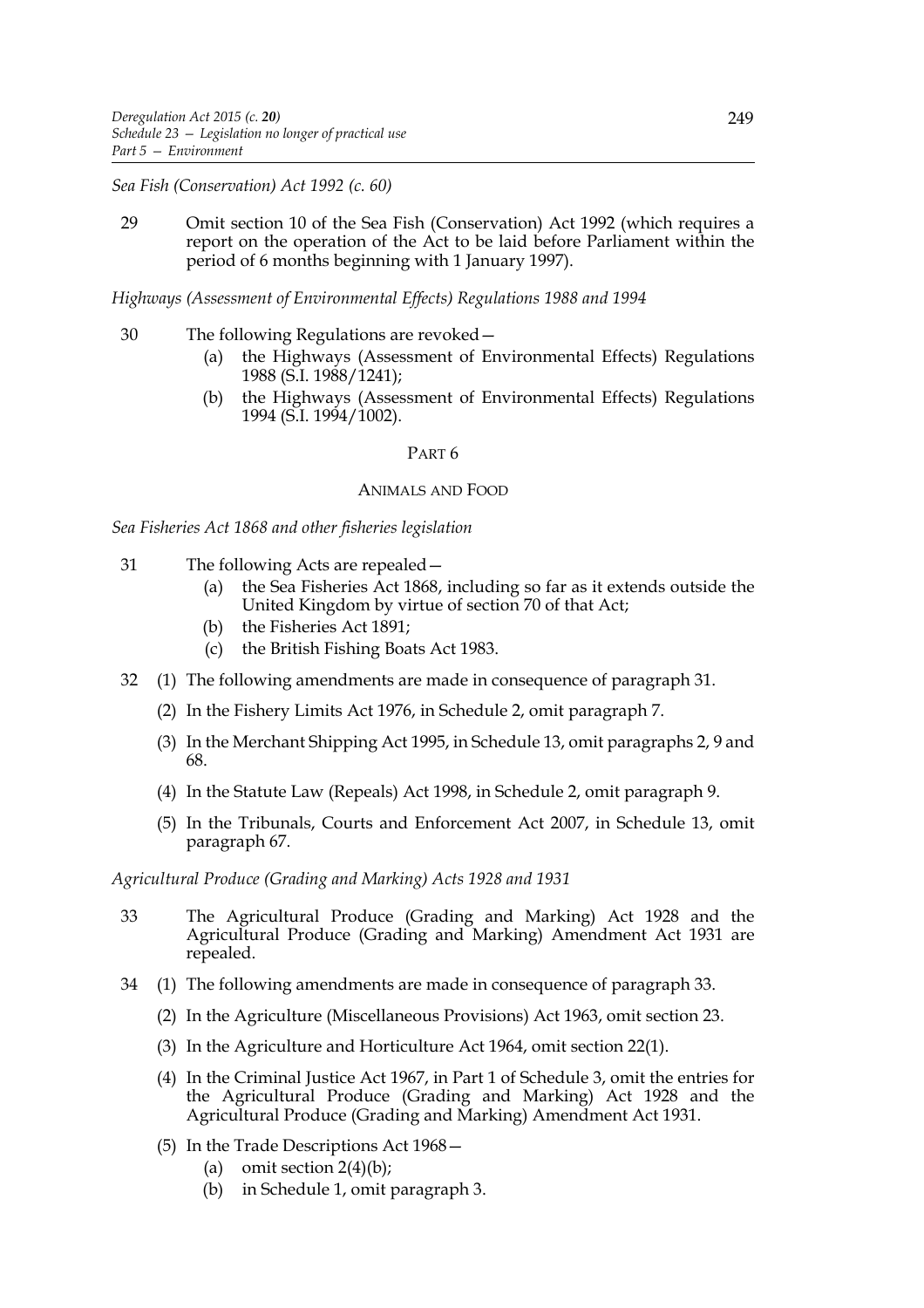- (6) In the Local Government etc. (Scotland) Act 1994, in Schedule 13, omit paragraph 14.
- (7) In the Regulatory Enforcement and Sanctions Act 2008, in Schedule 3, omit the entry for the Agricultural Produce (Grading and Marking) Act 1928.

### *Breeding of Dogs Act 1973 (c. 60)*

- 35 In section 1 of the Breeding of Dogs Act 1973 (licensing of breeding establishments for dogs), omit subsection (4)(i) (requirement for local authority, in determining whether to grant a licence, to have regard to the need for securing the keeping of accurate records).
- 36 (1) The following amendments are made in consequence of paragraph 35.
	- (2) In section 1 of the Breeding of Dogs Act 1973—
		- (a) at the end of subsection  $(4)(g)$ , insert "and";
		- (b) omit the "and" following subsection  $(4)(h)$ ;
		- (c) in the closing words of subsection (4), for "paragraphs (a) to (i)" substitute "paragraphs (a) to (h)";
		- (d) omit subsection (4A).
	- (3) In the Breeding and Sale of Dogs (Welfare) Act 1999, omit section 2(3).

*Animal Health Act 1981 (c. 22)*

- 37 Part 2A of the Animal Health Act 1981 (provision about transmissible spongiform encephalopathies in sheep) is repealed.
- 38 In consequence of paragraph 37, omit section 6 of, and the Schedule to, the Animal Health Act 2002.

*Milk: cessation of production* 

- 39 The Milk (Cessation of Production) Act 1985 is repealed.
- 40 The Milk (Cessation of Production) (Northern Ireland) Order 1985 (S.I. 1985/958 (N.I. 9)) is revoked.

*Breeding and Sale of Dogs (Welfare) Act 1999 (c. 11)*

- 41 (1) Section 8 of the Breeding and Sale of Dogs (Welfare) Act 1999 (sale of dogs) is amended as follows.
	- (2) Omit subsection (1)(e) (offence for keeper of a licensed breeding establishment to sell to the keeper of a licensed pet shop or a licensed Scottish rearing establishment a dog which, when delivered, is not wearing a collar with an identifying tag or badge).
	- (3) Omit subsection (3) (offence for keeper of a licensed pet shop to sell a dog which, when delivered to him, was wearing a collar with an identifying tag or badge but is not wearing such a collar when delivered to the purchaser).
	- (4) In consequence of sub-paragraph  $(2)$  -
		- (a) in subsection  $(1)$ , at the end of paragraph  $(c)$ , insert "or";
		- (b) in that subsection, omit the "or" following paragraph (d).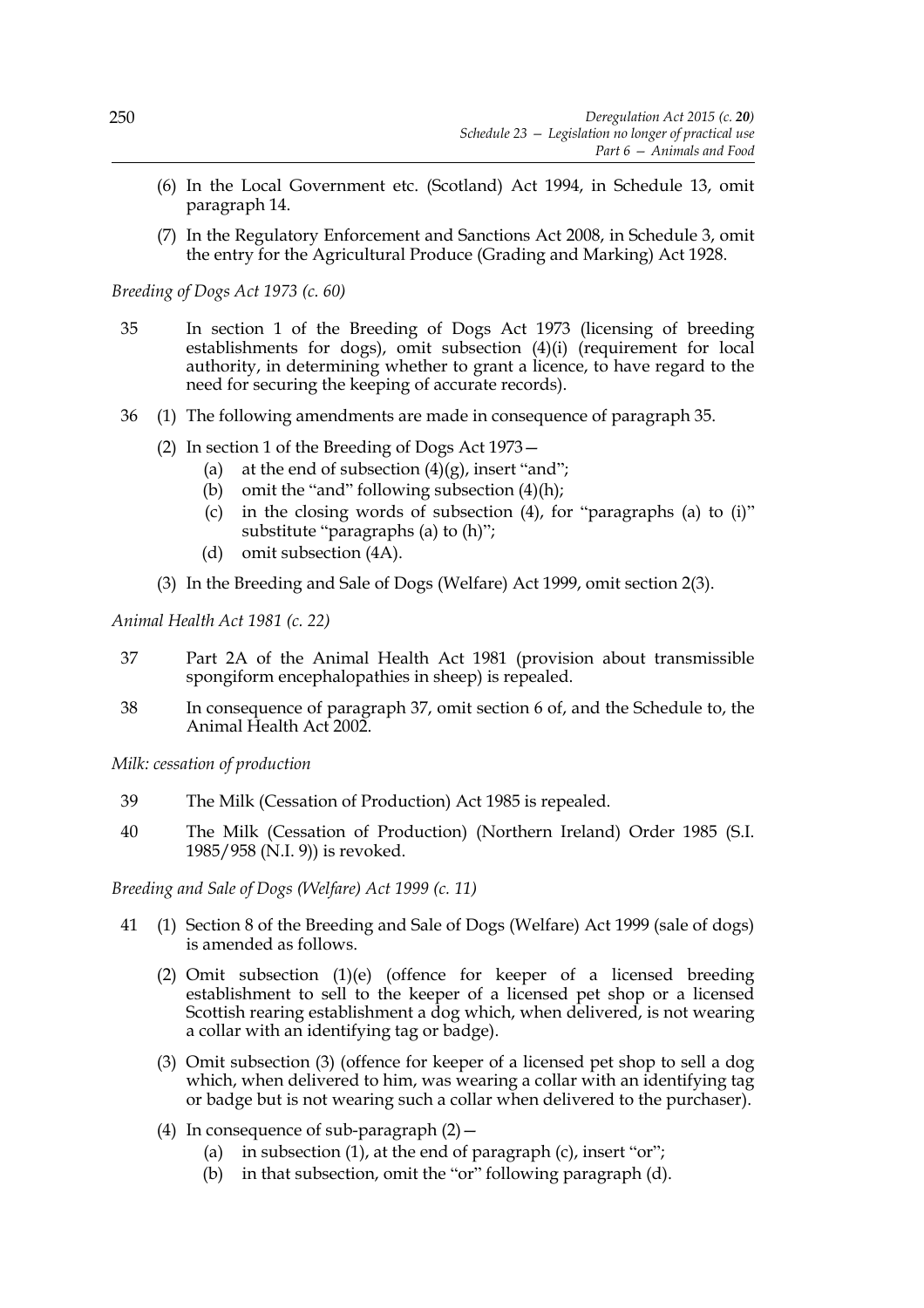*Coal and Other Mines (Horses) Order (S.I. 1956/1777)*

# 42 The Coal and Other Mines (Horses) Order 1956 is revoked.

### PART 7

### EDUCATION

*Greenwich Hospital School (Regulations) (Amendment) Order 1948 (S.I. 1948/2792)*

43 The Greenwich Hospital School (Regulations) (Amendment) Order 1948 is revoked.

### PART 8

### CIVIL LAW

### *Defamation Act 1996 (c. 31)*

44 Omit section 13 of the Defamation Act 1996 (which allows an individual litigant in defamation cases to waive the ban in Article IX of the Bill of Rights on proceedings in Parliament being impeached or questioned in court).

#### PART 9

#### CRIMINAL LAW

*Town Police Clauses Act 1847 (10 &11 Vict. (c. 89))*

- 45 In section 28 of the Town Police Clauses Act 1847 (which creates a number of offences) omit the paragraphs beginning—
	- (a) "Every person who exposes for show, hire or sale";
	- (b) "Every person who slaughters or dresses any cattle";
	- (c) "Every person having the care of any waggon, cart or carriage";
	- (d) "Every person who causes any public carriage, sledge, truck, or barrow";
	- (e) "Every person who causes any tree or timber or iron beam";
	- (f) "Every person who leads or rides any horse or other animal";
	- (g) "Every person who places or leaves any furniture";
	- (h) "Every person who places, hangs up, or otherwise exposes to sale";
	- (i) "Every person who rolls or carries any cask";
	- (j) "Every person who places any line, cord or pole";
	- (k) "Every person who publicly offers for sale or distribution,";
	- (l) "Every person who wilfully and wantonly disturbs any inhabitant";
	- (m) "Every person who flies any kite,";
	- (n) "Every person who cleanses, hoops, fires, washes, or scalds";
	- (o) "Every person who throws or lays down any stones";
	- (p) "Every person who beats or shakes any carpet";
	- (q) "Every person who fixes or places any flower-pot or box";
	- (r) "Every person who throws from the roof";
	- (s) "Every occupier of any house or other building";
	- (t) "Every person who leaves open any vault or cellar";